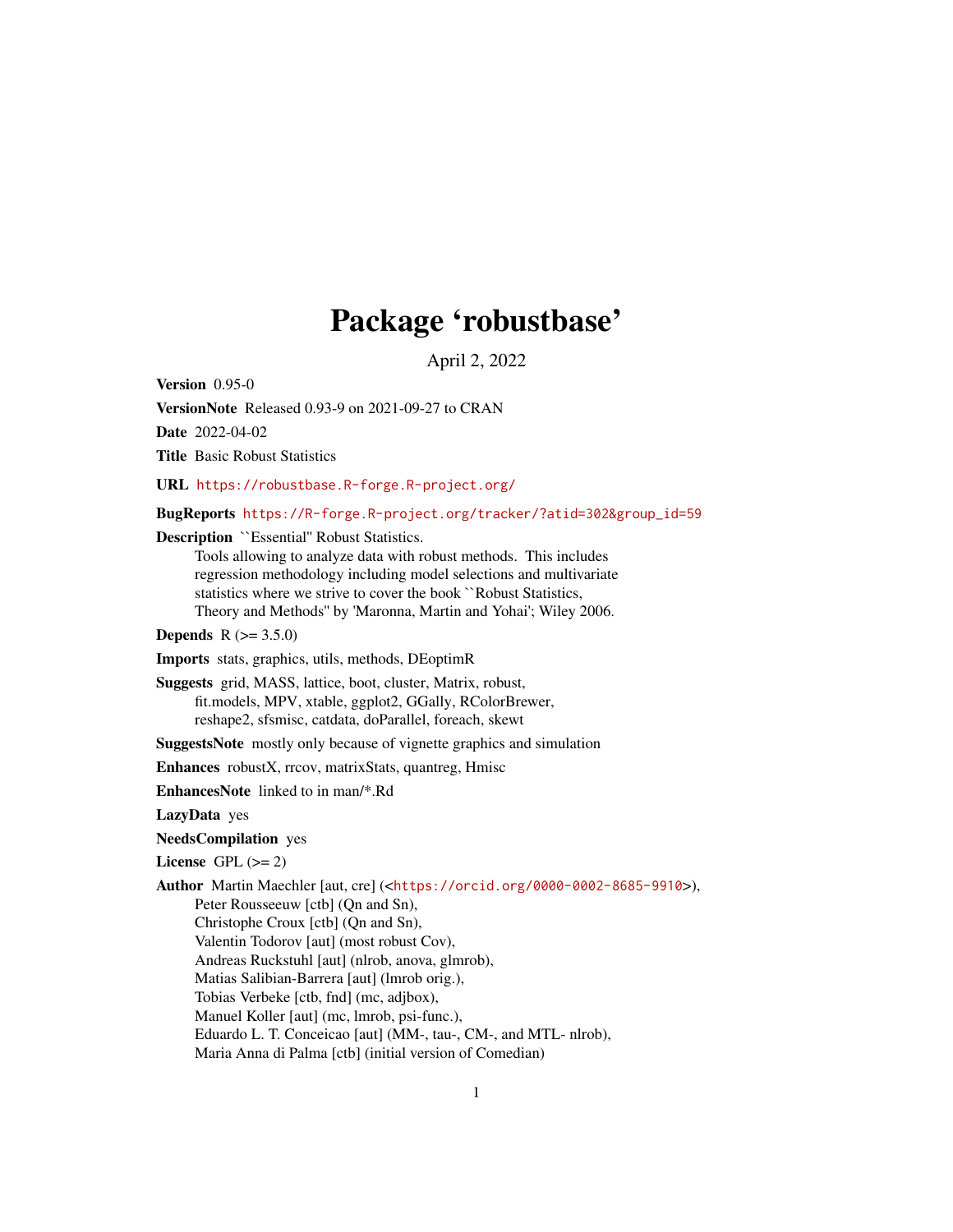Maintainer Martin Maechler <maechler@stat.math.ethz.ch> **Repository CRAN** Date/Publication 2022-04-02 21:50:02 UTC

# R topics documented:

| $\overline{4}$ |
|----------------|
| $\overline{7}$ |
| 9              |
| 12             |
| 13             |
| 14             |
| 15             |
| 18             |
| 19             |
| 21             |
| 23             |
| 25             |
| 26             |
| 28             |
| 29             |
| 29             |
| 31<br>cloud    |
| 32             |
| 33             |
| 34             |
| 35             |
| 37             |
|                |
| 41             |
| 43             |
| 44             |
| 45             |
| 46             |
| 47             |
| 48             |
| 49             |
| 50             |
| 51             |
| 52             |
| 53             |
| 53             |
| 59             |
| 60             |
| 61             |
| 62             |
| 63             |
| 64             |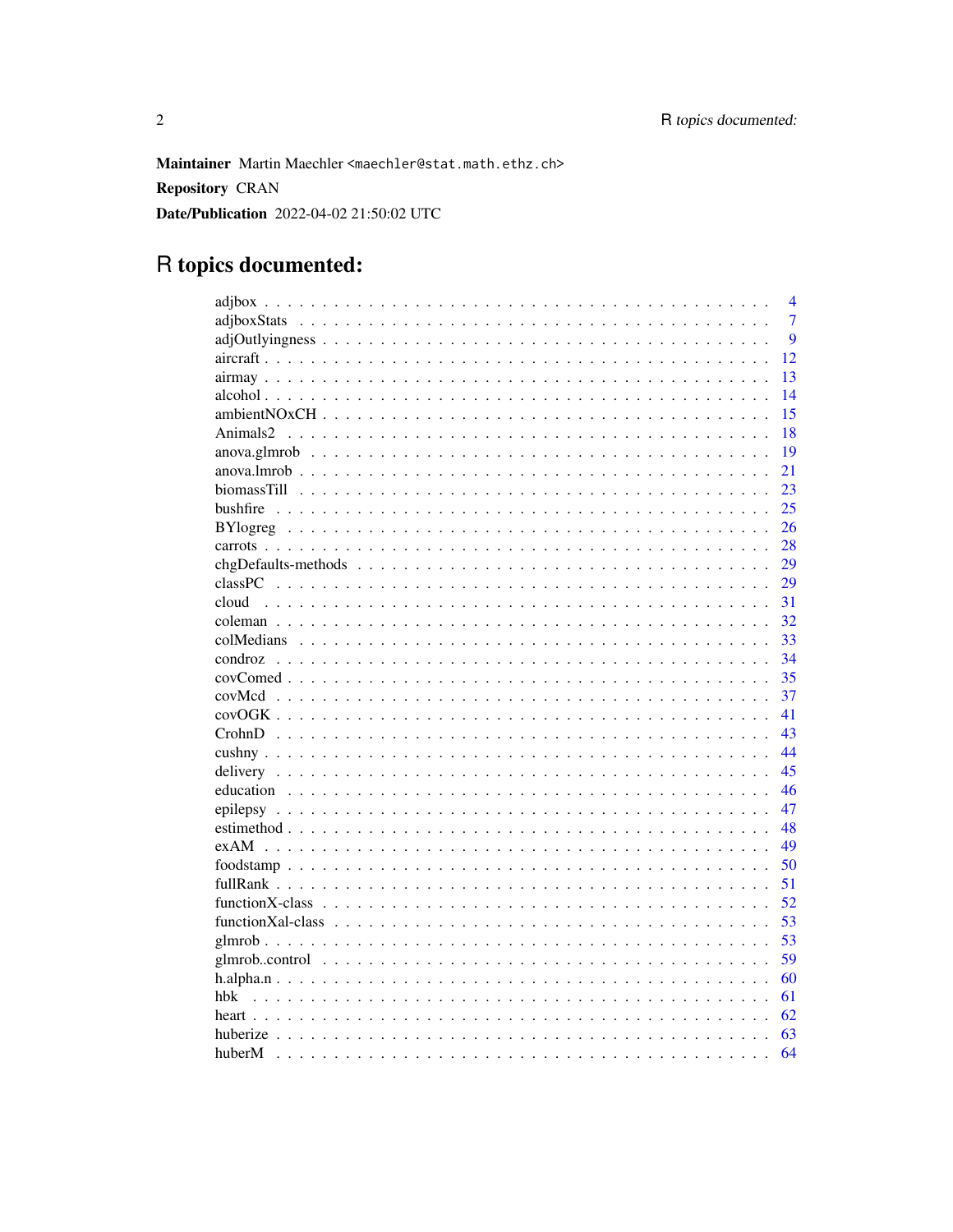|            | 66 |
|------------|----|
|            | 67 |
|            | 68 |
|            | 72 |
|            | 74 |
|            | 76 |
|            | 81 |
|            | 82 |
|            | 84 |
|            | 85 |
|            | 87 |
|            | 88 |
|            | 92 |
|            |    |
|            |    |
|            |    |
|            |    |
|            |    |
|            |    |
|            |    |
|            |    |
|            |    |
|            |    |
|            |    |
|            |    |
|            |    |
|            |    |
|            |    |
|            |    |
|            |    |
|            |    |
|            |    |
|            |    |
|            |    |
|            |    |
|            |    |
|            |    |
| radarImage |    |
|            |    |
|            |    |
|            |    |
|            |    |
|            |    |
|            |    |
|            |    |
|            |    |
| Sn         |    |
|            |    |
|            |    |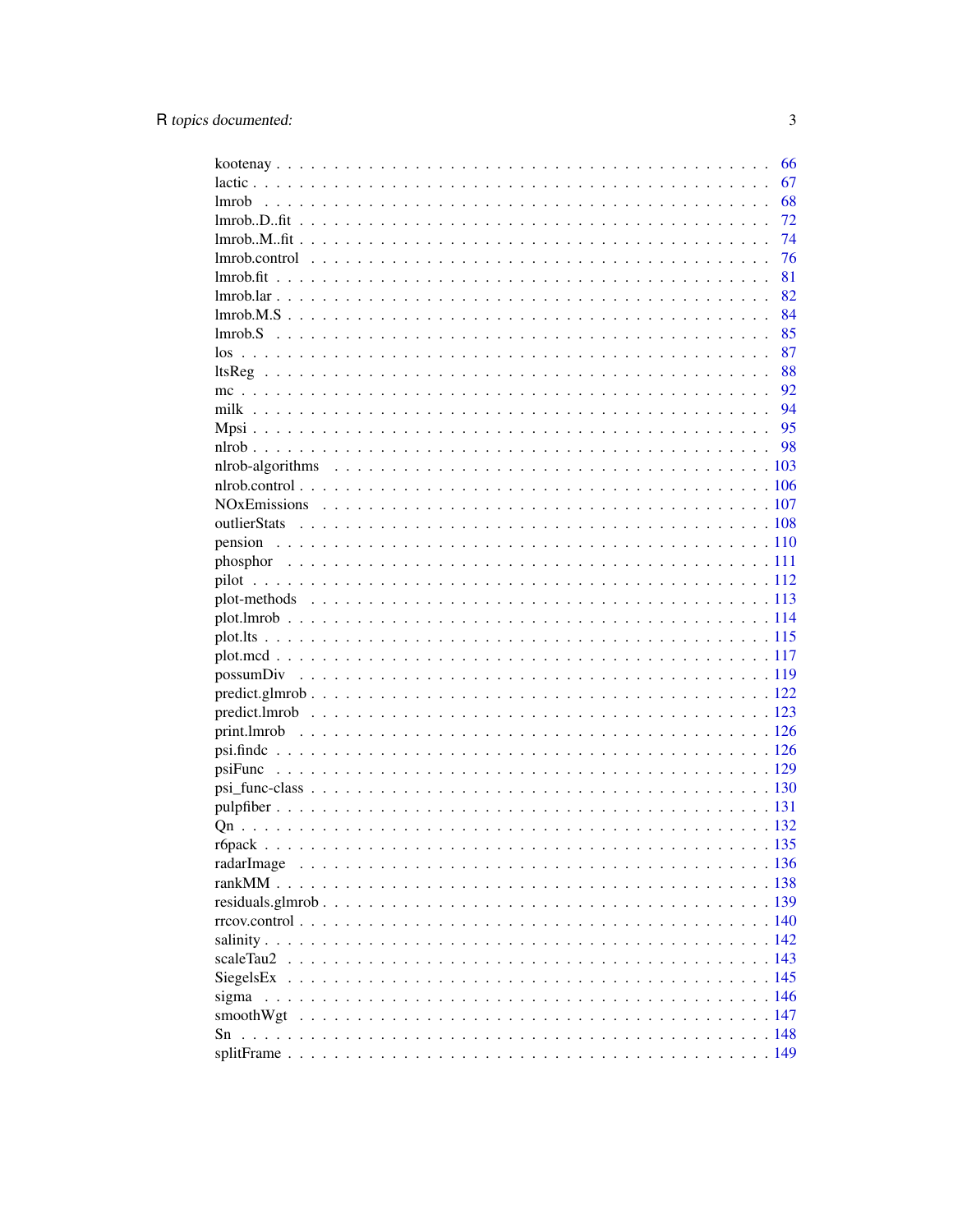<span id="page-3-0"></span>

| wood    |  |
|---------|--|
| xtrData |  |
|         |  |

# **Index** 2008 **Index**

<span id="page-3-1"></span>

# adjbox *Plot an Adjusted Boxplot for Skew Distributions*

# Description

Produces boxplots adjusted for skewed distributions as proposed in Hubert and Vandervieren (2008).

# Usage

```
adjbox(x, ...)## S3 method for class 'formula'
adjbox(formula, data = NULL, ..., subset, na.action = NULL)
## Default S3 method:
adjbox(x, ..., range = 1.5, doReflect = FALSE,width = NULL, varwidth = FALSE,
       notch = FALSE, outline = TRUE, names, plot = TRUE,border = par("fg"), col = NULL, log = "",pars = list(boxwex = 0.8, staplewex = 0.5, outwex = 0.5),
       horizontal = FALSE, add = FALSE, at = NULL)
```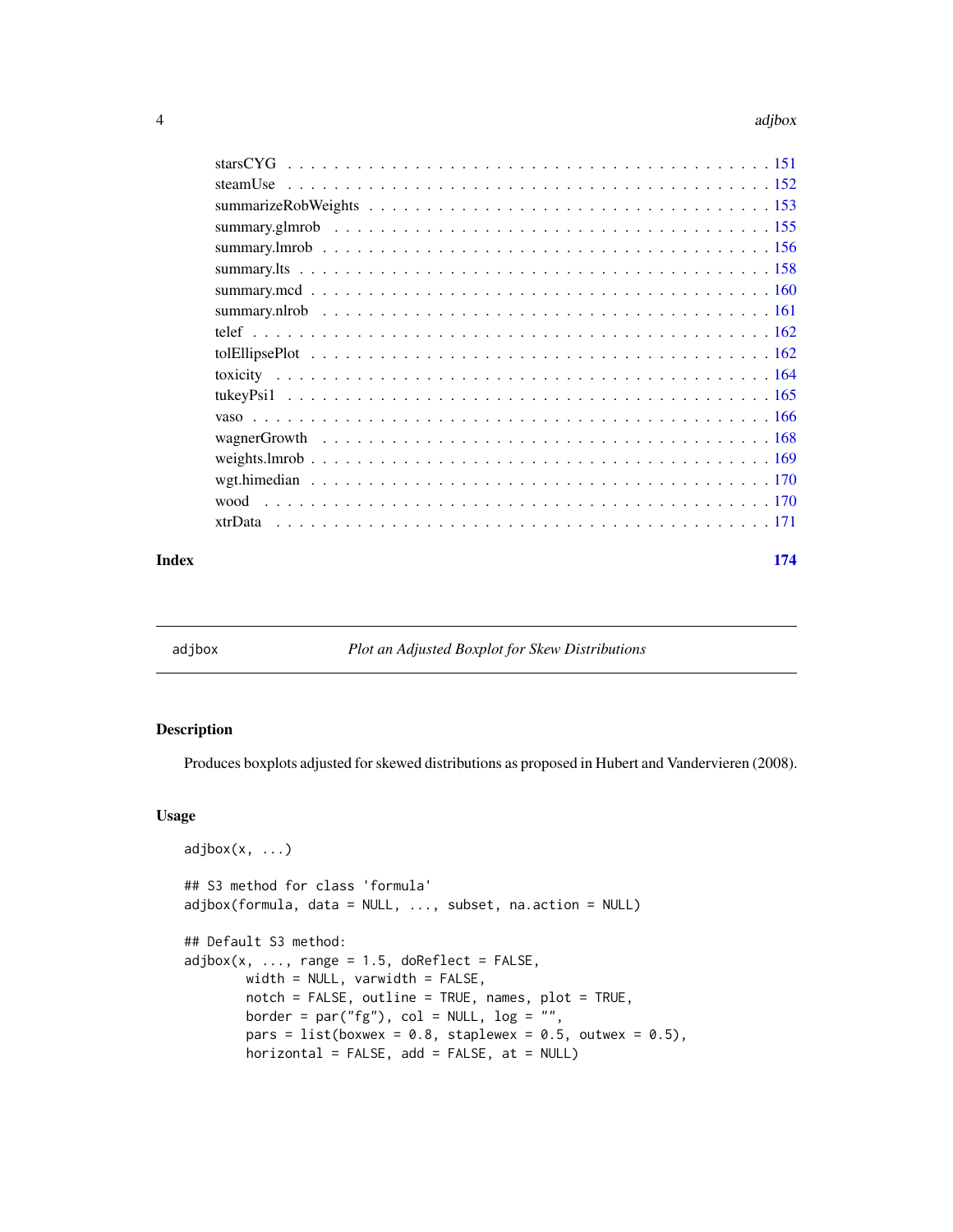#### adjbox 5

| formula   | a formula, such as $y \sim grp$ , where y is a numeric vector of data values to be split<br>into groups according to the grouping variable grp (usually a factor).                                                                                                                                                                                                      |
|-----------|-------------------------------------------------------------------------------------------------------------------------------------------------------------------------------------------------------------------------------------------------------------------------------------------------------------------------------------------------------------------------|
| data      | a data.frame (or list) from which the variables in formula should be taken.                                                                                                                                                                                                                                                                                             |
| subset    | an optional vector specifying a subset of observations to be used for plotting.                                                                                                                                                                                                                                                                                         |
| na.action | a function which indicates what should happen when the data contain NAs. The<br>default is to ignore missing values in either the response or the group.                                                                                                                                                                                                                |
| х         | for specifying data from which the boxplots are to be produced. Either a numeric<br>vector, or a single list containing such vectors. Additional unnamed arguments<br>specify further data as separate vectors (each corresponding to a component<br>boxplot). NAs are allowed in the data.                                                                             |
|           | For the formula method, named arguments to be passed to the default method.<br>For the default method, unnamed arguments are additional data vectors (unless x<br>is a list when they are ignored), and named arguments are arguments and graph-<br>ical parameters to be passed to bxp in addition to the ones given by argument<br>pars (and override those in pars). |
| range     | this determines how far the plot whiskers extend out from the box, and is simply<br>passed as argument coef to adjboxStats(). If range is positive, the whiskers<br>extend to the most extreme data point which is no more than range times the<br>interquartile range from the box. A value of zero causes the whiskers to extend<br>to the data extremes.             |
| doReflect | logical indicating if the MC should also be computed on the <i>reflected</i> sample<br>$-x$ , and be averaged, see mc.                                                                                                                                                                                                                                                  |
| width     | a vector giving the relative widths of the boxes making up the plot.                                                                                                                                                                                                                                                                                                    |
| varwidth  | if varwidth is TRUE, the boxes are drawn with widths proportional to the square-<br>roots of the number of observations in the groups.                                                                                                                                                                                                                                  |
| notch     | if notch is TRUE, a notch is drawn in each side of the boxes. If the notches of<br>two plots do not overlap this is 'strong evidence' that the two medians differ<br>(Chambers et al., 1983, p. 62). See boxplot. stats for the calculations used.                                                                                                                      |
| outline   | if outline is not true, the outliers are not drawn (as points whereas S+ uses<br>lines).                                                                                                                                                                                                                                                                                |
| names     | group labels which will be printed under each boxplot.                                                                                                                                                                                                                                                                                                                  |
| boxwex    | a scale factor to be applied to all boxes. When there are only a few groups, the<br>appearance of the plot can be improved by making the boxes narrower.                                                                                                                                                                                                                |
| staplewex | staple line width expansion, proportional to box width.                                                                                                                                                                                                                                                                                                                 |
| outwex    | outlier line width expansion, proportional to box width.                                                                                                                                                                                                                                                                                                                |
| plot      | if TRUE (the default) then a boxplot is produced. If not, the summaries which the<br>boxplots are based on are returned.                                                                                                                                                                                                                                                |
| border    | an optional vector of colors for the outlines of the boxplots. The values in<br>border are recycled if the length of border is less than the number of plots.                                                                                                                                                                                                           |
| col       | if col is non-null it is assumed to contain colors to be used to colour the bodies<br>of the box plots. By default they are in the background colour.                                                                                                                                                                                                                   |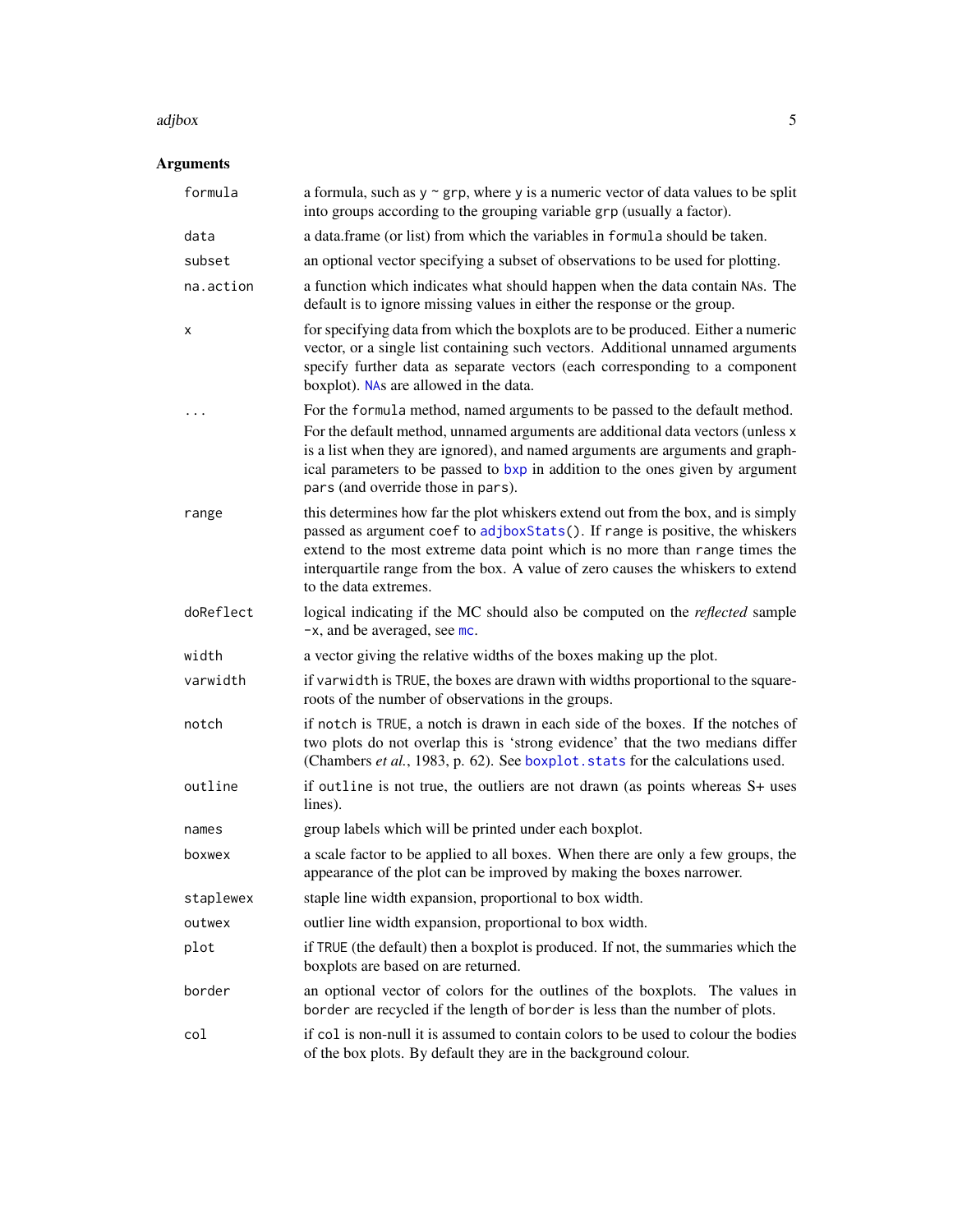| character indicating if x or y or both coordinates should be plotted in log scale.                                                                            |
|---------------------------------------------------------------------------------------------------------------------------------------------------------------|
| a list of (potentially many) more graphical parameters, e.g., boxwex or outpch;<br>these are passed to bxp (if plot is true); for details, see there.         |
| logical indicating if the boxplots should be horizontal; default FALSE means<br>vertical boxes.                                                               |
| logical, if true <i>add</i> boxplot to current plot.                                                                                                          |
| numeric vector giving the locations where the boxplots should be drawn, partic-<br>ularly when $add = TRUE$ ; defaults to 1:n where n is the number of boxes. |
|                                                                                                                                                               |

The generic function adjbox currently has a default method (adjbox.default) and a formula interface (adjbox.formula).

If multiple groups are supplied either as multiple arguments or via a formula, parallel boxplots will be plotted, in the order of the arguments or the order of the levels of the factor (see [factor](#page-0-0)).

Missing values are ignored when forming boxplots.

Extremes of the upper and whiskers of the adjusted boxplots are computed using the medcouple ([mc\(](#page-91-1))), a robust measure of skewness. For details, cf. TODO

#### Value

A [list](#page-0-0) with the following components:

| stats | a matrix, each column contains the extreme of the lower whisker, the lower<br>hinge, the median, the upper hinge and the extreme of the upper whisker for one<br>group/plot. If all the inputs have the same class attribute, so will this component. |
|-------|-------------------------------------------------------------------------------------------------------------------------------------------------------------------------------------------------------------------------------------------------------|
| n     | a vector with the number of observations in each group.                                                                                                                                                                                               |
| coef  | a matrix where each column contains the lower and upper extremes of the notch.                                                                                                                                                                        |
| out   | the values of any data points which lie beyond the extremes of the whiskers.                                                                                                                                                                          |
| group | a vector of the same length as out whose elements indicate to which group the<br>outlier belongs.                                                                                                                                                     |
| names | a vector of names for the groups.                                                                                                                                                                                                                     |

# Note

The code and documentation only slightly modifies the code of [boxplot.default](#page-0-0), boxplot.formula and [boxplot.stats](#page-0-0)

#### Author(s)

R Core Development Team, slightly adapted by Tobias Verbeke

#### References

Hubert, M. and Vandervieren, E. (2008). An adjusted boxplot for skewed distributions, *Computational Statistics and Data Analysis* 52, 5186–5201. doi: [10.1016/j.csda.2007.11.008](https://doi.org/10.1016/j.csda.2007.11.008)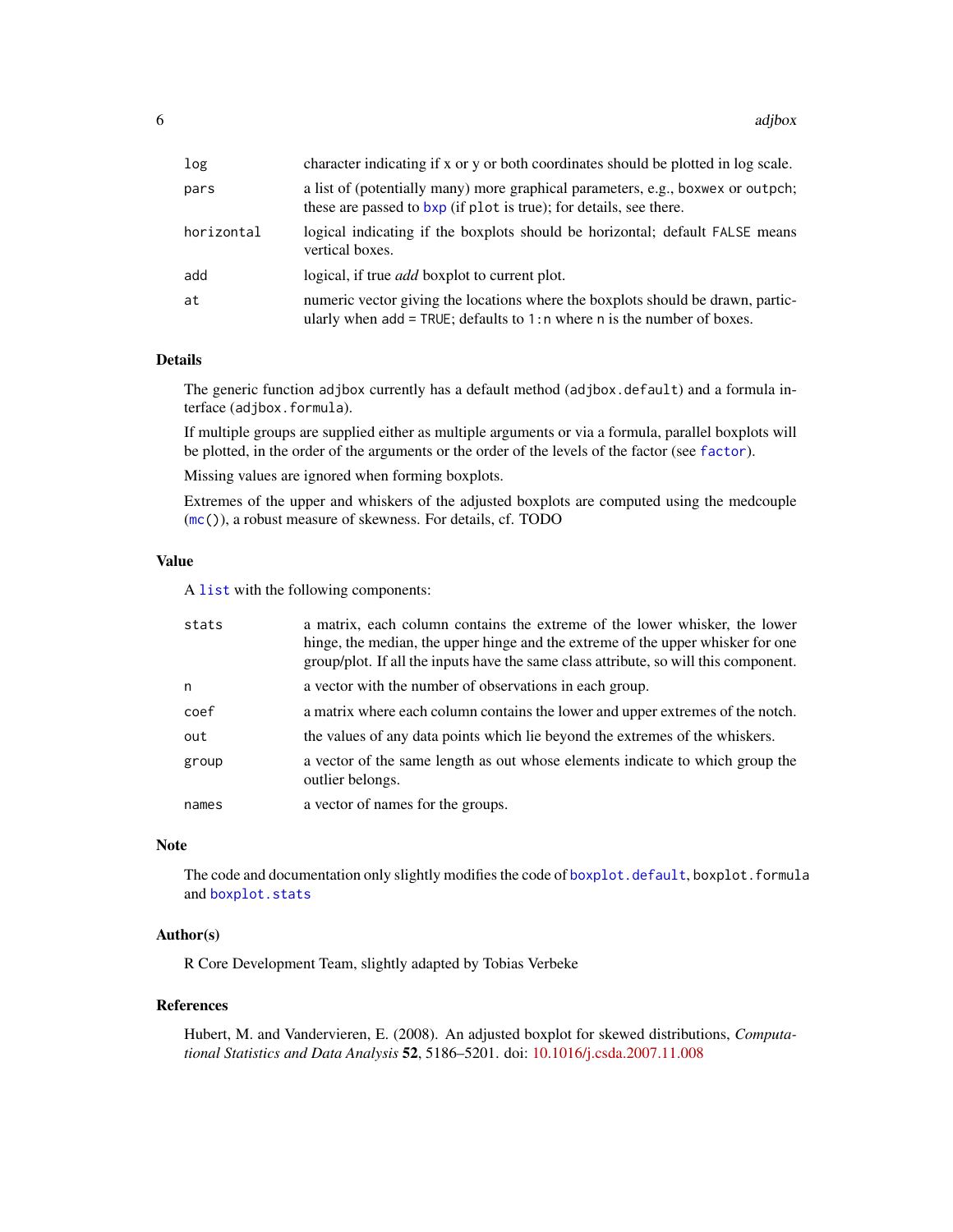# <span id="page-6-0"></span>adjboxStats 7

# See Also

The medcouple, [mc](#page-91-1); [boxplot](#page-0-0).

#### Examples

```
if(require("boot")) {
 ### Hubert and Vandervieren (2008), Fig. 5.%(2006): p. 10, Fig. 4.
 data(coal, package = "boot")
 coaldiff <- diff(coal$date)
 op \leq par(mfrow = c(1,2))
 boxplot(coaldiff, main = "Original Boxplot")
 adjbox(coaldiff, main = "Adjusted Boxplot")
par(op)
}
### Hubert and Vandervieren (2008), p. 11, Fig. 7a -- enhanced
op <- par(mfrow = c(2,2), mar = c(1,3,3,1), oma = c(0,0,3,0))
with(condroz, {
boxplot(Ca, main = "Original Boxplot")
 adjbox (Ca, main = "Adjusted Boxplot")
 boxplot(Ca, main = "Original Boxplot [log]", log = "y")
 adjbox (Ca, main = "Adjusted Boxplot [log]", log = "y")
})
mtext("'Ca' from data(condroz)",
      outer=TRUE, font = par("font.main"), cex = 2)
par(op)
```
<span id="page-6-1"></span>adjboxStats *Statistics for Skewness-adjusted Boxplots*

#### Description

Computes the "statistics" for producing boxplots adjusted for skewed distributions as proposed in Hubert and Vandervieren (2008), see [adjbox](#page-3-1).

#### Usage

```
adjboxStats(x, coef = 1.5, a = -4, b = 3, do.config = TRUE, do.out = TRUE,...)
```

| $\mathsf{x}$ | a numeric vector for which adjusted boxplot statistics are computed.                                         |
|--------------|--------------------------------------------------------------------------------------------------------------|
| coef         | number determining how far 'whiskers' extend out from the box, see boxplot stats.                            |
| a, b         | scaling factors multiplied by the medcouple $mc()$ to determine outlyer bound-<br>aries; see the references. |
|              | do.conf, do.out logicals; if FALSE, the conf or out component respectively will be empty in the<br>result.   |
| $\cdots$     | further optional arguments to be passed to $mc()$ , such as do Reflect.                                      |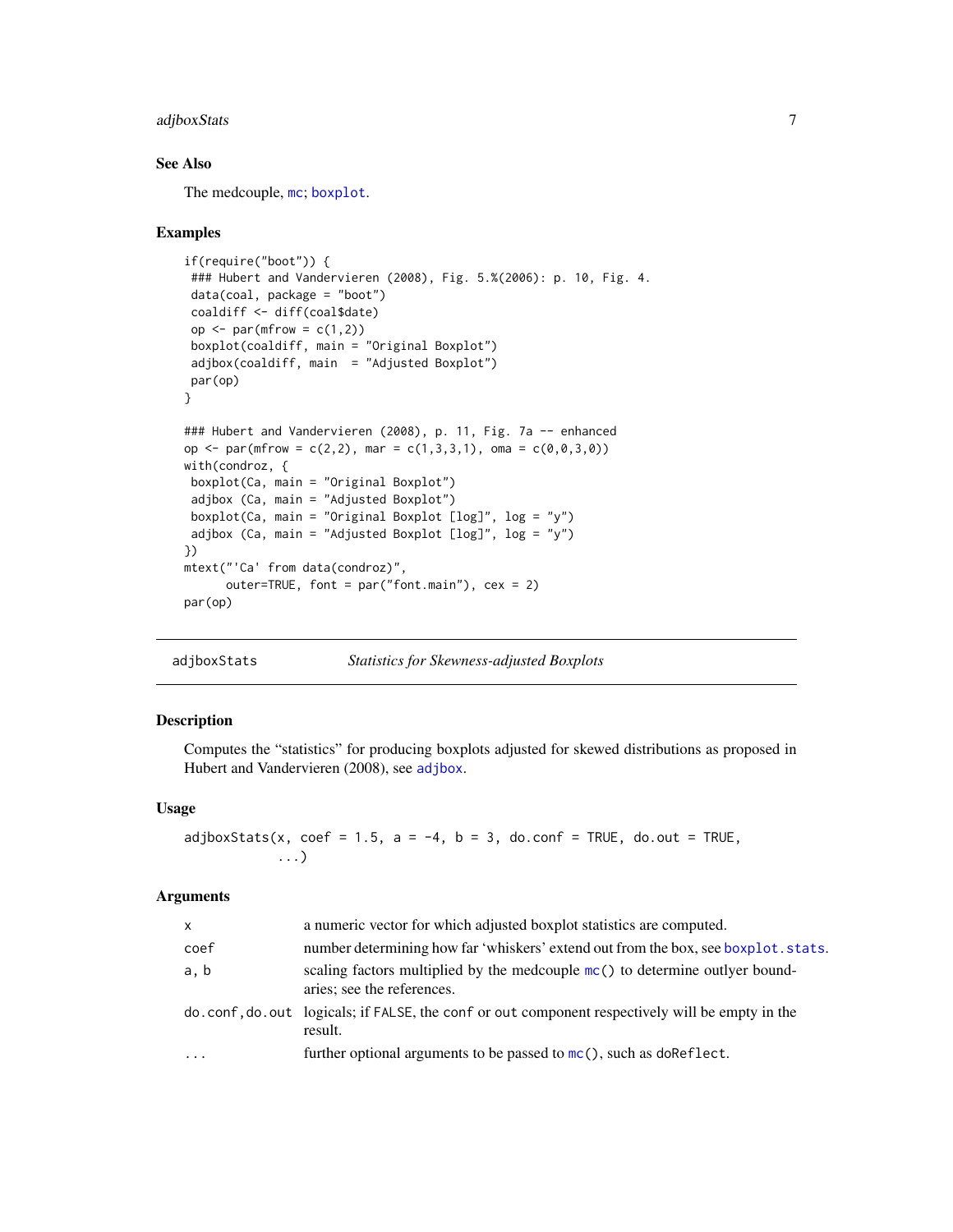Given the quartiles  $Q_1, Q_3$ , the interquartile range  $\Delta Q := Q_3 - Q_1$ , and the medcouple  $M := mc(x)$ ,  $c =$ coef, the "fence" is defined, for  $M \ge 0$  as

$$
[Q_1 - ce^{a \cdot M} \Delta Q, Q_3 + ce^{b \cdot M} \Delta Q],
$$

and for  $M < 0$  as

$$
[Q_1 - ce^{-b \cdot M} \Delta Q, Q_3 + ce^{-a \cdot M} \Delta Q],
$$

and all observations x outside the fence, the "potential outliers", are returned in out.

Note that a typo in robustbase version up to 0.7-8, for the (rare left-skewed) case where  $mc(x) < 0$  $mc(x) < 0$ , lead to a "fence" not wide enough in the upper part, and hence *less* outliers there.

#### Value

A [list](#page-0-0) with the components

| stats | a vector of length 5, containing the extreme of the lower whisker, the lower<br>hinge, the median, the upper hinge and the extreme of the upper whisker. |
|-------|----------------------------------------------------------------------------------------------------------------------------------------------------------|
| n     | the number of observations                                                                                                                               |
| conf  | the lower and upper extremes of the 'notch' (if(do.conf)). See boxplot.stats.                                                                            |
| fence | length 2 vector of interval boundaries which define the non-outliers, and hence<br>the whiskers of the plot.                                             |
| out   | the values of any data points which lie beyond the fence, and hence beyond the<br>extremes of the whiskers.                                              |

# Note

The code only slightly modifies the code of R's [boxplot.stats](#page-0-0).

### Author(s)

R Core Development Team ([boxplot.stats](#page-0-0)); adapted by Tobias Verbeke and Martin Maechler.

#### See Also

[adjbox\(](#page-3-1)), also for references, the function which mainly uses this one; further [boxplot.stats](#page-0-0).

```
data(condroz)
adjboxStats(ccA <- condroz[,"Ca"])
adjboxStats(ccA, doReflect = TRUE)# small difference in fence
## Test reflection invariance [was not ok, up to and including robustbase_0.7-8]
a1 <- adjboxStats( ccA, doReflect = TRUE)
a2 <- adjboxStats(-ccA, doReflect = TRUE)
nm1 <- c("stats", "conf", "fence")
```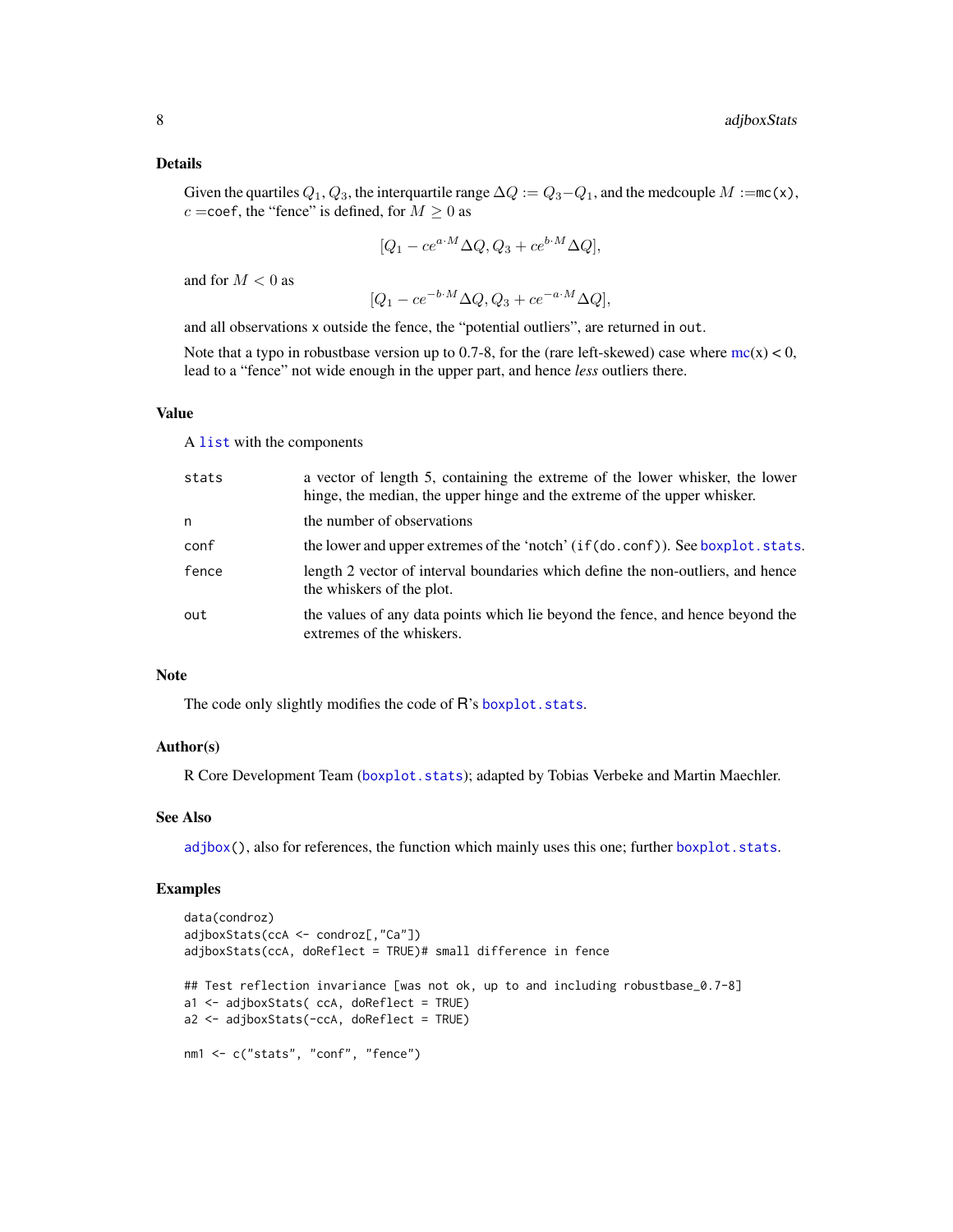# <span id="page-8-0"></span>adjOutlyingness 9

```
stopifnot(all.equal( a1[nm1],
                   lapply(a2[nm1], function(u) rev(-u))),
         all.equal(a1[["out"]], -a2[["out"]]))
```
adjOutlyingness *Compute (Skewness-adjusted) Multivariate Outlyingness*

#### Description

For an  $n \times p$  data matrix (or data frame) x, compute the "*outlyingness*" of all n observations. Outlyingness here is a generalization of the Donoho-Stahel outlyingness measure, where skewness is taken into account via the medcouple, [mc\(](#page-91-1)).

#### Usage

```
adjOutlyingness(x, ndir = 250, p.samp = p, clower = 4, cupper = 3,
                IQRtype = 7,
                alpha.cutoff = 0.75, coef = 1.5,
                qr.tol = 1e-12, keep.tol = 1e-12,
                only.outlyingness = FALSE, maxit.mult = max(100, p),
                trace.lev = 0,
                mcReflect = n \le 100, mcScale = TRUE, mcMaxit = 2*maxit.mult,
                mcEps1 = 1e-12, mcEps2 = 1e-15,
                mcTrace = max(0, trace.lev-1))
```

| X              | a numeric $n \times p$ matrix or data. frame, which must be of full rank p.                                                                                                                                                                                                                     |
|----------------|-------------------------------------------------------------------------------------------------------------------------------------------------------------------------------------------------------------------------------------------------------------------------------------------------|
| ndir           | positive integer specifying the number of directions that should be searched.                                                                                                                                                                                                                   |
| p.samp         | the sample size to use for finding good random directions, must be at least p.<br>The default, p had been hard coded previously.                                                                                                                                                                |
| clower, cupper | the constant to be used for the lower and upper tails, in order to transform the<br>data towards symmetry. You can set clower = $\theta$ , cupper = $\theta$ to get the <i>non</i> -<br>adjusted, i.e., classical ("central" or "symmetric") outlyingness. In that case,<br>$mc()$ is not used. |
| IQRtype        | a number from 1:9, denoting type of empirical quantile computation for the<br>$IQR()$ . The default 7 corresponds to quantile's and $IQR's$ default. MM has<br>evidence that type=6 would be a bit more stable for small sample size.                                                           |
| alpha.cutoff   | number in (0,1) specifying the quantiles $(\alpha, 1 - \alpha)$ which determine the "out-<br>lier" cutoff. The default, using quartiles, corresponds to the definition of the<br>medcouple $(mc)$ , but there is no stringent reason for using the same alpha for the<br>outlier cutoff.        |
| coef           | positive number specifying the factor with which the interquartile range $(IQR)$ is<br>multiplied to determine 'boxplot hinges'-like upper and lower bounds.                                                                                                                                    |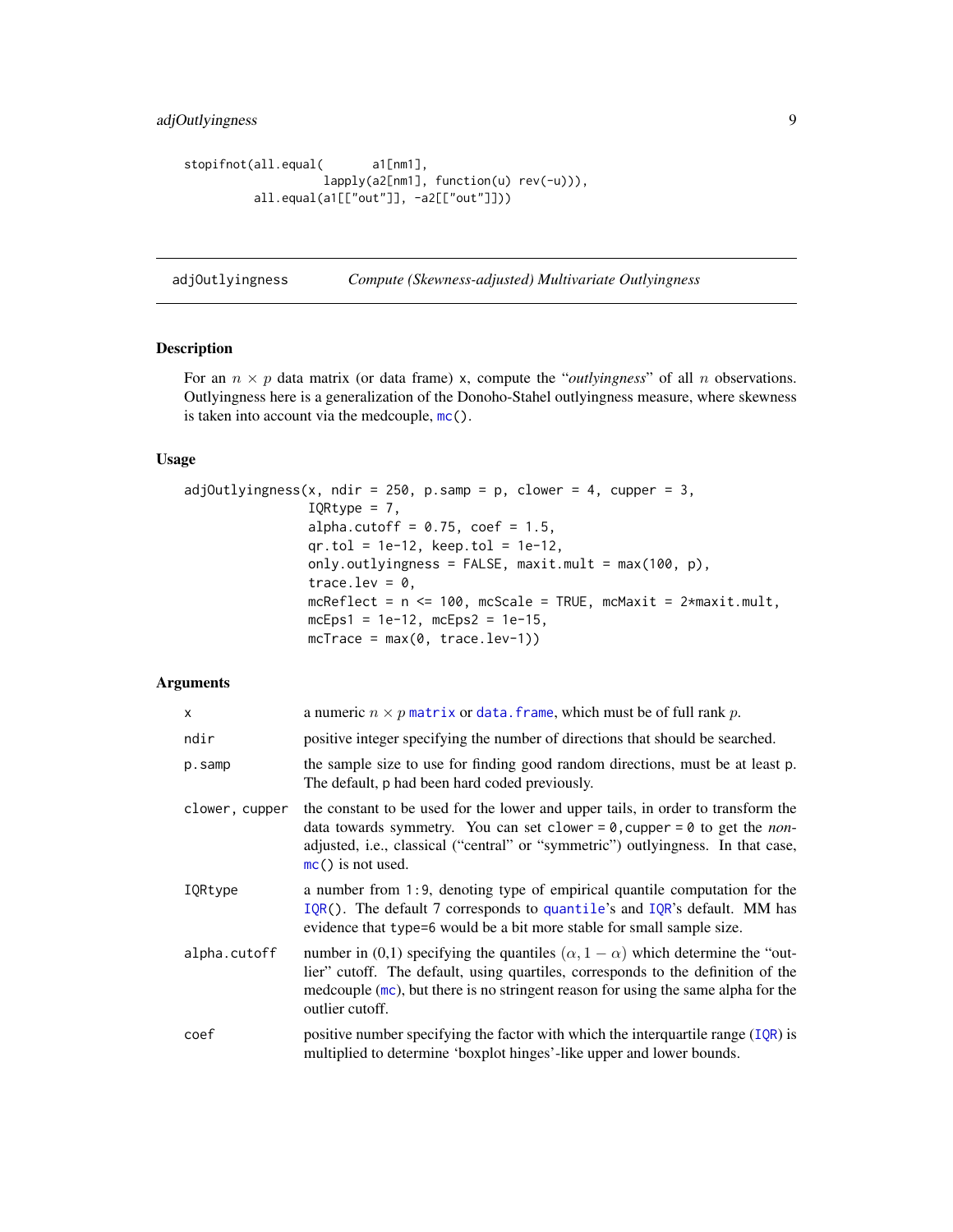| qr.tol            | positive tolerance to be used for qr and solve qr for determining the ndir<br>directions, each determined by a random sample of $p$ (out of $n$ ) observations.<br>Note that the default $10^{-12}$ is rather small, and qr's default = 1e-7 may be more<br>appropriate. |
|-------------------|--------------------------------------------------------------------------------------------------------------------------------------------------------------------------------------------------------------------------------------------------------------------------|
| keep.tol          | positive tolerance to determine which of the sample direction should be kept,<br>namely only those for which $  x   \cdot   B  $ is larger than keep. tol.                                                                                                               |
| only.outlyingness |                                                                                                                                                                                                                                                                          |
|                   | logical indicating if the final outlier determination should be skipped. In that<br>case, a vector is returned, see 'Value:' below.                                                                                                                                      |
| maxit.mult        | integer factor; maxit $\le$ -maxit.mult $\star$ ndir will determine the maximal num-<br>ber of direction searching iterations. May need to be increased for higher di-<br>mensional data, though increasing ndir may be more important.                                  |
| trace.lev         | an integer, if positive allows to monitor the direction search.                                                                                                                                                                                                          |
| mcReflect         | passed as do Reflect to $mc()$ .                                                                                                                                                                                                                                         |
| mcScale           | passed as do Scale to $mc()$ .                                                                                                                                                                                                                                           |
| mcMaxit           | passed as maxit to $mc()$ .                                                                                                                                                                                                                                              |
| mcEps1            | passed as eps1 to $mc()$ ; the default is slightly looser (100 larger) than the default<br>for $mc()$ .                                                                                                                                                                  |
| mcEps2            | passed as eps2 to $mc()$ .                                                                                                                                                                                                                                               |
| mcTrace           | passed as $trace.$ lev to $mc()$ .                                                                                                                                                                                                                                       |

FIXME: Details in the comment of the Matlab code; also in the reference(s).

The method as described can be useful as preprocessing in FASTICA ([http://research.ics.](http://research.ics.aalto.fi/ica/fastica/) [aalto.fi/ica/fastica/](http://research.ics.aalto.fi/ica/fastica/) see also the R package [fastICA](https://CRAN.R-project.org/package=fastICA).

#### Value

If only.outlyingness is true, a vector adjout, otherwise, as by default, a list with components

| adjout | numeric of length $(n)$ giving the adjusted outlyingness of each observation.                                                                            |
|--------|----------------------------------------------------------------------------------------------------------------------------------------------------------|
| cutoff | cutoff for "outlier" with respect to the adjusted outlyingnesses, and depending<br>on alpha.cutoff.                                                      |
| non0ut | logical of length $(n)$ , TRUE when the corresponding observation is <b>non</b> -outlying<br>with respect to the cutoff and the adjusted outlyingnesses. |

#### Note

If there are too many degrees of freedom for the projections, i.e., when  $n \leq 4p$ , the current definition of adjusted outlyingness is ill-posed, as one of the projections may lead to a denominator (quartile difference) of zero, and hence formally an adjusted outlyingness of infinity. The current implementation avoids Inf results, but will return seemingly random adjout values of around  $10^{14} - 10^{15}$ which may be completely misleading, see, e.g., the longley data example.

The result is *random* as it depends on the sample of ndir directions chosen; specifically, to get sub samples the algorithm uses sample.int $(n, p, samp)$  which from R version 3.6.0 depends on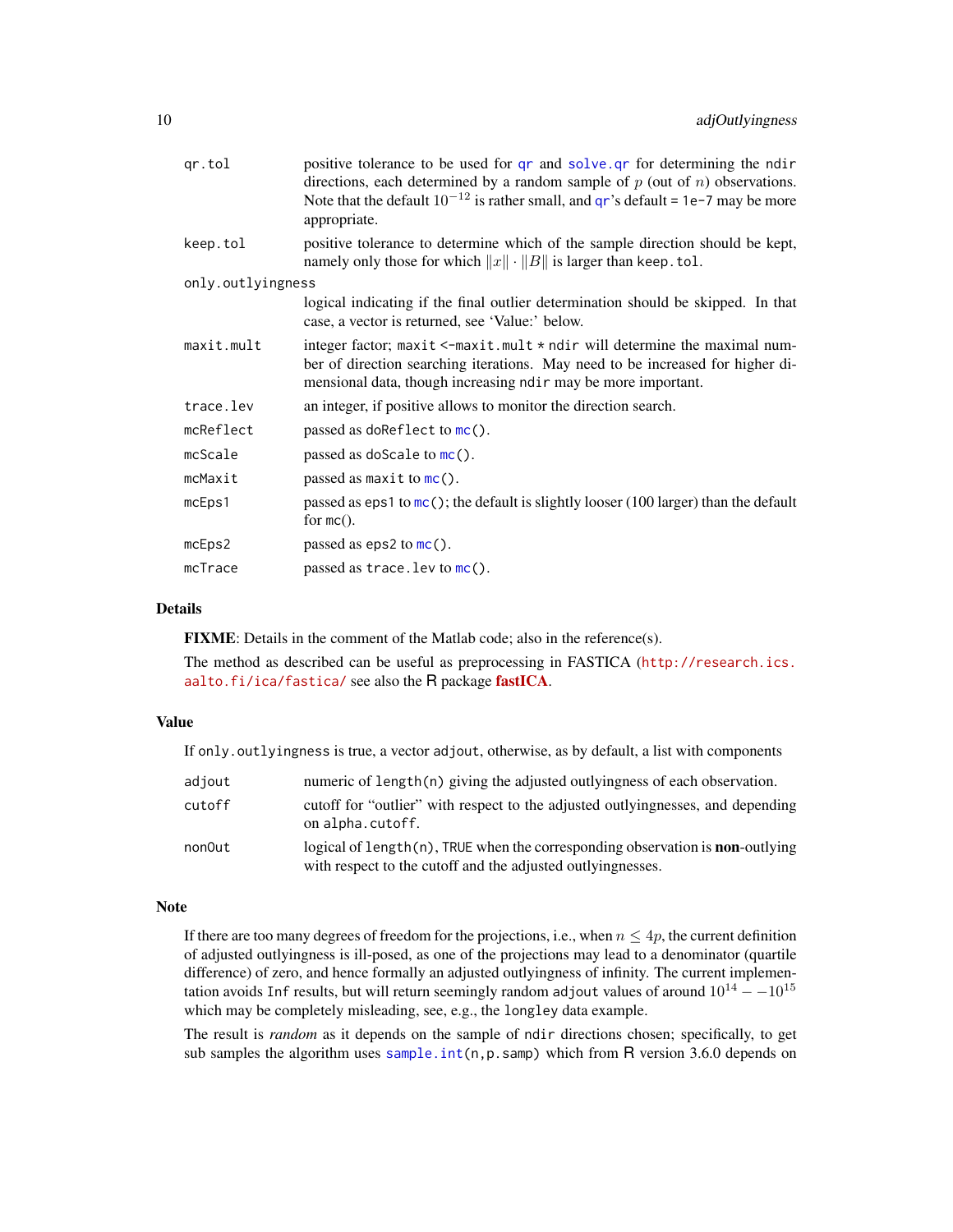#### adjOutlyingness 11

[RNGkind\(](#page-0-0)\*,sample.kind). Exact reproducibility of results from R versions 3.5.3 and earlier, requires setting [RNGversion\(](#page-0-0)"3.5.0"). In any case, do use [set.seed\(](#page-0-0)) yourself for reproducibility!

Till Aug/Oct. 2014, the default values for clower and cupper were accidentally reversed, and the signs inside exp(.) where swapped in the (now corrected) two expressions

tup  $\leq$  Q3 + coef  $\star$  IQR  $\star$  exp(.... + clower  $\star$  tmc  $\star$  (tmc  $\leq$  0)) tlo <- Q1 - coef \* IQR \* exp(.... - cupper \* tmc \* (tmc < 0))

already in the code from Antwerpen ('mcrsoft/adjoutlingness.R'), contrary to the published reference.

Further, the original algorithm had not been scale-equivariant in the direction construction, which has been amended in 2014-10 as well.

The results, including diagnosed outliers, therefore have changed, typically slightly, since **robust**base version 0.92-0.

#### Author(s)

Guy Brys; help page and improvements by Martin Maechler

### References

Brys, G., Hubert, M., and Rousseeuw, P.J. (2005) A Robustification of Independent Component Analysis; *Journal of Chemometrics*, 19, 1–12.

Hubert, M., Van der Veeken, S. (2008) Outlier detection for skewed data; *Journal of Chemometrics* 22, 235–246; doi: [10.1002/cem.1123.](https://doi.org/10.1002/cem.1123)

For the up-to-date reference, please consult

<https://wis.kuleuven.be/statdatascience/robust>

#### See Also

the adjusted boxplot, [adjbox](#page-3-1) and the medcouple, [mc](#page-91-1).

#### Examples

## An Example with bad condition number and "border case" outliers

```
dim(longley) # 16 x 7 // set seed, as result is random :
set.seed(31)
ao1 <- adjOutlyingness(longley, mcScale=FALSE)
## which are outlying ?
which(!ao1$nonOut) ## for this seed, two: "1956", "1957"; (often: none)
## For seeds 1:100, we observe (Linux 64b)
if(FALSE) {
 adjO <- sapply(1:100, function(iSeed) {
           set.seed(iSeed); adjOutlyingness(longley)$nonOut })
 table(nrow(longley) - colSums(adjO))
}
## #{outl.}: 0 1 2 3
## #{cases}: 74 17 6 3
```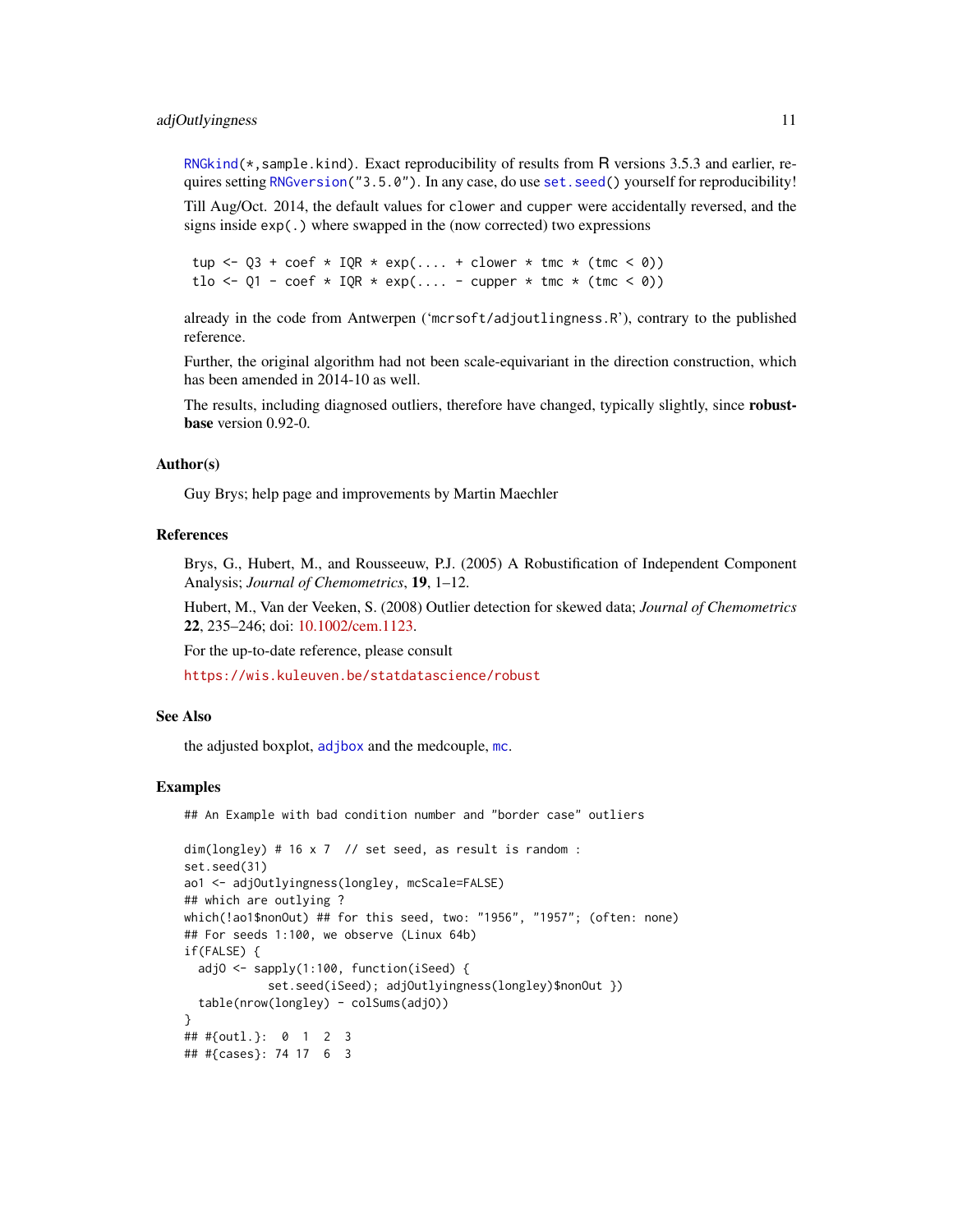```
## An Example with outliers :
dim(hbk)
set.seed(1)
ao.hbk <- adjOutlyingness(hbk)
str(ao.hbk)
hist(ao.hbk $adjout)## really two groups
table(ao.hbk$nonOut)## 14 outliers, 61 non-outliers:
## outliers are :
which(! ao.hbk$nonOut) # 1 .. 14 --- but not for all random seeds!
## here, they are the same as found by (much faster) MCD:
cc <- covMcd(hbk)
stopifnot(all(cc$mcd.wt == ao.hbk$nonOut))
## This is revealing: About 1--2 cases, where outliers are *not* == 1:14
## but needs almost 1 [sec] per call:
if(interactive()) {
  for(i in 1:30) {
   print(system.time(ao.hbk <- adjOutlyingness(hbk)))
    if(!identical(iout <- which(!ao.hbk$nonOut), 1:14)) {
 cat("Outliers:\n"); print(iout)
    }
 }
}
## "Central" outlyingness: *not* calling mc() anymore, since 2014-12-11:
trace(mc)
out <- capture.output(
  oo <- adjOutlyingness(hbk, clower=0, cupper=0)
\lambdauntrace(mc)
stopifnot(length(out) == 0)
## A rank-deficient case
T <- tcrossprod(data.matrix(toxicity))
try(adjOutlyingness(T, maxit. = 20, trace.lev = 2)) # fails and recommends:
T. <- fullRank(T)
aT <- adjOutlyingness(T.)
plot(sort(aT$adjout, decreasing=TRUE), log="y")
plot(T.[,9:10], col = (1:2)[1 + (aT$adjout > 10000)])
## .. (not conclusive; directions are random, more 'ndir' makes a difference!)
```
<span id="page-11-0"></span>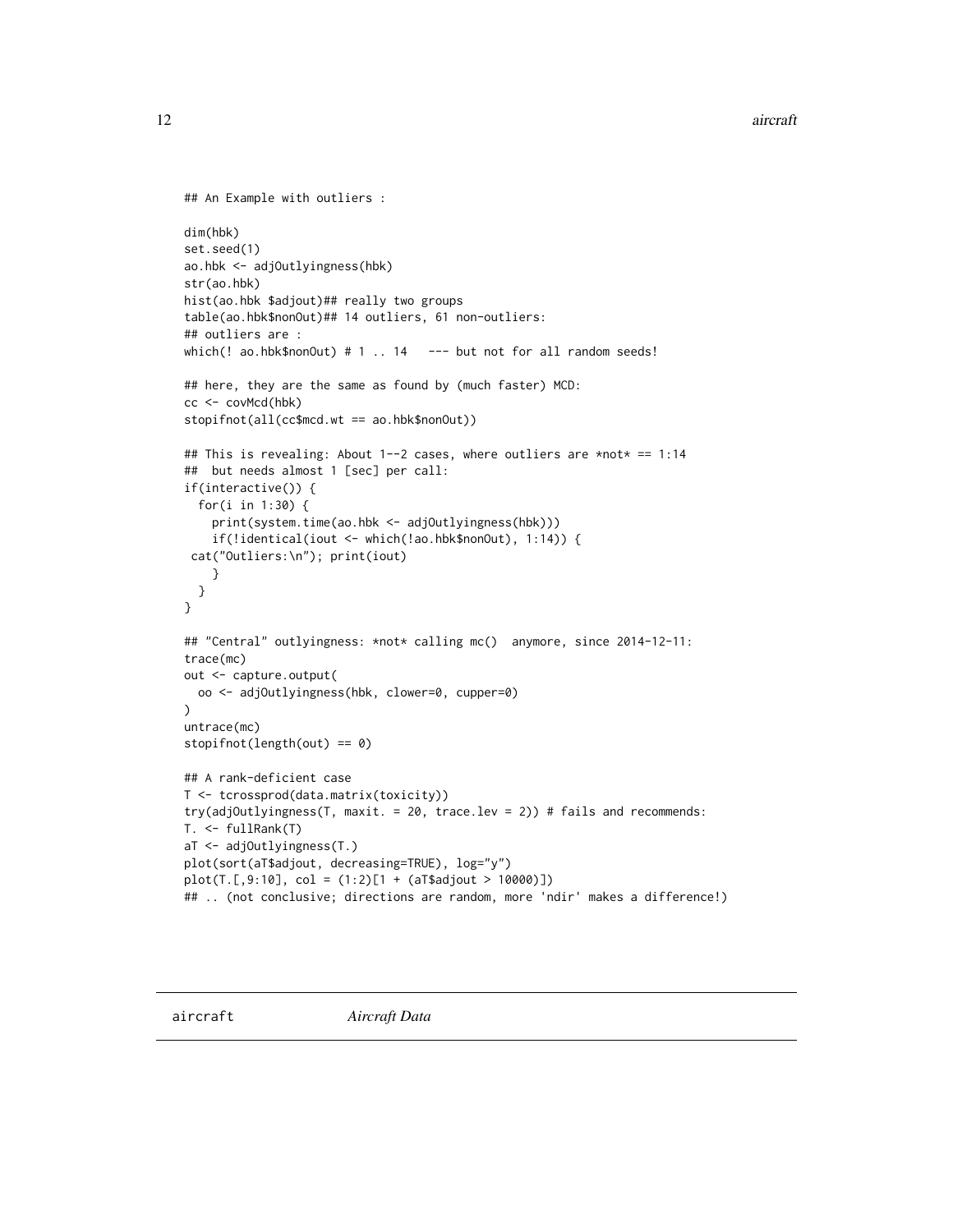#### <span id="page-12-0"></span>airmay and the contract of the contract of the contract of the contract of the contract of the contract of the contract of the contract of the contract of the contract of the contract of the contract of the contract of the

#### Description

Aircraft Data, deals with 23 single-engine aircraft built over the years 1947-1979, from Office of Naval Research. The dependent variable is cost (in units of \\$100,000) and the explanatory variables are aspect ratio, lift-to-drag ratio, weight of plane (in pounds) and maximal thrust.

# Usage

```
data(aircraft, package="robustbase")
```
#### Format

A data frame with 23 observations on the following 5 variables.

- X1 Aspect Ratio
- X2 Lift-to-Drag Ratio
- X3 Weight
- X4 Thrust
- Y Cost

# Source

P. J. Rousseeuw and A. M. Leroy (1987) *Robust Regression and Outlier Detection*; Wiley, page 154, table 22.

#### Examples

```
data(aircraft)
summary( lm.airc <- lm(Y ~ ., data = aircraft))
summary(rlm.airc <- MASS::rlm(Y ~ ., data = aircraft))
aircraft.x <- data.matrix(aircraft[,1:4])
c_air <- covMcd(aircraft.x)
c_air
```
airmay *Air Quality Data*

# Description

Air Quality Data Set for May 1973, from Chambers et al. (1983). The whole data set consists of daily readings of air quality values from May 1, 1973 to September 30, 1973, but here are included only the values for May. This data set is an example of the special treatment of the missing values.

#### Usage

data(airmay, package="robustbase")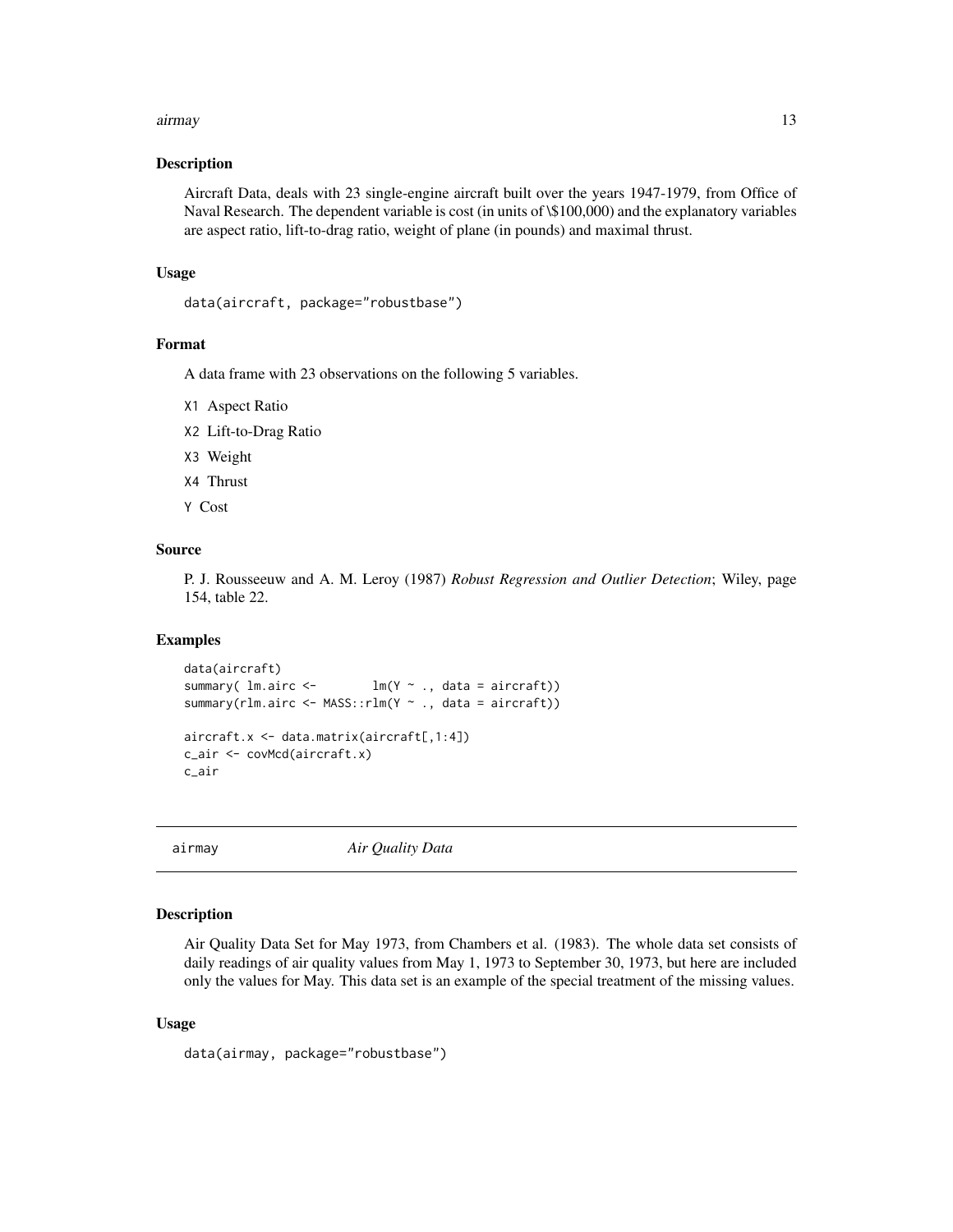#### <span id="page-13-0"></span>Format

A data frame with 31 observations on the following 4 variables.

- X1 Solar Radiation in Longleys in the frequency band 4000-7700 from 0800 to 1200 hours at Central Park
- X2 Average windspeed (in miles per hour) between 7000 and 1000 hours at La Guardia Airport
- X3 Maximum daily temperature (in degrees Fahrenheit) at La Guardia Airport
- Y Mean ozone concentration (in parts per billion) from 1300 to 1500 hours at Roosevelt Island

#### Source

P. J. Rousseeuw and A. M. Leroy (1987) *Robust Regression and Outlier Detection*; Wiley, p.86, table 6.

# Examples

```
data(airmay)
summary(lm.airmay <- lm(Y ~ ., data=airmay))
```

```
airmay.x <- data.matrix(airmay[,1:3])
```
alcohol *Alcohol Solubility in Water Data*

#### **Description**

The solubility of alcohols in water is important in understanding alcohol transport in living organisms. This dataset from (Romanelli et al., 2001) contains physicochemical characteristics of 44 aliphatic alcohols. The aim of the experiment was the prediction of the solubility on the basis of molecular descriptors.

#### Usage

data(alcohol, package="robustbase")

#### Format

A data frame with 44 observations on the following 7 numeric variables.

SAG solvent accessible surface-bounded molecular volume.

V volume

 $logPC$   $Log(PC)$ ;  $PC = octanol-water$  partitions coefficient

P polarizability

RM molar refractivity

Mass the mass

logSolubility ln(Solubility), the response.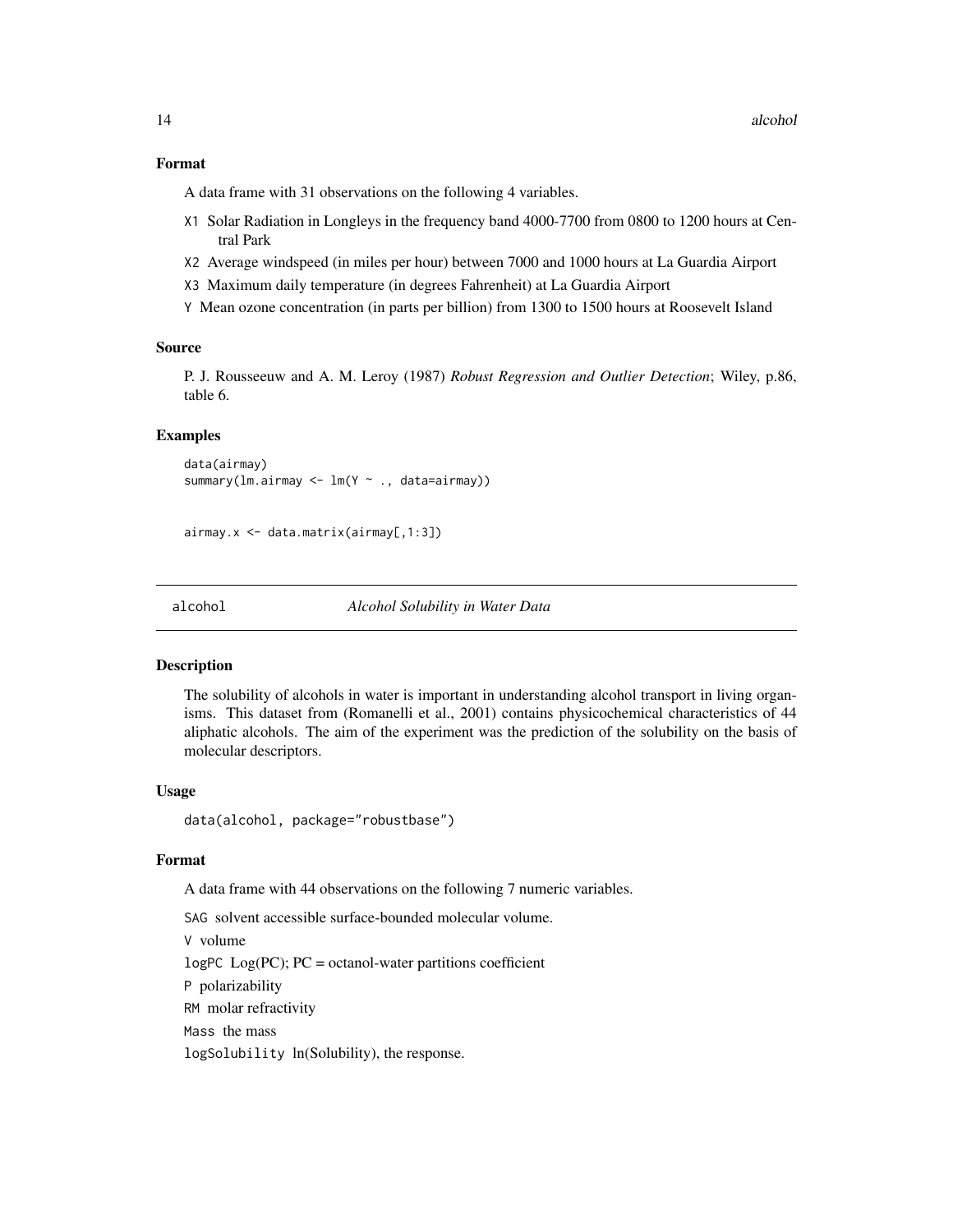# <span id="page-14-0"></span>ambientNOxCH 15

#### Source

The website accompanying the MMY-book: [https://www.wiley.com/legacy/wileychi/robust](https://www.wiley.com/legacy/wileychi/robust_statistics/)\_ [statistics/](https://www.wiley.com/legacy/wileychi/robust_statistics/)

#### References

Maronna, R.A., Martin, R.D. and Yohai, V.J. (2006) *Robust Statistics, Theory and Methods*, Wiley.

# Examples

```
data(alcohol)
## version of data set with trivial names, as
s.alcohol <- alcohol
names(s.alcohol) <- paste("Col", 1:7, sep='')
```
ambientNOxCH *Daily Means of NOx (mono-nitrogen oxides) in air*

#### Description

This dataset contains daily means (from midnight to midnight) of NOx, i.e., mono-nitrogen oxides, in [ppb] at 13 sites in central Switzerland and Aarau for the year 2004.

#### Usage

data(ambientNOxCH, package="robustbase")

#### Format

A data frame with 366 observations on the following 14 variables.

date date of day, of class "Date".

- ad Site is located north of Altdorf 100 meters east of motorway A2, on an open field at the beginning of a more than 2000m deep valley (690.175, 193.55; 438; inLuft)
- ba Site is located in the centre of the little town of Baden in a residential area. Baden has 34'000 inhabitants and is situated on the swiss plateau (666.075, 257.972; 377; inLuft).
- ef Site is located 6 km south of altdorf and 800 m north of the village of Erstfeld. The motorway A2 passes 5 m west of the measuring site. Over 8 million vehicles have passed Erstfeld in 2004 where 13% of the counts were attributed to trucks (691.43, 187.69; 457; MFM-U).
- la Site is located on a wooded hill in a rural area called Laegern, about 190 m above Baden, which is about 5 km away (669.8, 259; 690; NABEL).
- lu Site is located in the center of town of Lucerne, which has 57'000 inhabitants (666.19, 211.975; 460; inLuft).
- re Site is located 1 km west of Reiden on the Swiss plateau. The motorway A2 passes 5 m west of the measuring site (639.56, 232.11; 462; MFM-U).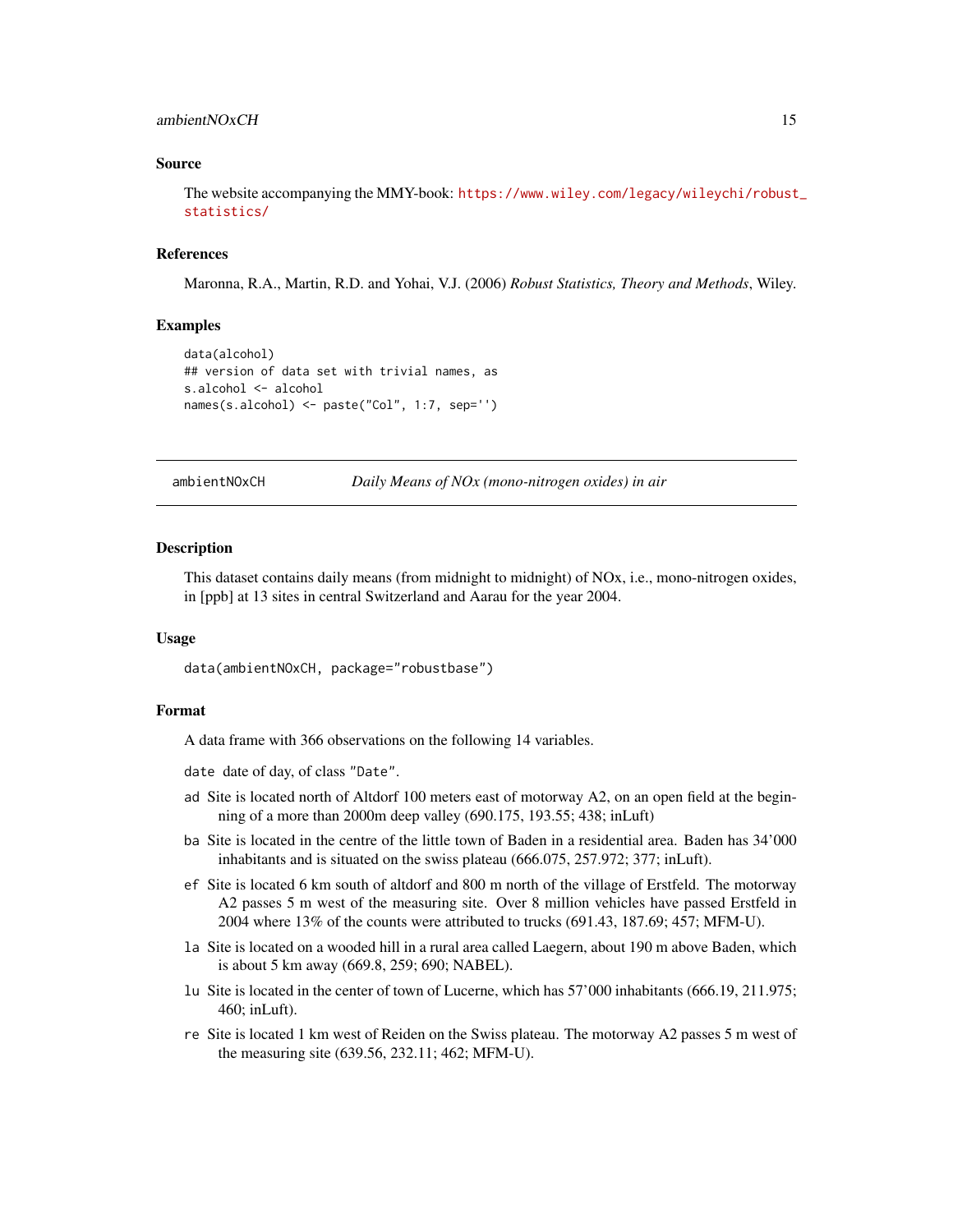- ri Site is located at Rigi Seebodenalp, 649 m above the lake of Lucerne on an alp with half a dozen small houses (677.9, 213.5; 1030; NABEL).
- se Site is located in Sedel next to town of Lucerne 35m above and 250m south of motorway A14 from Zug to Lucerne on a low hill with free 360° panorama (665.5, 213.41; 484; inLuft).
- si Site is located at the border of a small industrial area in Sisseln, 300 m east of a main road (640.725, 266.25; 305; inLuft).
- st Site is located at the south east border of Stans with 7'000 inhabitants (670.85, 201.025; 438; inLuft).
- su Site is located in the center of Suhr (8700 inhabitants), 10 m from the main road (648.49, 246.985; 403; inLuft).
- sz Site is located in Schwyz (14'200 inhabitants) near a shopping center (691.92, 208.03; 470; inLuft).
- zg Site is located in the centre of Zug with 22'000 inhabitants, 24 m from the main road (681.625, 224.625; 420; inLuft).

The 13 sites are part of one of the three air quality monitoring networks: inLuft (regional authorities of central Switzerland and canton Aargau)

NABEL (Swiss federal network)

MFM-U (Monitoring flankierende Massnahmen Umwelt), special Swiss federal network along transit motorways A2 and A13 from Germany to Italy through Switzerland

The information within the brackets means: Swiss coordinates km east, km north; m above sea level; network

When the measuring sites are exposed to the same atmospheric condition and when there is no singular emission event at any site, log(mean(NOx) of a specific day at each site) is a linear function of log(yearly.mean(NOx) at the corresponding site). The offset and the slope of the straight line reflects the atmospheric conditions at this specific day. During winter time, often an inversion prevents the emissions from being diluted vertically, so that there evolve two separate atmospheric compartements: One below the inversion boundary with polluted air and one above with relatively clean air. In our example below, Rigi Seebodenalp is above the inversion boundary between December 10th and 12th.

#### Source

http://www.in-luft.ch/ http://www.empa.ch/plugin/template/empa/\*/6794 http://www.bafu.admin.ch/umweltbeobachtung/02272/02280

#### See Also

another NOx dataset, [NOxEmissions](#page-106-1).

#### Examples

data(ambientNOxCH) str (ambientNOxCH)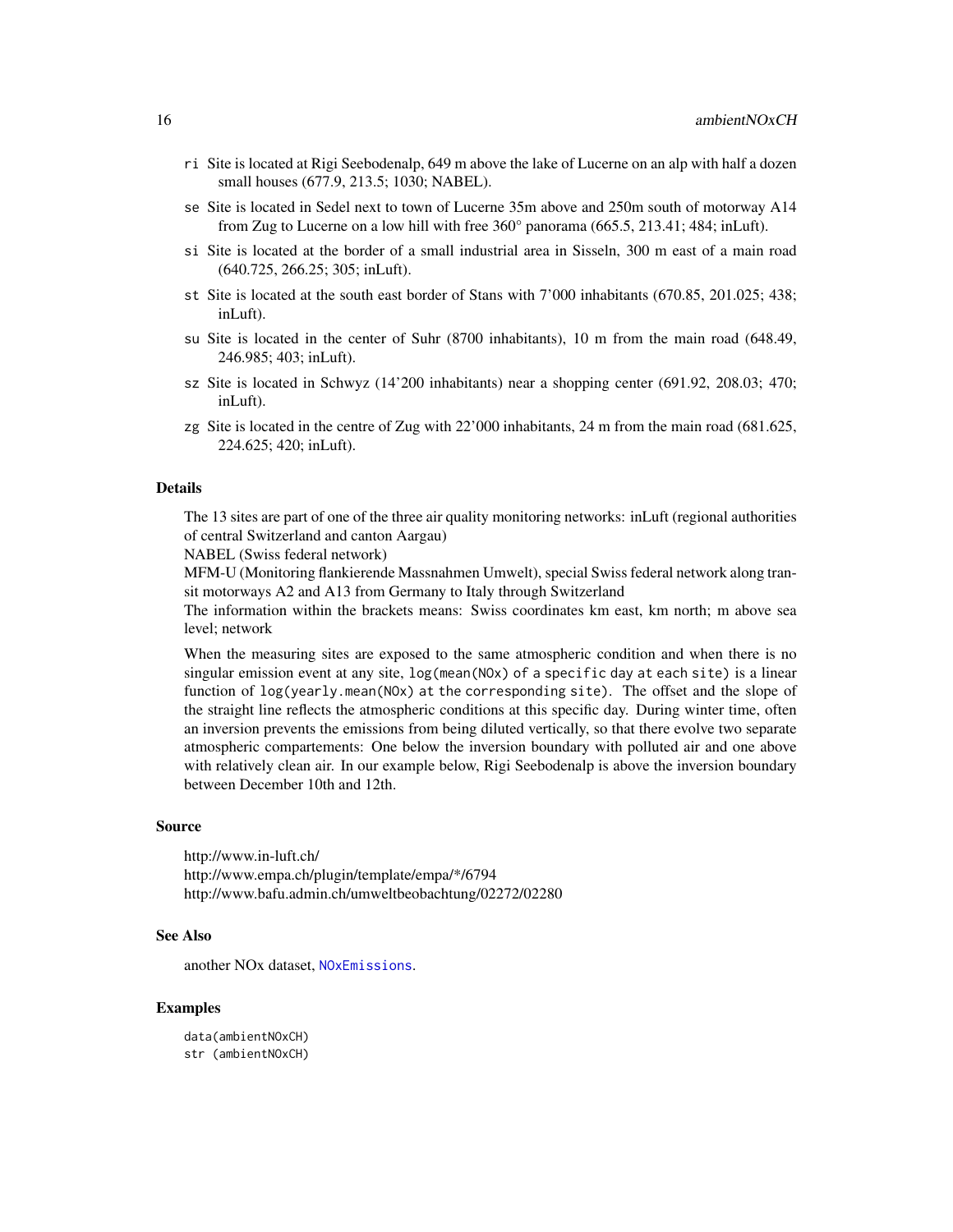```
yearly <- log(colMeans(ambientNOxCH[,-1], na.rm=TRUE))
xlim <- range(yearly)
lNOx <- log(ambientNOxCH[, -1])
days <- ambientNOxCH[, "date"]
## Subset of 9 days starting at April 4:
idays <- seq(which(ambientNOxCH$date=="2004-12-04"), length=9)
ylim <- range(lNOx[idays,],na.rm=TRUE)
op <- par(mfrow=c(3,3),mar=rep(1,4), oma = c(0,0,2,0))
for (id in idays) {
  daily <- unlist(lNOx[id,])
  plot(NA, xlim=xlim,ylim=ylim, ann=FALSE, type = "n")
  abline(0:1, col="light gray")
  abline(lmrob(daily~yearly, na.action=na.exclude),
         col="red", lwd=2)
  text(yearly, daily, names(yearly), col="blue")
  mtext(days[id], side=1, line=-1.2, cex=.75, adj=.98)
}
mtext("Daily ~ Yearly log( NOx mean values ) at 13 Swiss locations",
      outer=TRUE)
par(op)
## do all 366 regressions: Least Squares and Robust:
LS <- lapply(1:nrow(ambientNOxCH), function(id)
             lm(unlist(lNOx[id,]) ~ yearly,
                na.action = na.exclude))
R <- lapply(1:nrow(ambientNOxCH),
            function(id) lmrob(unlist(lNOx[id,]) ~ yearly,
                               na.action = na.exclude))
## currently 4 warnings about non-convergence;
## which ones?
days[notOk <- ! sapply(R, `[[`, "converged") ]
## "2004-01-10" "2004-05-12" "2004-05-16" "2004-11-16"
## first problematic case:
daily <- unlist(lNOx[which(notOk)[1],])
plot(daily ~ yearly,
     main = paste("lmrob() non-convergent:",days[notOk[1]]))
rr <- lmrob(daily ~ yearly, na.action = na.exclude,
            control = lmrob.control(trace=3, max.it = 100))
##-> 53 iter.
## Look at all coefficients:
R.cf <- t(sapply(R, coef))
C.cf <- t(sapply(LS, coef))
plot(C.cf, xlim=range(C.cf[,1],R.cf[,1]),
           ylim=range(C.cf[,2],R.cf[,2]))
mD1 <- rowMeans(abs(C.cf - R.cf))
lrg <- mD1 > quantile(mD1, 0.80)
arrows(C.cf[lrg,1], C.cf[lrg,2],
       R.cf[lrg,1], R.cf[lrg,2], length=.1, col="light gray")
```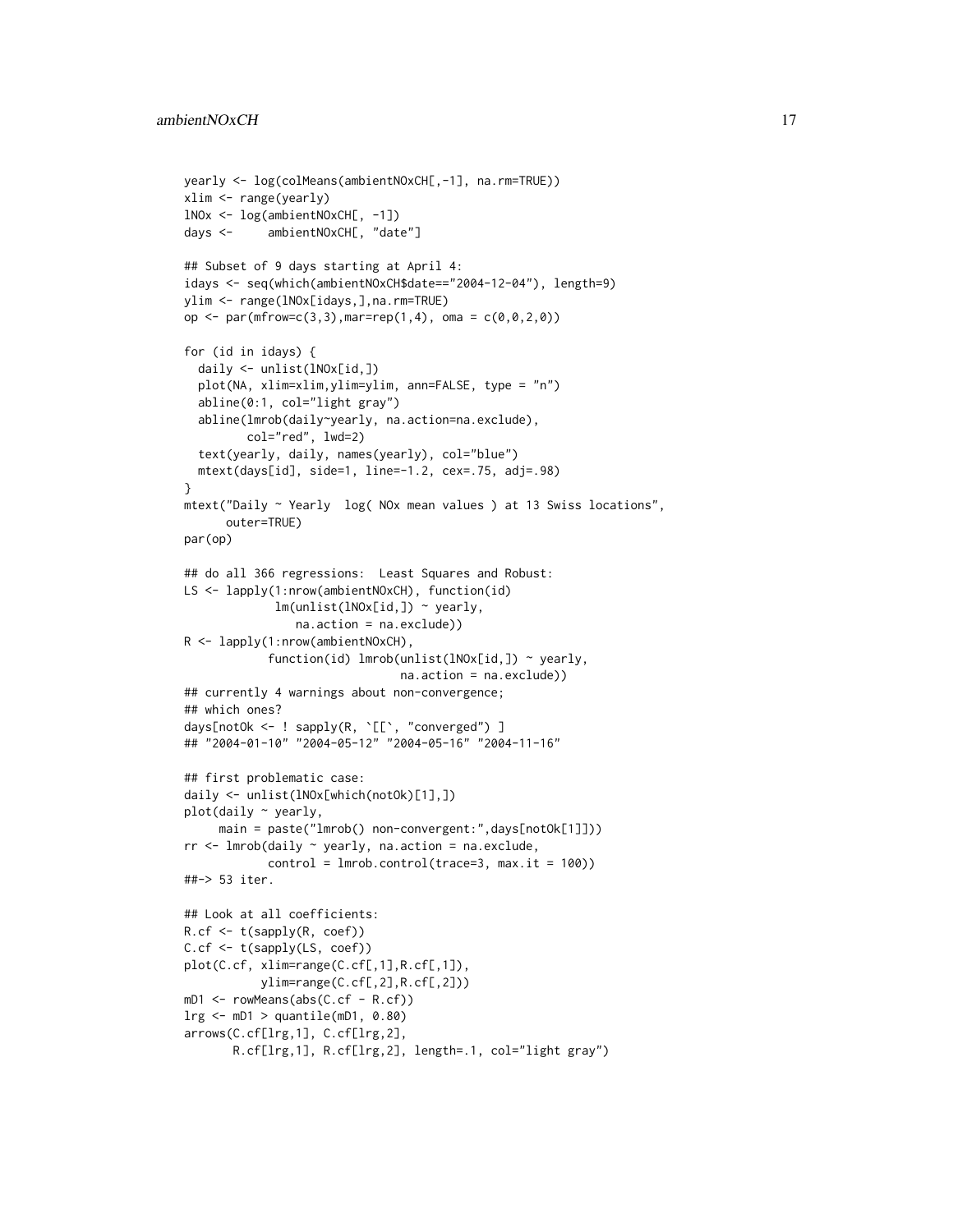#### <span id="page-17-0"></span>18 Animals2

```
points(R.cf, col=2)
## All robustness weights
aW <- t(sapply(R, weights, type="robustness"))
colnames(aW) <- names(yearly)
summary(aW)
sort(colSums(aW < 0.05, na.rm = TRUE)) # how often "clear outlier":
# lu st zg ba se sz su si re la ef ad ri
# 0 0 0 1 1 1 2 3 4 10 14 17 48
lattice::levelplot(aW, asp=1/2, main="Robustness weights",
                  xlab= "day", ylab= "site")
```
Animals2 *Brain and Body Weights for 65 Species of Land Animals*

# Description

A data frame with average brain and body weights for 62 species of land mammals and three others. Note that this is simply the union of [Animals](#page-0-0) and [mammals](#page-0-0).

#### Usage

Animals2

#### Format

body body weight in kg brain brain weight in g

#### Note

After loading the [MASS](https://CRAN.R-project.org/package=MASS) package, the data set is simply constructed by Animals2 <-local({D <-rbind(Animals,mammals); unique(D[order(D\$body,D\$brain),])}).

Rousseeuw and Leroy (1987)'s 'brain' data is the same as **[MASS](https://CRAN.R-project.org/package=MASS)**'s Animals (with Rat and Brachiosaurus interchanged, see the example below).

# Source

Weisberg, S. (1985) *Applied Linear Regression.* 2nd edition. Wiley, pp. 144–5.

P. J. Rousseeuw and A. M. Leroy (1987) *Robust Regression and Outlier Detection.* Wiley, p. 57.

# References

Venables, W. N. and Ripley, B. D. (2002) *Modern Applied Statistics with S.* Forth Edition. Springer.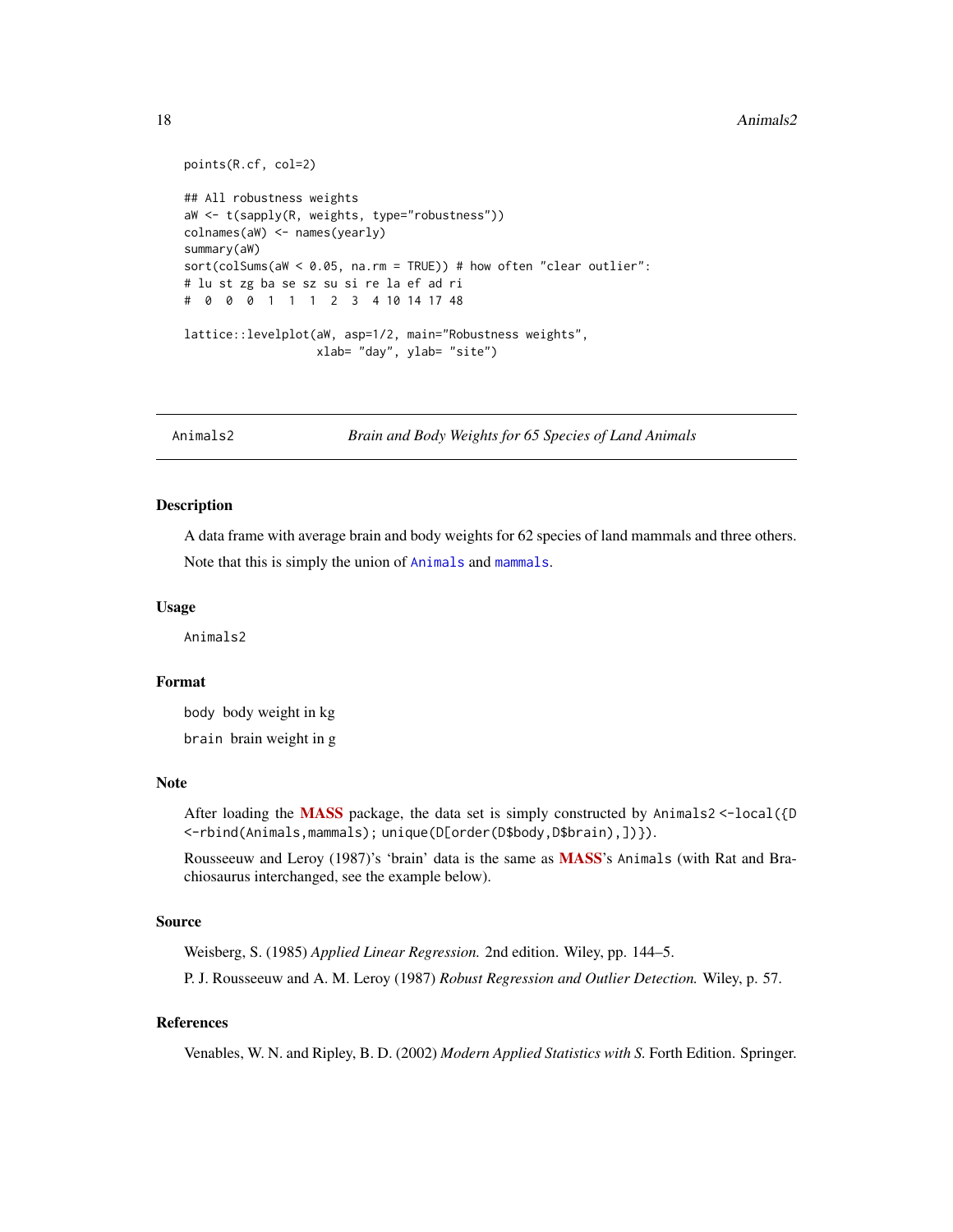# <span id="page-18-0"></span>anova.glmrob 19

#### Examples

```
data(Animals2)
## Sensible Plot needs doubly logarithmic scale
plot(Animals2, log = "xy")
## Regression example plot:
plotbb <- function(bbdat) {
  d.name <- deparse(substitute(bbdat))
  plot(log(brain) ~ log(body), data = bbdat, main = d.name)abline( lm(log(brain) \sim log(body), data = bbdat))
  abline(MASS::rlm(log(brain) ~ log(body), data = bbdat), col = 2)legend("bottomright", leg = c("lm", "rlm"), col=1:2, lwd=1, inset = 1/20)
}
plotbb(bbdat = Animals2)
## The `same' plot for Rousseeuw's subset:
data(Animals, package = "MASS")
brain <- Animals[c(1:24, 26:25, 27:28),]
plotbb(bbdat = brain)
lbrain <- log(brain)
plot(mahalanobis(lbrain, colMeans(lbrain), var(lbrain)),
     main = "Classical Mahalanobis Distances")
mcd <- covMcd(lbrain)
plot(mahalanobis(lbrain,mcd$center,mcd$cov),
    main = "Robust (MCD) Mahalanobis Distances")
```
anova.glmrob *Analysis of Robust Quasi-Deviance for "glmrob" Objects*

# Description

Compute an analysis of robust quasi-deviance table for one or more generalized linear models fitted by [glmrob](#page-52-1).

#### Usage

```
## S3 method for class 'glmrob'
anova(object, ..., test = c("Wald", "QD", "QDapprox"))
```

| object. | objects of class glmrob, typically the result of a call to glmrob.                |
|---------|-----------------------------------------------------------------------------------|
| test    | a character string specifying the test statistic to be used. (Partially) matching |
|         | one of "Wald", "QD" or "QDapprox". See Details.                                   |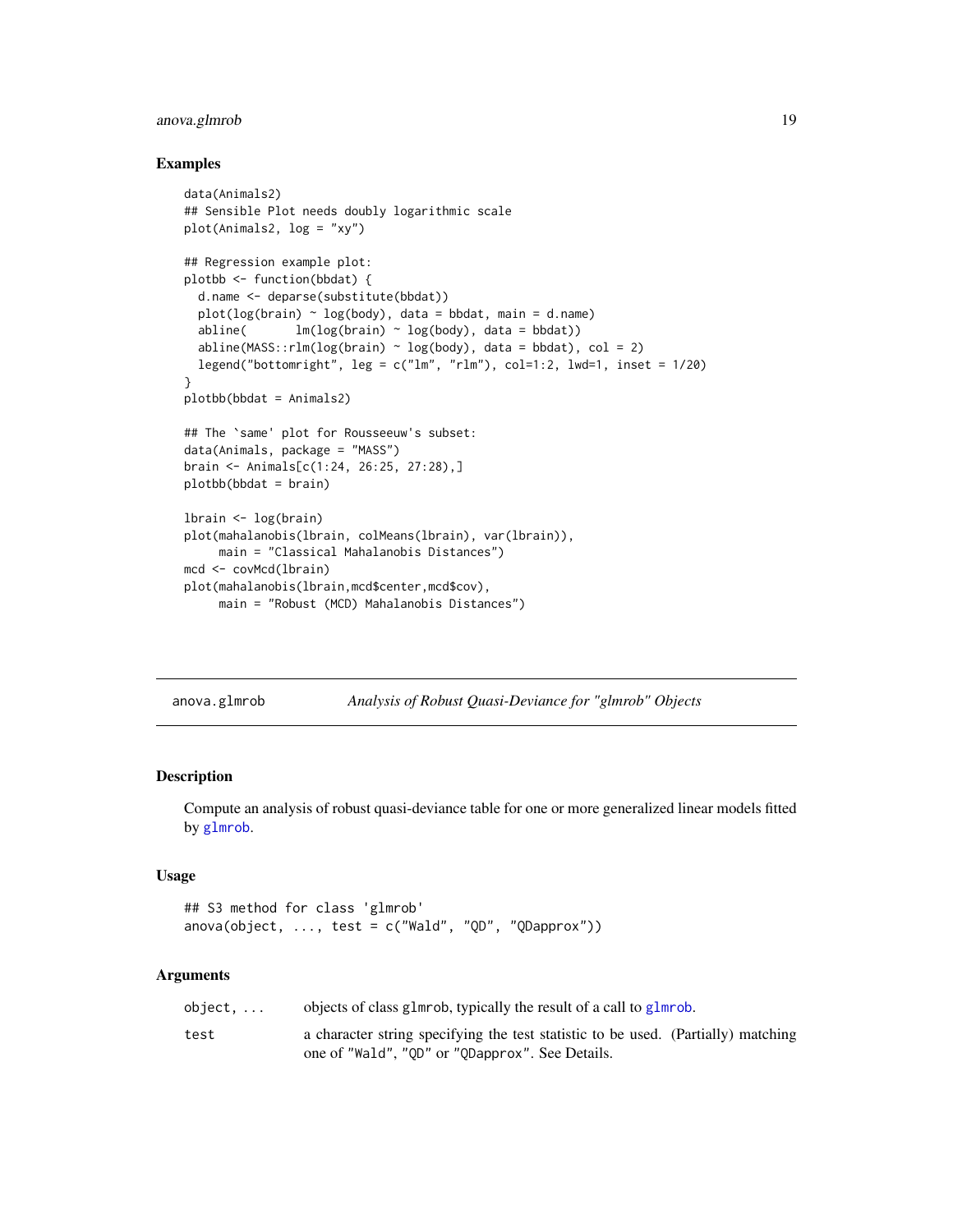Specifying a single object gives a sequential analysis of robust quasi-deviance table for that fit. That is, the reductions in the robust residual quasi-deviance as each term of the formula is added in turn are given in as the rows of a table. *(Currently not yet implemented.)*

If more than one object is specified, the table has a row for the residual quasi-degrees of freedom (However, this information is never used in the asymptotic tests). For all but the first model, the change in degrees of freedom and robust quasi-deviance is also given. (This only makes statistical sense if the models are nested.) It is conventional to list the models from smallest to largest, but this is up to the user.

In addition, the table will contain test statistics and P values comparing the reduction in robust quasi-deviance for the model on the row to that on top of it. For all robust fitting methods, the "Wald"-type test between two models can be applied (test = "Wald").

When using Mallows or Huber type robust estimators (method="Mqle" in [glmrob](#page-52-1)), then there are additional test methods. One is the robust quasi-deviance test (test =  $"QD"$ ), as described by Cantoni and Ronchetti (2001). The asymptotic distribution is approximated by a chi-square distibution. Another test (test = "QDapprox") is based on a quadratic approximation of the robust quasideviance test statistic. Its asymptotic distribution is chi-square (see the reference).

The comparison between two or more models by anova.glmrob will only be valid if they are fitted to the same dataset and by the same robust fitting method using the same tuning constant  $c$  (tcc in [glmrob](#page-52-1)).

#### Value

Basically, an object of class [anova](#page-0-0) inheriting from class [data.frame](#page-0-0).

#### Author(s)

Andreas Ruckstuhl

# References

E. Cantoni and E. Ronchetti (2001) Robust Inference for Generalized Linear Models. *JASA* 96 (455), 1022–1030.

E.Cantoni (2004) Analysis of Robust Quasi-deviances for Generalized Linear Models. *Journal of Statistical Software* 10, <https://www.jstatsoft.org/article/view/v010i04>

#### See Also

[glmrob](#page-52-1), [anova](#page-0-0).

```
## Binomial response -----------
data(carrots)
Cfit2 <- glmrob(cbind(success, total-success) ~ logdose + block,
                family=binomial, data=carrots, method="Mqle",
                control=glmrobMqle.control(tcc=1.2))
summary(Cfit2)
```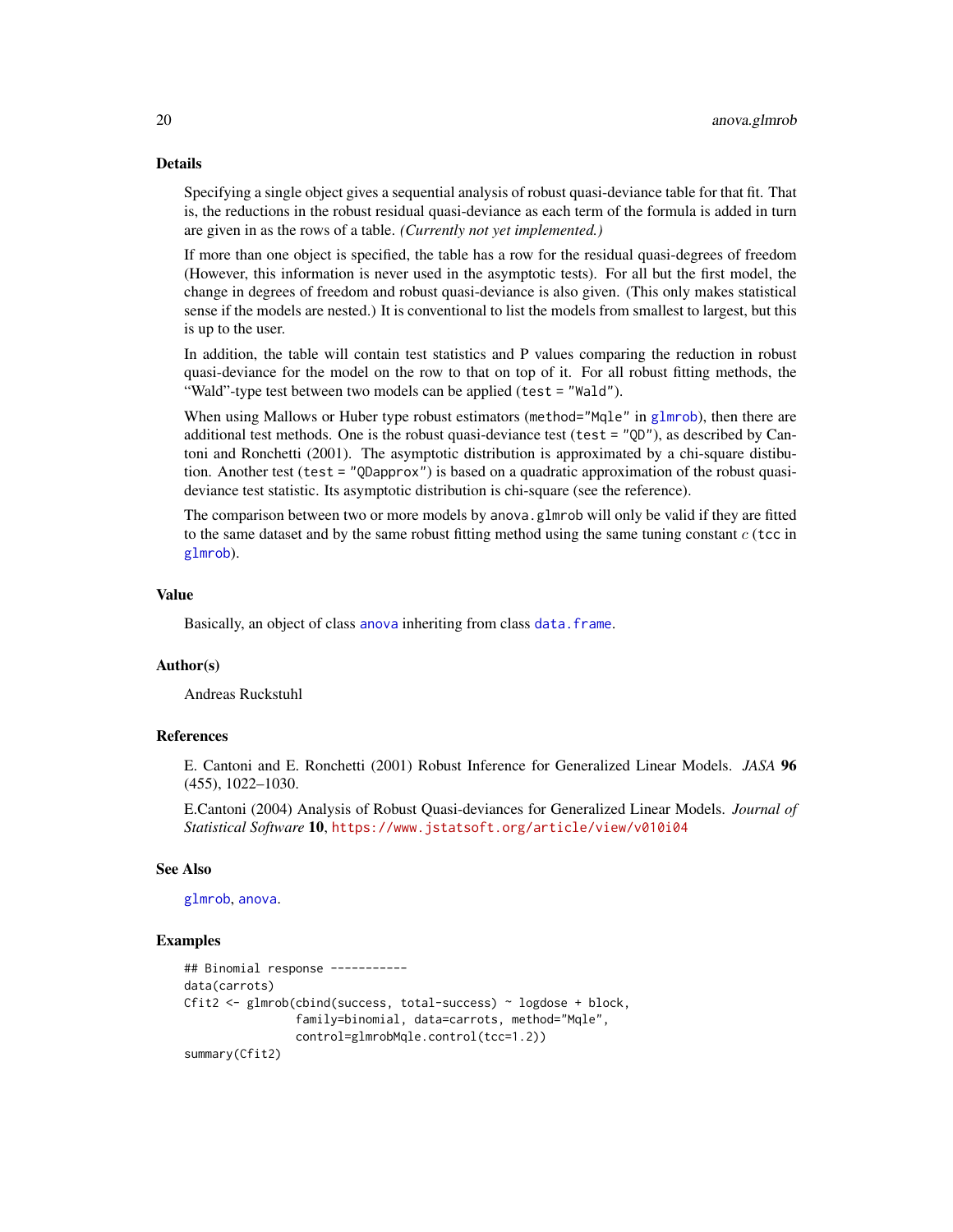```
Cfit4 <- glmrob(cbind(success, total-success) ~ logdose * block,
                family=binomial, data=carrots, method="Mqle",
                control=glmrobMqle.control(tcc=1.2))
anova(Cfit2, Cfit4, test="Wald")
anova(Cfit2, Cfit4, test="QD")
anova(Cfit2, Cfit4, test="QDapprox")
## Poisson response ------------
data(epilepsy)
Efit2 <- glmrob(Ysum ~ Age10 + Base4*Trt, family=poisson, data=epilepsy,
               method="Mqle", control=glmrobMqle.control(tcc=1.2,maxit=100))
summary(Efit2)
Efit3 <- glmrob(Ysum ~ Age10 + Base4 + Trt, family=poisson, data=epilepsy,
               method="Mqle", control=glmrobMqle.control(tcc=1.2,maxit=100))
anova(Efit3, Efit2, test = "Wald")
anova(Efit3, Efit2, test = "QD")
## trivial intercept-only-model:
E0 \leq update(Efit3, \leq 1)
anova(E0, Efit3, Efit2, test = "QDapprox")
```
<span id="page-20-1"></span>anova.lmrob *Analysis of Robust Deviances ('anova') for "lmrob" Objects*

### Description

Compute an analysis of robust Wald-type or deviance-type test tables for one or more linear regression models fitted by [lmrob](#page-67-1).

#### Usage

```
## S3 method for class 'lmrob'
anova(object, \ldots, test = c("Wald", "Deviance"),
      verbose = getOption("verbose"))
```
#### Arguments

object, ... objects of class "lmrob", typically the result of a call to [lmrob](#page-67-1). ... arguments may also be symbolic descriptions of the reduced models (cf. argument formula in  $lm$ ).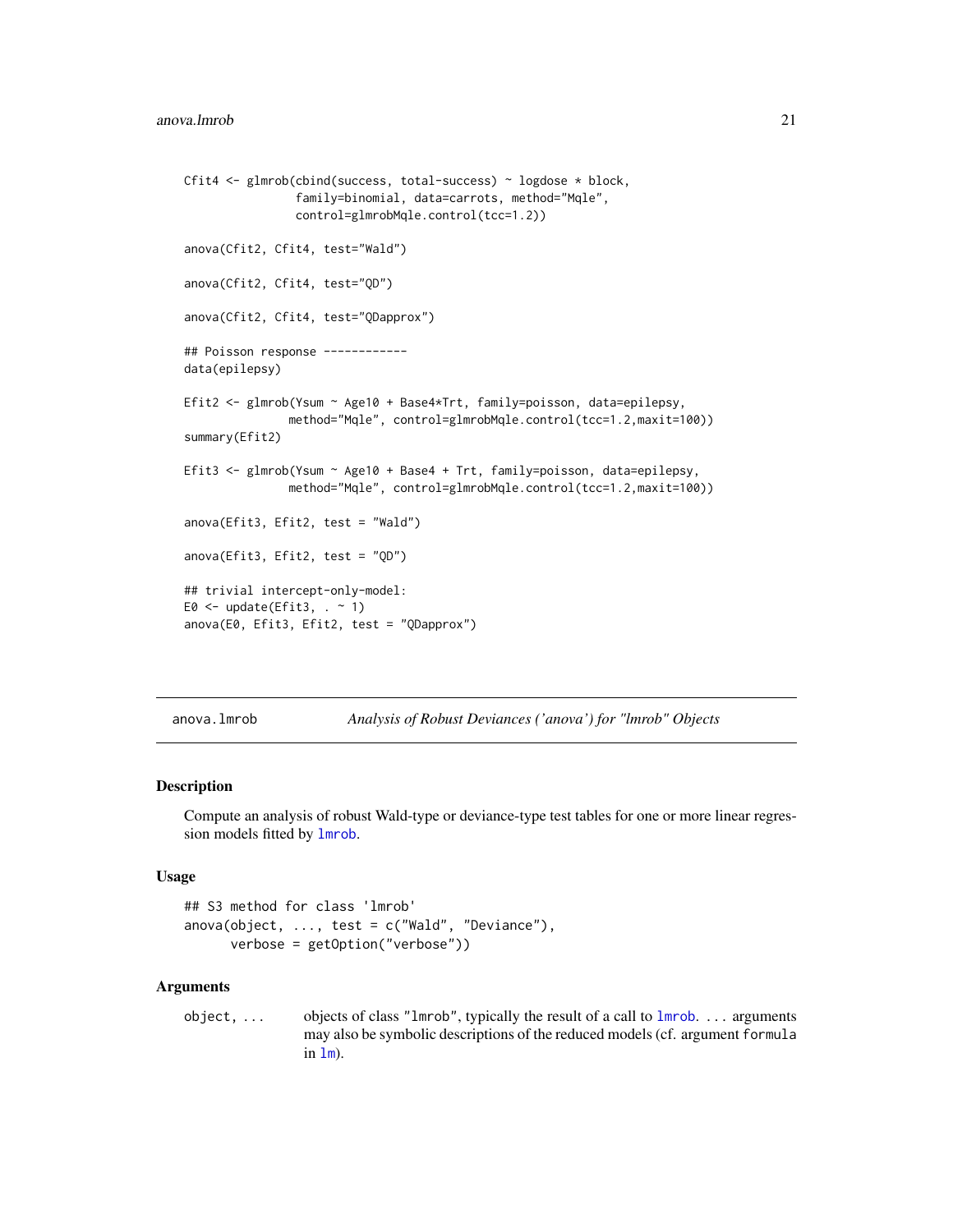| test    | a character string specifying the test statistic to be used. Can be one of "Wald" |
|---------|-----------------------------------------------------------------------------------|
|         | or "Deviance", with partial matching allowed, for specifying a "Wald"-type test   |
|         | or "Deviance"-type test.                                                          |
| verbose | logical; if true some informative messages are printed.                           |

Specifying a single object gives a sequential analysis of a robust quasi-deviance table for that fit. That is, the reductions in the robust residual deviance as each term of the formula is added in turn are given in as the rows of a table. (Currently not yet implemented.)

If more than one object is specified, the table has a row for the residual quasi-degrees of freedom (however, this information is never used in the asymptotic tests). For all but the first model, the change in degrees of freedom and robust deviance is also given. (This only makes statistical sense if the models are nested.) As opposed to the convention, the models are forced to be listed from largest to smallest due to computational reasons.

In addition, the table will contain test statistics and P values comparing the reduction in robust deviances for the model on the row to that on top of it. There are two different robust tests available: The "Wald"-type test (test = "Wald") and the Deviance-type test (test = "Deviance"). When using formula description of the nested models in the dot arguments and test = "Deviance", you may be urged to supply a [lmrob](#page-67-1) fit for these models by an error message. This happens when the coefficients of the largest model reduced to the nested models result in invalid initial estimates for the nested models (indicated by robustness weights which are all 0).

The comparison between two or more models by anova. Lue of will only be valid if they are fitted to the same dataset.

#### Value

Basically, an object of class [anova](#page-0-0) inheriting from class [data.frame](#page-0-0).

#### Author(s)

Andreas Ruckstuhl

#### See Also

[lmrob](#page-67-1), [anova](#page-0-0).

```
data(salinity)
summary(m0.sali \leq lmrob(Y \sim ., data = salinity))
anova(m0.sali, Y \sim X1 + X3)
## -> X2 is not needed
(m1.sali < -lmrob(Y \sim X1 + X3, data = salinity))anova(m0.sali, m1.sali) # the same as before
anova(m0.sali, m1.sali, test = "Deviance")
## whereas 'X3' is highly significant:
m2 \leq update(m0 \text{.} \text{sali}, \sim . -x3)
anova(m0.sali, m2)
```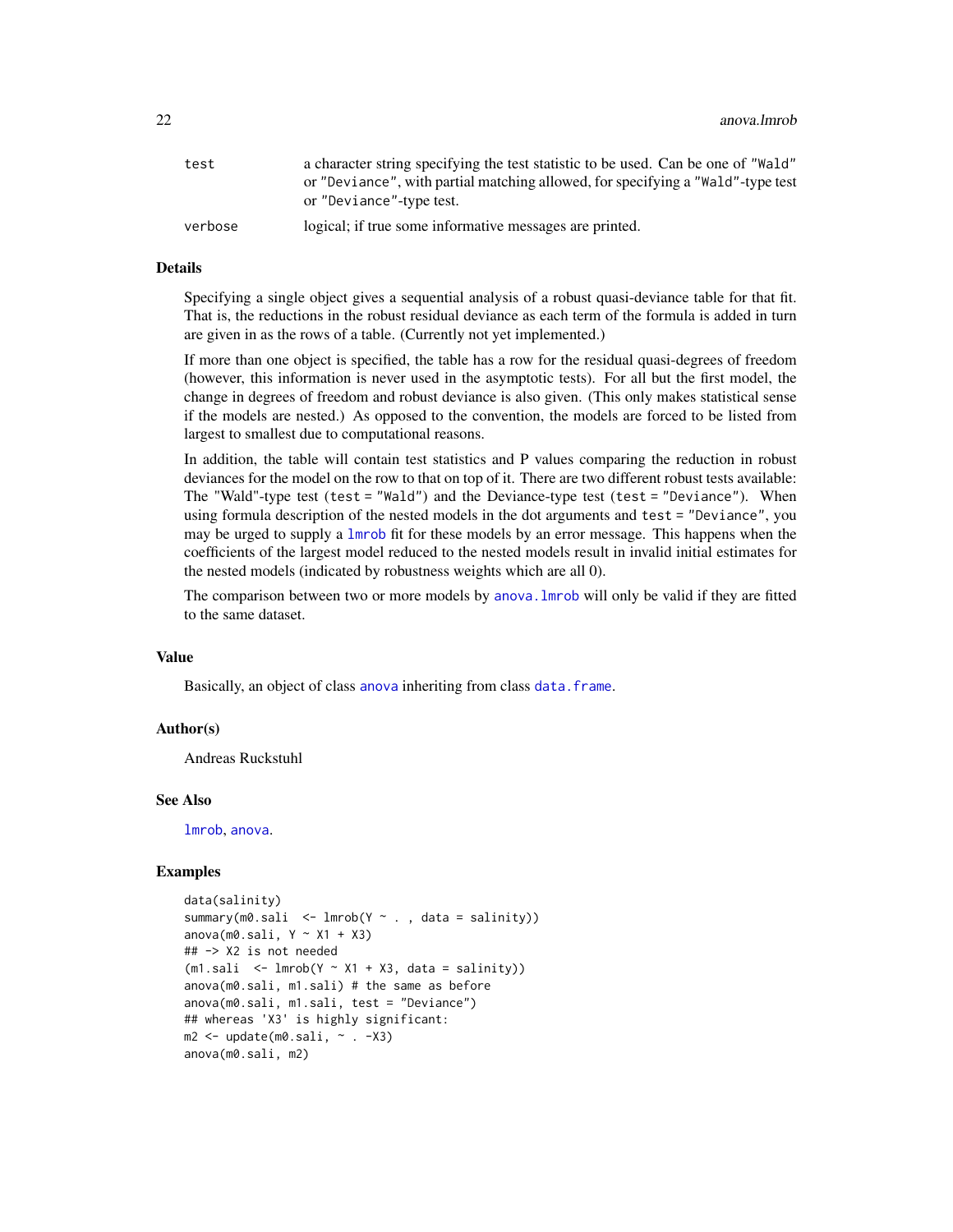#### <span id="page-22-0"></span>biomassTill 23

```
anova(m0.sali, m2, test = "Deviance")
## Global test [often not interesting]:
anova(m0.sali, update(m0.sali, . ~ 1), test = "Wald")
anova(m0.sali, update(m0.sali, . ~ 1), test = "Deviance")if(require("MPV")) { ## Montgomery, Peck & Vining datasets
 Jet <- table.b13
 Jet.rflm1 <- lmrob(y ~ ., data=Jet,
                    control = Imrob.contrib(max.it = 500)summary(Jet.rflm1)
 anova(Jet.rflm1, y \sim x1 + x5 + x6, test="Wald")
 try( anova(Jet.rflm1, y \sim x1 + x5 + x6, test="Deviance") )
 ## -> Error in anovaLm.... Please fit the nested models by lmrob
 ## {{ since all robustness weights become 0 in the nested model ! }}
 ## Ok: Do as the error message told us:
 ## test by comparing the two *fitted* models:
 Jet.rflm2 <- lmrob(y \sim x1 + x5 + x6, data=Jet,control=lmrob.control(max.it=100))
 anova(Jet.rflm1, Jet.rflm2, test="Deviance")
} # end{"MPV" data}
```
biomassTill *Biomass Tillage Data*

#### **Description**

An agricultural experiment in which different tillage methods were implemented. The effects of tillage on plant (maize) biomass were subsequently determined by modeling biomass accumulation for each tillage treatment using a 3 parameter Weibull function.

A datset where the total biomass is modeled conditional on a three value factor, and hence *vector* parameters are used.

# Usage

data("biomassTill", package="robustbase")

#### Format

A data frame with 58 observations on the following 3 variables.

Tillage Tillage treatments, a [factor](#page-0-0) with levels

CA-: a no-tillage system with plant residues removed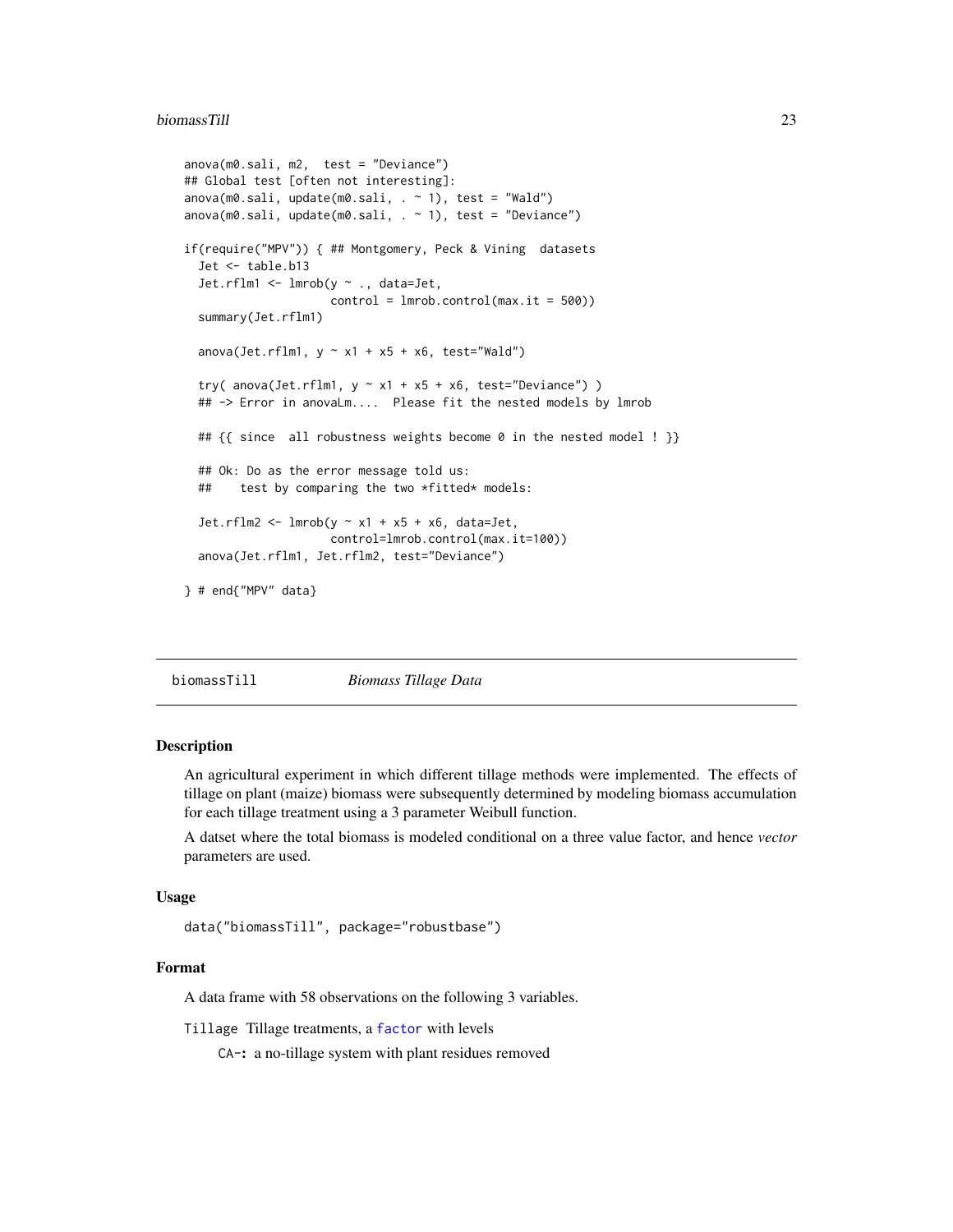CA+: a no-tillage system with plant residues retained

CT: a conventionally tilled system with residues incorporated

DVS the development stage of the maize crop. A DVS of 1 represents maize anthesis (flowering), and a DVS of 2 represents physiological maturity. For the data, numeric vector with 5 different values between 0.5 and 2.

Biomass accumulated biomass of maize plants from each tillage treatment.

Biom.2 the same as Biomass, but with three values replaced by "gross errors".

#### Source

From Strahinja Stepanovic and John Laborde, Department of Agronomy & Horticulture, University of Nebraska-Lincoln, USA

```
data(biomassTill)
str(biomassTill)
require(lattice)
## With long tailed errors
xyplot(Biomass ~ DVS | Tillage, data = biomassTill, type=c("p","smooth"))
## With additional 2 outliers:
xyplot(Biom.2 ~ VSS | Tillage, data = biomassTill, type=c("p", "smooth"))### Fit nonlinear Regression models: -----------------------------------
## simple starting values, needed:
m00st <- list(Wm = rep(300, 3),
              a = rep(1.5, 3),b = rep(2.2, 3)robm <- nlrob(Biomass ~ Wm[Tillage] * (-expm1(-(DVS/a[Tillage])^b[Tillage])),
             data = biomassTill, start = m00st, maxit = 200)
## -----------
summary(robm) ## ... 103 IRWLS iterations
plot(sort(robm$rweights), log = "y",
     main = "ordered robustness weights (log scale)")
mtext(getCall(robm))
## the classical (only works for the mild outliers):
cl.m <- nls(Biomass ~ Wm[Tillage] * (-expm1(-(DVS/a[Tillage])^b[Tillage])),
           data = biomassTill, start = m00st)
## now for the extra-outlier data: -- fails with singular gradient !!
try(
rob2 <- nlrob(Biom.2 ~ Wm[Tillage] * (-expm1(-(DVS/a[Tillage])^b[Tillage])),
             data = biomassTill, start = m00st)
)
## use better starting values:
m1st <- setNames(as.list(as.data.frame(matrix(
               coef(robm), 3))),
               c("Wm", "a","b"))
```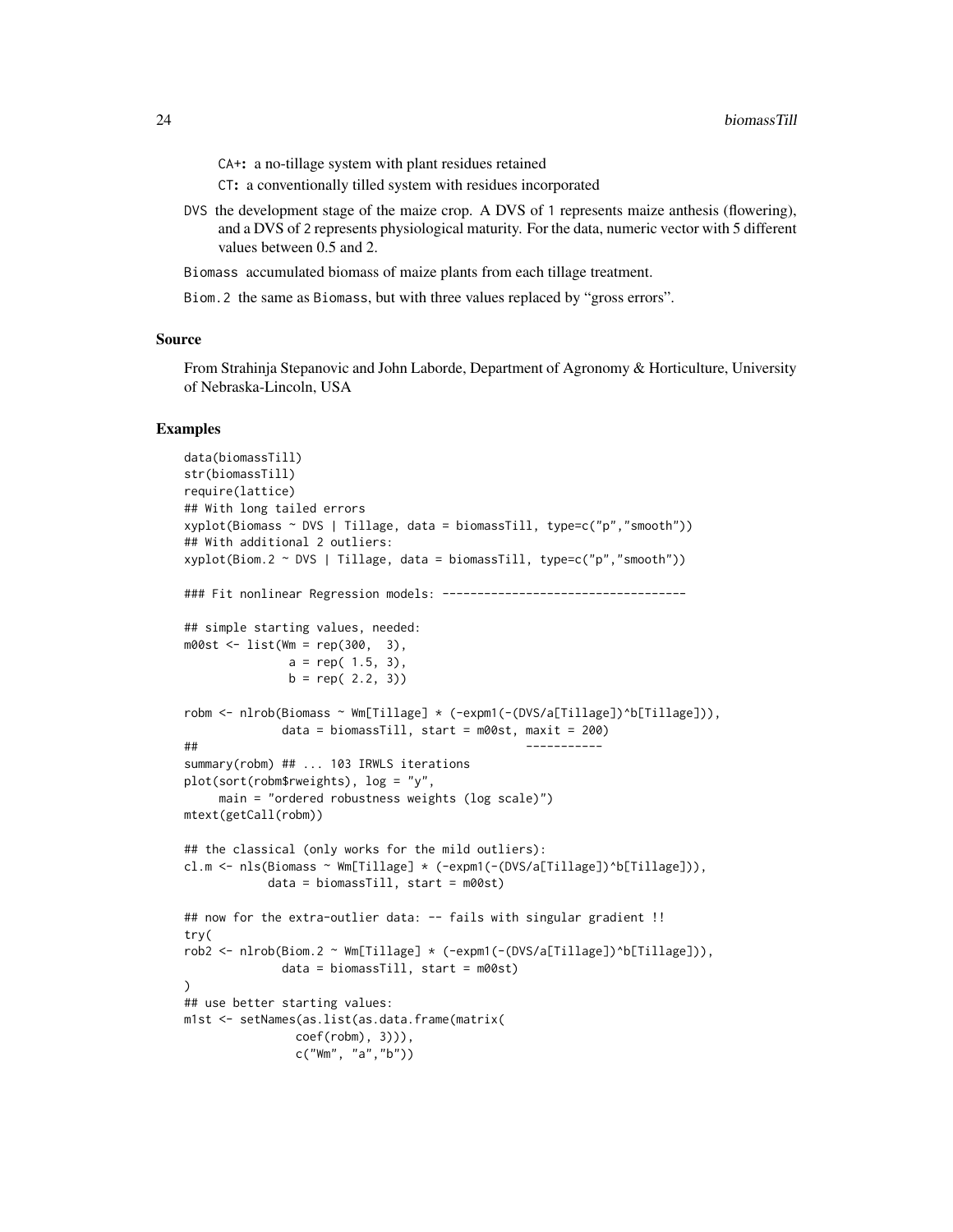#### <span id="page-24-0"></span>bushfire 25

```
try(# just breaks a bit later!
rob2 <- nlrob(Biom.2 ~ Wm[Tillage] * (-expm1(-(DVS/a[Tillage])^b[Tillage])),
             data = biomassTill, start = m1st, maxit= 200, trace=TRUE)
)
## Comparison {more to come} % once we have "MM" working...
rbind(start = unlist(m00st),
     class = coef(cl.m),rob = coef(robm))
```
bushfire *Campbell Bushfire Data*

# Description

This data set was used by Campbell (1984) to locate bushfire scars. The dataset contains satelite measurements on five frequency bands, corresponding to each of 38 pixels.

# Usage

```
data(bushfire, package="robustbase")
```
# Format

A data frame with 38 observations on 5 variables.

#### Source

Maronna, R.A. and Yohai, V.J. (1995) The Behavoiur of the Stahel-Donoho Robust Multivariate Estimator. *Journal of the American Statistical Association* 90, 330–341.

```
data(bushfire)
plot(bushfire)
covMcd(bushfire)
```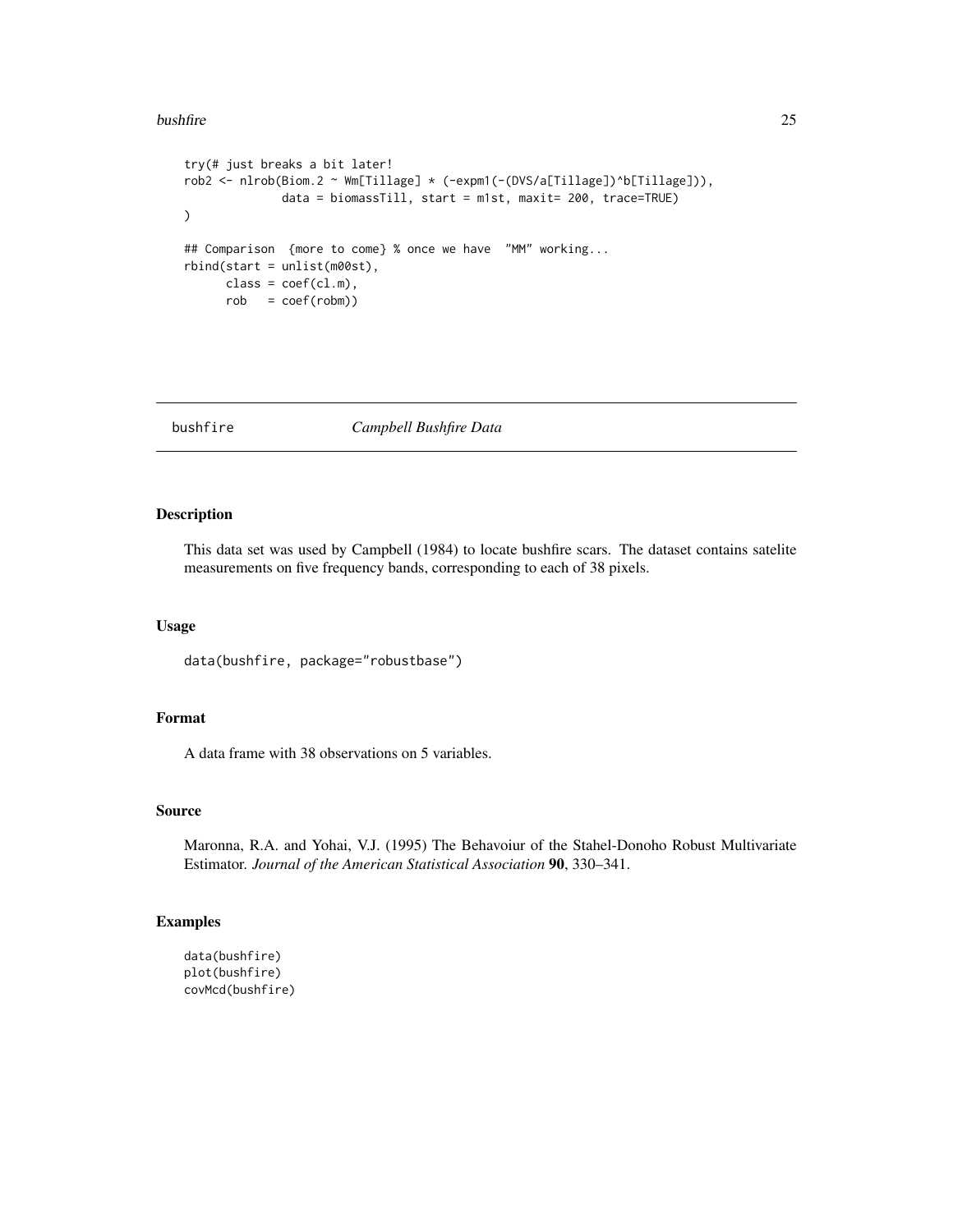<span id="page-25-0"></span>

#### **Description**

Computation of the estimator of Bianco and Yohai (1996) in logistic regression. Now provides both the *weighted* and regular (unweighted) BY-estimator.

By default, an intercept term is included and p parameters are estimated. For more details, see the reference.

Note: This function is for "back-compatibility" with the BYlogreg() code web-published at KU Leuven, Belgium,

and also available as file 'FunctionsRob/BYlogreg.ssc' from [https://www.wiley.com/legacy/](https://www.wiley.com/legacy/wileychi/robust_statistics/robust.html) [wileychi/robust\\_statistics/robust.html](https://www.wiley.com/legacy/wileychi/robust_statistics/robust.html).

However instead of using this function, the recommended interface is  $glmrob(*,method = "BY")$  $glmrob(*,method = "BY")$ or ... method = "WBY" .., see  $glmrob$ .

# Usage

```
BYlogreg(x0, y, initwm1 = TRUE, addIntercept = TRUE,const = 0.5, kmax = 1000, maxhalf = 10, sigma.min = 1e-4,
         trace.lev = 0)
```

| x0           | a numeric $n \times (p-1)$ matrix containing the explanatory variables.                                                                                                                                                                                                 |  |
|--------------|-------------------------------------------------------------------------------------------------------------------------------------------------------------------------------------------------------------------------------------------------------------------------|--|
| У            | numeric <i>n</i> -vector of binomial $(0 - 1)$ responses.                                                                                                                                                                                                               |  |
| initwml      | logical for selecting one of the two possible methods for computing the initial<br>value of the optimization process.                                                                                                                                                   |  |
|              | If inituml is true (default), a weighted ML estimator is computed with weights<br>derived from the MCD estimator computed on the explanatory variables.                                                                                                                 |  |
|              | If inituml is false, a classical ML fit is perfomed. When the explanatory vari-<br>ables contain binary observations, it is recommended to set initwml to FALSE<br>or to modify the code of the algorithm to compute the weights only on the con-<br>tinuous variables. |  |
| addIntercept | logical indicating that a column of 1 must be added the $x$ matrix.                                                                                                                                                                                                     |  |
| const        | tuning constant used in the computation of the estimator (default=0.5).                                                                                                                                                                                                 |  |
| kmax         | maximum number of iterations before convergence (default=1000).                                                                                                                                                                                                         |  |
| maxhalf      | max number of step-halving (default=10).                                                                                                                                                                                                                                |  |
| sigma.min    | smallest value of the scale parameter before implosion (and hence non-convergence)<br>is assumed.                                                                                                                                                                       |  |
| trace.lev    | logical (or integer) indicating if intermediate results should be printed; defaults<br>to $\theta$ (the same as FALSE).                                                                                                                                                 |  |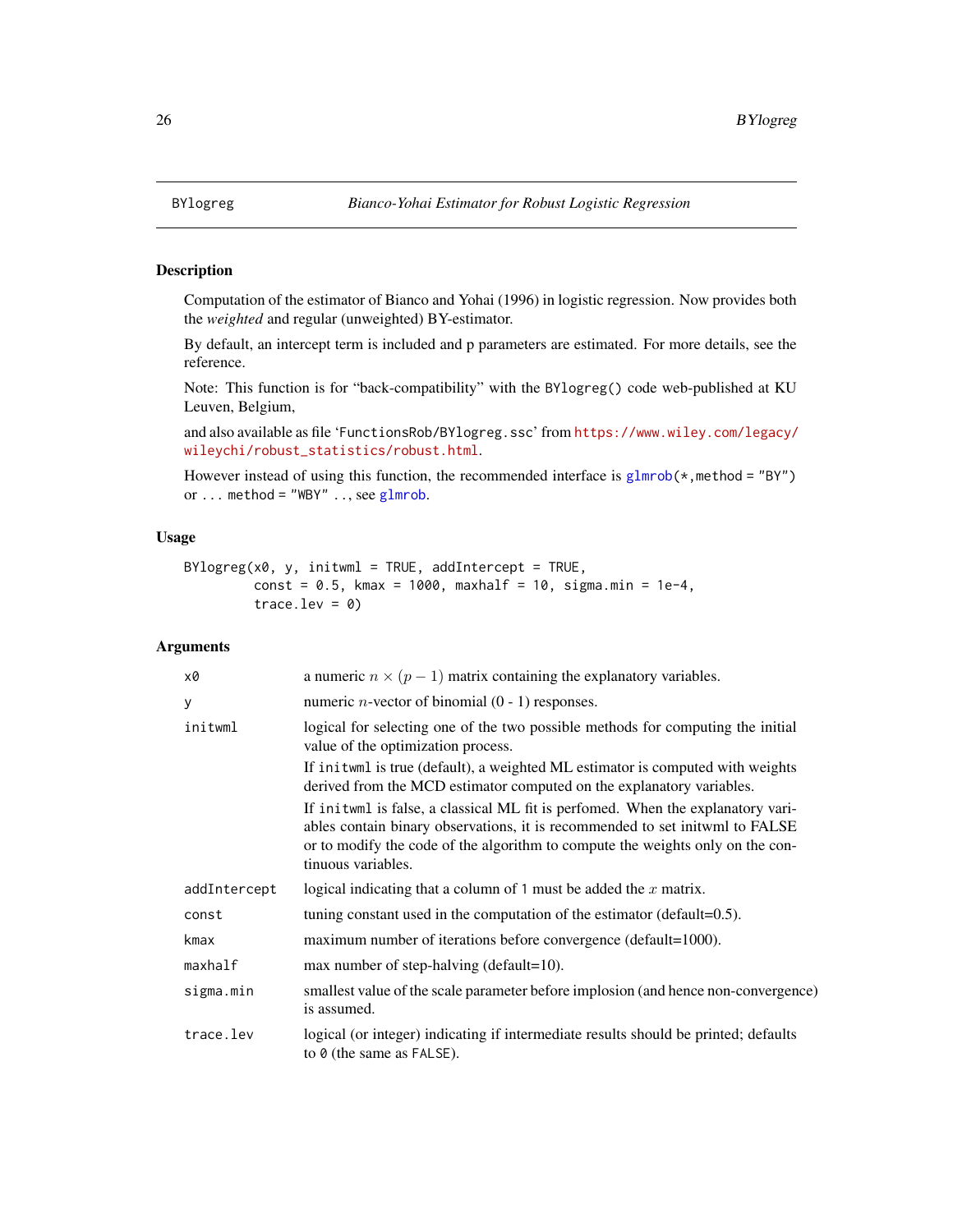#### BYlogreg 27

# Value

a list with components

| convergence  | logical indicating if convergence was achieved                           |
|--------------|--------------------------------------------------------------------------|
| objective    | the value of the objective function at the minimum                       |
| coefficients | vector of parameter estimates                                            |
| VCOV         | variance-covariance matrix of the coefficients (if convergence is TRUE). |
| sterror      | standard errors, i.e., simply sqrt(diag(.\$vcov)), if convergence.       |

#### Author(s)

Originally, Christophe Croux and Gentiane Haesbroeck, with thanks to Kristel Joossens and Valentin Todorov for improvements.

Speedup, tweaks, more "control" arguments: Martin Maechler.

#### References

Croux, C., and Haesbroeck, G. (2003) Implementing the Bianco and Yohai estimator for Logistic Regression, *Computational Statistics and Data Analysis* 44, 273–295.

Ana M. Bianco and Víctor J. Yohai (1996) Robust estimation in the logistic regression model. In Helmut Rieder, *Robust Statistics, Data Analysis, and Computer Intensive Methods*, Lecture Notes in Statistics 109, pages 17–34.

#### See Also

The more typical way to compute BY-estimates (via [formula](#page-0-0) and methods):  $glmrob(*,method =$  $glmrob(*,method =$ "WBY") and  $\ldots$  method = "BY".

```
set.seed(17)
x0 <- matrix(rnorm(100,1))
y <- rbinom(100, size=1, prob= 0.5) # ~= as.numeric(runif(100) > 0.5)
BY <- BYlogreg(x0,y)
BY <- BYlogreg(x0,y, trace.lev=TRUE)
## The "Vaso Constriction" aka "skin" data:
data(vaso)
vX <- model.matrix( ~ log(Volume) + log(Rate), data=vaso)
vY <- vaso[,"Y"]
head(cbind(vX, vY))# 'X' does include the intercept
vWBY < - BY10greg(x0 = vX, y = vY, addIntercept=False) # as 'vx' has it alreadyv.BY \leq BYlogreg(x0 = vX, y = vY, addIntercept=False, initwm1=False)## they are relatively close:
stopifnot( all.equal(vWBY, v.BY, tolerance = 2e-4) )
```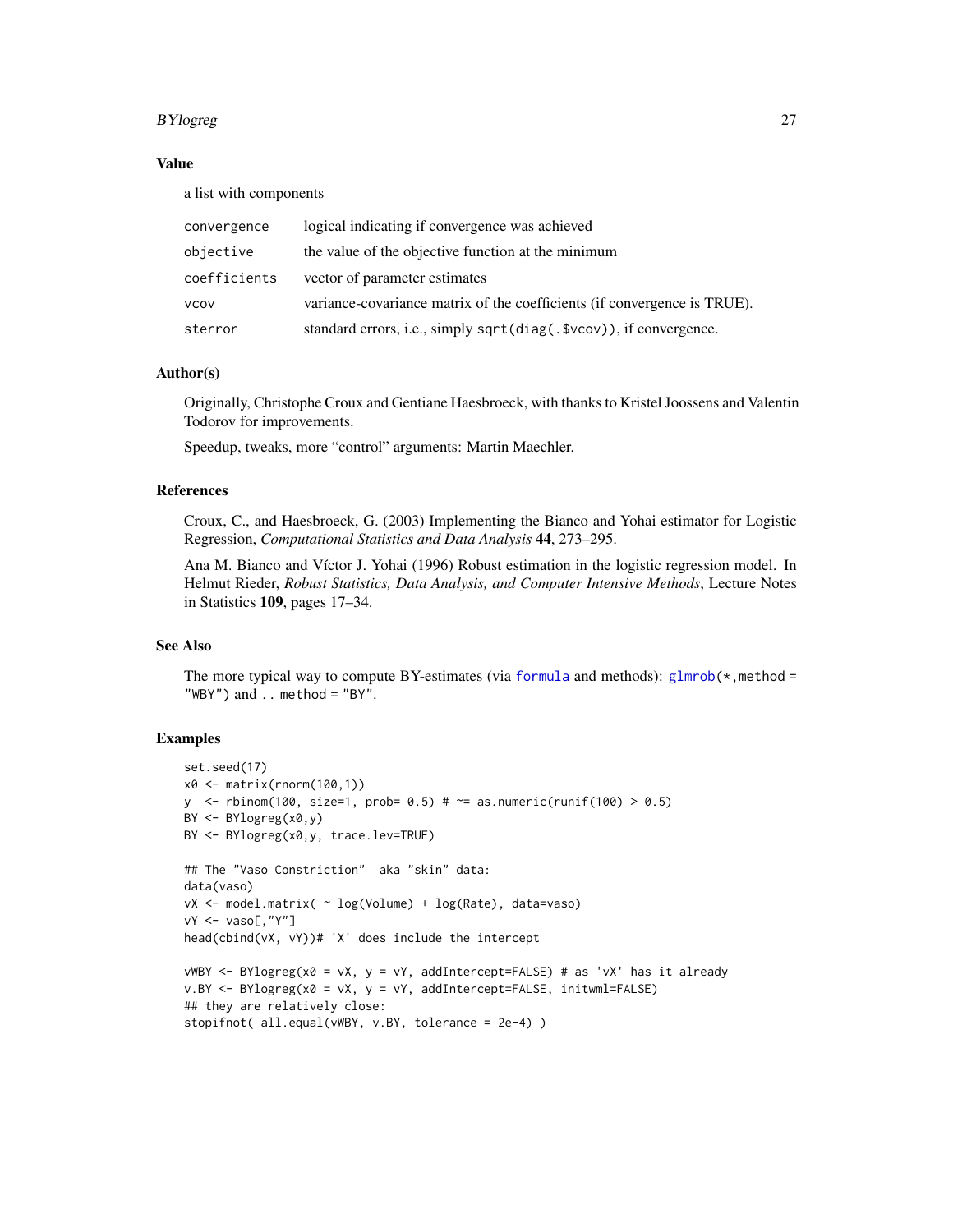#### <span id="page-27-0"></span>**Description**

The damage carrots data set from Phelps (1982) was used by McCullagh and Nelder (1989) in order to illustrate diagnostic techniques because of the presence of an outlier. In a soil experiment trial with three blocks, eight levels of insecticide were applied and the carrots were tested for insect damage.

#### Usage

data(carrots, package="robustbase")

### Format

A data frame with 24 observations on the following 4 variables.

success integer giving the number of carrots with insect damage. total integer giving the total number of carrots per experimental unit. logdose a numeric vector giving log(dose) values (eight different levels only). block factor with levels B1 to B3

#### Source

Phelps, K. (1982). Use of the complementary log-log function to describe doseresponse relationships in insecticide evaluation field trials.

In R. Gilchrist (Ed.), *Lecture Notes in Statistics, No. 14. GLIM.82: Proceedings of the International Conference on Generalized Linear Models*; Springer-Verlag.

# References

McCullagh P. and Nelder, J. A. (1989) *Generalized Linear Models.* London: Chapman and Hall. Eva Cantoni and Elvezio Ronchetti (2001); JASA, and Eva Cantoni (2004); JSS, see [glmrob](#page-52-1)

```
data(carrots)
str(carrots)
plot(success/total ~ logdose, data = carrots, col = as.integer(block))
coplot(success/total ~ logdose | block, data = carrots)
## Classical glm
Cfit0 <- glm(cbind(success, total-success) ~ logdose + block,
             data=carrots, family=binomial)
summary(Cfit0)
## Robust Fit (see help(glmrob)) ....
```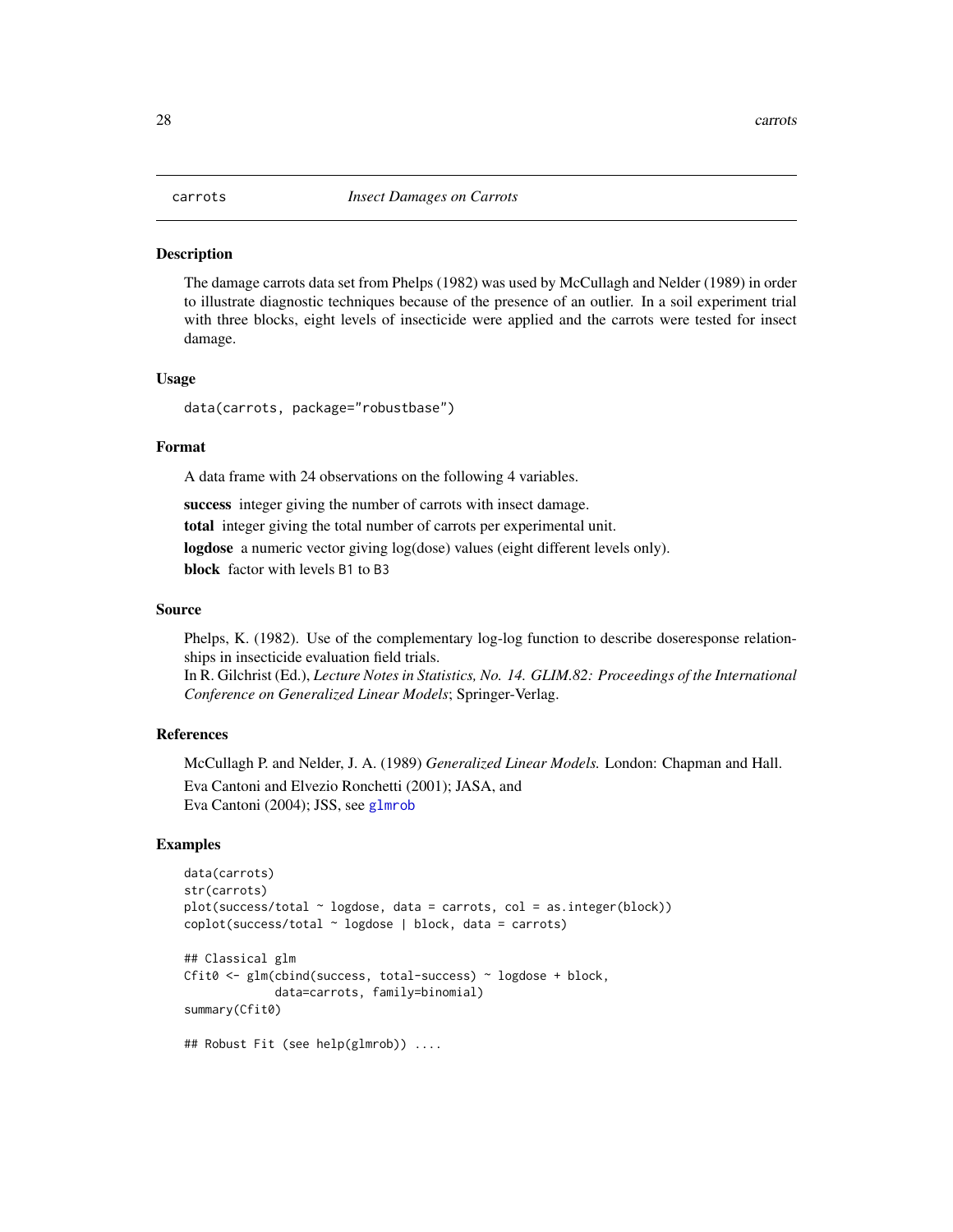<span id="page-28-0"></span>chgDefaults-methods *Change Defaults (Parameters) of "Psi Function" Objects*

#### Description

To modify an object of class [psi\\_func](#page-129-1), i.e. typically change the tuning parameters, the generic function chgDefaults() is called and works via the corresponding method.

# Methods

object = "psi\_func" The method is used to change the default values for the tuning parameters, and returns an object of class [psi\\_func](#page-129-1), a copy of input object with the slot tDefs possibly changed;.

#### See Also

[psiFunc](#page-128-1)

# Examples

```
## Hampel's psi and rho:
H.38 <- chgDefaults(hampelPsi, k = c(1.5, 3.5, 8))
H.38
plot(H.38)
## for more see ?psiFunc
```
classPC *Compute Classical Principal Components via SVD or Eigen*

#### Description

Compute classical principal components (PC) via SVD ([svd](#page-0-0) or eigenvalue decomposition ([eigen](#page-0-0)) with non-trivial rank determination.

# Usage

```
\text{classPC}(x, \text{ scale} = \text{FALSE}, \text{ center} = \text{TRUE}, \text{signflip} = \text{TRUE},via.svd = n > p, scores = FALSE)
```

|        | a numeric matrix.                                                                                                     |
|--------|-----------------------------------------------------------------------------------------------------------------------|
| scale  | logical indicating if the matrix should be scaled; it is mean centered in any case<br>$(via scale(*, scale = scale)c$ |
| center | logical or numeric vector for "centering" the matrix.                                                                 |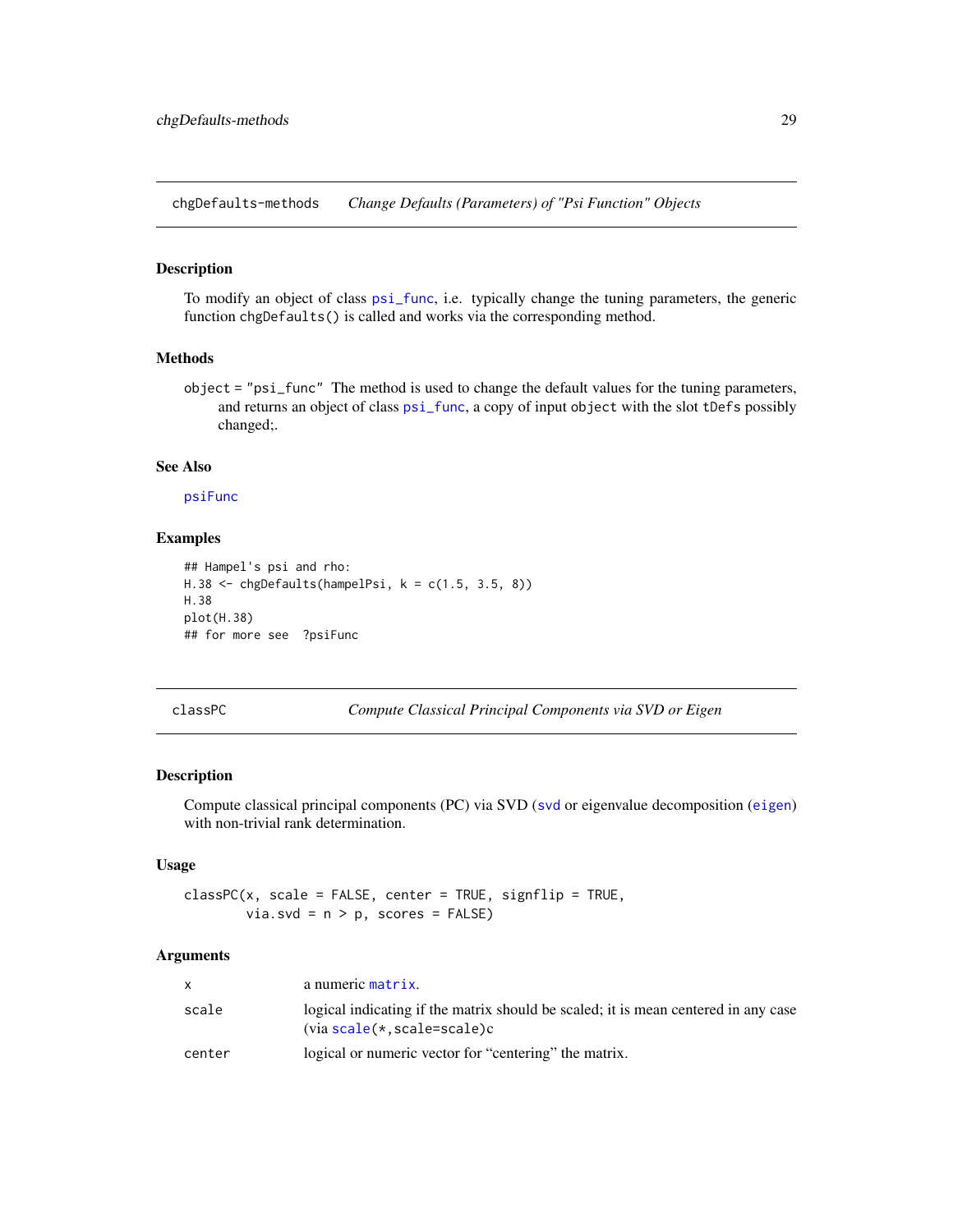30 classPC

| signflip | logical indicating if the $sign(.)$ of the loadings should be determined should<br>flipped such that the absolutely largest value is always positive. |
|----------|-------------------------------------------------------------------------------------------------------------------------------------------------------|
| via.svd  | logical indicating if the computation is via SVD or Eigen decomposition; the<br>latter makes sense typically only for $n \leq p$ .                    |
| scores   | logical indicating                                                                                                                                    |

# Value

a [list](#page-0-0) with components

| rank        | the (numerical) matrix rank of x; an integer number, say k, from $\theta$ : min(dim(x)).<br>In the $n > p$ case, it is rankMM(x). |  |
|-------------|-----------------------------------------------------------------------------------------------------------------------------------|--|
| eigenvalues | the k eigenvalues, in the $n > p$ case, proportional to the variances.                                                            |  |
| loadings    | the loadings, a $p \times k$ matrix.                                                                                              |  |
| scores      | if the scores argument was true, the $n \times k$ matrix of scores, where k is the rank<br>above.                                 |  |
| center      | a numeric $p$ -vector of means, unless the center argument was false.                                                             |  |
| scale       | if the scale argument was not false, the scale used, a $p$ -vector.                                                               |  |

# Author(s)

Valentin Todorov; efficiency tweaks by Martin Maechler

#### See Also

In spirit very similar to R's standard promp and [princomp](#page-0-0), one of the main differences being how the *rank* is determined via a non-trivial tolerance.

```
set.seed(17)
x \le - matrix(rnorm(120), 10, 12) # n \le p {the unusual case}
pcx \leq classPC(x)(k \leq pcx$rank) # = 9 [after centering!]
pc2 <- classPC(x, scores=TRUE)
pcS <- classPC(x, via.svd=TRUE)
all.equals(pcx, pcs, tol = 1e-8)## TRUE: eigen() & svd() based PC are close here
pc0 <- classPC(x, center=FALSE, scale=TRUE)
pc0$rank # = 10 here *no* centering (as E[.] = 0)
## Loadings are orthnormal:
zapsmall( crossprod( pcx$loadings ) )
## PC Scores are roughly orthogonal:
S.S <- crossprod(pc2$scores)
print.table(signif(zapsmall(S.S), 3), zero.print=".")
stopifnot(all.equal(pcx$eigenvalues, diag(S.S)/k))
```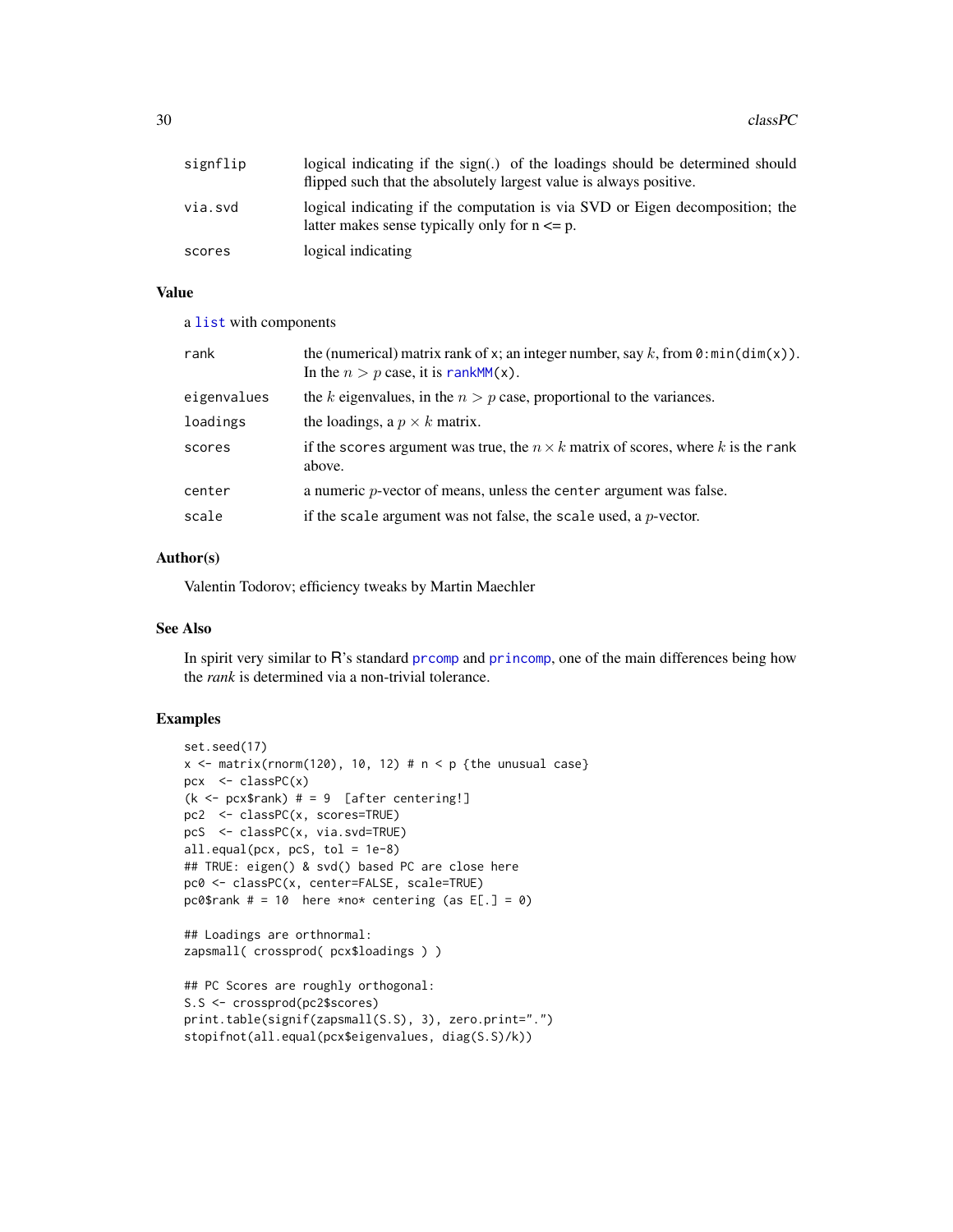#### <span id="page-30-0"></span> $cloud$  31

```
## the usual n > p case :
pc.x \leftarrow classPC(t(x))pc.x$rank # = 10, full rank in the n > p case
cpc1 <- classPC(cbind(1:3)) # 1-D matrix
stopifnot(cpc1$rank == 1,
          all.equal(cpc1$eigenvalues, 1),
          all.equal(cpc1$loadings, 1))
```
# cloud *Cloud point of a Liquid*

#### Description

This data set contains the measurements concerning the cloud point of a Liquid, from Draper and Smith (1969). The cloud point is a measure of the degree of crystallization in a stock.

#### Usage

data(cloud, package="robustbase")

#### Format

A data frame with 19 observations on the following 2 variables.

Percentage Percentage of I-8

CloudPoint Cloud point

#### Source

P. J. Rousseeuw and A. M. Leroy (1987) *Robust Regression and Outlier Detection*; Wiley, p.96, table 10.

```
data(cloud)
summary(lm.cloud <- lm(CloudPoint ~., data=cloud))
```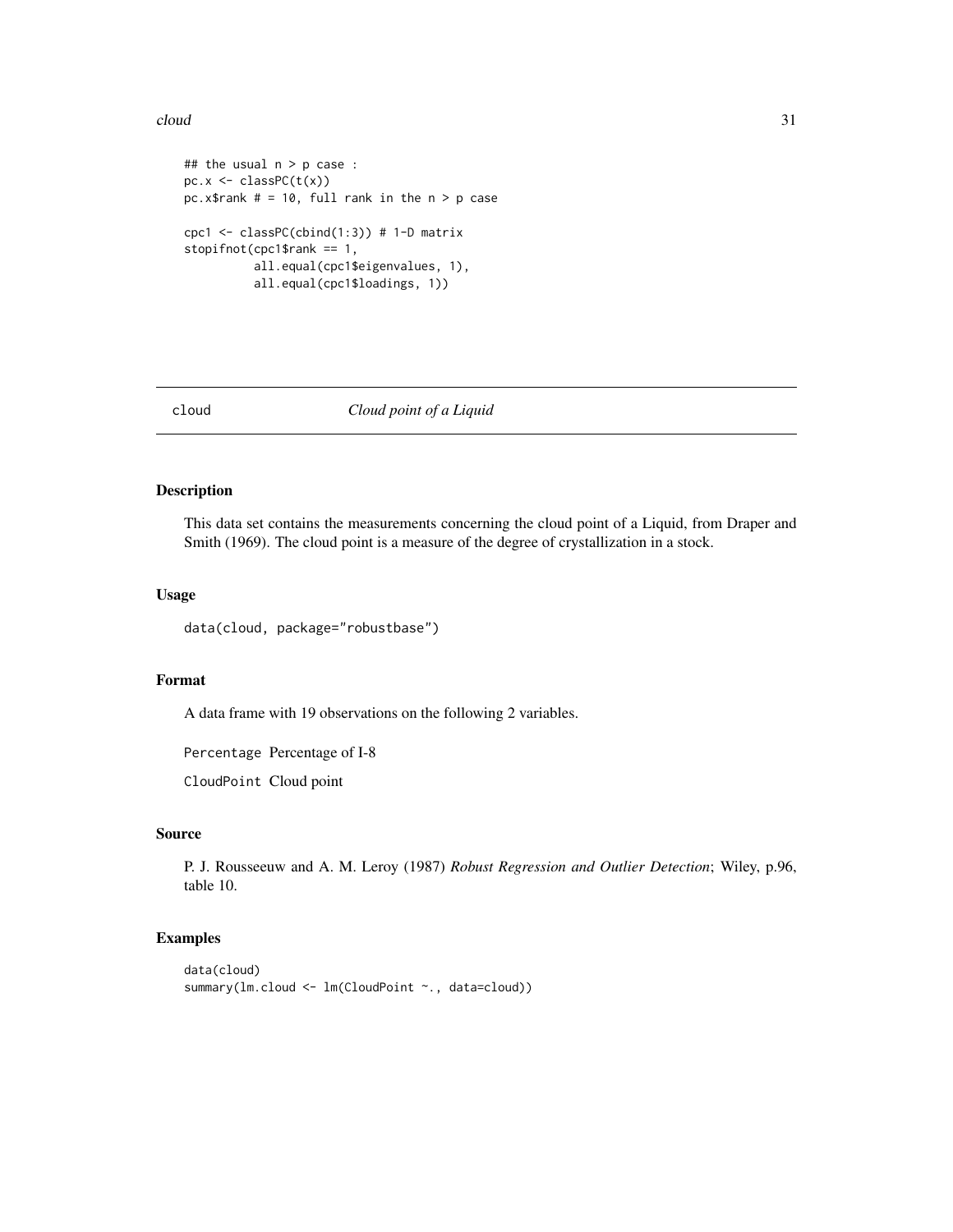<span id="page-31-0"></span>

# Description

Contains information on 20 Schools from the Mid-Atlantic and New England States, drawn from a population studied by Coleman et al. (1966). Mosteller and Tukey (1977) analyze this sample consisting of measurements on six different variables, one of which will be treated as a responce.

#### Usage

data(coleman, package="robustbase")

# Format

A data frame with 20 observations on the following 6 variables.

salaryP staff salaries per pupil

fatherWc percent of white-collar fathers

sstatus socioeconomic status composite deviation: means for family size, family intactness, father's education, mother's education, and home items

teacherSc mean teacher's verbal test score

motherLev mean mother's educational level, one unit is equal to two school years

Y verbal mean test score (y, all sixth graders)

# Author(s)

Valentin Todorov

# Source

P. J. Rousseeuw and A. M. Leroy (1987) *Robust Regression and Outlier Detection* Wiley, p.79, table 2.

```
data(coleman)
pairs(coleman)
summary( lm.coleman < - lm(Y \sim . , data = coleman))
summary(lts.coleman <- ltsReg(Y ~ ., data = coleman))
coleman.x <- data.matrix(coleman[, 1:6])
(Cc <- covMcd(coleman.x))
```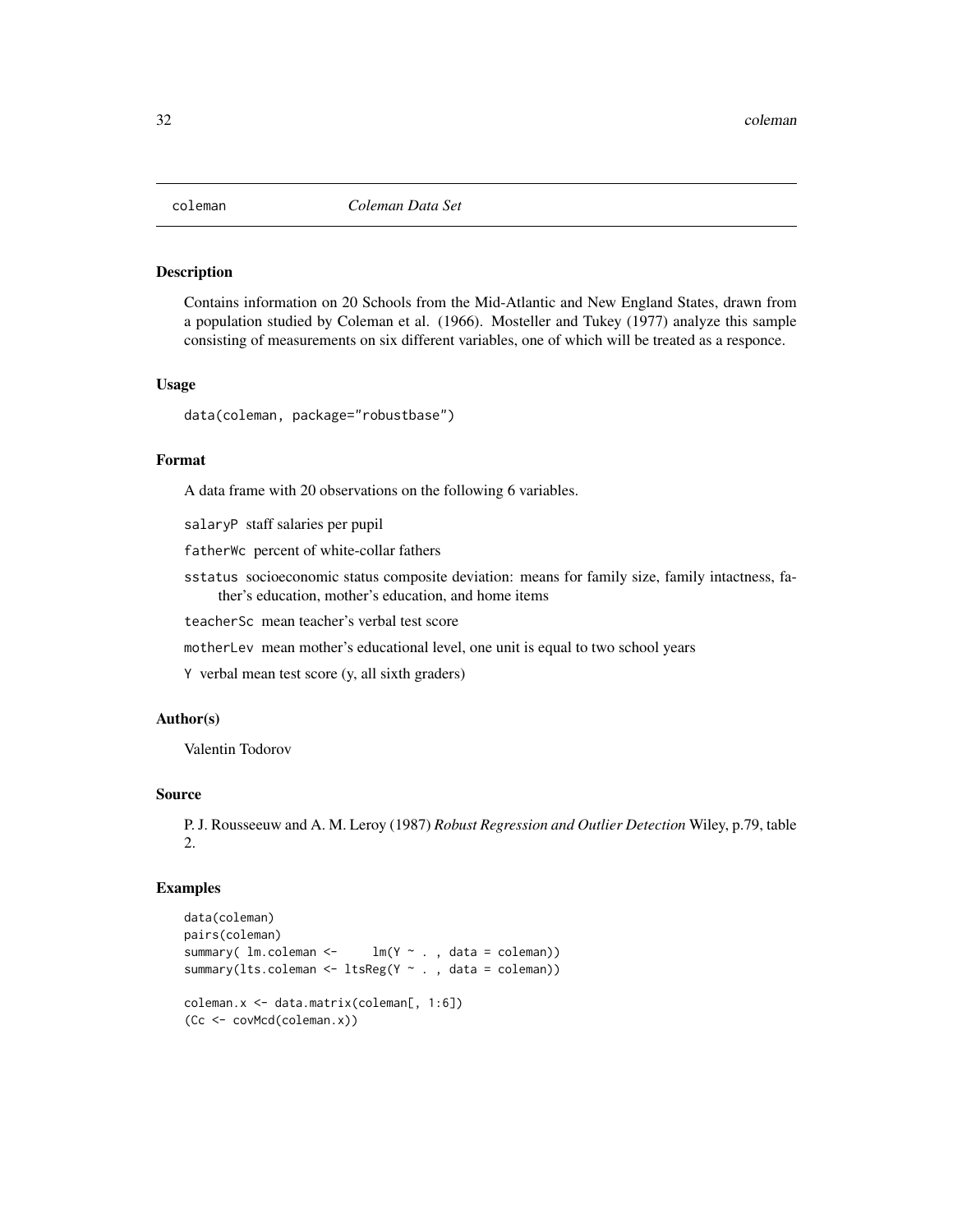<span id="page-32-0"></span>

# Description

Calculates the median for each row (column) of a matrix x. This is the same as but more efficient than apply( $x$ , MM, median) for MM=2 or MM=1, respectively.

#### Usage

```
colMedians(x, na.rm = FALSE, hasNA = TRUE, keep.names=TRUE)
rowMedians(x, na.rm = FALSE, hasNA = TRUE, keep.names=TRUE)
```
# Arguments

| <b>X</b>   | a numeric $n \times p$ matrix.                                                                                                    |
|------------|-----------------------------------------------------------------------------------------------------------------------------------|
| na.rm      | if TRUE, NAs are excluded first, otherwise not.                                                                                   |
| hasNA      | logical indicating if x may contain NAs. If set to FALSE, no internal NA handling<br>is performed which typically is faster.      |
| keep.names | logical indicating if row or column names of x should become names of the<br>result - as is the case for $apply(x, MM, median)$ . |

#### **Details**

The implementation of rowMedians() and colMedians() is optimized for both speed and memory. To avoid coercing to [double](#page-0-0)s (and hence memory allocation), there is a special implementation for [integer](#page-0-0) matrices. That is, if x is an integer [matrix](#page-0-0), then rowMedians(as.double(x))  $(rowMedians(as.double(x)))$  would require three times the memory of rowMedians $(x)$  (colMedians $(x)$ ), but all this is avoided.

#### Value

a [numeric](#page-0-0) vector of length  $n$  or  $p$ , respectively.

#### Missing values

Missing values are excluded before calculating the medians *unless* hasNA is false. Note that na.rm has no effect and is automatically false when hasNA is false, i.e., internally, before computations start, the following is executed:

if (!hasNA) ## If there are no NAs, don't try to remove them narm <- FALSE

# Author(s)

Henrik Bengtsson, Harris Jaffee, Martin Maechler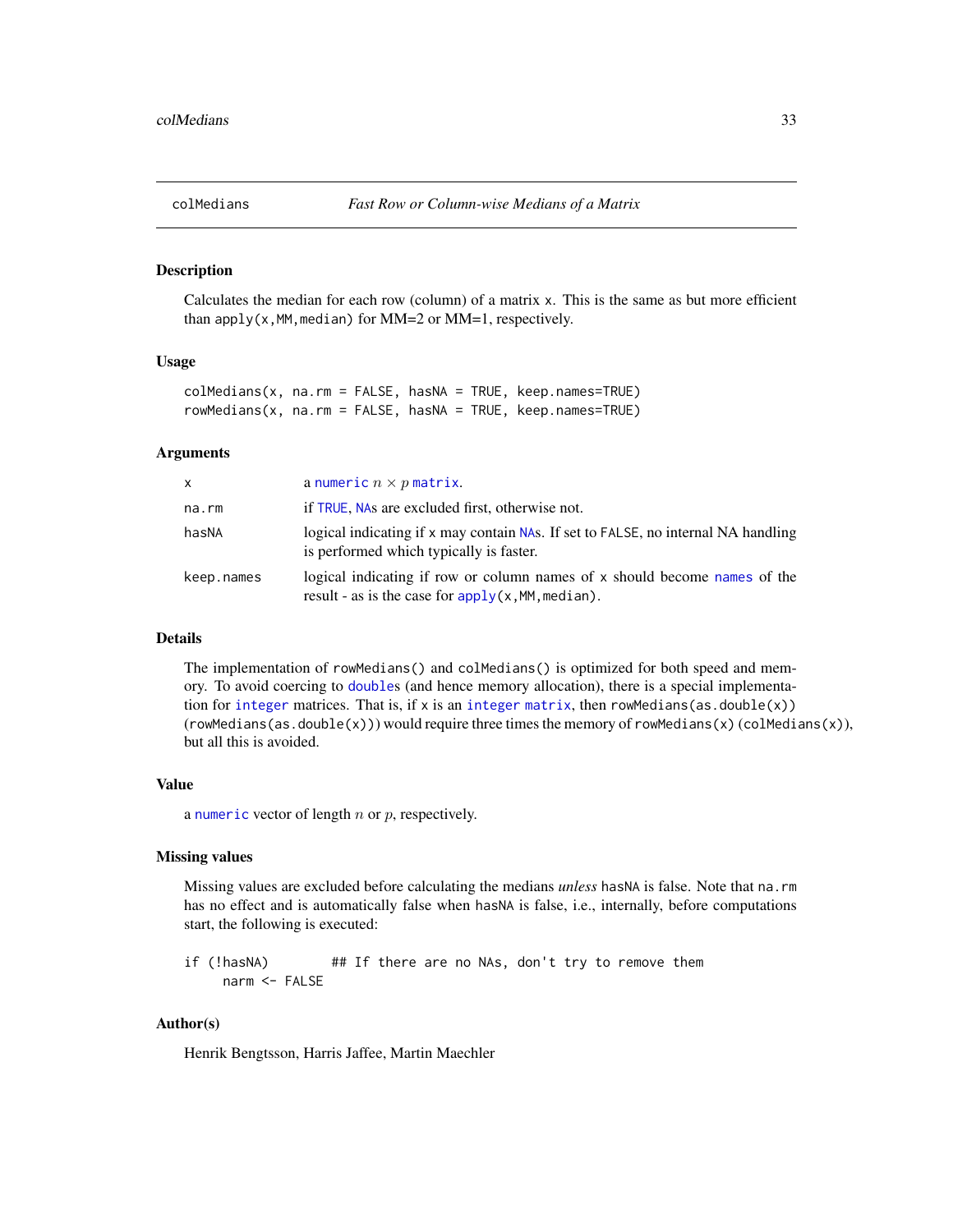# <span id="page-33-0"></span>See Also

See [wgt.himedian\(](#page-169-1)) for a weighted hi-median, and [colWeightedMedians\(](#page-0-0)) etc from package [matrixStats](https://CRAN.R-project.org/package=matrixStats) for *weighted* medians. For mean estimates, see rowMeans() in [colSums](#page-0-0)().

#### Examples

```
set.seed(1); n <- 234; p <- 543 # n*p = 127'062
x <- matrix(rnorm(n*p), n, p)
x[sample(seq_along(x), size=n*p / 256)] <- NA
R1 <- system.time(r1 <- rowMedians(x, na.rm=TRUE))
C1 <- system.time(y1 <- colMedians(x, na.rm=TRUE))
R2 <- system.time(r2 <- apply(x, 1, median, na.rm=TRUE))
C2 \leq - system.time(y2 \leq - apply(x, 2, median, na.rm=TRUE))
R2 / R1 # speedup factor: \approx 4 {platform dependent}
C2 / C1 # speedup factor: \approx 5.8 {platform dependent}
stopifnot(all.equal(y1, y2, tol=1e-15),
          all.equal(r1, r2, tol=1e-15))
(m <- cbind(x1=3, x2=c(4:1, 3:4,4)))
stopifnot(colMedians(m) == 3,
          all.equal(colMeans(m), colMedians(m)),# <- including names !
          all.equal(rowMeans(m), rowMedians(m)))
```
condroz *Condroz Data*

#### Description

Dataset with pH-value and Calcium content in soil samples, collected in different communities of the Condroz region in Belgium. The data pertain to a subset of 428 samples with a pH-value between 7.0 and 7.5.

#### Usage

```
data(condroz, package="robustbase")
```
#### Format

A data frame with 428 observations on the following 2 variables.

- Ca Calcium content of the soil sample
- pH pH value of the soil sample

#### Details

For more information on the dataset, cf. Goegebeur et al. (2005).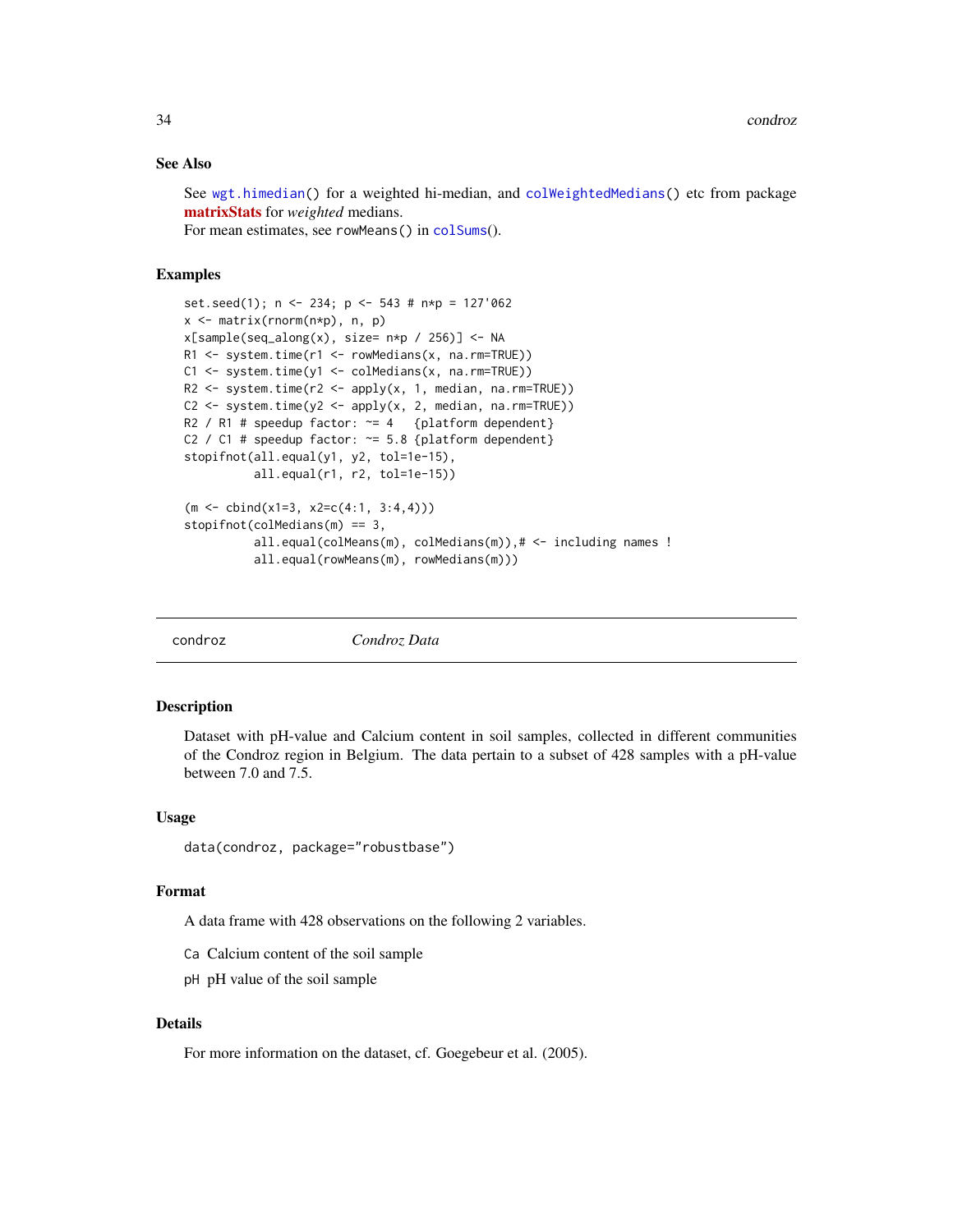#### <span id="page-34-0"></span>covComed 35

#### Source

Hubert and Vandervieren (2006), p. 10. This dataset is also studied in Vandewalle et al. (2004).

#### References

See also those for [adjbox](#page-3-1).

Goegebeur, Y., Planchon, V., Beirlant, J., Oger, R. (2005). Quality Assesment of Pedochemical Data Using Extreme Value Methodology, Journal of Applied Science, 5, p. 1092-1102.

Vandewalle, B., Beirlant, J., Hubert, M. (2004). A robust estimator of the tail index based on an exponential regression model, in Hubert, M., Pison G., Struyf, A. and S. Van Aelst, ed., Theory and Applications of Recent Robust Methods, Birkhäuser, Basel, p. 367-376.

# Examples

adjbox(condroz\$Ca)

covComed *Co-Median Location and Scatter "Covariance" Estimator*

#### Description

Compute (versions of) the (multivariate) "Comedian" covariance, i.e., multivariate location and scatter estimator

# Usage

```
covComed(X, n.iter = 2, reweight = FALSE, tolSolve = control$tolSolve,
         trace = control$trace, wgtFUN = control$wgtFUN,
         control = rrcov.control())
```

| X        | data matrix of dimension, say $n \times p$ .                                                                                                                                                                                                                                                                              |  |
|----------|---------------------------------------------------------------------------------------------------------------------------------------------------------------------------------------------------------------------------------------------------------------------------------------------------------------------------|--|
| n.iter   | number of comedian() iterations. Can be as low as zero.                                                                                                                                                                                                                                                                   |  |
| reweight | logical indicating if the final distances and weights should be recomputed from<br>the final cov and center. The default is currently FALSE because that was im-<br>plicit in the first version of the R code.                                                                                                            |  |
| tolSolve | a numerical tolerance passed to solve.                                                                                                                                                                                                                                                                                    |  |
| trace    | logical (or integer) indicating if intermediate results should be printed; defaults<br>to FALSE; values $\geq 2$ also produce print from the internal (Fortran) code.                                                                                                                                                     |  |
| wgtFUN   | a character string or function, specifying how the weights for the reweighting<br>step should be computed. The default, wgtFUN = "01.original" corresponds to<br>0-1 weights as proposed originally. Other predefined string options are available,<br>though experimental, see the experimental .wgtFUN.covComed object. |  |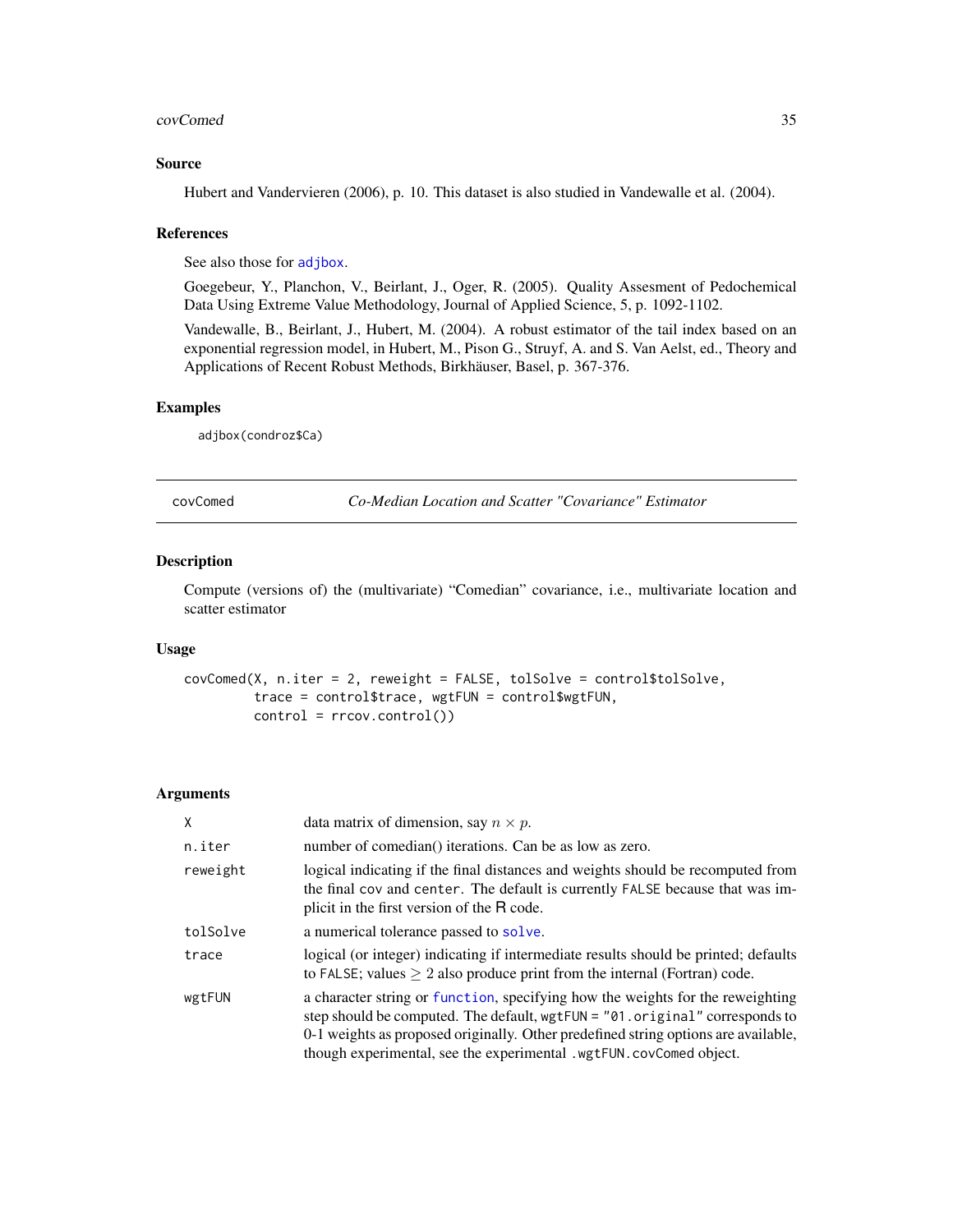| control | a list with estimation options - this includes those above provided in the function |
|---------|-------------------------------------------------------------------------------------|
|         | specification, see rrcov.control for the defaults. If control is supplied, the      |
|         | parameters from it will be used. If parameters are passed also in the invocation    |
|         | statement, they will override the corresponding elements of the control object.     |

.. not yet ..

# Value

an object of class "covComed" which is basically a list with components

| comp1 | Description of 'comp1' |
|-------|------------------------|
| comp2 | Description of 'comp2' |
|       |                        |

... FIXME ...

# Author(s)

Maria Anna di Palma (initial), Valentin Todorov and Martin Maechler

# References

Falk, M. (1997) On mad and comedians. *Annals of the Institute of Statistical Mathematics* 49, 615–644.

Falk, M. (1998). A note on the comedian for elliptical distributions. *Journal of Multivariate Analysis* 67, 306–317.

#### See Also

[covMcd](#page-36-1), etc

# Examples

```
data(hbk)
hbk.x <- data.matrix(hbk[, 1:3])
(cc1 <- covComed(hbk.x))
(ccW <- covComed(hbk.x, reweight=TRUE))
cc0 <- covComed(hbk.x, n.iter=0)
cc0W <- covComed(hbk.x, n.iter=0, reweight=TRUE)
stopifnot(all.equal(unclass(cc0), # here, the 0-1 weights don't change:
                    cc0W[names(cc0)], tol=1e-12, check.environment = FALSE),
          which(cc1$weights == 0) == 1:14,
          which(ccW$weights == 0) == 1:14,
          which(cc0$weights == 0) == 1:14)
```
## Martin's smooth reweighting: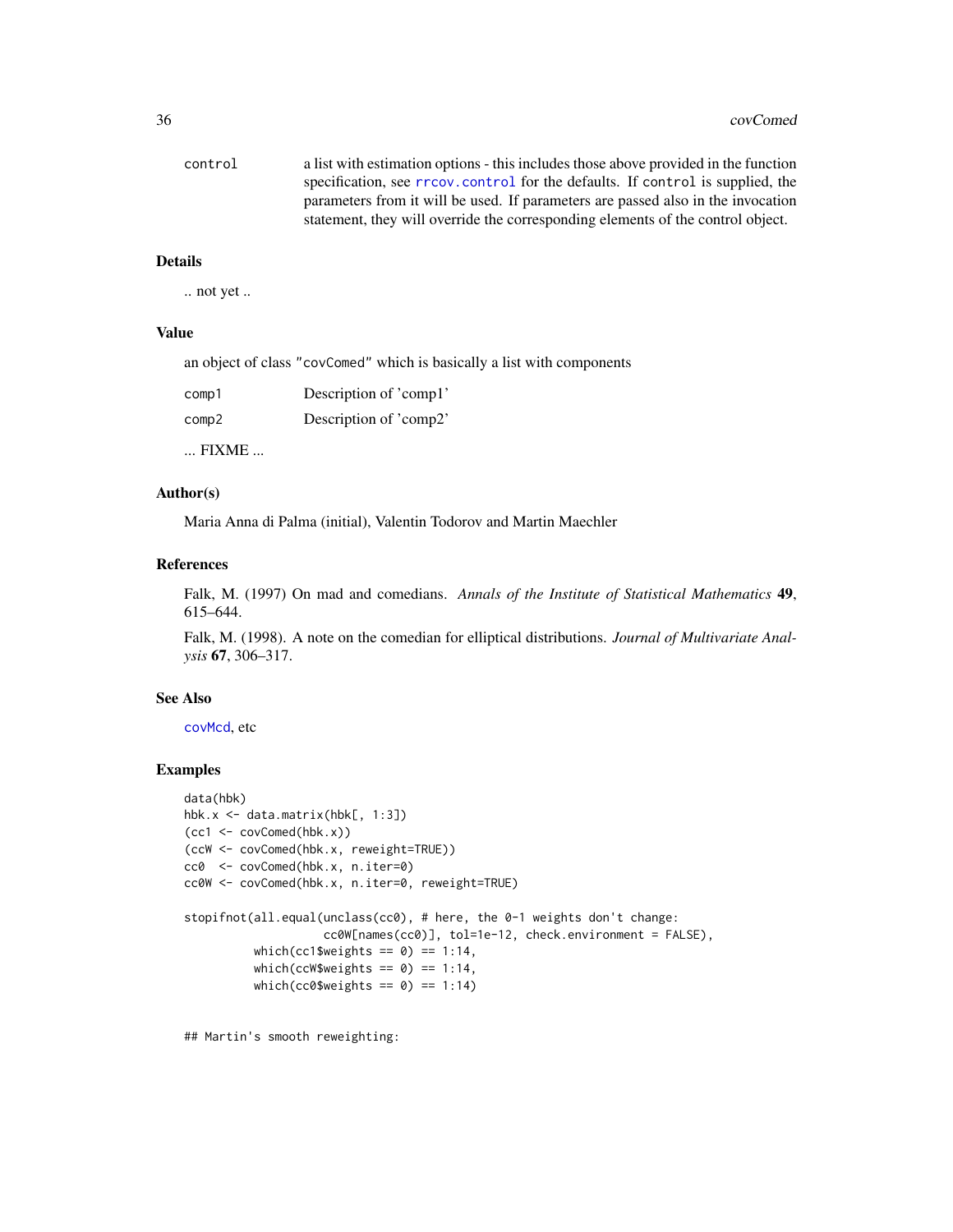### covMcd 37

```
## List of experimental pre-specified wgtFUN() creators:
## Cutoffs may depend on (n, p, control$beta) :
str(.wgtFUN.covComed)
```
# <span id="page-36-0"></span>covMcd *Robust Location and Scatter Estimation via MCD*

# Description

Compute the Minimum Covariance Determinant (MCD) estimator, a robust multivariate location and scale estimate with a high breakdown point, via the 'Fast MCD' or 'Deterministic MCD' ("DetMcd") algorithm.

# Usage

```
covMod(x, cor = FALSE, raw-only = FALSE,alpha =, n\tan p =, n\tan i =, k\tan i =,
       scalefn =, maxcsteps =,
       initHsets = NULL, save.hsets = FALSE, names = TRUE,
       seed =, tolSolve =, trace =,
       use.correction =, wgtFW =, control = rccov.control()
```
## Arguments

| $\mathsf{x}$ | a matrix or data frame.                                                                                                                                                                                                                                                                                                                                                                                                                          |
|--------------|--------------------------------------------------------------------------------------------------------------------------------------------------------------------------------------------------------------------------------------------------------------------------------------------------------------------------------------------------------------------------------------------------------------------------------------------------|
| cor          | should the returned result include a correlation matrix? Default is $cor = FALSE$ .                                                                                                                                                                                                                                                                                                                                                              |
| raw.only     | should only the "raw" estimate be returned, i.e., no (re)weighting step be per-<br>formed; default is false.                                                                                                                                                                                                                                                                                                                                     |
| alpha        | numeric parameter controlling the size of the subsets over which the determinant<br>is minimized; roughly alpha*n, (see 'Details' below) observations are used for<br>computing the determinant. Allowed values are between 0.5 and 1 and the de-<br>fault is 0.5.                                                                                                                                                                               |
| nsamp        | number of subsets used for initial estimates or "best", "exact", or "deterministic".<br>Default is nsamp = 500. For nsamp = "best" exhaustive enumeration is done, as<br>long as the number of trials does not exceed 100'000 (= nLarge). For "exact",<br>exhaustive enumeration will be attempted however many samples are needed.<br>In this case a warning message may be displayed saying that the computation<br>can take a very long time. |
|              | For "deterministic", the <i>deterministic</i> MCD is computed; as proposed by<br>Hubert et al. (2012) it starts from the $h$ most central observations of six (deter-<br>ministic) estimators.                                                                                                                                                                                                                                                   |
| nmini, kmini | for $n \geq 2 \times n_0$ , $n_0 := \text{mini}$ , the algorithm splits the data into maximally<br>kmini (by default 5) subsets, of size approximately, but at least nmini. When<br>$nmini*kmini < n$ , the initial search uses only a <i>subsample</i> of size $nmini*kmini$ .<br>The original algorithm had $nmini = 300$ and $kmini = 5$ hard coded.                                                                                          |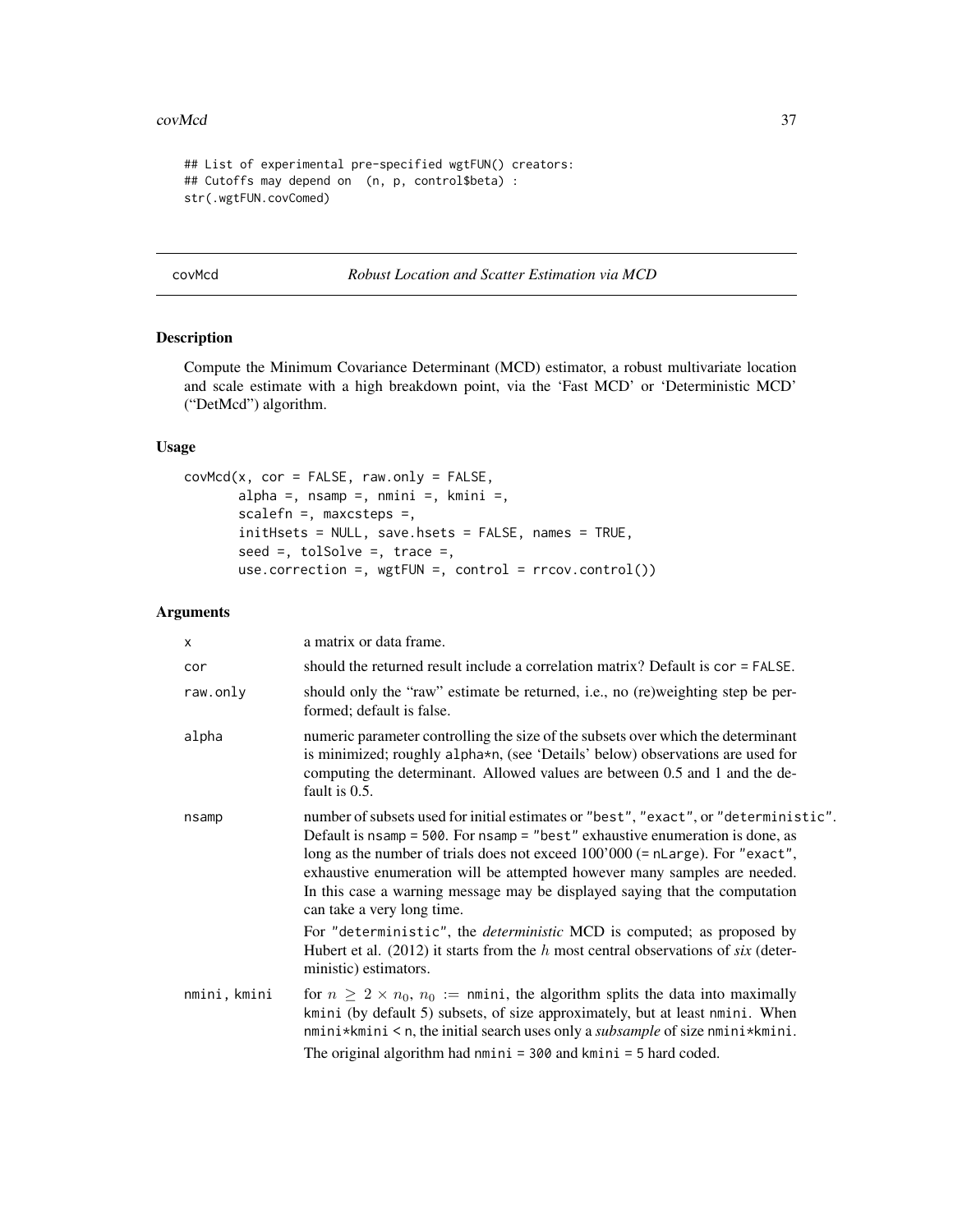| scalefn        | for the deterministic MCD: function to compute a robust scale estimate or<br>character string specifying a rule determining such a function. The default, cur-<br>rently "hrv2012", uses the recommendation of Hubert, Rousseeuw and Ver-<br>donck (2012) who recommend Qn for $n < 1000$ and scaleTau2 for larger n.<br>Alternatively, scale fn = "v2014", uses that rule with cutoff $n = 5000$ .                       |
|----------------|---------------------------------------------------------------------------------------------------------------------------------------------------------------------------------------------------------------------------------------------------------------------------------------------------------------------------------------------------------------------------------------------------------------------------|
| maxcsteps      | maximal number of concentration steps in the deterministic MCD; should not<br>be reached.                                                                                                                                                                                                                                                                                                                                 |
| initHsets      | NULL or a $Kxh$ integer matrix of initial subsets of observations of size $h$ (spec-<br>ified by the indices in $1:n$ .                                                                                                                                                                                                                                                                                                   |
| save.hsets     | (for deterministic MCD) logical indicating if the initial subsets should be re-<br>turned as initHsets.                                                                                                                                                                                                                                                                                                                   |
| names          | logical; if true (as by default), several parts of the result have a names or dimnames<br>respectively, derived from data matrix x.                                                                                                                                                                                                                                                                                       |
| seed           | initial seed for random generator, like . Random. seed, see rrcov. control.                                                                                                                                                                                                                                                                                                                                               |
| tolSolve       | numeric tolerance to be used for inversion (solve) of the covariance matrix in<br>mahalanobis.                                                                                                                                                                                                                                                                                                                            |
| trace          | logical (or integer) indicating if intermediate results should be printed; defaults<br>to FALSE; values $\geq 2$ also produce print from the internal (Fortran) code.                                                                                                                                                                                                                                                     |
| use.correction | whether to use finite sample correction factors; defaults to TRUE.                                                                                                                                                                                                                                                                                                                                                        |
| wgtFUN         | a character string or function, specifying how the weights for the reweight-<br>ing step should be computed. Up to April 2013, the only option has been the<br>original proposal in (1999), now specified by wgtFUN = "01.original" (or via<br>control). Since robustbase version 0.92-3, Dec.2014, other predefined string<br>options are available, though experimental, see the experimental .wgtFUN.covMcd<br>object. |
| control        | a list with estimation options - this includes those above provided in the function<br>specification, see rrcov.control for the defaults. If control is supplied, the<br>parameters from it will be used. If parameters are passed also in the invocation<br>statement, they will override the corresponding elements of the control object.                                                                              |

## Details

The minimum covariance determinant estimator of location and scatter implemented in covMcd() is similar to R function [cov.mcd\(](#page-0-0)) in **[MASS](https://CRAN.R-project.org/package=MASS)**. The MCD method looks for the  $h(> n/2)$  (h =  $h(\alpha, n, p) = h$ . alpha. n(alpha, n, p)) observations (out of n) whose classical covariance matrix has the lowest possible determinant.

The raw MCD estimate of location is then the average of these  $h$  points, whereas the raw MCD estimate of scatter is their covariance matrix, multiplied by a consistency factor (.MCDcons( $p, h/n$ )) and (if use. correction is true) a finite sample correction factor (.MCDcnp2( $p, n, alpha$ )), to make it consistent at the normal model and unbiased at small samples. Both rescaling factors (consistency and finite sample) are returned in the length-2 vector raw.cnp2.

The implementation of covMcd uses the Fast MCD algorithm of Rousseeuw and Van Driessen (1999) to approximate the minimum covariance determinant estimator.

Based on these raw MCD estimates, (unless argument raw.only is true), a reweighting step is performed, i.e.,  $V \leq -\text{cov.wt}(x, w)$ , where w are weights determined by "outlyingness" with respect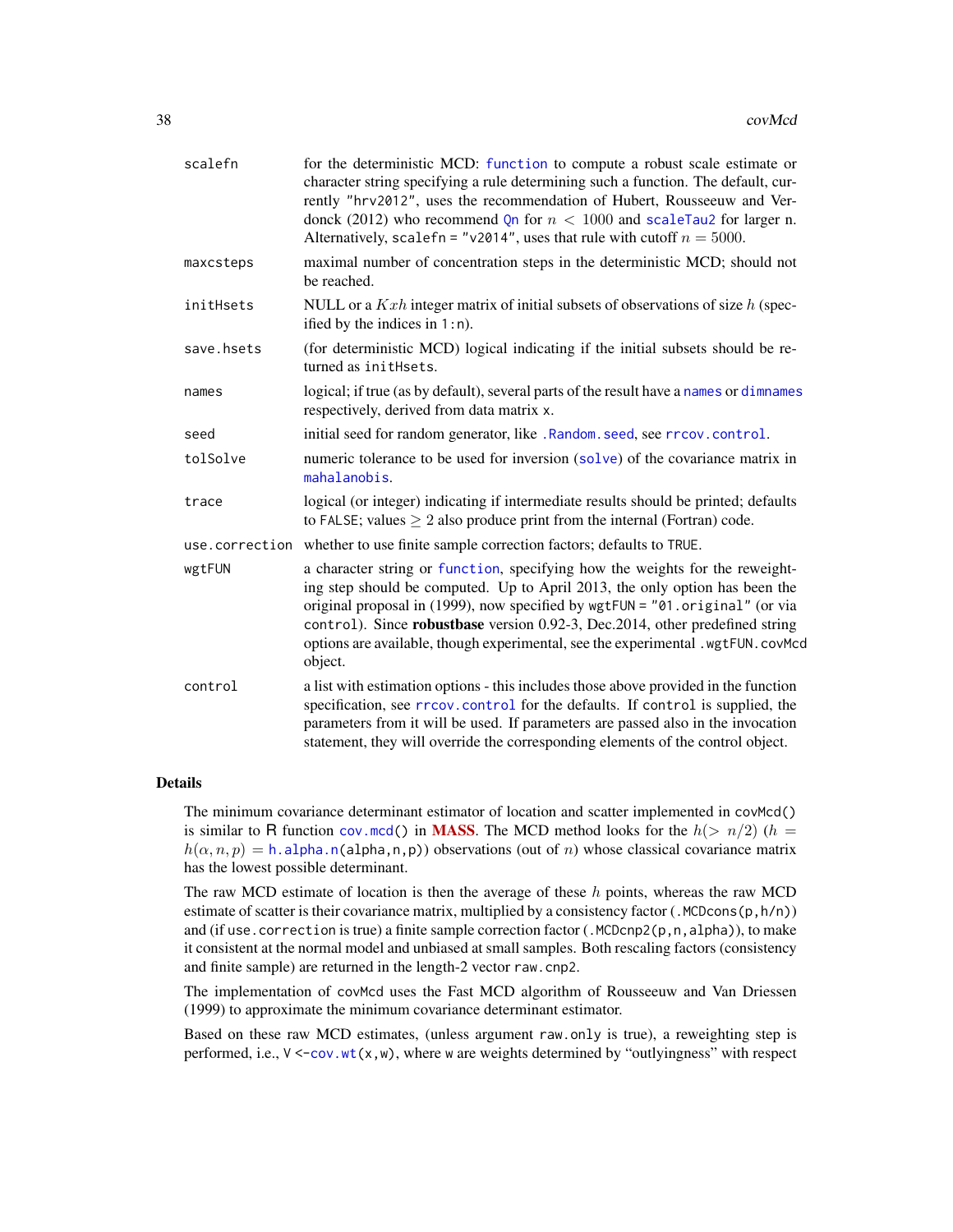### covMcd 39

to the scaled raw MCD. Again, a consistency factor and (if use.correction is true) a finite sample correction factor (.MCDcnp2.rew(p,n,alpha)) are applied. The reweighted covariance is typically considerably more efficient than the raw one, see Pison et al. (2002).

The two rescaling factors for the reweighted estimates are returned in cnp2. Details for the computation of the finite sample correction factors can be found in Pison et al. (2002).

# Value

An object of class "mcd" which is basically a [list](#page-0-0) with components

| center      | the final estimate of location.                                                                                                                                                       |
|-------------|---------------------------------------------------------------------------------------------------------------------------------------------------------------------------------------|
| cov         | the final estimate of scatter.                                                                                                                                                        |
| cor         | the (final) estimate of the correlation matrix (only if $cor = TRUE$ ).                                                                                                               |
| crit        | the value of the criterion, i.e., the logarithm of the determinant. Previous to<br>Nov.2014, it contained the determinant itself which can under- or overflow rela-<br>tively easily. |
| best        | the best subset found and used for computing the raw estimates, with length (best)<br>$==$ quan = h.alpha.n(alpha,n,p).                                                               |
| mah         | mahalanobis distances of the observations using the final estimate of the location<br>and scatter.                                                                                    |
| mcd.wt      | weights of the observations using the final estimate of the location and scatter.                                                                                                     |
| cnp2        | a vector of length two containing the consistency correction factor and the finite<br>sample correction factor of the final estimate of the covariance matrix.                        |
| raw.center  | the raw (not reweighted) estimate of location.                                                                                                                                        |
| raw.cov     | the raw (not reweighted) estimate of scatter.                                                                                                                                         |
| raw.mah     | mahalanobis distances of the observations based on the raw estimate of the lo-<br>cation and scatter.                                                                                 |
| raw.weights | weights of the observations based on the raw estimate of the location and scatter.                                                                                                    |
| raw.cnp2    | a vector of length two containing the consistency correction factor and the finite<br>sample correction factor of the raw estimate of the covariance matrix.                          |
| χ           | the input data as numeric matrix, without NAs.                                                                                                                                        |
| n.obs       | total number of observations.                                                                                                                                                         |
| alpha       | the size of the subsets over which the determinant is minimized (the default is<br>$(n+p+1)/2$ ).                                                                                     |
| quan        | the number of observations, $h$ , on which the MCD is based. If quan equals<br>n.obs, the MCD is the classical covariance matrix.                                                     |
| method      | character string naming the method (Minimum Covariance Determinant), start-<br>ing with "Deterministic" when nsamp="deterministic".                                                   |
| iBest       | (for the deterministic MCD) contains indices from 1:6 denoting which of the<br>(six) initial subsets lead to the best set found.                                                      |
| n.csteps    | (for the deterministic MCD) for each of the initial subsets, the number of C-steps<br>executed till convergence.                                                                      |
| call        | the call used (see match.call).                                                                                                                                                       |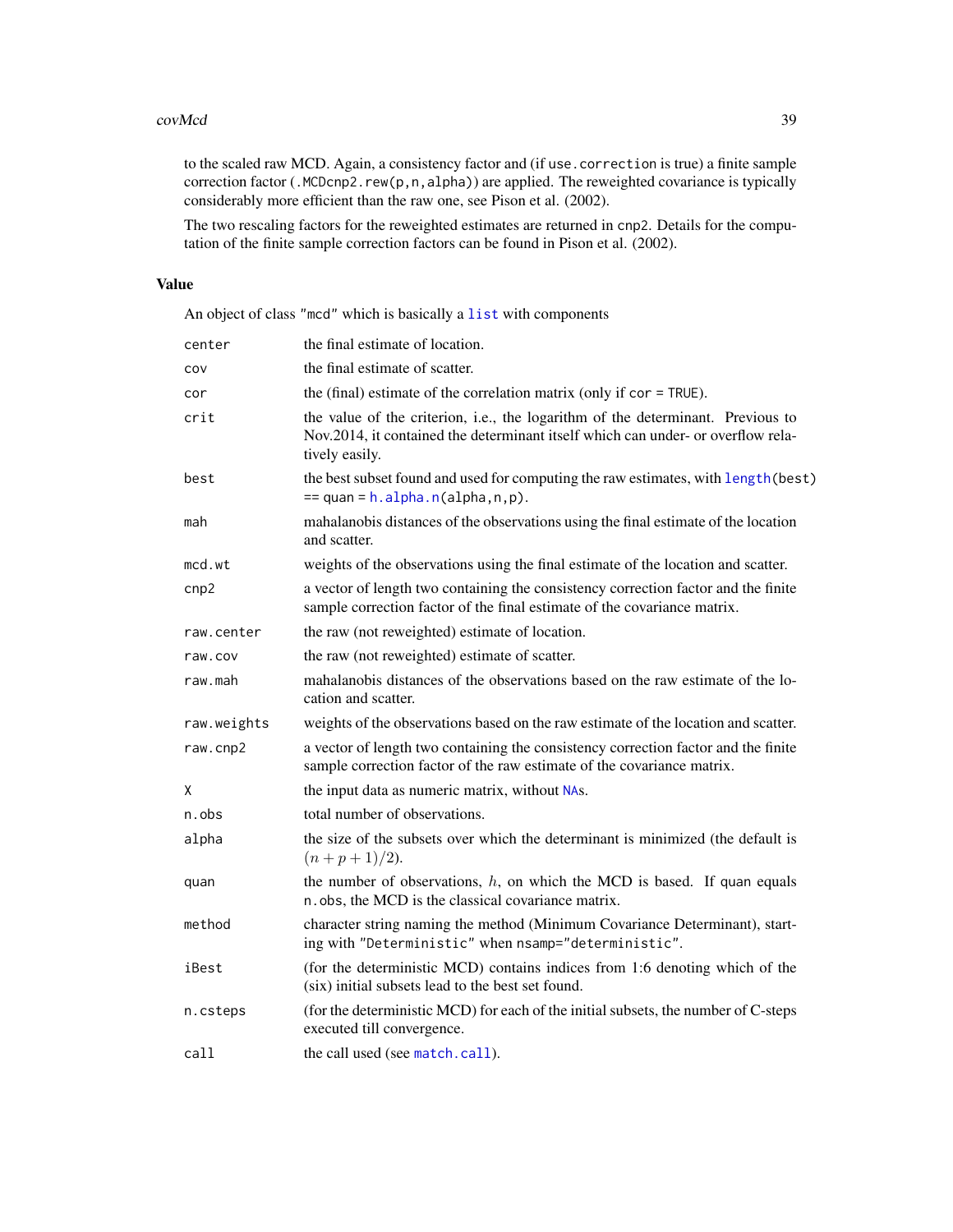#### Author(s)

Valentin Todorov <valentin.todorov@chello.at>, based on work written for S-plus by Peter Rousseeuw and Katrien van Driessen from University of Antwerp.

Visibility of (formerly internal) tuning parameters, notably wgtFUN(): Martin Maechler

# References

Rousseeuw, P. J. and Leroy, A. M. (1987) *Robust Regression and Outlier Detection.* Wiley.

Rousseeuw, P. J. and van Driessen, K. (1999) A fast algorithm for the minimum covariance determinant estimator. *Technometrics* 41, 212–223.

Pison, G., Van Aelst, S., and Willems, G. (2002) Small Sample Corrections for LTS and MCD, *Metrika* 55, 111–123.

Hubert, M., Rousseeuw, P. J. and Verdonck, T. (2012) A deterministic algorithm for robust location and scatter. Journal of Computational and Graphical Statistics 21, 618–637.

#### See Also

[cov.mcd](#page-0-0) from package [MASS](https://CRAN.R-project.org/package=MASS); [covOGK](#page-40-0) as cheaper alternative for larger dimensions.

[BACON](#page-0-0) and [covNNC](#page-0-0), from package **[robustX](https://CRAN.R-project.org/package=robustX)**;

```
data(hbk)
hbk.x \leq data.matrix(hbk[, 1:3])
set.seed(17)
(cl \leftarrow \text{covMod}(\text{hbk.x})cH0 <- covMcd(hbk.x, nsamp = "deterministic")
with(cH0, stopifnot(quan == 39,
     iBest == c(1:4,6), # 5 out of 6 gave the same
     identical(raw.weights, mcd.wt),
     identical(which (mod.wt == 0), 1:14), all.equals(crit, -1.045500594135)))## the following three statements are equivalent
c1 \leq -\text{covMed}(\text{hbk.x}, \text{ alpha} = 0.75)c2 \le covMcd(hbk.x, control = rrcov.control(alpha = 0.75))
## direct specification overrides control one:
c3 \leq covMcd(hbk.x, alpha = 0.75,
              control = rrcov.control(alpha=0.95))
c1
## Martin's smooth reweighting:
## List of experimental pre-specified wgtFUN() creators:
## Cutoffs may depend on (n, p, control$beta) :
str(.wgtFUN.covMcd)
cMM <- covMcd(hbk.x, wgtFUN = "sm1.adaptive")
ina \leq which(names(cH) == "call")
```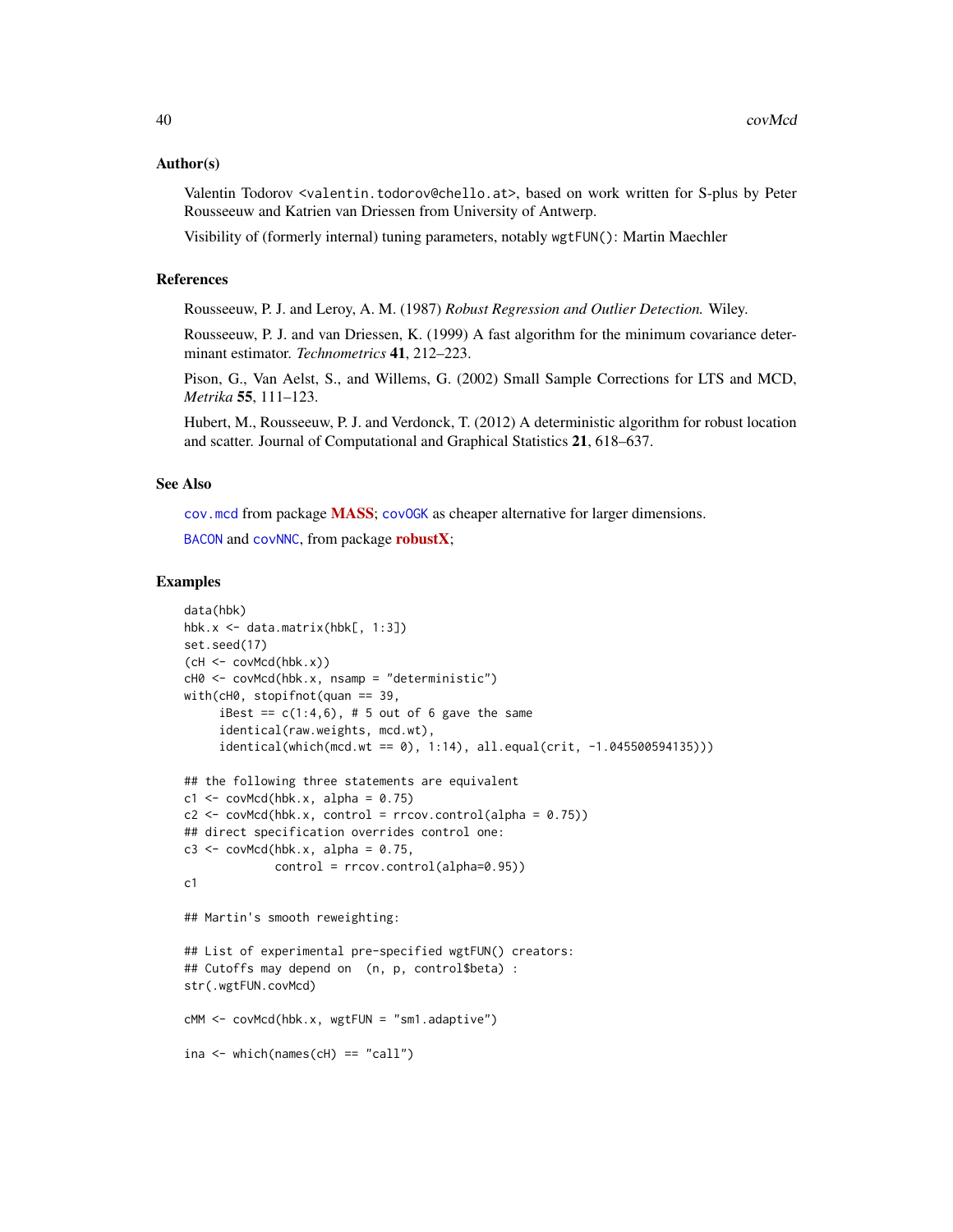```
all.equal(cMM[-ina], cH[-ina]) # *some* differences, not huge (same 'best'):
stopifnot(all.equal(cMM[-ina], cH[-ina], tol = 0.2))
```
<span id="page-40-0"></span>

| cov0GK | Orthogonalized Gnanadesikan-Kettenring (OGK) Covariance Matrix |
|--------|----------------------------------------------------------------|
|        | Estimation                                                     |

Computes the orthogonalized pairwise covariance matrix estimate described in in Maronna and Zamar (2002). The pairwise proposal goes back to Gnanadesikan and Kettenring (1972).

# Usage

covOGK(X, n.iter = 2, sigmamu, rcov = covGK, weight.fn = hard.rejection,  $keep.data = FALSE, ...)$ 

covGK (x, y, scalefn = scaleTau2, ...)  $s_m = (x, mu.too = FALSE, na.rm = FALSE)$  $s_IQR(x, mu.too = FALSE, na.rm = FALSE)$ 

# Arguments

| X                | data in something that can be coerced into a numeric matrix.                                                                                                                                                                                                                                                                                                                                                                  |
|------------------|-------------------------------------------------------------------------------------------------------------------------------------------------------------------------------------------------------------------------------------------------------------------------------------------------------------------------------------------------------------------------------------------------------------------------------|
| n.iter           | number of orthogonalization iterations. Usually 1 or 2; values greater than 2 are<br>unlikely to have any significant effect on the estimate (other than increasing the<br>computing time).                                                                                                                                                                                                                                   |
| sigmamu, scalefn |                                                                                                                                                                                                                                                                                                                                                                                                                               |
|                  | a function that computes univariate robust location and scale estimates. By de-<br>fault it should return a single numeric value containing the robust scale (stan-<br>dard deviation) estimate. When mu. too is true, sigmamu() should return a nu-<br>meric vector of length 2 containing robust location and scale estimates. See<br>scaleTau2, s_Qn, s_Sn, s_mad or s_IQR for examples to be used as sigmamu<br>argument. |
| rcov             | function that computes a robust covariance estimate between two vectors. The<br>default, Gnanadesikan-Kettenring's covGK, is simply $(s^2(X + Y) - s^2(X -$<br>$(Y)/4$ where $s()$ is the scale estimate sigmamu().                                                                                                                                                                                                           |
| weight.fn        | a function of the robust distances and the number of variables $p$ to compute the<br>weights used in the reweighting step.                                                                                                                                                                                                                                                                                                    |
| keep.data        | logical indicating if the (untransformed) data matrix X should be kept as part of<br>the result.                                                                                                                                                                                                                                                                                                                              |
| $\ddots$         | additional arguments; for covOGK to be passed to sigmamu() and weight. fn();<br>for covGK passed to scalefn.                                                                                                                                                                                                                                                                                                                  |
| x, y             | numeric vectors of the same length, the covariance of which is sought in covGK<br>(or the scale, in $s$ _mad or $s$ _IQR).                                                                                                                                                                                                                                                                                                    |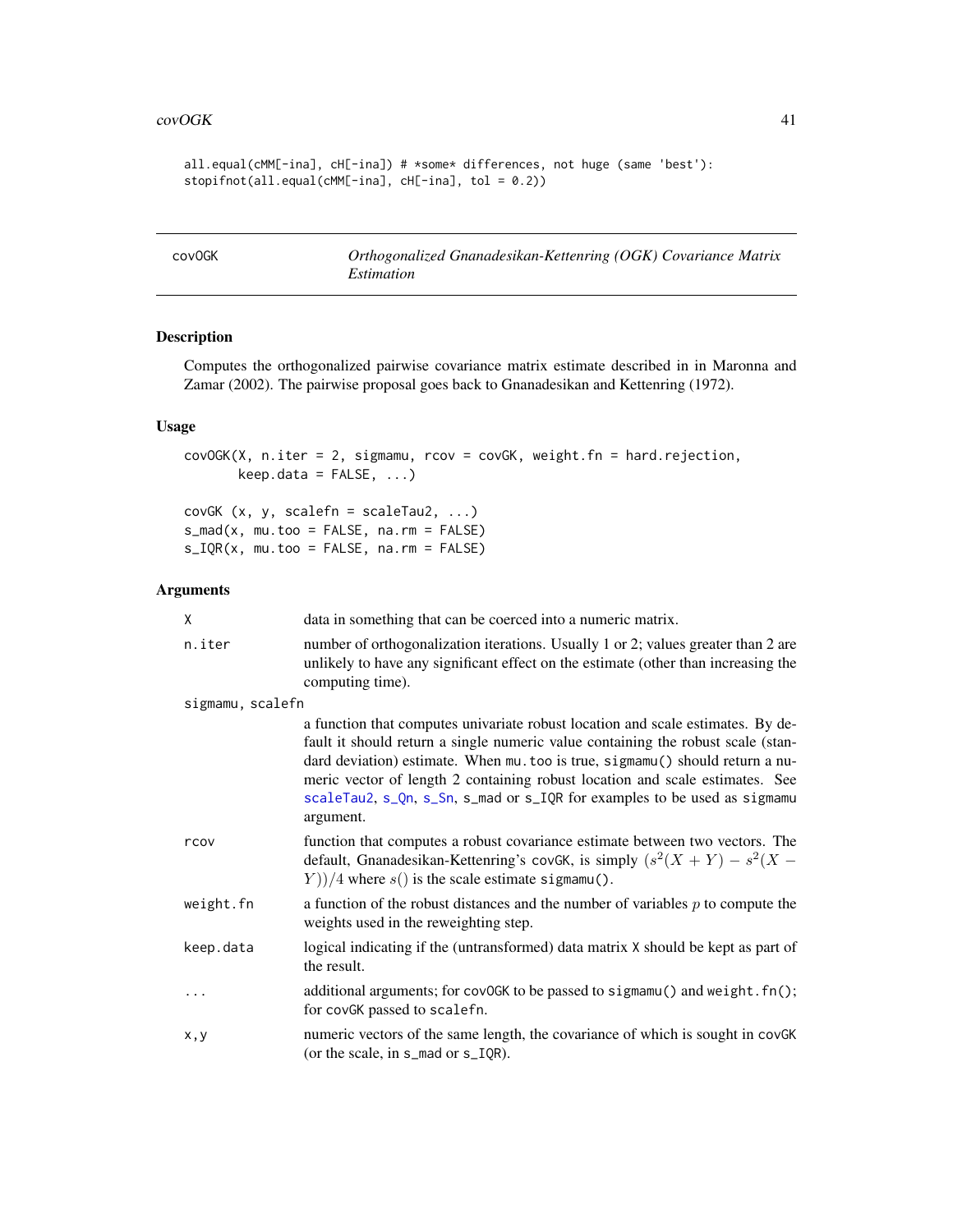| mu.too | logical indicating if both location and scale should be returned or just the scale |
|--------|------------------------------------------------------------------------------------|
|        | (when mu. too=FALSE as by default).                                                |
| na.rm  | if TRUE then NA values are stripped from x before computation takes place.         |

# Details

Typical default values for the *function* arguments sigmamu, rcov, and weight.fn, are available as well, see the *Examples* below, but their names and calling sequences are still subject to discussion and may be changed in the future.

The current default, weight.fn = hard.rejection corresponds to the proposition in the litterature, but Martin Maechler strongly believes that the hard threshold currently in use is too arbitrary, and further that *soft* thresholding should be used instead, anyway.

#### Value

covOGK() currently returns a list with components

| center        | robust location: numeric vector of length $p$ .          |
|---------------|----------------------------------------------------------|
| COV           | robust covariance matrix estimate: $p \times p$ matrix.  |
| wcenter, wcov | re-weighted versions of center and cov.                  |
| weights       | the robustness weights used.                             |
| distances     | the mahalanobis distances computed using center and cov. |

#### . . . . . .

#### but note that this might be radically changed to returning an S4 classed object!

covGK() is a trivial 1-line function returning the covariance estimate

$$
\hat{c}(x, y) = (\hat{\sigma}(x + y)^2 - \hat{\sigma}(x - y)^2) / 4,
$$

where  $\hat{\sigma}(u)$  is the scale estimate of u specified by scalefn.

s\_[mad](#page-0-0)(), and s\_[IQR](#page-0-0)() return the scale estimates mad or IQR respectively, where the s\_ $\star$  functions return a length-2 vector (mu, sig) when mu.too = TRUE, see also [scaleTau2](#page-142-0).

#### Author(s)

Kjell Konis <konis@stats.ox.ac.uk>, with modifications by Martin Maechler.

# References

Maronna, R.A. and Zamar, R.H. (2002) Robust estimates of location and dispersion of high-dimensional datasets; *Technometrics* 44(4), 307–317.

Gnanadesikan, R. and John R. Kettenring (1972) Robust estimates, residuals, and outlier detection with multiresponse data. *Biometrics* 28, 81–124.

# See Also

[scaleTau2](#page-142-0), [covMcd](#page-36-0), [cov.rob](#page-0-0).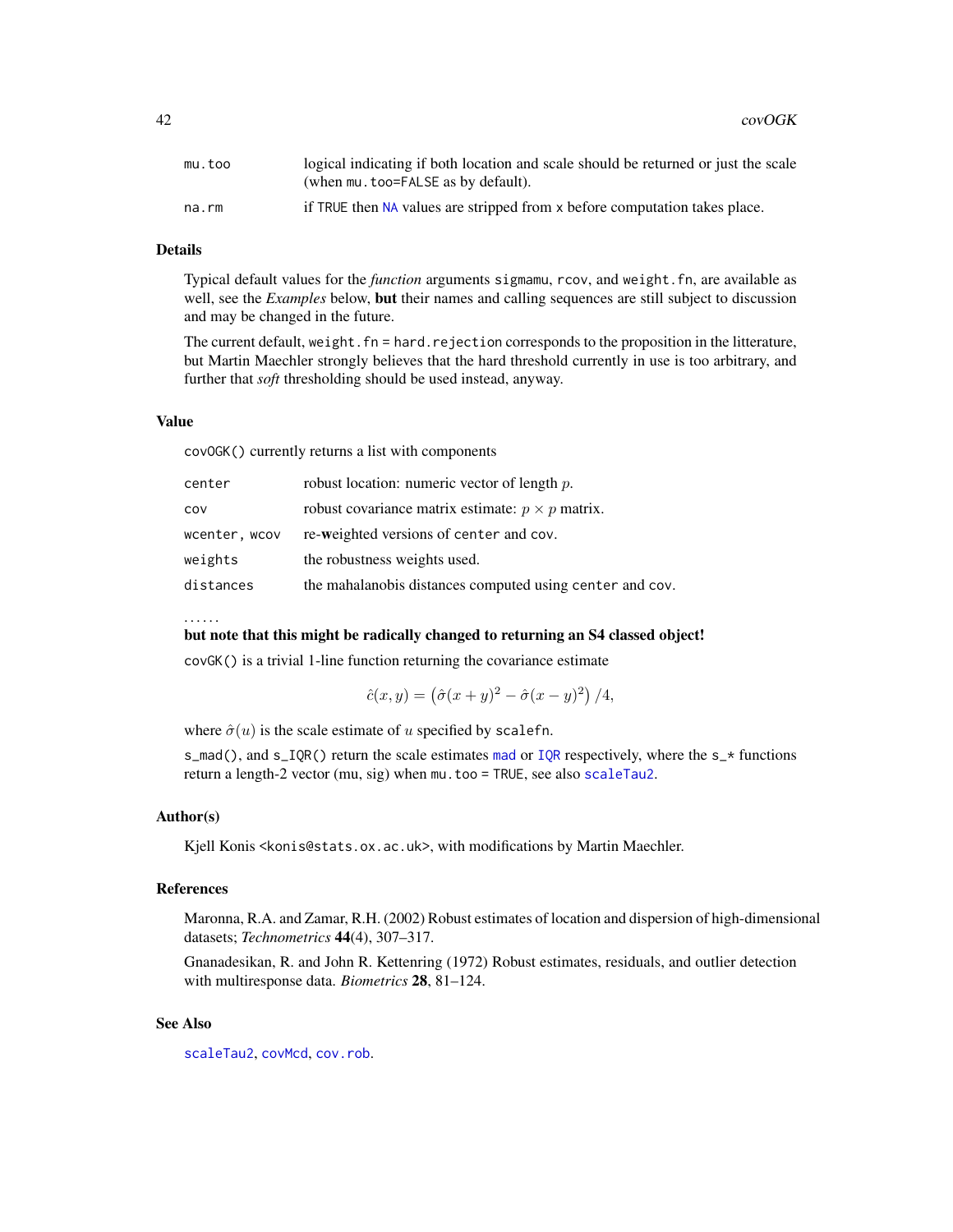## CrohnD 43

# Examples

```
data(hbk)
hbk.x <- data.matrix(hbk[, 1:3])
cO1 <- covOGK(hbk.x, sigmamu = scaleTau2)
cO2 \leq -\text{covOGK(hbk.x, sigmamu = s_0n)}cO3 <- covOGK(hbk.x, sigmamu = s_Sn)
cO4 <- covOGK(hbk.x, sigmamu = s_mad)
cO5 \leq covOGK(hbk.x, sigmamu = s_IQR)
data(toxicity)
cO1tox <- covOGK(toxicity, sigmamu = scaleTau2)
cO2tox <- covOGK(toxicity, sigmamu = s_Qn)
## nice formatting of correlation matrices:
as.dist(round(cov2cor(cO1tox$cov), 2))
as.dist(round(cov2cor(cO2tox$cov), 2))
## "graphical"
symnum(cov2cor(cO1tox$cov))
```
symnum(cov2cor(cO2tox\$cov), legend=FALSE)

```
CrohnD Crohn's Disease Adverse Events Data
```
# Description

Data set issued from a study of the adverse events of a drug on 117 patients affected by Crohn's disease (a chronic inflammatory disease of the intestines).

# Usage

data(CrohnD, package="robustbase")

## Format

A data frame with 117 observations on the following 9 variables.

ID the numeric patient IDs nrAdvE the number of adverse events BMI Body MASS Index, i.e.,  $weight[kg]/(height[m])^2$ . height in cm country a factor with levels 0 and 1 sex the person's gender, a binary factor with levels M F age in years, a numeric vector weight in kilograms, a numeric vector treat how CD was treated: a factor with levels 0, 1 and 2, meaning placebo, drug 1 and drug 2.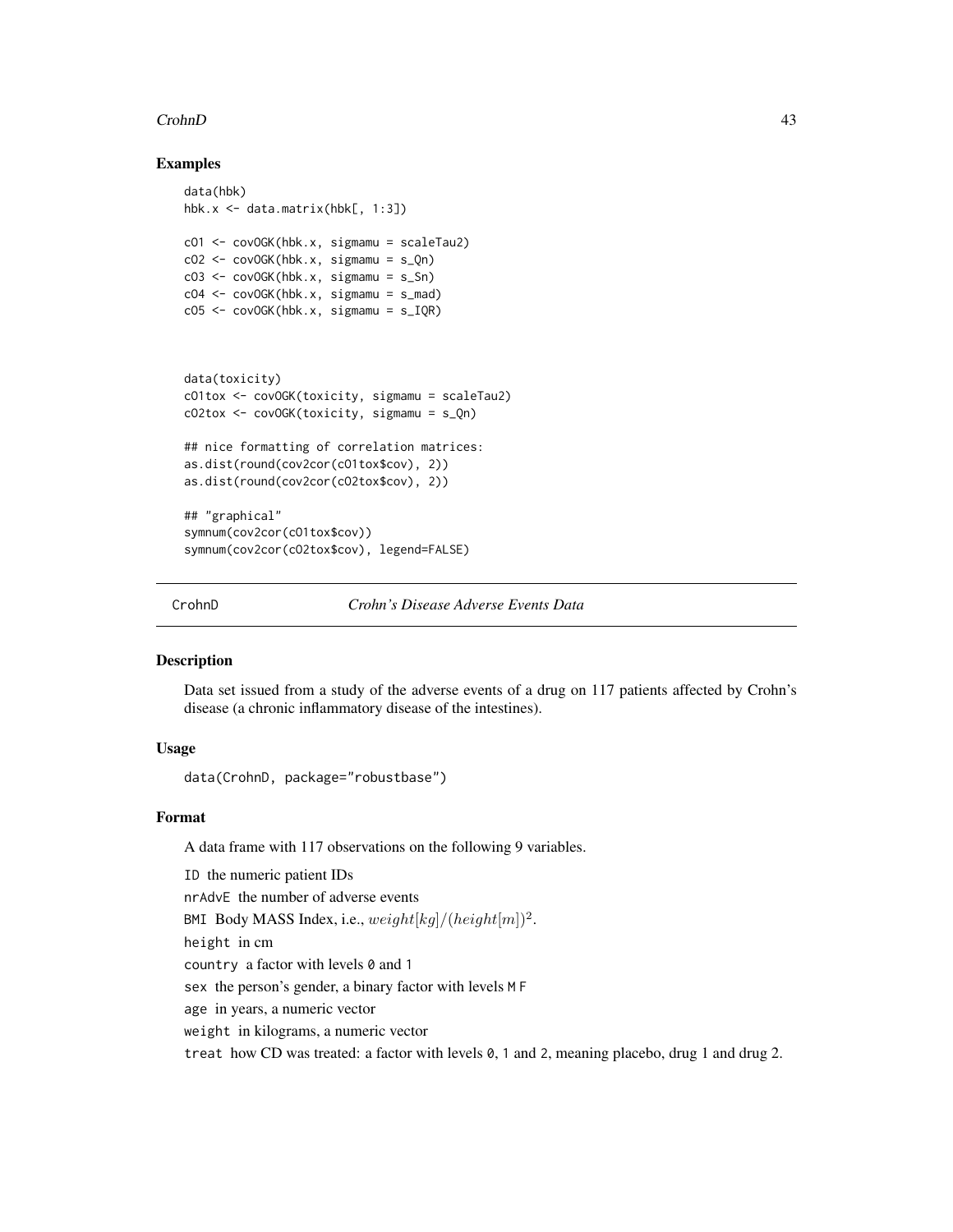## Source

form the authors of the reference, with permission by the original data collecting agency.

#### References

Serigne N. Lô and Elvezio Ronchetti (2006). Robust Second Order Accurate Inference for Generalized Linear Models. Technical report, University of Geneva, Switzerland.

## Examples

```
data(CrohnD)
str(CrohnD)
with(CrohnD, ftable(table(sex,country, treat)))
```
cushny *Cushny and Peebles Prolongation of Sleep Data*

# **Description**

The original data set was bivariate and recorded for ten subjects the prolongation of sleep caused by two different drugs. These data were used by Student as the first illustration of the paired t-test which only needs the *differences* of the two measurements. These differences are the values of cushny.

#### Usage

data(cushny, package="robustbase")

## Format

numeric vector, sorted increasingly: 0 0.8 1 1.2 1.3 1.3 1.4 1.8 2.4 4.6

## Source

Cushny, A.R. and Peebles, A.R. (1905) The action of optical isomers. II. Hyoscines. *J. Physiol.* 32, 501–510.

These data were used by Student(1908) as the first illustration of the paired t-test, see also [sleep](#page-0-0); then cited by Fisher (1925) and thereforth copied in numerous books as an example of a normally distributed sample, see, e.g., Anderson (1958).

# References

Student (1908) The probable error of a mean. *Biometrika* 6, 1–25. Fisher, R.A. (1925) *Statistical Methods for Research Workers*; Oliver & Boyd, Edinburgh. Anderson, T.W. (1958) *An Introduction to Multivariate Statistical Analysis*; Wiley, N.Y. Hampel, F., Ronchetti, E., Rousseeuw, P. and Stahel, W. (1986) *Robust Statistics: The Approach Based on Influence Functions*; Wiley, N.Y.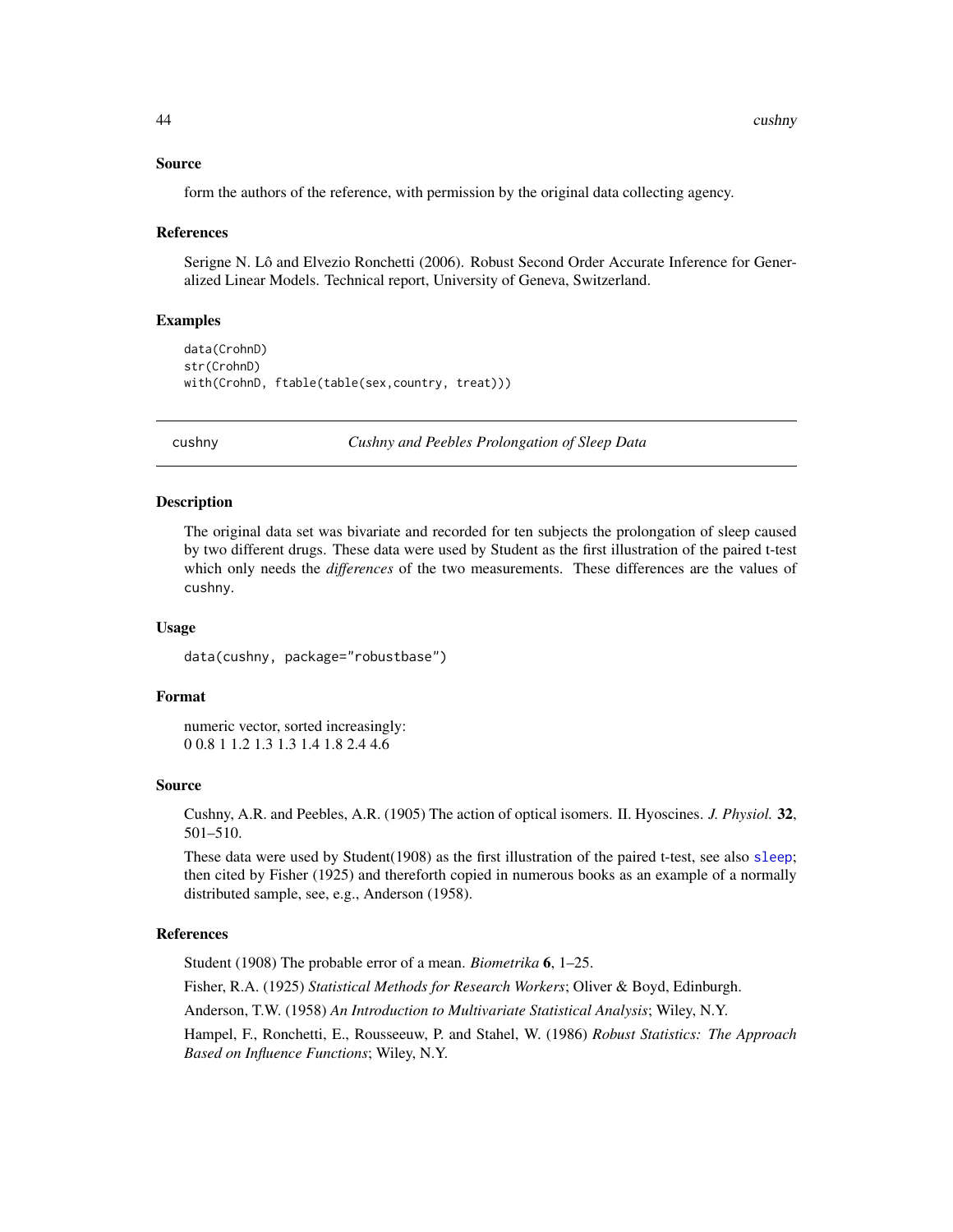## delivery and the delivery of the set of the set of the set of the set of the set of the set of the set of the set of the set of the set of the set of the set of the set of the set of the set of the set of the set of the se

# Examples

data(cushny)

```
plot(cushny, rep(0, 10), pch = 3, cex = 3,ylab = ", yaxt = "n")
plot(jitter(cushny), rep(0, 10), pch = 3, cex = 2,main = "'cushny' data (n= 10)", ylab = "", yaxt = "n")
abline(h=0, col="gray", lty=3)
myPt \le function(m, lwd = 2, ..., e = 1.5*par("cxy")[2])
  segments(m, +e, m, -e, lwd = lwd, ...)
myPt( mean(cushny), col = "pink3")
myPt(median(cushny), col = "light blue")
legend("topright", c("mean", "median"), lwd = 2,
       col = c("pink3", "light blue"), insert = .01)## The 'sleep' data from the standard 'datasets' package:
d.sleep <- local({ gr <- with(datasets::sleep, split(extra, group))
                   gr[[2]] - gr[[1]] })
stopifnot(all.equal(cushny,
                    sort(d.sleep), tolerance=1e-15))
```
delivery *Delivery Time Data*

# **Description**

Delivery Time Data, from Montgomery and Peck (1982). The aim is to explain the time required to service a vending machine  $(Y)$  by means of the number of products stocked  $(X1)$  and the distance walked by the route driver (X2).

# Usage

data(delivery, package="robustbase")

# Format

A data frame with 25 observations on the following 3 variables.

n.prod Number of Products

distance Distance

delTime Delivery time

## Source

Montgomery and Peck (1982, p.116)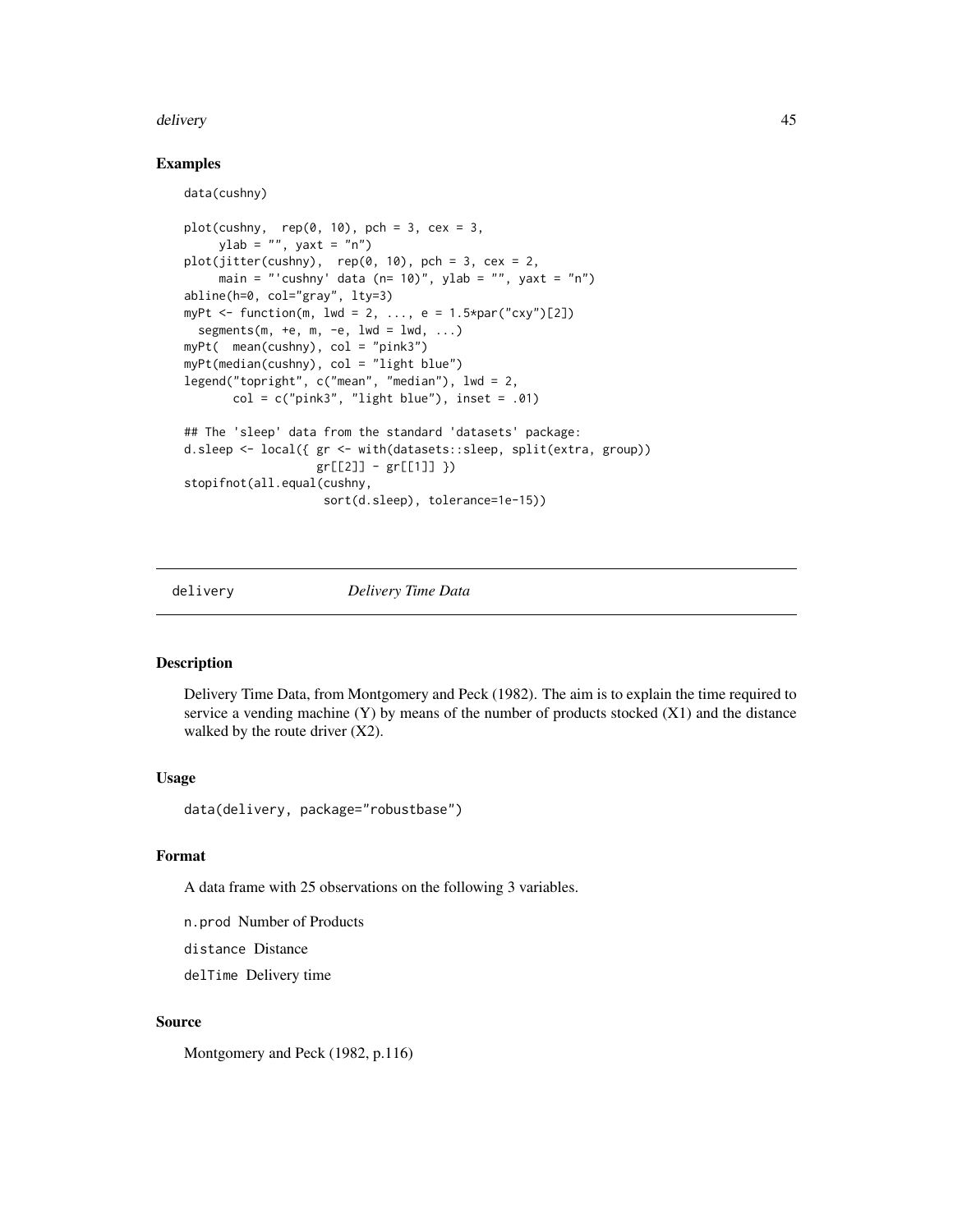## References

P. J. Rousseeuw and A. M. Leroy (1987) *Robust Regression and Outlier Detection*; Wiley, page 155, table 23.

# Examples

```
data(delivery)
summary(lm.deli <- lm(delTime ~ ., data = delivery))
delivery.x <- as.matrix(delivery[, 1:2])
c_deli <- covMcd(delivery.x)
c_deli
```
education *Education Expenditure Data*

# Description

Education Expenditure Data, from Chatterjee and Price (1977, p.108). This data set, representing the education expenditure variables in the 50 US states, providing an interesting example of heteroscedacity.

# Usage

```
data(education, package="robustbase")
```
# Format

A data frame with 50 observations on the following 6 variables.

#### State State

Region Region (1=Northeastern, 2=North central, 3=Southern, 4=Western)

- X1 Number of residents per thousand residing in urban areas in 1970
- X2 Per capita personal income in 1973
- X3 Number of residents per thousand under 18 years of age in 1974

Y Per capita expenditure on public education in a state, projected for 1975

## Source

P. J. Rousseeuw and A. M. Leroy (1987) *Robust Regression and Outlier Detection*; Wiley, p.110, table 16.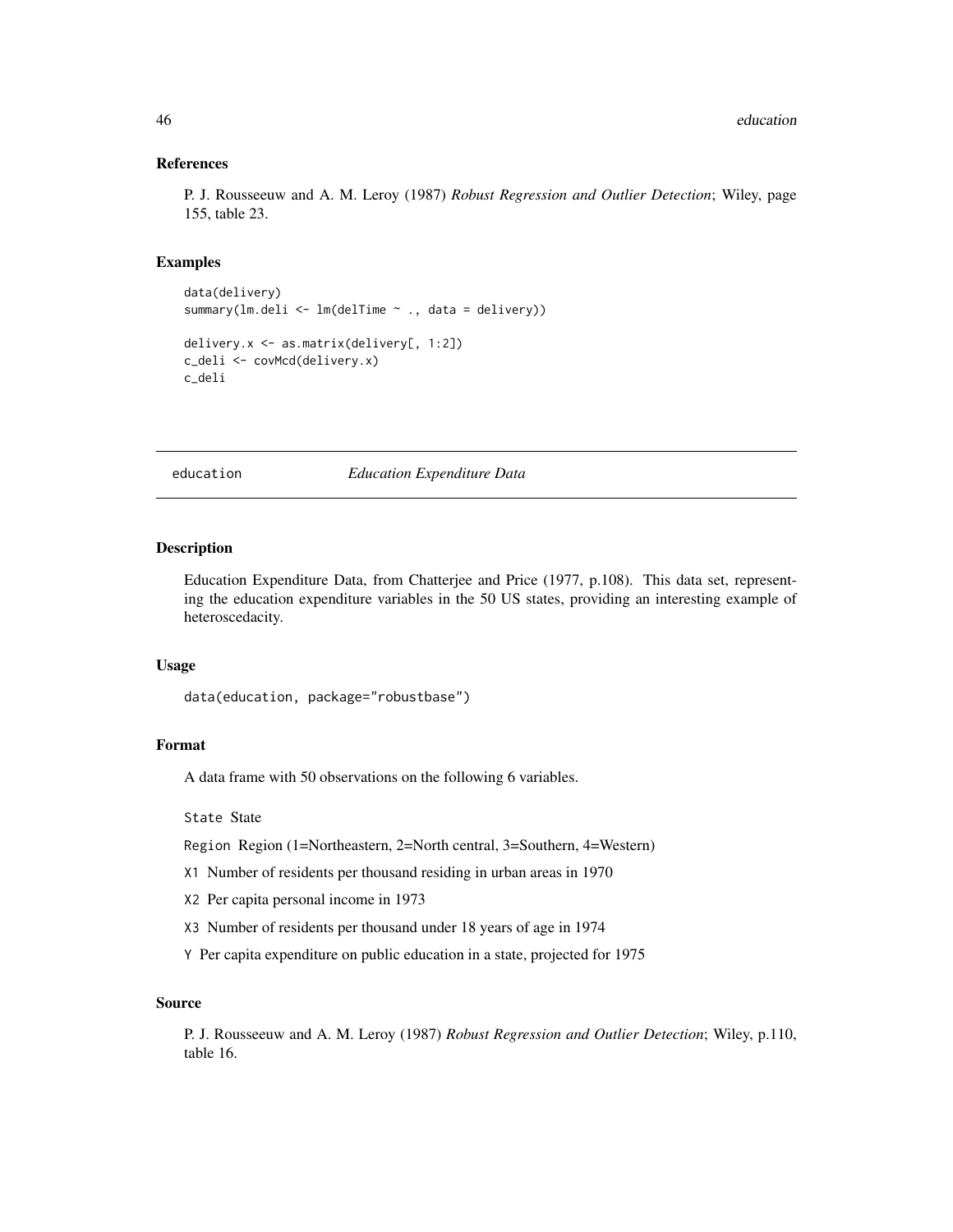### epilepsy and the set of the set of the set of the set of the set of the set of the set of the set of the set of the set of the set of the set of the set of the set of the set of the set of the set of the set of the set of

## Examples

```
data(education)
education.x <- data.matrix(education[, 3:5])
summary(lm.education \leq lm(T \sim \text{Region } + X1+X2+X3), data=education))
## See example(lmrob.M.S) # for how robust regression is used
```
epilepsy *Epilepsy Attacks Data Set*

# Description

Data from a clinical trial of 59 patients with epilepsy (Breslow, 1996) in order to illustrate diagnostic techniques in Poisson regression.

# Usage

data(epilepsy, package="robustbase")

# Format

A data frame with 59 observations on the following 11 variables.

- ID Patient identification number
- Y1 Number of epilepsy attacks patients have during the first follow-up period
- Y2 Number of epilepsy attacks patients have during the second follow-up period
- Y3 Number of epilepsy attacks patients have during the third follow-up period
- Y4 Number of epilepsy attacks patients have during the forth follow-up period
- Base Number of epileptic attacks recorded during 8 week period prior to randomization
- Age Age of the patients
- Trt a factor with levels placebo progabide indicating whether the anti-epilepsy drug Progabide has been applied or not
- Ysum Total number of epilepsy attacks patients have during the four follow-up periods
- Age10 Age of the patients devided by 10
- Base4 Variable Base devided by 4

# Details

Thall and Vail reported data from a clinical trial of 59 patients with epilepsy, 31 of whom were randomized to receive the anti-epilepsy drug Progabide and 28 of whom received a placebo. Baseline data consisted of the patient's age and the number of epileptic seizures recorded during 8 week period prior to randomization. The response consisted of counts of seizures occuring during the four consecutive follow-up periods of two weeks each.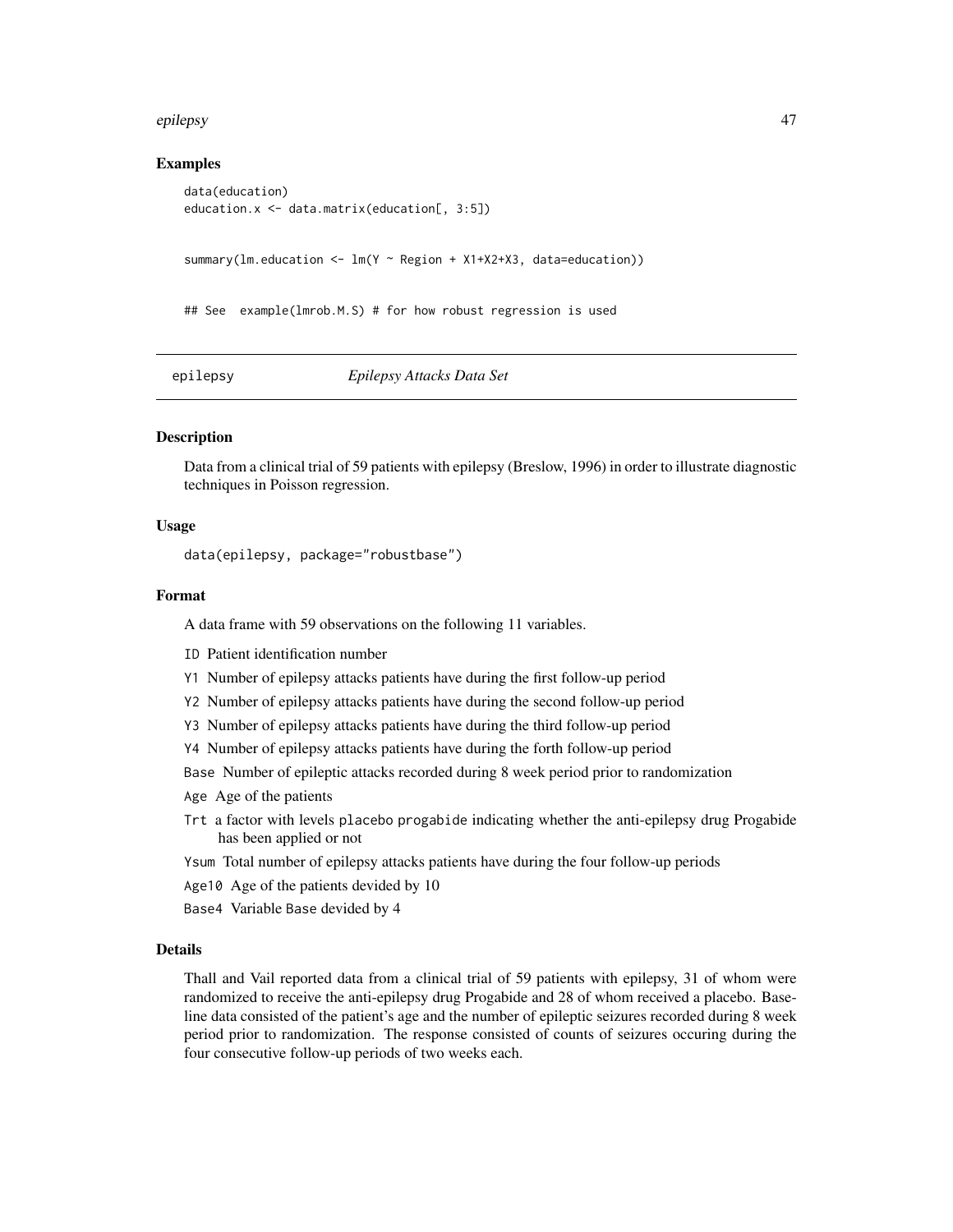## Source

Thall, P.F. and Vail S.C. (1990) Some covariance models for longitudinal count data with overdispersion. *Biometrics* 46, 657–671.

# References

Diggle, P.J., Liang, K.Y., and Zeger, S.L. (1994) *Analysis of Longitudinal Data*; Clarendon Press.

Breslow N. E. (1996) Generalized linear models: Checking assumptions and strengthening conclusions. *Statistica Applicata* 8, 23–41.

# Examples

```
data(epilepsy)
str(epilepsy)
pairs(epilepsy[,c("Ysum","Base4","Trt","Age10")])
Efit1 <- glm(Ysum ~ Age10 + Base4*Trt, family=poisson, data=epilepsy)
summary(Efit1)
## Robust Fit :
Efit2 <- glmrob(Ysum ~ Age10 + Base4*Trt, family=poisson, data=epilepsy,
                method = "Mqle",
                tcc=1.2, maxit=100)
summary(Efit2)
```

| estimethod |  | Extract the Estimation Method 'Estimethod' from a Fitted Model |
|------------|--|----------------------------------------------------------------|
|------------|--|----------------------------------------------------------------|

# Description

Extract the estimation method as a [character](#page-0-0) string from a fitted model.

## Usage

```
estimethod(object, ...)
```
# Arguments

| object   | a fitted model.                                                |
|----------|----------------------------------------------------------------|
| $\cdots$ | additional, optional arguments. (None are used in our methods) |

# Details

This is a (S3) generic function for which we provide methods, currently for [nlrob](#page-97-0) only.

# Value

a [character](#page-0-0) string, the estimation method used.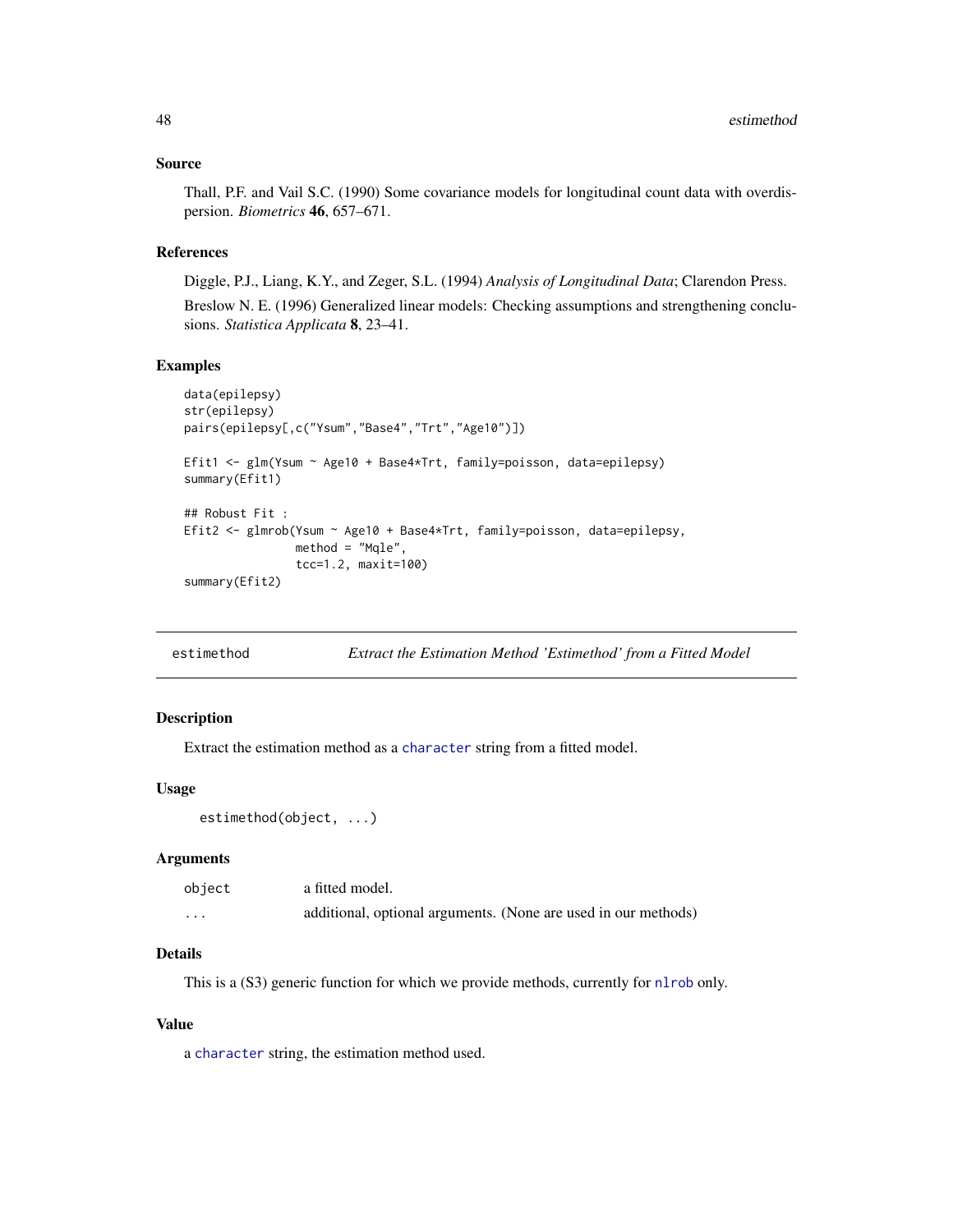### $exAM$  49

# See Also

[nlrob](#page-97-0), and [nlrob.MM](#page-102-0), notably for examples.

exAM *Example Data of Antille and May - for Simple Regression*

# Description

This is an artificial data set, cleverly construced and used by Antille and May to demonstrate 'problems' with LMS and LTS.

## Usage

```
data(exAM, package="robustbase")
```
# Format

A data frame with 12 observations on 2 variables, x and y.

# Details

Because the points are not in general position, both LMS and LTS typically *fail*; however, e.g., [rlm\(](#page-0-0)\*,method="MM") "works".

#### Source

Antille, G. and El May, H. (1992) The use of slices in the LMS and the method of density slices: Foundation and comparison.

In Yadolah Dodge and Joe Whittaker, editors, *COMPSTAT: Proc. 10th Symp. Computat. Statist., Neuchatel*, 1, 441–445; Physica-Verlag.

```
data(exAM)
plot(exAM)
summary(ls <- lm(y ~ x, data=exAM))
abline(ls)
```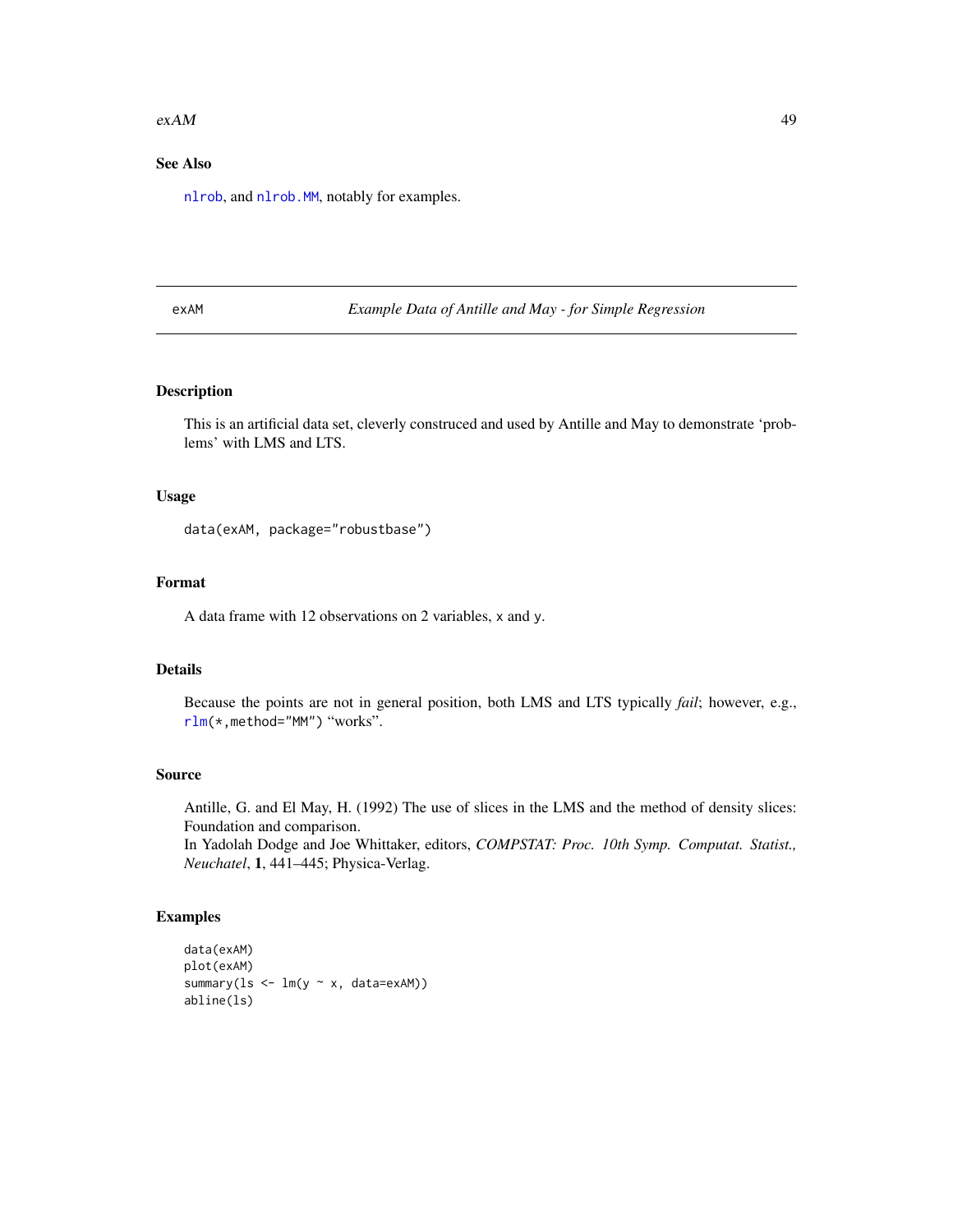This data consists of 150 randomly selected persons from a survey with information on over 2000 elderly US citizens, where the response, indicates participation in the U.S. Food Stamp Program.

# Usage

data(foodstamp, package="robustbase")

## Format

A data frame with 150 observations on the following 4 variables.

participation participation in U.S. Food Stamp Program; yes  $= 1$ , no  $= 0$ 

tenancy tenancy, indicating home ownership;  $yes = 1$ , no = 0

suppl.income supplemental income, indicating whether some form of supplemental security income is received; yes =  $1$ , no = 0

income monthly income (in US dollars)

## Source

Data description and first analysis: Stefanski et al.(1986) who indicate Rizek(1978) as original source of the larger study.

Electronic version from CRAN package [catdata](https://CRAN.R-project.org/package=catdata).

#### References

Rizek, R. L. (1978) The 1977-78 Nationwide Food Consumption Survey. *Family Econ. Rev.*, Fall,  $3 - 7$ .

Stefanski, L. A., Carroll, R. J. and Ruppert, D. (1986) Optimally bounded score functions for generalized linear models with applications to logistic regression. *Biometrika* 73, 413–424.

Künsch, H. R., Stefanski, L. A., Carroll, R. J. (1989) Conditionally unbiased bounded-influence estimation in general regression models, with applications to generalized linear models. *J. American Statistical Association* 84, 460–466.

```
data(foodstamp)
```

```
(T123 <- xtabs(~ participation+ tenancy+ suppl.income, data=foodstamp))
summary(T123) ## ==> the binary var's are clearly not independent
```

```
foodSt <- within(foodstamp, {
  logInc < - log(1 + income)
```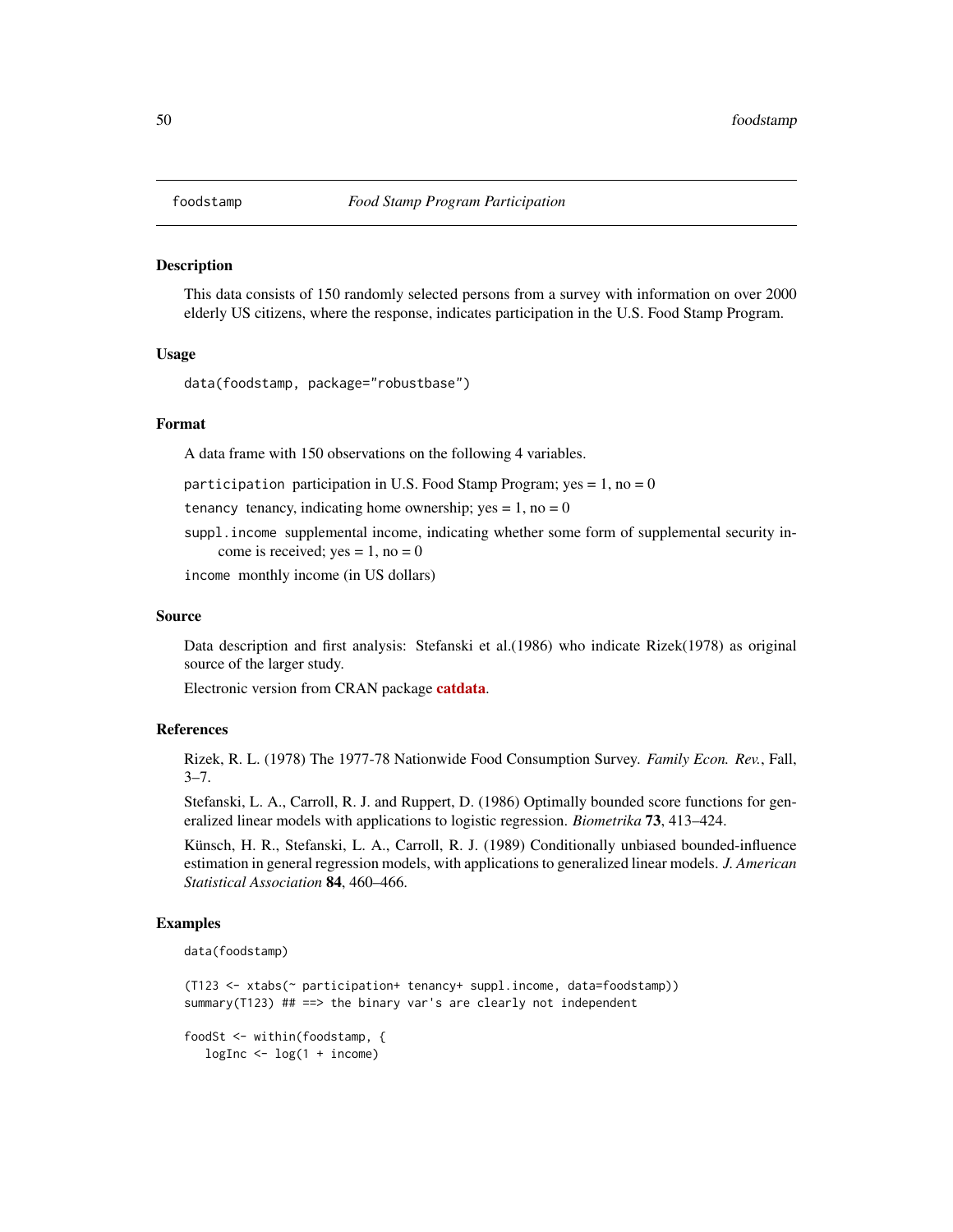### fullRank 51

```
rm(income)
})
m1 <- glm(participation ~ ., family=binomial, data=foodSt)
summary(m1)
rm1 <- glmrob(participation ~ ., family=binomial, data=foodSt)
summary(rm1)
## Now use robust weights.on.x :
rm2 <- glmrob(participation ~ ., family=binomial, data=foodSt,
              weights.on.x = "robCov")
summary(rm2)## aha, now the weights are different:
which( weights(rm2, type="robust") < 0.5)
```
fullRank *Remove Columns (or Rows) From a Matrix to Make It Full Rank*

# Description

From the QR decomposition with pivoting, ([qr\(](#page-0-0)x, tol) if  $n \ge p$ ), if the matrix is not of full rank, the corresponding columns ( $n \geq p$ ) or rows ( $n < p$ ) are omitted to form a full rank matrix.

# Usage

fullRank(x, tol = 1e-7,  $qrx = qr(x, tol=tol)$ )

# Arguments

|     | a numeric matrix of dimension $n \times p$ , or a similar object for which gr() works. |
|-----|----------------------------------------------------------------------------------------|
| tol | tolerance for determining rank (deficiency). Currently is simply passed to gr.         |
| arx | optionally may be used to pass a $qr(x, )$ ; only used when $p \le n$ .                |

# Value

a version of the matrix x, with less columns or rows if x's rank was smaller than  $min(n, p)$ . If x is of full rank, it is returned unchanged.

## **Note**

This is useful for robustness algorithms that rely on  $X$  matrices of full rank, e.g., adj0utlyingness. This also works for numeric data frames and whenever qr() works correctly.

# Author(s)

Martin Maechler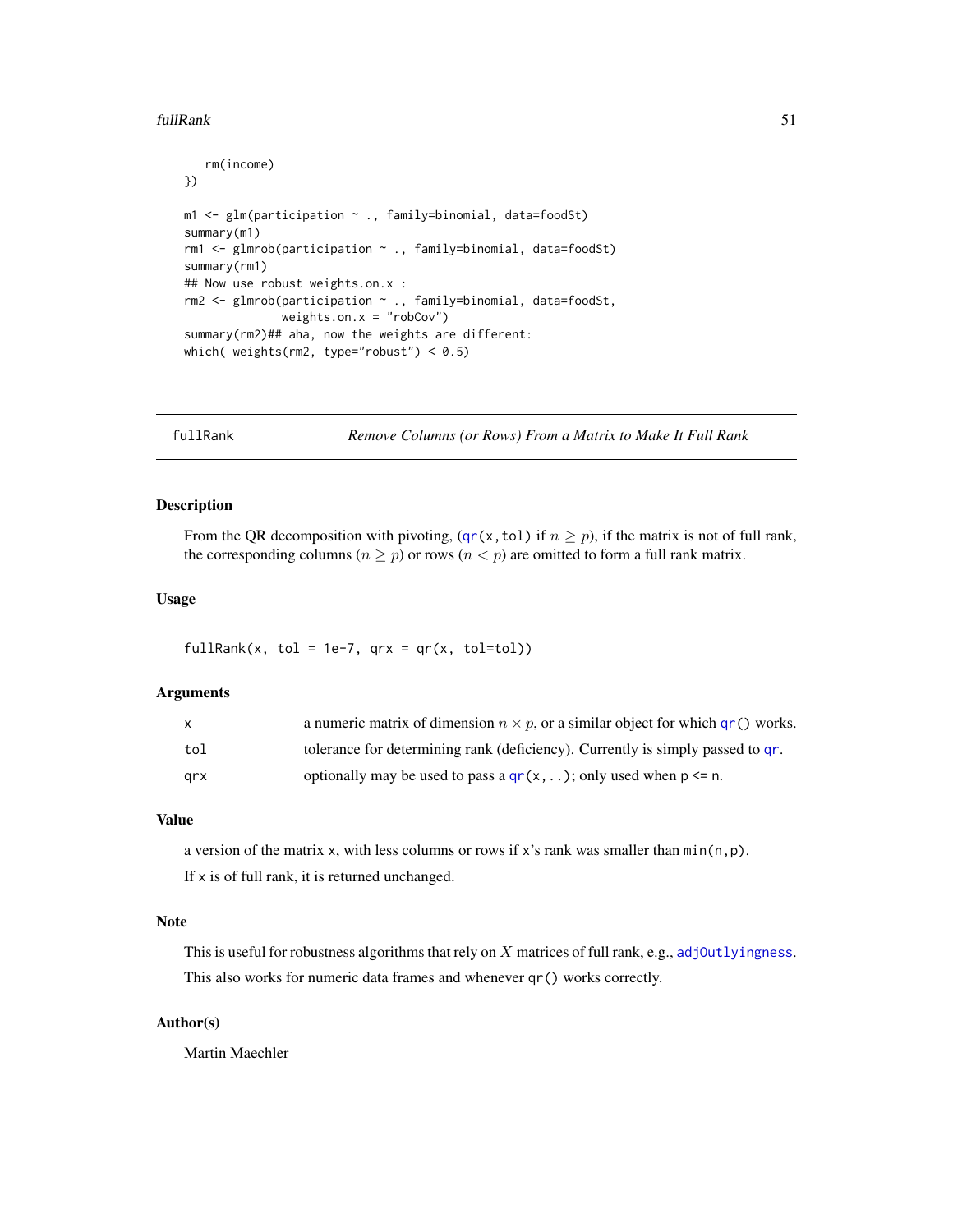# See Also

gr; for more sophisticated rank determination, [rankMatrix](#page-0-0) from package **[Matrix](https://CRAN.R-project.org/package=Matrix)**.

# Examples

```
stopifnot(identical(fullRank(wood), wood))
```

```
## More sophisticated and delicate
dim(T <- tcrossprod(data.matrix(toxicity))) # 38 x 38
dim(T. <- fullRank(T)) # 38 x 10
if(requireNamespace("Matrix")) {
  rMmeths <- eval(formals(Matrix::rankMatrix)$method)
  rT. <- sapply(rMmeths, function(.m.) Matrix::rankMatrix(T., method = .m.))
  print(rT.) # "qr" ( = "qrLinpack"): 13, others rather 10
}
dim(T.2 <- fullRank(T, tol = 1e-15))# 38 x 18
dim(T.3 <- fullRank(T, tol = 1e-12))# 38 x 13
dim(T.3 <- fullRank(T, tol = 1e-10))# 38 x 13
dim(T.3 <- fullRank(T, tol = 1e-8 ))# 38 x 12
dim(T.) # default from above 38 x 10
dim(T.3 <- fullRank(T, tol = 1e-5 ))# 38 x 10 -- still
plot(svd(T, 0,0)$d, log="y", main = "singular values of T", yaxt="n")
axis(2, at=10^(-14:5), las=1)
## pretty clearly indicates that rank 10 is "correct" here.
```
<span id="page-51-0"></span>functionX-class *Class "functionX" of Psi-like Vectorized Functions*

## Description

The class "functionX" of vectorized functions of one argument x and typically further tuning parameters.

## Objects from the Class

Objects can be created by calls of the form new("functionX",...).

#### Slots

.Data: Directly extends class "function".

## Extends

Class "function", from data part. Class "OptionalFunction", by class "function". Class "PossibleMethod", by class "function".

### Methods

No methods defined with class "functionX" in the signature.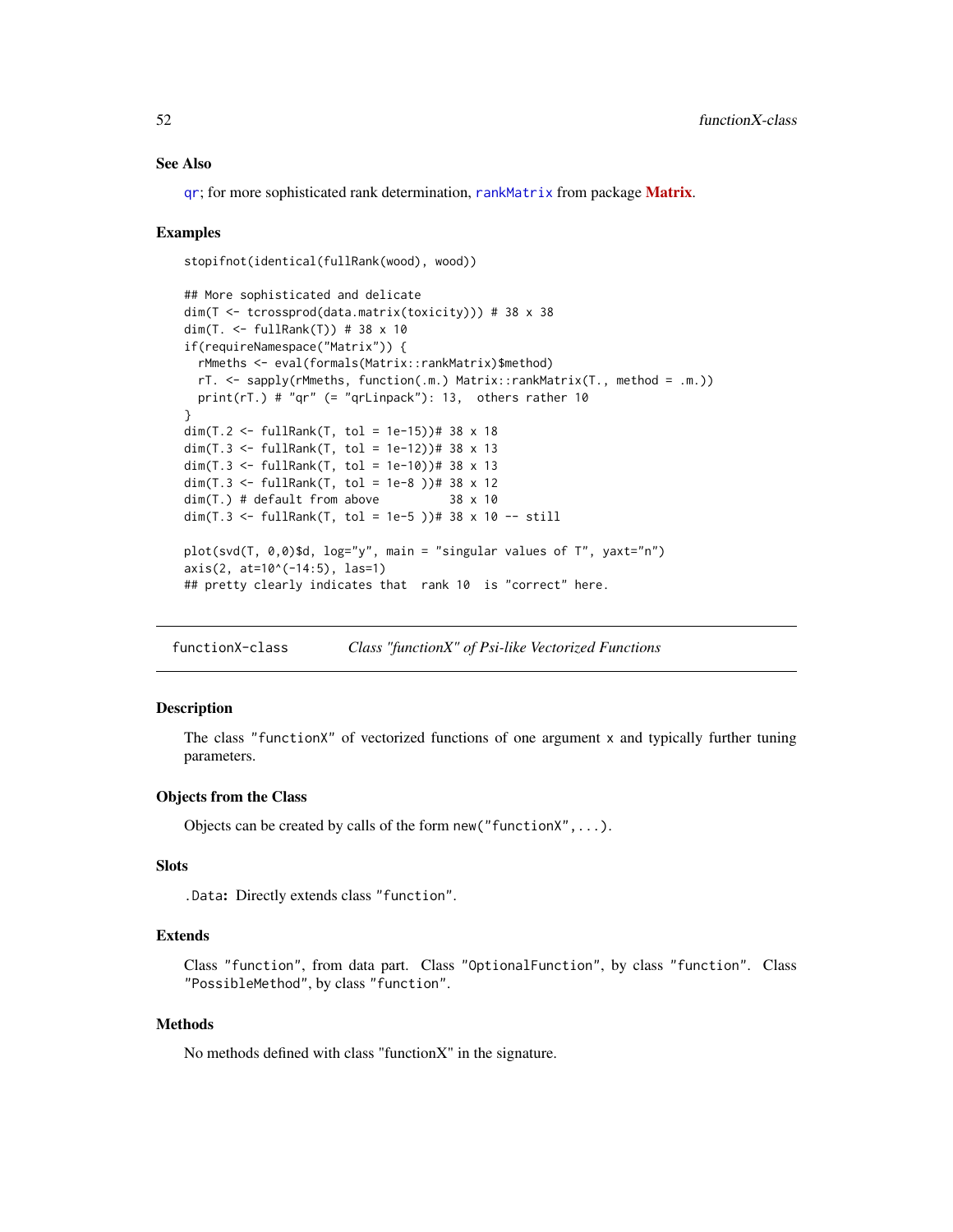# functionXal-class 53

## Author(s)

Martin Maechler

# See Also

[psiFunc\(](#page-128-0)), and class descriptions of [functionXal](#page-52-0) for *functionals* of "functionX", and [psi\\_func](#page-129-0) which has several functionX slots.

<span id="page-52-0"></span>functionXal-class *Class "functionXal" of Functionals (of Psi-like functions)*

# Description

The class "functionXal" is a class of functionals (typically integrals) typically of [functionX](#page-51-0) functions.

Since the functionX functions typically also depend on tuning parameters, objects of this class ("functionXal") are functions of these tuning parameters.

## **Slots**

.Data: Directly extends class "function".

# Extends

Class "function", from data part. Class "OptionalFunction", by class "function". Class "PossibleMethod", by class "function".

## See Also

[psiFunc\(](#page-128-0)) and the class definitions of [functionX](#page-51-0) and [psi\\_func](#page-129-0) which has several functionXal slots.

<span id="page-52-1"></span>glmrob *Robust Fitting of Generalized Linear Models*

# **Description**

glmrob is used to fit generalized linear models by robust methods. The models are specified by giving a symbolic description of the linear predictor and a description of the error distribution. Currently, robust methods are implemented for  $family = binomial$  $family = binomial$ , = poisson, = Gamma and = gaussian.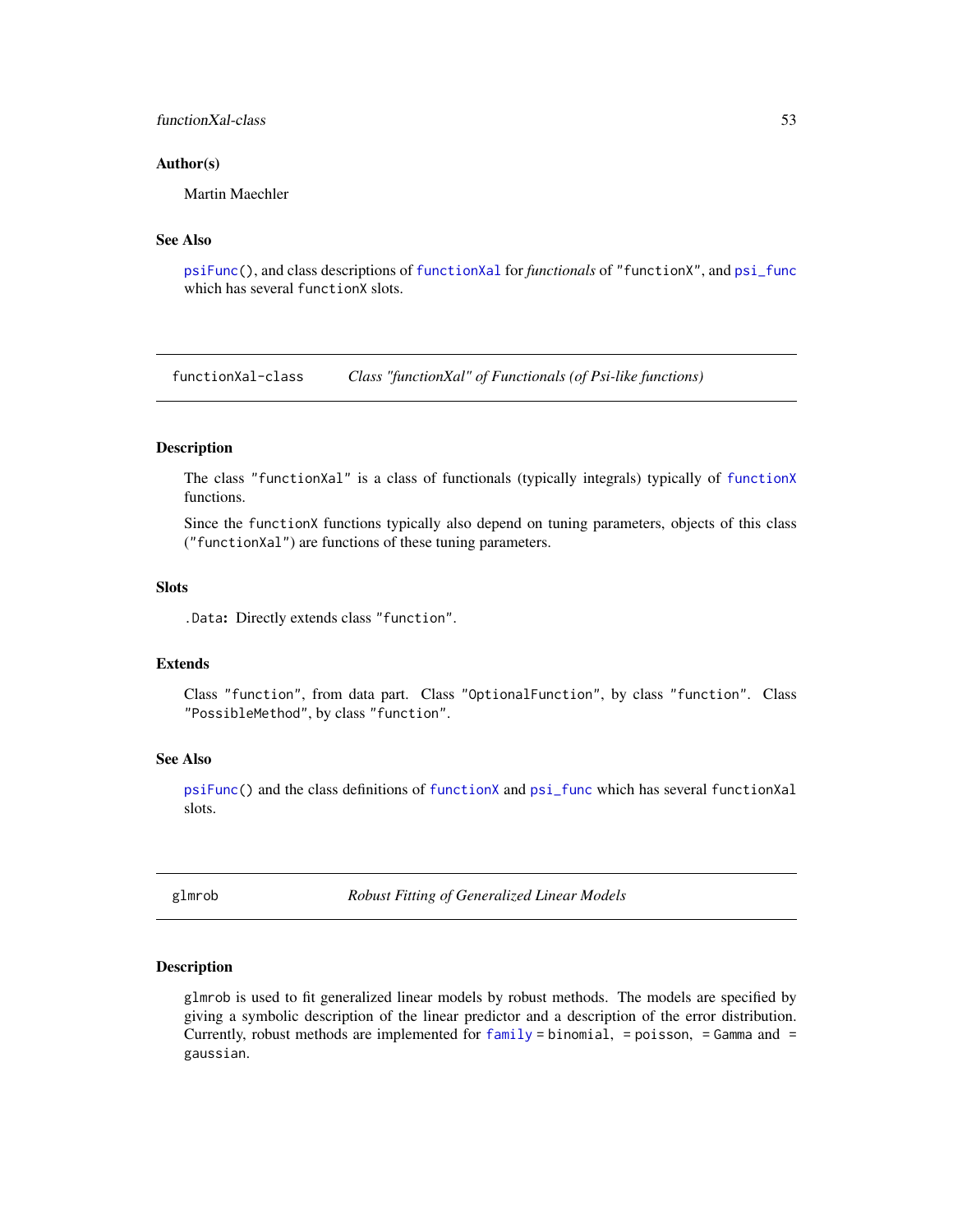# Usage

```
glmrob(formula, family, data, weights, subset, na.action,
       start = NULL, offset, method = c("Mqle", "BY", "WBY", "MT"),
       weights.on.x = c("none", "hat", "robCov", "covMcd"), control = NULL,
      model = TRUE, x = FALSE, y = TRUE, contrasts = NULL, trace.lev = 0, ...)
```
# Arguments

| formula      | a formula, i.e., a symbolic description of the model to be fit (cf. $glm$ or $lm$ ).                                                                                                                                                                                                                                                                                                                                                                                                                                                                                                                                                                  |
|--------------|-------------------------------------------------------------------------------------------------------------------------------------------------------------------------------------------------------------------------------------------------------------------------------------------------------------------------------------------------------------------------------------------------------------------------------------------------------------------------------------------------------------------------------------------------------------------------------------------------------------------------------------------------------|
| family       | a description of the error distribution and link function to be used in the model.<br>This can be a character string naming a family function, a family function<br>or the result of a call to a family function. (See family for details of family<br>functions.)                                                                                                                                                                                                                                                                                                                                                                                    |
| data         | an optional data frame containing the variables in the model. If not found in<br>data, the variables are taken from environment (formula), typically the envi-<br>ronment from which glmrob is called.                                                                                                                                                                                                                                                                                                                                                                                                                                                |
| weights      | an optional vector of weights to be used in the fitting process.                                                                                                                                                                                                                                                                                                                                                                                                                                                                                                                                                                                      |
| subset       | an optional vector specifying a subset of observations to be used in the fitting<br>process.                                                                                                                                                                                                                                                                                                                                                                                                                                                                                                                                                          |
| na.action    | a function which indicates what should happen when the data contain NAs. The<br>default is set by the na. action setting in options. The "factory-fresh" default<br>is na.omit.                                                                                                                                                                                                                                                                                                                                                                                                                                                                       |
| start        | starting values for the parameters in the linear predictor. Note that specifying<br>start has somewhat different meaning for the different methods. Notably, for<br>"MT", this skips the expensive computation of initial estimates via sub samples,<br>but needs to be <i>robust</i> itself.                                                                                                                                                                                                                                                                                                                                                         |
| offset       | this can be used to specify an a priori known component to be included in the<br>linear predictor during fitting.                                                                                                                                                                                                                                                                                                                                                                                                                                                                                                                                     |
| method       | a character string specifying the robust fitting method. The details of method<br>specification are given below.                                                                                                                                                                                                                                                                                                                                                                                                                                                                                                                                      |
| weights.on.x | a character string (can be abbreviated), a function or list (see below), or<br>a numeric vector of length n, specifying how points (potential outliers) in x-<br>space are downweighted. If "hat", weights on the design of the form $\sqrt{1 - h_{ii}}$<br>are used, where $h_{ii}$ are the diagonal elements of the hat matrix. If "robCov",<br>weights based on the robust Mahalanobis distance of the design matrix (intercept<br>excluded) are used where the covariance matrix and the centre is estimated by<br>cov. rob from the package MASS.<br>Similarly, if "covMcd", robust weights are computed using covMcd. The default<br>is "none". |
|              | If weights.on.x is a function, it is called with arguments (X, intercept) and<br>must return an n-vector of non-negative weights.                                                                                                                                                                                                                                                                                                                                                                                                                                                                                                                     |
|              | If it is a list, it must be of length one, and as element contain a function much<br>like covMcd() or cov.rob() (package MASS), which computes multivariate<br>location and "scatter" of a data matrix X.                                                                                                                                                                                                                                                                                                                                                                                                                                             |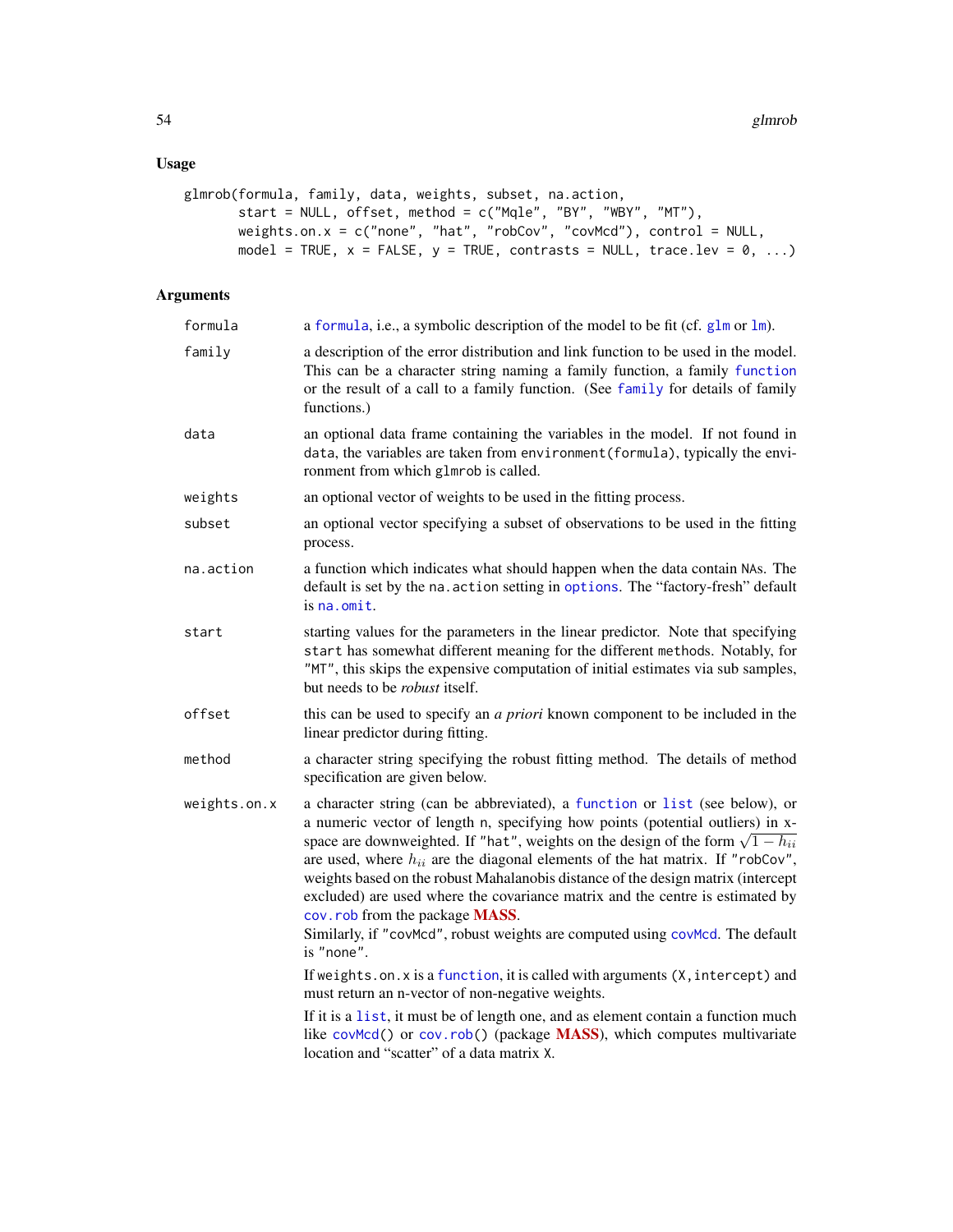### glmrob 55

| control   | a list of parameters for controlling the fitting process. See the documentation for<br>glmrobMqle.control for details.                                        |
|-----------|---------------------------------------------------------------------------------------------------------------------------------------------------------------|
| model     | a logical value indicating whether <i>model frame</i> should be included as a compo-<br>nent of the returned value.                                           |
| x, y      | logical values indicating whether the response vector and model matrix used in<br>the fitting process should be returned as components of the returned value. |
| contrasts | an optional list. See the contrasts arg of model matrix default.                                                                                              |
| trace.lev | logical (or integer) indicating if intermediate results should be printed; defaults<br>to $\theta$ (the same as FALSE).                                       |
| $\cdots$  | arguments passed to glmrobMqle.control when control is NULL (as per de-<br>fault).                                                                            |

# Details

method="model.frame" returns the [model.frame\(](#page-0-0)), the same as  $glm($ ).

method="Mqle" fits a generalized linear model using Mallows or Huber type robust estimators, as described in Cantoni and Ronchetti (2001) and Cantoni and Ronchetti (2006). In contrast to the implementation described in Cantoni (2004), the pure influence algorithm is implemented.

method="WBY" and method="BY", available for logistic regression (family = binomial) only, call  $BYlogreg(*,initwell = .)$  $BYlogreg(*,initwell = .)$  for the (weighted) Bianco-Yohai estimator, where inituml is true for "WBY", and false for "BY".

method="MT", currently only implemented for family = poisson, computes an "[M]-Estimator based on [T]ransformation", by Valdora and Yohai (2013), via (hidden internal) glmrobMT(); as that uses [sample\(](#page-0-0)), from R version 3.6.0 it depends on [RNGkind\(](#page-0-0)\*,sample.kind). Exact reproducibility of results from R versions 3.5.3 and earlier, requires setting RNGversion ("3.5.0").

weights.on.x= "robCov" makes sense if all explanatory variables are continuous.

In the cases,where weights.on.x is "covMcd" or "robCov", or list with a "robCov" function, the mahalanobis distances D^2 are computed with respect to the covariance (location and scatter) estimate, and the weights are  $1/\sqrt{1 + p\pi}$ ,  $int(0, 8 \times (D2 - p)/\sqrt{1 + (2 \times p)})$ , where  $D2 = D^2$ and  $p = ncol(X)$ .

## Value

glmrob returns an object of class "glmrob" and is also inheriting from [glm](#page-0-0).

The [summary](#page-0-0) method, see [summary.glmrob](#page-154-0), can be used to obtain or print a summary of the results. The generic accessor functions [coefficients](#page-0-0), effects, fitted.values and residuals (see [residuals.glmrob](#page-138-0)) can be used to extract various useful features of the value returned by glmrob().

An object of class "glmrob" is a list with at least the following components:

| coefficients  | a named vector of coefficients                                                                                                  |
|---------------|---------------------------------------------------------------------------------------------------------------------------------|
| residuals     | the <i>working</i> residuals, that is the (robustly "huberized") residuals in the final<br>iteration of the IWLS fit.           |
| fitted.values | the fitted mean values, obtained by transforming the linear predictors by the<br>inverse of the link function.                  |
| w.r           | robustness weights for each observations; i.e., residuals $\times$ w. r equals the psi-<br>function of the Preason's residuals. |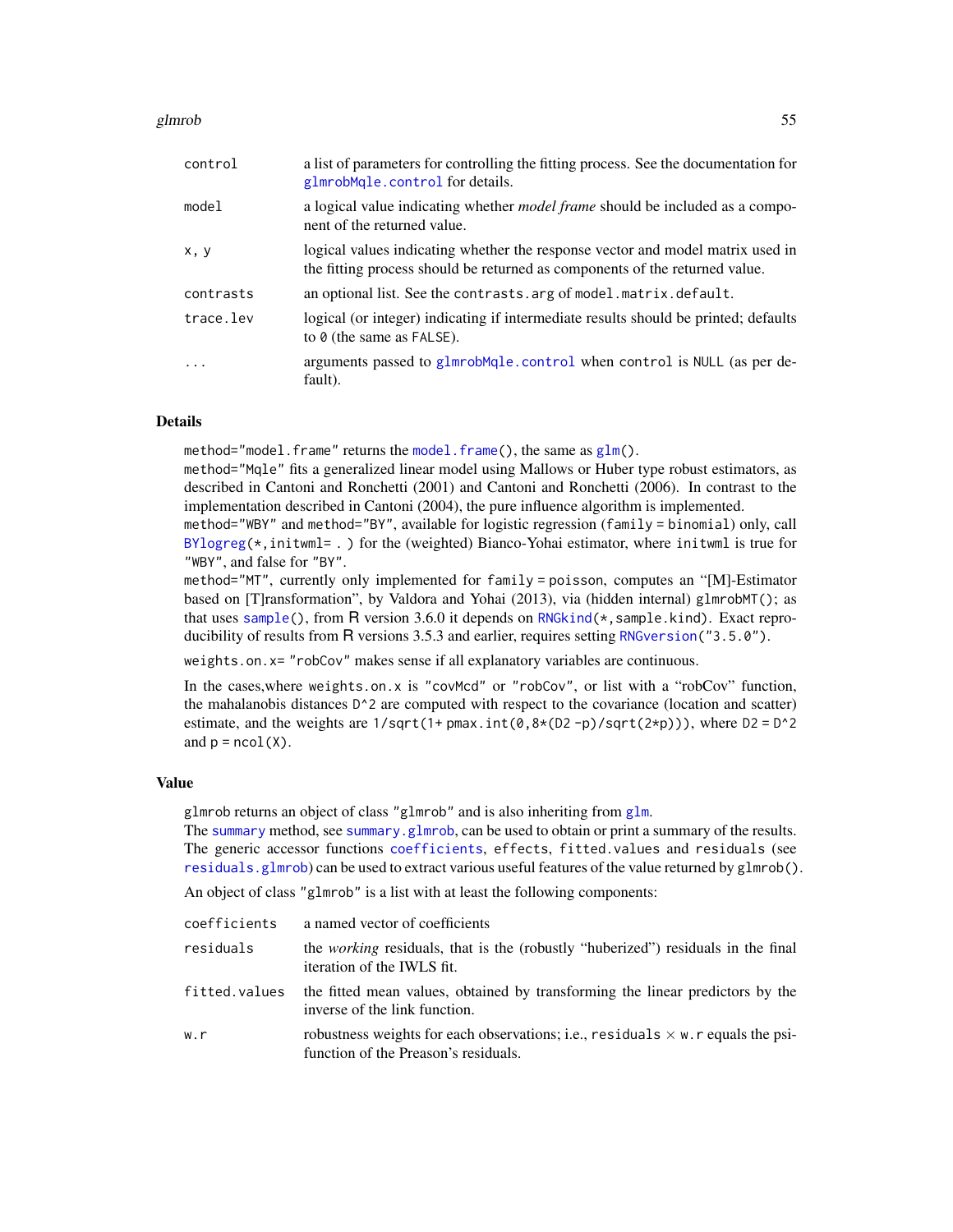| W.X               | weights used to down-weight observations based on the position of the observa-<br>tion in the design space. |
|-------------------|-------------------------------------------------------------------------------------------------------------|
| dispersion        | robust estimation of dispersion paramter if appropriate                                                     |
| COV               | the estimated asymptotic covariance matrix of the estimated coefficients.                                   |
| tcc               | the tuning constant c in Huber's psi-function.                                                              |
| family            | the family object used.                                                                                     |
| linear.predictors |                                                                                                             |
|                   | the linear fit on link scale.                                                                               |
| deviance          | NULL; Exists because of compatipility reasons.                                                              |
| iter              | the number of iterations used by the influence algorithm.                                                   |
| converged         | logical. Was the IWLS algorithm judged to have converged?                                                   |
| call              | the matched call.                                                                                           |
| formula           | the formula supplied.                                                                                       |
| terms             | the terms object used.                                                                                      |
| data              | the data argument.                                                                                          |
| offset            | the offset vector used.                                                                                     |
| control           | the value of the control argument used.                                                                     |
| method            | the name of the robust fitter function used.                                                                |
| contrasts         | (where relevant) the contrasts used.                                                                        |
| xlevels           | (where relevant) a record of the levels of the factors used in fitting.                                     |

# Author(s)

Andreas Ruckstuhl ("Mqle") and Martin Maechler

# References

Eva Cantoni and Elvezio Ronchetti (2001) Robust Inference for Generalized Linear Models. *JASA* 96 (455), 1022–1030.

Eva Cantoni (2004) Analysis of Robust Quasi-deviances for Generalized Linear Models. *Journal of Statistical Software*, 10, <https://www.jstatsoft.org/article/view/v010i04> Eva Cantoni and Elvezio Ronchetti (2006) A robust approach for skewed and heavy-tailed outcomes in the analysis of health care expenditures. *Journal of Health Economics* 25, 198–213.

S. Heritier, E. Cantoni, S. Copt, M.-P. Victoria-Feser (2009) *Robust Methods in Biostatistics*. Wiley Series in Probability and Statistics.

Marina Valdora and Víctor J. Yohai (2013) Robust estimators for Generalized Linear Models. In progress.

## See Also

[predict.glmrob](#page-121-0) for prediction; [glmrobMqle.control](#page-58-0)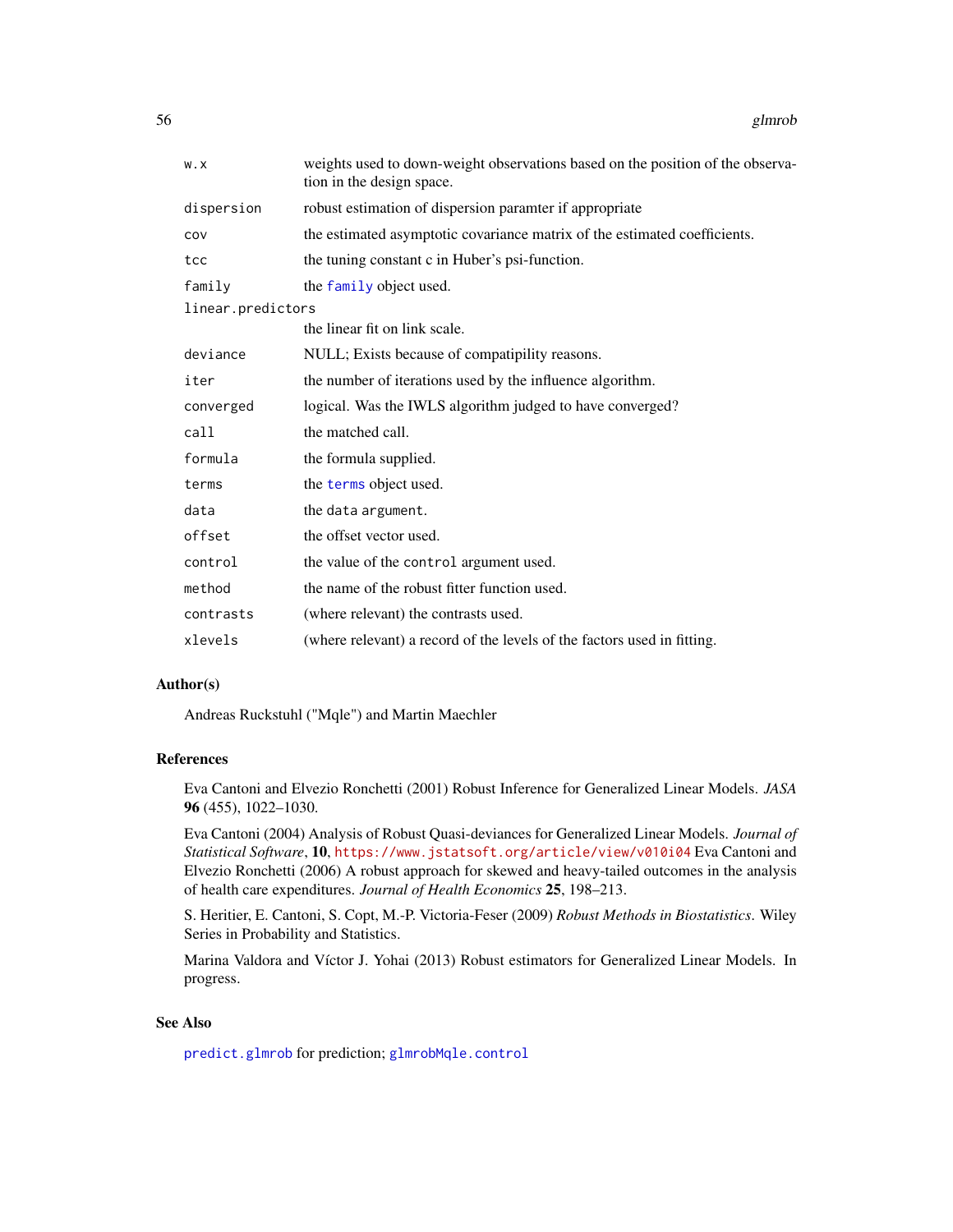### glmrob 57

```
## Binomial response --------------
data(carrots)
Cfit1 <- glm(cbind(success, total-success) ~ logdose + block,
             data = carrots, family = binomial)
summary(Cfit1)
Rfit1 <- glmrob(cbind(success, total-success) ~ logdose + block,
                family = binomial, data = carrots, method= "Mqle",
                control= glmrobMqle.control(tcc=1.2))
summary(Rfit1)
Rfit2 <- glmrob(success/total \sim logdose + block, weights = total,
                family = binomial, data = carrots, method= "Mgle",
                control= glmrobMqle.control(tcc=1.2))
coef(Rfit2) ## The same as Rfit1
## Binary response --------------
data(vaso)
Vfit1 <- glm(Y \sim log(Volume) + log(Rate), family=binomial, data=vaso)
coef(Vfit1)
Vfit2 <- glmrob(Y ~ log(Volume) + log(Rate), family=binomial, data=vaso,
                method="Mqle", control = glmrobMqle.control(tcc=3.5))
coef(Vfit2) # c = 3.5 ==> not much different from classical
## Note the problems with tcc <= 3 %% FIXME algorithm ???
Vfit3 <- glmrob(Y ~ log(Volume) + log(Rate), family=binomial, data=vaso,
                method= "BY")
coef(Vfit3)## note that results differ much.
## That's not unreasonable however, see Kuensch et al.(1989), p.465
## Poisson response --------------
data(epilepsy)
Efit1 <- glm(Ysum ~ Age10 + Base4*Trt, family=poisson, data=epilepsy)
summary(Efit1)
Efit2 <- glmrob(Ysum ~ Age10 + Base4*Trt, family = poisson,
                data = epilepsy, method= "Mqle",
                control = glmrobMqle.control(tcc= 1.2))
summary(Efit2)
## 'x' weighting:
(Efit3 <- glmrob(Ysum ~ Age10 + Base4*Trt, family = poisson,
           data = epilepsy, method= "Mqle", weights.on.x = "hat",
 control = glmrobMqle.control(tcc= 1.2)))
try( # gives singular cov matrix: 'Trt' is binary factor -->
```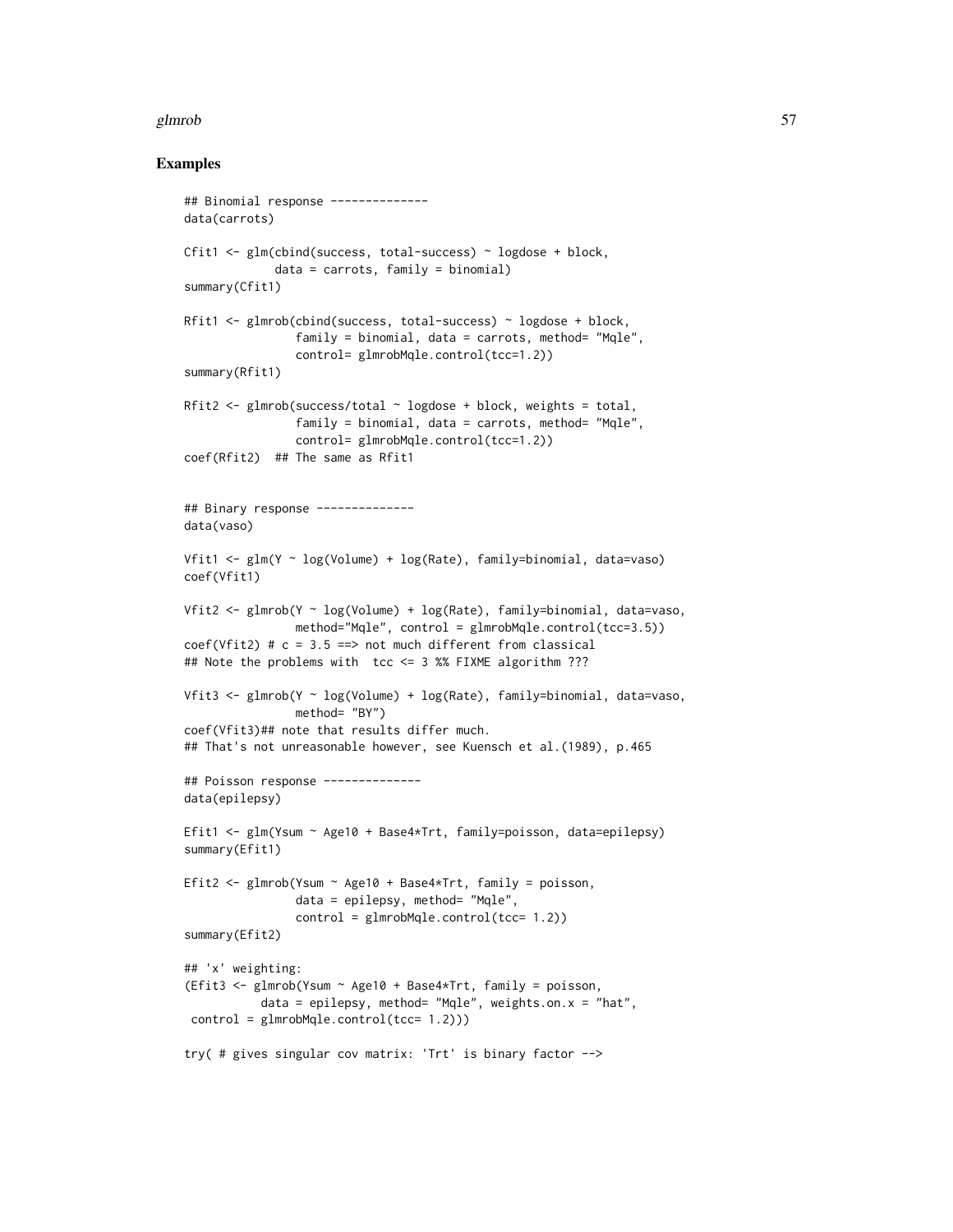```
# affine equivariance and subsampling are problematic
Efit4 <- glmrob(Ysum ~ Age10 + Base4*Trt, family = poisson,
                data = epilepsy, method= "Mqle", weights.on.x = "covMcd",
                control = glmrobMqle.control(tcc=1.2, maxit=100))
)
##--> See example(possumDiv) for another Poisson-regression
### -------- Gamma family -- data from example(glm) ---
clotting <- data.frame(
            u = c(5, 10, 15, 20, 30, 40, 60, 80, 100),
         lot1 = c(118, 58, 42, 35, 27, 25, 21, 19, 18),lot2 = c(69,35,26,21,18,16,13,12,12))
summary(cl <- glm (lot1 ~ log(u), data=clotting, family=Gamma))
summary(ro <- glmrob(lot1 ~ log(u), data=clotting, family=Gamma))
clotM5.high \leftarrow within(clotting, { lot1[5] \leftarrow 60 })
op <- par(mfrow=2:1, mgp = c(1.6, 0.8, 0), mar = c(3,3:1))
plot( lot1 ~ log(u), data=clotM5.high)
plot(1/lot1 ~ log(u), data=clotM5.high)
par(op)
## Obviously, there the first observation is an outlier with respect to both
## representations!
cl5.high <- glm (lot1 ~ log(u), data=clotM5.high, family=Gamma)
ro5.high <- glmrob(lot1 ~ log(u), data=clotM5.high, family=Gamma)
with(ro5.high, cbind(w.x, w.r))## the 5th obs. is downweighted heavily!
plot(1/lot1 ~ log(u), data=clotM5.high)
abline(cl5.high, lty=2, col="red")
abline(ro5.high, lwd=2, col="blue") ## result is ok (but not "perfect")
```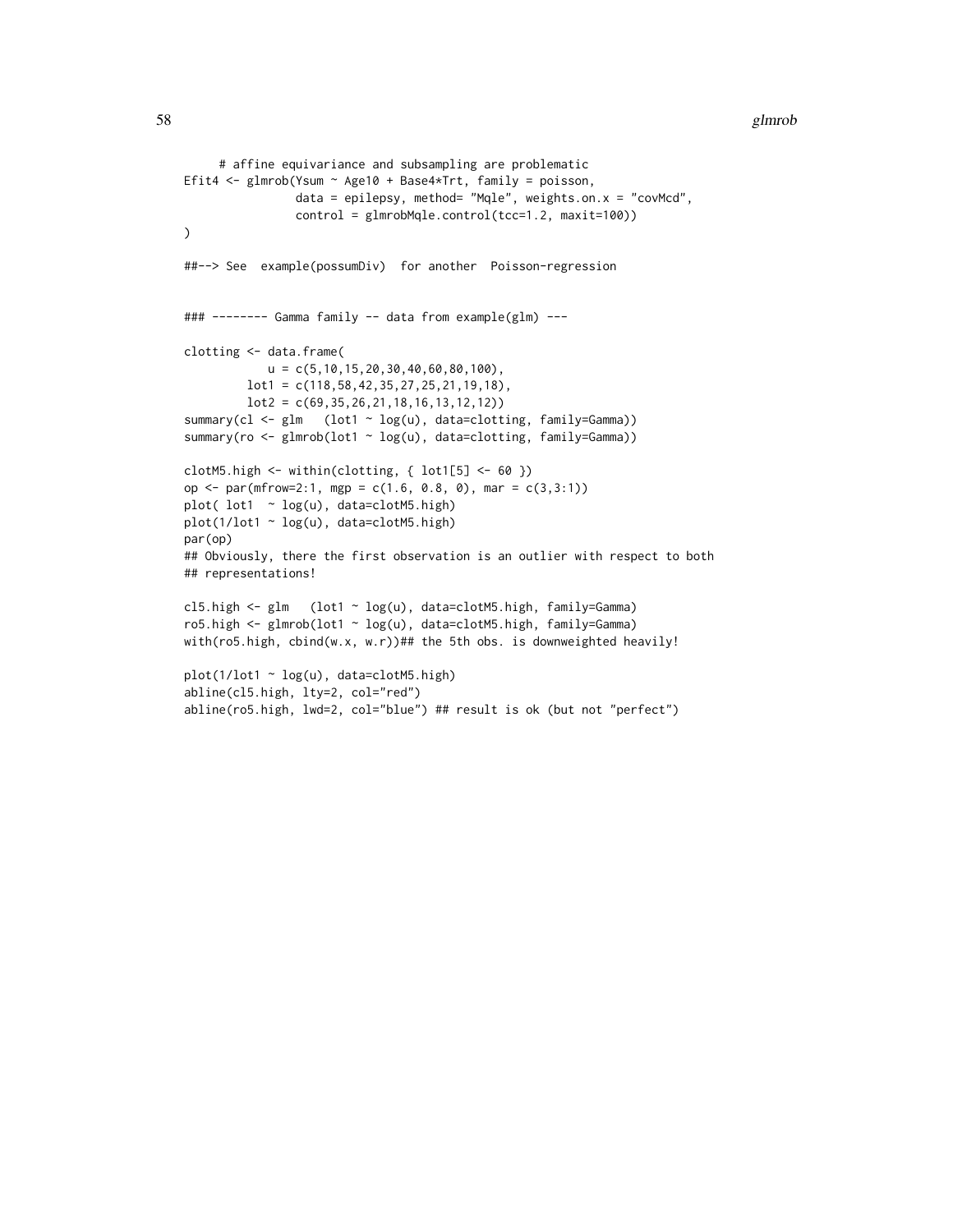<span id="page-58-0"></span>

These are auxiliary functions as user interface for [glmrob](#page-52-1) fitting when the different methods, "Mqle", "BY", or "MT" are used. Typically only used when calling [glmrob](#page-52-1).

# Usage

```
glmrobMqle.control(acc = 1e-04, test.acc = "coef", maxit = 50, tcc = 1.345)
glmrobBY.control (maxit = 1000, const = 0.5, maxhalf = 10)
glmrobMT.control (cw = 2.1, nsubm = 500, acc = 1e-06, maxit = 200)
```
# Arguments

| acc       | positive convergence tolerance; the iterations converge when ???                                                                                        |
|-----------|---------------------------------------------------------------------------------------------------------------------------------------------------------|
| test.acc  | Only "coef" is currently implemented                                                                                                                    |
| maxit     | integer giving the maximum number of iterations.                                                                                                        |
| tcc       | tuning constant c for Huber's psi-function                                                                                                              |
| const     | for "BY", the normalizing constant                                                                                                                      |
| maxhalf   | for "BY"; the number of halving steps when the gradient itself no longer im-<br>proves. We have seen examples when increasing maxhalf was of relevance. |
| <b>CW</b> | tuning constant c for Tukey's biweight psi-function                                                                                                     |
| nsubm     | the number of subsamples to take for finding an initial estimate for method =<br>"MT".                                                                  |

# Value

A [list](#page-0-0) with the arguments as components.

# Author(s)

Andreas Ruckstuhl and Martin Maechler

# See Also

[glmrob](#page-52-1)

```
str(glmrobMqle.control())
str(glmrobBY.control())
str(glmrobMT.control())
```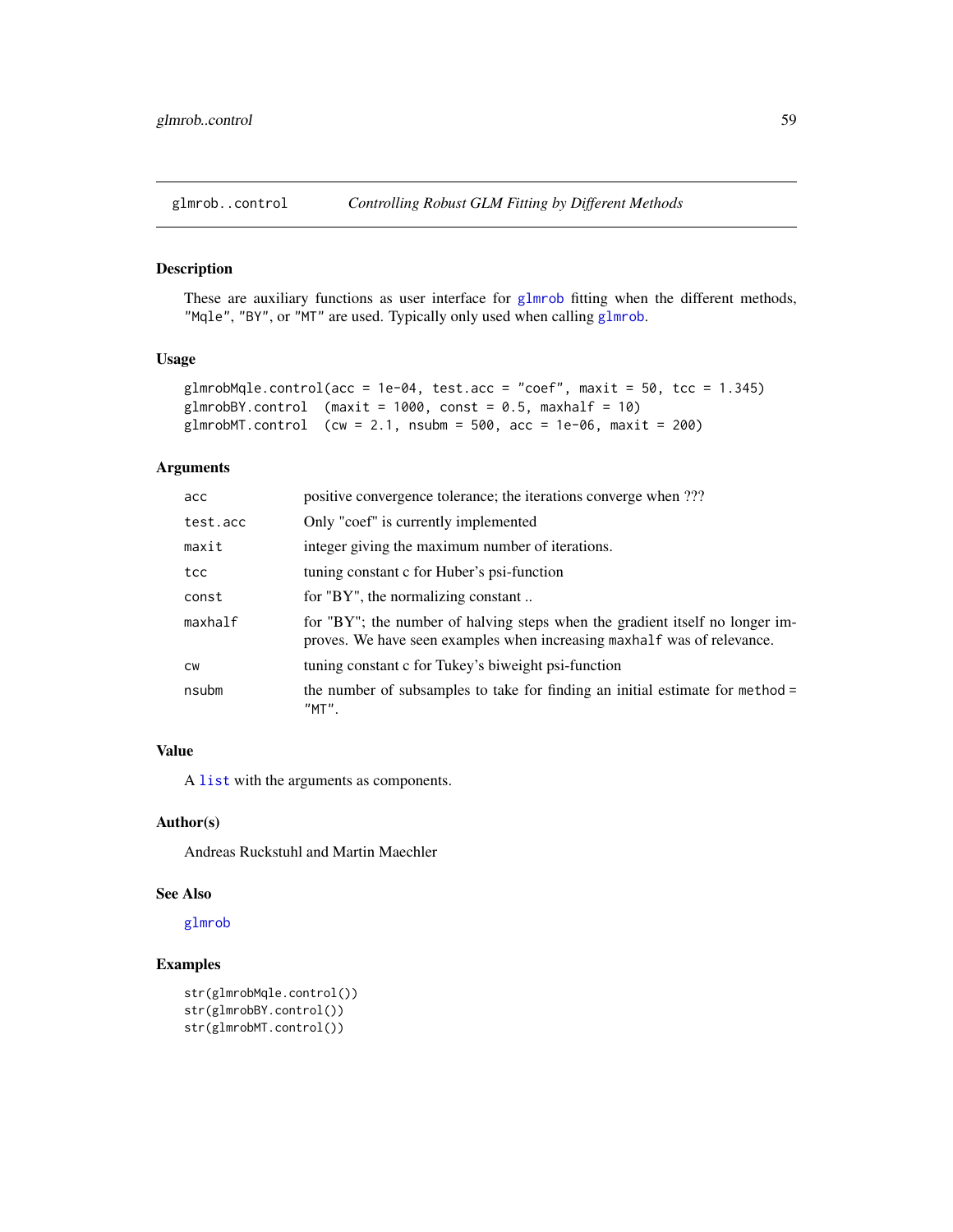<span id="page-59-0"></span>

Compute h(alpha) which is the size of the subsamples to be used for MCD and LTS. Given  $\alpha =$ alpha, n and p, h is an *integer*,  $h \approx \alpha n$ , where the exact formula also depends on p.

For  $\alpha = 1/2$ , h == floor (n+p+1)/2; for the general case, it's simply n2 <- (n+p+1) %/% 2; floor (2\*n2)  $-n + 2*(n-n2)*alpha$ .

# Usage

h.alpha.n(alpha, n, p)

## Arguments

| alpha | fraction, numeric (vector) in $[0.5, 1]$ , see, e.g., cov $Med$ . |
|-------|-------------------------------------------------------------------|
| n     | integer (valued vector), the sample size.                         |
| p     | integer (valued vector), the dimension.                           |

# Value

numeric vector of  $h(\alpha, n, p)$ ; when any of the arguments of length greater than one, the usual R arithmetic (recycling) rules are used.

# See Also

[covMcd](#page-36-0) and [ltsReg](#page-87-0) which are *defined* by  $h = h(\alpha, n, p)$  and hence both use h.alpha.n.

```
n <- c(10:20,50,100)
p \le -5## show the simple "alpha = 1/2" case:
cbind(n=n, h= h.alpha.n(1/2, n, p), n2p = floor((n+p+1)/2))
## alpha = 3/4 is recommended by some authors :
n <- c(15, 20, 25, 30, 50, 100)
cbind(n=n, h= h.alpha.n(3/4, n, p = 6))
```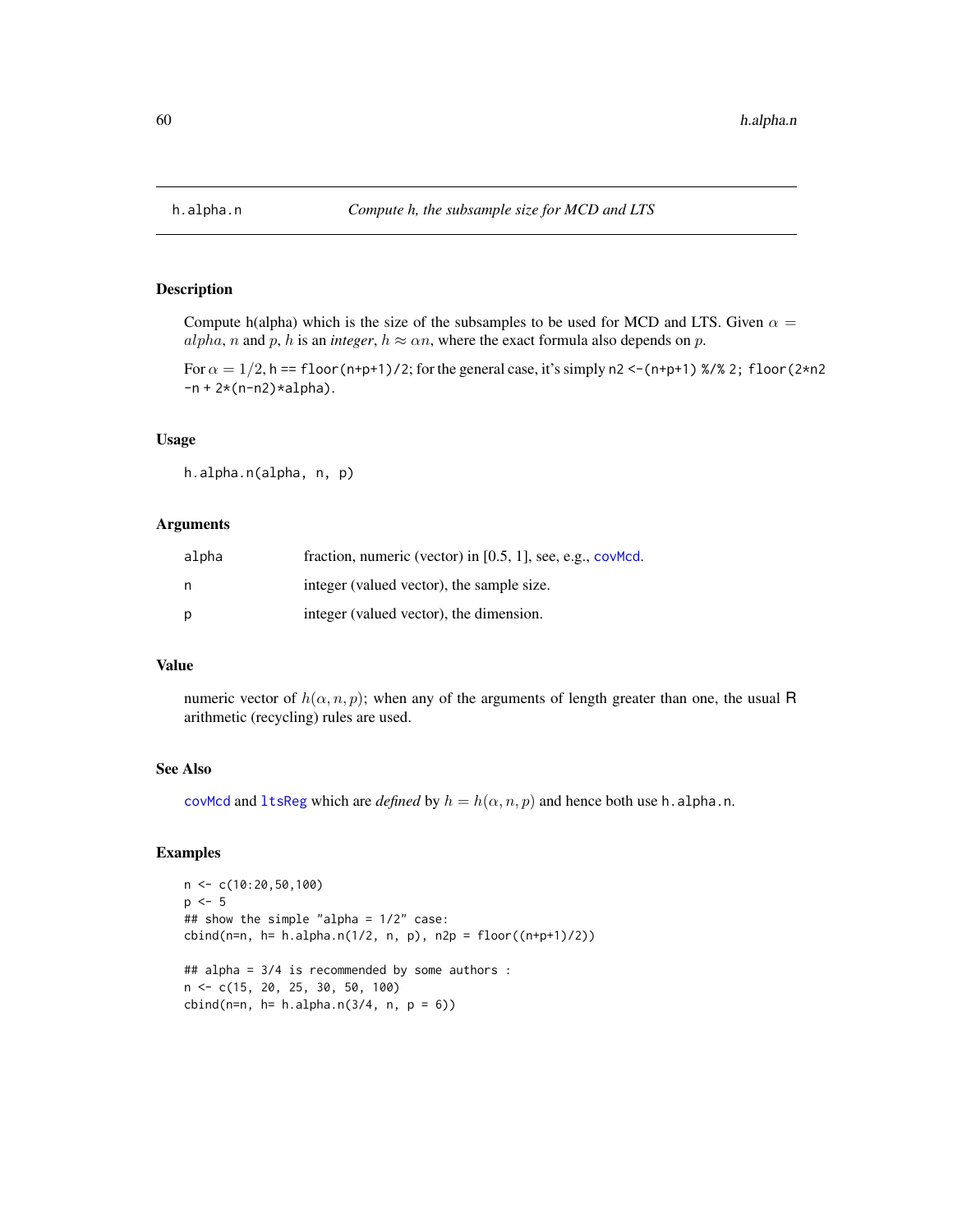Artificial Data Set generated by Hawkins, Bradu, and Kass (1984). The data set consists of 75 observations in four dimensions (one response and three explanatory variables). It provides a good example of the masking effect. The first 14 observations are outliers, created in two groups: 1–10 and 11–14. Only observations 12, 13 and 14 appear as outliers when using classical methods, but can be easily unmasked using robust distances computed by, e.g., MCD - covMcd().

# Usage

```
data(hbk, package="robustbase")
```
# Format

A data frame with 75 observations on 4 variables, where the last variable is the dependent one.

 $X1 x[,1]$ X2 x[,2]  $X3 \times 3$ ] Y y

# Note

This data set is also available in package [wle](https://CRAN.R-project.org/package=wle) as artificial.

# Source

Hawkins, D.M., Bradu, D., and Kass, G.V. (1984) Location of several outliers in multiple regression data using elemental sets. *Technometrics* 26, 197–208.

P. J. Rousseeuw and A. M. Leroy (1987) *Robust Regression and Outlier Detection*; Wiley, p.94.

```
data(hbk)
plot(hbk)
summary(lm.hbk < - lm(Y ~ ~ ., data = hbk))
hbk.x <- data.matrix(hbk[, 1:3])
(cHBK <- covMcd(hbk.x))
```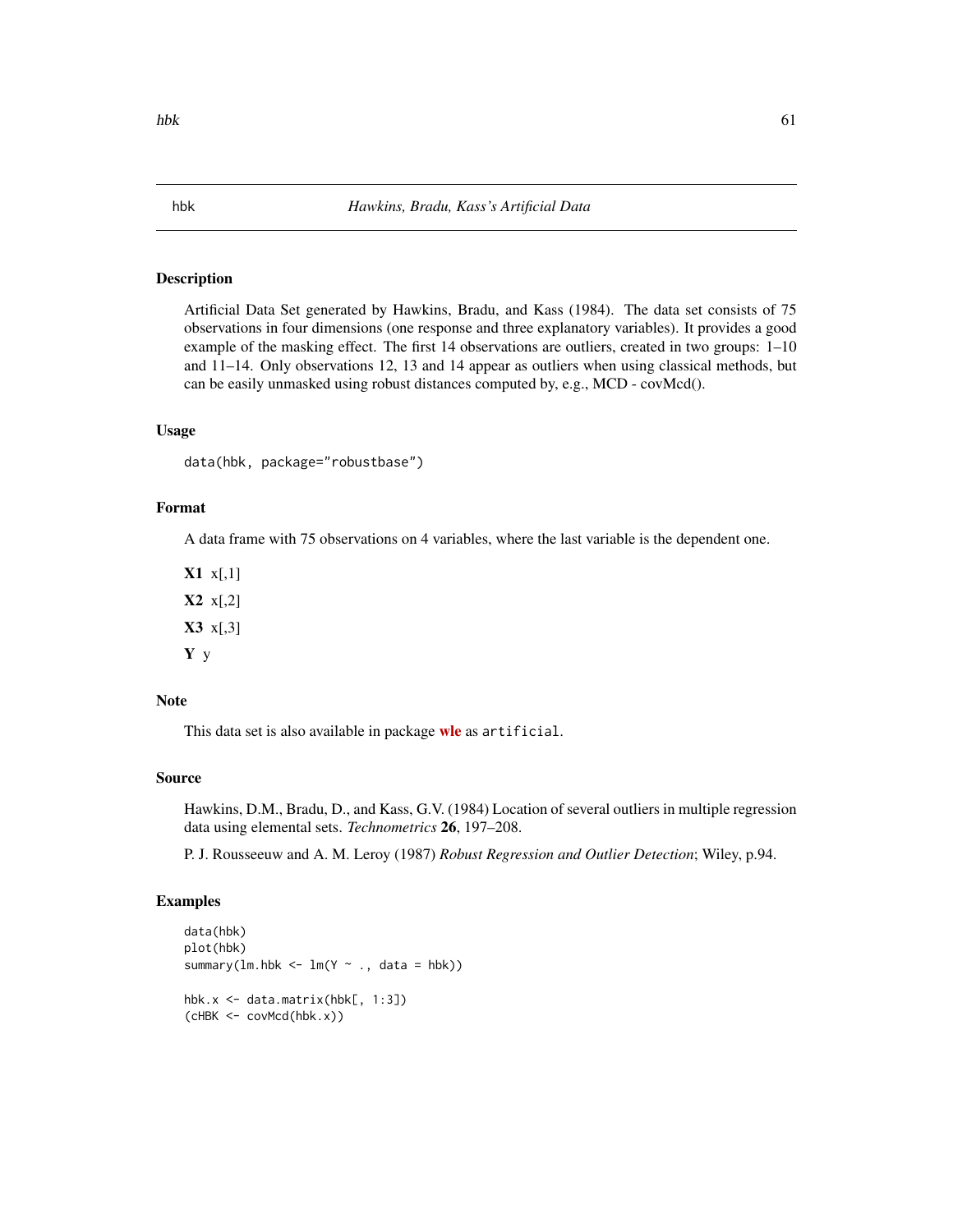This data set was analyzed by Weisberg (1980) and Chambers et al. (1983). A catheter is passed into a major vein or artery at the femoral region and moved into the heart. The proper length of the introduced catheter has to be guessed by the physician. The aim of the data set is to describe the relation between the catheter length and the patient's height  $(X1)$  and weight  $(X2)$ .

This data sets is used to demonstrate the effects caused by collinearity. The correlation between height and weight is so high that either variable almost completely determines the other.

#### Usage

data(heart)

## Format

A data frame with 12 observations on the following 3 variables.

height Patient's height in inches

weight Patient's weights in pounds

clength Y: Catheter Length (in centimeters)

# Note

There are other heart datasets in other R packages, notably **[survival](https://CRAN.R-project.org/package=survival)**, hence considering using package = "robustbase", see examples.

## Source

Weisberg (1980)

Chambers et al. (1983)

P. J. Rousseeuw and A. M. Leroy (1987) *Robust Regression and Outlier Detection*; Wiley, p.103, table 13.

```
data(heart, package="robustbase")
heart.x \leq data.matrix(heart[, 1:2]) # the X-variables
plot(heart.x)
covMcd(heart.x)
summary( lm.heart < - lm(clear) , data = heart))
summary(lts.heart \leq ltsReg(clength \sim ., data = heart))
```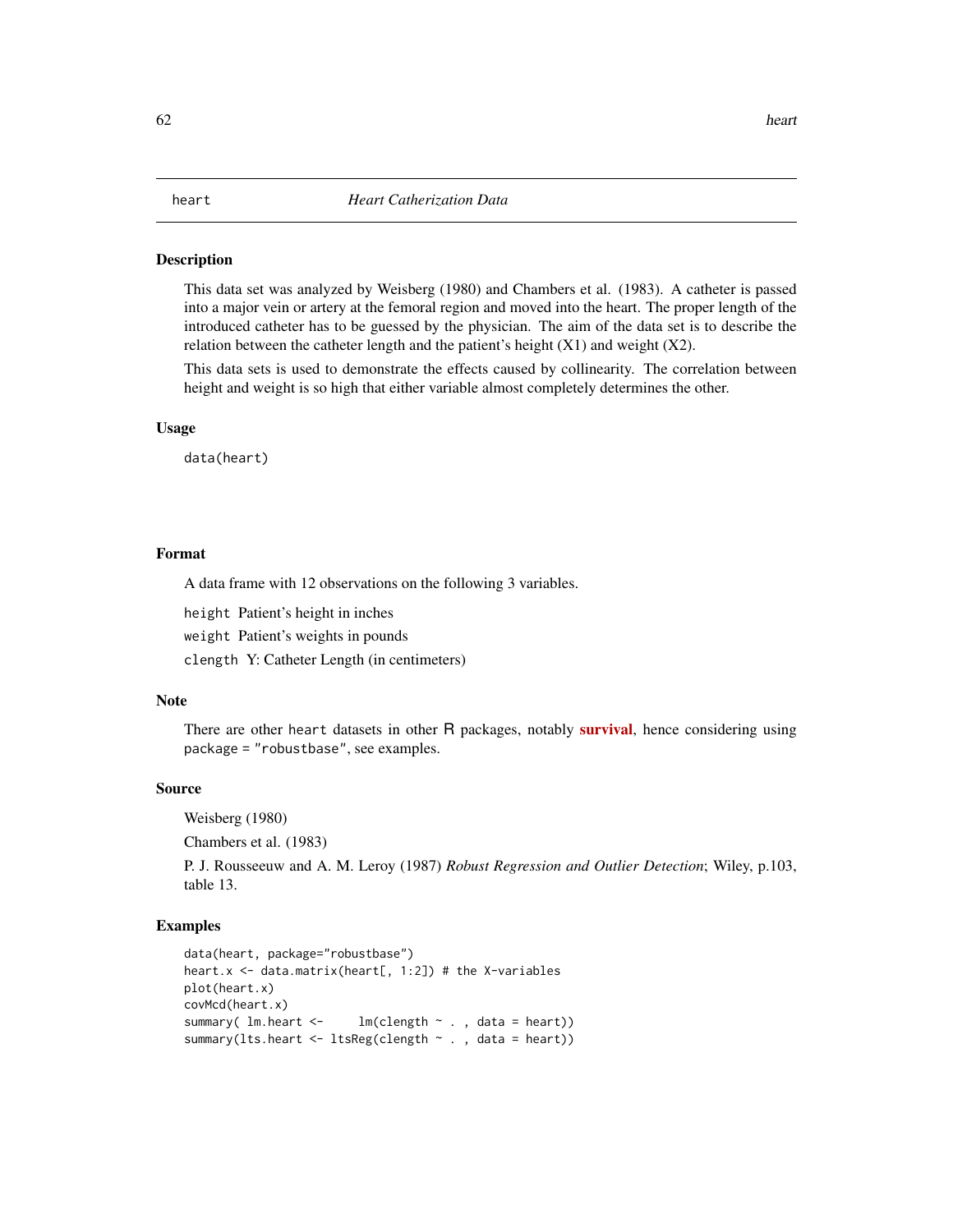Huberization (named after Peter Huber's M-estimation algorithm for location originally) replaces outlying values in a sample x by their respective boundary: when  $x_j < c_1$  it is replaced by  $c_1$ and when  $x_j > c_2$  it is replaced by  $c_2$ . Consequently, values inside the interval  $[c_1, c_2]$  remain unchanged.

Here,  $c_j = M \pm c \cdot s$  where  $s := s(x)$  is the *robust* scale estimate  $Qn(x)$  $Qn(x)$  if that is positive, and by default, M is the robust huber estimate of location  $\mu$  (with tuning constant k).

In the degenerate case where  $Qn(x) = 0$  $Qn(x) = 0$ , trimmed means of abs(x -M) are tried as scale estimate s, with decreasing trimming proportions specified by the decreasing trim vector.

# Usage

huberize(x,  $M = \text{huberM}(x, k = k)$ \$mu, c = k, trim =  $(5:1)/16$ ,  $k = 1.5$ , warn0 = getOption("verbose"), saveTrim = TRUE)

## Arguments

| $\mathsf{x}$ | numeric vector which is to be huberized.                                                                                                                 |
|--------------|----------------------------------------------------------------------------------------------------------------------------------------------------------|
| M            | a number; defaulting to $huberM(x, k)$ , the robust Huber M-estimator of location.                                                                       |
| $\mathsf{C}$ | a positive number, the tuning constant for huberization of the sample x.                                                                                 |
| trim         | a <i>decreasing</i> vector of trimming proportions in $[0, 0.5]$ , only used to trim the<br>absolute deviations from M in case $Qn(x)$ is zero.          |
| k            | used if M is not specified as huberization center M, and so, by default is taken as<br>Huber's M-estimate $huberM(x, k)$ .                               |
| warn0        | logical indicating if a warning should be signalled in case $Qn(x)$ is zero and<br>the trimmed means for all trimming proportions trim are zero as well. |
| saveTrim     | a logical indicating if the last tried $\text{trim}[j]$ value should be stored if $Qn(x)$<br>was zero.                                                   |

## Details

- In regular cases,  $s = Qn(x)$  $s = Qn(x)$  $s = Qn(x)$  is positive and used to huberize values of x outside  $[M c \star s, M + c \star s]$ c\*s].
- In degenerate cases where  $Qn(x) = 0$  $Qn(x) = 0$ , we search for an  $s > 0$  by trying the trimmed mean s := mean(abs(x-M),trim = trim[j]) with less and less trimming (as the trimming proportions trim[] must decrease). If even the last, trim[length(trim)], leads to  $s = 0$ , a warning is printed when warn0 is true.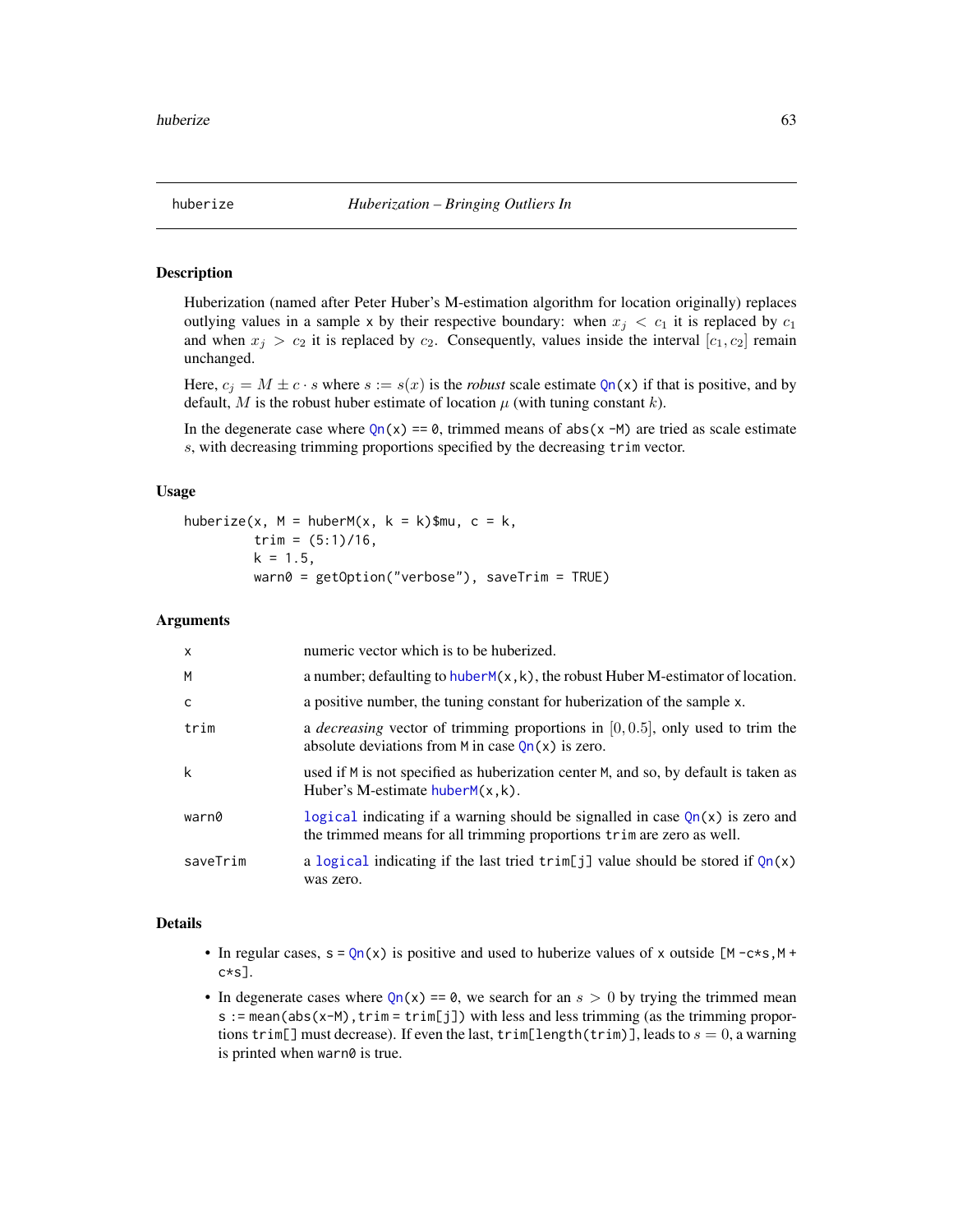#### Value

a numeric vector as x; in case  $Qn(x)$  $Qn(x)$  was zero and saveTrim is true, also containing the (last) trim proportion used (to compute the scale  $s$ ) as attribute "trim" (see  $attr()$  $attr()$ , [attributes](#page-0-0)).

## Note

For the use in  $mc()$  $mc()$  and similar cases where mainly numerical stabilization is necessary, a large  $c =$ 1e12 will lead to *no* huberization, i.e., all  $y = x$  for  $y < -$ huberize $(x, c)$  for typical non-degenerate samples.

#### Author(s)

Martin Maechler

# See Also

[huberM](#page-63-0) and [mc](#page-91-0) which is now stabilized by default via something like huberize $(*,c=1e11)$ .

### Examples

```
## For non-degenerate data and large c, nothing is huberized,
## as there are *no* really extreme outliers :
set.seed(101)
x < - rnorm(1000)
stopifnot(all.equal(x, huberize(x, c=100)))
## OTOH, the "extremes" are shrunken towards the boundaries for smaller c:
xh \leq -huberize(x, c = 2)table(x := xh)## 45 out of a 1000:
table(xh[x != xh])# 26 on the left boundary -2.098 and 19 on the right = 2.081
## vizualization:
stripchart(x); text(0,1, "x {original}", pos=3); yh <- 0.9
stripchart(xh, at = yh, add=TRUE, col=2)
text(0, yh, "huberize(x, c=2)", col=2, pos=1)
arrows( x[x!=xh], 1,
       xh[x!=xh], yh, length=1/8, col=adjustcolor("pink", 1/2))
```
<span id="page-63-0"></span>

huberM *Safe (generalized) Huber M-Estimator of Location*

## Description

(Generalized) Huber M-estimator of location with MAD scale, being sensible also when the scale is zero where [huber\(](#page-0-0)) returns an error.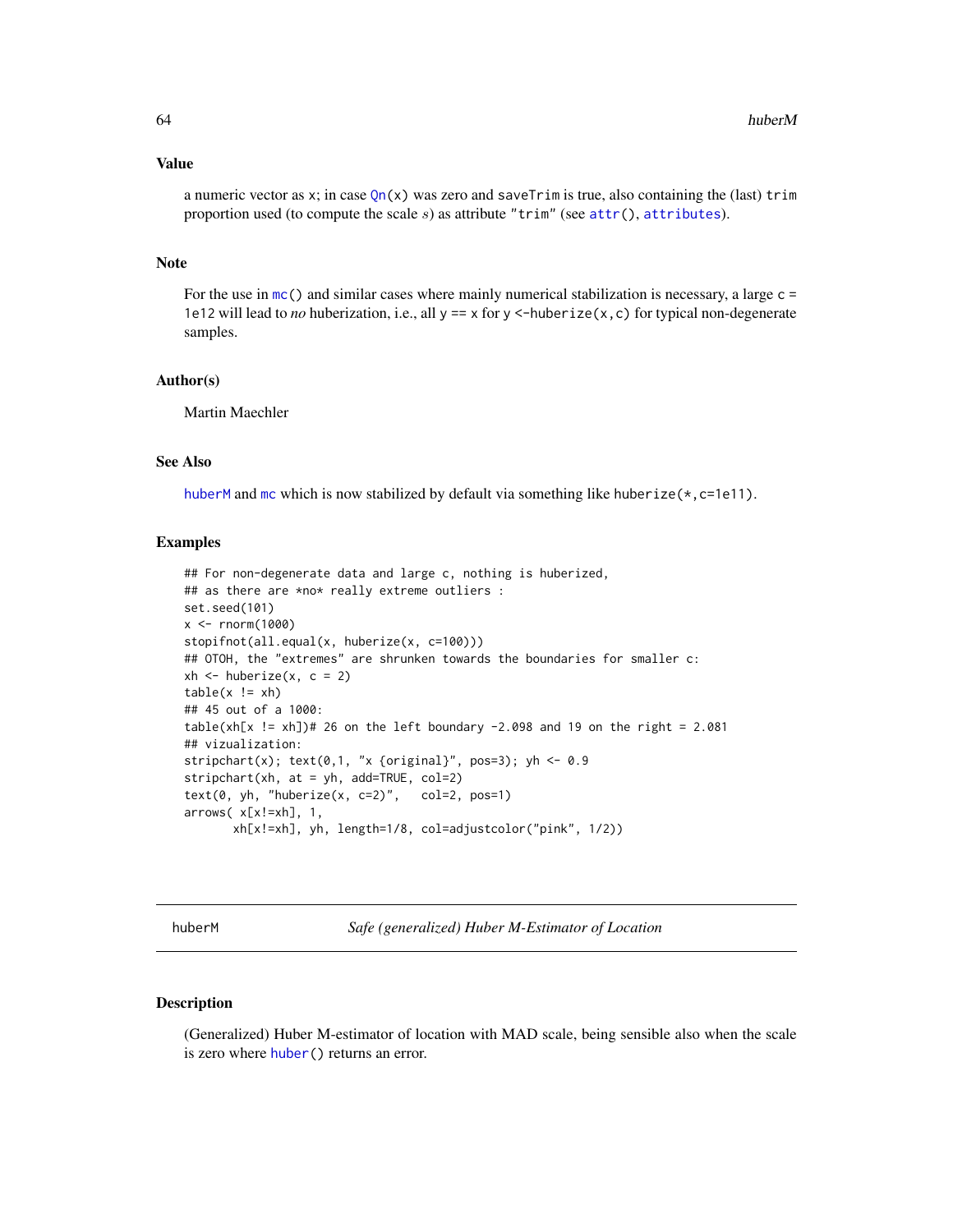### huberM 65

# Usage

```
huberM(x, k = 1.5, weights = NULL, tol = 1e-06,
      mu = if(is.null(weights)) median(x) else wgt.himedian(x, weights),
      s = if(is.null(weights)) mad(x, center=mu)
   else wgt.himedian(abs(x - mu), weights),
      se = FALSE,warn0scale = getOption("verbose"))
```
# Arguments

| X          | numeric vector.                                                                                                                               |
|------------|-----------------------------------------------------------------------------------------------------------------------------------------------|
| k          | positive factor; the algorithm winsorizes at k standard deviations.                                                                           |
| weights    | numeric vector of non-negative weights of same length as x, or NULL.                                                                          |
| tol        | convergence tolerance.                                                                                                                        |
| mu         | initial location estimator.                                                                                                                   |
| S          | scale estimator held constant through the iterations.                                                                                         |
| se         | logical indicating if the standard error should be computed and returned (as SE<br>component). Currently only available when weights is NULL. |
| warn0scale | logical; if true, and s is 0 and length $(x) > 1$ , this will be warned about.                                                                |

# Details

Note that currently, when non-NULL weights are specified, the default for initial location mu and scale s is [wgt.himedian](#page-169-0), where strictly speaking a weighted "non-hi" median should be used for consistency. Since s is not updated, the results slightly differ, see the examples below.

When se = TRUE, the standard error is computed using the  $\tau$  correction factor but no finite sample correction.

# Value

list of location and scale parameters, and number of iterations used.

| mu  | location estimate                      |
|-----|----------------------------------------|
| S   | the s argument, typically the mad.     |
| i t | the number of "Huber iterations" used. |

## Author(s)

Martin Maechler, building on the MASS code mentioned.

# References

Huber, P. J. (1981) *Robust Statistics.* Wiley.

# See Also

[hubers](#page-0-0) (and huber) in package **[MASS](https://CRAN.R-project.org/package=MASS)**; [mad](#page-0-0).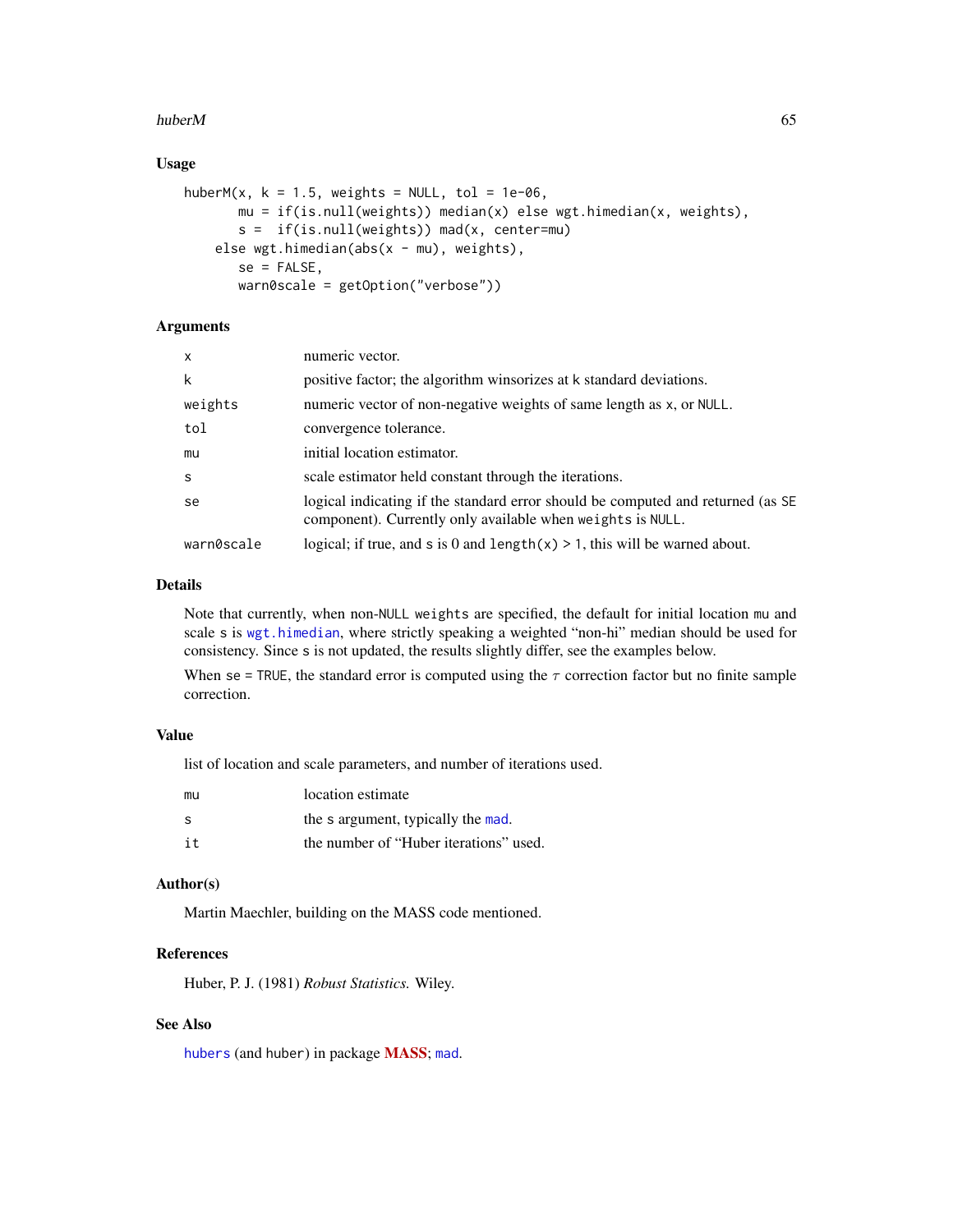## Examples

```
huberM(c(1:9, 1000))
mad (c(1:9, 1000))
mad (rep(9, 100))
huberM(rep(9, 100))
## When you have "binned" aka replicated observations:
set.seed(7)
x \leq c (round(rnorm(1000),1), round(rnorm(50, m=10, sd = 10)))
t.x \le table(x) # \rightarrow unique values and multiplicities
x.uniq \leq as.numeric(names(t.x)) ## == sort(unique(x))
x.mult \le unname(t.x)str(Hx \le - \text{huberM}(x.\text{uniq}, \text{weights} = x.\text{mult}), \text{ digits} = 7)str(Hx. <- huberM(x, s = Hx$s, se=TRUE), digits = 7) ## should be \sim= Hx
stopifnot(all.equal(Hx[-4], Hx.[-4]))
str(Hx2 <- huberM(x, se=TRUE), digits = 7)## somewhat different, since 's' differs
## Confirm correctness of std.error :
system.time(
SS <- replicate(10000, vapply(huberM(rnorm(400), se=TRUE), as.double, 1.))
) # 2.2 seconds
rbind(mean(SS["SE",]), sd(SS["mu",]))# both ~ 0.0508
stopifnot(all.equal(mean(SS["SE",]),
                     sd ( SS["mu",]), tolerance= 0.002))
```
kootenay *Waterflow Measurements of Kootenay River in Libby and Newgate*

#### Description

The original data set is the waterflow in January of the Kootenay river, measured at two locations, namely, Libby (Montana) and Newgate (British Columbia) for 13 consecutive years, 1931–1943.

The data set is of mostly interest because it has been used as example in innumerous didactical situations about robust regression. To this end, one number (in observation 4) has been modified from the original data from originally 44.9 to 15.7 (here).

# Usage

```
data(kootenay, package="robustbase")
```
# Format

A data frame with 13 observations on the following 2 variables.

Libby a numeric vector

Newgate a numeric vector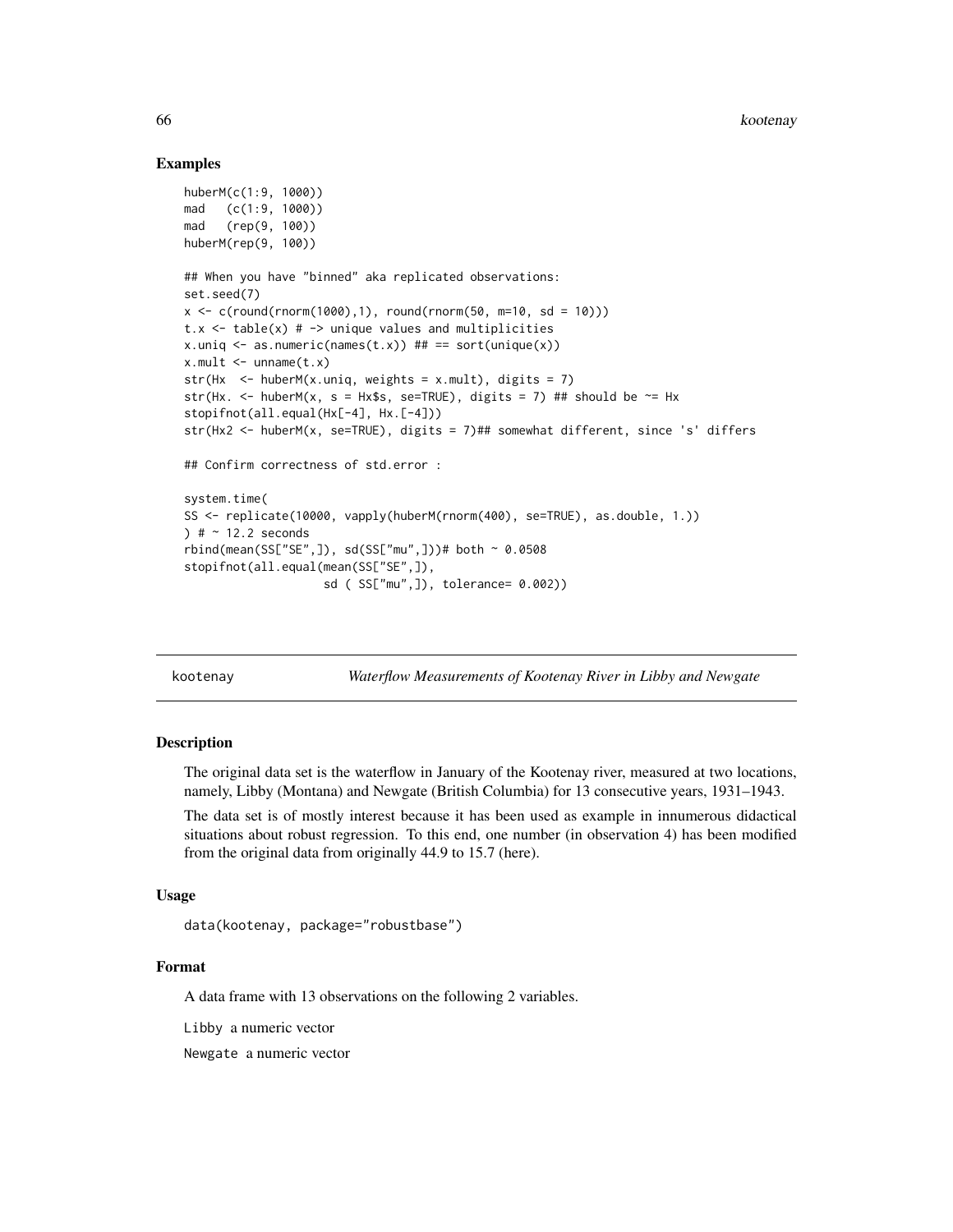### lactic to the contract of the contract of the contract of the contract of the contract of the contract of the contract of the contract of the contract of the contract of the contract of the contract of the contract of the

# Details

The original (unmodified) version of the data is easily obtainable as kootenay0 from the examples; other modified versions of the data sets are also used in different places, see the examples below.

## Source

Original Data, p.58f of Ezekiel and Fox (1959), *Methods of Correlation and Regression Analysis*. Wiley, N.Y.

# References

Hampel, F., Ronchetti, E., Rousseeuw, P. and Stahel, W. (1986) *Robust Statistics: The Approach Based on Influence Functions*; Wiley, N.Y.

Rousseeuw, P. J. and Leroy, A. M. (1987) *Robust Regression & Outlier Detection*, Wiley, N. Y.

## Examples

```
data(kootenay)
plot(kootenay, main = "'kootenay' data")
points(kootenay[4,], col = 2, cex =2, pch = 3)
abline(lm (Newgate \sim Libby, data = kootenay), col = "pink")
abline(lmrob(Newgate \sim Libby, data = kootenay), col = "blue")## The original version of Ezekiel & Fox:
kootenay0 <- kootenay
kootenay0[4, "Newgate"] <- 44.9
plot(kootenay0, main = "'kootenay0': the original data")
abline(lm (Newgate \sim Libby, data = kootenay0), col = "pink")
abline(lmrob(Newgate \sim Libby, data = kootenay0), col = "blue")## The version with "milder" outlier -- Hampel et al., p.310
kootenay2 <- kootenay0
kootenay2[4, "Libby"] <- 20.0 # instead of 77.6
plot(kootenay2, main = "The 'kootenay2' data",
     xlim = range(kootenay[,"Libby"]))
points(kootenay2[4,], col = 2, cex =2, pch = 3)abline(lm (Newgate \sim Libby, data = kootenay2), col = "pink")
abline(lmrob(Newgate ~ Libby, data = kootenay2), col = "blue")
```
lactic *Lactic Acid Concentration Measurement Data*

### Description

Data on the Calibration of an Instrument that Measures Lactic Acid Concentration in Blood, from Afifi and Azen (1979) - comparing the true concentration X with the measured value Y.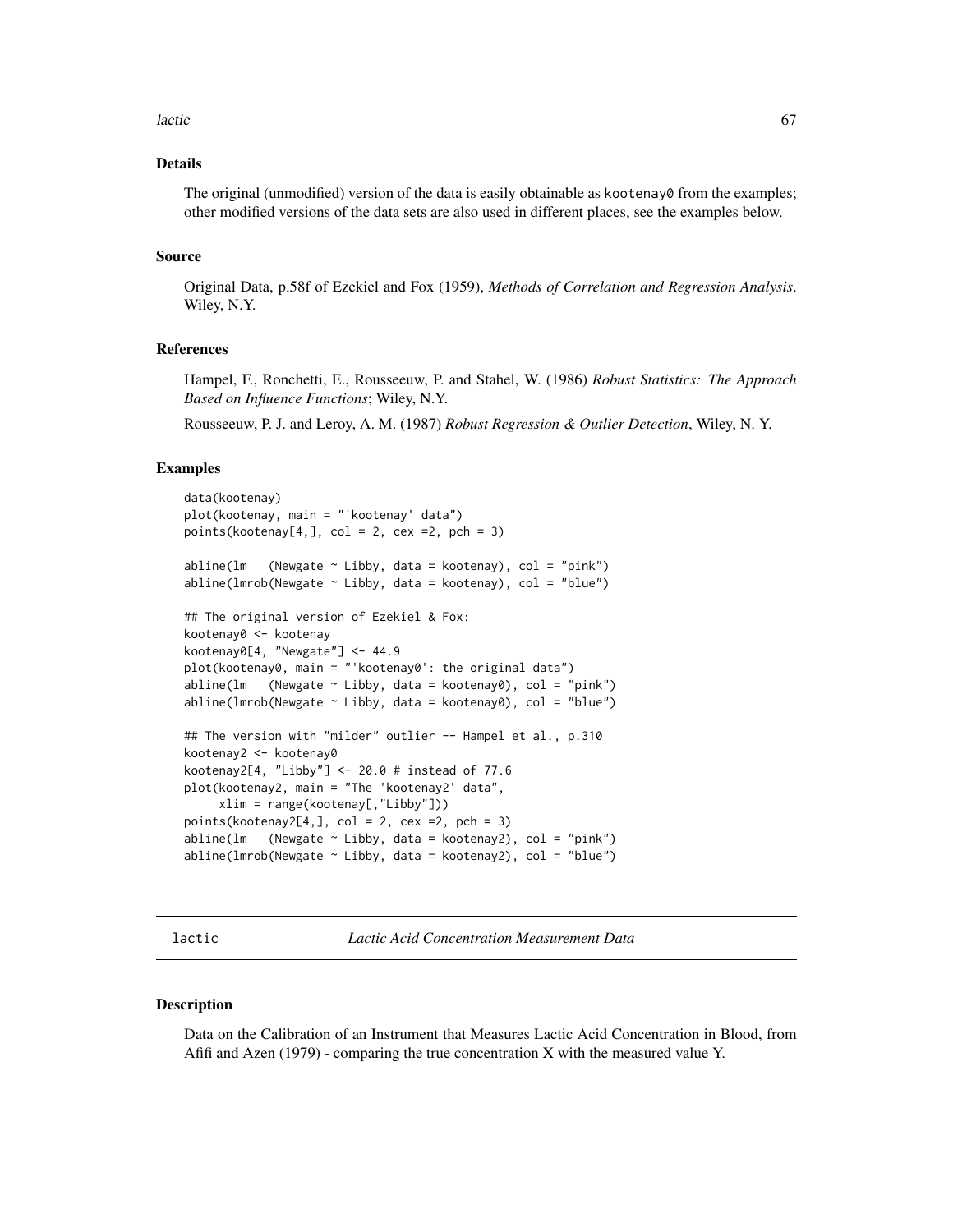# Usage

data(lactic, package="robustbase")

# Format

A data frame with 20 observations on the following 2 variables.

X True Concentration

Y Instrument

# Source

P. J. Rousseeuw and A. M. Leroy (1987) *Robust Regression and Outlier Detection*; Wiley, p.62, table 10.

# Examples

data(lactic) summary(lm.lactic <- lm(Y ~., data=lactic))

lmrob *MM-type Estimators for Linear Regression*

# Description

Computes fast MM-type estimators for linear (regression) models.

## Usage

```
lmrob(formula, data, subset, weights, na.action, method = "MM",
     model = TRUE, x = !control$compute.rd, y = FALSE,
     singular.ok = TRUE, contrasts = NULL, offset = NULL,
     control = NULL, init = NULL, ...)
```
# Arguments

| formula | a symbolic description of the model to be fit. See 1m and formula for more<br>details.                                                                                                                                                                                               |
|---------|--------------------------------------------------------------------------------------------------------------------------------------------------------------------------------------------------------------------------------------------------------------------------------------|
| data    | an optional data frame, list or environment (or object coercible by as, data, frame<br>to a data frame) containing the variables in the model. If not found in data,<br>the variables are taken from environment (formula), typically the environment<br>from which lmrob is called. |
| subset  | an optional vector specifying a subset of observations to be used in the fitting<br>process.                                                                                                                                                                                         |
| weights | an optional vector of weights to be used in the fitting process (in addition to the<br>robustness weights computed in the fitting process).                                                                                                                                          |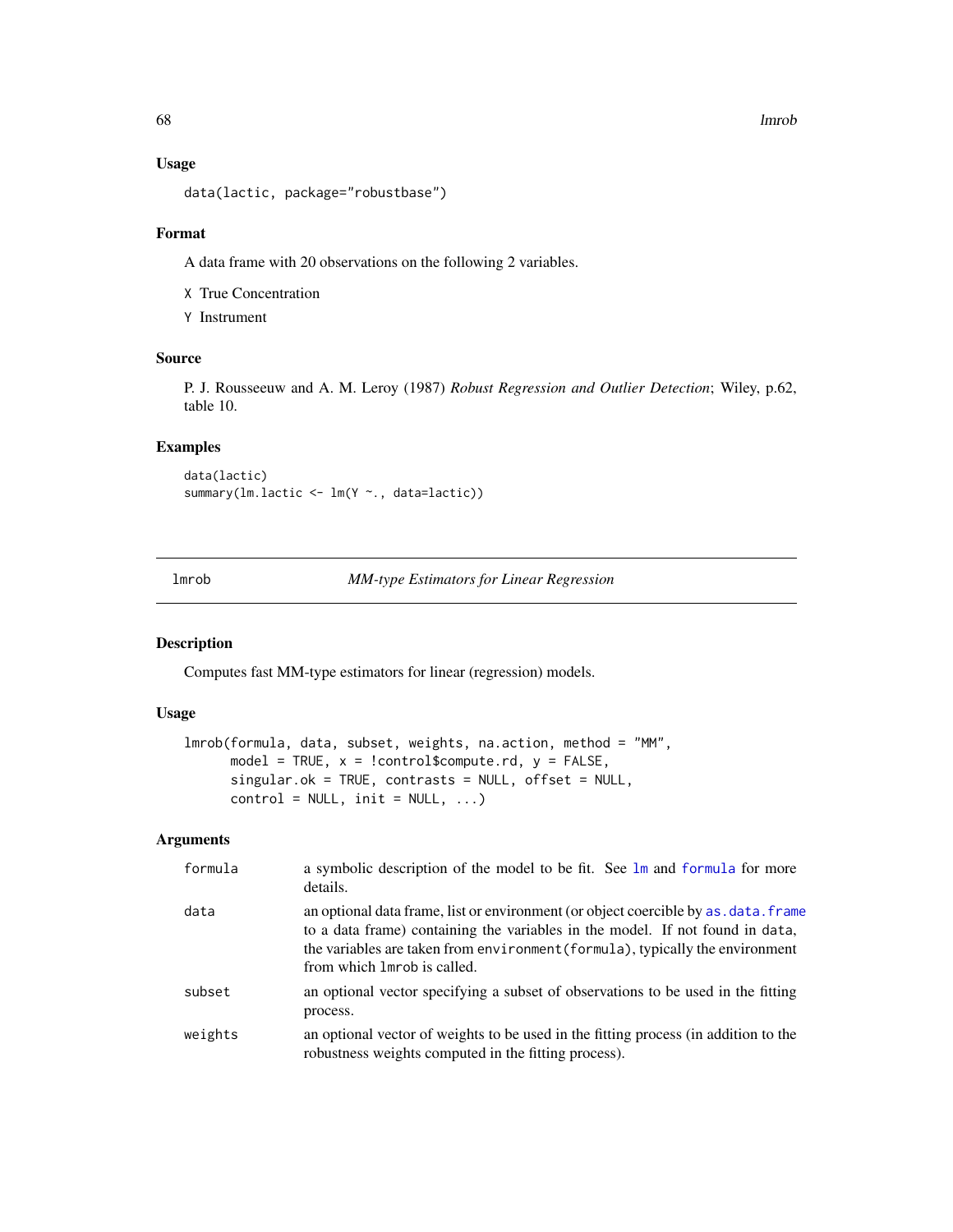lmrob 69

| na.action   | a function which indicates what should happen when the data contain NAs. The<br>default is set by the na. action setting of options, and is na. fail if that is<br>unset. The "factory-fresh" default is na.omit. Another possible value is NULL,<br>no action. Value na. exclude can be useful. |
|-------------|--------------------------------------------------------------------------------------------------------------------------------------------------------------------------------------------------------------------------------------------------------------------------------------------------|
| method      | string specifying the estimator-chain. MM is interpreted as SM. See Details, no-<br>tably the currently recommended setting = "KS2014".                                                                                                                                                          |
| model, x, y | logicals. If TRUE the corresponding components of the fit (the model frame, the<br>model matrix, the response) are returned.                                                                                                                                                                     |
| singular.ok | logical. If FALSE (the default in S but not in R) a singular fit is an error.                                                                                                                                                                                                                    |
| contrasts   | an optional list. See the contrasts arg of model matrix default.                                                                                                                                                                                                                                 |
| offset      | this can be used to specify an <i>a priori</i> known component to be included in the<br>linear predictor during fitting. An offset term can be included in the formula<br>instead or as well, and if both are specified their sum is used.                                                       |
| control     | a list specifying control parameters; use the function lmrob.control(.) and<br>see its help page.                                                                                                                                                                                                |
| init        | an optional argument to specify or supply the initial estimate. See <i>Details</i> .                                                                                                                                                                                                             |
| $\ddots$    | additional arguments can be used to specify control parameters directly instead<br>of (but not in addition to!) via control.                                                                                                                                                                     |
|             |                                                                                                                                                                                                                                                                                                  |

# Details

Overview: This function computes an MM-type regression estimator as described in Yohai (1987) and Koller and Stahel (2011). By default it uses a bi-square redescending score function, and it returns a highly robust and highly efficient estimator (with 50% breakdown point and 95% asymptotic efficiency for normal errors). The computation is carried out by a call to [lmrob.fit\(](#page-80-0)).

The argument setting of [lmrob.control](#page-75-0) is provided to set alternative defaults as suggested in Koller and Stahel (2011) (setting="KS2011"; now do use its extension setting="KS2014"). For further details, see [lmrob.control](#page-75-0).

Initial Estimator init: The initial estimator may be specified using the argument init. This can either be a string, a function or a list. A *string* can be used to specify built in internal estimators (currently S and M-S, see *See also* below). A [function](#page-0-0) taking arguments x,y,control,mf (where mf stands for model.frame) and returning a list containing at least the initial coefficients as coefficients and the initial scale estimate scale. Or a *list* giving the initial coefficients and scale as coefficients and scale. See also *Examples*.

Note that if the init argument is a function or list, the method argument must *not* contain the initial estimator, e.g., use MDM instead of SMDM.

The default, equivalent to init = "S", uses as initial estimator an S-estimator (Rousseeuw and Yohai, 1984) which is computed using the Fast-S algorithm of Salibian-Barrera and Yohai (2006), calling [lmrob.S\(](#page-84-0)). That function, since March 2012, by default uses *nonsingular* subsampling which makes the Fast-S algorithm feasible for categorical data as well, see Koller (2012). Note that convergence problems may still show up as warnings, e.g.,

S refinements did not converge (to refine.tol=1e-07) in 200 (= k.max) steps

and often can simply be remedied by increasing (i.e. weakening) refine.tol or increasing the allowed number of iterations k.max, see [lmrob.control](#page-75-0).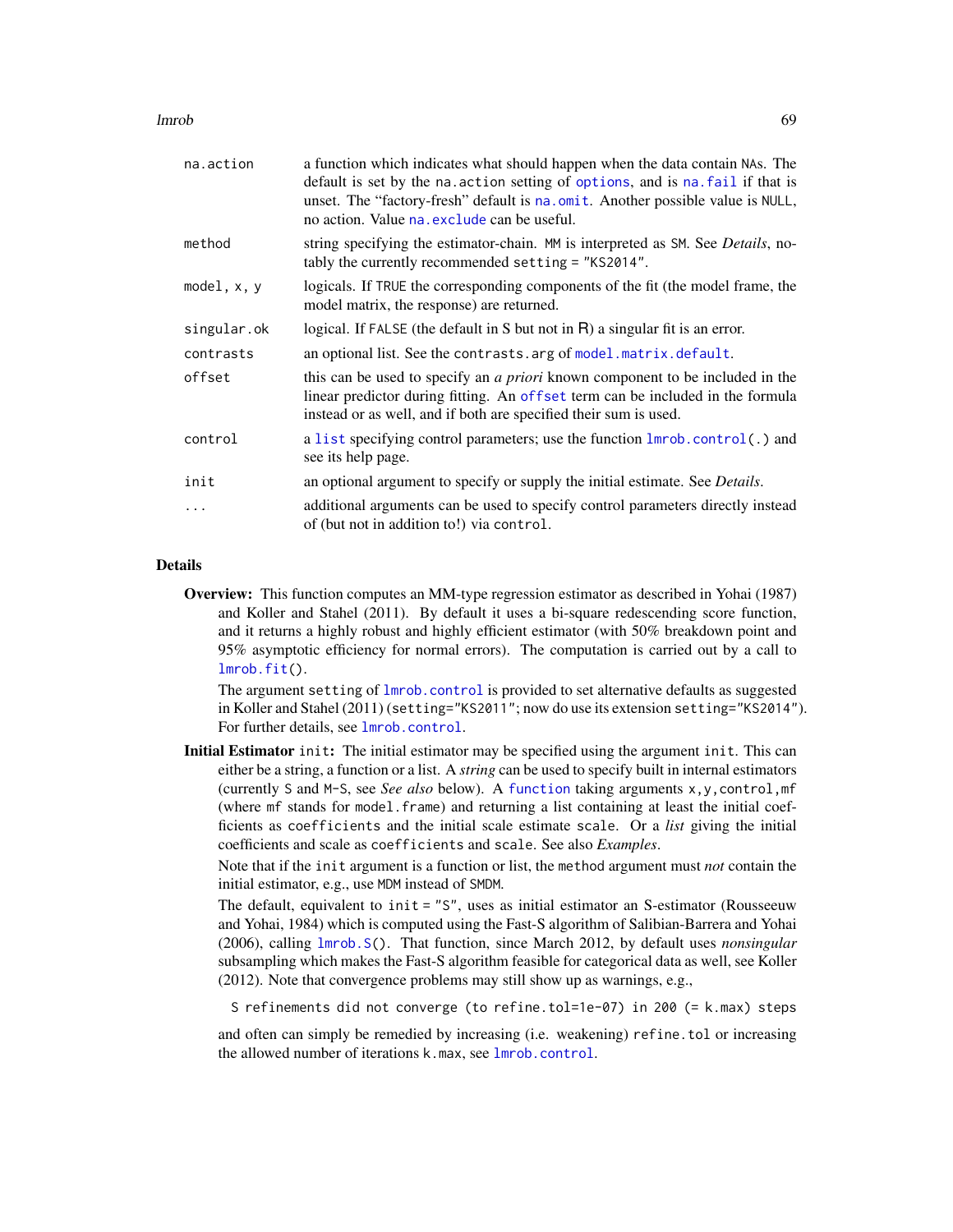- Method method: The following chain of estimates is customizable via the method argument. There are currently two types of estimates available,
	- "M": corresponds to the standard M-regression estimate.

"D": stands for the Design Adaptive Scale estimate as proposed in Koller and Stahel (2011).

The method argument takes a string that specifies the estimates to be calculated as a chain. Setting method='SMDM' will result in an intial S-estimate, followed by an M-estimate, a Design Adaptive Scale estimate and a final M-step. For methods involving a D-step, the default value of psi (see [lmrob.control](#page-75-0)) is changed to "lqq".

By default, standard errors are computed using the formulas of Croux, Dhaene and Hoorelbeke (2003) ([lmrob.control](#page-75-0) option cov=".vcov.avar1"). This method, however, works only for MM-estimates (i.e., method = "MM" or = "SM"). For other method arguments, the covariance matrix estimate used is based on the asymptotic normality of the estimated coefficients (cov=".vcov.w") as described in Koller and Stahel (2011). The var-cov computation can be skipped by  $cov = "none"$  and (re)done later by e.g.,  $vcov(<sub>obj</sub>)$ ,  $cov = ".vcov.w"$ ).

As of robustbase version 0.91-0 (April 2014), the computation of robust standard errors for method="SMDM" has been changed. The old behaviour can be restored by setting the control parameter cov.corrfact = "tauold".

## Value

An object of class lmrob; a list including the following components:

| coefficients  | The estimate of the coefficient vector                                                                 |
|---------------|--------------------------------------------------------------------------------------------------------|
| scale         | The scale as used in the M estimator.                                                                  |
| residuals     | Residuals associated with the estimator.                                                               |
| converged     | TRUE if the IRWLS iterations have converged.                                                           |
| iter          | number of IRWLS iterations                                                                             |
| rweights      | the "robustness weights" $\psi(r_i/S)/(r_i/S)$ .                                                       |
| fitted.values | Fitted values associated with the estimator.                                                           |
| init.S        | The list returned by lmrob. S() or lmrob. M. S() (for MM-estimates, i.e., method="MM"<br>or "SM" only) |
| init          | A similar list that contains the results of intermediate estimates (not for MM-<br>estimates).         |
| rank          | the numeric rank of the fitted linear model.                                                           |
| COV           | The estimated covariance matrix of the regression coefficients                                         |
| df.residual   | the residual degrees of freedom.                                                                       |
| weights       | the specified weights (missing if none were used).                                                     |
| na.action     | (where relevant) information returned by model. frame on the special handling<br>of NAs.               |
| offset        | the offset used (missing if none were used).                                                           |
| contrasts     | (only where relevant) the contrasts used.                                                              |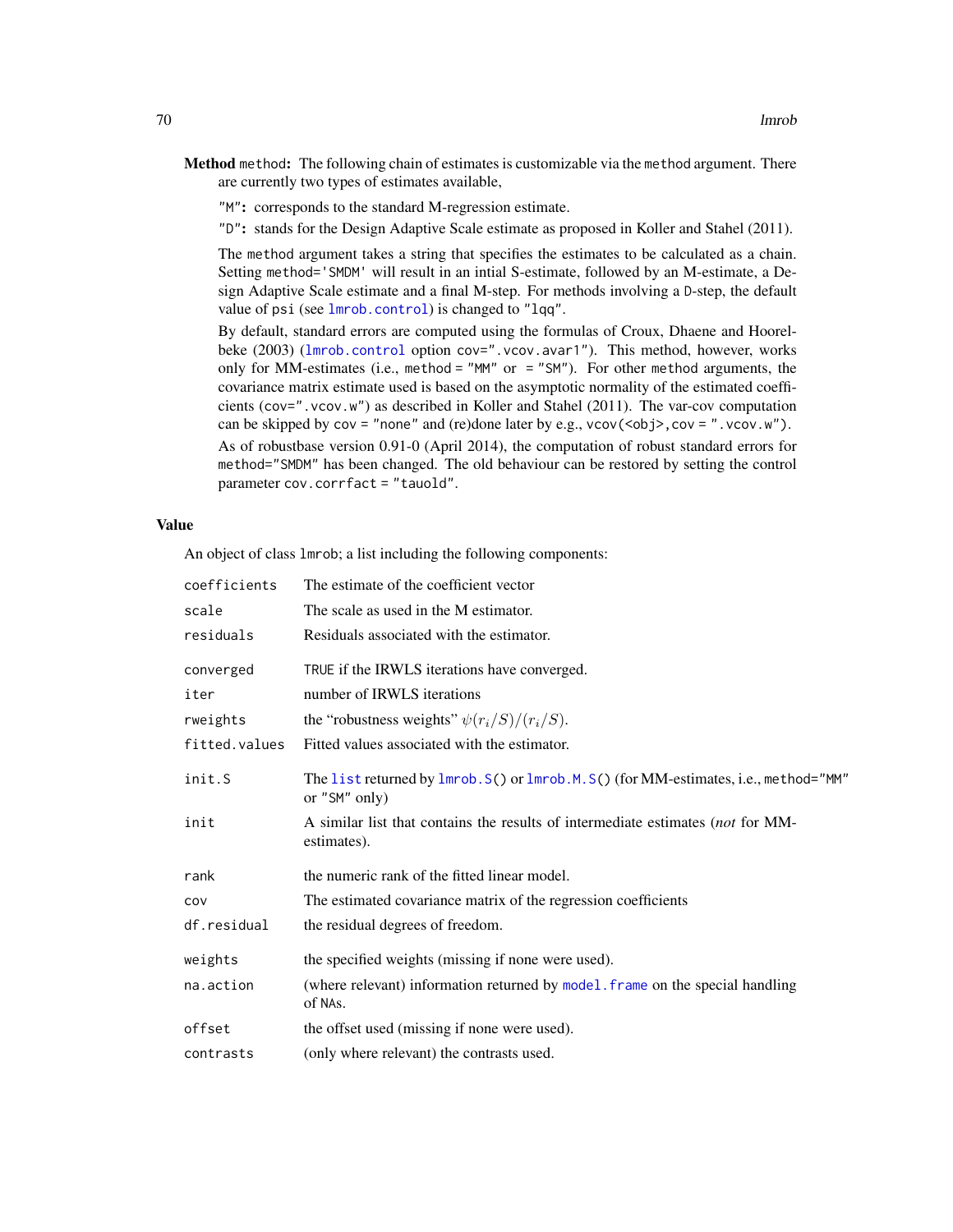## lmrob 71

| xlevels      | (only where relevant) a record of the levels of the factors used in fitting. |
|--------------|------------------------------------------------------------------------------|
| call         | the matched call.                                                            |
| terms        | the terms object used.                                                       |
| model        | if requested (the default), the model frame used.                            |
| $\mathsf{x}$ | if requested, the model matrix used.                                         |
|              |                                                                              |

In addition, non-null fits will have components assign, and qr relating to the linear fit, for use by extractor functions such as summary.

# Author(s)

(mainly:) Matias Salibian-Barrera and Manuel Koller

## References

Croux, C., Dhaene, G. and Hoorelbeke, D. (2003) *Robust standard errors for robust estimators*, Discussion Papers Series 03.16, K.U. Leuven, CES.

Koller, M. (2012) Nonsingular subsampling for S-estimators with categorical predictors, *ArXiv e-prints* <https://arxiv.org/abs/1208.5595>; extended version published as Koller and Stahel (2017), see [lmrob.control](#page-75-0).

Koller, M. and Stahel, W.A. (2011) Sharpening Wald-type inference in robust regression for small samples. *Computational Statistics & Data Analysis* 55(8), 2504–2515.

Maronna, R. A., and Yohai, V. J. (2000) Robust regression with both continuous and categorical predictors. *Journal of Statistical Planning and Inference* 89, 197–214.

Rousseeuw, P.J. and Yohai, V.J. (1984) Robust regression by means of S-estimators, In *Robust and Nonlinear Time Series*, J. Franke, W. Härdle and R. D. Martin (eds.). Lectures Notes in Statistics 26, 256–272, Springer Verlag, New York.

Salibian-Barrera, M. and Yohai, V.J. (2006) A fast algorithm for S-regression estimates, *Journal of Computational and Graphical Statistics* 15(2), 414–427.

Yohai, V.J. (1987) High breakdown-point and high efficiency estimates for regression. *The Annals of Statistics* 15, 642–65.

Yohai, V., Stahel, W.~A. and Zamar, R. (1991) A procedure for robust estimation and inference in linear regression; in Stahel and Weisberg (eds), *Directions in Robust Statistics and Diagnostics*, Part II, Springer, New York, 365–374; doi: 10.1007/9781461244448 20.

#### See Also

[lmrob.control](#page-75-0); for the algorithms [lmrob.S](#page-84-0), [lmrob.M.S](#page-83-0) and [lmrob.fit](#page-80-0); and for methods, [summary.lmrob](#page-155-0), for the extra "statistics", notably  $R^2$  ("R squared"); predict. lmrob, print. lmrob, plot. lmrob, and [weights.lmrob](#page-168-0).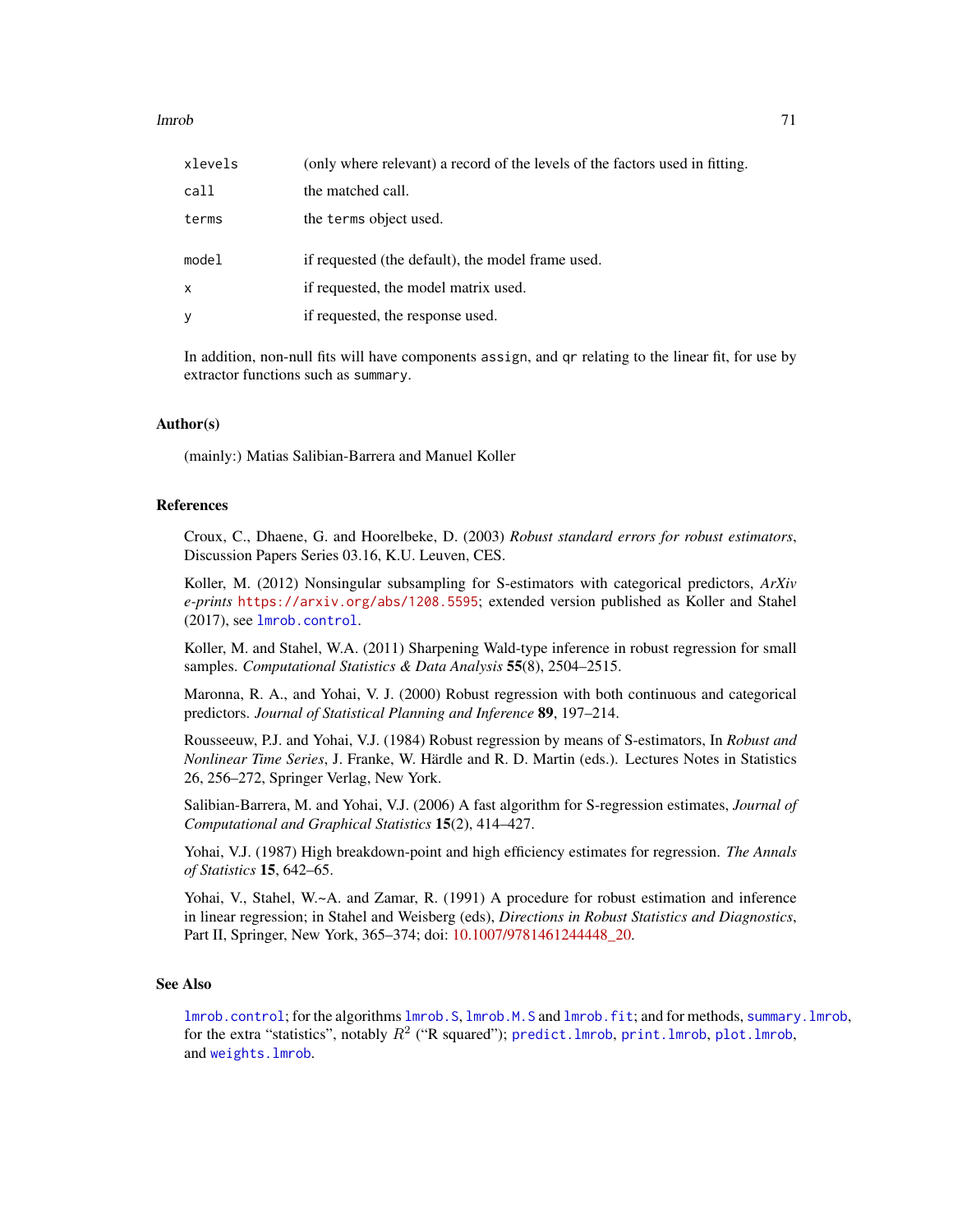# Examples

```
data(coleman)
set.seed(0)
## Default for a very long time:
summary( m1 <- lmrob(Y ~ ., data=coleman) )
## Nowadays **strongly recommended** for routine use:
summary(m2 <- lmrob(Y ~ ., data=coleman, setting = "KS2014") )
## ------------------
plot(residuals(m2) ~ weights(m2, type="robustness")) ##-> weights.lmrob()
abline(h=0, lty=3)
data(starsCYG, package = "robustbase")
## Plot simple data and fitted lines
plot(starsCYG)
  lmST < - lm(log.light ~ log.Te, data = starsCYG)(RlmST <- lmrob(log.light ~ log.Te, data = starsCYG))
abline(lmST, col = "red")abline(RlmST, col = "blue")
## --> Least Sq.:/ negative slope \ robust: slope ~= 2.2 % checked in ../tests/lmrob-data.R
summary(RlmST) # -> 4 outliers; rest perfect
vcov(RlmST)
stopifnot(all.equal(fitted(RlmST),
                    predict(RlmST, newdata = starsCYG), tol = 1e-14))
## FIXME: setting = "KS2011" or setting = "KS2014" **FAIL** here
##--- 'init' argument -----------------------------------
## 1) string
set.seed(0)
m3 \leq \text{Imrob}(Y \sim ., \text{ data=coleman}, \text{init} = "S")stopifnot(all.equal(m1[-18], m3[-18]))
## 2) function
initFun <- function(x, y, control, \ldots) { # no 'mf' needed
    init.S <- lmrob.S(x, y, control)
    list(coefficients=init.S$coef, scale = init.S$scale)
}
set.seed(0)
m4 \leq -1mrob(Y \sim ., data=coleman, method = "M", init = initFun)
## list
m5 < -1mrob(Y \sim ., data=coleman, method = "M",
            init = list(coefficients = m3$init$coef, scale = m3$scale))
stopifnot(all.equal(m4[-17], m5[-17]))
```
lmrob..D..fit *Compute Design Adaptive Scale estimate*

## **Description**

This function calculates a Design Adaptive Scale estimate for a given MM-estimate. This is supposed to be a part of a chain of estimates like SMD or SMDM.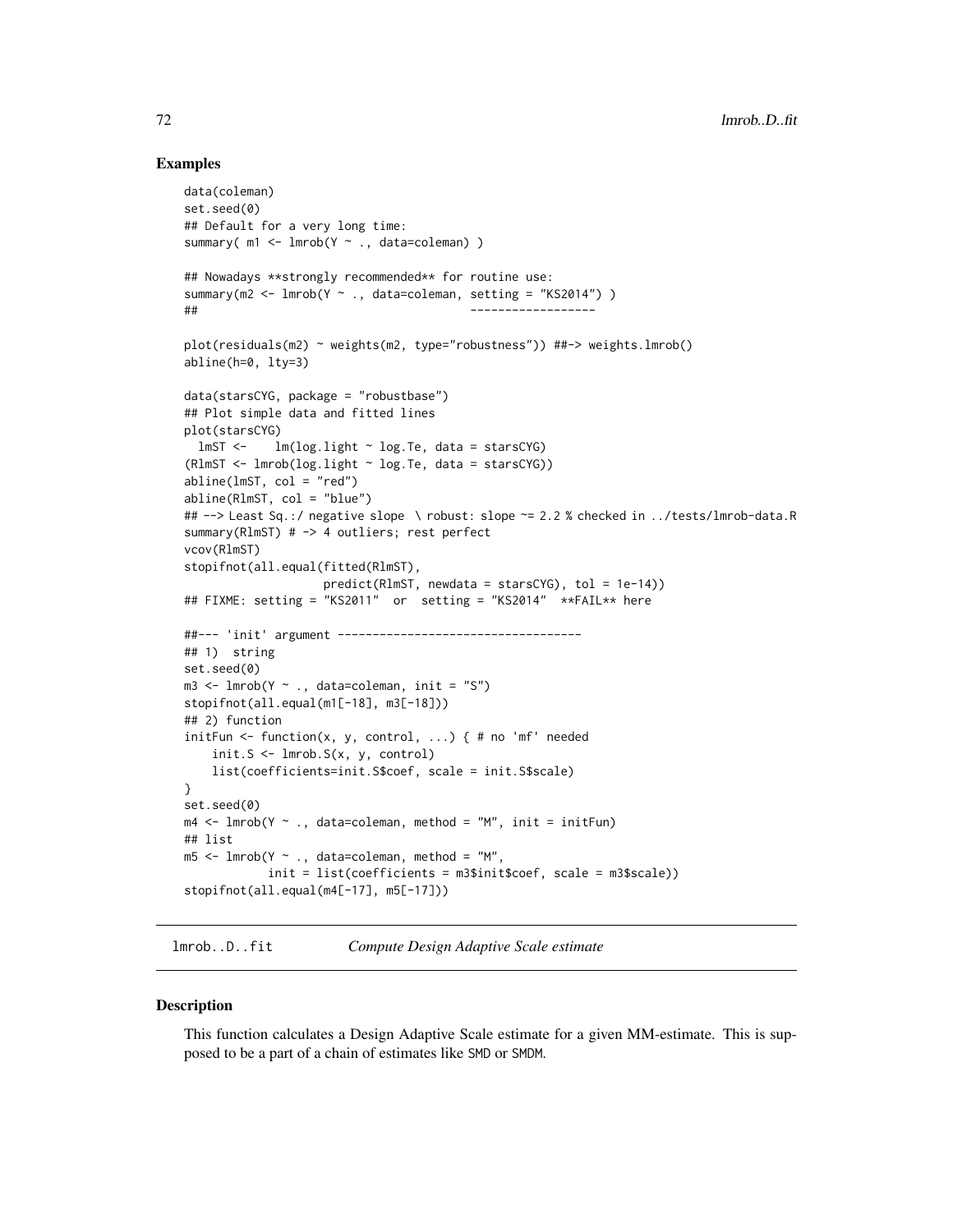## lmrob..D..fit 73

### Usage

```
lmrob..D..fit(obj, x=obj$x, control = obj$control,
              mf = obj$model, method = obj$control$method)
```
## Arguments

| obj     | Imrob-object based on which the estimate is to be calculated.                                                  |
|---------|----------------------------------------------------------------------------------------------------------------|
| x       | the design matrix; if missing, the method tries to get it from $obj$ \$x and if this<br>fails from obj\$model. |
| control | list of control parameters, as returned by lmrob.control.                                                      |
| mf      | unused and deprecated.                                                                                         |
| method  | optional; the method used for <i>obj</i> computation.                                                          |

## Details

This function is used by  $lmrob.fit$  and typically not to be used on its own. Note that  $lmrob.fit()$ specifies control potentially differently than the default, but does use the default for method.

## Value

The given lmrob-object with the following elements updated:

| scale     | The Design Adaptive Scale estimate                    |
|-----------|-------------------------------------------------------|
| converged | TRUE if the scale calculation converged, FALSE other. |

## Author(s)

Manuel Koller

## References

Koller, M. and Stahel, W.A. (2011), Sharpening Wald-type inference in robust regression for small samples, *Computational Statistics & Data Analysis* 55(8), 2504–2515.

## See Also

[lmrob.fit](#page-80-0), [lmrob](#page-67-0)

#### Examples

```
data(stackloss)
## Compute manual SMD-estimate:
## 1) MM-estimate
m1 <- lmrob(stack.loss ~ ., data = stackloss)
## 2) Add Design Adaptive Scale estimate
m2 <- lmrob..D..fit(m1)
print(c(m1$scale, m2$scale))
```
summary(m1) summary(m2) ## the covariance matrix estimate is also updated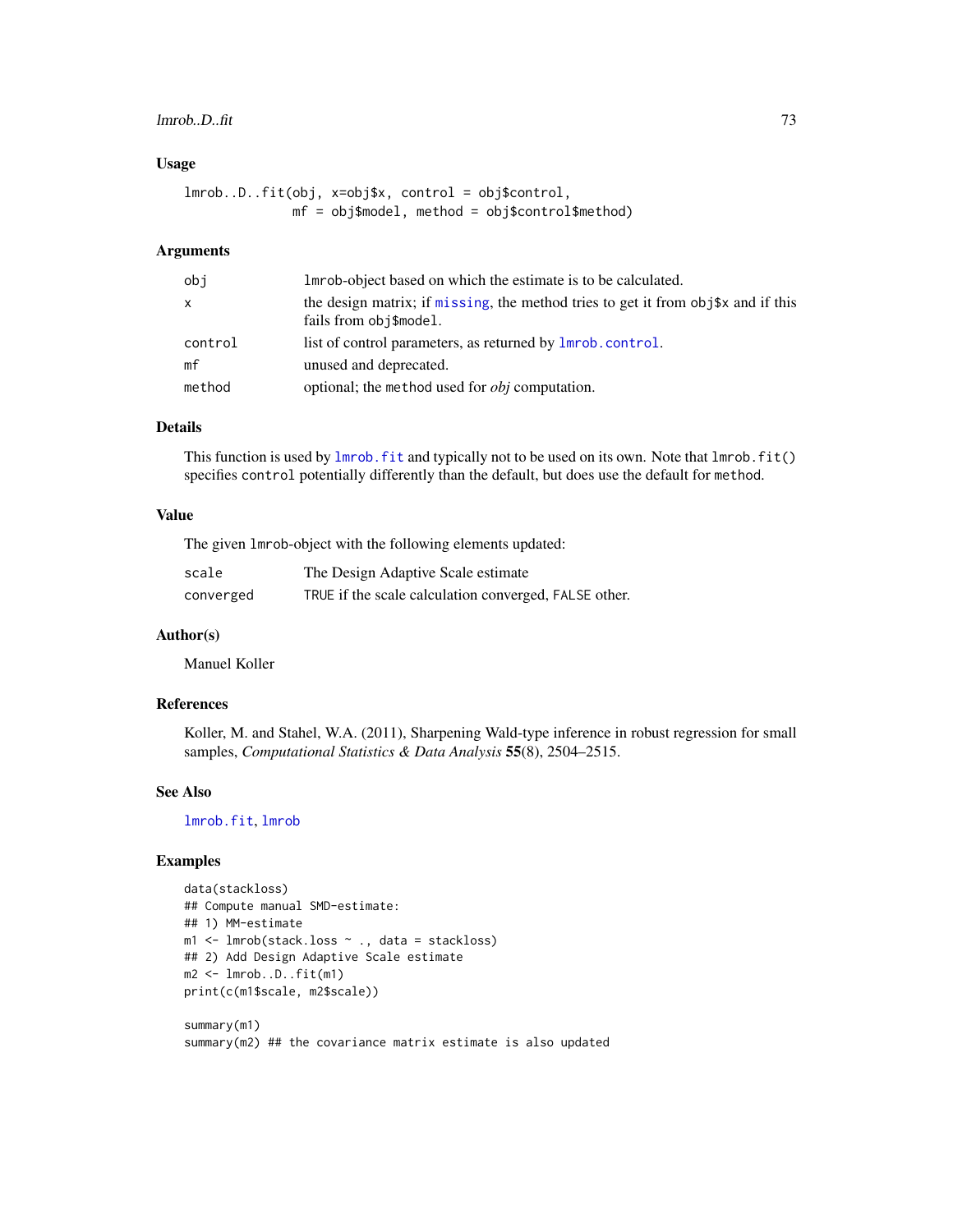<span id="page-73-0"></span>

## Description

This function performs RWLS iterations to find an M-estimator of regression. When started from an S-estimated beta.initial, this results in an MM-estimator.

## Usage

lmrob..M..fit(x, y, beta.initial, scale, control, obj, mf = obj\$model, method = obj\$control\$method)

# Arguments

| $\times$     | design matrix $(n \times p)$ typically including a column of 1s for the intercept.                                                                                                         |  |  |
|--------------|--------------------------------------------------------------------------------------------------------------------------------------------------------------------------------------------|--|--|
| y            | numeric response vector (of length $n$ ).                                                                                                                                                  |  |  |
| beta.initial | numeric vector (of length $p$ ) of initial estimate. Usually the result of an S-<br>regression estimator.                                                                                  |  |  |
| scale        | robust residual scale estimate. Usually an S-scale estimator.                                                                                                                              |  |  |
| control      | list of control parameters, as returned by <b>lmrob</b> .control. Currently, the compo-<br>nents c("max.it","rel.tol","trace.lev","psi","tuning.psi","mts","subsampling")<br>are accessed. |  |  |
| obi          | an optional lmrob-object. If specified, this is typically used to set values for the<br>other arguments.                                                                                   |  |  |
| mf           | unused and deprecated.                                                                                                                                                                     |  |  |
| method       | optional; the method used for <i>obj</i> computation.                                                                                                                                      |  |  |

## Details

This function is used by [lmrob.fit](#page-80-0) (and anova(<lmrob>,type = "Deviance")) and typically not to be used on its own.

## Value

A list with the following elements:

| coef      | the M-estimator (or MM-estim.) of regression           |  |  |
|-----------|--------------------------------------------------------|--|--|
| control   | the control list input used                            |  |  |
| scale     | The residual scale estimate                            |  |  |
| seed      | The random number generator seed                       |  |  |
| converged | TRUE if the RWLS iterations converged, FALSE otherwise |  |  |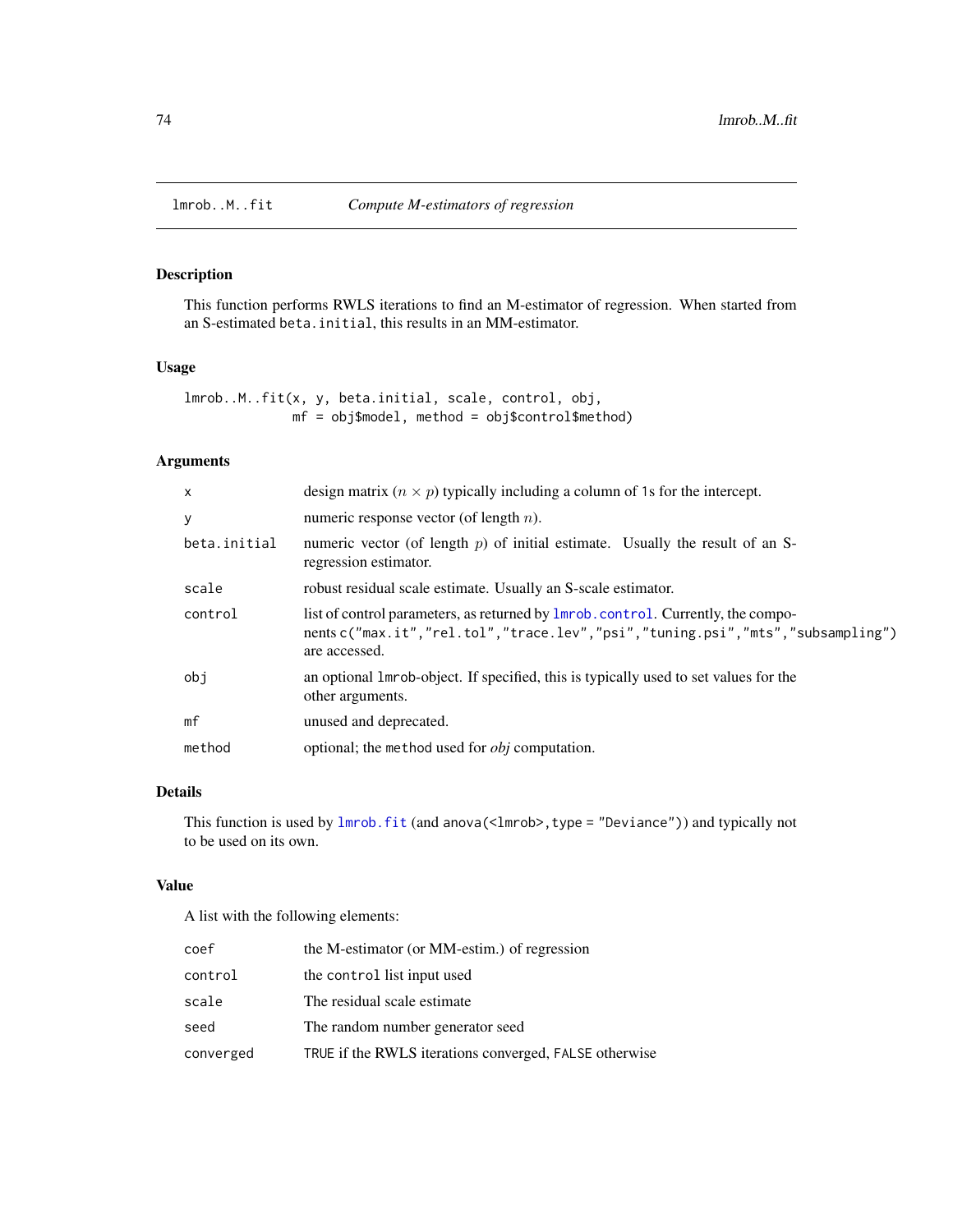lmrob..M..fit 75

### Author(s)

Matias Salibian-Barrera and Martin Maechler

#### References

Yohai, 1987

## See Also

[lmrob.fit](#page-80-0), [lmrob](#page-67-0); [rlm](#page-0-0) from package [MASS](https://CRAN.R-project.org/package=MASS).

#### Examples

```
data(stackloss)
X \leq model.matrix(stack.loss \sim ., data = stackloss)
y <- stack.loss
## Compute manual MM-estimate:
## 1) initial LTS:
m0 <- ltsReg(X[,-1], y)
## 2) M-estimate started from LTS:
m1 <- lmrob..M..fit(X, y, beta.initial = coef(m0), scale = m0$scale, method = "SM",
                    control = Imrob.contrib(tuning.psi = 1.6, psi = 'bisquare'))## no 'method' (nor 'obj'):
m1. < - lmrob..M..fit(X, y, beta.initial = coef(m0), scale = m0$scale,
                     control = m1$control)
stopifnot(all.equal(m1, m1., tol = 1e-15)) # identical {call *not* stored!}
cbind(m0$coef, m1$coef)
## the scale is kept fixed:
stopifnot(identical(unname(m0$scale), m1$scale))
## robustness weights: are
r.s <- with(m1, residuals/scale) # scaled residuals
m1.wts \leq Mpsi(r.s, cc = 1.6, psi="tukey") / r.s
summarizeRobWeights(m1.wts)
##--> outliers 1,3,4,13,21
which(m0$lts.wt == 0) # 1,3,4,21 but not 13
## Manually add M-step to SMD-estimate (=> equivalent to "SMDM"):
m2 \leq -1mrob(stack.loss \sim ., data = stackloss, method = 'SMD')
m3 \leq -1mrob..M..fit(obj = m2)
## Simple function that allows custom initial estimates
## (Deprecated; use init argument to lmrob() instead.) %% MM: why deprecated?
lmrob.custom <- function(x, y, beta.initial, scale, terms) {
  ## initialize object
  obj <- list(control = lmrob.control("KS2011"),
              terms = terms) ## terms is needed for summary()
  ## M-step
  obj <- lmrob..M..fit(x, y, beta.initial, scale, obj = obj)
  ## D-step
  obj <- lmrob..D..fit(obj, x)
```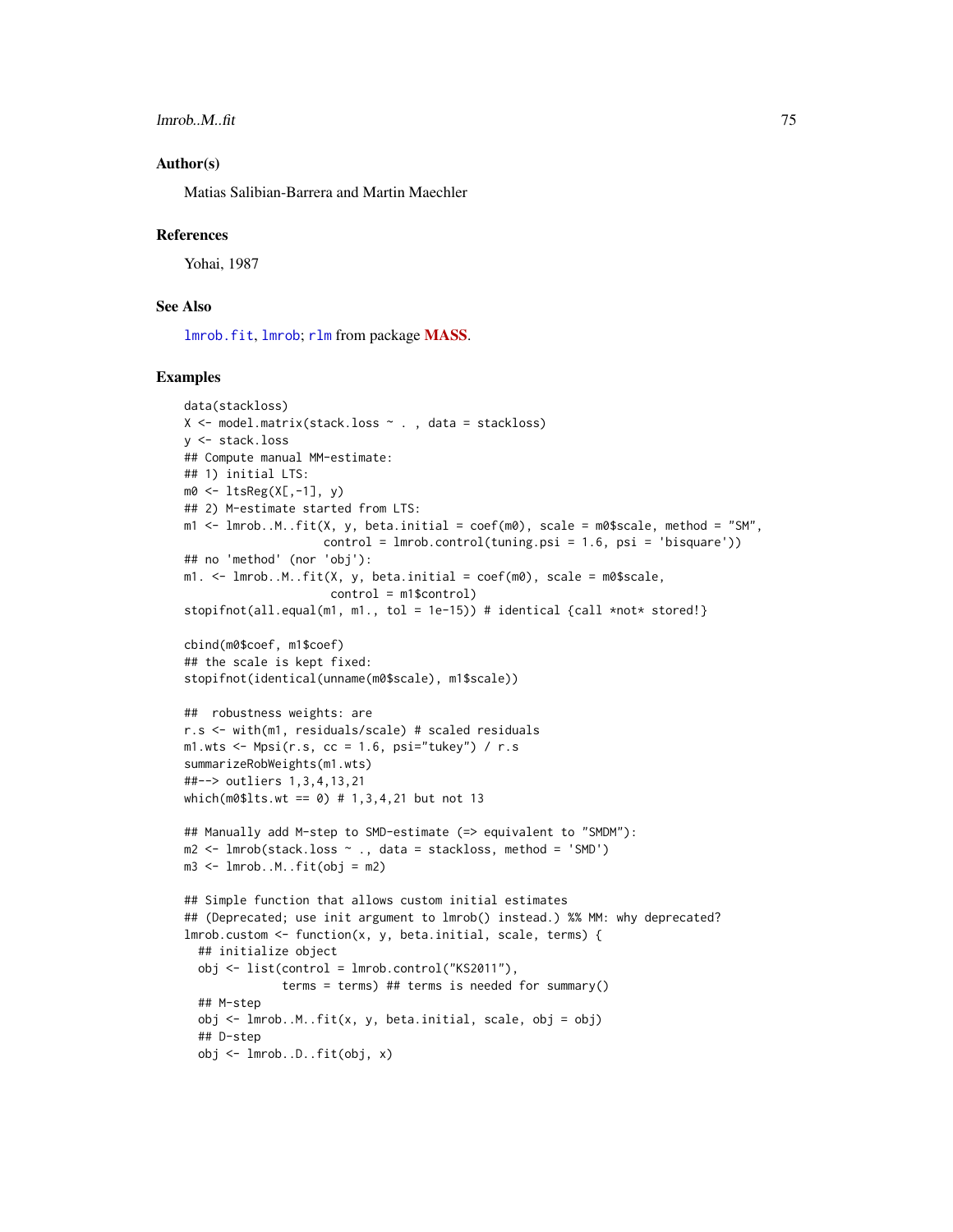```
## Add some missing elements
  obj$cov <- TRUE ## enables calculation of cov matrix
  obj$p <- obj$qr$rank
  obj$degree.freedom <- length(y) - obj$p
  ## M-step
  obj <- lmrob..M..fit(x, y, obj=obj)
  obj$control$method <- ".MDM"
  obj
}
m4 <- lmrob.custom(X, y, m2$init$init.S$coef,
                   m2$init$scale, m2$terms)
stopifnot(all.equal(m4$coef, m3$coef))
## Start from ltsReg:
m5 <- ltsReg(stack.loss ~ ., data = stackloss)
m6 <- lmrob.custom(m5$X, m5$Y, coef(m5), m5$scale, m5$terms)
```
<span id="page-75-0"></span>lmrob.control *Tuning Parameters for lmrob() and Auxiliaries*

#### <span id="page-75-1"></span>**Description**

Tuning parameters for [lmrob](#page-67-0), the MM-type regression estimator and the associated S-, M- and Destimators. Using setting="KS2011" sets the defaults as suggested by Koller and Stahel (2011) and analogously for "KS2014".

The .M\*.default [function](#page-0-0)s and .M\*.defaults [list](#page-0-0)s contain default tuning parameters for all the predefined  $\psi$  functions, see also [Mpsi](#page-94-0), etc.

### Usage

```
lmrob.control(setting, seed = NULL, nResample = 500,
              tuning.chi = NULL, bb = 0.5, tuning.psi = NULL,
              max.it = 50, groups = 5, n.group = 400,
              k.fast.s = 1, best.r.s = 2,
              k.max = 200, maxit.scale = 200, k.m_s = 20,
          refine.tol = 1e-7, rel.tol = 1e-7, scale.tol = 1e-10, solve.tol = 1e-7,
              trace.lev = 0,
              mts = 1000, subsampling = c("nonsingular", "simple"),
              compute.rd = FALSE, method = "MM", psi = "bisquare",
              numpoints = 10, cov = NULL,
              split.type = c("f", "fi", "fii"), fast.s.large.n = 2000,
              eps.outlier = function(nobs) 0.1 / nobs,
              eps.x = function(maxx) .Machine$double.eps^(.75)*maxx,
              compute.outlier.stats = method,
              warn.limit.reject = 0.5,
              warn.limit.meanrw = 0.5, ...)
```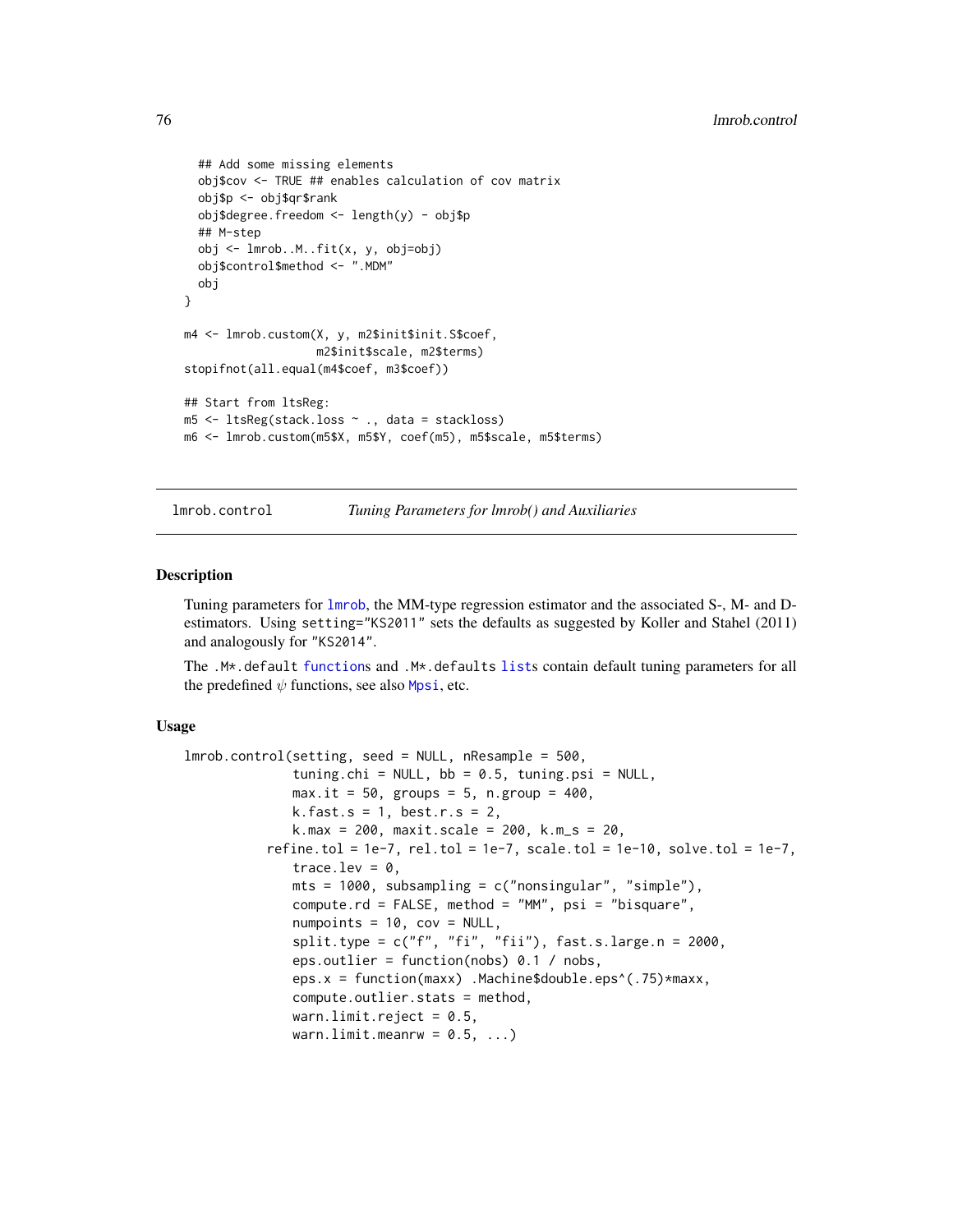```
.Mchi.tuning.defaults
.Mchi.tuning.default(psi)
.Mpsi.tuning.defaults
.Mpsi.tuning.default(psi)
```
# Arguments

| setting     | a string specifying alternative default values. Leave empty for the defaults or use<br>"KS2011" or "KS2014" for the defaults suggested by Koller and Stahel (2011,<br>2017). See Details.                                                                                                                                                                         |  |
|-------------|-------------------------------------------------------------------------------------------------------------------------------------------------------------------------------------------------------------------------------------------------------------------------------------------------------------------------------------------------------------------|--|
| seed        | NULL or an integer vector compatible with .Random.seed: the seed to be used<br>for random re-sampling used in obtaining candidates for the initial S-estimator.<br>The current value of .Random.seed will be preserved if seed is set, i.e. non-<br>NULL; otherwise, as by default, .Random.seed will be used and modified as<br>usual from calls to runif() etc. |  |
| nResample   | number of re-sampling candidates to be used to find the initial S-estimator. Cur-<br>rently defaults to 500 which works well in most situations (see references).                                                                                                                                                                                                 |  |
| tuning.chi  | tuning constant vector for the S-estimator. If NULL, as by default, sensible de-<br>faults are set (depending on psi) to yield a 50% breakdown estimator. See<br>Details.                                                                                                                                                                                         |  |
| bb          | expected value under the normal model of the "chi" (rather $\rho(rho)$ ) function<br>with tuning constant equal to tuning chi. This is used to compute the S-<br>estimator.                                                                                                                                                                                       |  |
| tuning.psi  | tuning constant vector for the redescending M-estimator. If NULL, as by default,<br>this is set (depending on psi) to yield an estimator with asymptotic efficiency<br>of 95% for normal errors. See <i>Details</i> .                                                                                                                                             |  |
| max.it      | integer specifying the maximum number of IRWLS iterations.                                                                                                                                                                                                                                                                                                        |  |
| groups      | (for the fast-S algorithm): Number of random subsets to use when the data set<br>is large.                                                                                                                                                                                                                                                                        |  |
| n.group     | (for the fast-S algorithm): Size of each of the groups above. Note that this must<br>be at least $p$ .                                                                                                                                                                                                                                                            |  |
| k.fast.s    | (for the fast-S algorithm): Number of local improvement steps ("I-steps") for<br>each re-sampling candidate.                                                                                                                                                                                                                                                      |  |
| k.m_s       | (for the M-S algorithm): specifies after how many unsucessful refinement steps<br>the algorithm stops.                                                                                                                                                                                                                                                            |  |
| best.r.s    | (for the fast-S algorithm): Number of of best candidates to be iterated further<br>(i.e., "refined"); is denoted t in Salibian-Barrera & Yohai(2006).                                                                                                                                                                                                             |  |
| k.max       | (for the fast-S algorithm): maximal number of refinement steps for the "fully"<br>iterated best candidates.                                                                                                                                                                                                                                                       |  |
| maxit.scale | integer specifying the maximum number of C level find_scale() iterations.                                                                                                                                                                                                                                                                                         |  |
| refine.tol  | (for the fast-S algorithm): relative convergence tolerance for the fully iterated<br>best candidates.                                                                                                                                                                                                                                                             |  |
| rel.tol     | (for the RWLS iterations of the MM algorithm): relative convergence tolerance<br>for the parameter vector.                                                                                                                                                                                                                                                        |  |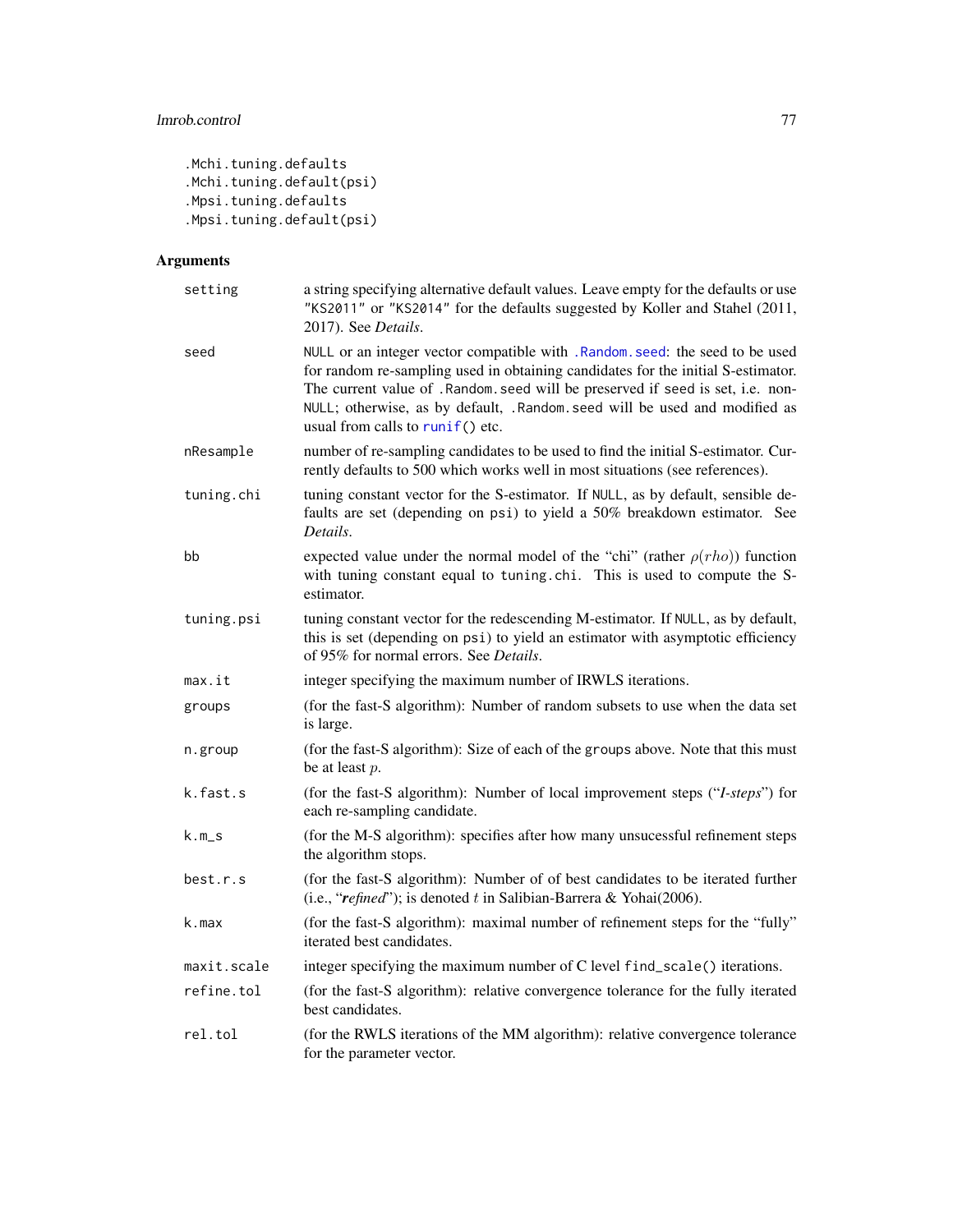| scale.tol             | (for the scale estimation iterations of the S algorithm): relative convergence<br>tolerance for the scale $\sigma(.)$ .                                                                                                                                                                                                                                                                                   |  |  |
|-----------------------|-----------------------------------------------------------------------------------------------------------------------------------------------------------------------------------------------------------------------------------------------------------------------------------------------------------------------------------------------------------------------------------------------------------|--|--|
| solve.tol             | (for the S algorithm): relative tolerance for inversion. Hence, this corresponds<br>to solve.default()'s tol.                                                                                                                                                                                                                                                                                             |  |  |
| trace.lev             | integer indicating if the progress of the MM-algorithm should be traced (increas-<br>ingly); default trace. lev = $0$ does no tracing.                                                                                                                                                                                                                                                                    |  |  |
| mts                   | maximum number of samples to try in subsampling algorithm.                                                                                                                                                                                                                                                                                                                                                |  |  |
| subsampling           | type of subsampling to be used, a string: "simple" for simple subsampling<br>(default prior to version 0.9), "nonsingular" for nonsingular subsampling. See<br>also 1mrob.S.                                                                                                                                                                                                                              |  |  |
| compute.rd            | logical indicating if robust distances (based on the MCD robust covariance es-<br>timator covMcd) are to be computed for the robust diagnostic plots. This may<br>take some time to finish, particularly for large data sets, and can lead to singu-<br>larity problems when there are factor explanatory variables (with many levels,<br>or levels with "few" observations). Hence, is FALSE by default. |  |  |
| method                | string specifying the estimator-chain. MM is interpreted as SM. See Details of<br>Imrob for a description of the possible values.                                                                                                                                                                                                                                                                         |  |  |
| psi                   | string specifying the type $\psi$ -function used. See <i>Details</i> of $lmrob$ . Defaults to<br>"bisquare" for S and MM-estimates, otherwise "lqq".                                                                                                                                                                                                                                                      |  |  |
| numpoints             | number of points used in Gauss quadrature.                                                                                                                                                                                                                                                                                                                                                                |  |  |
| COV                   | function or string with function name to be used to calculate covariance ma-<br>trix estimate. The default is if (method %in% c('SM', 'MM')) ". vcov. avar1"<br>else ". vcov.w". See Details of Imrob.                                                                                                                                                                                                    |  |  |
| split.type            | determines how categorical and continuous variables are split. See splitFrame.                                                                                                                                                                                                                                                                                                                            |  |  |
| fast.s.large.n        | minimum number of observations required to switch from ordinary "fast S" al-<br>gorithm to an efficient "large n" strategy.                                                                                                                                                                                                                                                                               |  |  |
| eps.outlier           | limit on the robustness weight below which an observation is considered to be an<br>outlier. Either a numeric $(1)$ or a function that takes the number of observations<br>as an argument. Used in summary. Imrob and outlierStats.                                                                                                                                                                       |  |  |
| eps.x                 | limit on the absolute value of the elements of the design matrix below which<br>an element is considered zero. Either a numeric $(1)$ or a function that takes the<br>maximum absolute value in the design matrix as an argument.                                                                                                                                                                         |  |  |
| compute.outlier.stats |                                                                                                                                                                                                                                                                                                                                                                                                           |  |  |
|                       | vector of character strings, each valid to be used as method argument. Used<br>to specify for which estimators outlier statistics (and warnings) should be pro-<br>duced. Set to empty string if none are required.                                                                                                                                                                                       |  |  |
| warn.limit.reject     |                                                                                                                                                                                                                                                                                                                                                                                                           |  |  |
|                       | limit of ratio $\#$ rejected/ $\#$ obs in level above ( $\geq$ ) which a warning is produced.<br>Set to NULL to disable warning.                                                                                                                                                                                                                                                                          |  |  |
| warn.limit.meanrw     |                                                                                                                                                                                                                                                                                                                                                                                                           |  |  |
|                       | limit of the mean robustness per factor level below which $(\le)$ a warning is pro-<br>duced. Set to NULL to disable warning.                                                                                                                                                                                                                                                                             |  |  |
| $\cdots$              | further arguments to be added as list components to the result, e.g., those to<br>be used in $vcov.w()$ .                                                                                                                                                                                                                                                                                                 |  |  |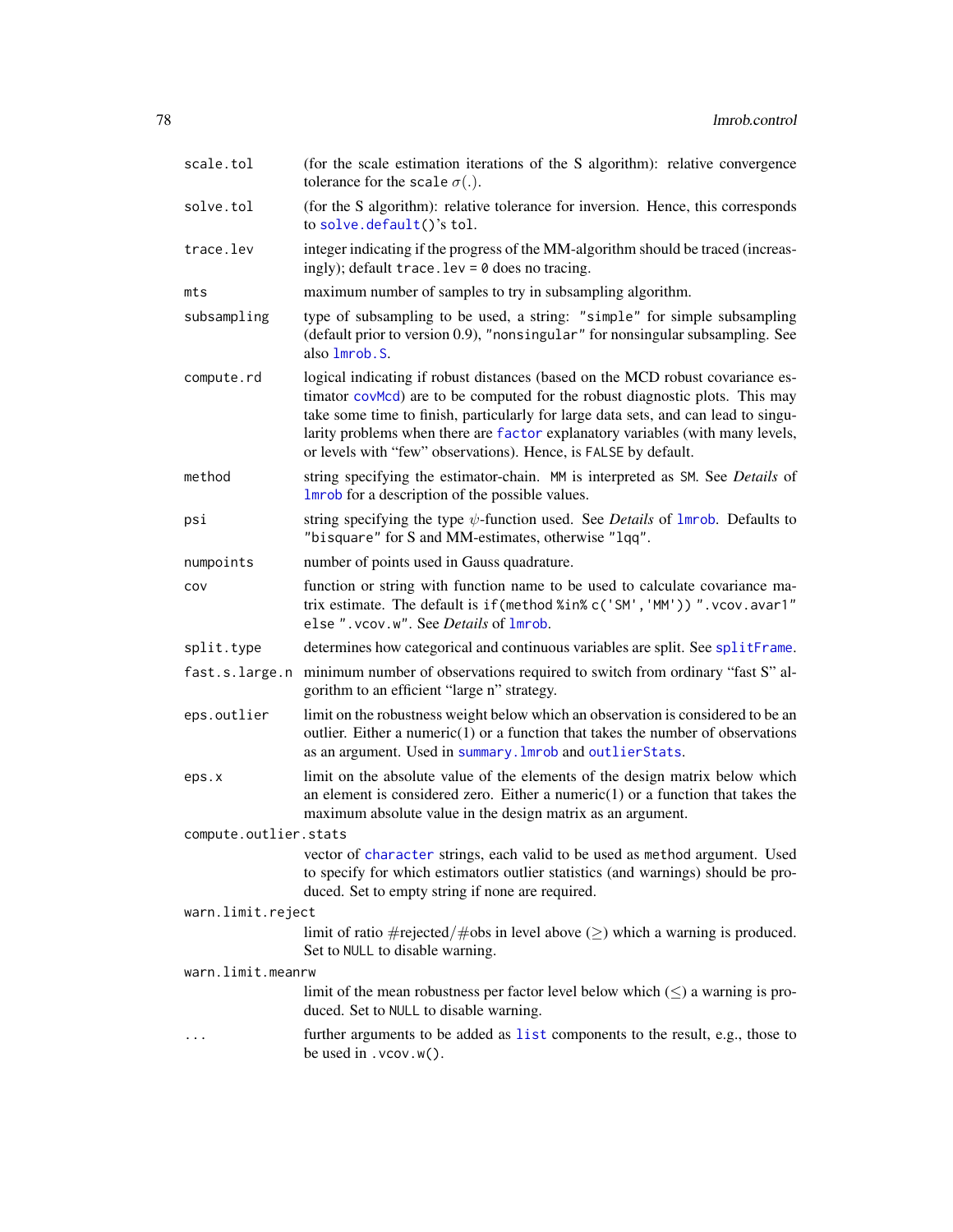## lmrob.control 79

## Details

The option setting="KS2011" alters the default arguments. They are changed to method = "SMDM", psi = "lqq", max.it = 500, k.max = 2000, cov = ".vcov.w". The defaults of all the remaining arguments are not changed.

The option setting="KS2014" builds upon setting="KS2011". More arguments are changed to best.r.s = 20,k.fast.s = 2,nResample = 1000. This setting should produce more stable estimates for designs with [factor](#page-0-0)s.

By default, and in .Mpsi.tuning.default() and .Mchi.tuning.default(), tuning.chi and tuning.psi are set to yield an MM-estimate with breakdown point 0.5 and efficiency of 95% at the normal.

If numeric tuning.chi or tuning.psi are specified, say cc, for psi = "ggw" or "lqq", [.psi.const\(](#page-125-0)cc,psi) is used, see its help page.

To get the defaults, e.g., .Mpsi.tuning.default(psi) is equivalent to but more efficient than the formerly widely used lmrob.control(psi = psi)\$tuning.psi.

These defaults are:

| psi                | tuning.chi                                                | tuning.psi               |
|--------------------|-----------------------------------------------------------|--------------------------|
| bisquare $1.54764$ |                                                           | 4.685061                 |
|                    | welsh 0.5773502                                           | 2.11                     |
|                    | ggw $c(-0.5, 1.5, NA, 0.5)$                               | $c(-0.5, 1.5, 0.95, NA)$ |
|                    | $1$ qq c(-0.5, 1.5, NA, 0.5)                              | $c(-0.5, 1.5, 0.95, NA)$ |
| optimal 0.4047     |                                                           | 1.060158                 |
|                    | hampel $c(1.5, 3.5, 8)*0.2119163$ $c(1.5, 3.5, 8)*0.9014$ |                          |

The values for the tuning constant for the ggw and lqq psi functions are specified differently here by a vector with four elements: minimal slope, b (controlling the bend at the maximum of the curve), efficiency, breakdown point. Use NA for an unspecified value of either efficiency or breakdown point, see examples in the tables (above and below). For these table examples, the respective "inner constants" are stored precomputed, see [.psi.lqq.findc](#page-125-0) for more.

The constants for the "hampel" psi function are chosen to have a redescending slope of  $-1/3$ . Constants for a slope of  $-1/2$  would be

psi tuning.chi tuning.psi "hampel" c(2, 4, 8) \* 0.1981319 c(2, 4, 8) \* 0.690794

Alternative coefficients for an efficiency of 85% at the normal are given in the table below.

| psi             | tuning.psi                   |
|-----------------|------------------------------|
| bisquare        | 3.443689                     |
| welsh           | 1.456                        |
| ggw, lag        | $c(-0.5, 1.5, 0.85, NA)$     |
| optimal         | 0.8684                       |
| hampel (-1/3)   | $c(1.5, 3.5, 8) * 0.5704545$ |
| hampel $(-1/2)$ | $c(2, 4, 8) * 0.4769578$     |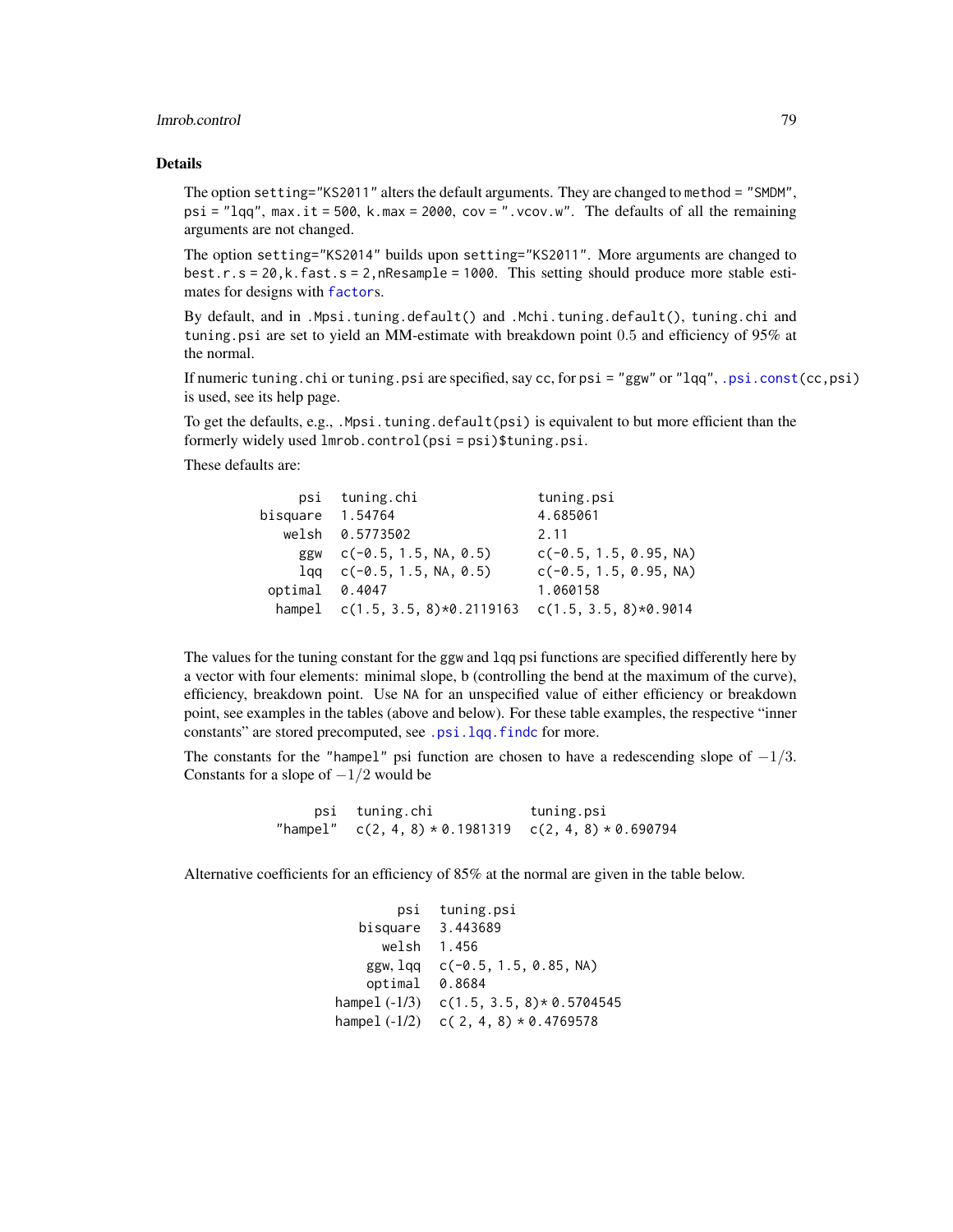Value

.Mchi.tuning.default(psi) and .Mpsi.tuning.default(psi) return a short [numeric](#page-0-0) vector of tuning constants which are defaults for the corresponding psi-function, see the *Details*. They are based on the named [list](#page-0-0)s .Mchi.tuning.defaults and .Mpsi.tuning.defaults, respectively.

lmrob.control() returns a named [list](#page-0-0) with over twenty components, corresponding to the arguments, where tuning.psi and tuning.chi are typically computed, as .Mpsi.tuning.default(psi) or .Mchi.tuning.default(psi), respectively.

### Author(s)

Matias Salibian-Barrera, Martin Maechler and Manuel Koller

## References

Koller, M. and Stahel, W.A. (2011) Sharpening Wald-type inference in robust regression for small samples. *Computational Statistics & Data Analysis* 55(8), 2504–2515.

Koller, M. and Stahel, W.A. (2017) Nonsingular subsampling for regression S~estimators with categorical predictors, *Computational Statistics* 32(2): 631–646. doi: [10.1007/s001800160679x.](https://doi.org/10.1007/s00180-016-0679-x) Referred as "KS2014" everywhere in **robustbase**; A shorter first version, Koller (2012) has been available from <https://arxiv.org/abs/1208.5595>.

#### See Also

[Mpsi](#page-94-0), etc, for the (fast!) psi function computations; [lmrob](#page-67-0), also for references and examples.

### Examples

```
## Show the default settings:
str(lmrob.control())
## Artificial data for a simple "robust t test":
set.seed(17)
y \le -y0 \le -\text{norm}(200)y[sample(200,20)] <- 100*rnorm(20)
gr \leftarrow as.factor(rbinom(200, 1, prob = 1/8))lmrob(y0 ~ ~ o+gr)## Use Koller & Stahel(2011)'s recommendation but a larger 'max.it':
str(ctr1 \leftarrow Imrob.control("KS2011", max.it = 1000))str(.Mpsi.tuning.defaults)
stopifnot(identical(.Mpsi.tuning.defaults,
                   sapply(names(.Mpsi.tuning.defaults),
                           .Mpsi.tuning.default)))
## Containing (names!) all our (pre-defined) redescenders:
str(.Mchi.tuning.defaults)
## Difference between settings:
C11 <- lmrob.control("KS2011")
C14 <- lmrob.control("KS2014")
```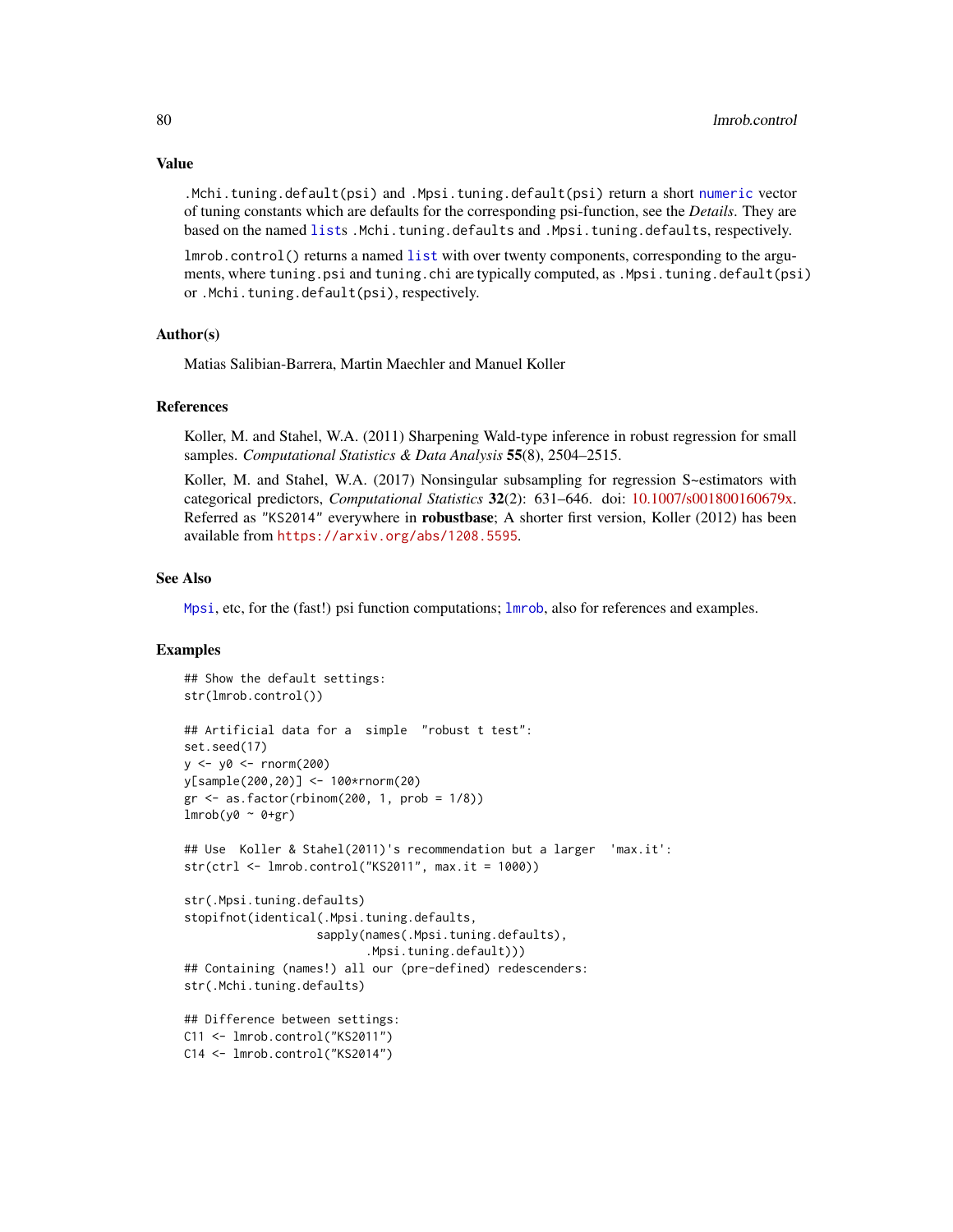#### lmrob.fit 81

```
str(C14)
## Apart from 'setting' itself, they only differ in three places:
diffC <- names(which(!mapply(identical, C11,C14, ignore.environment=TRUE)))
cbind(KS11 = unlist(Cl1[diffC[-1]]),KS14 = unlist(Cl4[diffC[-1]]))## KS11 KS14
## nResample 500 1000
## best.r.s 2 20
## k.fast.s 1 2
```
<span id="page-80-0"></span>lmrob.fit *MM-type estimator for regression*

### Description

Compute MM-type estimators of regression: An S-estimator is used as starting value, and an Mestimator with fixed scale and redescending psi-function is used from there. Optionally a D-step (Design Adaptive Scale estimate) as well as a second M-step is calculated.

## Usage

 $lmrob.fit(x, y, control, init = NULL, mf = NULL)$ 

#### Arguments

| x       | design matrix $(n \times p)$ typically including a column of 1s for the intercept.                                                        |
|---------|-------------------------------------------------------------------------------------------------------------------------------------------|
| y       | numeric response vector (of length $n$ ).                                                                                                 |
| control | a list of control parameters as returned by 1mrob.control, used for both the<br>initial S-estimate and the subsequent M- and D-estimates. |
| init    | optional list of initial estimates. See <i>Details</i> .                                                                                  |
| mf      | unused and deprecated.                                                                                                                    |

## Details

This function is the basic fitting function for MM-type estimation, called by [lmrob](#page-67-0) and typically not to be used on its own.

If given, init must be a list of initial estimates containing at least the initial coefficients and scale as coefficients and scale. Otherwise it calls [lmrob.S\(](#page-84-0)..) and uses it as initial estimator.

### Value

A list with components

|           | <code>fitted.values <math>X\beta</math>,i.e., X %*%</code> coefficients.                      |
|-----------|-----------------------------------------------------------------------------------------------|
| residuals | the raw residuals, $v$ -fitted. values                                                        |
| rweights  | robustness weights derived from the final M-estimator residuals (even when not<br>converged). |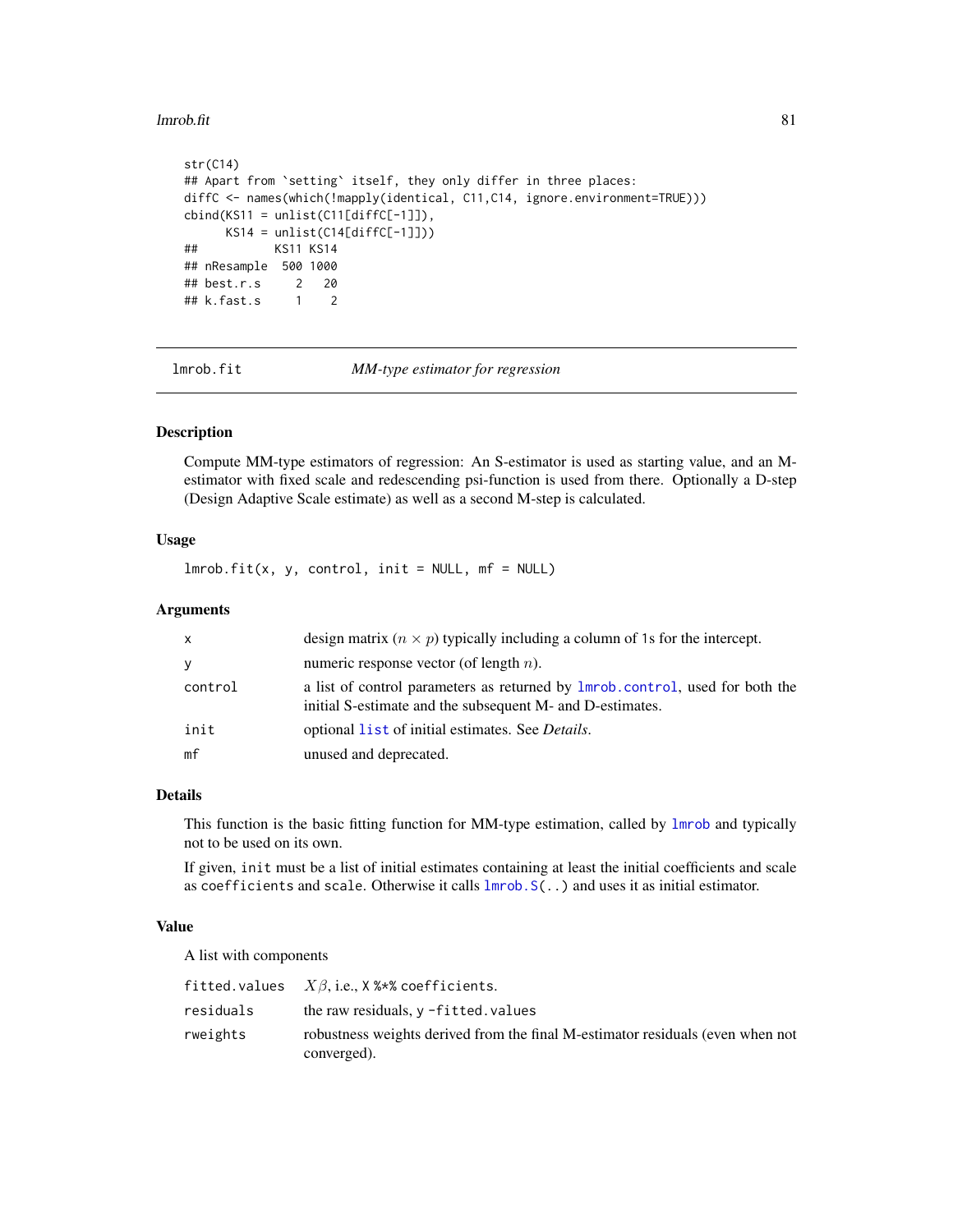| rank                  |                                                                                                                          |  |  |
|-----------------------|--------------------------------------------------------------------------------------------------------------------------|--|--|
| degree.freedom n-rank |                                                                                                                          |  |  |
| coefficients          | estimated regression coefficient vector                                                                                  |  |  |
| scale                 | the robustly estimated error standard deviation                                                                          |  |  |
| COV                   | variance-covariance matrix of coefficients, if the RWLS iterations have con-<br>verged (and control\$cov is not "none"). |  |  |
| control               |                                                                                                                          |  |  |
| iter                  |                                                                                                                          |  |  |
| converged             | logical indicating if the RWLS iterations have converged.                                                                |  |  |
| init.S                | the whole initial S-estimator result, including its own converged flag, see lmrob. S<br>(only for MM-estimates).         |  |  |
| init                  | A similar list that contains the results of intermediate estimates (not for MM-<br>estimates).                           |  |  |
|                       |                                                                                                                          |  |  |

## Author(s)

Matias Salibian-Barrera, Martin Maechler and Manuel Koller

## See Also

[lmrob](#page-67-0), [lmrob..M..fit](#page-73-0), [lmrob..D..fit](#page-71-0), [lmrob.S](#page-84-0)

| lmrob.lar |  |  |
|-----------|--|--|
|           |  |  |

Least Absolute Residuals / L1 Regression

## Description

To compute least absolute residuals (LAR) or "L1" regression, lmrob.lar implements the routine L1 in Barrodale and Roberts (1974), which is based on the simplex method of linear programming. It is a copy of lmRob.lar (in early 2012) from the [robust](https://CRAN.R-project.org/package=robust) package.

## Usage

 $lmrob.lar(x, y, control, ...)$ 

## Arguments

|           | numeric matrix for the predictors.                                        |
|-----------|---------------------------------------------------------------------------|
| v         | numeric vector for the response.                                          |
| control   | list as returned by $lmrob.control()$ .                                   |
| $\ddotsc$ | (unused but needed when called as $init(x, y, ctrl, mf)$ from $lmrob()$ ) |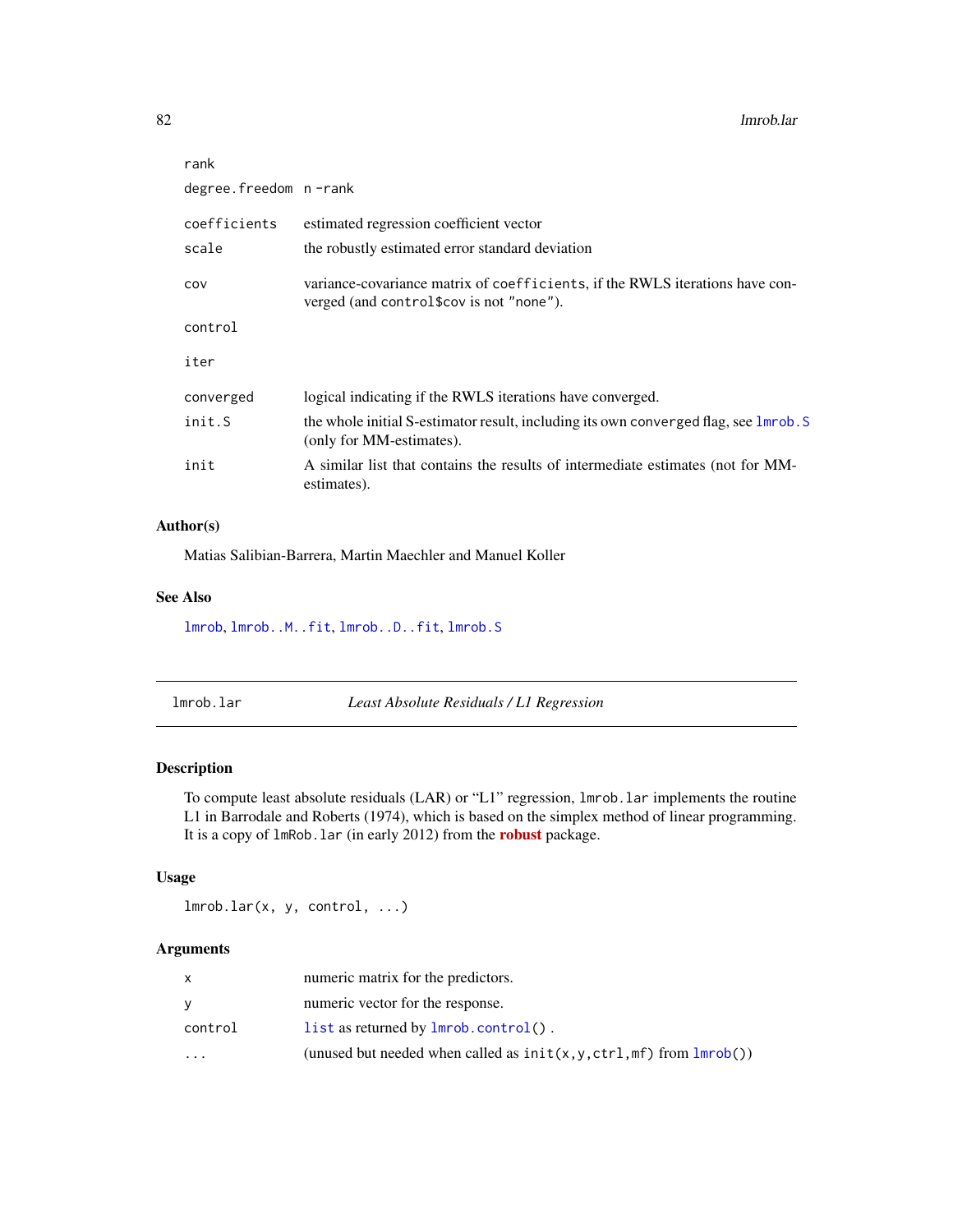#### lmrob.lar 83

## Details

This method is used for computing the M-S estimate and typically not to be used on its own.

A description of the Fortran subroutines used can be found in Marazzi (1993). In the book, the main method is named RILARS.

#### Value

A list that includes the following components:

| coef      | The L1-estimate of the coefficient vector                                         |
|-----------|-----------------------------------------------------------------------------------|
| scale     | The residual scale estimate (mad)                                                 |
| resid     | The residuals                                                                     |
| iter      | The number of iterations required by the simplex algorithm                        |
| status    | Return status $(0;$ optimal, but non unique solution, 1: optimal unique solution) |
| converged | Convergence status (always TRUE), needed for <b>lmrob</b> . fit.                  |
|           |                                                                                   |

## Author(s)

Manuel Koller

## References

Marazzi, A. (1993). *Algorithms, routines, and S functions for robust statistics*. Wadsworth & Brooks/Cole, Pacific Grove, CA.

### See Also

[rq](#page-0-0) from CRAN package [quantreg](https://CRAN.R-project.org/package=quantreg).

## Examples

```
data(stackloss)
X <- model.matrix(stack.loss ~ . , data = stackloss)
y <- stack.loss
(fm.L1 \leftarrow Imrob.Lar(X, y))with(fm.L1, stopifnot(converged
  , status == 1L
  , all.equal(scale, 1.5291576438)
  , sum(abs(residuals) < 1e-15) == 4 # p=4 exactly fitted obs.
))
```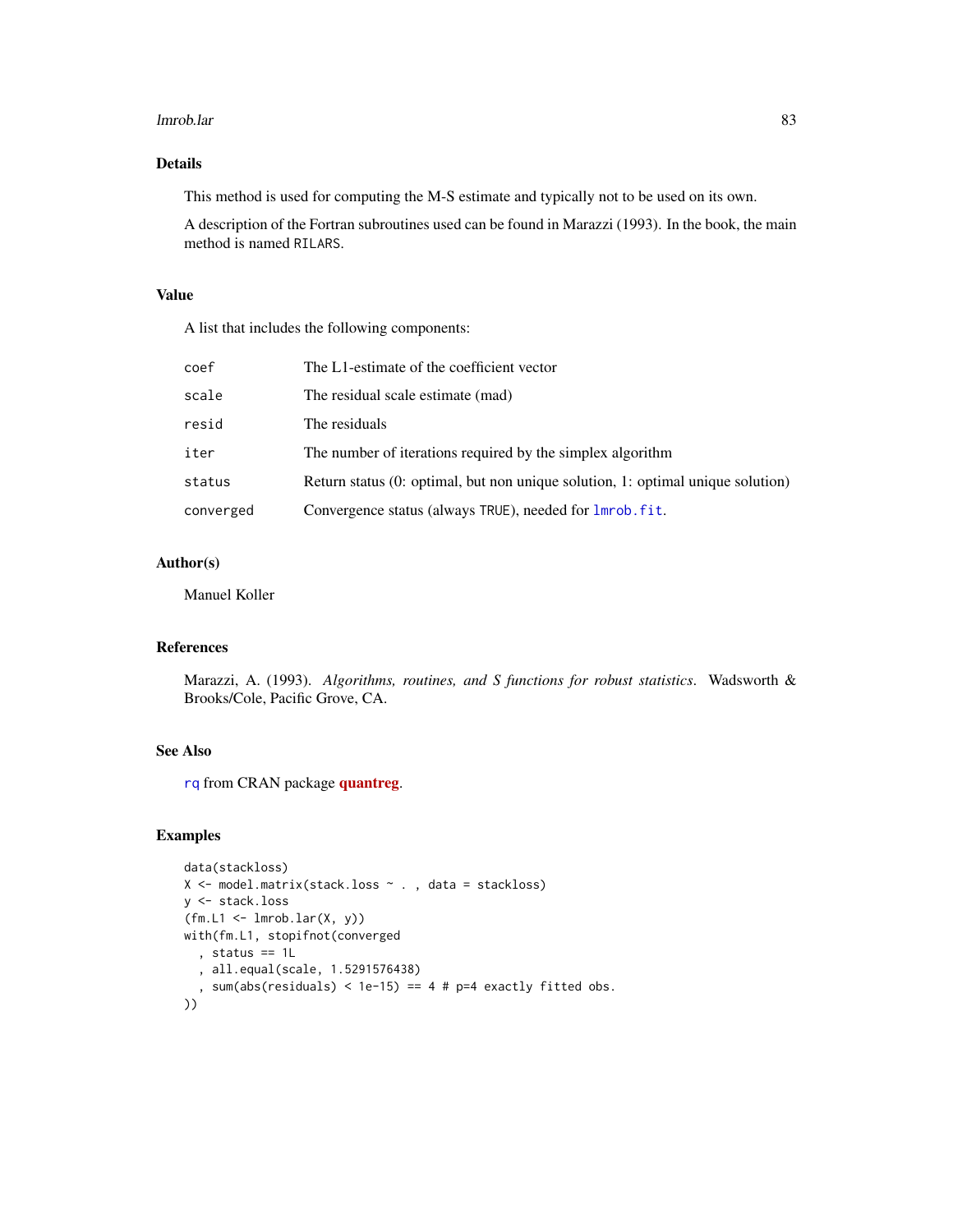### **Description**

Computes an M-S-estimator for linear regression using the "M-S" algorithm.

### Usage

```
lmrob.M.S(x, y, control, mf,
          split = splitFrame(mf, x, control$split.type))
```
### Arguments

| numeric matrix (a model matrix) of the predictors. |
|----------------------------------------------------|
| numeric vector for the response                    |
| list as returned by <b>lmrob</b> .control.         |
| a model frame as returned by model. frame.         |
| (optional) list as returned by splitFrame.         |
|                                                    |

### Details

This function is used by [lmrob](#page-67-0) and not intended to be used on its own (because an M-S-estimator has too low efficiency 'on its own').

An M-S estimator is a combination of an S-estimator for the continuous variables and an L1 estimator (i.e. an M-estimator with  $\psi(t) = sign(t)$ ) for the categorical variables.

The S-estimator is estimated using a subsampling algorithm. If the model includes interactions between categorical ([factor](#page-0-0)) and continuous variables, the subsampling algorithm might fail. In this case, one can choose to assign the interaction to the categorical side of variables rather than to the continuous side. This can be accomplished via the control argument split.type or by specifying split, see [splitFrame](#page-148-0).

Note that the return status converged does not refer to the actual convergence status. The algorithm used does not guarantee convergence and thus true convergence is almost never reached. This is, however, not a problem if the estimate is only used as initial estimate part of an MM or SMDM estimate.

The algorithm sometimes produces the warning message "Skipping design matrix equilibration (dgeequ): row ?? is exactly zero.". This is just an artifact of the algorithm and can be ignored safely.

#### Value

A list with components

| coefficients | numeric vector (length $p$ ) of M-S-regression coefficient estimates. |
|--------------|-----------------------------------------------------------------------|
| scale        | the M-S-scale residual estimate                                       |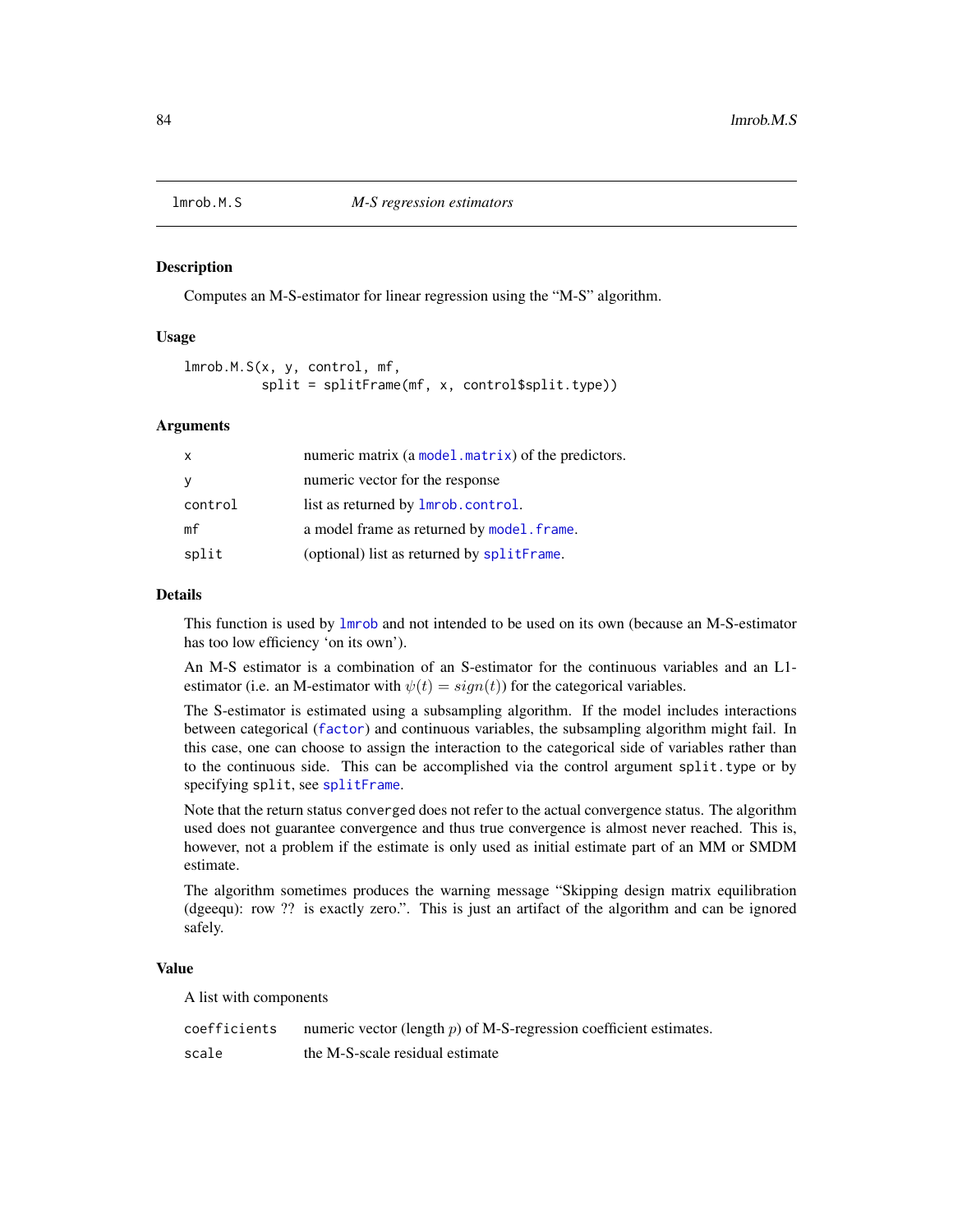#### lmrob.S 85

| residuals | numeric vector (legnth $n$ ) of the residuals.                   |
|-----------|------------------------------------------------------------------|
| rweights  | numeric vector (length $n$ ) of the robustness weights.          |
| control   | the same list as the control argument.                           |
| converged | Convergence status (always TRUE), needed for <b>lmrob</b> . fit. |

## Author(s)

Manuel Koller

### References

Maronna, R. A., and Yohai, V. J. (2000). Robust regression with both continuous and categorical predictors. *Journal of Statistical Planning and Inference* 89, 197–214.

### See Also

[lmrob](#page-67-0); for a description of the available split types, see [splitFrame](#page-148-0).

[lmRob](#page-0-0) in package **[robust](https://CRAN.R-project.org/package=robust)** uses a version of the M-S algorithm automatically when the formula contains factors. Our version however follows Maronna and Yohai (2000) more closely.

#### Examples

```
data(education)
education <- within(education, Region <- factor(Region))
flm \leftarrow lm(Y \sim Region + X1 + X2 + X3, education)
x <- model.matrix(flm)
y \le - education$Y # == model.response(model.frame(flm))
set.seed(17)
f.MS \leftarrow \text{lmrob.M.S}(x, y, \text{control} = \text{lmrob.control}(),mf = model.frame(flm))
## The typical use of the "M-S" estimator -- as initial estimate :
fmMS <- lmrob(Y \sim Region + X1 + X2 + X3, education,
```

```
init = "M-S")
```
<span id="page-84-0"></span>lmrob.S *S-regression estimators*

#### Description

Computes an S-estimator for linear regression, using the "fast S" algorithm.

#### Usage

```
lmrob.S(x, y, control,
       trace.lev = control$trace.lev,
       only.scale = FALSE, mf = NULL)
```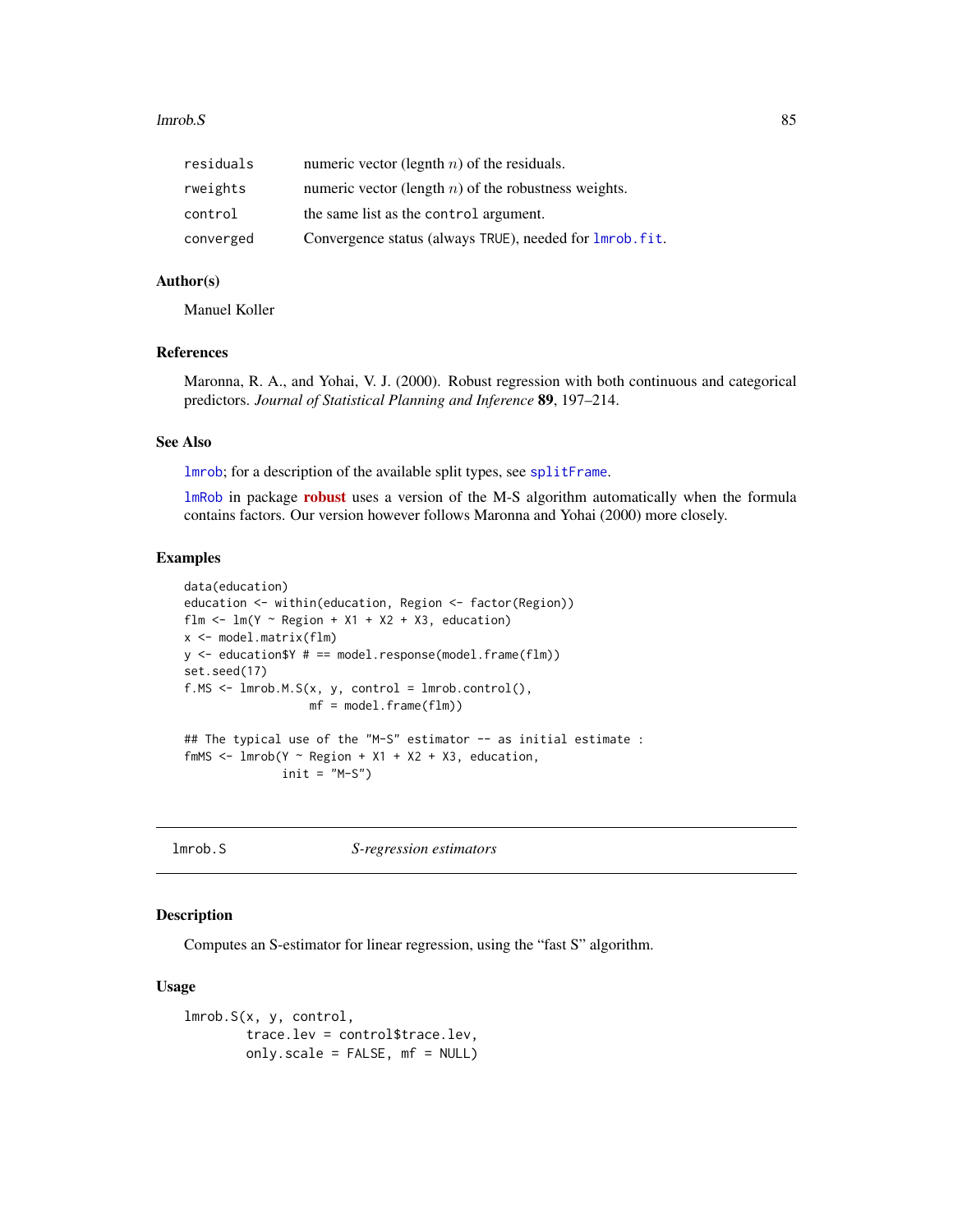## Arguments

| X          | design matrix $(n \times p)$                                                                                                        |
|------------|-------------------------------------------------------------------------------------------------------------------------------------|
| y          | numeric vector of responses (or residuals for only . scale=TRUE).                                                                   |
| control    | list as returned by <b>lmrob</b> .control                                                                                           |
| trace.lev  | integer indicating if the progress of the algorithm should be traced (increas-<br>ingly); default trace. $lev = 0$ does no tracing. |
| only.scale | logical indicating if only the scale of y should be computed. In this case, y<br>will typically contain residuals.                  |
| mf         | unused and deprecated.                                                                                                              |

## Details

This function is used by [lmrob.fit](#page-80-0) and typically not to be used on its own (because an S-estimator has too low efficiency 'on its own').

By default, the subsampling algorithm uses a customized LU decomposition which ensures a non singular subsample (if this is at all possible). This makes the Fast-S algorithm also feasible for categorical and mixed continuous-categorical data.

One can revert to the old subsampling scheme by setting the parameter subsampling in control to "simple".

## Value

By default (when only.scale is false), a list with components

| coefficients  | numeric vector (length $p$ ) of S-regression coefficient estimates. |
|---------------|---------------------------------------------------------------------|
| scale         | the S-scale residual estimate                                       |
| fitted.values | numeric vector (length $n$ ) of the fitted values.                  |
| residuals     | numeric vector (length $n$ ) of the residuals.                      |
| rweights      | numeric vector (length $n$ ) of the robustness weights.             |
| k.iter        | (maximal) number of refinement iterations used.                     |
| converged     | logical indicating if all refinement iterations had converged.      |
| control       | the same list as the control argument.                              |

If only.scale is true, the computed scale (a number) is returned.

## Author(s)

Matias Salibian-Barrera and Manuel Koller; Martin Maechler for minor new options and more documentation.

## See Also

[lmrob](#page-67-0), also for references.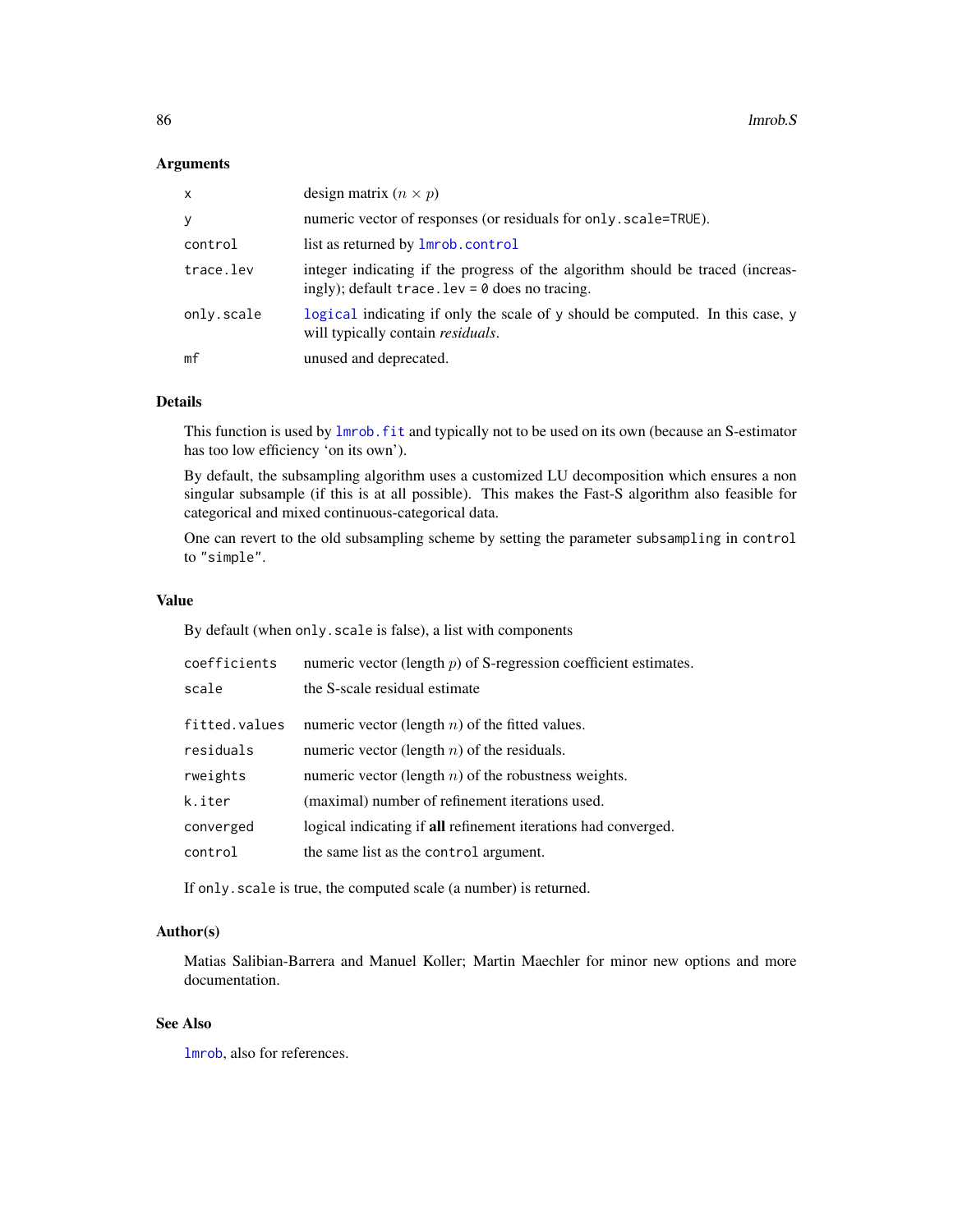Examples

```
set.seed(33)
x1 <- sort(rnorm(30)); x2 <- sort(rnorm(30)); x3 <- sort(rnorm(30))
X. \leq cbind(X1, X2, X3)y \le -10 + X. %*% (10*(2:4)) + rnorm(30)/10
y[1] <- 500 # a moderate outlier
X.[2,1] <- 20 # an X outlier
X1 \leftarrow \text{cbind}(1, X.)(m.lm < -1m(y \sim X.))set.seed(12)
m.lmS <- lmrob.S(x=X1, y=y,
                 control = Imrob.contrib(nRes = 20), traceњ = 1)m.lmS[c("coefficients","scale")]
all.equal(unname(m.lmS$coef), 10 * (1:4), tolerance = 0.005)
stopifnot(all.equal(unname(m.lmS$coef), 10 * (1:4), tolerance = 0.005),
          all.equal(m.lmS$scale, 1/10, tolerance = 0.09))
## only.scale = TRUE: Compute the S scale, given residuals;
s.lmS <- lmrob.S(X1, y=residuals(m.lmS), only.scale = TRUE,
                 control = Imrob.contrib(trace.lev = 3))all.equal(s.lmS, m.lmS$scale) # close: 1.89e-6 [64b Lnx]
```
los *Length of Stay Data*

#### Description

Length of stay for 201 patients that stayed at the University Hospital of Lausanne during the year 2000.

## Usage

```
data(los, package="robustbase")
```
## Format

Vector of integer values giving the length of stay (days):

int [1:201] 16 13 17 4 15 24 59 18 33 8 ...

#### Details

These data may be used to estimate and predict the total resource consumption of this group of patients.

Cf. Ruffieux, Paccaud and Marazzi (2000).

 $\log$  87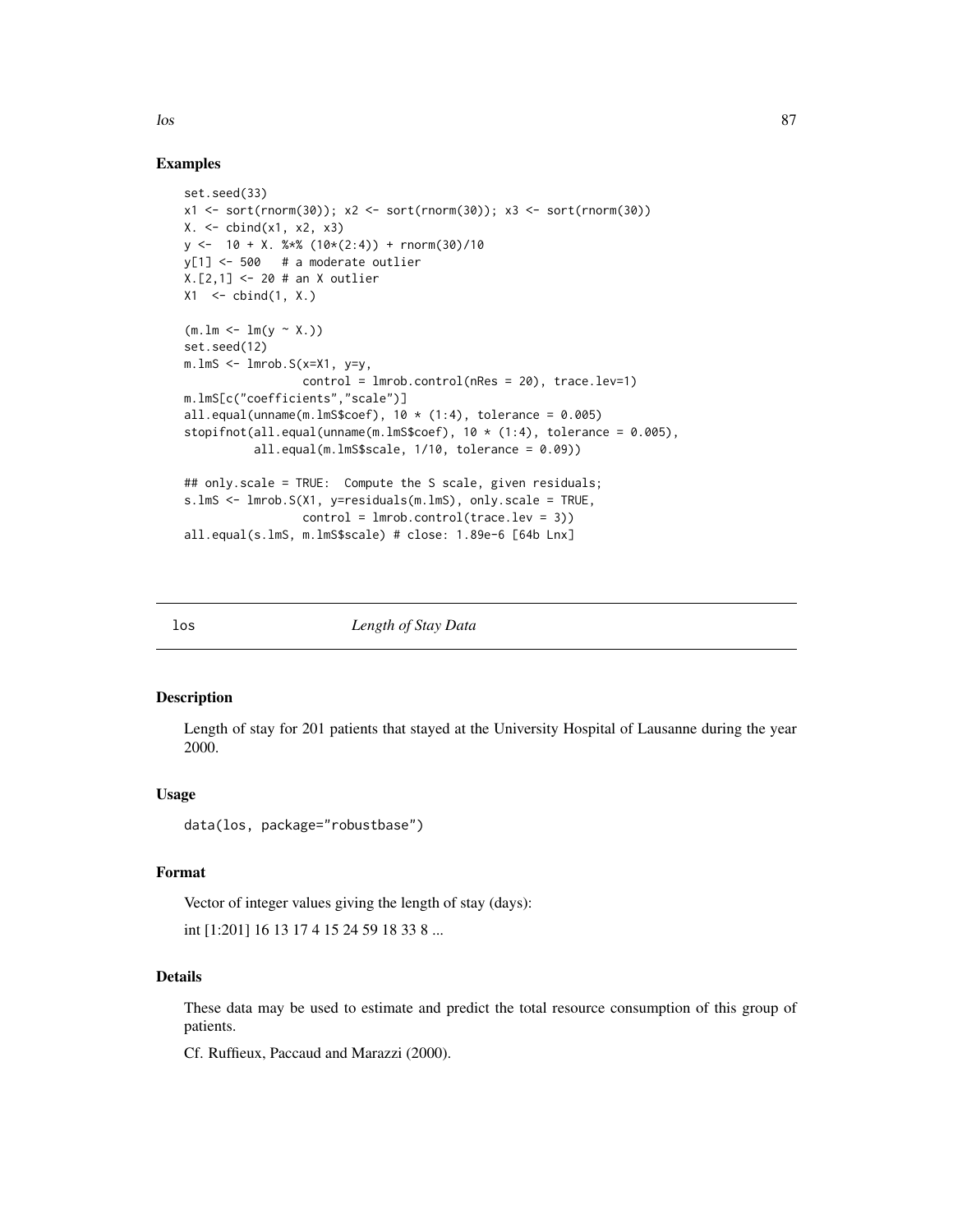### Source

The data were kindly provided by A. Marazzi.

Cf. Hubert, M. and Vandervieren, E. (2006), p. 13–15.

## References

Ruffieux, C., Paccaud, F. and A. Marazzi (2000) Comparing rules for truncating hospital length of stay; *Casemix Quarterly* 2, n. 1.

See also those for [adjbox](#page-3-0).

## Examples

```
summary(los) # quite skewed, with median(.) = 8
plot(table(los))
boxplot(los, horizontal=TRUE, add=TRUE, col = "red", axes=FALSE)
##-> "outliers" instead of "just skewed"
hist(log(los))
boxplot(log(los), add=TRUE, col=2, border=2, horizontal = TRUE, at = -1)
## Hubert and Vandervieren (2006), p. 15, Fig. 11.
adjbox(los, col = "gray", staplecol="red", outcol = "red",
       main = "(Skewness-)Adjusted and original boxplot for 'los' data")
boxplot(los, add = TRUE, staplewex= 0.2, outcex= 0.5, outpch= 4,
        staplecol = "blue", outcol = "blue", staplelwd=2)
legend("topright", c("adjbox(los)", "boxplot(los)"),
      col=c("red", "blue"), lwd = 1:2, bty="n")
```
ltsReg *Least Trimmed Squares Robust (High Breakdown) Regression*

## Description

Carries out least trimmed squares (LTS) robust (high breakdown point) regression.

#### Usage

```
ltsReg(x, \ldots)## S3 method for class 'formula'
ltsReg(formula, data, subset, weights, na.action,
       model = TRUE, x.ret = FALSE, y.ret = FALSE,
      contrast = NULL, offset, ...)## Default S3 method:
ltsReg(x, y, intercept = TRUE, alpha = , nsamp = , adjust = ,
      mcd = TRUE, qr.out = FALSE, yname = NULL,
      seed = , trace = , use.correction = , wgtFUN = , control = rrow.control(),...)
```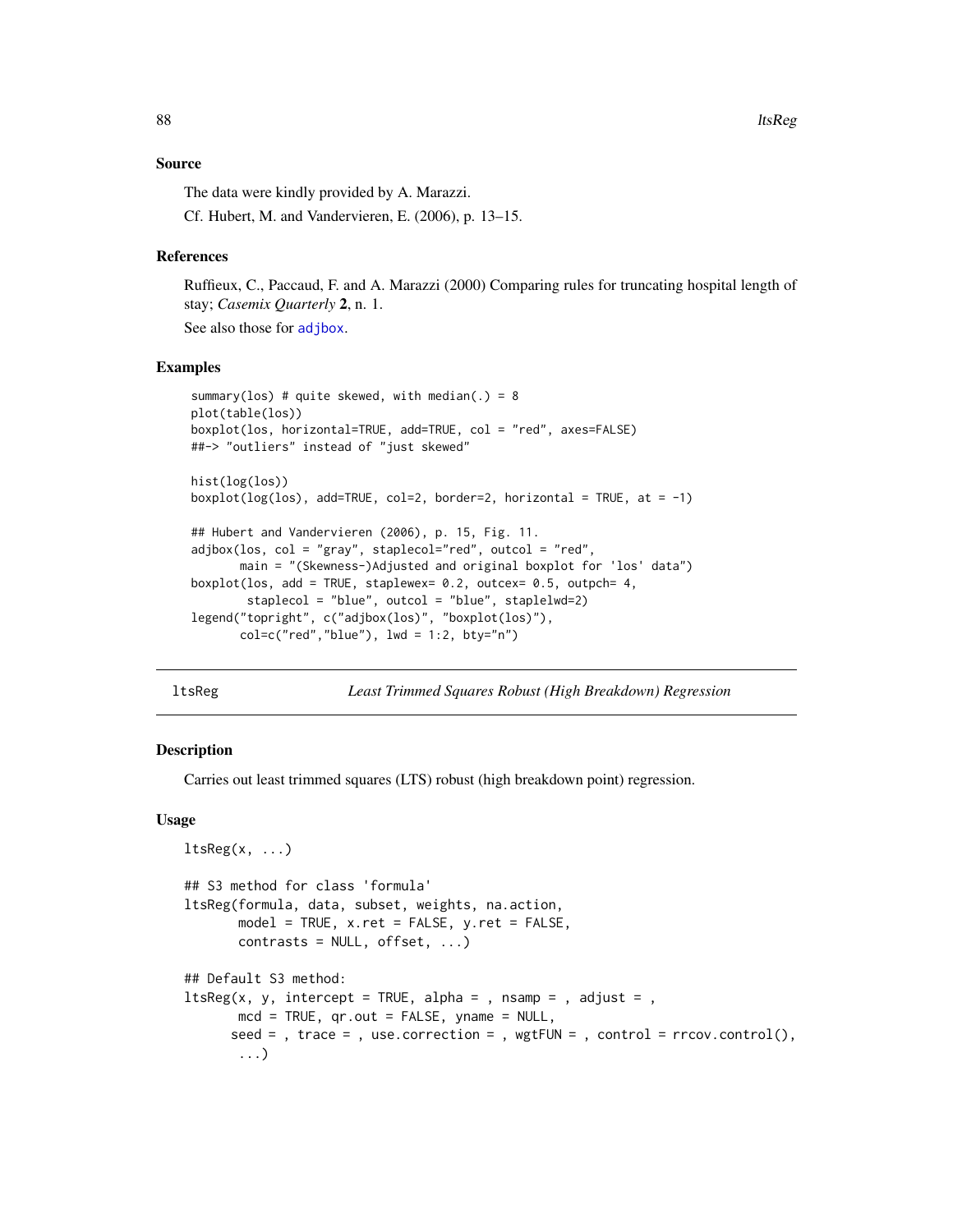#### ltsReg 89

# Arguments

| formula             | a formula of the form $y \sim x1 + x2 + $                                                                                                                                                                                                                                                                                                                                                                       |
|---------------------|-----------------------------------------------------------------------------------------------------------------------------------------------------------------------------------------------------------------------------------------------------------------------------------------------------------------------------------------------------------------------------------------------------------------|
| data                | data frame from which variables specified in formula are to be taken.                                                                                                                                                                                                                                                                                                                                           |
| subset              | an optional vector specifying a subset of observations to be used in the fitting<br>process.                                                                                                                                                                                                                                                                                                                    |
| weights             | an optional vector of weights to be used in the fitting process. NOT USED<br>YET.                                                                                                                                                                                                                                                                                                                               |
| na.action           | a function which indicates what should happen when the data contain NAs. The<br>default is set by the na. action setting of options, and is na. fail if that is<br>unset. The "factory-fresh" default is na.omit. Another possible value is NULL,<br>no action. Value na. exclude can be useful.                                                                                                                |
| model, x.ret, y.ret |                                                                                                                                                                                                                                                                                                                                                                                                                 |
|                     | logicals indicating if the model frame, the model matrix and the response are<br>to be returned, respectively.                                                                                                                                                                                                                                                                                                  |
| contrasts           | an optional list. See the contrasts. arg of model. matrix. default.                                                                                                                                                                                                                                                                                                                                             |
| offset              | this can be used to specify an <i>a priori</i> known component to be included in the<br>linear predictor during fitting. An offset term can be included in the formula<br>instead or as well, and if both are specified their sum is used.                                                                                                                                                                      |
| х                   | a matrix or data frame containing the explanatory variables.                                                                                                                                                                                                                                                                                                                                                    |
| у                   | the response: a vector of length the number of rows of x                                                                                                                                                                                                                                                                                                                                                        |
| intercept           | if true, a model with constant term will be estimated; otherwise no constant term<br>will be included. Default is intercept = TRUE                                                                                                                                                                                                                                                                              |
| alpha               | the percentage (roughly) of squared residuals whose sum will be minimized, by<br>default 0.5. In general, alpha must between 0.5 and 1.                                                                                                                                                                                                                                                                         |
| nsamp               | number of subsets used for initial estimates or "best" or "exact". Default is<br>nsamp = 500. For nsamp="best" exhaustive enumeration is done, as long as the<br>number of trials does not exceed 5000. For "exact", exhaustive enumeration<br>will be attempted however many samples are needed. In this case a warning<br>message will be displayed saying that the computation can take a very long<br>time. |
| adjust              | whether to perform intercept adjustment at each step. Since this can be time<br>consuming, the default is adjust = FALSE.                                                                                                                                                                                                                                                                                       |
| mcd                 | whether to compute robust distances using Fast-MCD.                                                                                                                                                                                                                                                                                                                                                             |
| qr.out              | whether to return the QR decomposition (see $qr$ ); defaults to false.                                                                                                                                                                                                                                                                                                                                          |
| yname               | the name of the dependent variable. Default is yname = NULL                                                                                                                                                                                                                                                                                                                                                     |
| seed                | initial seed for random generator, like . Random. seed, see rrcov. control.                                                                                                                                                                                                                                                                                                                                     |
| trace               | logical (or integer) indicating if intermediate results should be printed; defaults<br>to FALSE; values $\geq 2$ also produce print from the internal (Fortran) code.                                                                                                                                                                                                                                           |
|                     | use.correction whether to use finite sample correction factors. Default is use.correction=TRUE                                                                                                                                                                                                                                                                                                                  |
| wgtFUN              | a character string or function, specifying how the weights for the reweight-<br>ing step should be computed. Up to April 2013, the only option has been the<br>original proposal in (1999), now specified by wgtFUN = "01.original" (or via<br>control).                                                                                                                                                        |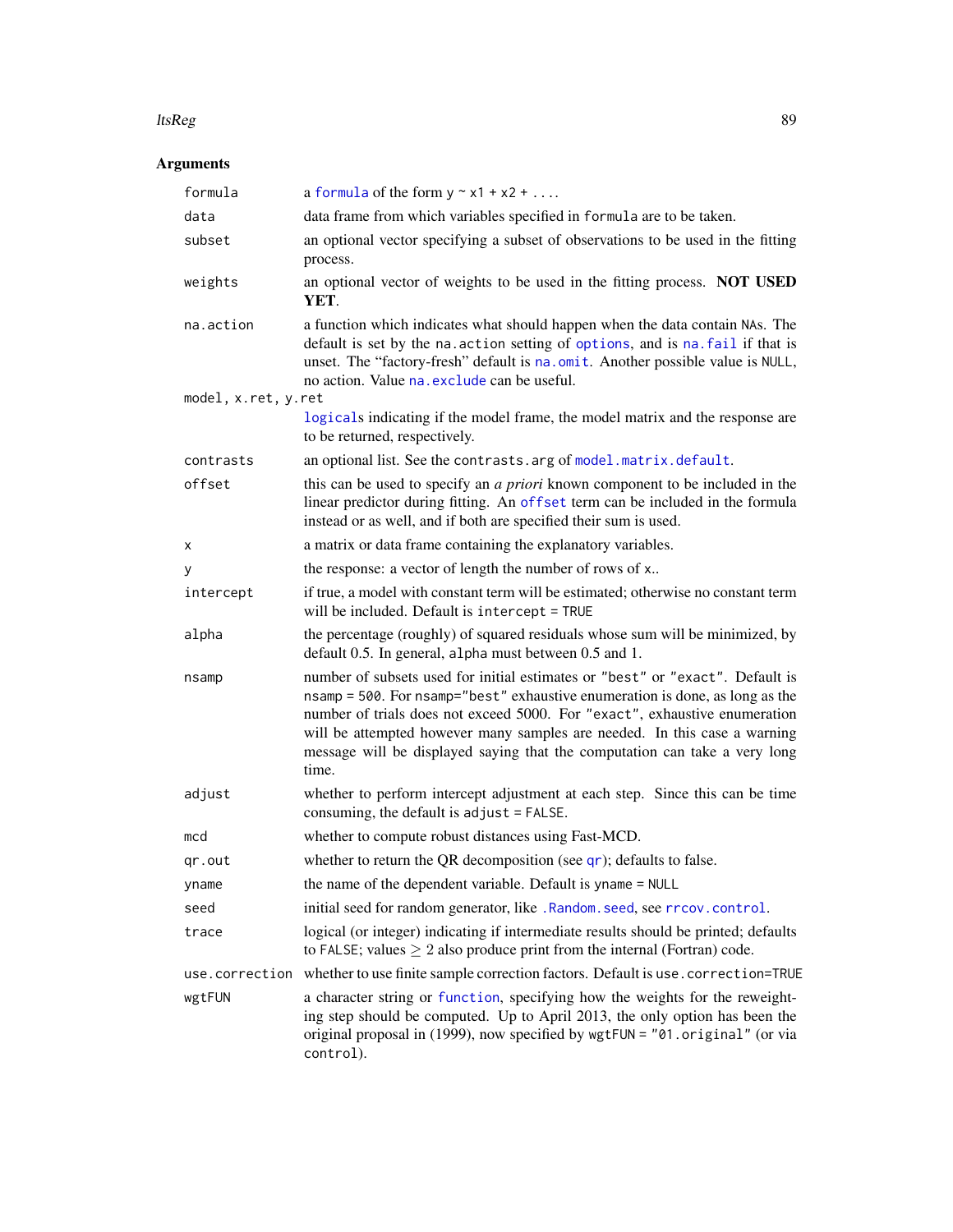| control  | a list with estimation options - same as these provided in the function specifi-   |
|----------|------------------------------------------------------------------------------------|
|          | cation. If the control object is supplied, the parameters from it will be used. If |
|          | parameters are passed also in the invocation statement, they will override the     |
|          | corresponding elements of the control object.                                      |
| $\ddots$ | arguments passed to or from other methods.                                         |
|          |                                                                                    |

## Details

The LTS regression method minimizes the sum of the h smallest squared residuals, where  $h >$  $n/2$ , i.e. at least half the number of observations must be used. The default value of h (when alpha=1/2) is roughly  $n/2$ , more precisely, (n+p+1) %/% 2 where n is the total number of observations, but by setting alpha, the user may choose higher values up to n, where  $h = h(\alpha, n, p)$ [h.alpha.n\(](#page-59-0)alpha,n,p). The LTS estimate of the error scale is given by the minimum of the objective function multiplied by a consistency factor and a finite sample correction factor – see Pison et al. (2002) for details. The rescaling factors for the raw and final estimates are returned also in the vectors raw.cnp2 and cnp2 of length 2 respectively. The finite sample corrections can be suppressed by setting use.correction=FALSE. The computations are performed using the Fast LTS algorithm proposed by Rousseeuw and Van Driessen (1999).

As always, the formula interface has an implied intercept term which can be removed either by  $y \sim$  $x - 1$  or  $y \sim 0 + x$ . See [formula](#page-0-0) for more details.

## Value

The function ltsReg returns an object of class "lts". The [summary](#page-0-0) method function is used to obtain (and print) a summary table of the results, and [plot\(](#page-114-0)) can be used to plot them, see the the specific help pages.

The generic accessor functions [coefficients](#page-0-0), [fitted.values](#page-0-0) and [residuals](#page-0-0) extract various useful features of the value returned by ltsReg.

An object of class lts is a [list](#page-0-0) containing at least the following components:

| crit          | the value of the objective function of the LTS regression method, i.e., the sum<br>of the $h$ smallest squared raw residuals.                            |
|---------------|----------------------------------------------------------------------------------------------------------------------------------------------------------|
| coefficients  | vector of coefficient estimates (including the intercept by default when intercept=TRUE),<br>obtained after reweighting.                                 |
| best          | the best subset found and used for computing the raw estimates, with length (best)<br>$==$ quan = h.alpha.n(alpha,n,p).                                  |
| fitted.values | vector like y containing the fitted values of the response after reweighting.                                                                            |
| residuals     | vector like y containing the residuals from the weighted least squares regression.                                                                       |
| scale         | scale estimate of the reweighted residuals.                                                                                                              |
| alpha         | same as the input parameter alpha.                                                                                                                       |
| quan          | the number $h$ of observations which have determined the least trimmed squares<br>estimator.                                                             |
| intercept     | same as the input parameter intercept.                                                                                                                   |
| cnp2          | a vector of length two containing the consistency correction factor and the finite<br>sample correction factor of the final estimate of the error scale. |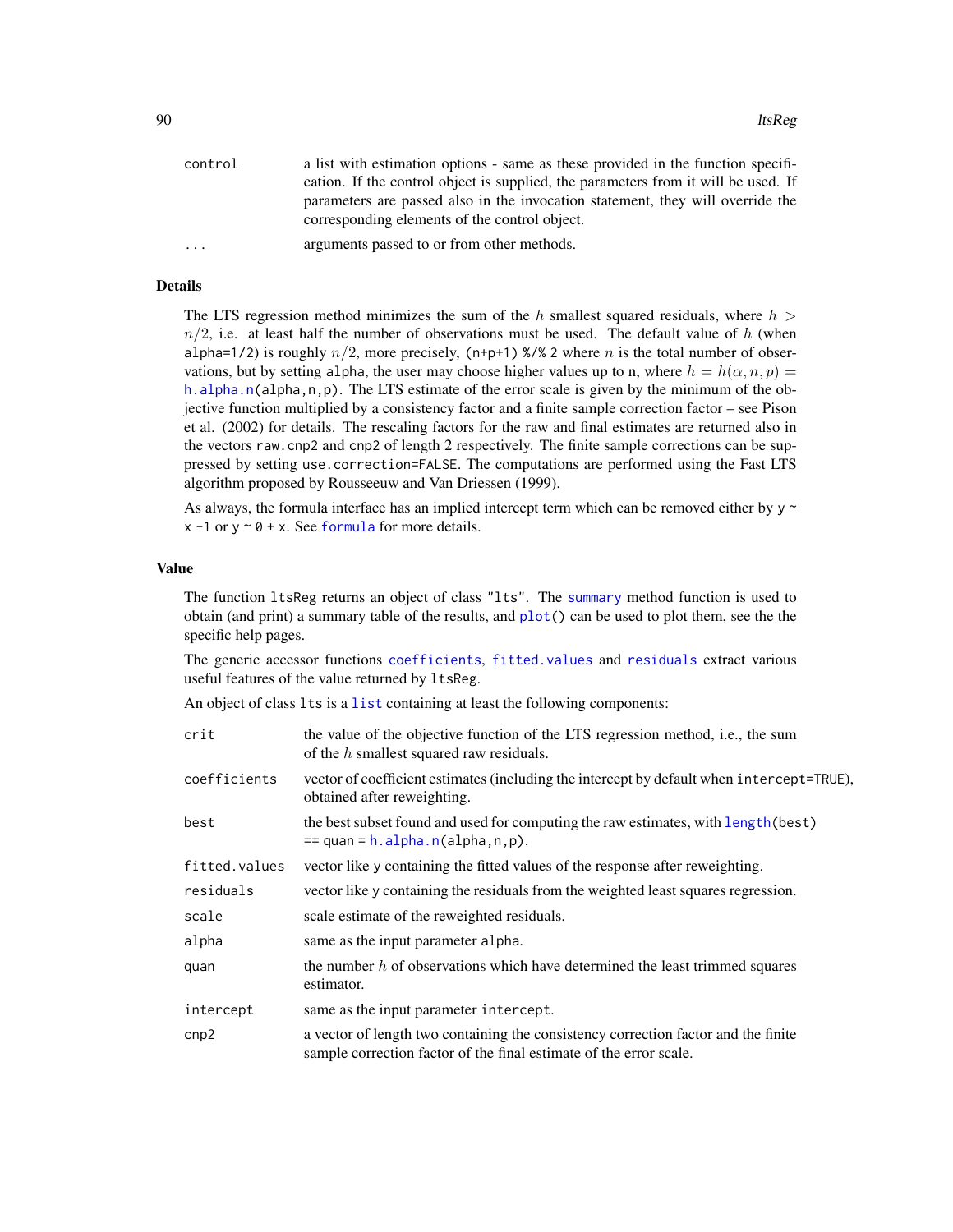#### ltsReg 91

| raw.coefficients |                                                                                                                                                                                             |
|------------------|---------------------------------------------------------------------------------------------------------------------------------------------------------------------------------------------|
|                  | vector of raw coefficient estimates (including the intercept, when intercept=TRUE).                                                                                                         |
| raw.scale        | scale estimate of the raw residuals.                                                                                                                                                        |
| raw.resid        | vector like y containing the raw residuals from the regression.                                                                                                                             |
| raw.cnp2         | a vector of length two containing the consistency correction factor and the finite<br>sample correction factor of the raw estimate of the error scale.                                      |
| lts.wt           | vector like y containing weights that can be used in a weighted least squares.<br>These weights are 1 for points with reasonably small residuals, and 0 for points<br>with large residuals. |
| raw.weights      | vector containing the raw weights based on the raw residuals and raw scale.                                                                                                                 |
| method           | character string naming the method (Least Trimmed Squares).                                                                                                                                 |
| X                | the input data as a matrix (including intercept column if applicable).                                                                                                                      |
| Υ                | the response variable as a vector.                                                                                                                                                          |

## Note

We strongly recommend using [lmrob\(](#page-67-0)) instead of ltsReg (*See also* below)!

#### Author(s)

Valentin Todorov <valentin.todorov@chello.at>, based on work written for S-plus by Peter Rousseeuw and Katrien van Driessen from University of Antwerp.

## References

Peter J. Rousseeuw (1984), Least Median of Squares Regression. *Journal of the American Statistical Association* 79, 871–881.

P. J. Rousseeuw and A. M. Leroy (1987) *Robust Regression and Outlier Detection.* Wiley.

P. J. Rousseeuw and K. van Driessen (1999) A fast algorithm for the minimum covariance determinant estimator. *Technometrics* 41, 212–223.

Pison, G., Van Aelst, S., and Willems, G. (2002) Small Sample Corrections for LTS and MCD. *Metrika* 55, 111-123.

## See Also

[lmrob.S\(](#page-84-0)) provides a fast S estimator with similar breakdown point as ltsReg() but better efficiency.

For data analysis, rather use  $lmrob$  which is based on  $lmrob$ . S.

[covMcd](#page-36-0); [summary.lts](#page-157-0) for summaries.

The generic functions [coef](#page-0-0), [residuals](#page-0-0), [fitted](#page-0-0).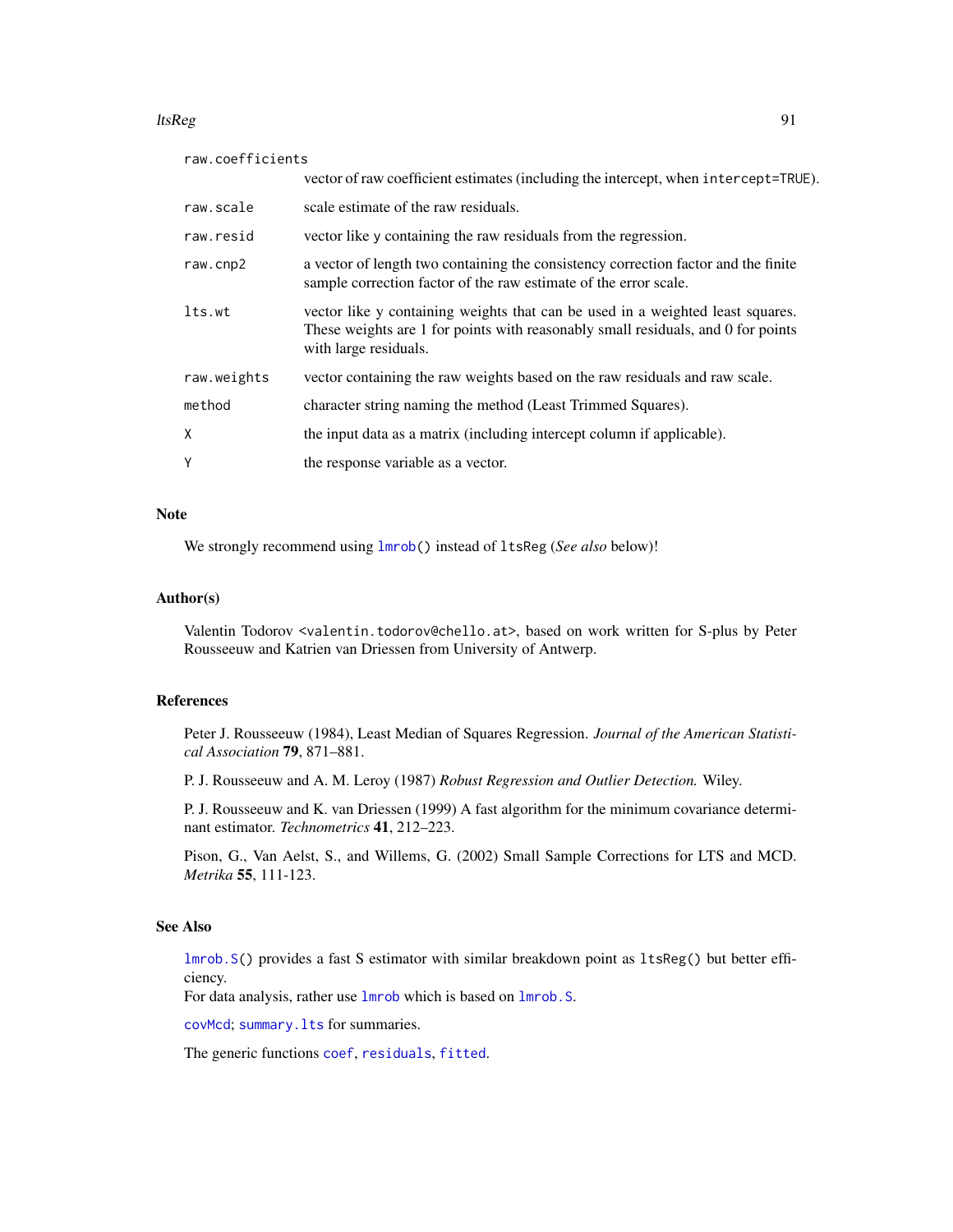# Examples

```
data(heart)
## Default method works with 'x'-matrix and y-var:
heart.x \leq data.matrix(heart[, 1:2]) # the X-variables
heart.y <- heart[,"clength"]
ltsReg(heart.x, heart.y)
data(stackloss)
ltsReg(stack.loss ~ ., data = stackloss)
```
mc *Medcouple, a Robust Measure of Skewness*

## Description

Compute the 'medcouple', a *robust* concept and estimator of skewness. The medcouple is defined as a scaled median difference of the left and right half of distribution, and hence *not* based on the third moment as the classical skewness.

### Usage

```
mc(x, na.rm = FALSE, doReflect = (length(x) < = 100),doScale = FALSE, # was hardwired=TRUE, then default=TRUE
  c.huberize = 1e11, \# was implicitly = Inf originally
  eps1 = 1e-14, eps2 = 1e-15, \# << new in 0.93-2 (2018-07..)
  maxit = 100, trace.lev = 0, full.result = FALSE)
```
## Arguments

| $\mathsf{x}$ | a numeric vector                                                                                                                                                                                                                                                                                                                                                                                                                                                                                                                                                                                                |
|--------------|-----------------------------------------------------------------------------------------------------------------------------------------------------------------------------------------------------------------------------------------------------------------------------------------------------------------------------------------------------------------------------------------------------------------------------------------------------------------------------------------------------------------------------------------------------------------------------------------------------------------|
| na.rm        | logical indicating how missing values (NAs) should be dealt with.                                                                                                                                                                                                                                                                                                                                                                                                                                                                                                                                               |
| doReflect    | logical indicating if the internal MC should also be computed on the <i>reflected</i><br>sample $-x$ , with final result (mc. (x) $-mc.$ (-x))/2. This makes sense since the<br>internal MC, mc. () computes the himedian() which can differ slightly from the<br>median.                                                                                                                                                                                                                                                                                                                                       |
| doScale      | logical indicating if the internal algorithm should also <i>scale</i> the data (using the<br>most distant value from the median which is unrobust and numerically danger-<br>ous); scaling has been hardwired in the original algorithm and R's mc() till sum-<br>mer 2018, where it became the default. Since <b>robustbase</b> version 0.95-0, March<br>2022, the default is FALSE. As this may change the result, a message is printed<br>about the new default, once per R session. You can suppress the message by<br>specifying doScale = $*$ explicitly, or, by setting options (mc_doScale_quiet=TRUE). |
| c.huberize   | a positive number (default: 1e11) used to stabilize the sample via $x < -huberize(x, c$<br>$= c$ . huberize) for the $mc()$ computations in the case of a nearly degenerate<br>sample (many observations practically equal to the median) or very extreme<br>outliers. In previous versions of <b>robustbase</b> no such huberization was applied<br>which is equivalent to c. huberize $=$ Inf.                                                                                                                                                                                                                |

92 mc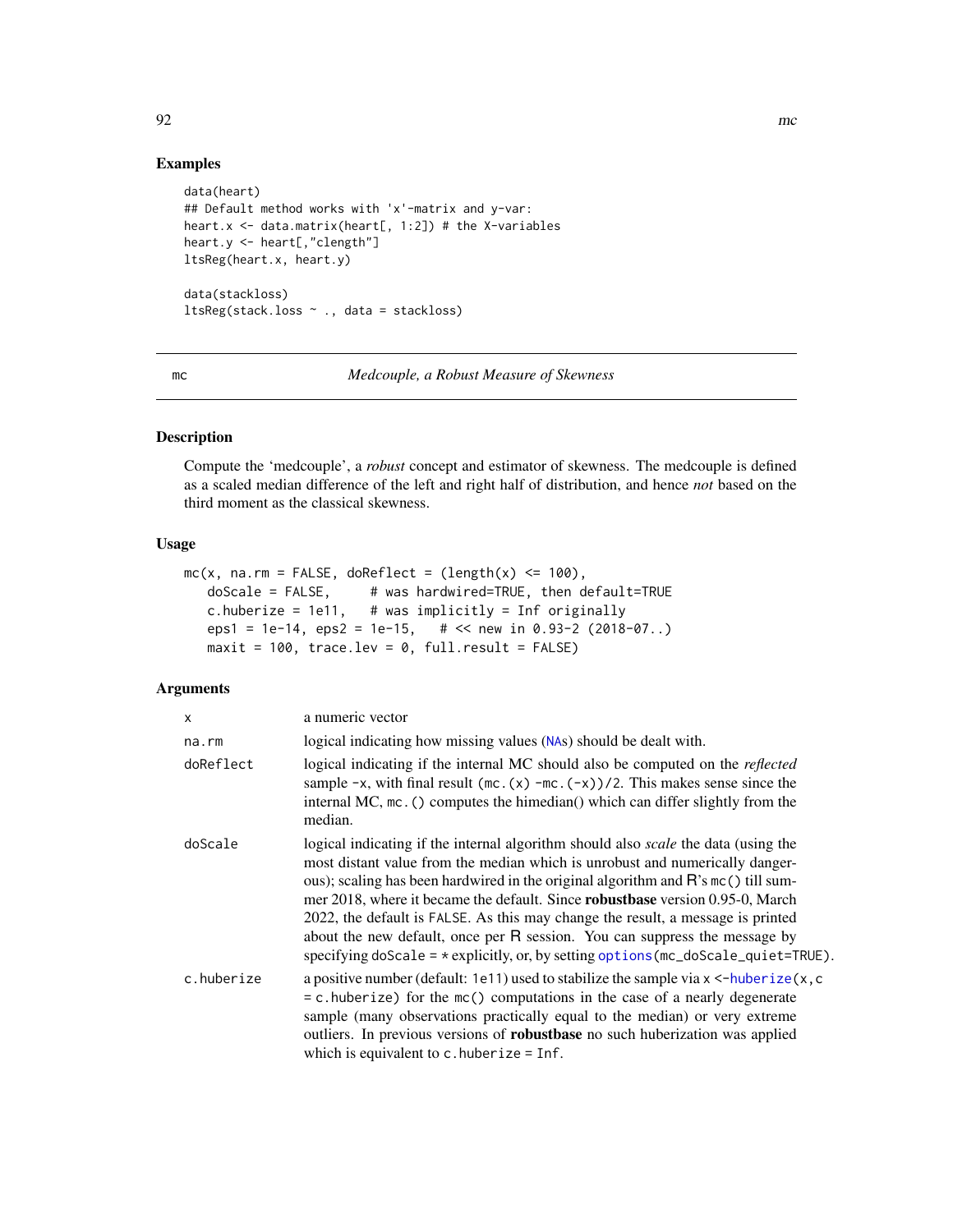| eps1, eps2  | tolerance in the algorithm; eps1 is used as a for convergence tolerance, where<br>eps2 is only used in the internal h_kern() function to prevent underflow to zero,<br>so could be considerably smaller. The original code implicitly hard coded in C<br>$eps1 :=eps2 := 1e-13$ ; only change with care! |
|-------------|----------------------------------------------------------------------------------------------------------------------------------------------------------------------------------------------------------------------------------------------------------------------------------------------------------|
| maxit       | maximal number of iterations; typically a few should be sufficient.                                                                                                                                                                                                                                      |
| trace.lev   | integer specifying how much diagnostic output the algorithm (in C) should pro-<br>duce. No output by default, most output for $trace. \text{lev} = 5$ .                                                                                                                                                  |
| full.result | logical indicating if the full return values (from C) should be returned as a list<br>via $attr(*, "mcComp").$                                                                                                                                                                                           |

#### Value

a number between -1 and 1, which is the medcouple,  $MC(x)$ . For  $r < mc(x, full. result =$ TRUE, ....), then  $attr(r, "mcComp")$  is a list with components

| medc                  | the medcouple $mc(x)$ .                     |
|-----------------------|---------------------------------------------|
| medc2                 | the medcouple $mc.(-x)$ if do Reflect=TRUE. |
| eps                   | tolerances used.                            |
| iter,iter2            | number of iterations used.                  |
| converged, converged2 |                                             |
|                       | logical specifying "convergence".           |

#### Convergence Problems

For extreme cases there were convergence problems which should not happen anymore as we now use doScale=FALSE and huberization (when c.huberize < Inf).

The original algorithm and  $mc(*,doScale=TRUE)$  not only centers the data around the median but also scales them by the extremes which may have a negative effect e.g., when changing an extreme outlier to even more extreme, the result changes wrongly; see the 'mc10x' example.

### Author(s)

Guy Brys; modifications by Tobias Verbeke and bug fixes and extensions by Manuel Koller and Martin Maechler.

The new default doScale=FALSE, and the new c.huberize were introduced as consequence of Lukas Graz' BSc thesis.

### References

Guy Brys, Mia Hubert and Anja Struyf (2004) A Robust Measure of Skewness; *JCGS* 13 (4), 996– 1017.

Hubert, M. and Vandervieren, E. (2008). An adjusted boxplot for skewed distributions, *Computational Statistics and Data Analysis* 52, 5186–5201.

Lukas Graz (2021). Improvement of the Algorithms for the Medcoule and the Adjusted Outlyingness; unpublished BSc thesis, supervised by M.Maechler, ETH Zurich.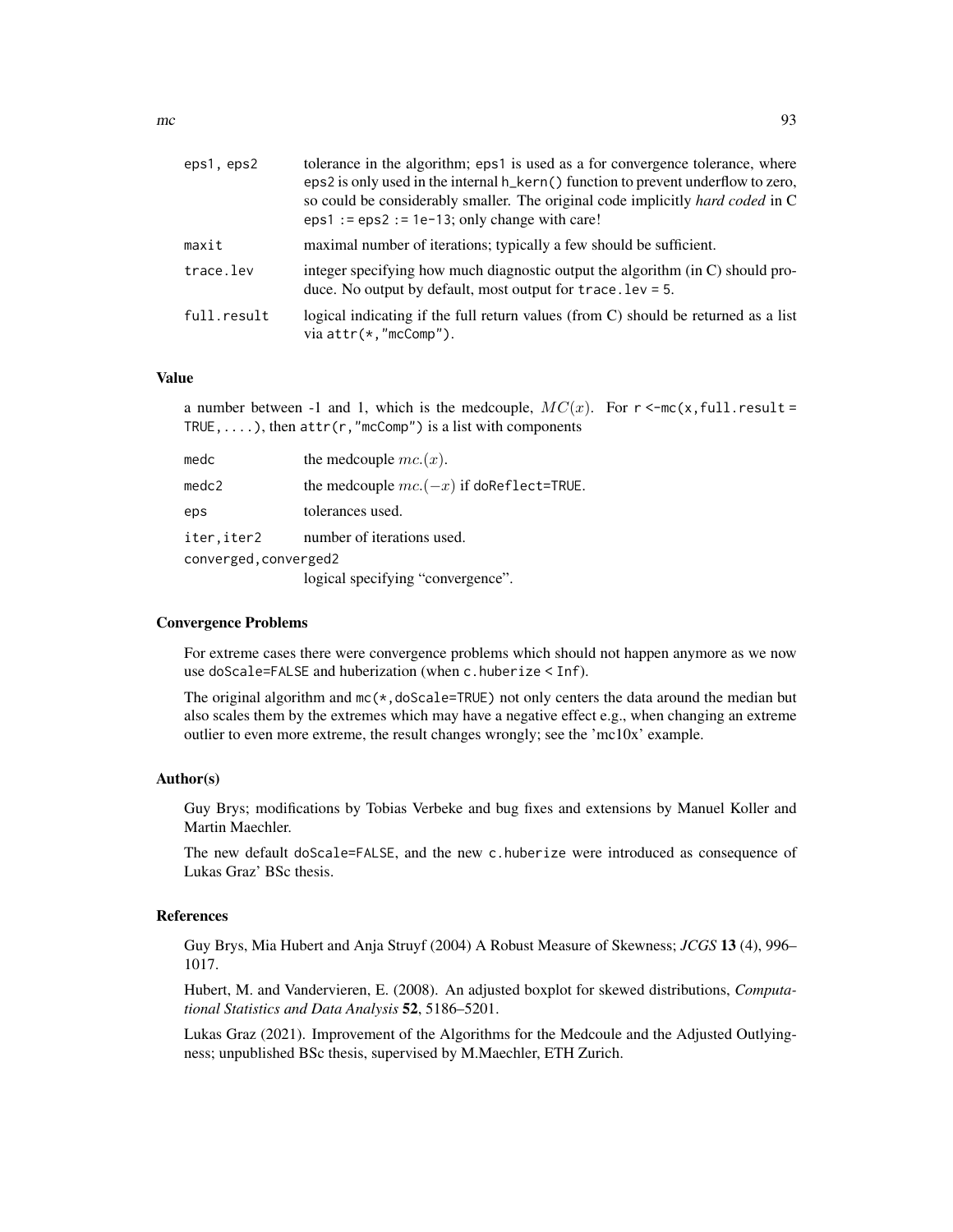#### See Also

[Qn](#page-131-0) for a robust measure of scale (aka "dispersion"), ....

### Examples

 $mc(1:5)$  # 0 for a symmetric sample

```
x1 \leftarrow c(1, 2, 7, 9, 10)mc(x1) # = -1/3data(cushny)
mc(cushny) # 0.125
stopifnot(mc(c(-20, -5, -2:2, 5, 20)) == 0,
          mc(x1, doReflect=FALES) = mc(-x1, doReflect=FALES),all.equal(mc(x1, doReflect=FALSE), -1/3, tolerance = 1e-12))
## Susceptibility of the current algorithm to large outliers :
dX10 <- function(X) c(1:5,7,10,15,25, X) # generate skewed size-10 with 'X'
x <- c(10,20,30, 100^(1:20))
## (doScale=TRUE, c.huberize=Inf) were (implicit) defaults in earlier {robustbase}:
(mc10x <- vapply(x, function(X) mc(dX10(X), doScale=TRUE, c.huberize=Inf), 1))
## limit X -> Inf should be 7/12 = 0.58333... but that "breaks down a bit" :
plot(x, mc10x, type="b", main = "mc( c(1:5,7,10,15,25, X) )", xlab="X", log="x")
## The new behavior is much preferable {shows message about new 'doScale=FALSE'}:
(mc10N \leq\nu) vapply(x, function(X) mc(dX10(X)), 1))
lines(x, mc10N, col=adjustcolor(2, 3/4), lwd=3)
mtext("mc(*, c.huberize=1e11)", col=2)
stopifnot(all.equal(c(4, 6, rep(7, length(x)-2))/12, mc10N))
## Here, huberization already solves the issue:
mc10NS <- vapply(x, function(X) mc(dX10(X), doScale=TRUE), 1)
stopifnot(all.equal(mc10N, mc10NS))
```
milk *Daudin's Milk Composition Data*

#### Description

Daudin et al.(1988) give 8 readings on the composition of 86 containers of milk. They speak about 85 observations, but this can be explained with the fact that observations 63 and 64 are identical (as noted by Rocke (1996)).

The data set was used for analysing the stability of principal component analysis by the bootstrap method. In the same context, but using high breakdown point robust PCA, these data were analysed by Todorov et al. (1994). Atkinson (1994) used these data for ilustration of the forward search algorithm for identifying of multiple outliers.

### Usage

data(milk, package="robustbase")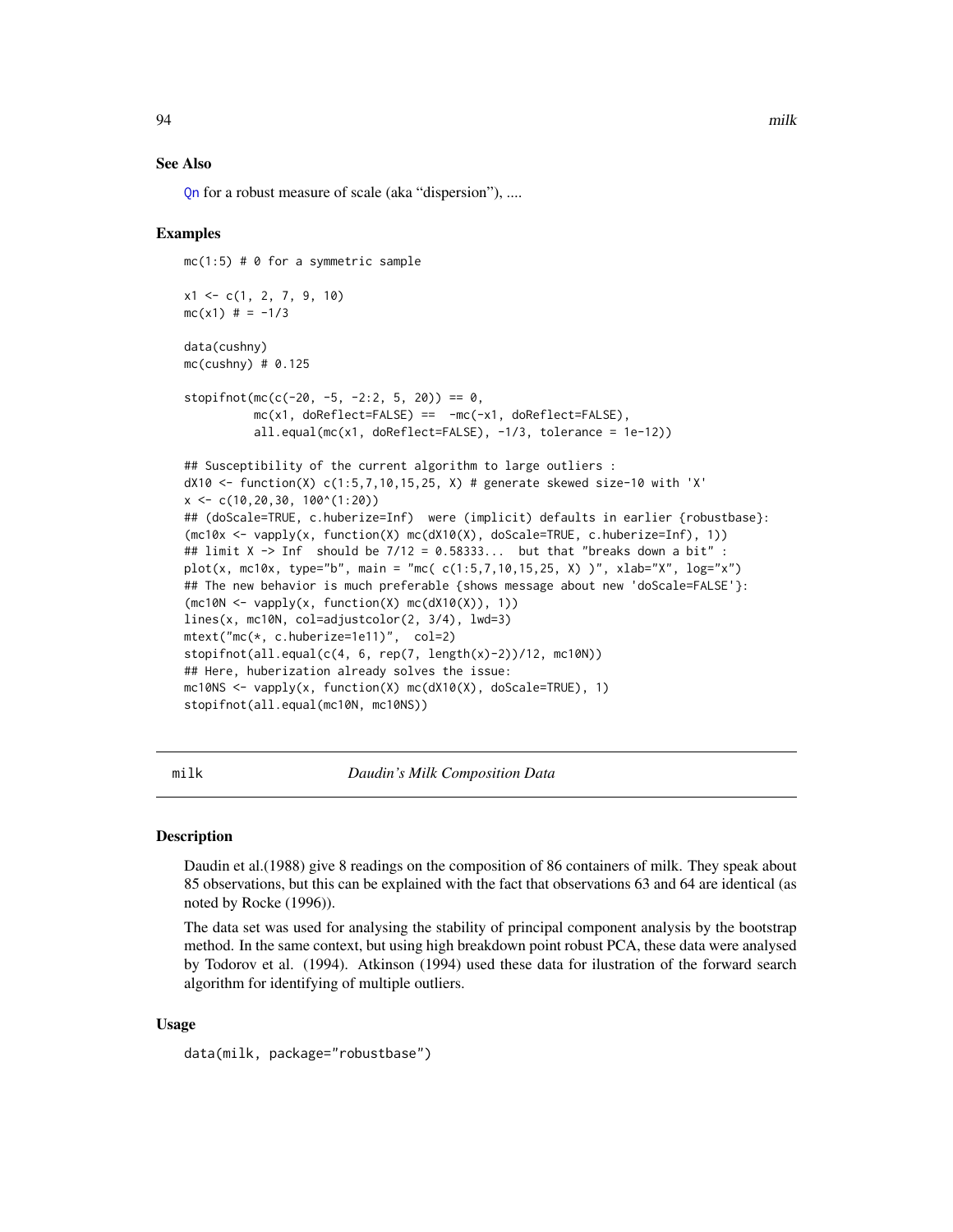Mpsi 1995 - 1996 - 1997 - 1998 - 1999 - 1999 - 1999 - 1999 - 1999 - 1999 - 1999 - 1999 - 1999 - 1999 - 1999 - 1

### Format

A data frame with 86 observations on the following 8 variables, all but the first measure units in *grams / liter*.

- X1 density
- X2 fat content
- X3 protein content
- X4 casein content
- X5 cheese dry substance measured in the factory
- X6 cheese dry substance measured in the laboratory
- X7 milk dry substance
- X8 cheese product

## Source

Daudin, J.J. Duby, C. and Trecourt, P. (1988) Stability of Principal Component Analysis Studied by the Bootstrap Method; *Statistics* 19, 241–258.

## References

Todorov, V., Neyko, N., Neytchev, P. (1994) Stability of High Breakdown Point Robust PCA, in *Short Communications, COMPSTAT'94*; Physica Verlag, Heidelberg.

Atkinson, A.C. (1994) Fast Very Robust Methods for the Detection of Multiple Outliers. *J. Amer. Statist. Assoc.* 89 1329–1339.

Rocke, D. M. and Woodruff, D. L. (1996) Identification of Outliers in Multivariate Data; *J. Amer. Statist. Assoc.* 91 (435), 1047–1061.

### Examples

```
data(milk)
(c.milk <- covMcd(milk))
summarizeRobWeights(c.milk $ mcd.wt)# 19..20 outliers
umilk <- unique(milk) # dropping obs.64 (== obs.63)
summary(cumilk <- covMcd(umilk, nsamp = "deterministic")) # 20 outliers
```
<span id="page-94-0"></span>Mpsi *Psi / Chi / Wgt / Rho Functions for \*M-Estimation*

#### <span id="page-94-1"></span>**Description**

Compute Psi / Chi / Wgt / Rho functions for M-estimation, i.e., including MM, etc. For definitions and details, please use the vignette " $\psi$ [-Functions Available in Robustbase".](https://cran.r-project.org/package=robustbase/vignettes/psi_functions.pdf)

MrhoInf(x) computes  $\rho(\infty)$ , i.e., the normalizing or scaling constant for the transformation from  $\rho(\cdot)$  to  $\tilde{\rho}(\cdot)$ , where the latter, aka as  $\chi(\cdot)$  fulfills  $\tilde{\rho}(\infty) = 1$  which makes only sense for "redescending" psi functions, i.e., not for "huber".

Mwgt(x,  $\star$ ) computes  $\psi(x)/x$  (fast and numerically accurately).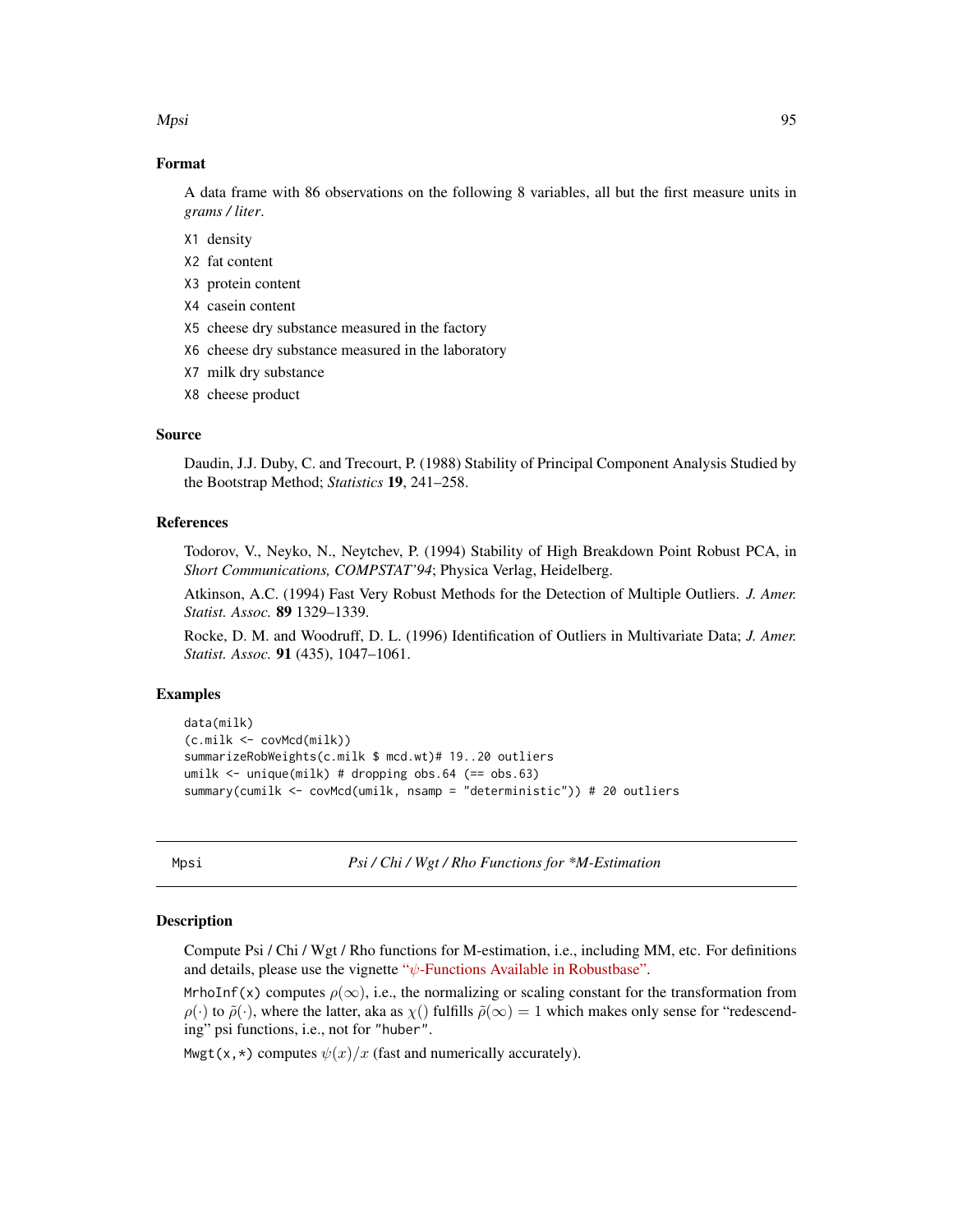### Usage

```
Mpsi(x, cc, psi, deriv = \emptyset)
Mchi(x, cc, psi, deriv = \emptyset)
Mwgt(x, cc, psi)
MrhoInf(cc, psi)
```
.Mwgt.psi1(psi, cc = .Mpsi.tuning.default(psi))

## Arguments

| $\mathsf{x}$  | numeric ("abscissa" values) vector, possibly with attributes such as dim or<br>names, etc. These are preserved for the $M*($ ) functions (but not the $.M()$ ones).                                                                                                                                                                                              |
|---------------|------------------------------------------------------------------------------------------------------------------------------------------------------------------------------------------------------------------------------------------------------------------------------------------------------------------------------------------------------------------|
| <sub>CC</sub> | numeric tuning constant, for some psi of length $> 1$ .                                                                                                                                                                                                                                                                                                          |
| psi           | a string specifying the psi / chi / rho / wgt function; either "huber", or one<br>of the same possible specifiers as for psi in $lmrob$ . control, i.e. currently,<br>"bisquare", "lqq", "welsh", "optimal", "hampel", or "ggw".                                                                                                                                 |
| deriv         | an integer, specifying the <i>order</i> of derivative to consider; particularly, $Mpsi(x, *, deriv)$<br>$=$ -1) is the principal function of $\psi$ (), typically denoted $\rho$ () in the literature.<br>For some psi functions, currently "huber", "bisquare", "hampel", and "lqq",<br>deriv = 2 is implemented, for the other psi's only $d \in \{-1, 0, 1\}$ |

#### Details

Theoretically, Mchi() would not be needed explicitly as it can be computed from Mpsi() and MrhoInf(), namely, by

Mchi(x,  $\star$ , deriv = d) == Mpsi(x,  $\star$ , deriv = d-1) / MrhoInf( $\star$ )

for  $d = 0, 1, 2$  (and '\*' containing par, psi, and equality is in the sense of [all.equal\(](#page-0-0)x,y,tol) with a small tol.

Similarly, Mwgt would not be needed strictly, as it could be defined via Mpsi), but the explicit definition takes care of 0/0 and typically is of a more simple form.

For experts, there are slightly even faster versions, .Mpsi(), .Mwgt(), etc.

.Mwgt.psi1() mainly a utility for [nlrob\(](#page-97-0)), returns a [function](#page-0-0) with similar semantics as [psi.hampel](#page-0-0), [psi.huber](#page-0-0), or [psi.bisquare](#page-0-0) from package [MASS](https://CRAN.R-project.org/package=MASS). Namely, a function with arguments  $(x,$  deriv=0), which for deriv=0 computes Mwgt(x,cc,psi) and otherwise computes Mpsi(x,cc,psi,deriv=deriv).

.Mpsi(), .Mchi(), .Mwgt(), and .MrhoInf() are low-level versions of Mpsi(), Mchi(), Mwgt(), and MrhoInf(), respectively, and .psi2ipsi() provides the psi-function integer codes needed for ipsi argument of the .M\*() functions.

For psi = "ggw", the  $\rho$ () function has no closed form and must be computed via numerical integration, apart from 6 special cases including the defaults, see the 'Details' in help[\(.psi.ggw.findc\)](#page-125-0).

#### Value

a numeric vector of the same length as x, with corresponding function (or derivative) values.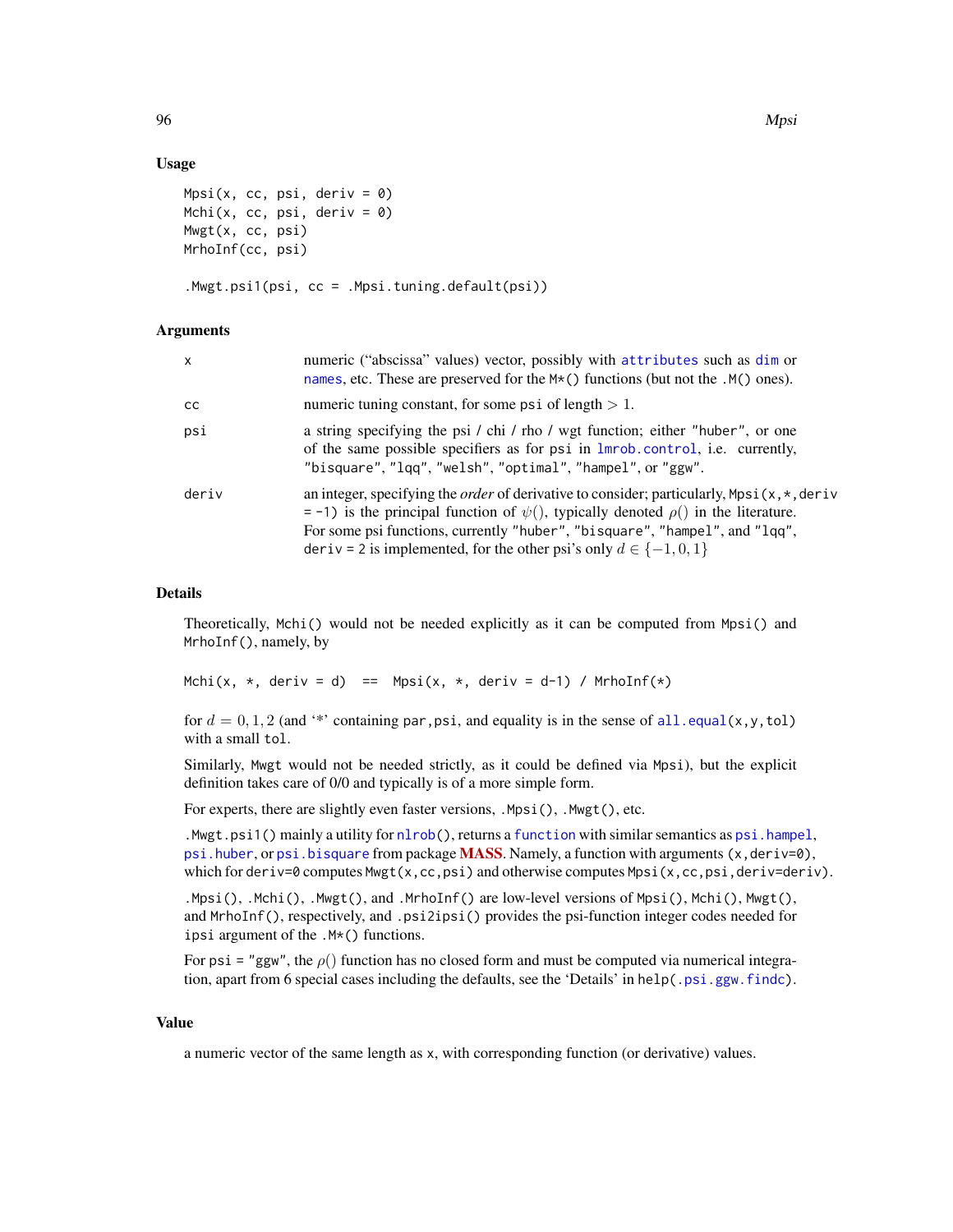#### Mpsi 2008 - 2009 - 2009 - 2009 - 2014 - 2022 - 2022 - 2022 - 2023 - 2023 - 2023 - 2024 - 2022 - 2023 - 2023 - 20

## Author(s)

Manuel Koller, notably for the original C implementation; tweaks and speedup via [.Call](#page-0-0) and .M\*() etc by Martin Maechler.

## References

See the vignette about " $\psi$ -Functions Available in Robustbase".

## See Also

[psiFunc](#page-128-0) and the [psi\\_func](#page-129-0) class, both of which provide considerably more on the R side, but are less optimized for speed.

[.Mpsi.tuning.defaults](#page-75-1), etc, for tuning constants' defaults forlmrob(), and [.psi.ggw.findc\(](#page-125-0)) utilities to construct such constants' vectors.

## Examples

```
x \le - seq(-5, 7, by=1/8)
matplot(x, cbind(Mpsi(x, 4, "biweight"),
                 Mchi(x, 4, "biweight"),
                Mwgt(x, 4, "biweight")), type = "1")
abline(h=0, v=0, lty=2, col=adjustcolor("gray", 0.6))
hampelPsi
(ccHa <- hampelPsi @ xtras $ tuningP $ k)
psHa <- hampelPsi@psi(x)
## using Mpsi():
Mp.Ha \leq Mpsi(x, cc = ccha, psi = "hamped")stopifnot(all.equal(Mp.Ha, psHa, tolerance = 1e-15))
psi.huber <- .Mwgt.psi1("huber")
if(getRversion() \geq "3.0.0")stopifnot(identical(psi.huber, .Mwgt.psi1("huber", 1.345),
                    ignore.env=TRUE))
curve(psi.huber(x), -3, 5, col=2, ylim = 0:1)curve(psi.huber(x, deriv=1), add=TRUE, col=3)
## and show that this is indeed the same as MASS::psi.huber() :
x \le - runif(256, -2, 3)
stopifnot(all.equal(psi.huber(x), MASS::psi.huber(x)),
          all.equal( psi.huber(x, deriv=1),
                    as.numeric(MASS::psi.huber(x, deriv=1))))
## and how to get MASS::psi.hampel():
psi.hampel <- .Mwgt.psi1("Hampel", c(2,4,8))
x \le runif(256, -4, 10)
stopifnot(all.equal(psi.hampel(x), MASS::psi.hampel(x)),
         all.equal( psi.hampel(x, deriv=1),
                   as.numeric(MASS::psi.hampel(x, deriv=1))))
```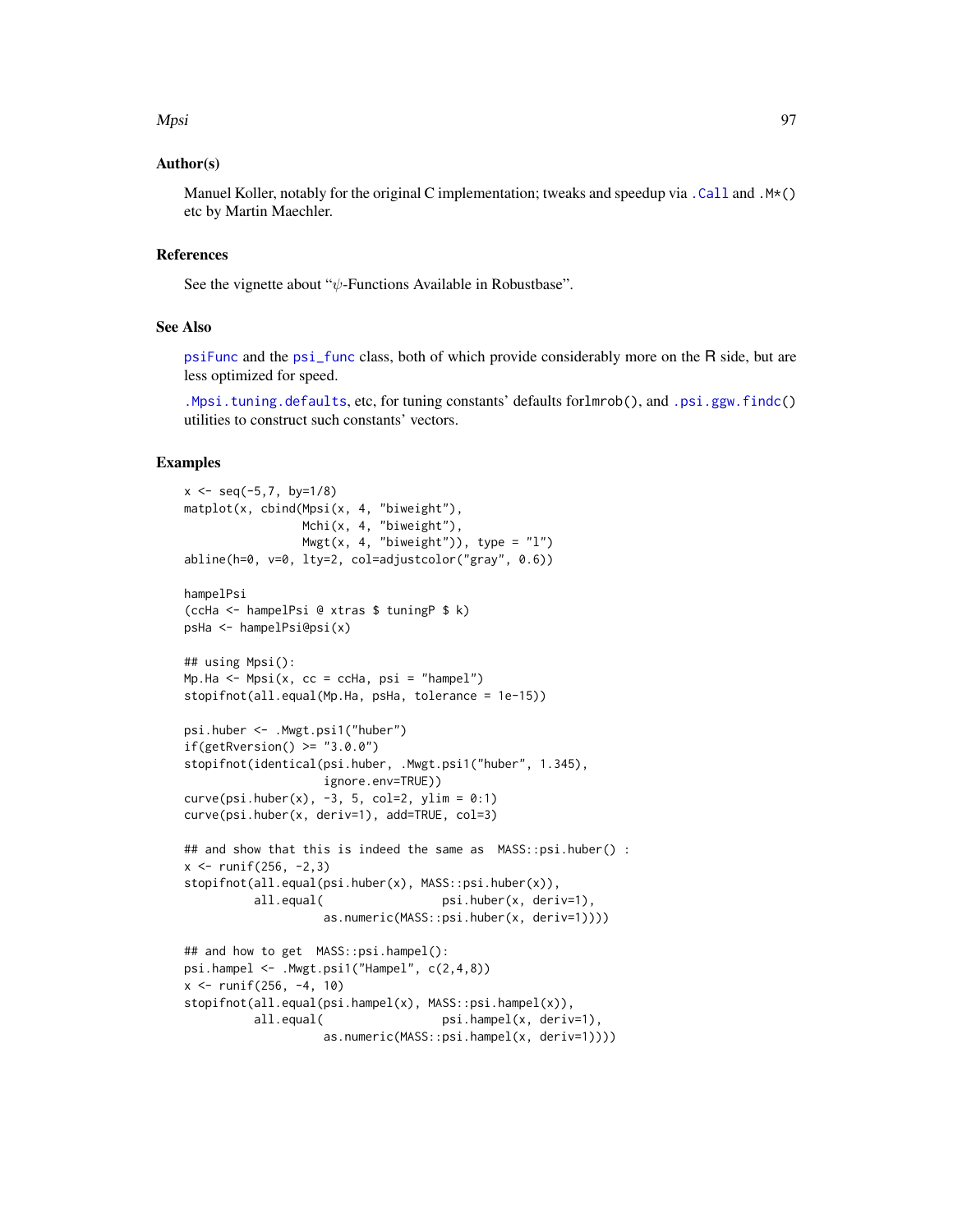```
## "lqq" / "LQQ" and its tuning constants:
ctl0 <- lmrob.control(psi = "lqq", tuning.psi=c(-0.5, 1.5, 0.95, NA))
ctl \leq 1mrob.control(psi = "lqq", tuning.psi=c(-0.5, 1.5, 0.90, NA))
ctl0$tuning.psi ## keeps the vector _and_ has "constants" attribute:
## [1] -0.50 1.50 0.95 NA
## attr(,"constants")
## [1] 1.4734061 0.9822707 1.5000000
ctl$tuning.psi ## ditto:
## [1] -0.5 1.5 0.9 NA \ .."constants" 1.213726 0.809151 1.500000
stopifnot(all.equal(Mpsi(0:2, cc = ctl$tuning.psi, psi = ctl$psi),
                    c(0, 0.977493, 1.1237), tol = 6e-6))
x \le - seq(-4,8, by = 1/16)
## Show how you can use .Mpsi() equivalently to Mpsi()
stopifnot(all.equal( Mpsi(x, cc = ctl$tuning.psi, psi = ctl$psi),
                    .Mpsi(x, ccc = attr(ctl$tuning.psi, "constants"),
                             ipsi = .psi2ipsi("lqq"))))
stopifnot(all.equal( Mpsi(x, cc = ctl0$tuning.psi, psi = ctl0$psi, deriv=1),
                    .Mpsi(x, ccc = attr(ctl0$tuning.psi, "constants"),
                             ipsi = .psi2ipsi("lqq"), deriv=1)))
## M*() preserving attributes :
x <- matrix(x, 32, 8, dimnames=list(paste0("r",1:32), col=letters[1:8]))
comment(x) \leq "a vector which is a matrix"
px < - Mpsi(x, cc = ccha, psi = "hampel")
stopifnot(identical(attributes(x), attributes(px)))
## The "optimal" psi exists in two versions "in the litterature": ---
## Maronna et al. 2006, 5.9.1, p.144f:
psi.M2006 <- function(x, c = 0.013)
  sign(x) * pmax(\emptyset, abs(x) - c/dnorm(abs(x)))## and the other is the one in robustbase from 'robust': via Mpsi(.., "optimal")
## Here are both for 95% efficiency:
(c106 <- .Mpsi.tuning.default("optimal"))
c1 <- curve(Mpsi(x, cc = c106, psi="optimal"), -5, 7, n=1001)
c2 <- curve(psi.M2006(x), add=TRUE, n=1001, col=adjustcolor(2,0.4), lwd=2)
abline(0,1, v=0, h=0, lty=3)
## the two psi's are similar, but really quite different
## a zoom into Maronna et al's:
c3 <- curve(psi.M2006(x), -.5, 1, n=1001); abline(h=0,v=0, lty=3);abline(0,1, lty=2)
```
<span id="page-97-0"></span>nlrob *Robust Fitting of Nonlinear Regression Models*

## **Description**

nlrob fits a nonlinear regression model by robust methods. Per default, by an M-estimator, using iterated reweighted least squares (called "IRLS" or also "IWLS").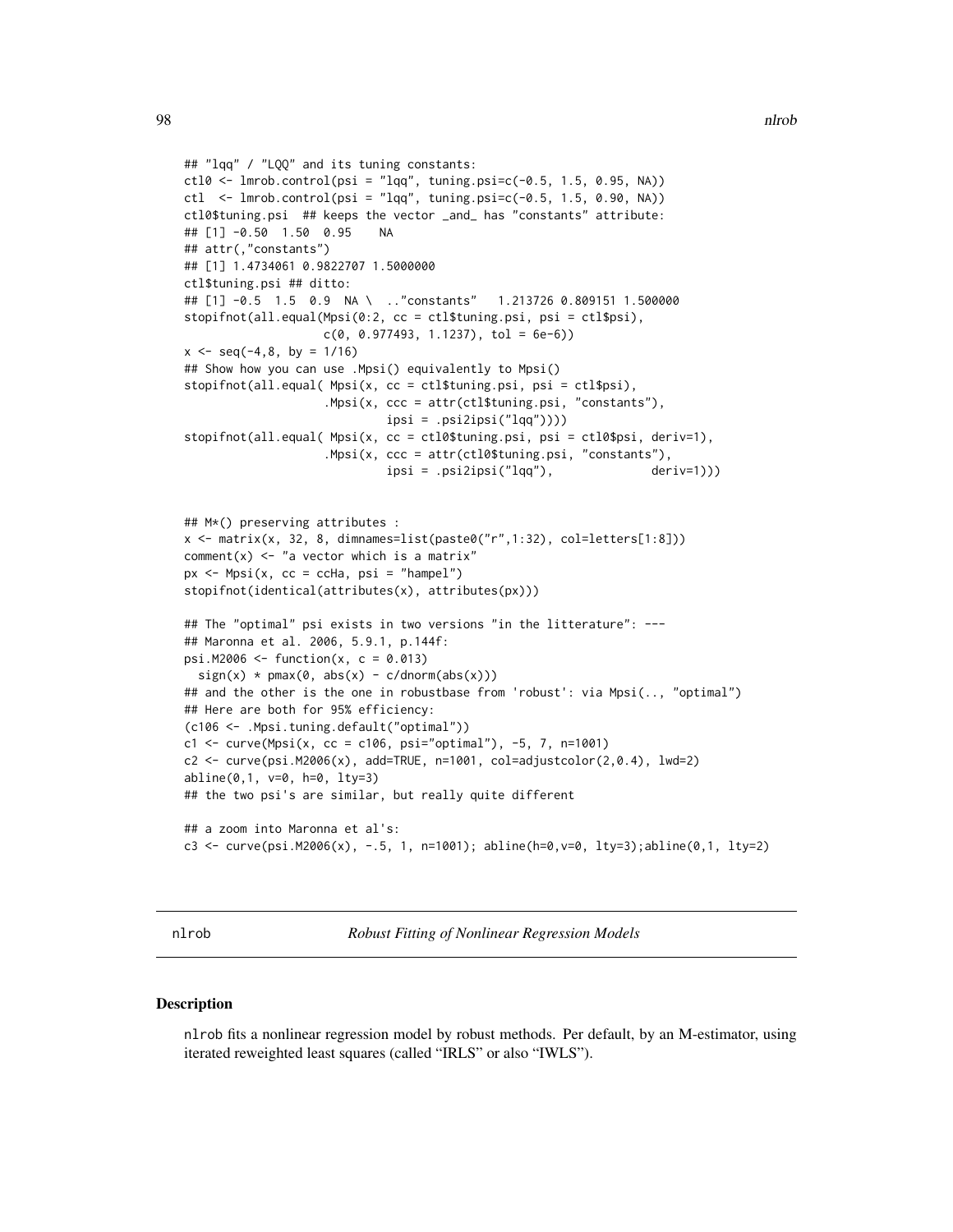nlrob 99

# Usage

```
nlrob(formula, data, start, lower, upper,
     weights = NULL, na.action = na.fail,
     method = c("M", "MM", "tau", "CM", "mtl"),
     psi = .Mwgt.psi1("huber", cc=1.345), scale = NULL,
      test.vec = c("resid", "coef", "w"), maxit = 20,tol = 1e-06, acc, algorithm = "default", doCov = FALSE, model = FALSE,
      control = if(method == "M") nls.configontroll() else
nlrob.control(method, optArgs = list(trace=trace), ...),
      trace = FALSE, ...)## S3 method for class 'nlrob'
fitted(object, ...)
## S3 method for class 'nlrob'
residuals(object, type = , ...)
```

```
## S3 method for class 'nlrob'
predict(object, newdata, ...)
```
## Arguments

| formula      | a nonlinear formula including variables and parameters of the model, such as y<br>~ f(x, theta) (cf. nls). (For some checks: if $f(.)$ is linear, then we need paren-<br>theses, e.g., $y \sim (a + b \times x)$ ; (note that ._nlrob.w is not allowed as variable or<br>parameter name))                                                                                                                                                                                                                                                                                                                                                                                                                                                                                                      |
|--------------|------------------------------------------------------------------------------------------------------------------------------------------------------------------------------------------------------------------------------------------------------------------------------------------------------------------------------------------------------------------------------------------------------------------------------------------------------------------------------------------------------------------------------------------------------------------------------------------------------------------------------------------------------------------------------------------------------------------------------------------------------------------------------------------------|
| data         | an optional data frame containing the variables in the model. If not found in<br>data, the variables are taken from environment (formula), typically the envi-<br>ronment from which nl rob is called.                                                                                                                                                                                                                                                                                                                                                                                                                                                                                                                                                                                         |
| start        | a named numeric vector of starting parameters estimates, only for method = "M".                                                                                                                                                                                                                                                                                                                                                                                                                                                                                                                                                                                                                                                                                                                |
| lower, upper | numeric vectors of lower and upper bounds; if needed, will be replicated to be as<br>long as the longest of start, lower or upper. For (the default) method = "M",<br>if the bounds are unspecified all parameters are assumed to be unconstrained;<br>also, for method "M", bounds can only be used with the "port" algorithm. They<br>are ignored, with a warning, in cases they have no effect.<br>For all other methods, currently these bounds <i>must</i> be specified as finite values,<br>and one of them must have names matching the parameter names in formula.<br>For methods "CM" and "mt1", the bounds must <i>additionally</i> have an entry named<br>"sigma" as that is determined simultaneously in the same optimization, and<br>hence its lower bound must not be negative. |
| weights      | an optional vector of weights to be used in the fitting process (for intrinsic<br>weights, not the weights w used in the iterative (robust) fit). I.e., $sum(w * e^2)$<br>is minimized with $e =$ residuals, $e_i = y_i - f(xreg_i, \theta)$ , where $f(x, \theta)$ is the<br>nonlinear function, and w are the robust weights from $resid * weights$ .                                                                                                                                                                                                                                                                                                                                                                                                                                        |
| na.action    | a function which indicates what should happen when the data contain NAs. The<br>default action is for the procedure to fail. If NAs are present, use na.exclude<br>to have residuals with length == $nrow(data) == length(w)$ , where w are the<br>weights used in the iterative robust loop. This is better if the explanatory vari-<br>ables in formula are time series (and so the NA location is important). For this                                                                                                                                                                                                                                                                                                                                                                      |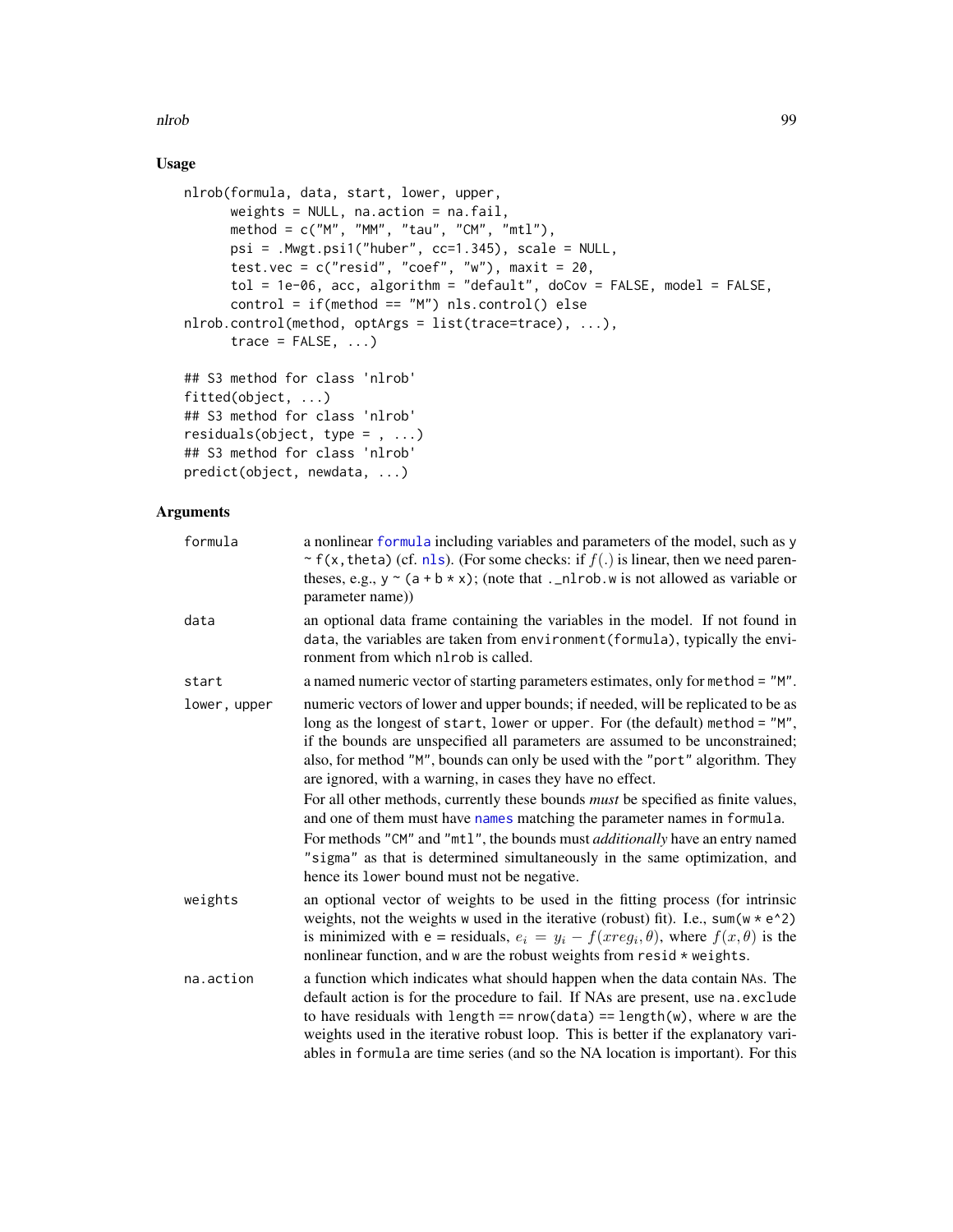|           | reason, na. omit, which leads to omission of cases with missing values on any<br>required variable, is not suitable here since the residuals length is different from<br>$nrow(data) == length(w).$                                                                                                                              |
|-----------|----------------------------------------------------------------------------------------------------------------------------------------------------------------------------------------------------------------------------------------------------------------------------------------------------------------------------------|
| method    | a character string specifying which method to use. The default is "M", for his-<br>torical and back-compatibility reasons. For the other methods, primarily see<br>nlrob.algorithms.                                                                                                                                             |
|           | "M" Computes an M-estimator, using nls(*, weights=*) iteratively (hence,<br>IRLS) with weights equal to $\psi(r_i)/r_i$ , where $r_i$ is the i-the residual from<br>the previous fit.                                                                                                                                            |
|           | "MM" Computes an MM-estimator, starting from init, either "S" or "Its".<br>"tau" Computes a Tau-estimator.                                                                                                                                                                                                                       |
|           | "CM" Computes a "Constrained M" $(=: CM)$ estimator.                                                                                                                                                                                                                                                                             |
|           | "mtl" Compute as "Maximum Trimmed Likelihood" (=: MTL) estimator.                                                                                                                                                                                                                                                                |
|           | Note that all methods but "M" are "random", hence typically to be preceded by<br>set.seed() in usage, see also nlrob.algorithms.                                                                                                                                                                                                 |
| psi       | a function (possibly by name) of the form $g(x, 'tuning constant(s)', deriv)$<br>that for deriv=0 returns $\psi(x)/x$ and for deriv=1 returns $\psi'(x)$ . Note that tun-<br>ing constants can not be passed separately, but directly via the specification of<br>psi, typically via a simple . Mwgt.psi1() call as per default. |
|           | Note that this has been a deliberately non-backcompatible change for robustbase<br>version $0.90-0$ (summer $2013$ – early $2014$ ).                                                                                                                                                                                             |
| scale     | when not NULL (default), a positive number specifying a scale kept <i>fixed</i> during<br>the iterations (and returned as Scale component).                                                                                                                                                                                      |
| test.vec  | character string specifying the convergence criterion. The relative change is<br>tested for residuals with a value of "resid" (the default), for coefficients with<br>"coef", and for weights with "w".                                                                                                                          |
| maxit     | maximum number of iterations in the robust loop.                                                                                                                                                                                                                                                                                 |
| tol       | non-negative convergence tolerance for the robust fit.                                                                                                                                                                                                                                                                           |
| acc       | previous name for tol, now deprecated.                                                                                                                                                                                                                                                                                           |
| algorithm | character string specifying the algorithm to use for nls, see there, only when<br>method = "M". The default algorithm is a Gauss-Newton algorithm.                                                                                                                                                                               |
| doCov     | a logical specifying if nlrob() should compute the asymptotic variance-covariance<br>matrix (see vcov) already. This used to be hard-wired to TRUE; however, the de-<br>fault has been set to FALSE, as vcov(obj) and summary(obj) can easily com-<br>pute it when needed.                                                       |
| model     | a logical indicating if the model. frame should be returned as well.                                                                                                                                                                                                                                                             |
| control   | an optional list of control settings.                                                                                                                                                                                                                                                                                            |
|           | for method = $'M''$ : settings for $nls()$ . See nls. control for the names of the<br>settable control values and their effect.                                                                                                                                                                                                  |
|           | for all methods but "M": a list, typically resulting from $n$ lrob.control(method, *).                                                                                                                                                                                                                                           |
| trace     | logical value indicating if a "trace" of the nls iteration progress should be<br>printed. Default is FALSE.<br>If TRUE, in each robust iteration, the residual sum-of-squares and the parameter                                                                                                                                  |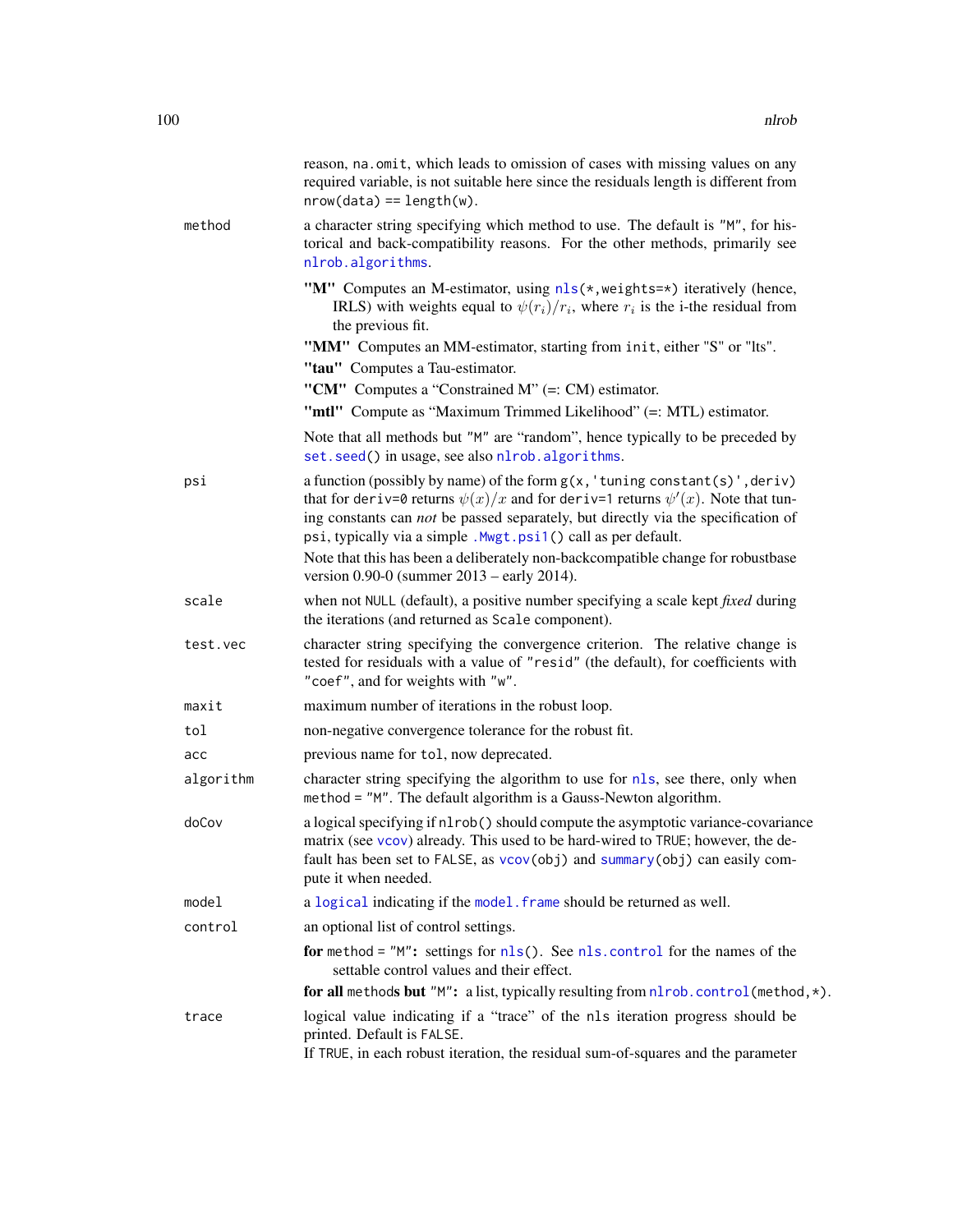|         | values are printed at the conclusion of each nls iteration. When the "plinear"<br>algorithm is used, the conditional estimates of the linear parameters are printed<br>after the nonlinear parameters. |
|---------|--------------------------------------------------------------------------------------------------------------------------------------------------------------------------------------------------------|
| object  | an R object of class "n1rob", typically resulting from $n1rob($ ).                                                                                                                                     |
| .       | for nlrob: only when method is not "M", optional arguments for nlrob.control;<br>for other functions: potentially optional arguments passed to the extractor meth-<br>ods.                             |
| type    | a string specifying the type of residuals desired. Currently, "response" and<br>"working" are supported.                                                                                               |
| newdata | a data frame (or list) with the same names as the original data, see e.g., predict. nls.                                                                                                               |
|         |                                                                                                                                                                                                        |

## Details

For method = "M", iterated reweighted least squares ("IRLS" or "IWLS") is used, calling  $nls(*$  $nls(*$ , weights= .) where weights  $w_i$  are proportional to  $\psi(r_i/\hat{\sigma})$ .

All other methods minimize differently, and work without [nls](#page-0-0). See [nlrob.algorithms](#page-102-0) for details.

#### Value

nlrob() returns an object of S3 class "nlrob", for method = "M" also inheriting from class "nls", (see [nls](#page-0-0)).

It is a list with several components; they are not documented yet, as some of them will probably change. Instead, rather use "accessor" methods, where possible: There are methods (at least) for the generic accessor functions [summary\(](#page-0-0)), [coefficients\(](#page-0-0)) (aka coef()) fitted.values(), residuals(), [sigma\(](#page-145-0)) and  $\vee$ co $\nu$ (), the latter for the variance-covariance matrix of the estimated parameters, as returned by coef(), i.e., not including the variance of the errors. For nlrob() results, [estimethod\(](#page-47-0)) returns the "estimation method", which coincides with the method argument used.

residuals(.), by default type = "response", returns the residuals  $e_i$ , defined above as  $e_i =$  $Y_i - f(x_i, \hat{\theta})$ . These differ from the standardized or weighted residuals which, e.g., are assumed to be normally distributed, and a version of which is returned in working.residuals component.

#### Note

This function (with the only method "M") used to be named rnls and has been in package [sfsmisc](https://CRAN.R-project.org/package=sfsmisc) in the past, but been dropped there.

#### Author(s)

method = "M": Andreas Ruckstuhl (inspired by  $rlm()$  $rlm()$  and  $nls()$  $nls()$ ), in July 1994 for S-plus.

Christian Sangiorgio did the update to R and corrected some errors, from June 2002 to January 2005, and Andreas contributed slight changes and the first methods in August 2005.

method = "MM", etc: Originally all by Eduardo L. T. Conceicao, see nlrob. algorithms:

Since then, the help page, testing, more cleanup, new methods: Martin Maechler.

#### See Also

[nls](#page-0-0), [rlm](#page-0-0).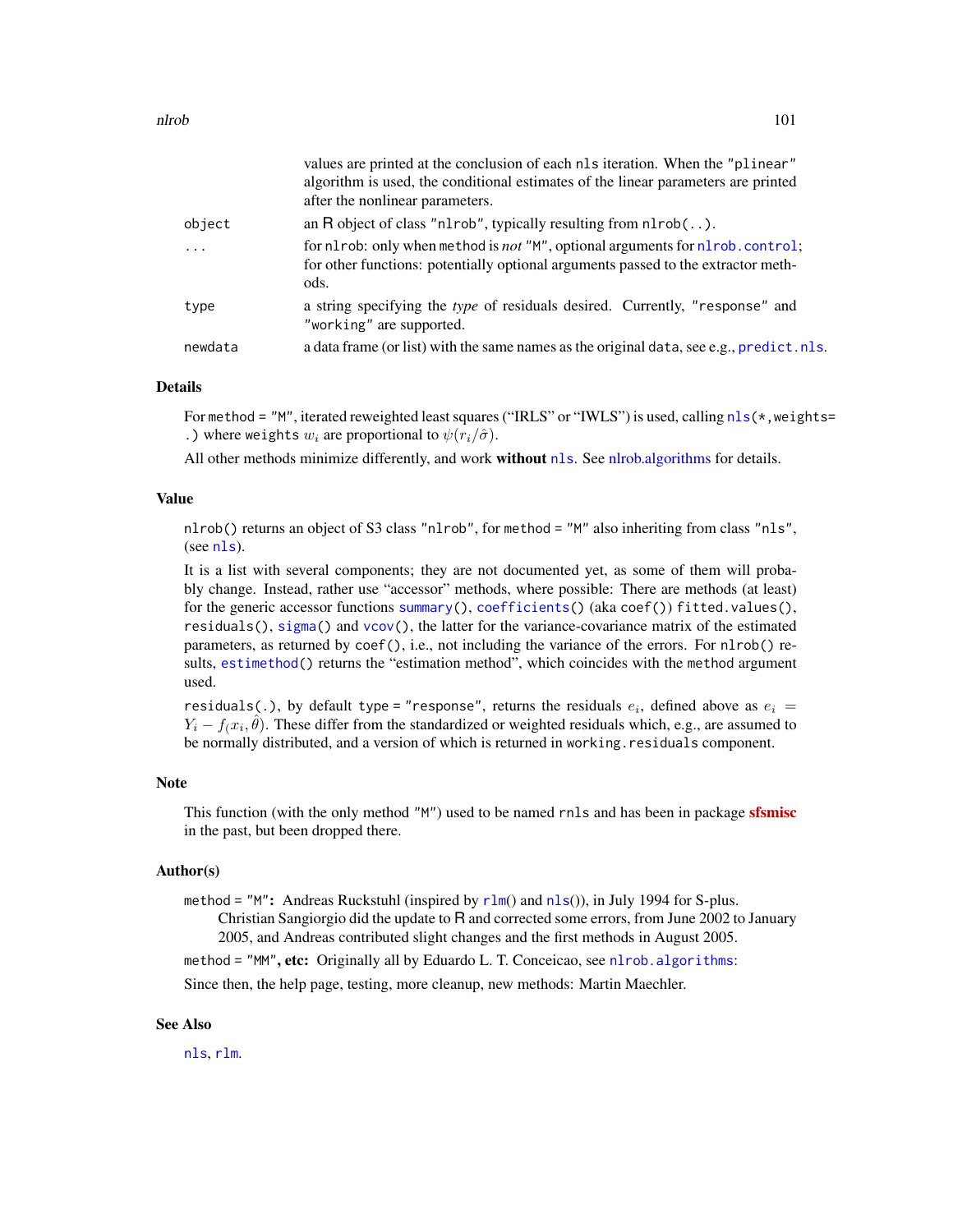### Examples

```
DNase1 <- DNase[ DNase$Run == 1, ]
## note that selfstarting models don't work yet % <<< FIXME !!!
##--- without conditional linearity ---
## classical
fmNase1 <- nls( density \sim Asym/(1 + exp(( xmid - log(conc) )/scal ) ),
                data = DNase1,
                start = list(Asym = 3, xmid = 0, scal = 1),
                trace = TRUE)
summary( fmNase1 )
## robust
RmN1 <- nlrob( density \sim Asym/(1 + exp(( xmid - log(conc) )/scal ) ),
                data = DNase1, trace = TRUE,
                start = list(Asym = 3, xmid = 0, scal = 1))
summary( RmN1 )
##--- using conditional linearity ---
## classical
fm2DNase1 <- nls( density \sim 1/(1 + exp(( xmid - log(conc) )/scal ) ),
                  data = DNase1,
                  start = c( xmid = 0, scal = 1 ),
                  alg = "planear", trace = TRUE)
summary( fm2DNase1 )
## robust
frm2DNase1 <- nlrob(density \sim 1/(1 + exp(( xmid - log(conc) )/scal ) ),
                  data = DNase1, start = c( xmid = 0, scal = 1),
                  alg = "plinear", trace = TRUE )
summary( frm2DNase1 )
## Confidence for linear parameter is quite smaller than "Asym" above
c1 <- coef(summary(RmN1))
c2 <- coef(summary(frm2DNase1))
rownames(c2)[rownames(c2) == ".lin"] <- "Asym"
stopifnot(all.equal(c1[,1:2], c2[rownames(c1), 1:2], tol = 0.09)) # 0.07315
### -- new examples -- "moderate outlier":
DN2 <- DNase1
DN2[10,"density"] <- 2*DN2[10,"density"]
fm3DN2 <- nls(density ~ Asym/(1 + exp(( xmid - log(conc) )/scal ) ),
              data = DN2, trace = TRUE,
              start = list(Asym = 3, xmid = 0, scal = 1))
## robust
Rm3DN2 <- nlrob(density \sim Asym/(1 + exp(( xmid - log(conc) )/scal ) ),
                data = DN2, trace = TRUE,
                start = list(Asym = 3, xmid = 0, scal = 1))
```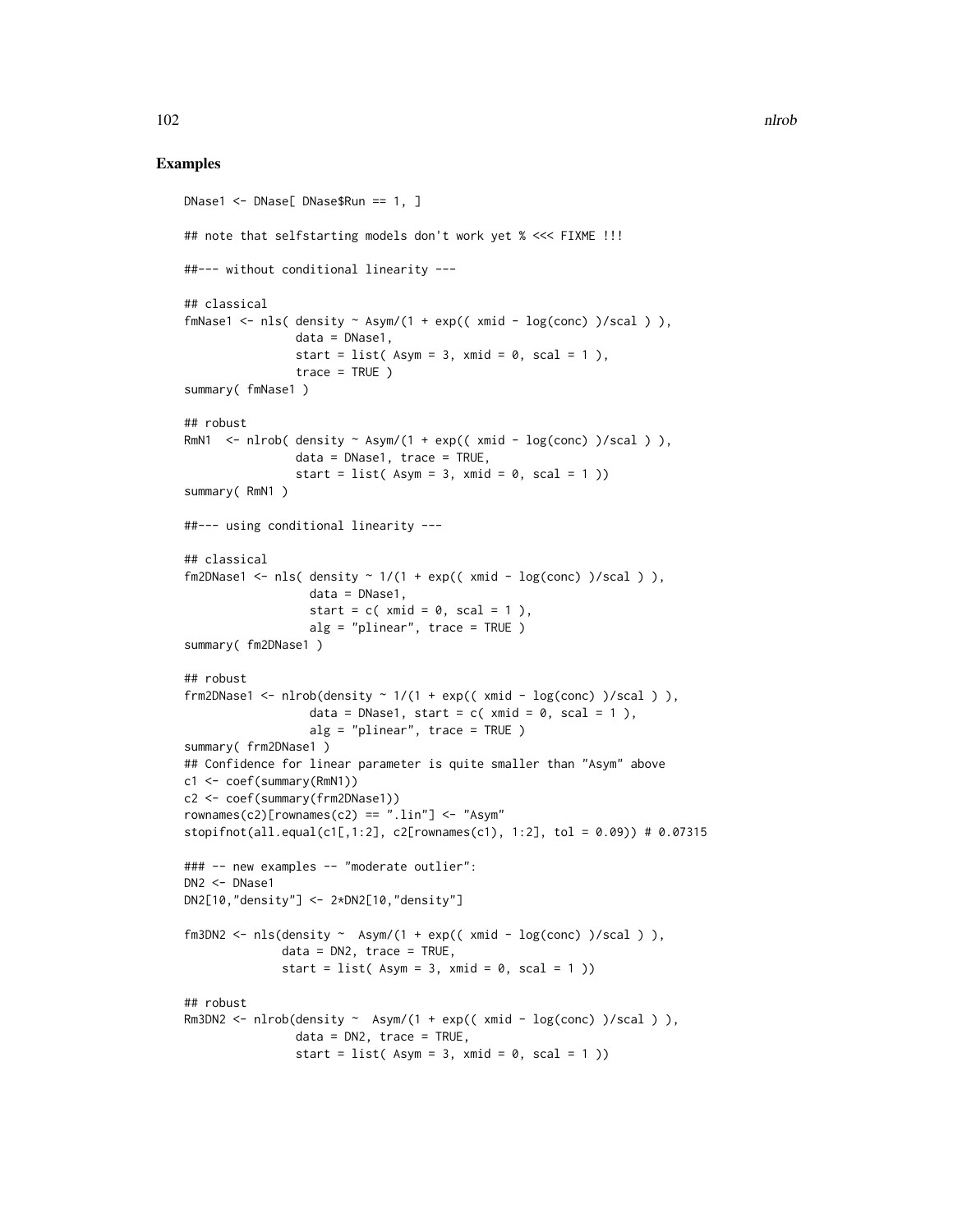```
Rm3DN2
summary(Rm3DN2) # \rightarrow robustness weight of obs. 10 \sim = 0.037
confint(Rm3DN2, method = "Wald")
stopifnot(identical(Rm3DN2$dataClasses,
                    c(density = "numeric", conc = "numeric")))
## utility function sfsmisc::lseq() :
lseq <- function (from, to, length)
  2^seq(log2(from), log2(to), length.out = length)
## predict() {and plot}:
h.x <- lseq(min(DN2$conc), max(DN2$conc), length = 100)
nDat \leq data.frame(conc = h.x)
h.p <- predict(fm3DN2, newdata = nDat)# classical
h.rp <- predict(Rm3DN2, newdata = nDat)# robust
plot(density ~ conc, data=DN2, log="x",
     main = format(formula(Rm3DN2)))
lines(h.x, h.p, col="blue")
lines(h.x, h.rp, col="magenta")
legend("topleft", c("classical nls()", "robust nlrob()"),
       lwd = 1, col = c("blue", "magenta"), insert = 0.05)## See ?nlrob.algorithms for examples
DNase1 <- DNase[DNase$Run == 1,]
form \le density \sim Asym/(1 + exp(( xmid -log(conc) )/scal ))
gMM <- nlrob(form, data = DNase1, method = "MM",
              lower = c(Asym = 0, xmid = 0, scal = 0),
              upper = 3, trace = TRUE)
## "CM" (and "mtl") additionally need bounds for "sigma" :
gCM \leq nlrob(form, data = DNase1, method = "CM",
              lower = c(Asym = 0, xmid = 0, scal = 0, sigma = 0),
              upper = c(3, 3, 3, sigma = 0.8)summary(gCM)# did fail; note it has NA NA NA (std.err, t val, P val)
stopifnot(identical(Rm3DN2$dataClasses, gMM$dataClasses),
          identical( gCM$dataClasses, gMM$dataClasses))
```

| nlrob–algorithms | MM-, Tau-, CM-, and MTL- Estimators for Nonlinear Robust Regres- |
|------------------|------------------------------------------------------------------|
|                  | sıon                                                             |

#### <span id="page-102-0"></span>Description

"MM": Compute an MM-estimator for nonlinear robust (constrained) regression.

"tau": Compute a Tau-estimator for nonlinear robust (constrained) regression.

"CM": Compute a "Constrained M" (=: CM) estimator for nonlinear robust (constrained) regression.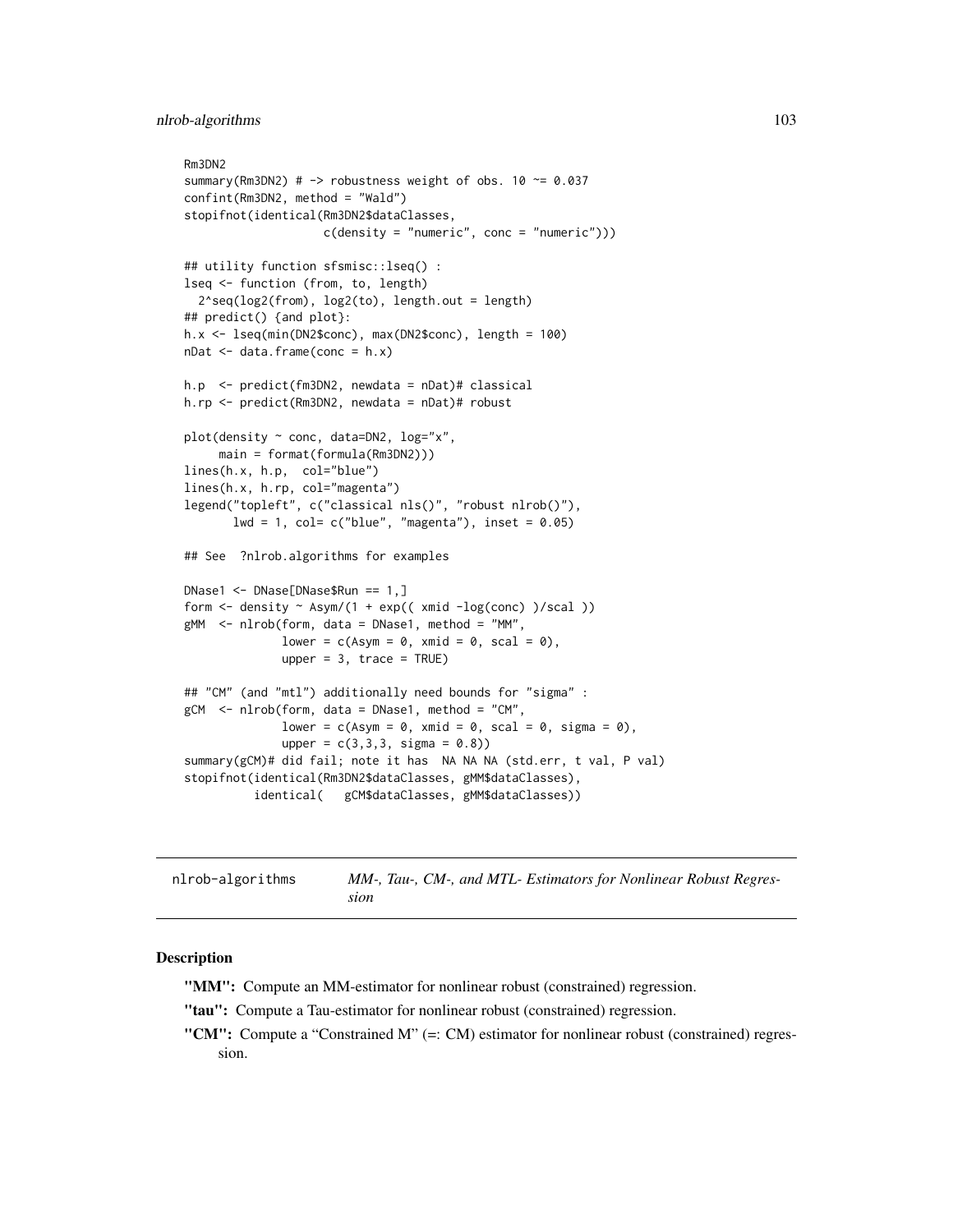"MTL": Compute a "Maximum Trimmed Likelihood" (=: MTL) estimator for nonlinear robust (constrained) regression.

#### Usage

```
## You can *not* call the nlrob(*, method = \langle M \rangle) like this ==> see help(nlrob)
## ------- ===== ------------------------------------------
nlrob.MM(formula, data, lower, upper,
tol = 1e-06,
psi = c("bisquare", "lqq", "optimal", "hampel"),
         init = c("S", "lts"),ctrl = nlrob.control("MM", psi = psi, init = init, fnscale = NULL,
       tuning.chi.scale = .psi.conv.cc(psi, .Mchi.tuning.defaults[[psi]]),
       tuning.psi.M = .psi.conv.cc(psi, .Mpsi.tuning.defaults[[psi]]),
       optim.control = list(), optArgs = list(...)),
 ...)
nlrob.tau(formula, data, lower, upper,
  tol = 1e-06, psi = c("bigquare", "optimal"),ctrl = nlrob.control("tau", psi = psi, fnscale = NULL,
tuning.chi.scale = NULL, tuning.chi.tau = NULL,
optArgs = list(...)),...)
nlrob.CM(formula, data, lower, upper,
tol = 1e-06,
psi = c("bisquare", "lqq", "welsh", "optimal", "hampel", "ggw"),
ctrl = nlrob.control("CM", psi = psi, fnscale = NULL,
                        tuning.chi = NULL, optArgs = list(...)),
 ...)
nlrob.mtl(formula, data, lower, upper,
  tol = 1e-06,
  ctrl = nlrob.contrib('mtl", cutoff = 2.5, optArgs = list(...)),...)
```
#### Arguments

| formula      | nonlinear regression formula, using both variable names from data and param-<br>eter names from either lower or upper.                                                              |
|--------------|-------------------------------------------------------------------------------------------------------------------------------------------------------------------------------------|
| data         | data to be used, a data. frame                                                                                                                                                      |
| lower, upper | bounds aka "box constraints" for all the parameters, in the case "CM" and "mtl"<br>these must include the error standard deviation as "sigma", see nlrob() about<br>its names, etc. |
|              | Note that one of these two must be a properly "named", e.g., names (lower)<br>being a character vector of parameter names (used in formula above).                                  |
| tol          | numerical convergence tolerance.                                                                                                                                                    |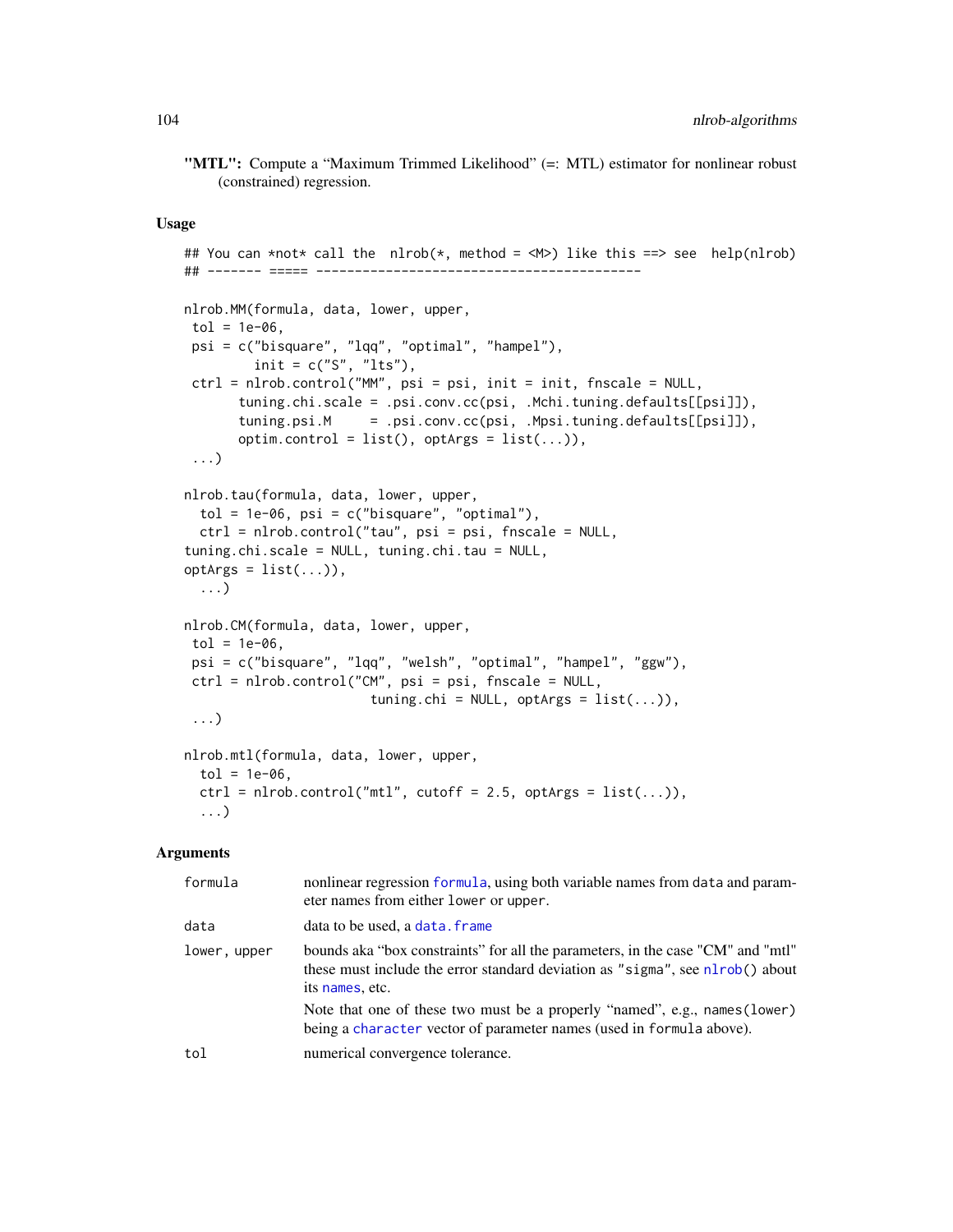## nlrob-algorithms 105

| psi, init     | see nlrob.control.                                                                                                                                |
|---------------|---------------------------------------------------------------------------------------------------------------------------------------------------|
| ctrl          | a list, typically the result of a call to nlrob. control.                                                                                         |
| tuning.psi.M  |                                                                                                                                                   |
| optim.control |                                                                                                                                                   |
| optArgs       | a list of optional arguments for optimization, e.g., trace $=$ TRUE, passed to to<br>the optimizer, which currently must be $JDEop\text{tim}(.).$ |
| $\cdots$      | alternative way to pass the optargs above.                                                                                                        |
|               |                                                                                                                                                   |

## Details

Copyright 2013, Eduardo L. T. Conceicao. Available under the GPL (>= 2)

Currently, all four methods use [JDEoptim\(](#page-0-0)) from **[DEoptimR](https://CRAN.R-project.org/package=DEoptimR)**, which subsamples using [sample\(](#page-0-0)). From R version 3.6.0, [sample](#page-0-0) depends on RNG kind $(*,$  sample.kind), such that exact reproducibility of results from R versions 3.5.3 and earlier requires setting [RNGversion\(](#page-0-0)"3.5.0"). In any case, do use [set.seed\(](#page-0-0)) additionally for reproducibility!

## Value

an R object of [class](#page-0-0) "nlrob.<meth>", basically a list with components

#### Author(s)

Eduardo L. T. Conceicao; compatibility (to [nlrob](#page-97-0)) tweaks and generalizations, inference, by Martin Maechler.

#### Source

For "MTL": Maronna, Ricardo A., Martin, R. Douglas, and Yohai, Victor J. (2006). *Robust Statistics: Theory and Methods* Wiley, Chichester, p. 133.

### References

- "MM": Yohai, V.J. (1987) High breakdown-point and high efficiency robust estimates for regression. *The Annals of Statistics* 15, 642–656.
- "tau": Yohai, V.J., and Zamar, R.H. (1988). High breakdown-point estimates of regression by means of the minimization of an efficient scale. *Journal of the American Statistical Association* 83, 406–413.
- "CM": Mendes, B.V.M., and Tyler, D.E. (1996) Constrained M-estimation for regression. In: *Robust Statistics, Data Analysis and Computer Intensive Methods*, Lecture Notes in Statistics 109, Springer, New York, 299–320.
- "MTL": Hadi, Ali S., and Luceno, Alberto (1997). Maximum trimmed likelihood estimators: a unified approach, examples, and algorithms. Computational Statistics  $\&$  Data Analysis 25, 251–272.

Gervini, Daniel, and Yohai, Victor J. (2002). A class of robust and fully efficient regression estimators. The Annals of Statistics 30, 583–616.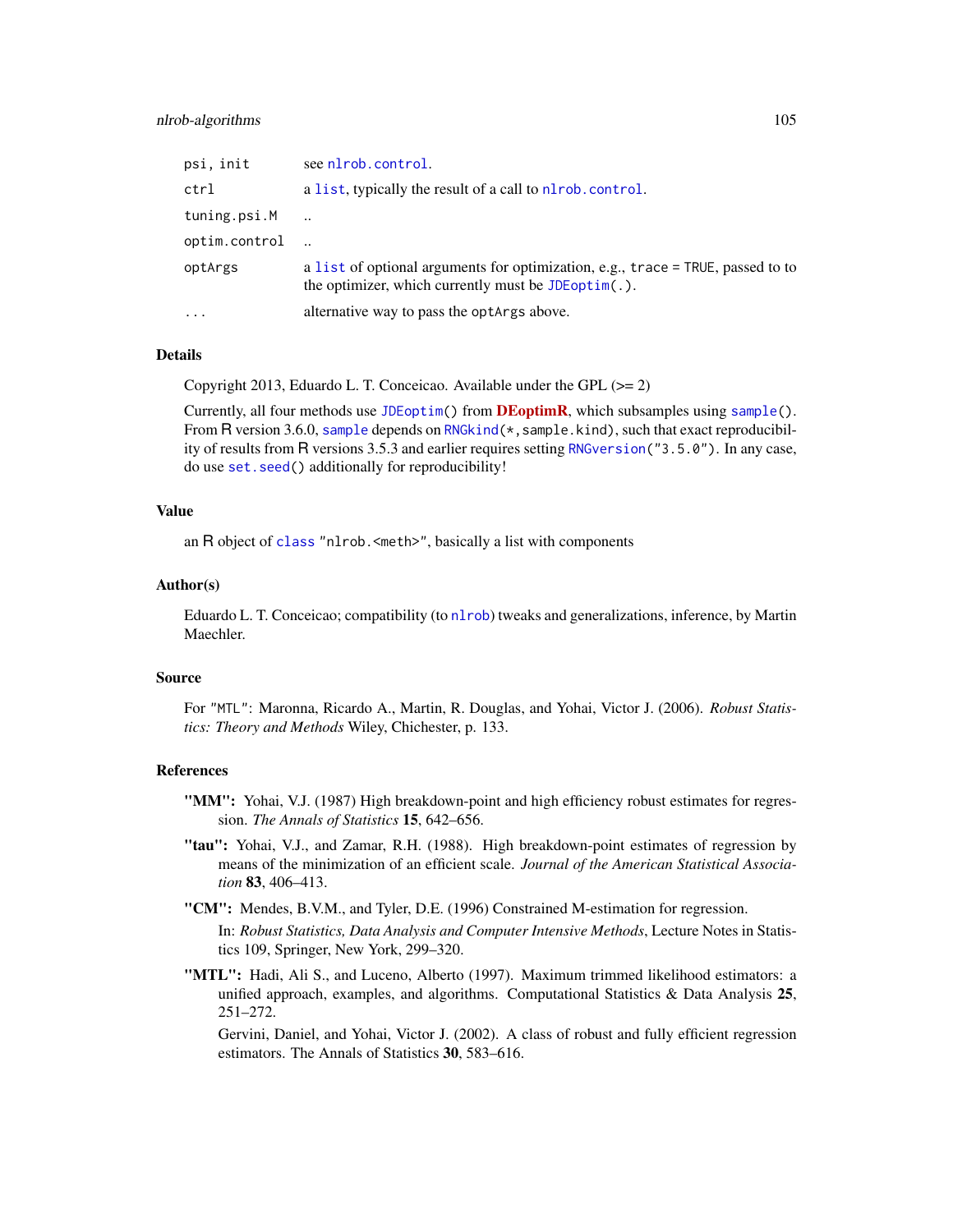## Examples

```
DNase1 <- DNase[DNase$Run == 1,]
form \le density \sim Asym/(1 + exp(( xmid -log(conc) )/scal ))
pnms <- c("Asym", "xmid", "scal")
set.seed(47) # as these by default use randomized optimization:
fMM <- robustbase:::nlrob.MM(form, data = DNase1,
           lower = setNames(c(\emptyset, \emptyset, \emptyset), pnms), upper = 3,
           ## call to nlrob.control to pass 'optim.control':
           ctrl = nlrob.control("MM", optim.control = list(trace = 1),
                                 optArgs = list(trace = TRUE)))
## The same via nlrob() {recommended; same random seed to necessarily give the same}:
set.seed(47)
gMM \leq nlrob(form, data = DNase1, method = "MM",lower = setNames(c(0,0,0), pnms), upper = 3, trace = TRUE)
gMM
summary(gMM)
## and they are the same {apart from 'call' and 'ctrl' and new stuff in gMM}:
ni <- names(fMM); ni <- ni[is.na(match(ni, c("call","ctrl")))]
stopifnot(all.equal(fMM[ni], gMM[ni]))
```
<span id="page-105-0"></span>

| nlrob.control |  |  |  | <b>Control Nonlinear Robust Regression Algorithms</b> |
|---------------|--|--|--|-------------------------------------------------------|
|---------------|--|--|--|-------------------------------------------------------|

## Description

Allow the user to specify details for the different nonlinear robust regression algorithms in [nlrob](#page-97-0).

#### Usage

```
nlrob.control(method,
              psi = c("bisquare", "lqq", "welsh", "optimal", "hampel", "ggw"),
              init = c("S", "lts"),optimizer = "JDEoptim", optArgs = list(),
              ...)
```
## Arguments

| method    | character string specifying the method                                                                         |
|-----------|----------------------------------------------------------------------------------------------------------------|
| psi       | string specifying the psi-function which defines the estimator.                                                |
| init      | for some methods, currently, "MM" only, a string specifying the initial estimator.                             |
| optimizer | currently only "JDE optim" from package <b>DE</b> optim <b>R</b> .                                             |
| optArgs   | a list of optional arguments to the optimizer. Currently, that is JDE optime from<br>package <b>DEoptimR</b> . |

...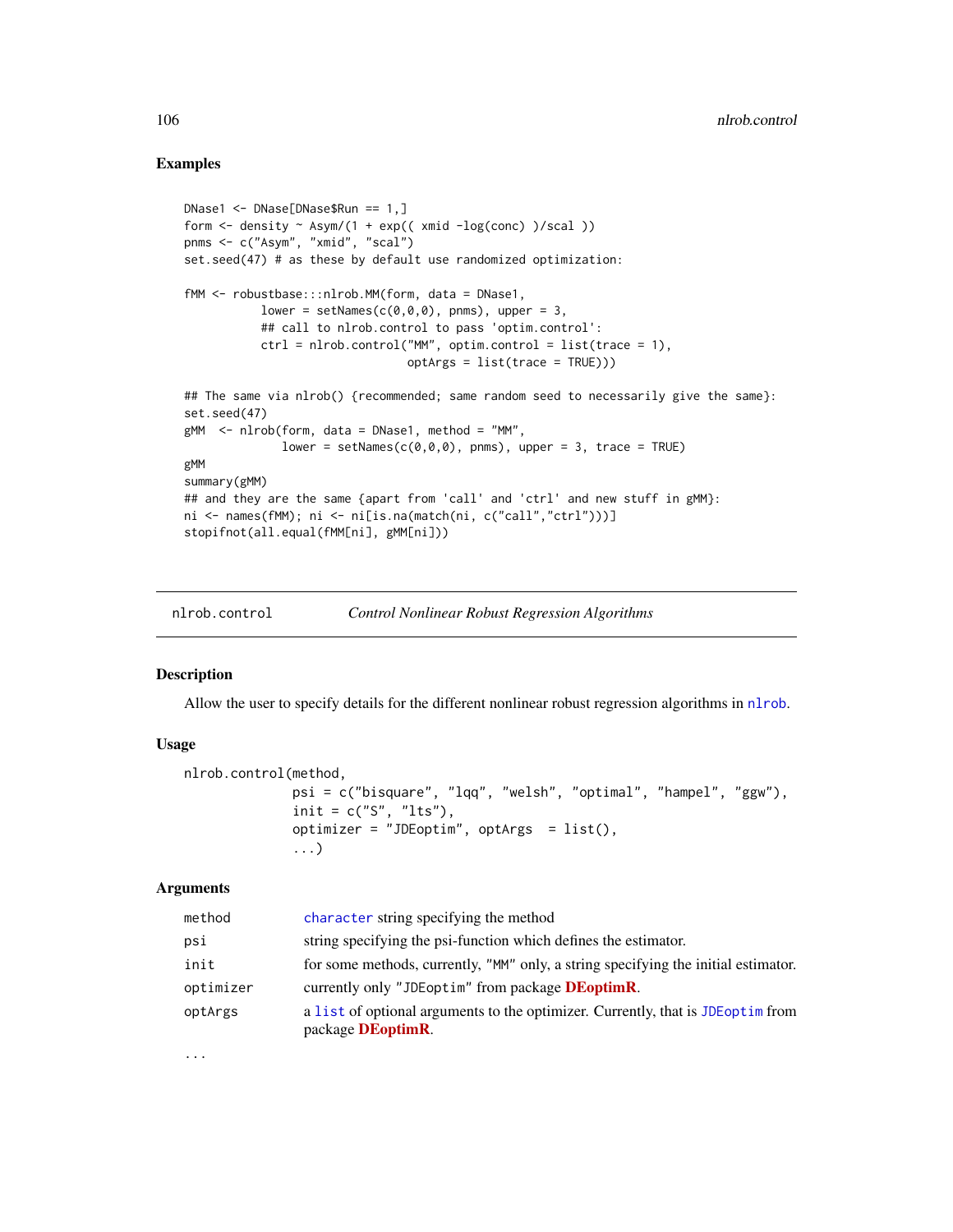## NOxEmissions 107

## Value

a [list](#page-0-0) with several named components. The contents depend quite a bit on the method.

### See Also

[nlrob](#page-97-0), [nlrob](#page-97-0),

## Examples

```
str(nlrob.control("MM"))
str(nlrob.control("tau"))
str(nlrob.control("CM"))
str(nlrob.control("mtl"))
```
NOxEmissions *NOx Air Pollution Data*

### **Description**

A typical medium sized environmental data set with hourly measurements of  $NOx$  pollution content in the ambient air.

## Usage

```
data(NOxEmissions, package="robustbase")
```
#### Format

A data frame with 8088 observations on the following 4 variables.

- julday day number, a factor with levels 373 . . . 730, typically with 24 hourly measurements.
- LNOx log of hourly mean of NOx concentration in ambient air [ppb] next to a highly frequented motorway.

LNOxEm log of hourly sum of NOx emission of cars on this motorway in arbitrary units.

sqrtWS Square root of wind speed [m/s].

### Details

The original data set had more observations, but with missing values. Here, all cases with missing values were omitted ( $na.$  omit $(.)$ ), and then only those were retained that belonged to days with at least 20 (fully) observed hourly measurements.

## Source

René Locher (at ZHAW, Switzerland).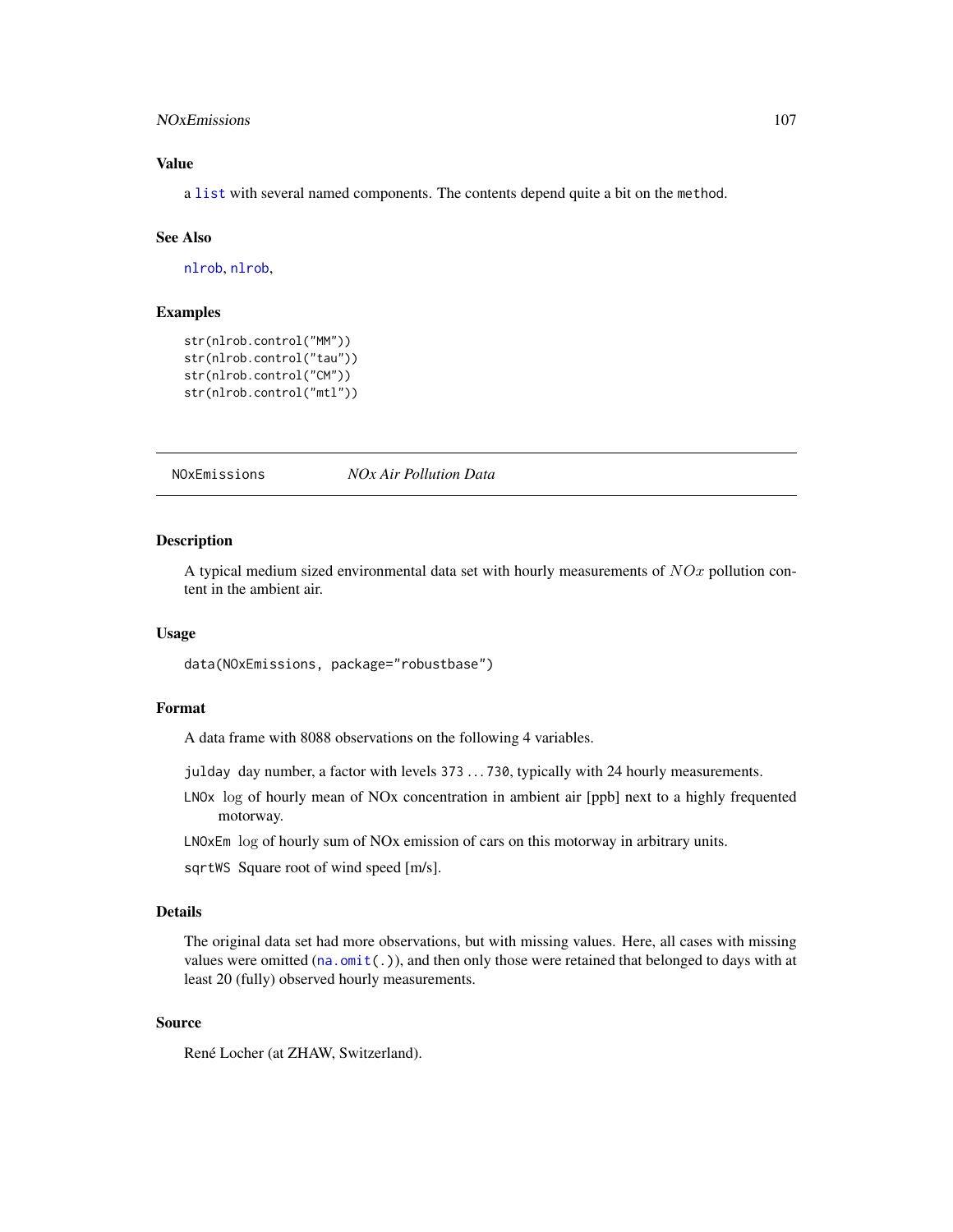### See Also

another NOx dataset, [ambientNOxCH](#page-14-0).

### Examples

```
data(NOxEmissions)
plot(LNOx ~ K. LNOxEm, data = NOxEmissions, cex = 0.25, col = "gray30")## Not run: ## these take too much time --
## p = 340 ==> already Least Squares is not fast
 (lmNOx <- lm(LNOx ~ . ,data = NOxEmissions))
plot(lmNOx) #-> indication of 1 outlier
M.NOx <- MASS::rlm(LNOx ~ . , data = NOxEmissions)
## M-estimation works
## whereas MM-estimation fails:
 try(MM.NOx <- MASS::rlm(LNOx \sim ., data = NOxEmissions, method = "MM"))
 ## namely because S-estimation fails:
 try(lts.NOx <- ltsReg(LNOx ~ . , data = NOxEmissions))
 try(lmR.NOx \leq Imrob (LNOx \sim ., data = NOxEmissions))
```
## End(Not run)

<span id="page-107-0"></span>

outlierStats *Robust Regression Outlier Statistics*

### Description

Simple statistics about observations with robustness weight of almost zero for models that include factor terms. The number of rejected observations and the mean robustness weights are computed for each level of each factor included in the model.

#### Usage

```
outlierStats(object, x = object$x, control = object$control,
             epsw = control$eps.outlier, epsx = control$eps.x,
            warn.limit.reject = control$warn.limit.reject,
            warn.limit.meanrw = control$warn.limit.meanrw)
```
### Arguments

| object  | object of class "1mrob", typically the result of a call to 1mrob.                                                                                                                         |
|---------|-------------------------------------------------------------------------------------------------------------------------------------------------------------------------------------------|
| x       | design matrix                                                                                                                                                                             |
| control | list as returned by <b>lmrob</b> .control.                                                                                                                                                |
| epsw    | limit on the robustness weight below which an observation is considered to be<br>an outlier. Either a numeric(1) or a function that takes the number of obser-<br>vations as an argument. |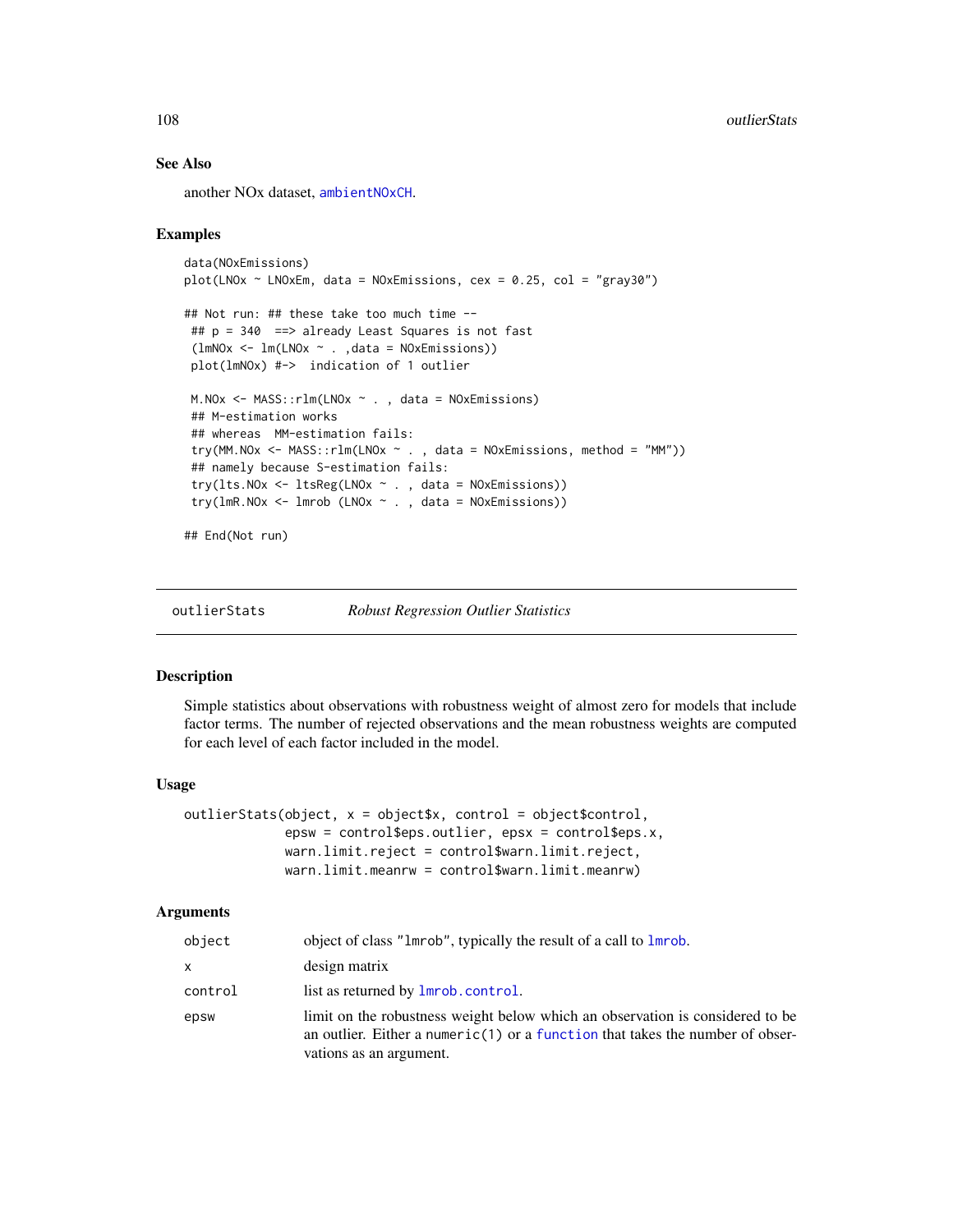#### outlierStats 109

| epsx              | limit on the absolute value of the elements of the design matrix below which<br>an element is considered zero. Either a numeric $(1)$ or a function that takes the<br>maximum absolute value in the design matrix as an argument. |  |
|-------------------|-----------------------------------------------------------------------------------------------------------------------------------------------------------------------------------------------------------------------------------|--|
| warn.limit.reject |                                                                                                                                                                                                                                   |  |
|                   | limit of ratio #rejected/#obs in level above $(\ge)$ which a warning is produced.<br>Set to NULL to disable warning.                                                                                                              |  |
| warn.limit.meanrw |                                                                                                                                                                                                                                   |  |
|                   | limit of the mean robustness per factor level below which $(\leq)$ a warning is pro-<br>duced. Set to NULL to disable warning.                                                                                                    |  |

#### Details

For models that include factors, the fast S-algorithm used by [lmrob](#page-67-0) can produce "bad" fits for some of the factor levels, especially if there are many levels with only a few observations. Such a "bad" fit is characterized as a fit where most of the observations in a level of a factor are rejected, i.e., are assigned robustness weights of zero or nearly zero. We call such a fit a "local exact fit".

If a local exact fit is detected, then we recommend to increase some of the control parameters of the "fast S"-algorithm. As a first aid solution in such cases, one can use setting="KS2014", see also [lmrob.control](#page-75-0).

This function is called internally by [lmrob](#page-67-0) to issue a warning if a local exact fit is detected. The output is available as ostats in objects of class "lmrob" (only if the statistic is computed).

## Value

A data frames for each column with any zero elementes as well as an overall statistic. The data frame consist of the names of the coefficients in question, the number of non-zero observation in that level (N.nonzero), the number of rejected observations (N.rejected), the ratio of rejected observations to the number of observations in that level (Ratio) and the mean robustness weight of all the observations in the corresponding level (Mean.RobWeight).

## Author(s)

Manuel Koller

#### References

Koller, M. and Stahel, W.A. (2017) Nonsingular subsampling for regression S~estimators with categorical predictors, *Computational Statistics* 32(2): 631–646. doi: [10.1007/s001800160679x](https://doi.org/10.1007/s00180-016-0679-x)

#### See Also

[lmrob.control](#page-75-0) for the default values of the control parameters; [summarizeRobWeights](#page-152-0).

```
## artificial data example
data \leq expand.grid(grp1 = letters[1:5], grp2 = letters[1:5], rep=1:3)
set.seed(101)
data$y <- c(rt(nrow(data), 1))
```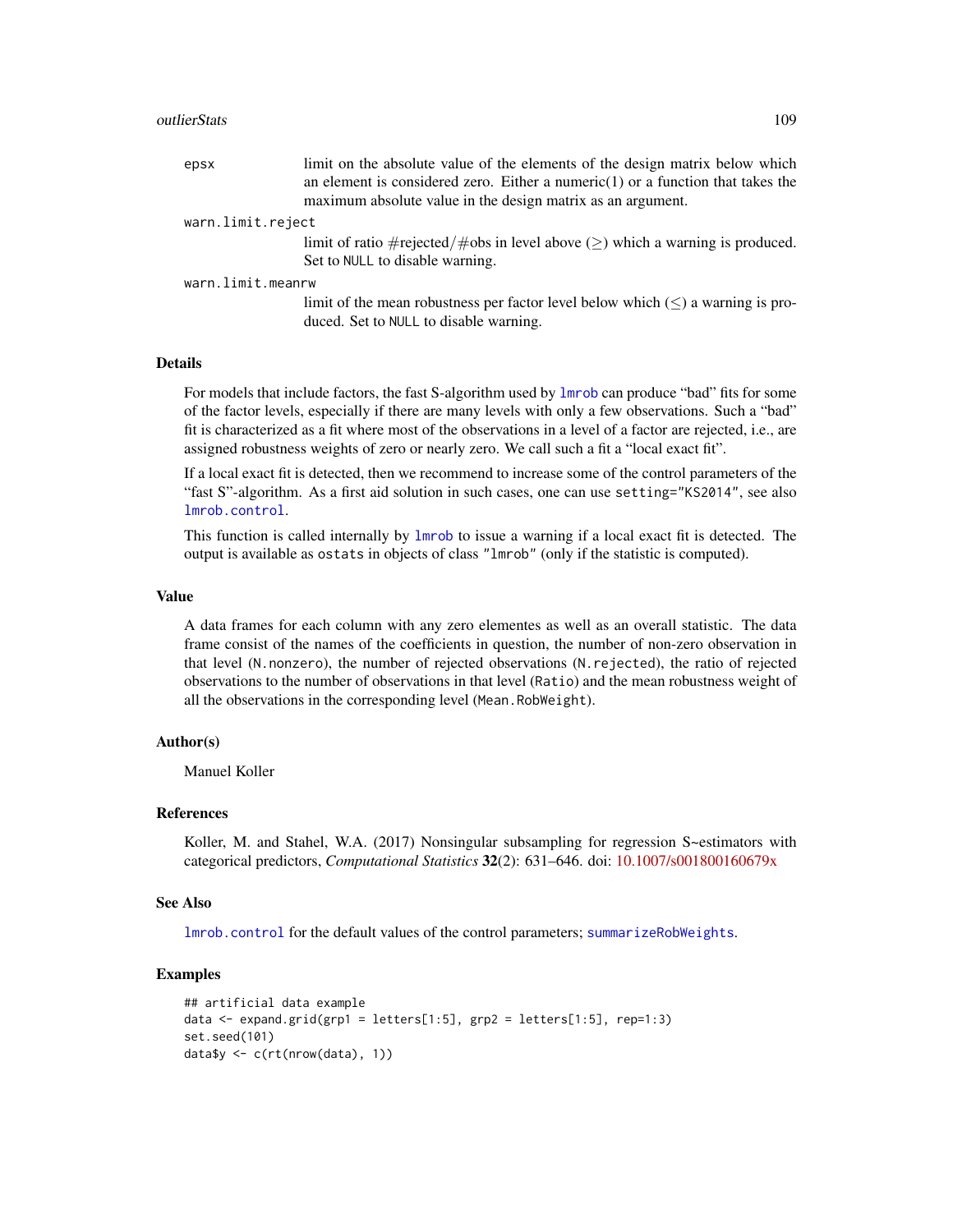```
## compute outlier statistics for all the estimators
control <- lmrob.control(method = "SMDM",
                         compute.outlier.stats = c("S", "MM", "SMD", "SMDM"))
## warning is only issued for some seeds
set.seed(2)
fit1 <- lmrob(y \sim grp1*grp2, data, control = control)## do as suggested:
fit2 <- lmrob(y ~ grp1*grp2, data, setting = "KS2014")
## the plot function should work for such models as well
plot(fit1)
## Not run:
  ## access statistics:
  fit1$ostats ## SMDM
  fit1$init$ostats ## SMD
  fit1$init$init$ostats ## SM
  fit1$init$init$init.S$ostats ## S
## End(Not run)
```
pension *Pension Funds Data*

# Description

The total 1981 premium income of pension funds of Dutch firms, for 18 Professional Branches, from de Wit (1982).

## Usage

data(pension, package="robustbase")

#### Format

A data frame with 18 observations on the following 2 variables.

Income Premium Income (in millions of guilders)

Reserves Premium Reserves (in millions of guilders)

#### Source

P. J. Rousseeuw and A. M. Leroy (1987) *Robust Regression and Outlier Detection*; Wiley, p.76, table 13.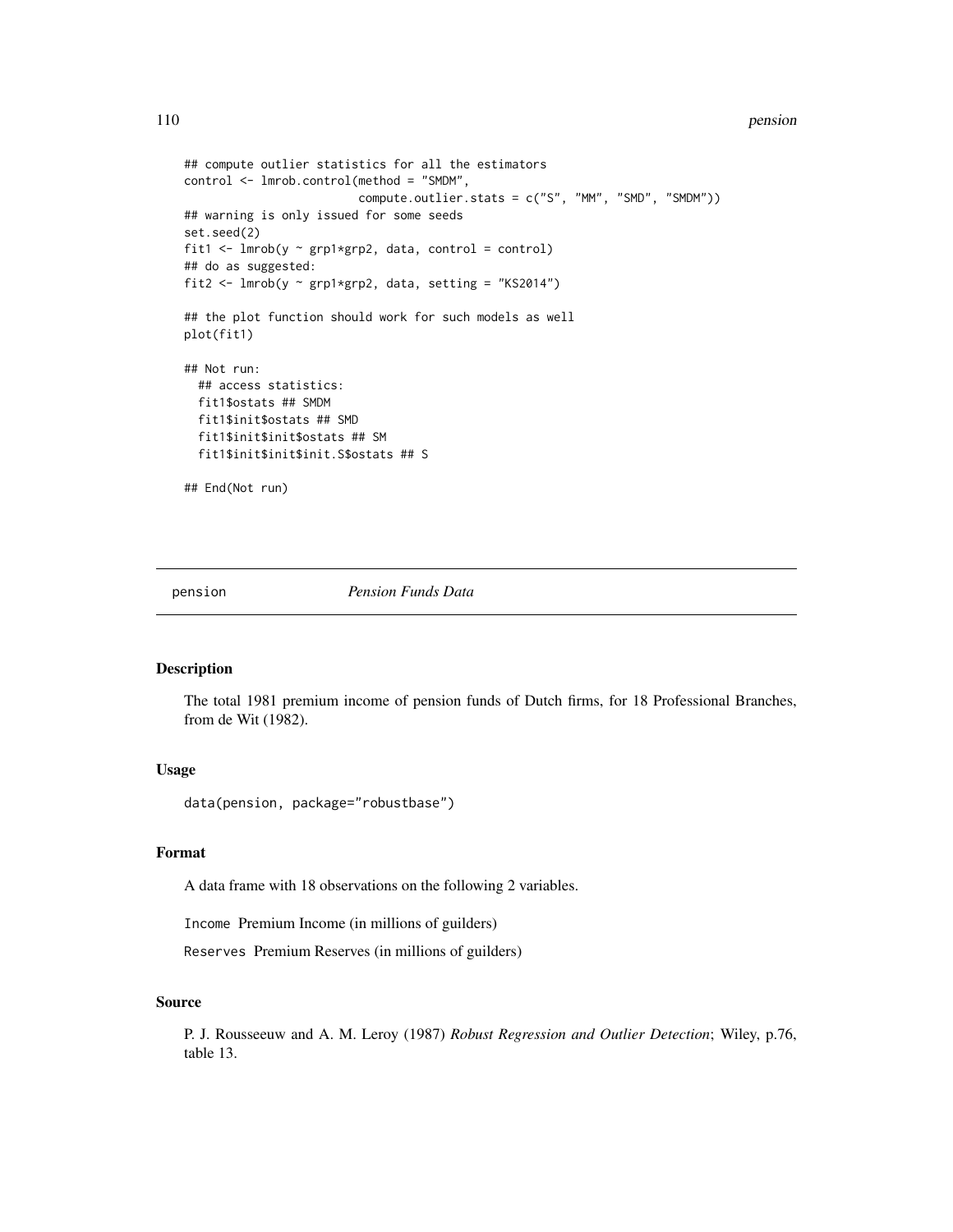#### phosphor that the contract of the contract of the contract of the contract of the contract of the contract of the contract of the contract of the contract of the contract of the contract of the contract of the contract of

#### Examples

```
data(pension)
plot(pension)
summary(lm.p <- lm(Reserves ~., data=pension))
summary(lmR.p <- lmrob(Reserves ~., data=pension))
summary(lts.p <- ltsReg(Reserves ~., data=pension))
abline( lm.p)
abline(lmR.p, col=2)
abline(lts.p, col=2, lty=2)
## MM: "the" solution is much simpler:
plot(pension, log = "xy")
lm.lp <- lm(log(Reserves) ~ log(Income), data=pension)
lmR.lp <- lmrob(log(Reserves) ~ log(Income), data=pension)
plot(log(Reserves) ~ log(Income), data=pension)
## no difference between LS and robust:
abline( lm.lp)
abline(lmR.lp, col=2)
```
phosphor *Phosphorus Content Data*

## Description

This dataset investigates the effect from inorganic and organic Phosphorus in the soil upon the phosphorus content of the corn grown in this soil, from Prescott (1975).

# Usage

```
data(phosphor, package="robustbase")
```
## Format

A data frame with 18 observations on the following 3 variables.

inorg Inorganic soil Phosphorus

organic Organic soil Phosphorus

plant Plant Phosphorus content

## Source

P. J. Rousseeuw and A. M. Leroy (1987) *Robust Regression and Outlier Detection.* Wiley, p.156, table 24.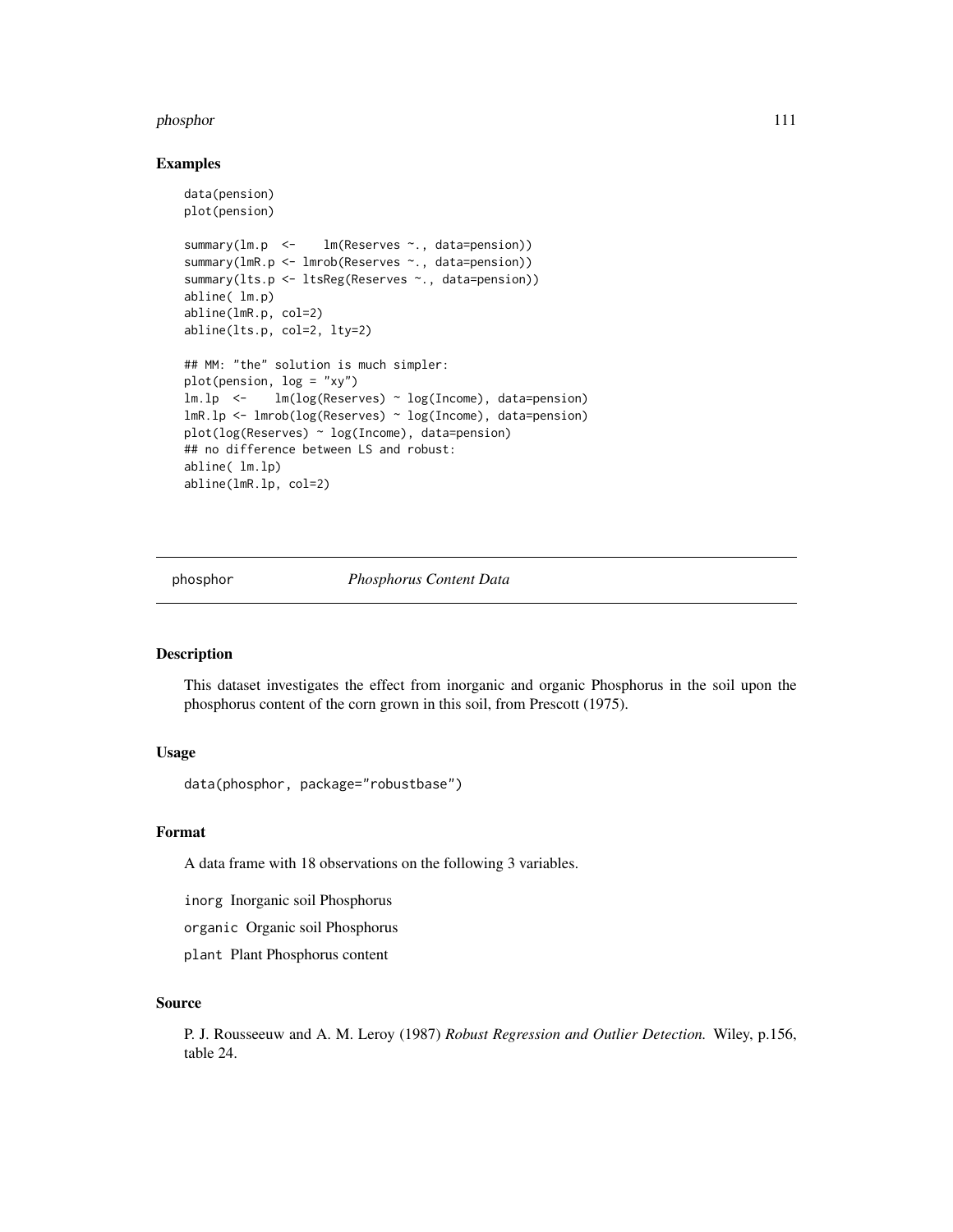## Examples

```
data(phosphor)
plot(phosphor)
summary(lm.phosphor <- lm(plant ~ ., data = phosphor))
summary(lts.phosphor <- ltsReg(plant ~ ., data = phosphor))
phosphor.x <- data.matrix(phosphor[, 1:2])
cPh <- covMcd(phosphor.x)
plot(cPh, "dd")
```
pilot *Pilot-Plant Data*

## Description

Pilot-Plant data from Daniel and Wood (1971). The response variable corresponds to the acid content determined by titration and the explanatory variable is the organic acid content determined by extraction and weighing. This data set was analyzed also by Yale and Forsythe (1976).

## Usage

```
data(pilot, package="robustbase")
```
# Format

A data frame with 20 observations on the following 2 variables.

X Organic acid content - extraction

Y Acid content - titration

## Source

P. J. Rousseeuw and A. M. Leroy (1987) *Robust Regression and Outlier Detection*; Wiley, page 21, table 1.

```
data(pilot)
summary(lm.pilot <- lm(Y ~.,data=pilot))
```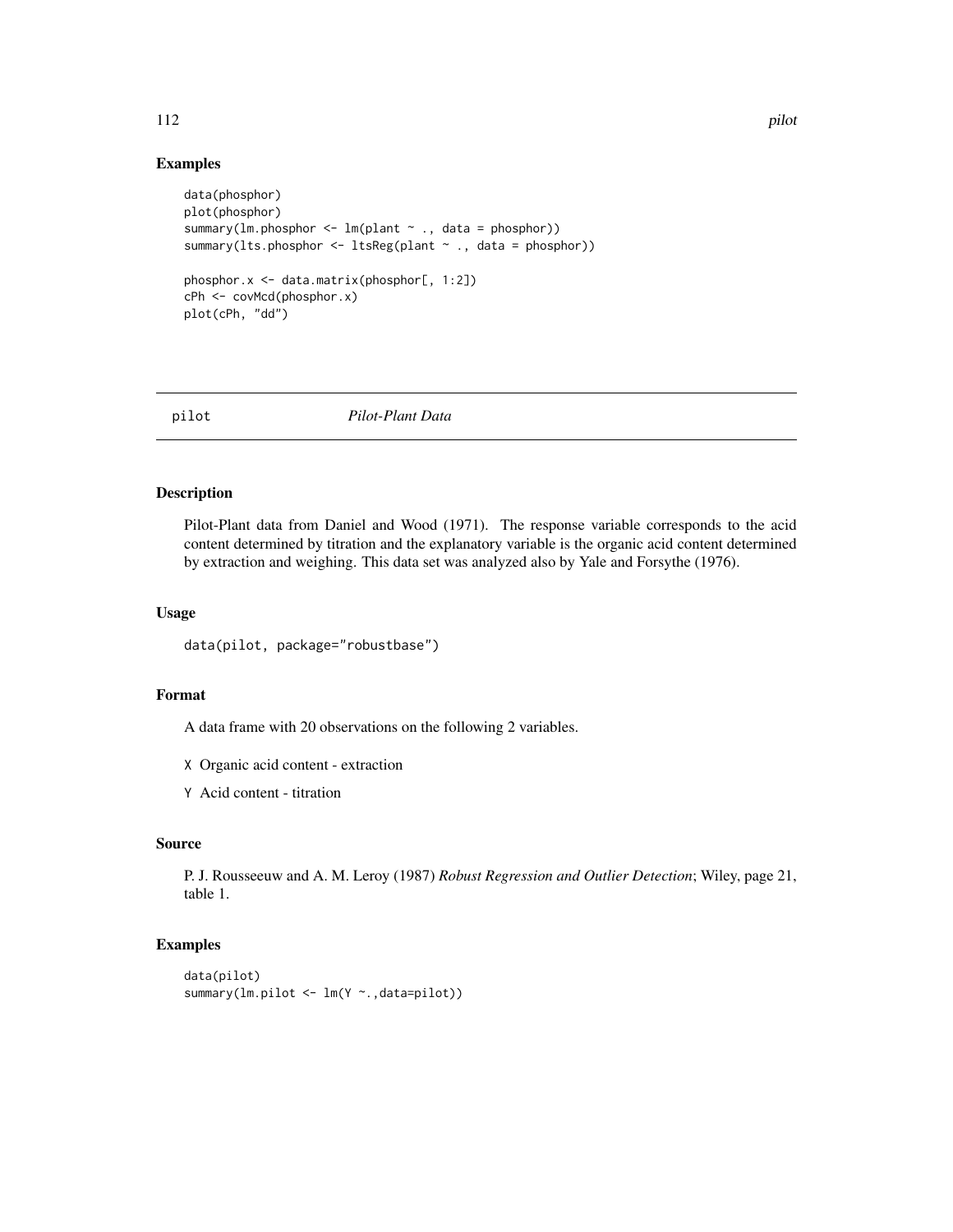<span id="page-112-0"></span>

#### Description

The [plot](#page-0-0) method objects of class [psi\\_func](#page-129-0) simply visualizes the  $\rho(.)$ ,  $\psi(.)$ , and weight functions and their derivatives.

## Usage

```
## S4 method for signature 'psi_func'
plot(x, y,
     which = c("rho", "psi", "Dpsi", "wgt", "Dwgt"),
     main = "full",col = c("black", "red3", "blue3", "dark green", "light green"),
     leg.loc = "right", ...)
```
## Arguments

| $\mathsf{x}$ | object of class <b>psi_func</b> to be plotted                                                                                                  |
|--------------|------------------------------------------------------------------------------------------------------------------------------------------------|
| y            | (optional) vector of abscissa values (to plot object at).                                                                                      |
| which        | character vector of slots to be included in plot; by default, all of the slots are<br>included                                                 |
| main         | string or logical indicating the kind of plot title; either "full", "short" or<br>FALSE which chooses a full, a short or no main title at all. |
| col          | colors to be used for the different slots                                                                                                      |
| leg.loc      | legend placement, see also x argument of legend                                                                                                |
| $\ddotsc$    | passed to matplot                                                                                                                              |

## Note

An earlier version had argument shortMain which is deprecated now. Use main = "short" instead of shortMain = TRUE.

If you want to specify your own title, use main=FALSE, and a subsequent [title\(](#page-0-0)...) call.

#### See Also

[psiFunc\(](#page-128-0)) and the [class](#page-0-0) [psi\\_func](#page-129-0).

```
plot(huberPsi)
plot(huberPsi, which=c("psi", "Dpsi", "wgt"),
    main="short", leg = "topleft")
plot(hampelPsi)
```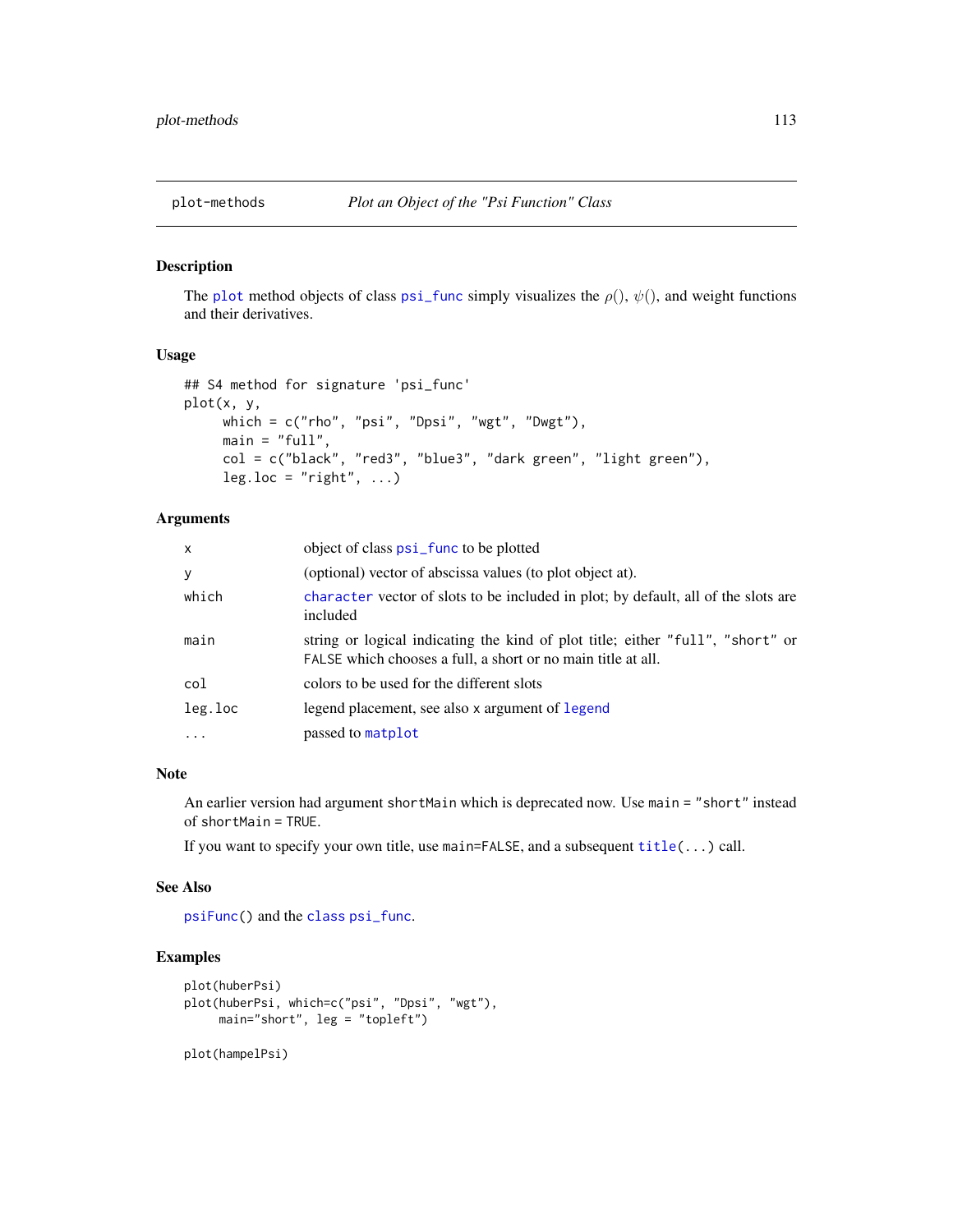```
## Plotting aspect ratio = 1:1 :
plot(hampelPsi, asp=1, main="short",
     which = c("psi", "Dpsi", "wgt", "Dwgt"))
```
## plot.lmrob *Plot Method for "lmrob" Objects*

## Description

Diagnostic plots for elements of class lmrob

#### Usage

```
## S3 method for class 'lmrob'
plot(x, which = 1:5,caption = c("Standardized residuals vs. Robust Distances",
   "Normal Q-Q vs. Residuals", "Response vs. Fitted Values",
   "Residuals vs. Fitted Values" , "Sqrt of abs(Residuals) vs. Fitted Values"),
   panel = if(add.smooth) panel.smooth else points,
   sub.caption = deparse(x$call), main = "",
   compute.MD = TRUE,
   ask = prod(par("mfcol")) < length(which) && dev.interactive(),
   id.n = 3, labels.id = names(residuals(x)), cex.id = 0.75,
   label.pos = c(4,2), qqline = TRUE, add.smooth = getOption("add.smooth"),
   \ldots, p=0.025)
```
## Arguments

| X           | an object as created by 1 mrob                                                                                                         |  |
|-------------|----------------------------------------------------------------------------------------------------------------------------------------|--|
| which       | integer number between 1 and 5 to specify which plot is desired                                                                        |  |
| caption     | Caption for the different plots                                                                                                        |  |
| panel       | panel function. The useful alternative to points, panel, smooth can be chosen<br>by $add.smooth = TRUE.$                               |  |
| main        | main title                                                                                                                             |  |
| sub.caption | sub titles                                                                                                                             |  |
| compute.MD  | logical indicating if the robust Mahalanobis distances should be recomputed,<br>using covMcd() when needed, i.e., if which contains 1. |  |
| ask         | waits for user input before displaying each plot                                                                                       |  |
| id.n        | number of points to be labelled in each plot, starting with the most extreme.                                                          |  |
| labels.id   | vector of labels, from which the labels for extreme points will be chosen. NULL<br>uses observation numbers.                           |  |
| cex.id      | magnification of point labels.                                                                                                         |  |
| label.pos   | positioning of labels, for the left half and right half of the graph respectively.                                                     |  |
| qqline      | logical indicating if a qqline() should be added to the normal Q-Q plot.                                                               |  |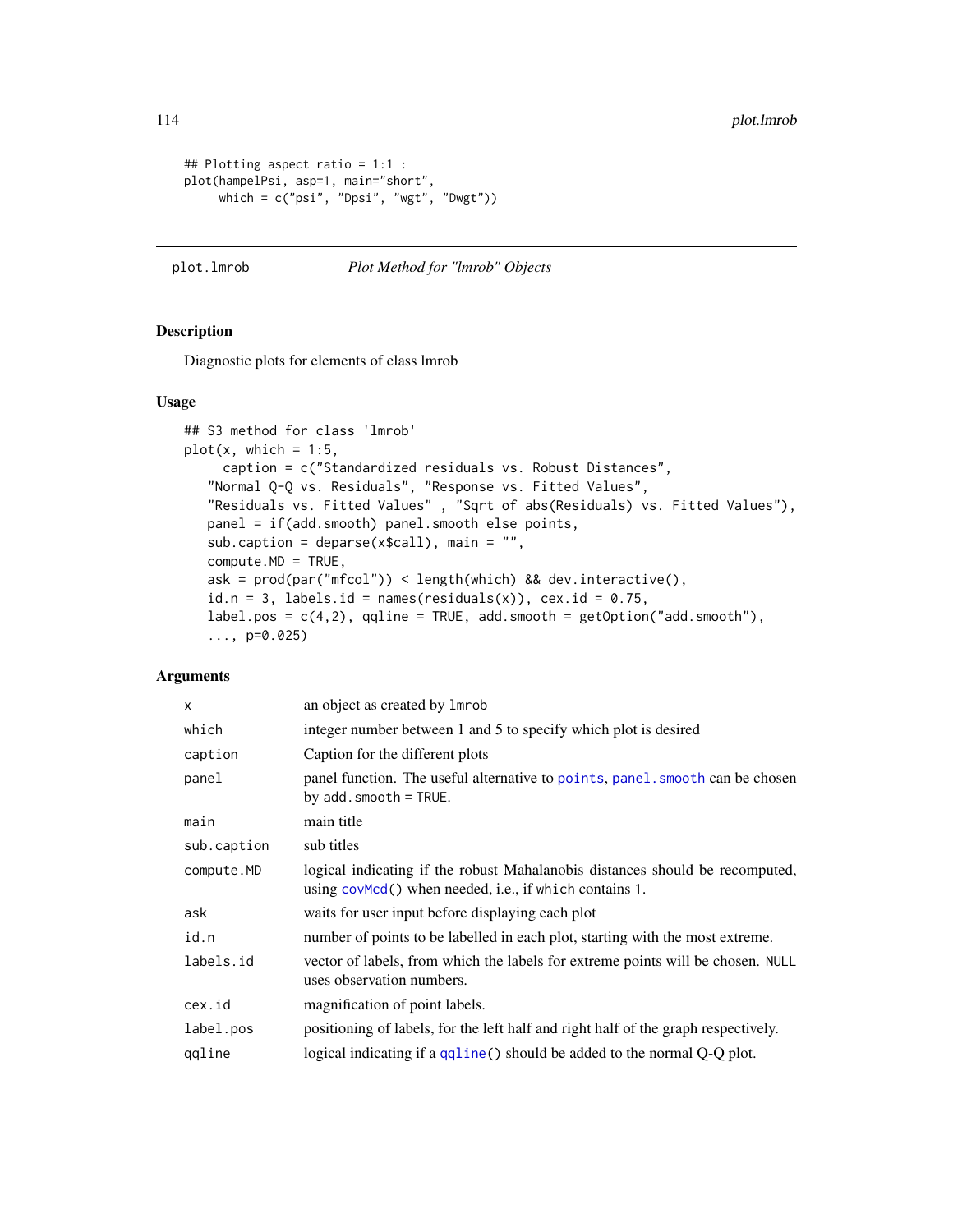#### plot.lts the contract of the contract of the contract of the contract of the contract of the contract of the contract of the contract of the contract of the contract of the contract of the contract of the contract of the c

| add.smooth | logical indicating if a smoother should be added to most plots; see also panel<br>above. |
|------------|------------------------------------------------------------------------------------------|
| $\cdot$    | optional arguments for par, title, etc.                                                  |
| p          | threshold for distance-distance plot                                                     |

### Details

if compute.MD = TRUE and the robust Mahalanobis distances need to be computed, they are stored ("cached") with the object x when this function has been called from top-level.

### References

Robust diagnostic plots as in Rousseeuw and van Zomeren (1990), see 'References' in [ltsPlot](#page-114-0).

## See Also

[lmrob](#page-67-0), also for examples, [plot.lm](#page-0-0).

# Examples

```
data(starsCYG)
## Plot simple data and fitted lines
plot(starsCYG)
lmST <- lm(log.light ~ log.Te, data = starsCYG)
RlmST <- lmrob(log.light ~ log.Te, data = starsCYG)
RlmST
abline(lmST, col = "red")abline(RlmST, col = "blue")
op \le- par(mfrow = c(2,2), mgp = c(1.5, 0.6, 0), mar= .1+c(3,3,3,1))
plot(RlmST, which = c(1:2, 4:5))par(op)
```
plot.lts *Robust LTS Regression Diagnostic Plots*

## <span id="page-114-0"></span>Description

Four plots (selectable by which) are currently provided:

- 1. a plot of the standardized residuals versus their index,
- 2. a plot of the standardized residuals versus fitted values,
- 3. a Normal Q-Q plot of the standardized residuals, and
- 4. a regression diagnostic plot (standardized residuals versus robust distances of the predictor variables).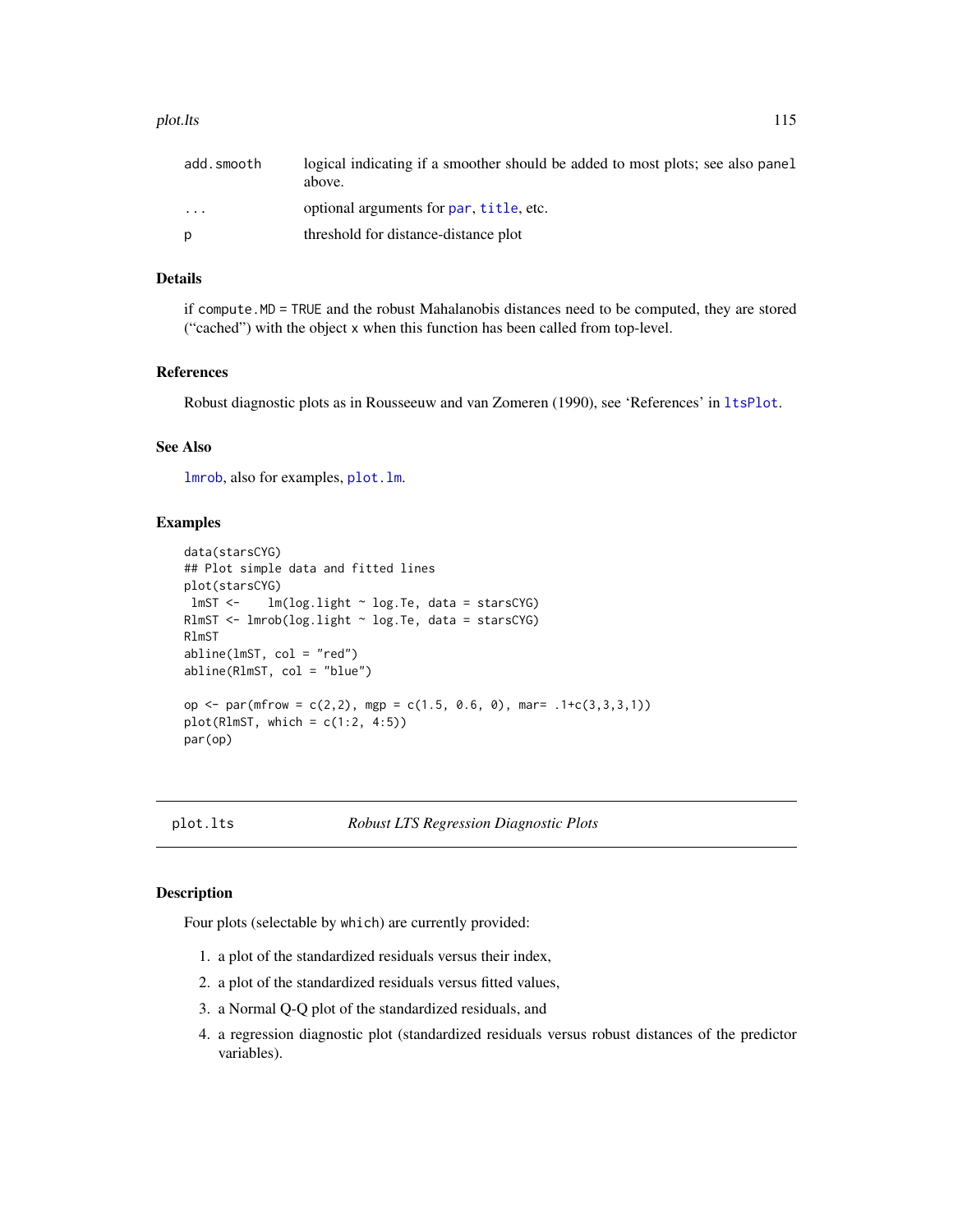## Usage

```
## S3 method for class 'lts'
plot(x, which = c("all", "rqq", "rindex", "rfit", "rdiag"),classic=FALSE, ask = (\text{which}[1] == "all" & \text{dev}.\text{interactive}(),id.n, ...)
```
## Arguments

| X       | a 1ts object, typically result of 1tsReg.                                                                                                                                                       |
|---------|-------------------------------------------------------------------------------------------------------------------------------------------------------------------------------------------------|
| which   | string indicating which plot to show. See the <i>Details</i> section for a description of<br>the options. Defaults to "all"                                                                     |
| classic | whether to plot the classical distances too. Default is FALSE                                                                                                                                   |
| ask     | logical indicating if the user should be <i>asked</i> before each plot, see par ( $ask = .$ ).<br>Defaults to which $==$ "all" && dev. interactive().                                           |
| id.n    | number of observations to be identified by a label starting with the most extreme.<br>Default is the number of identified outliers (can be different for the different<br>plots - see Details). |
| $\cdot$ | other parameters to be passed through to plotting functions.                                                                                                                                    |

## Details

This function produces several plots based on the robust and classical regression estimates. Which of them to select is specified by the attribute which. The possible options are:

rqq: Normal Q-Q plot of the standardized residuals;

rindex: plot of the standardized residuals versus their index;

rfit: plot of the standardized residuals versus fitted values;

rdiag: regression diagnostic plot.

The normal quantile plot produces a normal Q-Q plot of the standardized residuals. A line is drawn which passes through the first and third quantile. The id.n residuals with largest distances from this line are identified by labels (the observation number). The default for id.n is the number of regression outliers (lts.wt==0).

In the Index plot and in the Fitted values plot the standardized residuals are displayed against the observation number or the fitted value respectively. A horizontal dashed line is drawn at 0 and two solid horizontal lines are located at +2.5 and -2.5. The id.n residuals with largest absolute values are identified by labels (the observation number). The default for id.n is the number regression outliers  $(lts.wt==0).$ 

The regression diagnostic plot, introduced by Rousseeuw and van Zomeren (1990), displays the standardized residuals versus robust distances. Following Rousseeuw and van Zomeren (1990), the horizontal dashed lines are located at  $+2.5$  and  $-2.5$  and the vertical line is located at the upper 0.975 percent point of the chi-squared distribution with p degrees of freedom. The id.n residuals with largest absolute values and/or largest robust Mahalanobis distances are identified by labels (the observation number). The default for id.n is the number of all outliers: regression outliers (lts.wt==0) + leverage (bad and good) points (RD > 0.975 percent point of the chi-squared distribution with p degrees of freedom).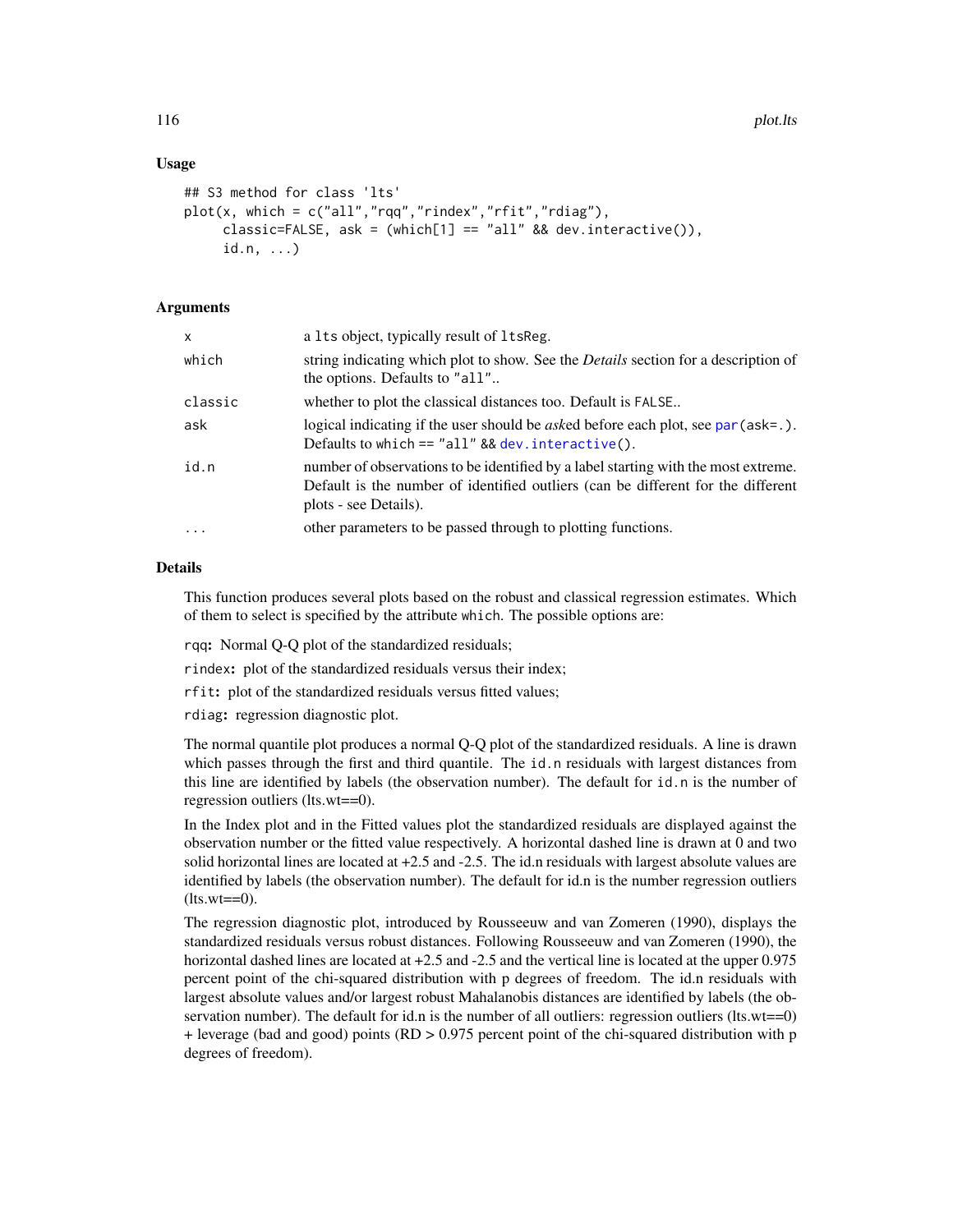#### plot.mcd 117

## References

P. J. Rousseeuw and van Zomeren, B. C. (1990). Unmasking Multivariate Outliers and Leverage Points. *Journal of the American Statistical Association* 85, 633–639.

P. J. Rousseeuw and K. van Driessen (1999) A fast algorithm for the minimum covariance determinant estimator. *Technometrics* 41, 212–223.

## See Also

[covPlot](#page-116-0)

# Examples

```
data(hbk)
lts \leq ltsReg(Y \sim ., data = hbk)
lts
plot(lts, which = "rqq")
```
plot.mcd *Robust Distance Plots*

#### <span id="page-116-0"></span>Description

Shows the Mahalanobis distances based on robust and classical estimates of the location and the covariance matrix in different plots. The following plots are available:

- index plot of the robust and mahalanobis distances
- distance-distance plot
- Chisquare QQ-plot of the robust and mahalanobis distances
- plot of the tolerance ellipses (robust and classic)
- Scree plot Eigenvalues comparison plot

## Usage

```
## S3 method for class 'mcd'
plot(x,
     which = c("all", "dd", "distance", "qqchi2",
                "tolEllipsePlot", "screeplot"),
     classic = FALSE, ask = (\text{which}[1] == "all" & \text{dev}.\text{interface}));cutoff, id.n, labels.id = rownames(x$X), cex.id = 0.75,
     label.pos = c(4,2), tol = 1e-7, ...)
covPlot(x,
     which = c("all", "dd", "distance", "qqchi2","tolEllipsePlot", "screeplot"),
     classic = FALSE, ask = (\text{which}[1] == "all" & \text{dev}.\text{interactive}(),m.cov = covMed(x),
```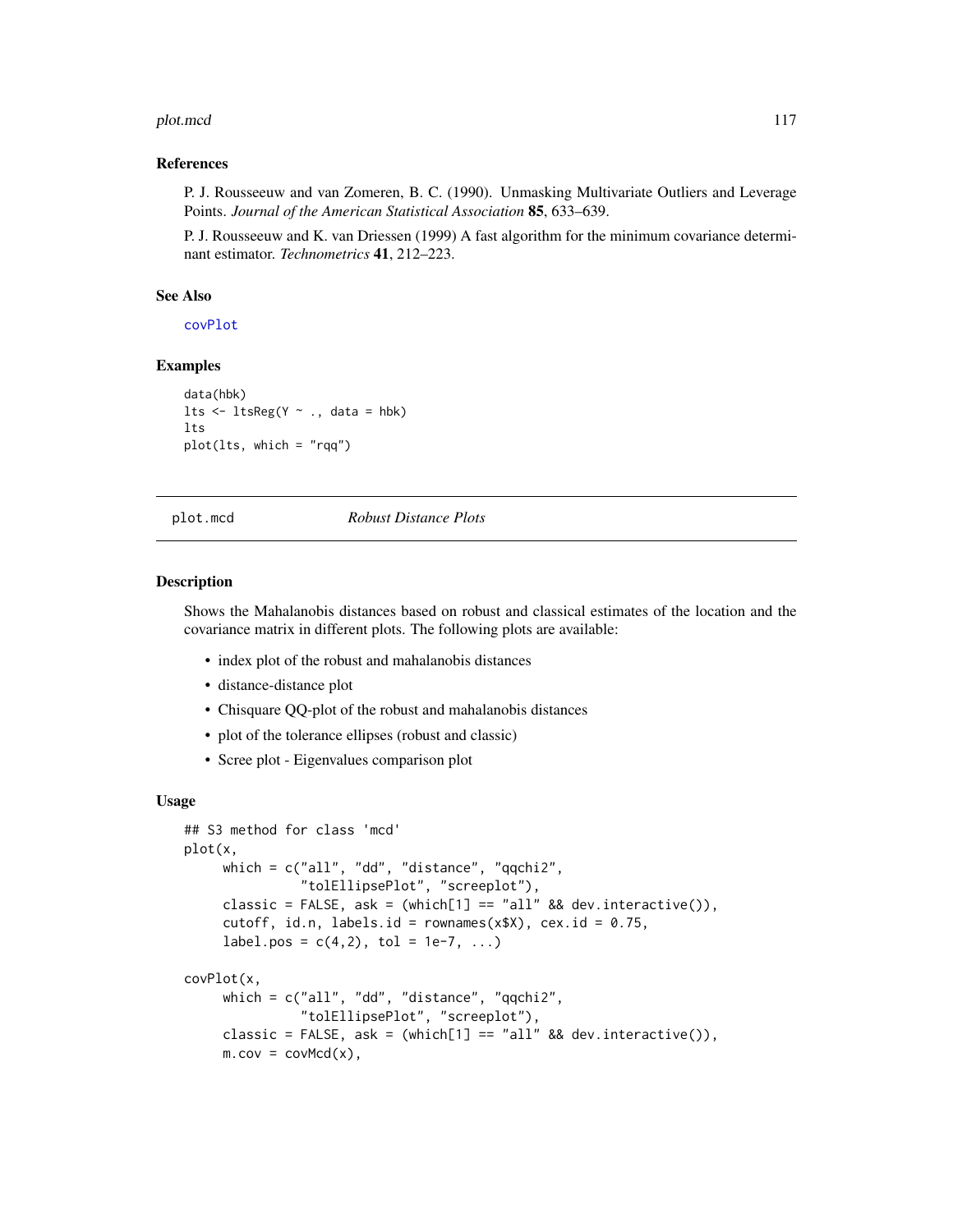#### 118 plot.mcd

```
cutoff = NULL, id.n, labels.id = rownames(x), cex.id = 0.75,
label.pos = c(4,2), tol = 1e-07, ...)
```
# Arguments

| X         | For the plot() method, a mcd object, typically result of covMcd.<br>For covPlot(), the numeric data matrix such as the X component as returned<br>from covMcd. |
|-----------|----------------------------------------------------------------------------------------------------------------------------------------------------------------|
| which     | string indicating which plot to show. See the <i>Details</i> section for a description of<br>the options. Defaults to "all"                                    |
| classic   | whether to plot the classical distances too. Defaults to FALSE                                                                                                 |
| ask       | logical indicating if the user should be <i>asked</i> before each plot, see par (ask=.).<br>Defaults to which $==$ "all" && dev. interactive().                |
| cutoff    | the cutoff value for the distances.                                                                                                                            |
| id.n      | number of observations to be identified by a label. If not supplied, the number<br>of observations with distance larger than cutoff is used.                   |
| labels.id | vector of labels, from which the labels for extreme points will be chosen. NULL<br>uses observation numbers.                                                   |
| cex.id    | magnification of point labels.                                                                                                                                 |
| label.pos | positioning of labels, for the left half and right half of the graph respectively<br>(used as $text(, pos=*)$ ).                                               |
| tol       | tolerance to be used for computing the inverse, see solve. Defaults to $tol =$<br>$1e-7.$                                                                      |
| m.cov     | an object similar to those of class "mcd"; however only its components center<br>and cov will be used. If missing, the MCD will be computed (via covMcd()).    |
| .         | other parameters to be passed through to plotting functions.                                                                                                   |

# Details

These functions produce several plots based on the robust and classical location and covariance matrix. Which of them to select is specified by the attribute which. The plot method for "mcd" objects is calling covPlot() directly, whereas covPlot() should also be useful for plotting other (robust) covariance estimates. The possible options are:

distance index plot of the robust distances

dd distance-distance plot

qqchi2 a qq-plot of the robust distances versus the quantiles of the chi-squared distribution

tolEllipsePlot a tolerance ellipse plot, via [tolEllipsePlot\(](#page-161-0))

screeplot an eigenvalues comparison plot - screeplot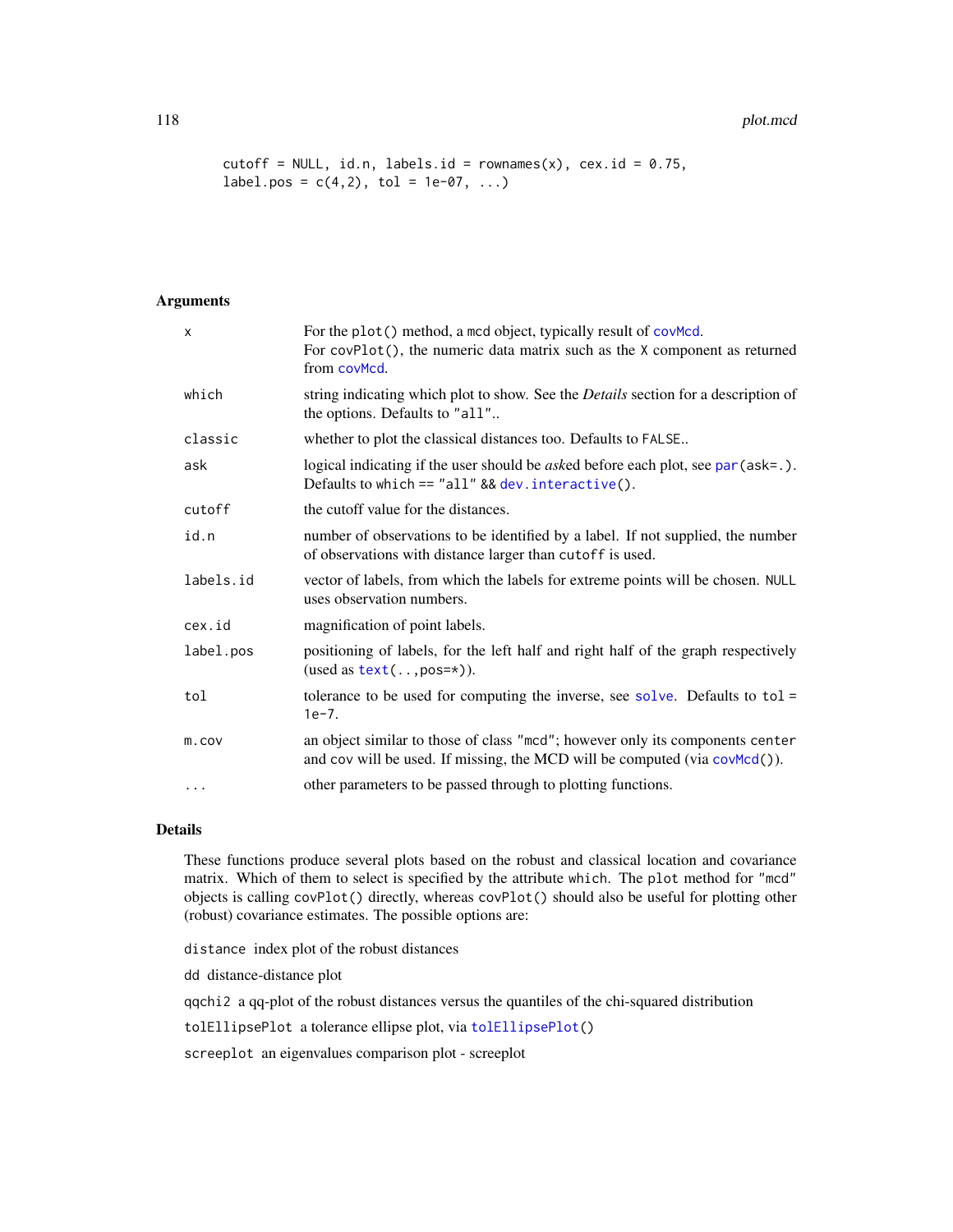## possumDiv 119

The Distance-Distance Plot, introduced by Rousseeuw and van Zomeren (1990), displays the robust distances versus the classical Mahalanobis distances. The dashed line is the set of points where the robust distance is equal to the classical distance. The horizontal and vertical lines are drawn at values equal to the cutoff which defaults to square root of the 97.5% quantile of a chi-squared distribution with p degrees of freedom. Points beyond these lines can be considered outliers.

# References

P. J. Rousseeuw and van Zomeren, B. C. (1990). Unmasking Multivariate Outliers and Leverage Points. *Journal of the American Statistical Association* 85, 633–639.

P. J. Rousseeuw and K. van Driessen (1999) A fast algorithm for the minimum covariance determinant estimator. *Technometrics* 41, 212–223.

## See Also

[tolEllipsePlot](#page-161-0)

## Examples

```
data(Animals, package ="MASS")
brain <- Animals[c(1:24, 26:25, 27:28),]
mcd <- covMcd(log(brain))
plot(mcd, which = "distance", classic = TRUE)# 2 plots
plot(mcd, which = "dd")
plot(mcd, which = "tolEllipsePlot", classic = TRUE)
op \leq par(mfrow = c(2,3))
plot(mcd) ## \rightarrow which = "all" (5 plots)
par(op)
## same plots for another robust Cov estimate:
data(hbk)
hbk.x \leq data.matrix(hbk[, 1:3])
cOGK <- covOGK(hbk.x, n.iter = 2, sigmamu = scaleTau2,
               weight.fn = hard(rejection)covPlot(hbk.x, m.cov = cOGK, classic = TRUE)
```
possumDiv *Possum Diversity Data*

#### **Description**

Possum diversity data: As issued from a study of the diversity of possum (arboreal marsupials) in the Montane ash forest (Australia), this dataset was collected in view of the management of hardwood forest to take conservation and recreation values, as well as wood production, into account.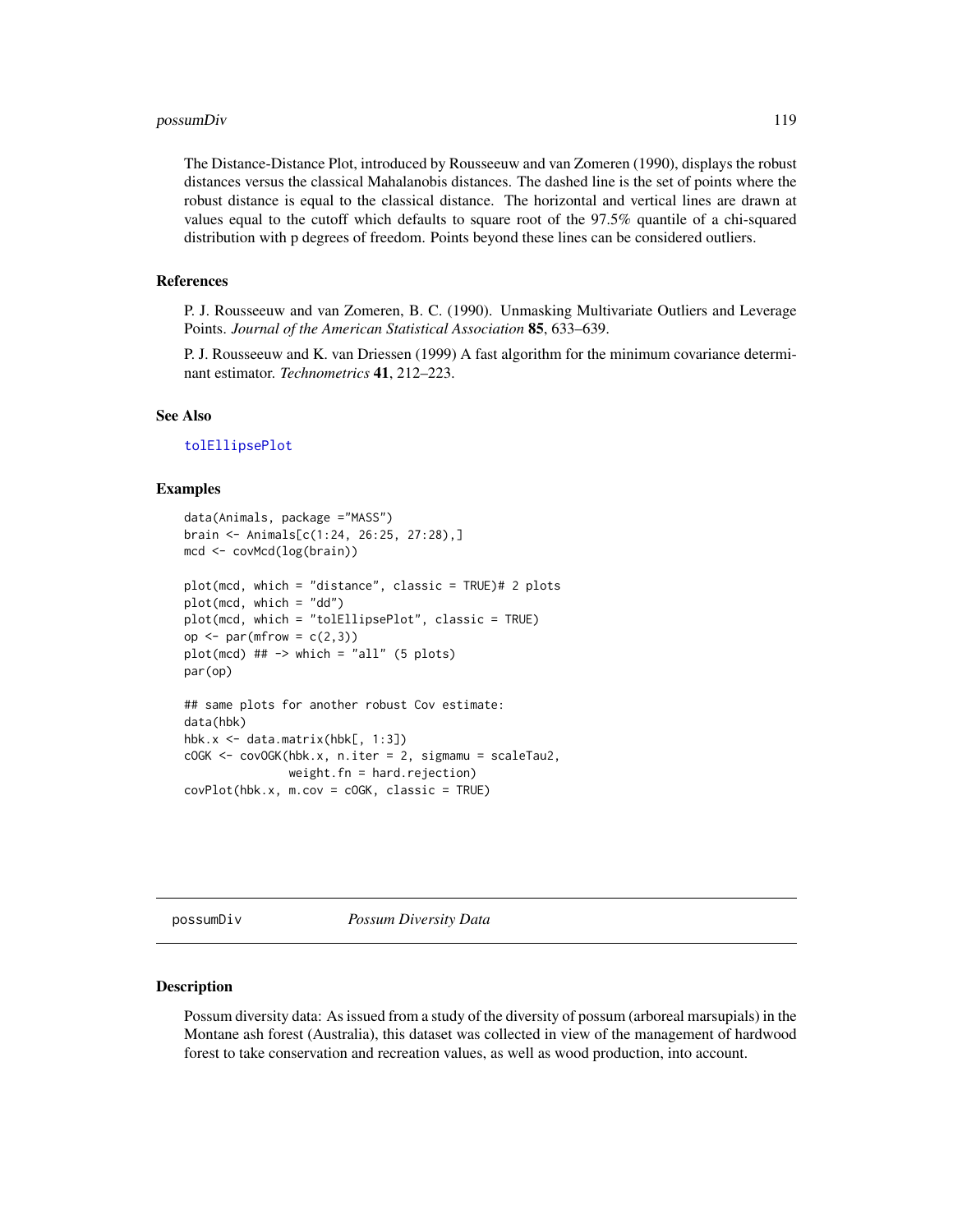The study is fully described in the two references. The number of different species of arboreal marsupials (possum) was observed on 151 different 3ha sites with uniform vegetation. For each site the nine variable measures (see below) were recorded. The problem is to model the relationship between diversity and these other variables.

## Usage

```
data(possumDiv, package="robustbase")
```
# Format

Two different representations of the same data are available:

possumDiv is a data frame of 151 observations of 9 variables, where the last two are factors, eucalyptus with 3 levels and aspect with 4 levels.

possum.mat is a numeric (integer) matrix of 151 rows (observations) and 14 columns (variables) where the last seven ones are 0-1 dummy variables, three  $(E,*)$  are coding for the kind of eucalyptus and the last four are 0-1 coding for the aspect factor.

The variables have the following meaning:

Diversity main variable of interest is the number of different species of arboreal marsupial (possum) observed, with values in 0:5.

Shrubs the number of shrubs.

Stumps the number of cut stumps from past logging operations.

Stags the number of stags (hollow-bearing trees).

Bark bark index (integer) vector reflecting the quantity of decorticating bark.

- Habitat an integer score indicating the suitability of nesting and foraging habitat for Leadbeater's possum.
- **BAcacia** a numeric vector giving the basal area of acacia species.
- eucalyptus a 3-level [factor](#page-0-0) specifying the species of eucalypt with the greatest stand basal area. This has the same information as the following three variables

E.regnans 0-1 indicator for Eucalyptus regnans

E.delegatensis 0-1 indicator for Eucalyptus deleg.

E.nitens 0-1 indicator for Eucalyptus nitens

- aspect a 4-level [factor](#page-0-0) specifying the aspect of the site. It is the same information as the following four variables.
- NW-NE 0-1 indicator

NW-SE 0-1 indicator

SE-SW 0-1 indicator

# SW-NW 0-1 indicator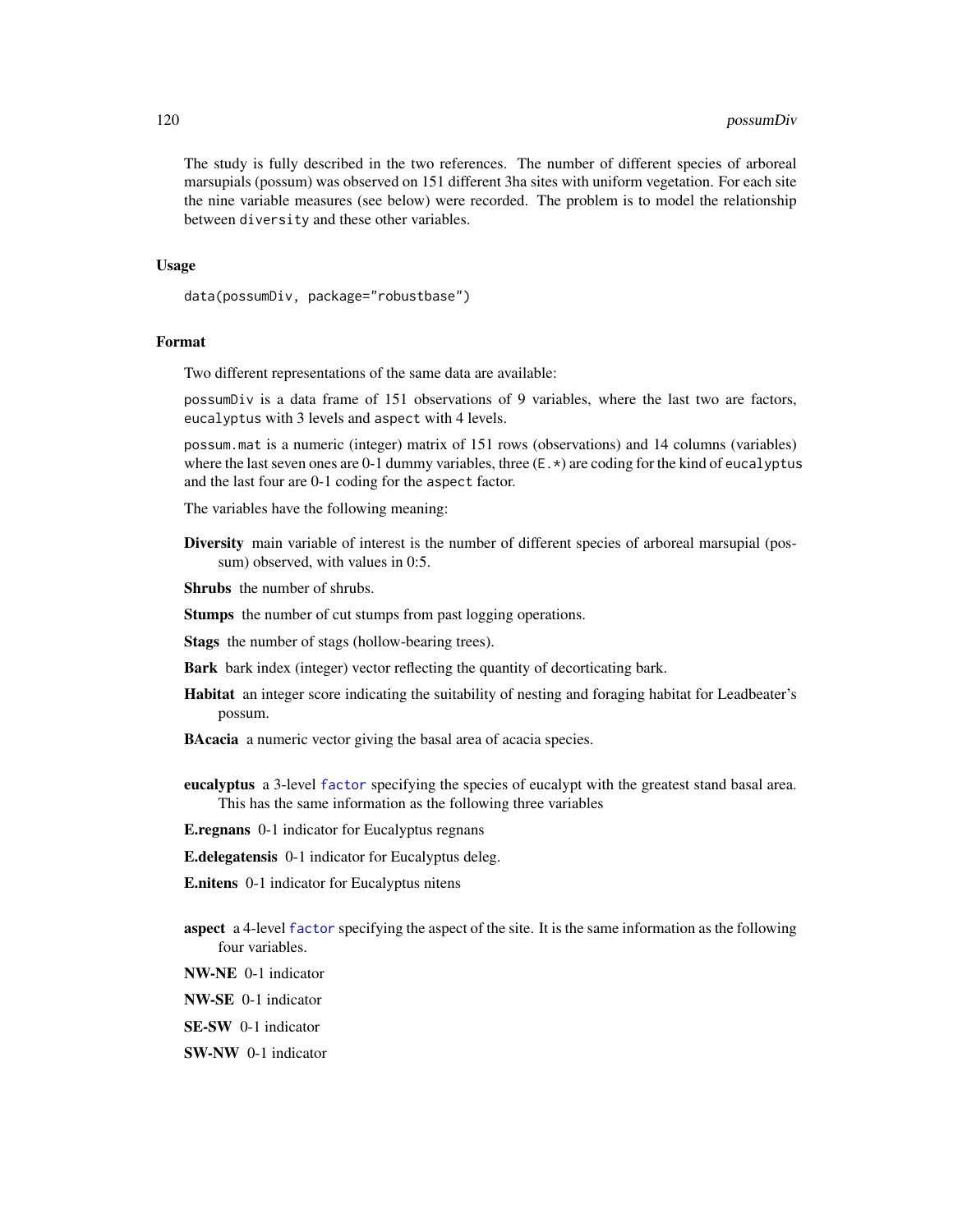#### possumDiv 121

#### Source

Eva Cantoni (2004) Analysis of Robust Quasi-deviances for Generalized Linear Models. *Journal of Statistical Software* 10, 04, <https://www.jstatsoft.org/article/view/v010i04>

## References

Lindenmayer, D. B., Cunningham, R. B., Tanton, M. T., Nix, H. A. and Smith, A. P. (1991) The conservation of arboreal marsupials in the montane ash forests of the central highlands of victoria, south-east australia: III. The habitat requirements of leadbeater's possum *gymnobelideus leadbeateri* and models of the diversity and abundance of arboreal marsupials. *Biological Conservation* 56, 295–315.

Lindenmayer, D. B., Cunningham, R. B., Tanton, M. T., Smith, A. P. and Nix, H. A. (1990) The conservation of arboreal marsupials in the montane ash forests of the victoria, south-east australia, I. Factors influencing the occupancy of trees with hollows, *Biological Conservation* 54, 111–131.

See also the references in [glmrob](#page-52-0).

```
data(possumDiv)
head(possum.mat)
str(possumDiv)
## summarize all variables as multilevel factors:
summary(as.data.frame(lapply(possumDiv, function(v)
                             if(is.integer(v)) factor(v) else v)))
## Following Cantoni & Ronchetti (2001), JASA, p.1026 f.:% cf. ../tests/poisson-ex.R
pdFit <- glmrob(Diversity ~ . , data = possumDiv,
                family=poisson, tcc = 1.6, weights.on.x = "hat", acc = 1e-15)
summary(pdFit)
summary(pdF2 <- update(pdFit, ~ . -Shrubs))
summary(pdF3 <- update(pdF2, \sim . -eucalyptus))
summary(pdF4 <- update(pdF3, ~ . -Stumps))
summary(pdF5 <- update(pdF4, ~ . -BAcacia))
summary(pdF6 <- update(pdF5, \sim . -aspect))# too much ..
anova(pdFit, pdF3, pdF4, pdF5, pdF6, test = "QD") # indeed,
## indeed, the last simplification is too much
possumD.2 <- within(possumDiv, levels(aspect)[1:3] <- rep("other", 3))
## and use this binary 'aspect' instead of the 4-level one:
summary(pdF5.1 <- update(pdF5, data = possumD.2))
if(FALSE) # not ok, as formually not nested.
anova(pdF5, pdF5.1)
summarizeRobWeights(weights(pdF5.1, type="rob"), eps = 0.73)
##-> "outliers" (1, 59, 110)
wrob <- setNames(weights(pdF5.1, type="rob"), rownames(possumDiv))
head(sort(wrob))
```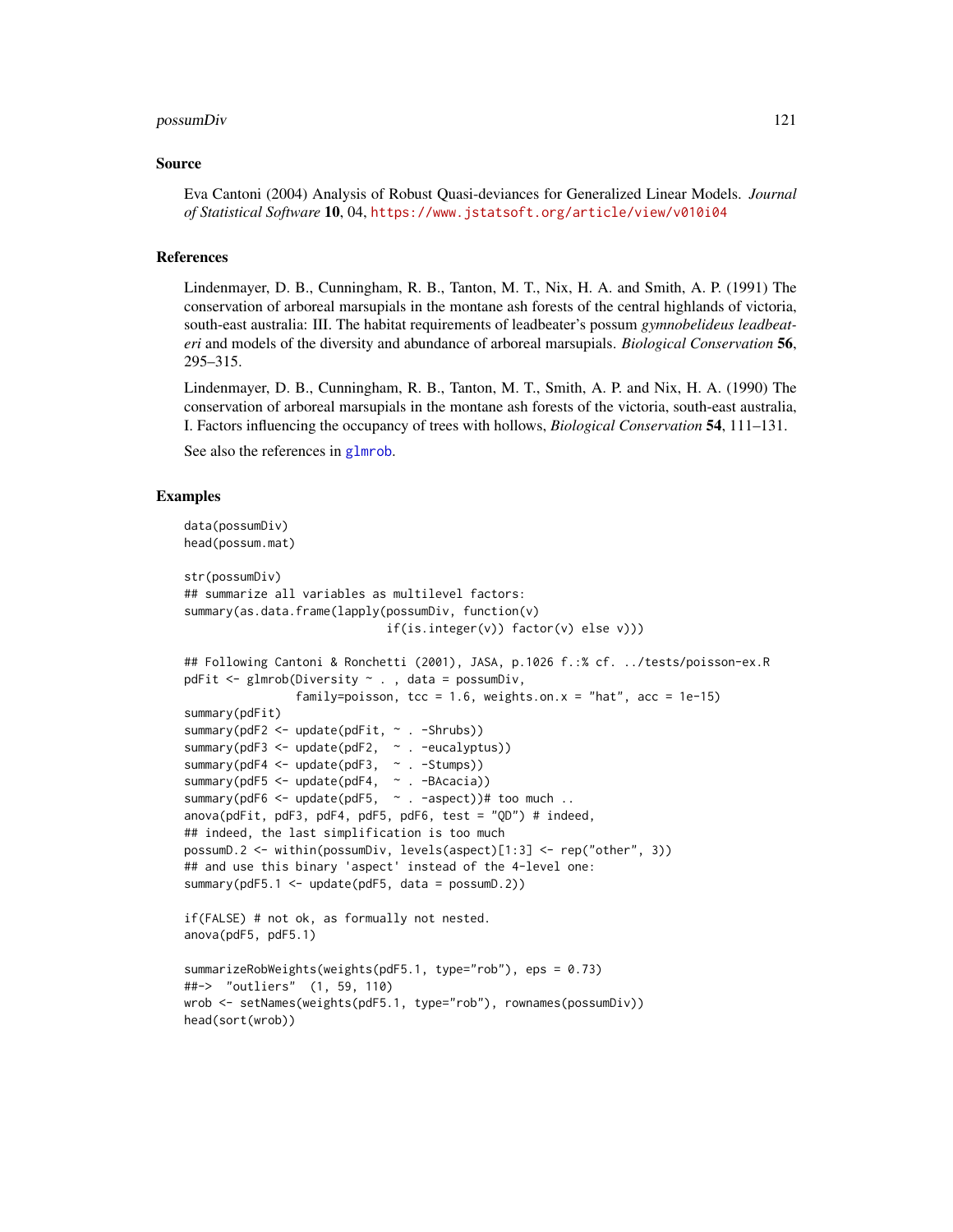# Description

Obtains predictions and optionally estimates standard errors of those predictions from a fitted *robust* generalized linear model (GLM) object.

# Usage

```
## S3 method for class 'glmrob'
predict(object, newdata = NULL,
       type = c("link", "response", "terms"), se.fit = FALSE,
       dispersion = NULL, terms = NULL, na.action = na.pass, ...)
```
# Arguments

| object     | a fitted object of class inheriting from "glmrob".                                                                                                                                                                                                                                                                                                                                                                                                                                                                               |
|------------|----------------------------------------------------------------------------------------------------------------------------------------------------------------------------------------------------------------------------------------------------------------------------------------------------------------------------------------------------------------------------------------------------------------------------------------------------------------------------------------------------------------------------------|
| newdata    | optionally, a data frame in which to look for variables with which to predict. If<br>omitted, the fitted linear predictors are used.                                                                                                                                                                                                                                                                                                                                                                                             |
| type       | the type of prediction required. The default is on the scale of the linear predic-<br>tors; the alternative "response" is on the scale of the response variable. Thus<br>for a default binomial model the default predictions are of log-odds (probabil-<br>ities on logit scale) and type = "response" gives the predicted probabilities.<br>The "terms" option returns a matrix giving the fitted values of each term in the<br>model formula on the linear predictor scale.<br>The value of this argument can be abbreviated. |
| se.fit     | logical switch indicating if standard errors are required.                                                                                                                                                                                                                                                                                                                                                                                                                                                                       |
| dispersion | the dispersion of the GLM fit to be assumed in computing the standard errors.<br>If omitted, that returned by summary applied to the object is used.                                                                                                                                                                                                                                                                                                                                                                             |
| terms      | with type="terms" by default all terms are returned. A character vector speci-<br>fies which terms are to be returned                                                                                                                                                                                                                                                                                                                                                                                                            |
| na.action  | function determining what should be done with missing values in newdata. The<br>default is to predict NA.                                                                                                                                                                                                                                                                                                                                                                                                                        |
| $\cdots$   | optional further arguments, currently simply passed to predict. lmrob().                                                                                                                                                                                                                                                                                                                                                                                                                                                         |
|            |                                                                                                                                                                                                                                                                                                                                                                                                                                                                                                                                  |

# Value

If se = FALSE, a vector or matrix of predictions. If se = TRUE, a list with components

| fit    | Predictions                                                                                      |
|--------|--------------------------------------------------------------------------------------------------|
| se.fit | Estimated standard errors                                                                        |
|        | residual, scale A scalar giving the square root of the dispersion used in computing the standard |
|        | errors.                                                                                          |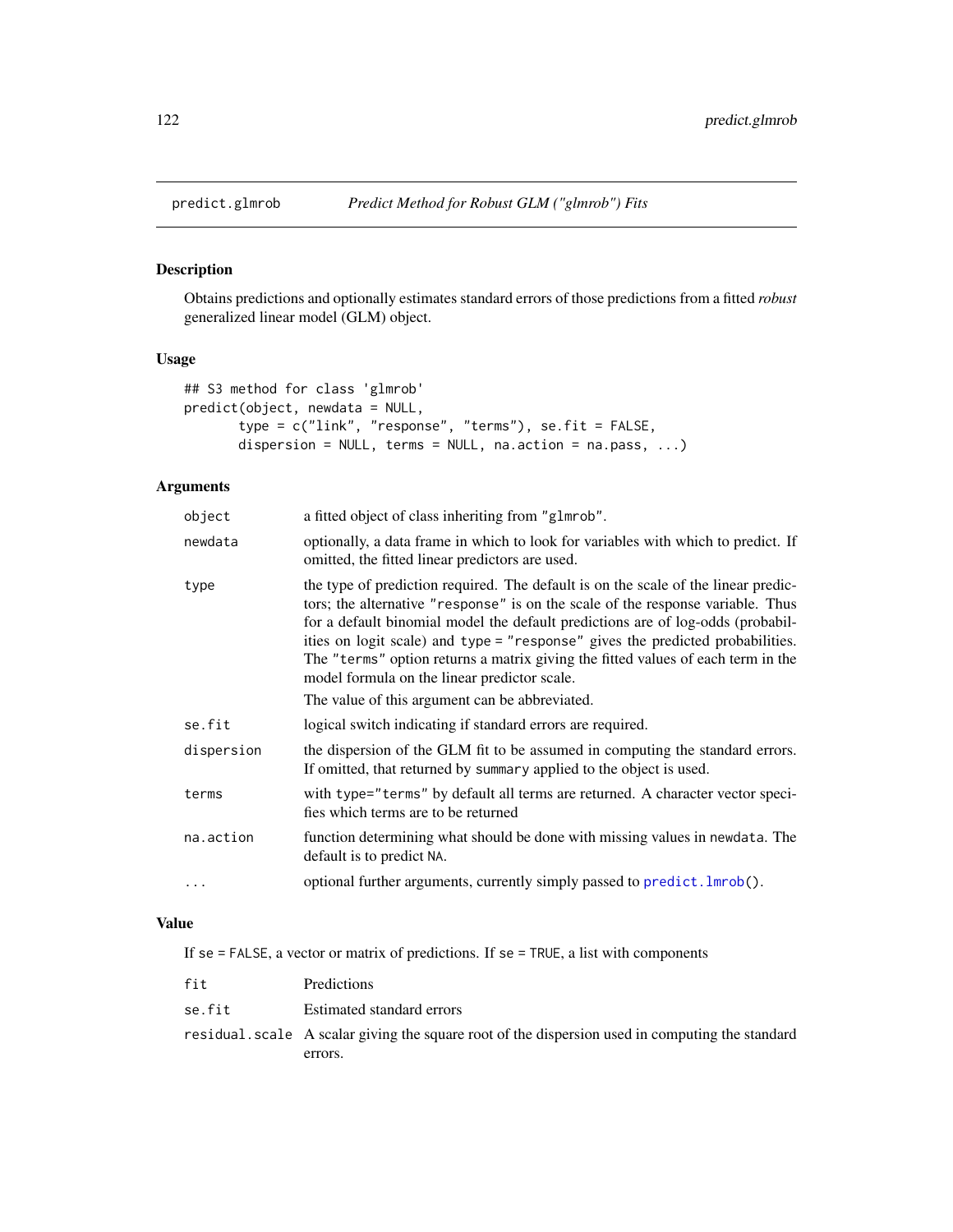## predict.lmrob 123

## Author(s)

Andreas Ruckstuhl

# See Also

[glmrob\(](#page-52-0)) to fit these robust GLM models, [residuals.glmrob\(](#page-138-0)) and other methods; [predict.lm\(](#page-0-0)), the method used for a non-robust fit.

#### Examples

```
data(carrots)
## simplistic testing & training:
i.tr <- sample(24, 20)
fm1 <- glmrob(cbind(success, total-success) ~ logdose + block,
              family = binomial, data = carrots, subset = i.tr)
fm1
predict(fm1, carrots[-i.tr, ]) # --> numeric vector
predict(fm1, carrots[-i.tr, ],
        type="response", se = TRUE)# -> a list
```

```
data(vaso)
Vfit <- glmrob(Y ~ log(Volume) + log(Rate), family=binomial, data=vaso)
newd \leq expand.grid(Volume = (V. \leq seq(.5, 4, by = 0.5)),
                    Rate = (R. < - seq(.25,4, by = 0.25)))
p <- predict(Vfit, newd)
filled.contour(V., R., matrix(p, length(V.), length(R.)),
      main = "predict(glmrob(., data=vaso))", xlab="Volume", ylab="Rate")
```
<span id="page-122-0"></span>predict.lmrob *Predict method for Robust Linear Model ("lmrob") Fits*

## Description

Predicted values based on robust linear model object.

#### Usage

```
## S3 method for class 'lmrob'
predict(object, newdata, se.fit = FALSE,
       scale = NULL, df = NULL,interval = c("none", "confidence", "prediction"), level = 0.95,type = c("response", "terms"), terms = NULL,
       na.action = na.pass, pred.var = res.var/weights, weights = 1, ...)
```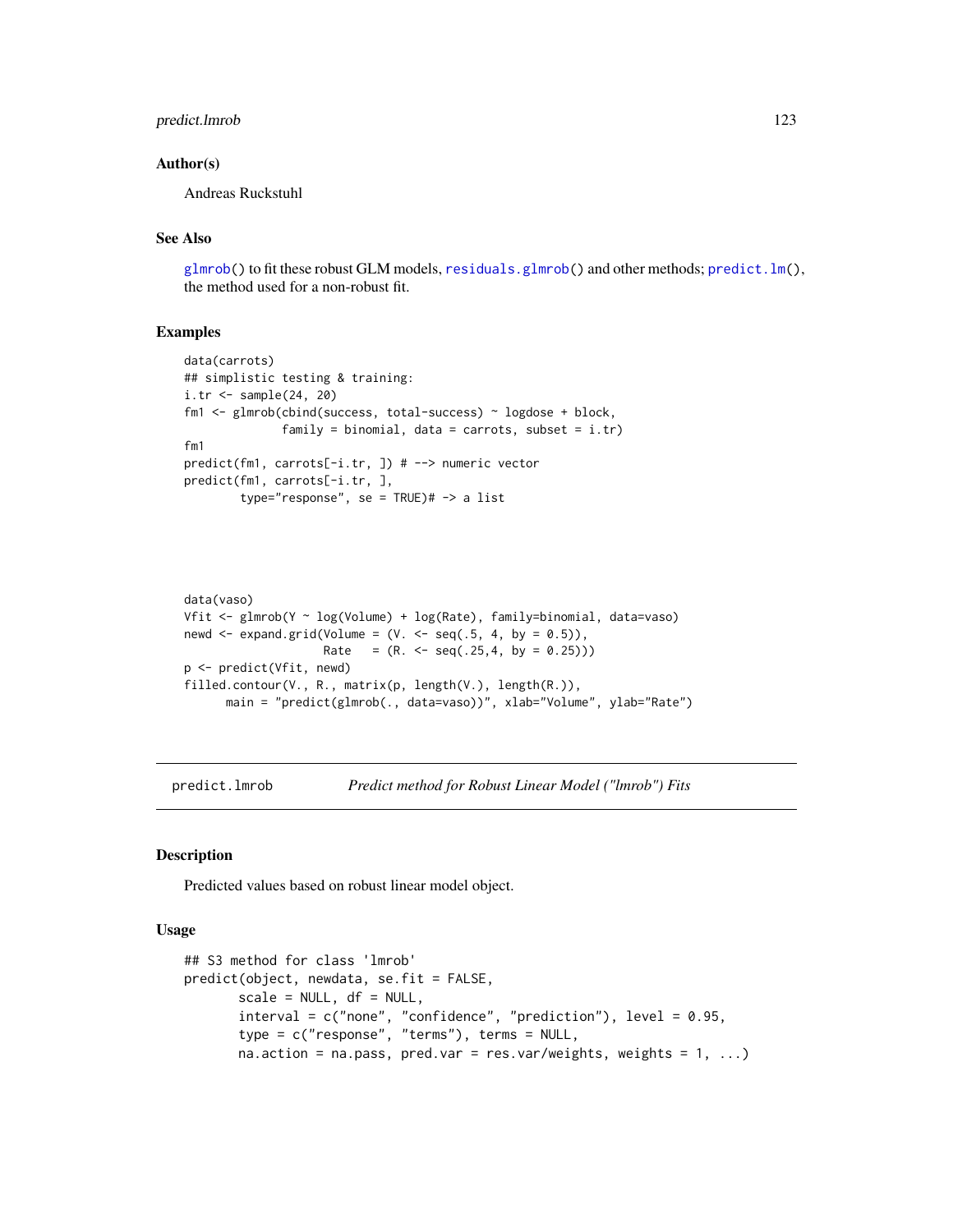## **Arguments**

| object    | object of class inheriting from "1mrob"                                                                                                                                       |
|-----------|-------------------------------------------------------------------------------------------------------------------------------------------------------------------------------|
| newdata   | an optional data frame in which to look for variables with which to predict. If<br>omitted, the fitted values are used.                                                       |
| se.fit    | a switch indicating if standard errors are required.                                                                                                                          |
| scale     | scale parameter for std.err. calculation                                                                                                                                      |
| df        | degrees of freedom for scale                                                                                                                                                  |
| interval  | type of interval calculation.                                                                                                                                                 |
| level     | tolerance/confidence level                                                                                                                                                    |
| type      | Type of prediction (response or model term).                                                                                                                                  |
| terms     | if type="terms", which terms (default is all terms)                                                                                                                           |
| na.action | function determining what should be done with missing values in newdata. The<br>default is to predict NA.                                                                     |
| pred.var  | the variance(s) for future observations to be assumed for prediction intervals.<br>See 'Details'.                                                                             |
| weights   | variance weights for prediction. This can be a numeric vector or a one-sided<br>model formula. In the latter case, it is interpreted as an expression evaluated in<br>newdata |
| $\cdot$   | further arguments passed to or from other methods.                                                                                                                            |

## Details

Note that this lmrob method for [predict](#page-0-0) is closely modeled after the method for lm(), [predict.lm](#page-0-0), maybe see there for caveats with missing value treatment.

The prediction intervals are for a single observation at each case in newdata (or by default, the data used for the fit) with error variance(s) pred. var. This can be a multiple of res. var, the estimated value of  $\sigma^2$ : the default is to assume that future observations have the same error variance as those used for fitting. If weights is supplied, the inverse of this is used as a scale factor. For a weighted fit, if the prediction is for the original data frame, weights defaults to the weights used for the model fit, with a warning since it might not be the intended result. If the fit was weighted and newdata is given, the default is to assume constant prediction variance, with a warning.

#### Value

predict.lmrob produces a vector of predictions or a matrix of predictions and bounds with column names fit, lwr, and upr if interval is set. If se. fit is TRUE, a list with the following components is returned:

| fit    | vector or matrix as above                   |
|--------|---------------------------------------------|
| se.fit | standard error of predicted means           |
|        | residual.scale residual standard deviations |
| df     | degrees of freedom for residual             |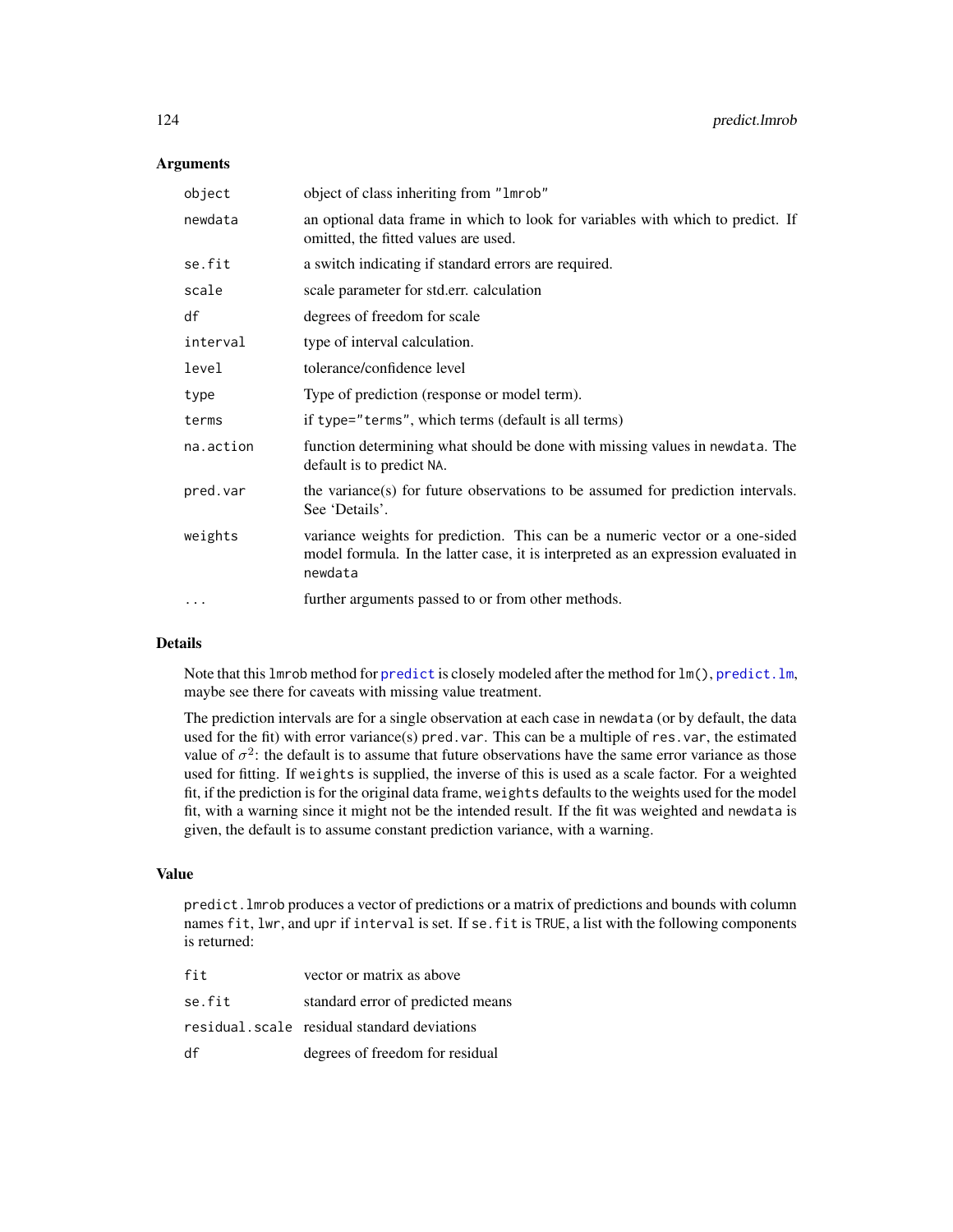## predict.lmrob 125

## Author(s)

Andreas Ruckstuhl

# See Also

[lmrob](#page-67-0) and the (non-robust) traditional [predict.lm](#page-0-0) method.

```
## Predictions --- artificial example -- closely following example(predict.lm)
set.seed(5)
n \leftarrow \text{length}(x \leftarrow \text{sort}(c(\text{round}(rnorm(25), 1), 20)))y \leq -x + \text{rnorm}(n)i0 \leq c (sample(n-1, 3), n)
y[i0] \leftarrow y[i0] + 10*rcauchy(i0)
p.ex \leftarrow function(...) {
  plot(y \sim x, ...); abline(0,1, col="sky blue")
  points(y \sim x, subset=i0, col="red", pch=2)
  abline(lm (y \sim x), col = "gray40")
  abline(lmrob(y \sim x), col = "forest green")
  legend("topleft", c("true", "Least Squares", "robust"),
         col = c("sky blue", "gray40", "forest green"), lwd=1.5, bty="n")}
p.ex()
fm \leftarrow lmrob(y \sim x)
predict(fm)
new \le data.frame(x = seq(-3, 10, 0.25))
str(predict(fm, new, se.fit = TRUE))
pred.w.plim <- predict(fm, new, interval = "prediction")
pred.w.clim <- predict(fm, new, interval = "confidence")
pmat <- cbind(pred.w.clim, pred.w.plim[,-1])
matlines(new$x, pmat, lty = c(1,2,2,3,3))# add to first plot
## show zoom-in region :
rect(xleft = -3, ybottom = -20, xright = 10, ytop = 40,
     lty = 3, border="orange4")
## now zoom in :
p.ex(xlim = c(-3,10), ylim = c(-20, 40))matlines(new$x, pmat, lty = c(1,2,2,3,3))
box(lty = 3, col="orange4", lwd=3)legend("bottom", c("fit", "lwr CI", "upr CI", "lwr Pred.I", "upr Pred.I"),
       col = 1:5, lty=c(1,2,2,3,3), bty="n")
## Prediction intervals, special cases
## The first three of these throw warnings
w < -1 + x^2fit \leftarrow lmrob(y \sim x)
wfit \le lmrob(y \sim x, weights = w)
```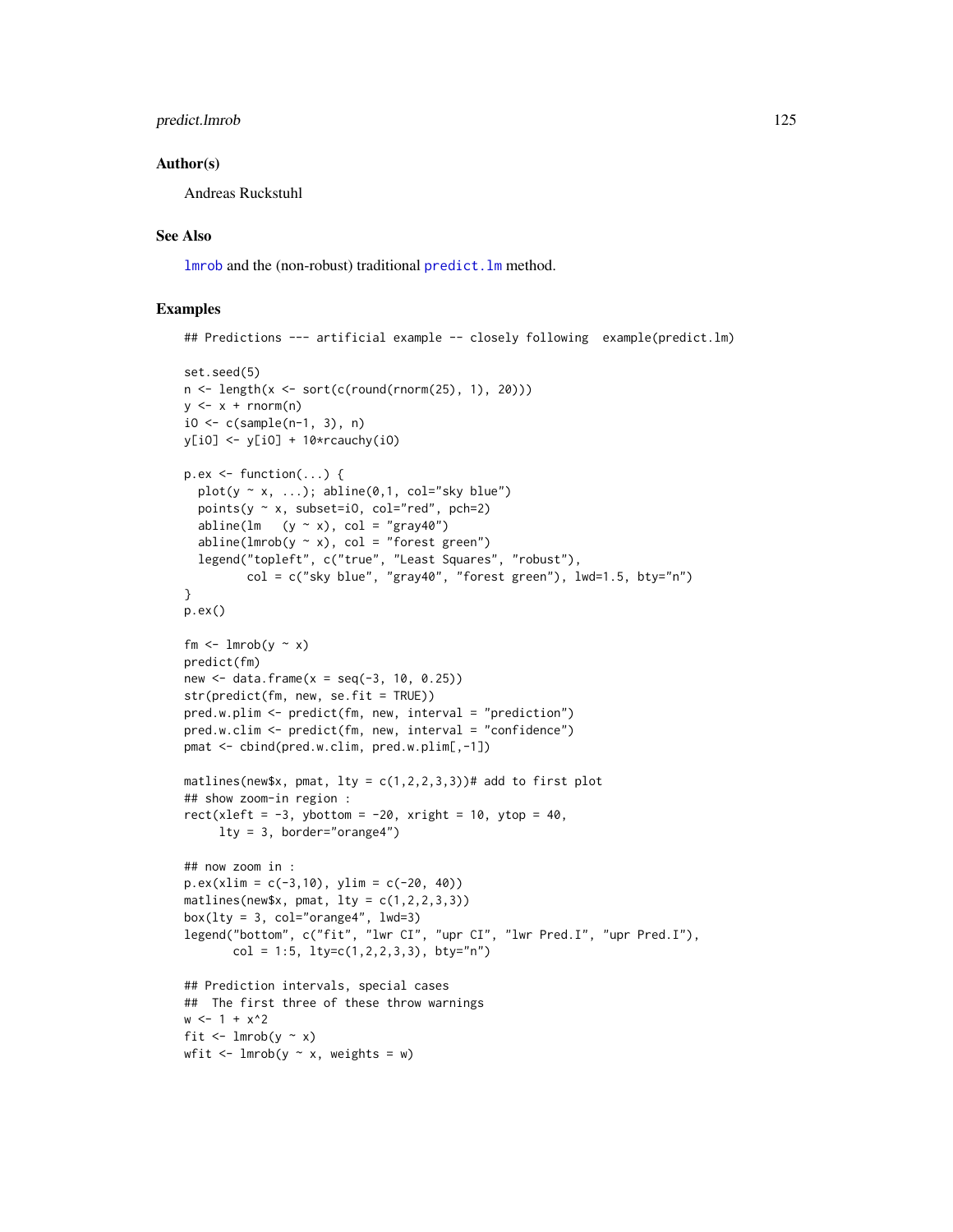```
predict(fit, interval = "prediction")
predict(wfit, interval = "prediction")
predict(wfit, new, interval = "prediction")
predict(wfit, new, interval = "prediction", weights = (new $x)<sup>2</sup>) -> p.w2
p.w2
stopifnot(identical(p.w2, ## the same as using formula:
     predict(wfit, new, interval = "prediction", weights = -x^2)))
```
print.lmrob *Print Method for Objects of Class "lmrob"*

#### Description

Print method for elements of class "lmrob".

#### Usage

```
## S3 method for class 'lmrob'
print(x, digits = max(3, getOption("digits") - 3), ...)
```
#### Arguments

| X                       | an R object of class 1mrob, typically created by 1mrob. |
|-------------------------|---------------------------------------------------------|
| digits                  | number of digits for printing, see digits in options.   |
| $\cdot$ $\cdot$ $\cdot$ | potentially more arguments passed to methods.           |

# See Also

[lmrob](#page-67-0), [summary.lmrob](#page-155-0), [print](#page-0-0) and [summary](#page-0-0).

## Examples

```
data(coleman)
(m1 <- lmrob(Y \sim ., data=coleman) ) # -> print.lmrob() method
```
psi.findc *Find Tuning Constant(s) for "lqq" and "ggw" Psi Functions*

#### Description

Find psi function tuning constant sets for "LQQ" and "GGW" psi  $(\psi)$  functions by specifying largest descent (minimal slope), efficiency and or breakdown point.

.psi.const() is called from [lmrob.control\(](#page-75-0)) to set the tuning constants for psi and chi for "LQQ" and "GGW" psi. Unless the specified tuning constants are from fixed small set where the computations are stored precomputed, .psi.const() calls the corresponding .psi.<psi>.findc().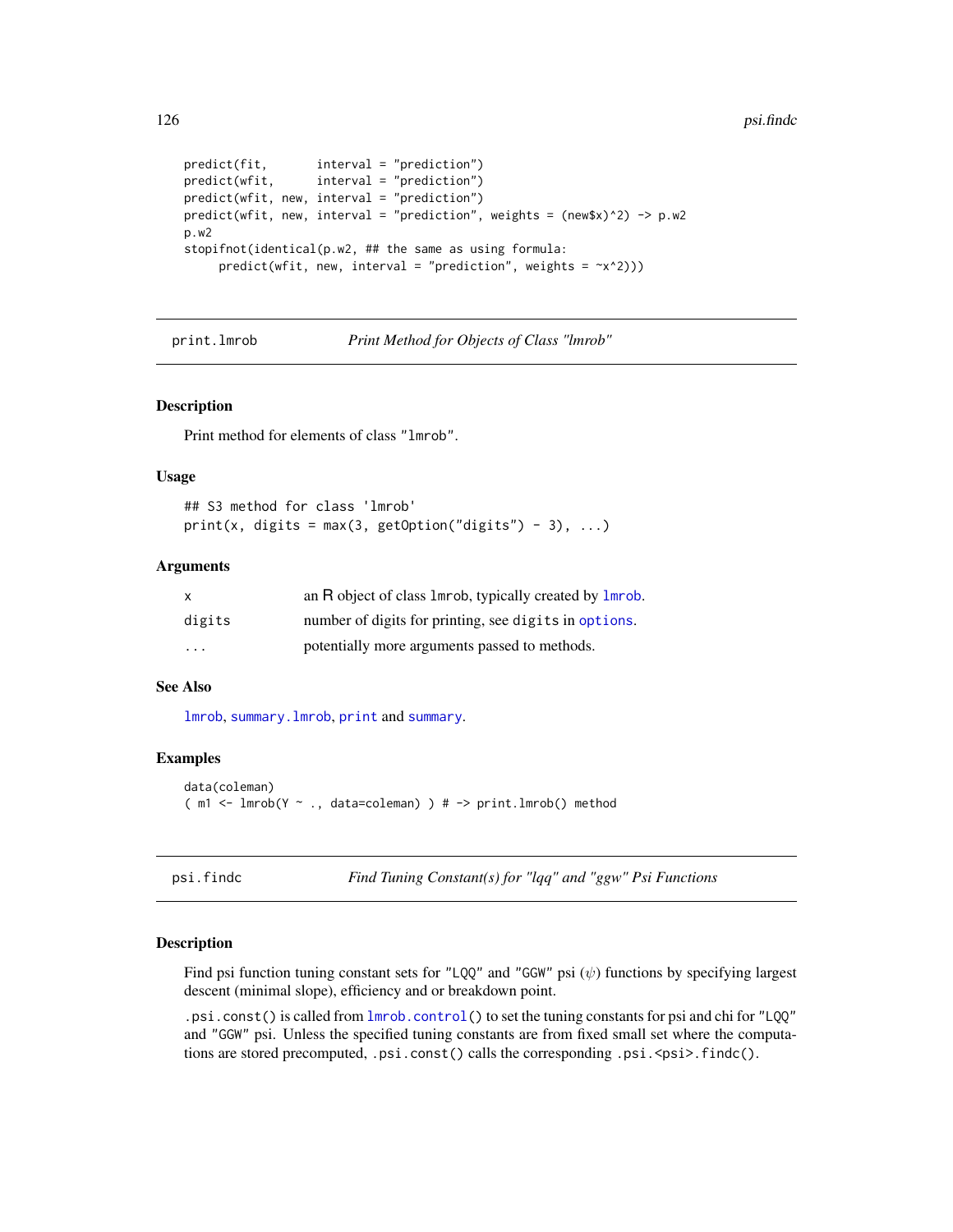#### psi.findc 127

# Usage

```
.psi.ggw.findc(ms, b, eff = NA, bp = NA,
              subdivisions = 100L,
              rel.tol = .Machine$double.eps^0.25, abs.tol = rel.tol,
              tol = .Machine$double.eps^0.25, ms.tol = tol/64, maxiter = 1000)
.psi.lqq.findc(ms, b.c, eff = NA, bp = NA,
              interval = c(0.1, 4), subdivisions = 100L,
              rel.tol = .Machine$double.eps^0.25, abs.tol = rel.tol,
              tol = .Machine$double.eps^0.25, maxiter = 1000)
.psi.const(cc, psi)
```
# Arguments

| number, the minimal slope, typically negative.                                                                                                                                     |  |  |
|------------------------------------------------------------------------------------------------------------------------------------------------------------------------------------|--|--|
| number, specifying b or $b/c$ for "ggw" or "lqq" respectively.                                                                                                                     |  |  |
| a number (or NA), the desired <i>efficiency</i> , in $[0, 1]$ of the estimator. If NA, bp must<br>be specified as valid number.                                                    |  |  |
| a number (or $NA$ ), the desired <i>breakdown point</i> of the estimator, in [0, 1].                                                                                               |  |  |
| for finding $c$ via uniroot().                                                                                                                                                     |  |  |
| passed to integrate().                                                                                                                                                             |  |  |
| rel.tol, abs.tol                                                                                                                                                                   |  |  |
| relative and absolute tolerance for integrate().                                                                                                                                   |  |  |
| relative tolerance for uniroot().                                                                                                                                                  |  |  |
| relative tolerance for the internal .psi.ggw.finda(), eventually passed to optimize<br>$inside (internal) .psi. ggw.mxs()$ .                                                       |  |  |
| maximal number of iterations for uniroot().                                                                                                                                        |  |  |
| (for .psi.const():) numeric vector of length 4, containing all constants $c(m, b*, eff, bp)$ ,<br>where $b* = b$ for "ggw" and $b* = b$ . c for "lqq", and one of (eff, bp) is NA. |  |  |
| a string, either "ggw" or "lqq".                                                                                                                                                   |  |  |
|                                                                                                                                                                                    |  |  |

## Details

For some important special cases, the result of .psi.\*.findc() are stored precomputed for efficiency reasons. These cases are (the defaults for tuning.chi and tuning.psi respectively in [lmrob.control\(](#page-75-0))s result,

| tuning.chi | tuning.psi                                       |
|------------|--------------------------------------------------|
|            | $c(-0.5, 1.5, NA, 0.5)$ $c(-0.5, 1.5, 0.95, NA)$ |

and for "ggw" additionally, these four cases:

| tuning.chi | tuning.psi                                   |
|------------|----------------------------------------------|
|            | $c(-0.5, 1.5, 0.85, NA)$                     |
|            | $c(-0.5, 1, NA, 0.5)$ $c(-0.5, 1, 0.95, NA)$ |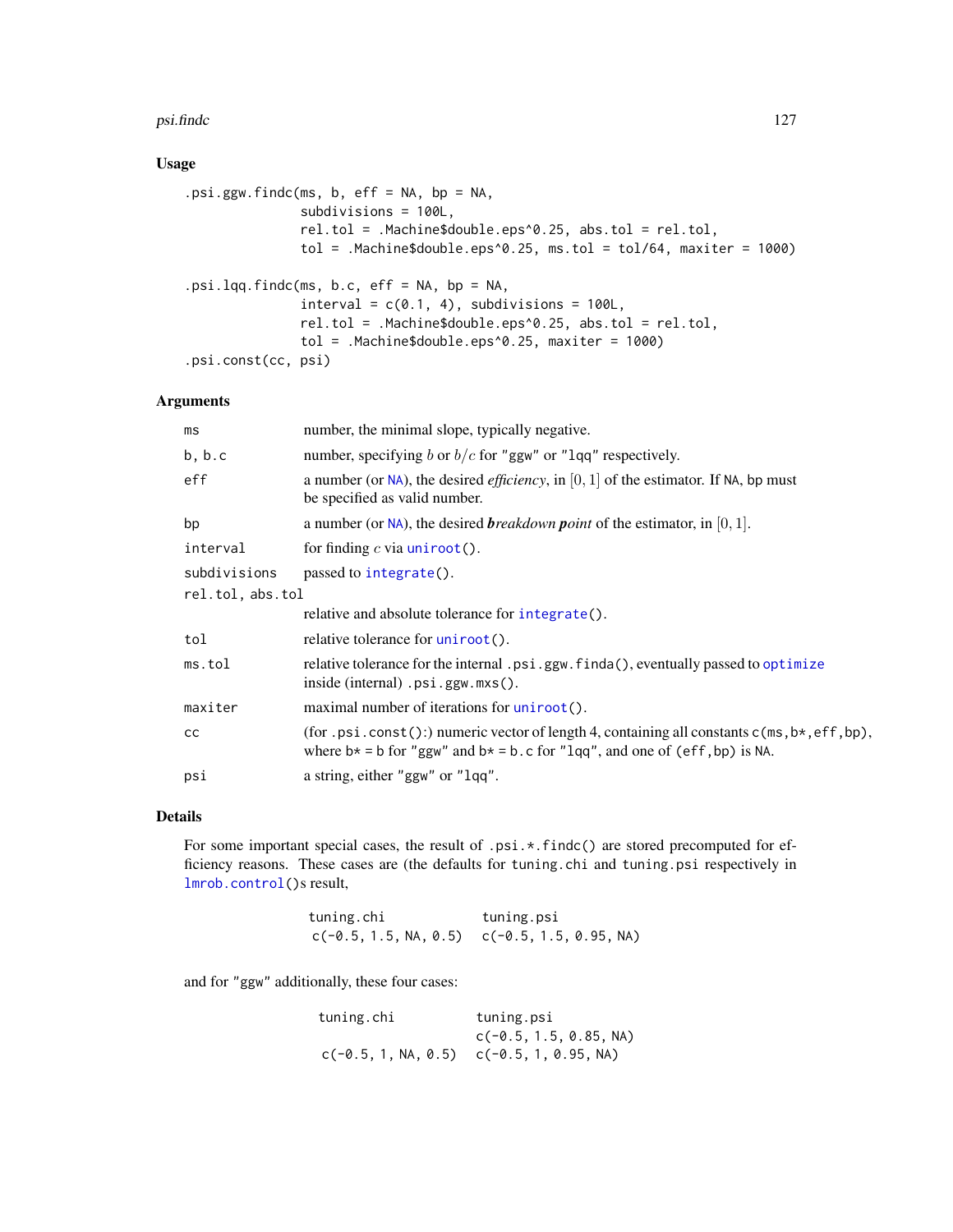$$
c(-0.5, 1, 0.85, NA)
$$

Note that for "ggw", exactly these  $2 + 4 = 6$  cases also allow fast  $\rho$  and  $\chi$  (aka  $\tilde{\rho}(\cdot)$ , see [Mchi](#page-94-0)), function evaluations. For all other tuning constant settings, rho() evaluations are based on numerical integration via R's own Rdqags() C function (part of R's official API).

## Value

a [numeric](#page-0-0) vector of constants, for "lqq" or "ggw" psi functions, respectively:

"lqq":  $(b, c, s) = (b/c * c, c, s = 1 - min_slope),$ "ggw":  $(0, a, b, c, \rho(\infty))$ .

.psi.const(cc,psi) returns the argument cc with the above constant vectors as attribute "constants", in the case of psi = "lqq" in all cases (since **robustbase** version  $\geq$  0.93), for psi = "ggw" only in the non-standard cases.

#### Author(s)

Manuel Koller (original) and Martin Maechler (arguments, export, docs).

#### References

See the vignette about " $\psi$ -Functions Available in Robustbase".

## See Also

[Mpsi\(](#page-94-1)) etc for the psi function definitions; [.Mpsi.tuning.defaults](#page-75-1), etc, for tuning constants' defaults for [lmrob\(](#page-67-0)).

```
(c.ge95 \le .psi.ggw.findc(ms = -0.5, b = 1.5, eff = 0.95))(c.ge90 \le .psi).ggw.findc(ms = -0.5, b = 1.5, eff = 0.90))
(c.gb50 < - .psi.ggw.findc(ms = -0.5, b = 1.5, bp = 0.50))stopifnot(all.equal(c.ge95, c(0, 1.386362, 1.5, 1.0628199, 4.7773893), tol = 1e-5),
          all.equal(c.ge90, c(0, 1.0282811, 1.5, 0.87086259, 3.2075233), tol = 1e-5),
         all.equal(c.gb50, c(0, 0.20367394, 1.5, 0.29591308, 0.37033962),tol = 1e-5))
(cl.e.95 < - .psi.lqq.findc(ms = -0.5, b.c = 1.5, eff = .95))(cl.b.50 \leq .psi.1qq.findc(msg = -0.5, b.c = 1.5, bp = .50))stopifnot(all.equal(cl.e.95, c(1.4734061, 0.98227073, 1.5), tol = 1e-5),
         all.equal(cl.b.50, c(0.40154568, 0.26769712, 1.5), tol = 1e-5))
```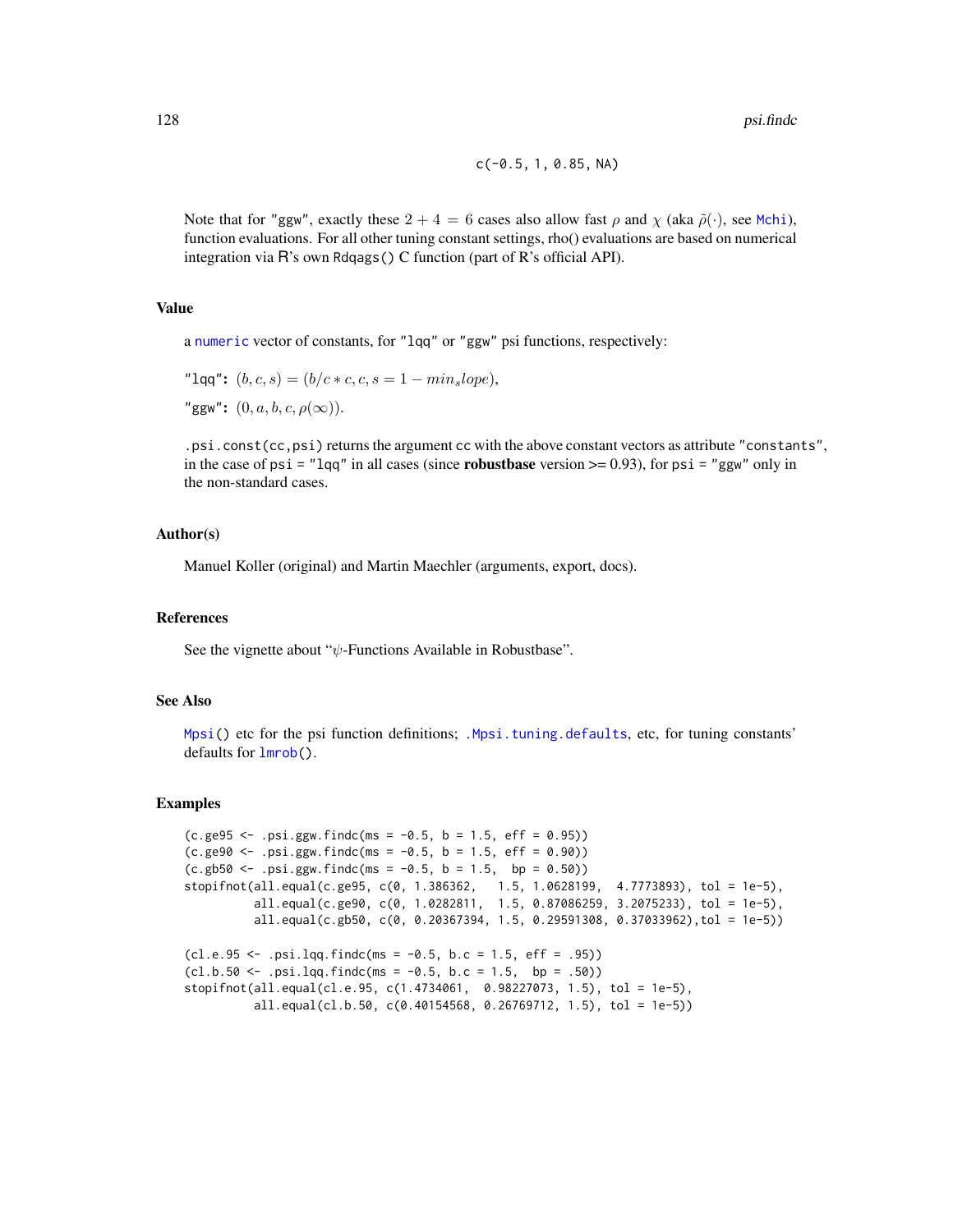<span id="page-128-0"></span>

#### Description

psiFunc(..) is a convenience interface to new("psi\_func",..), i.e. for constructing objects of class "psi\_func".

## Usage

```
psiFunc(rho, psi, wgt, Dpsi,Dwgt, Erho = NULL, Epsi2 = NULL, EDpsi = NULL, name, ...)
```
huberPsi hampelPsi

## Arguments

| rho, psi, wgt, Dpsi, Dwgt |                                                                                             |
|---------------------------|---------------------------------------------------------------------------------------------|
|                           | each a function of x and tuning parameters typically. Specification of Dwgt is<br>optional. |
| Erho, Epsi2, EDpsi        |                                                                                             |
|                           | see psi_func, and note that these may change in the future.                                 |
| name                      | Name of $\psi$ -function used for printing.                                                 |
| $\cdot$                   | potential further arguments for specifying tuning parameter names and defaults.             |

## Author(s)

Martin Maechler

# See Also

The description of class [psi\\_func](#page-129-0).

```
plot(huberPsi) # => shows "all" {as an object with a smart plot() method}
## classical (Gaussian / "least-squares") psi {trivial}:
F1 \leftarrow function(x, .) rep.int(1, length(x))
FF <- function(.) rep.int(1, length(.))
cPsi \leq psiFunc(rho = function(x, .) x^2 / 2, psi = function(x, .) x,
                wgt = F1, Dpsi = F1,
                Erho = function(.) rep.int(1/2, \text{length}(.)),Epsi2 = FF, EDpsi = FF, name = "classic", . = Inf)
show(cPsi)
plot(cPsi)
## is the same as the limit of Huber's:
plot(chgDefaults(huberPsi, k = Inf))
```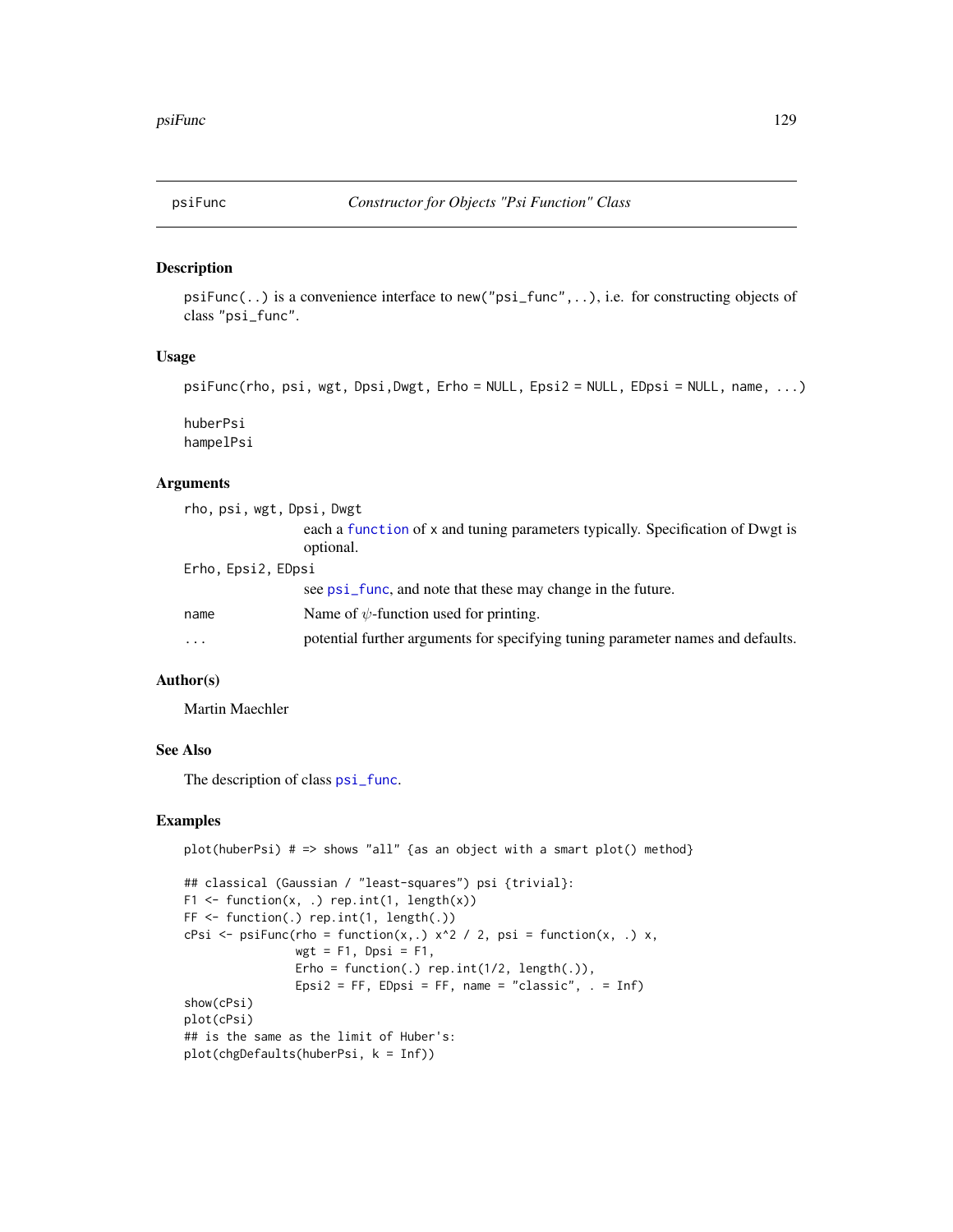```
## Hampel's psi and rho:
H.38 <- chgDefaults(hampelPsi, k = c(1.5, 3.5, 8))
k. <- H.38@xtras$tuningP$k ; k.. <- as.vector(outer(c(-1,1), k.))
c.t <- adjustcolor("skyblue3", .8)
ax.k \leftarrow function(side) \{ abline(h=0, v=0, lty=2)axis(side, at = k.., labels=formatC(k..), pos=0, col=c.t, col-axis=c.t)op \le par(mfrow=c(2,1), mgp = c(1.5, .6, 0), mar = .6+c(2,2,1,.5))
curve(H.38@psi(x), -10, 10, col=2, lwd=2, n=512)
lines(k., H.38@psi(k..), type = "h", lty=3, col=c.t); .ax.k(1)curve(H.38@rho(x), -10, 10, col=2, lwd=2, n=512); abline(h=0, v=0, lty=2)
lines(k.., H.38@rho(k..), type = "h", lty=3, col=c.t); .ax.k(1)
title(expression("Hampel's " \sim \pi psi(x) \sim "and" \sim rho(x) \sim " functions"))
par(op)
## Not the same, but similar, directly using the plot() method:
plot(H.38)
```
<span id="page-129-0"></span>

psi\_func-class *Class of "Psi Functions" for M-Estimation*

#### Description

The class "psi\_func" is used to store  $\psi$  (*psi*) functions for M-estimation. In particular, an object of the class contains  $\rho(x)$  (rho), its derivative  $\psi(x)$  (psi), the weight function  $\psi(x)/x$ , and first derivative of  $\psi$ , Dpsi =  $\psi'(x)$ .

#### Objects from the Class

Objects can be created by calls of the form new (" $psi$ ", ...), but preferably by  $psi$ "...).

## **Slots**

- rho: the  $\rho()$  function, an object of class "functionX". This is used to formulate the objective function;  $\rho()$  can be regarded as generalized negative log-likelihood.
- psi:  $\psi()$  is the derivative of  $\rho, \psi(x) = \frac{d}{dx} \rho(x)$ ; also of class "functionX".
- wgt: The weight function  $\psi(x)/x$ , of class "functionX".
- Dpsi: the derivative of  $\psi$ ,  $Dpsi(x) = psi'(x)$ ; of class "functionX".
- Dwgt: the derivative of the weight function, of class "functionX", is generated automatically if [psiFunc](#page-128-0) constructor is used.
- tDefs: *named* numeric vector of tuning parameter Default values.
- Erho: A function of class "functionXal" for computing  $E[\rho(X)]$  when X is standard normal  $\mathcal{N}(0,1)$ .

Epsi2: A function of class "functionXal" for computing  $E[\psi^2(X)]$  when X is standard normal.

EDpsi: A function of class "functionXal" for computing  $E[\psi'(X)]$  when X is standard normal.

name: Name of  $\psi$ -function used for printing.

xtras: Potentially further information.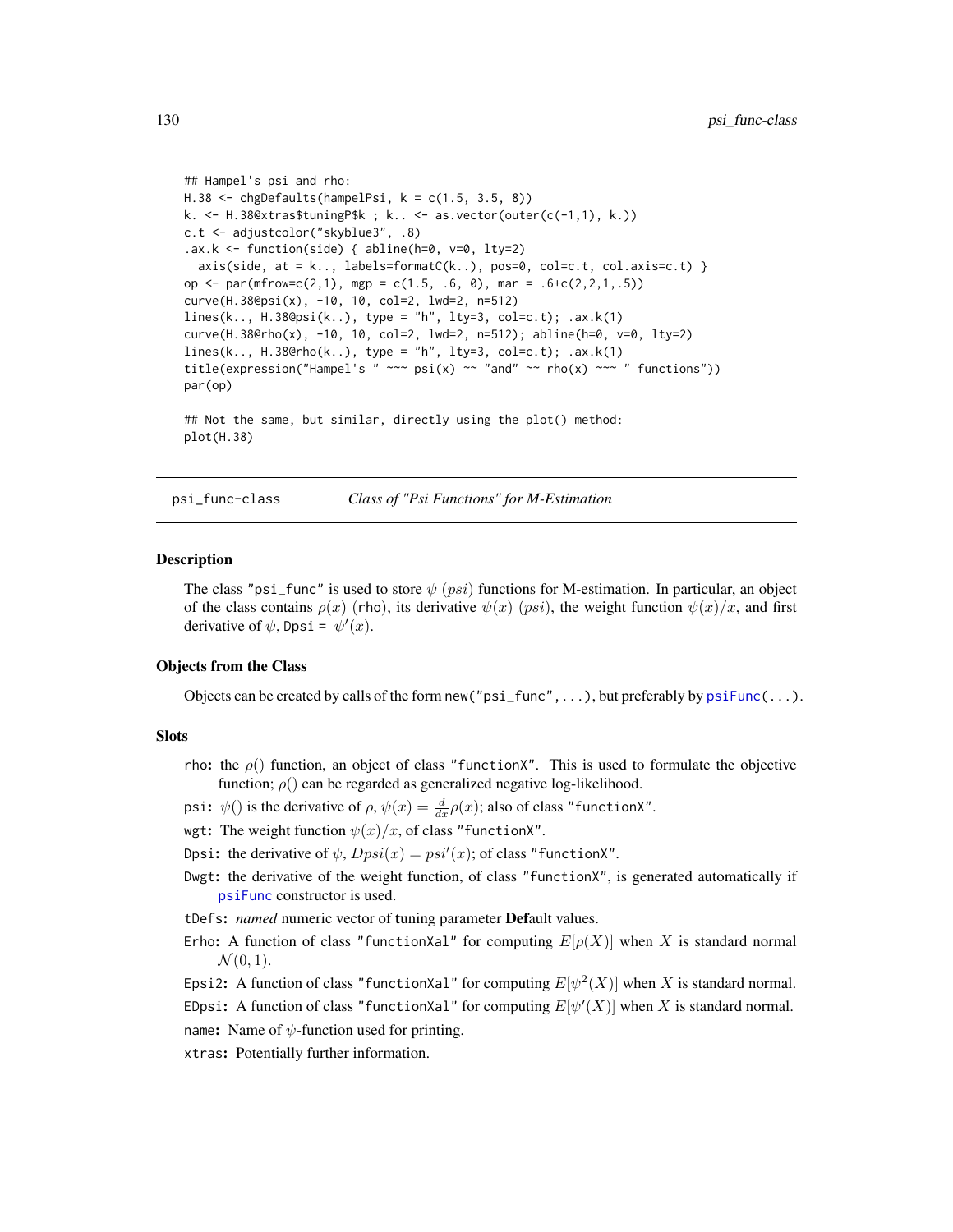#### pulpfiber 131

# Methods

Currently, only [chgDefaults\(](#page-28-0)), [plot\(](#page-112-0)) and show().

# Author(s)

Martin Maechler

# See Also

[psiFunc](#page-128-0).

## Examples

str(huberPsi, give.attr = FALSE)

plot(hampelPsi)# calling the plot method (nicely showing "all" !)

pulpfiber *Pulp Fiber and Paper Data*

## Description

Measurements of aspects pulp fibers and the paper produced from them. Four properties of each are measured in sixty-two samples.

#### Usage

data(pulpfiber, package="robustbase")

# Format

A data frame with 62 observations on the following 8 variables.

X1 numeric vector of arithmetic fiber length

- X2 numeric vector of long fiber fraction
- X3 numeric vector of fine fiber fraction
- X4 numeric vector of zero span tensile
- Y1 numeric vector of breaking length
- Y2 numeric vector of elastic modulus
- Y3 numeric vector of stress at failure
- Y4 numeric vector of burst strength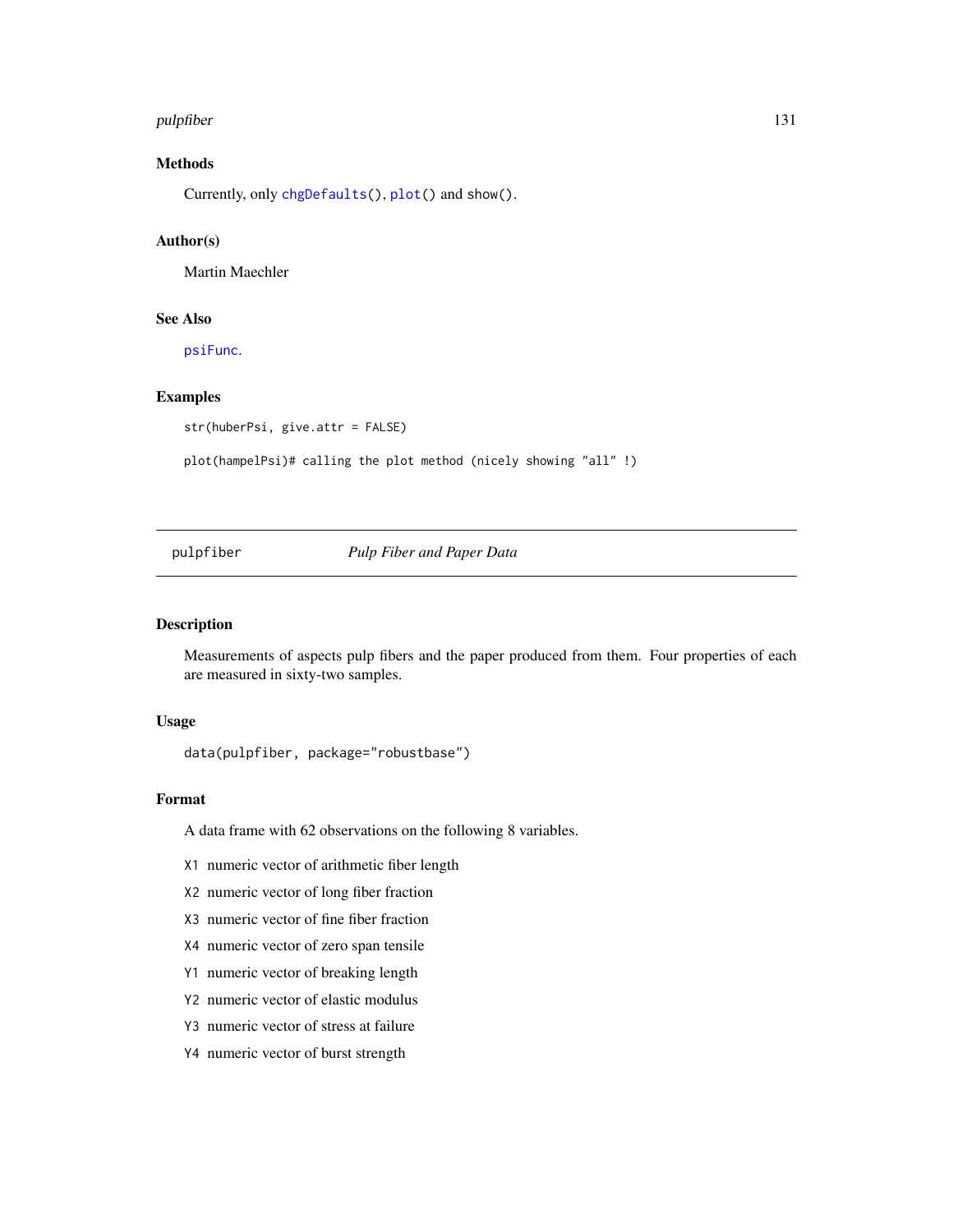## Details

Cited from the reference article: *The dataset contains measurements of properties of pulp fibers and the paper made from them. The aim is to investigate relations between pulp fiber properties and the resulting paper properties. The dataset contains*  $n = 62$  *measurements of the following four pulp fiber characteristics: arithmetic fiber length, long fiber fraction, fine fiber fraction, and zero span tensile. The four paper properties that have been measured are breaking length, elastic modulus, stress at failure, and burst strength.*

The goal is to predict the  $q = 4$  paper properties from the  $p = 4$  fiber characteristics.

#### Author(s)

port to R and this help page: Martin Maechler

#### Source

Rousseeuw, P. J., Van Aelst, S., Van Driessen, K., and Agulló, J. (2004) Robust multivariate regression; *Technometrics* 46, 293–305.

Till 2016 available from http://users.ugent.be/~svaelst/data/pulpfiber.txt

## References

Lee, J. (1992) *Relationships Between Properties of Pulp-Fibre and Paper*, unpublished doctoral thesis, U. Toronto, Faculty of Forestry.

#### Examples

```
data(pulpfiber)
str(pulpfiber)
pairs(pulpfiber, gap=.1)
## 2 blocks of 4 ..
c1 <- cov(pulpfiber)
cR <- covMcd(pulpfiber)
## how different are they: The robust estimate has more clear high correlations:
symnum(cov2cor(c1))
symnum(cov2cor(cR$cov))
```
<span id="page-131-0"></span>Qn *Robust Location-Free Scale Estimate More Efficient than MAD*

## **Description**

Compute the robust scale estimator  $Q_n$ , an efficient alternative to the MAD.

By default,  $Q_n(x_1,...,x_n)$  is the k-th order statistic (a quantile) of the choose(n, 2) absolute differences  $|x_i - x_j|$ , (for  $1 \le i < j \le n$ ), where by default (originally only possible value)  $k = choose(n\%/\%2 + 1, 2)$  which is about the first quartile (25% quantile) of these pairwise differences. See the references for more.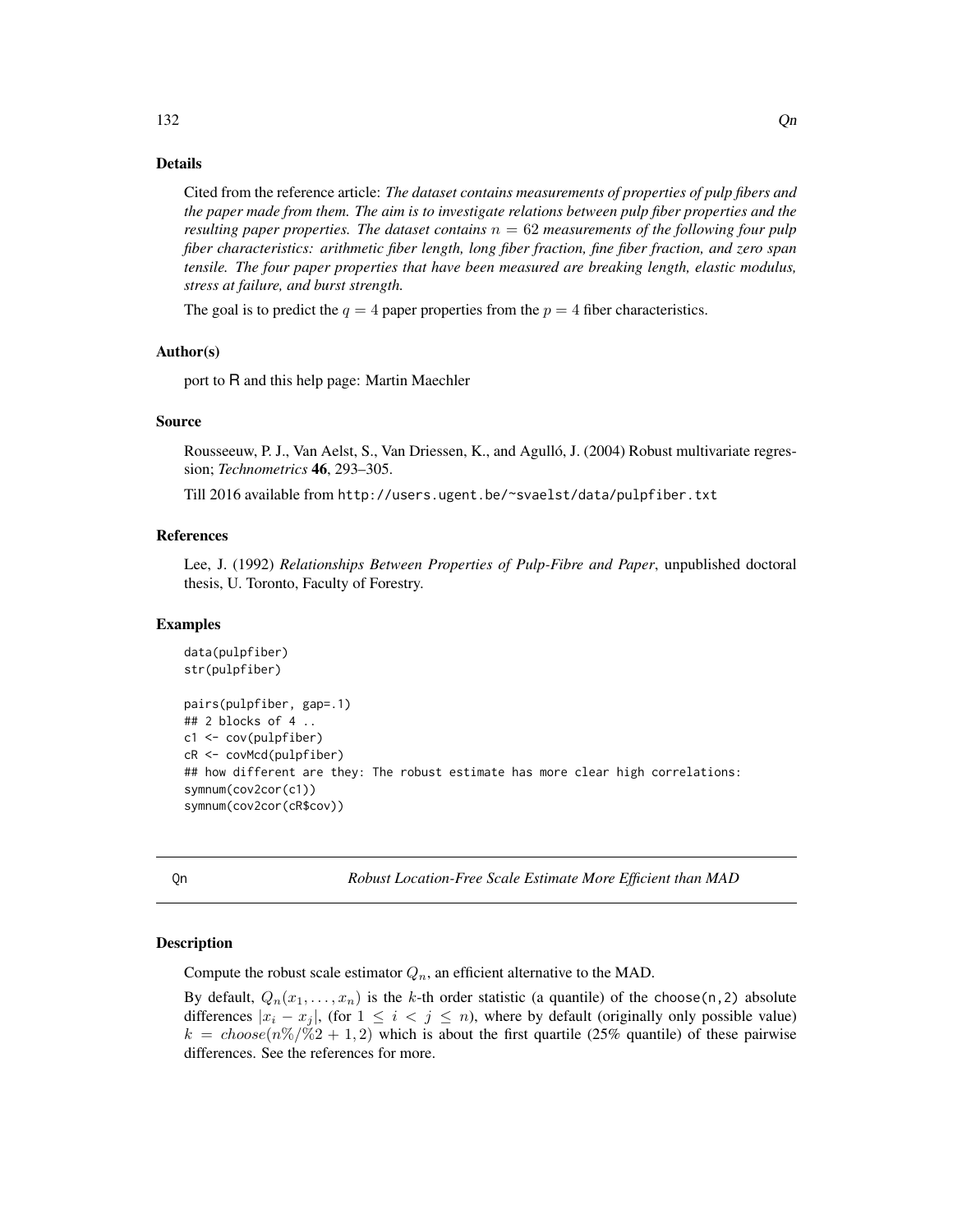## Usage

```
Qn(x, constant = NULL, finite.corr = is.null(constant) && missing(k),
   na.rm = FALSE, k = \text{choose}(n \frac{2}{3} \cdot 2 + 1, 2), warn.finite.corr = TRUE)
```
 $s_Qn(x, mu.too = FALSE, ...)$ 

# Arguments

| X                | numeric vector of observations.                                                                                                                                                                                                                                                                                                                                                                             |
|------------------|-------------------------------------------------------------------------------------------------------------------------------------------------------------------------------------------------------------------------------------------------------------------------------------------------------------------------------------------------------------------------------------------------------------|
| constant         | number by which the result is multiplied; the default achieves consistency for<br>normally distributed data. Note that until Nov. 2010, "thanks" to a typo in the<br>very first papers, a slightly wrong default constant, 2.2219, was used instead of<br>the correct one which is equal to $1 / (sqrt(2) * qnorm(5/8))$ (as mentioned<br>already on $p.1277$ , after (3.7) in Rousseeuw and Croux (1993)). |
|                  | If you need the old slightly off version for historical reproducibility, you can use<br>$Qn.old()$ .                                                                                                                                                                                                                                                                                                        |
|                  | Note that the relative difference is only about 1 in 1000, and that the correction<br>should not affect the finite sample corrections for $n \leq 9$ .                                                                                                                                                                                                                                                      |
| finite.corr      | logical indicating if the finite sample bias correction factor should be applied.<br>Defaults to TRUE unless constant is specified. Note the for non-default k, the<br>consistency constant already depends on n leading to <i>some</i> finite sample cor-<br>rection, but no simulation-based small-n correction factors are available.                                                                    |
| na.rm            | logical specifying if missing values (NA) should be removed from x before fur-<br>ther computation. If false as by default, and if there are NAs, i.e., $if$ (any NA $(x)$ ),<br>the result will be NA.                                                                                                                                                                                                     |
| k                | integer, typically half of n, specifying the "quantile", i.e., rather the order statis-<br>tic that $Qn()$ should return; for the $Qn()$ proper, this has been hard wired to<br>choose (n%/%2 +1, 2), i.e., $\lfloor \frac{n}{2} \rfloor + 1$ . Choosing a large k is less robust but allows<br>to get non-zero results in case the default Qn() is zero.                                                   |
| warn.finite.corr |                                                                                                                                                                                                                                                                                                                                                                                                             |
|                  | logical indicating if a warning should be signalled when k is non-default, in<br>which case specific small- $n$ correction is not yet provided.                                                                                                                                                                                                                                                             |
| mu.too           | logical indicating if the median(x) should also be returned for $s_Qn($ .                                                                                                                                                                                                                                                                                                                                   |
| $\cdots$         | potentially further arguments for s_Qn() passed to Qn().                                                                                                                                                                                                                                                                                                                                                    |
|                  |                                                                                                                                                                                                                                                                                                                                                                                                             |

# Details

As the (default, consistency) constant needed to be corrected, the finite sample correction has been based on a much more extensive simulation, and on a 3rd or 4th degree polynomial model in  $1/n$ for odd or even n, respectively.

# Value

Qn() returns a number, the  $Q_n$  robust scale estimator, scaled to be consistent for  $\sigma^2$  and i.i.d. Gaussian observations, optionally bias corrected for finite samples.

s\_Qn(x,mu.too=TRUE) returns a length-2 vector with location  $(\mu)$  and scale; this is typically only useful for  $covOGK(*,sigma) = s_Qn$  $covOGK(*,sigma) = s_Qn$ .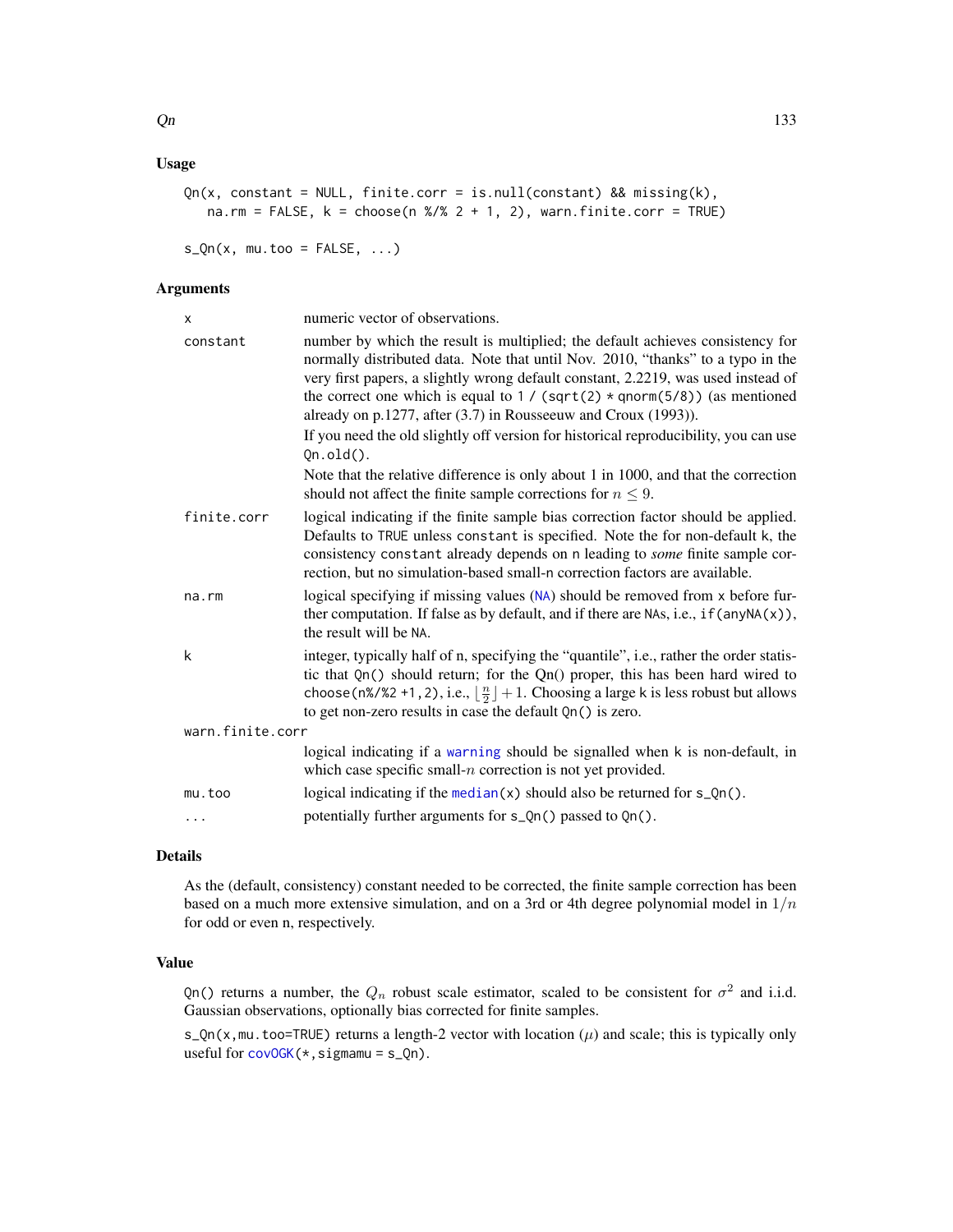# Author(s)

Original Fortran code: Christophe Croux and Peter Rousseeuw <rousse@wins.uia.ac.be>. Port to C and R: Martin Maechler, <maechler@R-project.org>

## References

Rousseeuw, P.J. and Croux, C. (1993) Alternatives to the Median Absolute Deviation, *Journal of the American Statistical Association* 88, 1273–1283. doi: [10.2307/2291267](https://doi.org/10.2307/2291267)

Christophe Croux and Peter J. Rousseeuw (1992) A class of high-breakdown scale estimators based on subranges , *Communications in Statistics - Theory and Methods* 21, 1935–1951; doi: [10.1080/](https://doi.org/10.1080/03610929208830889) [03610929208830889](https://doi.org/10.1080/03610929208830889)

Christophe Croux and Peter J. Rousseeuw (1992) Time-Efficient Algorithms for Two Highly Robust Estimators of Scale, *Computational Statistics, Vol. 1*, ed. Dodge and Whittaker, Physica-Verlag Heidelberg, 411–428; available via Springer Link.

About the typo in the constant:

Christophe Croux (2010) Private e-mail, Fri Jul 16, w/ Subject *Re: Slight inaccuracy of Qn implementation . . . . . .* .

#### See Also

[mad](#page-0-0) for the 'most robust' but much less efficient scale estimator; [Sn](#page-147-0) for a similar faster but less efficient alternative. Finally, [scaleTau2](#page-142-0) which some consider "uniformly" better than Qn or competitors.

```
set.seed(153)
x \le -\text{sort}(c(\text{rnorm}(80), \text{rt}(20, df = 1)))s_Qn(x, mu.too = TRUE)Qn(x, finite.corr = FALSE)
## A simple pure-R version of Qn() -- slow and memory-rich for large n: O(n^2)
Qn0R <- function(x, k = choose(n %/% 2 + 1, 2)) {
    n \leftarrow length(x \leftarrow sort(x))
    if(n == 0) return(NA) else if(n == 1) return(0.)
    stopifnot(is.numeric(k), k == as.integer(k), 1 \le k, k \le n*(n-1)/2)
    m \le - outer(x,x,"-")# abs not needed as x[] is sorted
    sort(m[lower.tri(m)], partial = k)[k]}
(Qx1 \leq Qn(x, constant=1)) # 0.5498463
## the C-algorithm "rounds" to 'float' single precision ..
stopifnot(all.equals(Qx1, Qn0R(x), tol = 1e-6))(qn <- Qn(c(1:4, 10, Inf, NA), na.rm=TRUE))
stopifnot(is.finite(qn), all.equal(4.075672524, qn, tol=1e-10))
## -- compute for different 'k' :
n \leq -\text{length}(x) # = 100 here
```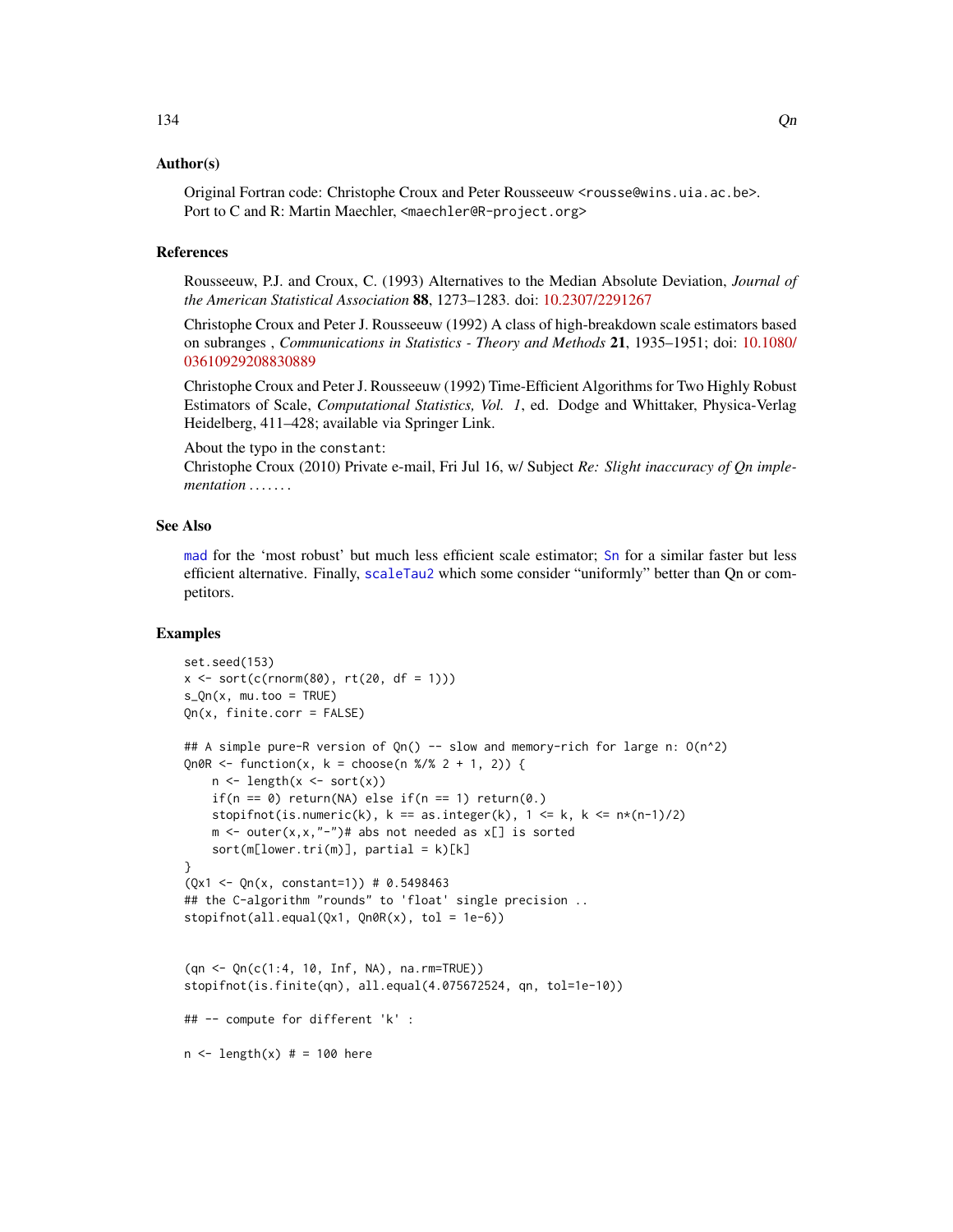#### r6pack 135

```
(k0 \le - \text{choose (floor(n/2) + 1, 2)}) # 51*50/2 == 1275
stopifnot(identical(Qx1, Qn(x, constant=1, k=k0)))
nn2 < - n*(n-1)/2all.k <- 1:nn2
system.time(Qss <- sapply(all.k, function(k) Qn(x, 1, k=k)))
system.time(Qs \leq Qn (x, 1, k = all.k))
system.time(Qs0 \leq Qn0R(x, k = all.k))
stopifnot(exprs = {
   Qs[1] == min(diff(x))Qs[nn2] == diff(range(x))all.equal(Qs, Qss, tol = 1e-15) # even exactly
   all.equal(Qs0, Qs, tol = 1e-7) # see 2.68e-8, as Qn() C-code rounds to (float)
})
plot(2:nn2, Qs[-1], type="b", log="y", main = "Qn(*, k), k = 2..n(n-1)/2")
```
r6pack *Robust Distance based observation orderings based on robust "Six pack"*

# Description

Compute six initial robust estimators of multivariate location and "scatter" (scale); then, for each, compute the distances  $d_{ij}$  and take the h ( $h > n/2$ ) observations with smallest distances. Then compute the statistical distances based on these h observations.

Return the indices of the observations sorted in increasing order.

#### Usage

```
r6pack(x, h, full.h, scaled = TRUE, scalefn = rrcov.control()$scalefn)
```
#### Arguments

| $\mathsf{x}$ | n x p data matrix                                                                                                                                               |
|--------------|-----------------------------------------------------------------------------------------------------------------------------------------------------------------|
| h            | integer, typically around (and slightly larger than) $n/2$ .                                                                                                    |
| full.h       | logical specifying if the full (length n) observation ordering should be returned;<br>otherwise only the first h are. For . detmod(), full. h=FALSE is typical. |
| scaled       | logical indicating if the data x is already scaled; if false, we apply $x < -d$ oscale $(x, \text{median}, \text{scalefn})$ .                                   |
| scalefn      | a function(u) to compute a robust univariate scale of u.                                                                                                        |

#### Details

The six initial estimators are

- 1. Hyperbolic tangent of standardized data
- 2. Spearmann correlation matrix
- 3. Tukey normal scores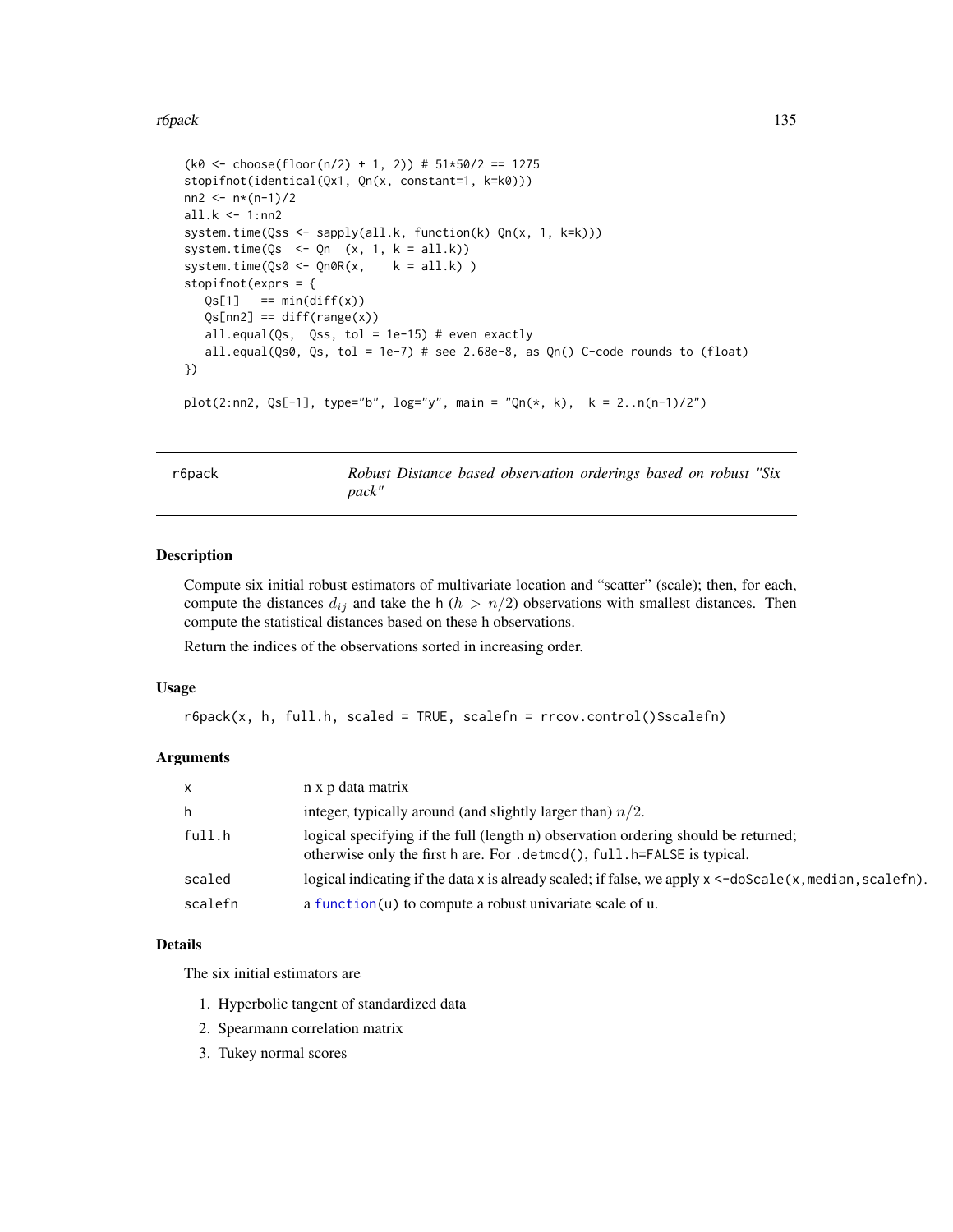- 4. Spatial sign covariance matrix
- 5. BACON
- 6. Raw OGK estimate for scatter

## Value

a  $h' \times 6$  [matrix](#page-0-0) of observation indices, i.e., with values from  $1, \ldots, n$ . If full .h is true,  $h' = n$ , otherwise  $h' = h$ .

#### Author(s)

Valentin Todorov, based on the original Matlab code by Tim Verdonck and Mia Hubert. Martin Maechler for tweaks (performance etc), and full.h.

#### References

Hubert, M., Rousseeuw, P. J. and Verdonck, T. (2012) A deterministic algorithm for robust location and scatter. Journal of Computational and Graphical Statistics 21, 618–637.

## See Also

```
covMcd(CovSest(rrcov.
```
#### Examples

```
data(pulpfiber)
dim(m.pulp <- data.matrix(pulpfiber)) # 62 x 8
dim(fr6 <- r6pack(m.pulp, h = 40, full.h= FALSE)) # h x 6 = 40 x 6
dim(fr6F <- r6pack(m.pulp, h = 40, full.h= TRUE )) # n x 6 = 62 x 6
stopifnot(identical(fr6, fr6F[1:40,]))
```
radarImage *Satellite Radar Image Data from near Munich*

#### Description

The data were supplied by A. Frery. They are a part of a synthetic aperture satellite radar image corresponding to a suburb of Munich. Provided are coordinates and values corresponding to three frequency bands for each of 1573 pixels.

## Usage

data(radarImage, package="robustbase")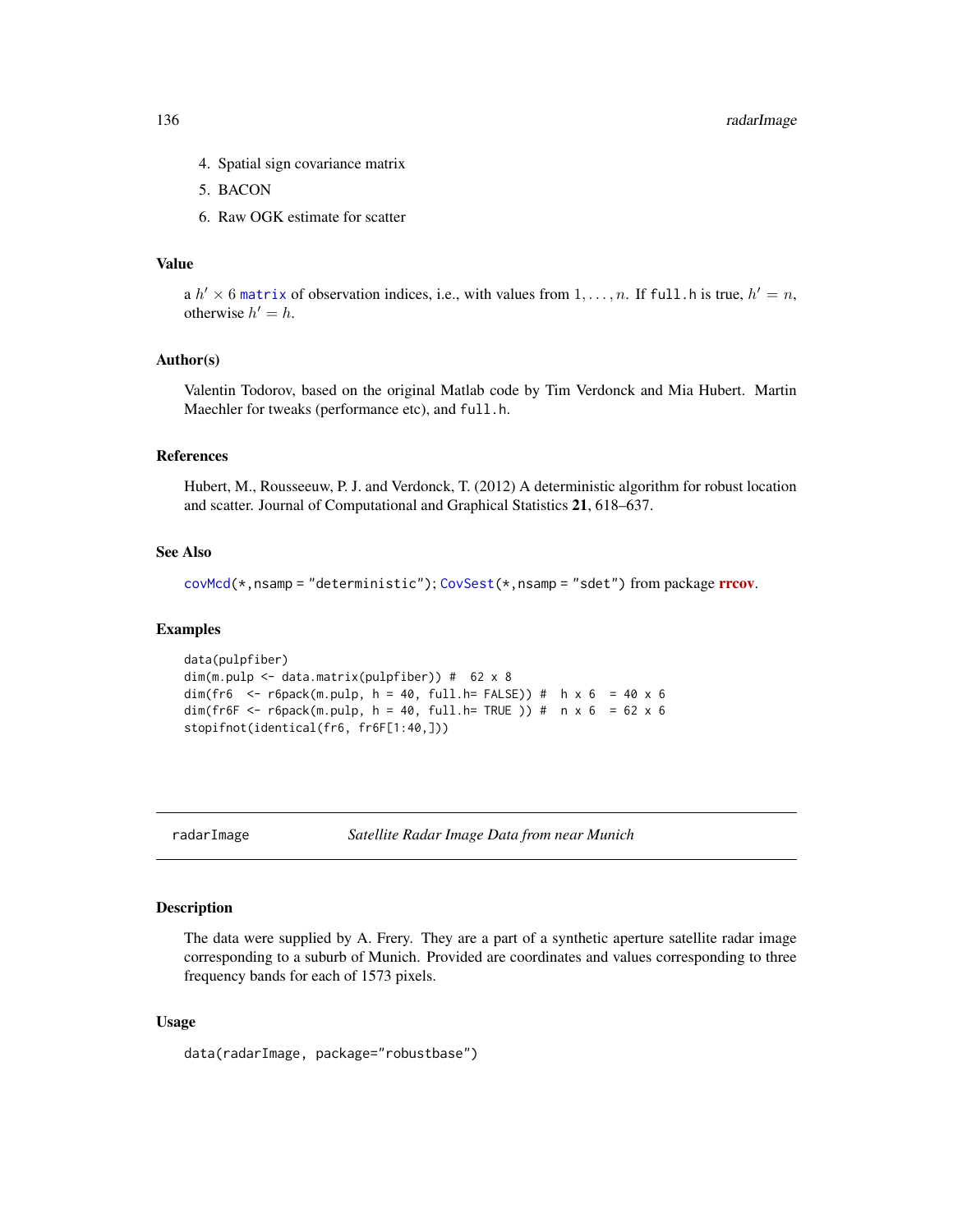## radarImage 137

# Format

A data frame with 1573 observations on the following 5 variables.

X.coord a numeric vector

Y.coord a numeric vector

Band.1 a numeric vector

Band.2 a numeric vector

Band.3 a numeric vector

## Source

The website accompanying the MMY-book: [https://www.wiley.com/legacy/wileychi/robust](https://www.wiley.com/legacy/wileychi/robust_statistics/)\_ [statistics/](https://www.wiley.com/legacy/wileychi/robust_statistics/)

```
data(radarImage)
plot(Y.cord ~ x.cord, data = radarImage)## The 8 "clear" outliers (see also below)
ii8 <- c(1548:1549, 1553:1554, 1565:1566, 1570:1571)
outF <- 1+(seq_len(nrow(radarImage)) %in% ii8)
pairs(radarImage[, 3:5], main = "radarImage (n = 1573)",
      col = outF, pch=outF)
## Finding outliers -----------------------------------------
set.seed(1)
system.time(cc.ri <- covMcd(radarImage))# ~ 0.1 sec
## check for covMcd() consistency:
iiO <- as.integer(
c(262, 450:451, 480:481, 509, 535, 542, 597, 643, 669, 697, 803:804, 832:834,
  862:864, 892, 989, 1123, 1145, 1223:1224, 1232:1233, 1249:1250, 1267, 1303,
  1347, 1357, 1375, 1411, 1419:1420, 1443, 1453, 1504, 1510:1512,
  1518:1521, 1525:1526, 1543:1544, 1546:1555, 1557:1558, 1561:1562, 1564:1566,
  1569:1571, 1573))
length(iiO) # 73 -- other seeds sometimes give 72, rarely 71 "outliers"
iso \leftarrow cc.riformed.wt == 0stopifnot(identical(iiO, which(isO)),
          identical(ii8, which(cc.ri$mah > 100)),
          length(intersect(cc.ri$best, iiO)) == 0)
cc <- c(adjustcolor("black", 0.4), adjustcolor("tomato", 0.8))
pairs(radarImage, main = "radarImage (n = 1573) + Outliers", gap=0,
     col = cc[1+is0], pch = c(1,8)[1+is0], cex = 0.8)
```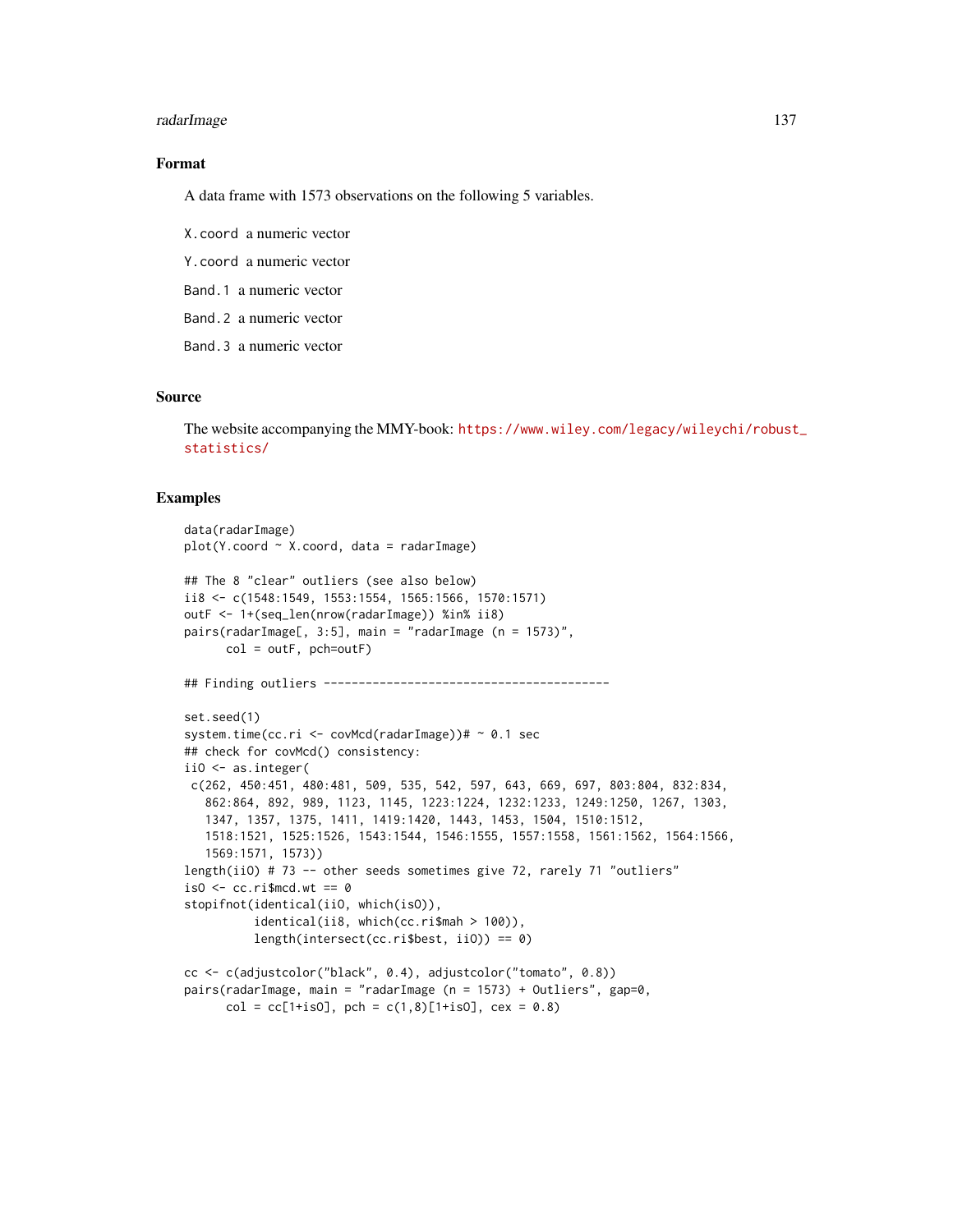#### Description

Compute the rank of a matrix A in simple way, based on the SVD, [svd\(](#page-0-0)), and "the same as Matlab".

## Usage

rankMM(A, tol = NULL,  $sv = svd(A, 0, 0)$ \$d)

# Arguments

| A   | a numerical matrix, maybe non-square. When sv is specified, only $dim(A)$ is<br>made use of.                                                                    |
|-----|-----------------------------------------------------------------------------------------------------------------------------------------------------------------|
| tol | numerical tolerance (compared to singular values). By default, when NULL, the<br>tolerance is determined from the maximal value of sv and the computer epsilon. |
| .sv | vector of <i>non-increasing</i> singular values of A, (to be passed if already known).                                                                          |

# Value

an integer from the set  $0:min(dim(A))$ .

## Author(s)

Martin Maechler, Date: 7 Apr 2007

# See Also

There are more sophisticated proposals for computing the rank of a matrix; for a couple of those, see [rankMatrix](#page-0-0) in the [Matrix](https://CRAN.R-project.org/package=Matrix) package.

## Examples

rankMM # - note the simple function definition

```
hilbert <- function(n) { i <- seq_len(n); 1/outer(i - 1L, i, "+") }
hilbert(4)
H12 <- hilbert(12)
rankMM(H12) # 11 - numerically more realistic
rankMM(H12, tol=0) # -> 12
## explanation :
round(log10(svd(H12, 0,0)$d), 1)
```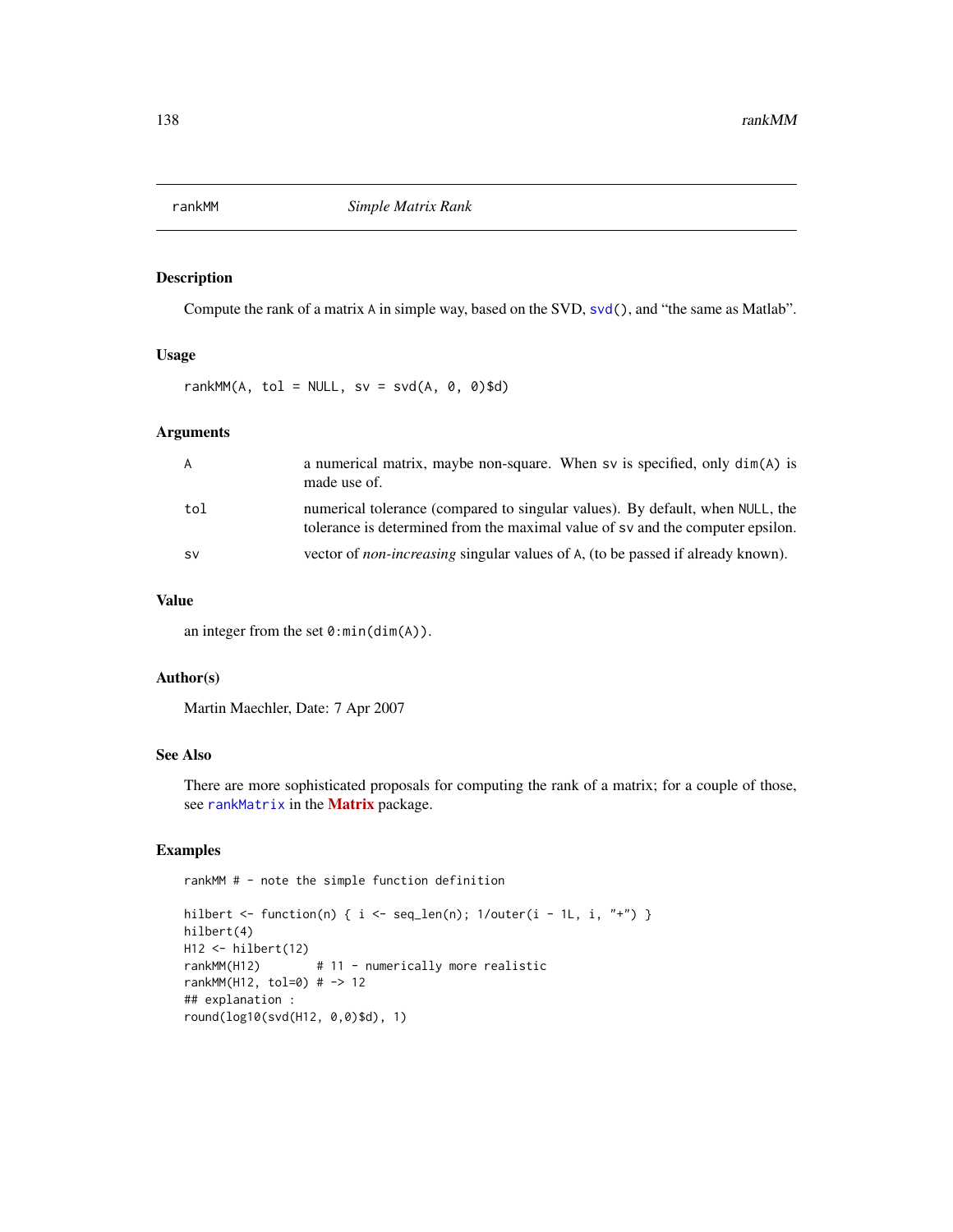<span id="page-138-0"></span>residuals.glmrob *Residuals of Robust Generalized Linear Model Fits*

## Description

Compute residuals of a fitted [glmrob](#page-52-0) model, i.e., robust generalized linear model fit.

# Usage

```
## S3 method for class 'glmrob'
residuals(object,
          type = c("deviance", "pearson", "working",
                   "response", "partial"),
          ...)
```
# **Arguments**

| object   | an object of class glmrob, typically the result of a call to glmrob.                                                                            |
|----------|-------------------------------------------------------------------------------------------------------------------------------------------------|
| type     | the type of residuals which should be returned. The alternatives are: "deviance"<br>(default), "pearson", "working", "response", and "partial". |
| $\cdots$ | further arguments passed to or from other methods.                                                                                              |

## Details

The references in [glm](#page-0-0) define the types of residuals: Davison  $\&$  Snell is a good reference for the usages of each.

The partial residuals are a matrix of working residuals, with each column formed by omitting a term from the model.

The residuals (S3) method (see [methods](#page-0-0)) for [glmrob](#page-52-0) models has been modeled to follow closely the method for classical (non-robust) [glm](#page-0-0) fitted models. Possibly, see its documentation, i.e., [resid](#page-0-0)[uals.glm,](#page-0-0) for further details.

## References

See those for the classical GLM's, [glm](#page-0-0).

# See Also

[glmrob](#page-52-0) for computing object, [anova.glmrob](#page-18-0); the corresponding *generic* functions, [summary.glmrob](#page-154-0), [coef](#page-0-0),

[fitted](#page-0-0), [residuals](#page-0-0).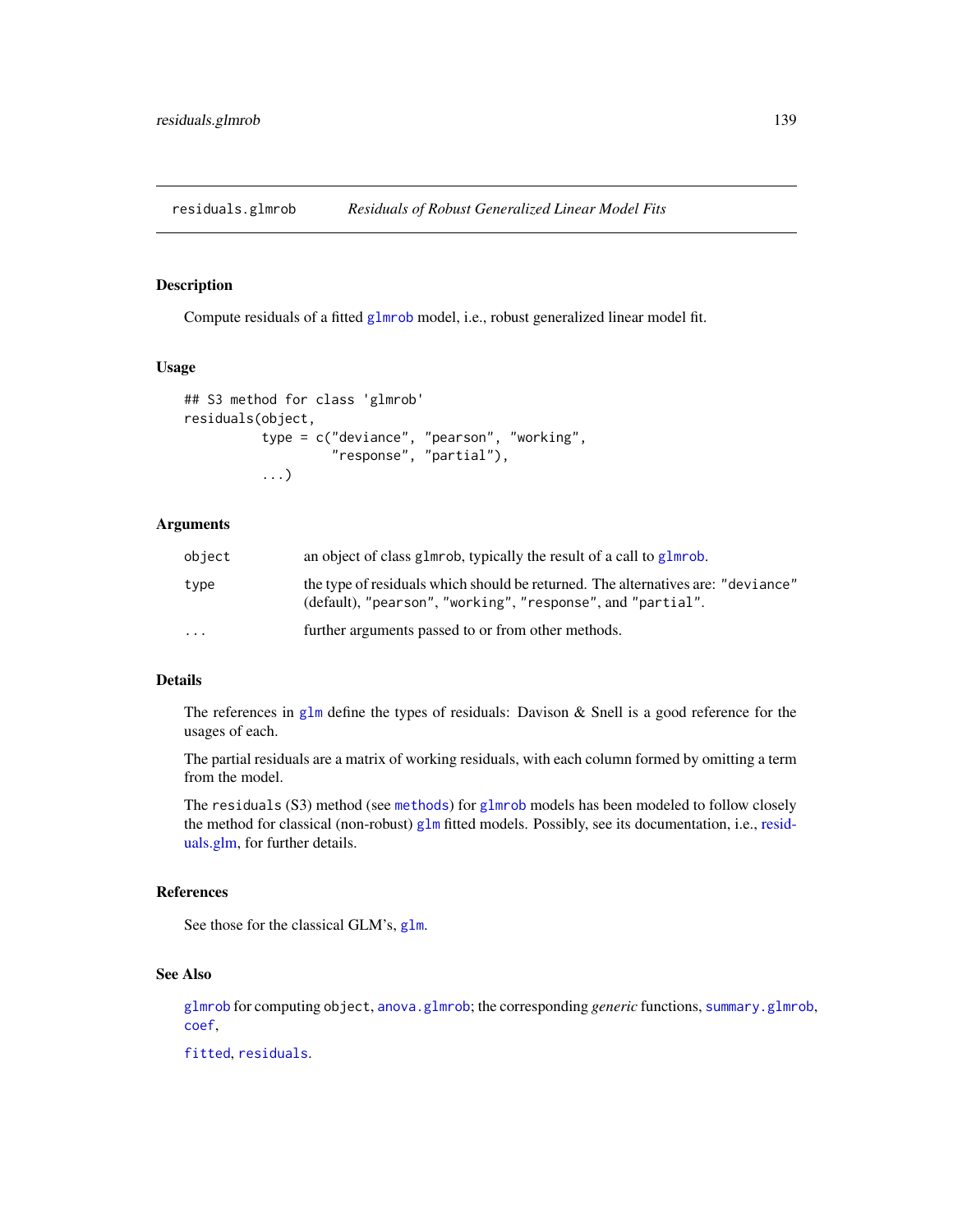## Examples

```
### -------- Gamma family -- data from example(glm) ---
clotting <- data.frame(
           u = c(5, 10, 15, 20, 30, 40, 60, 80, 100),
         lot1 = c(118,58,42,35,27,25,21,19,18),
         lot2 = c(69, 35, 26, 21, 18, 16, 13, 12, 12))summary(cl <- glm (lot1 ~ log(u), data=clotting, family=Gamma))
summary(ro <- glmrob(lot1 ~ log(u), data=clotting, family=Gamma))
clotM5.high \le within(clotting, { lot1[5] \le 60 })
cl5.high <- glm (lot1 ~ log(u), data=clotM5.high, family=Gamma)
ro5.high <- glmrob(lot1 ~ log(u), data=clotM5.high, family=Gamma)
rr <- range(residuals(ro), residuals(cl), residuals(ro5.high))
plot(residuals(ro5.high) ~ residuals(cl5.high), xlim = rr, ylim = rr, asp = 1)
abline(0,1, col=2, lty=3)points(residuals(ro) \sim residuals(cl), col = "gray", pch=3)
## Show all kinds of residuals:
r.types <- c("deviance", "pearson", "working", "response")
sapply(r.types, residuals, object = ro5.high)
```
rrcov.control *Control Settings for covMcd and ltsReg*

# Description

Auxiliary function for passing the estimation options as parameters to the estimation functions.

#### Usage

```
rrcov.control(alpha = 1/2, method = c("covMcd", "covComed", "ltsReg"),
              nsamp = 500, nmini = 300, kmini = 5,
              seed = NULL, tolSolve = 1e-14,
              scalefn = "hrv2012", maxcsteps = 200,
              trace = FALSE,
              wgtFUN = "01.original", beta,
              use.correction = identical(wgtFUN, "01.original"),
              adjust = FALSE)
```
## Arguments

| alpha  | This parameter controls the size of the subsets over which the determinant is<br>minimized, i.e., alpha*n observations are used for computing the determinant.<br>Allowed values are between 0.5 and 1 and the default is 0.5. |
|--------|--------------------------------------------------------------------------------------------------------------------------------------------------------------------------------------------------------------------------------|
| method | a string specifying the "main" function for which rrcov.control() is used.<br>This currently only makes a difference to determine the default for beta.                                                                        |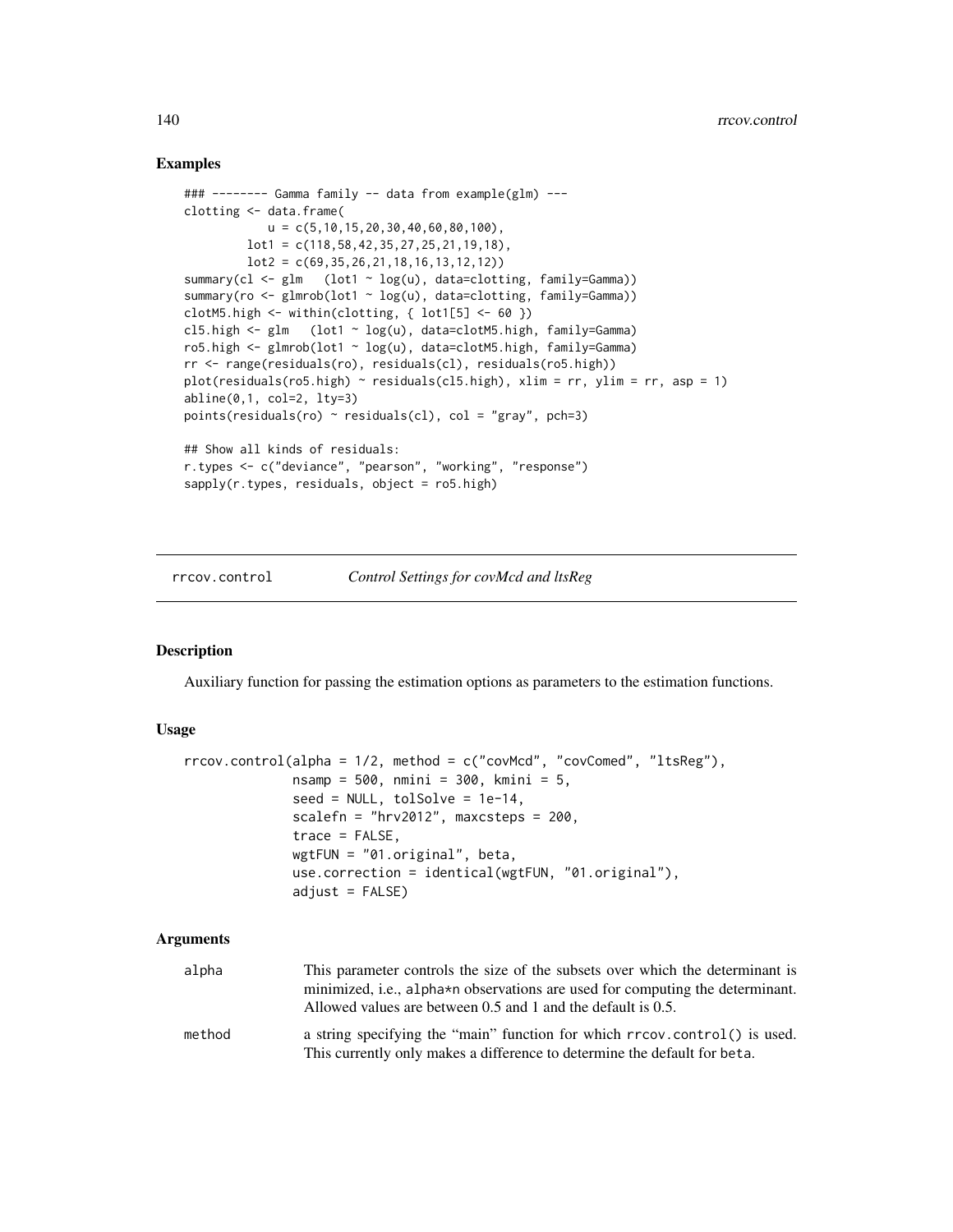# rrcov.control 141

| nsamp        | number of subsets used for initial estimates or "best" or "exact". Default<br>is nsamp = 500. If nsamp="best" exhaustive enumeration is done, as far as the<br>number of trials do not exceed 5000. If nsamp="exact" exhaustive enumeration<br>will be attempted however many samples are needed. In this case a warning<br>message will be displayed saying that the computation can take a very long<br>time. |
|--------------|-----------------------------------------------------------------------------------------------------------------------------------------------------------------------------------------------------------------------------------------------------------------------------------------------------------------------------------------------------------------------------------------------------------------|
| nmini, kmini | for coval For large $n$ , the algorithm splits the data into maximally $kmin$<br>subsets of targetted size nmini. See covMcd for more details.                                                                                                                                                                                                                                                                  |
| seed         | initial seed for R's random number generator; see . Random seed and the de-<br>scription of the seed argument in lmrob.control.                                                                                                                                                                                                                                                                                 |
| tolSolve     | numeric tolerance to be used for inversion (solve) of the covariance matrix in<br>mahalanobis.                                                                                                                                                                                                                                                                                                                  |
| scalefn      | (for deterministic covMcd():) a character string or function for computing a<br>robust scale estimate. The current default "hrv2012" uses the recommendation<br>of Hubert et al (2012); see covMcd for more.                                                                                                                                                                                                    |
| maxcsteps    | integer specifying the maximal number of concentration steps for the determin-<br>istic MCD.                                                                                                                                                                                                                                                                                                                    |
| trace        | logical or integer indicating whether to print intermediate results. Default is<br>$trace = FALSE.$                                                                                                                                                                                                                                                                                                             |
| wgtFUN       | a character string or function, specifying how the weights for the reweighting<br>step should be computed, see 1tsReg, covMcd or covComed, respectively. The<br>default is specified by $"01.$ original", as the resulting weights are 0 or 1. Alter-<br>native string specifications need to match names (.wgtFUN.covComed) - which<br>currently is experimental.                                              |
| beta         | a quantile, experimentally used for some of the prespecified wgtFUNs, see e.g.,<br>.wgtFUN.covMcd and .wgtFUN.covComed.                                                                                                                                                                                                                                                                                         |
|              | use.correction whether to use finite sample correction factors. Defaults to TRUE.                                                                                                                                                                                                                                                                                                                               |
| adjust       | (for $ltsReg$ ):) whether to perform intercept adjustment at each step. Because<br>this can be quite time consuming, the default is adjust = FALSE.                                                                                                                                                                                                                                                             |

# Value

A list with components, as the parameters passed by the invocation

# Author(s)

Valentin Todorov

## See Also

For details, see the documentation about  $l$ tsReg and [covMcd](#page-36-0), respectively.

```
data(Animals, package = "MASS")
brain <- Animals[c(1:24, 26:25, 27:28),]
```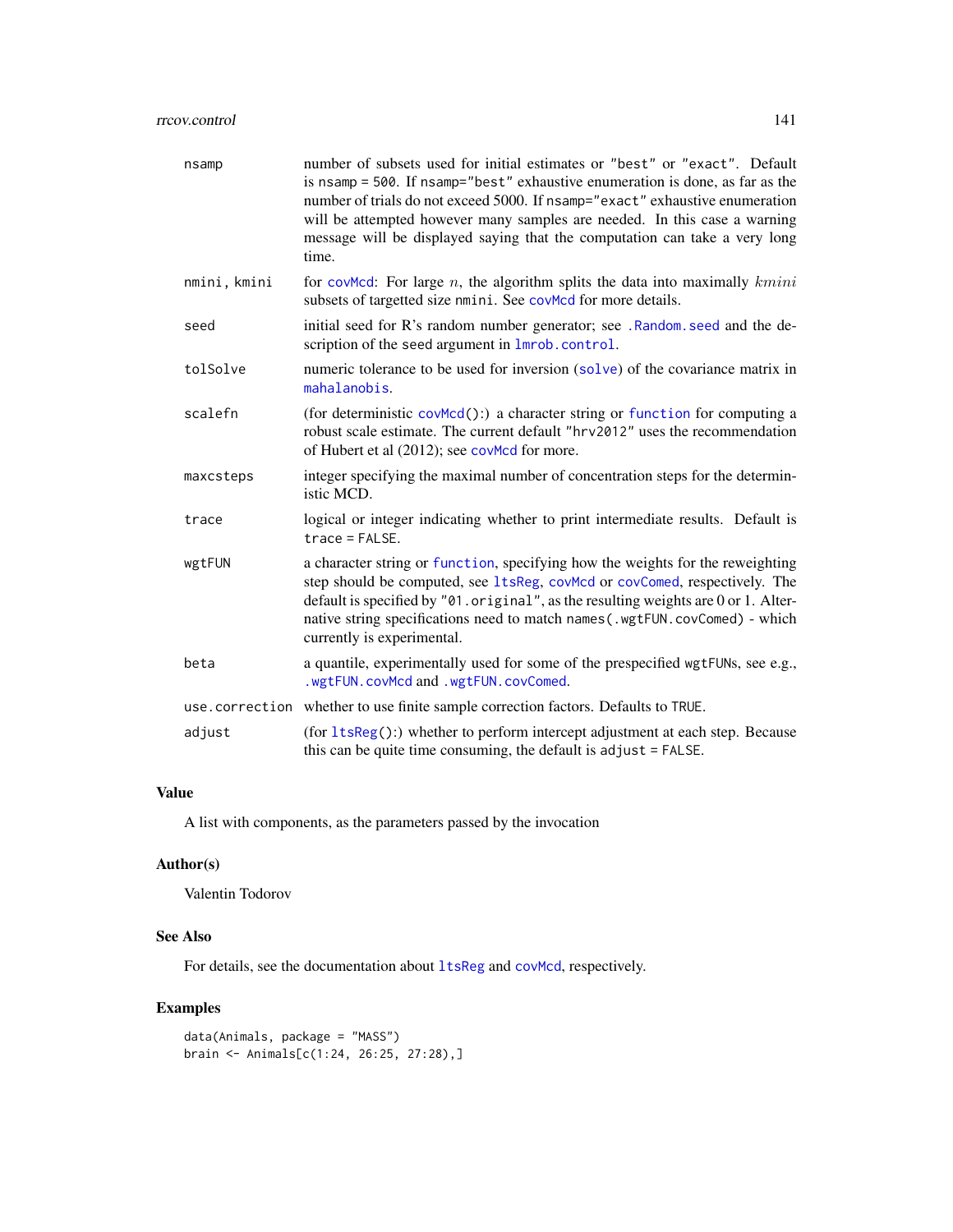```
data(hbk)
hbk.x <- data.matrix(hbk[, 1:3])
ctrl <- rrcov.control(alpha=0.75, trace=TRUE)
covMcd(hbk.x, control = ctrl)
covMcd(log(brain), control = ctrl)
```
#### salinity *Salinity Data*

## **Description**

This is a data set consisting of measurements of water salinity (i.e., its salt concentration) and river discharge taken in North Carolina's Pamlico Sound, recording some bi-weekly averages in March, April, and May from 1972 to 1977. This dataset was listed by Ruppert and Carroll (1980). In Carrol and Ruppert (1985) the physical background of the data is described. They indicated that observations 5 and 16 correspond to periods of very heavy discharge and showed that the discrepant observation 5 was masked by observations 3 and 16, i.e., only after deletion of these observations it was possible to identify the influential observation 5.

This data set is a prime example of the *masking effect*.

## Usage

data(salinity, package="robustbase")

## Format

A data frame with 28 observations on the following 4 variables (in parentheses are the names used in the 1980 reference).

X1: Lagged Salinity ('SALLAG')

X2: Trend ('TREND')

X3: Discharge ('H2OFLOW')

Y: Salinity ('SALINITY')

#### Note

The **[boot](https://CRAN.R-project.org/package=boot)** package contains another version of this salinity data set, also attributed to Ruppert and Carroll (1980), but with two clear transcription errors, see the examples.

## Source

P. J. Rousseeuw and A. M. Leroy (1987) *Robust Regression and Outlier Detection*; Wiley, p.82, table 5.

Ruppert, D. and Carroll, R.J. (1980) Trimmed least squares estimation in the linear model. *JASA* 75, 828–838; table 3, p.835.

Carroll, R.J. and Ruppert, D. (1985) Transformations in regression: A robust analysis. *Technometrics* 27, 1–12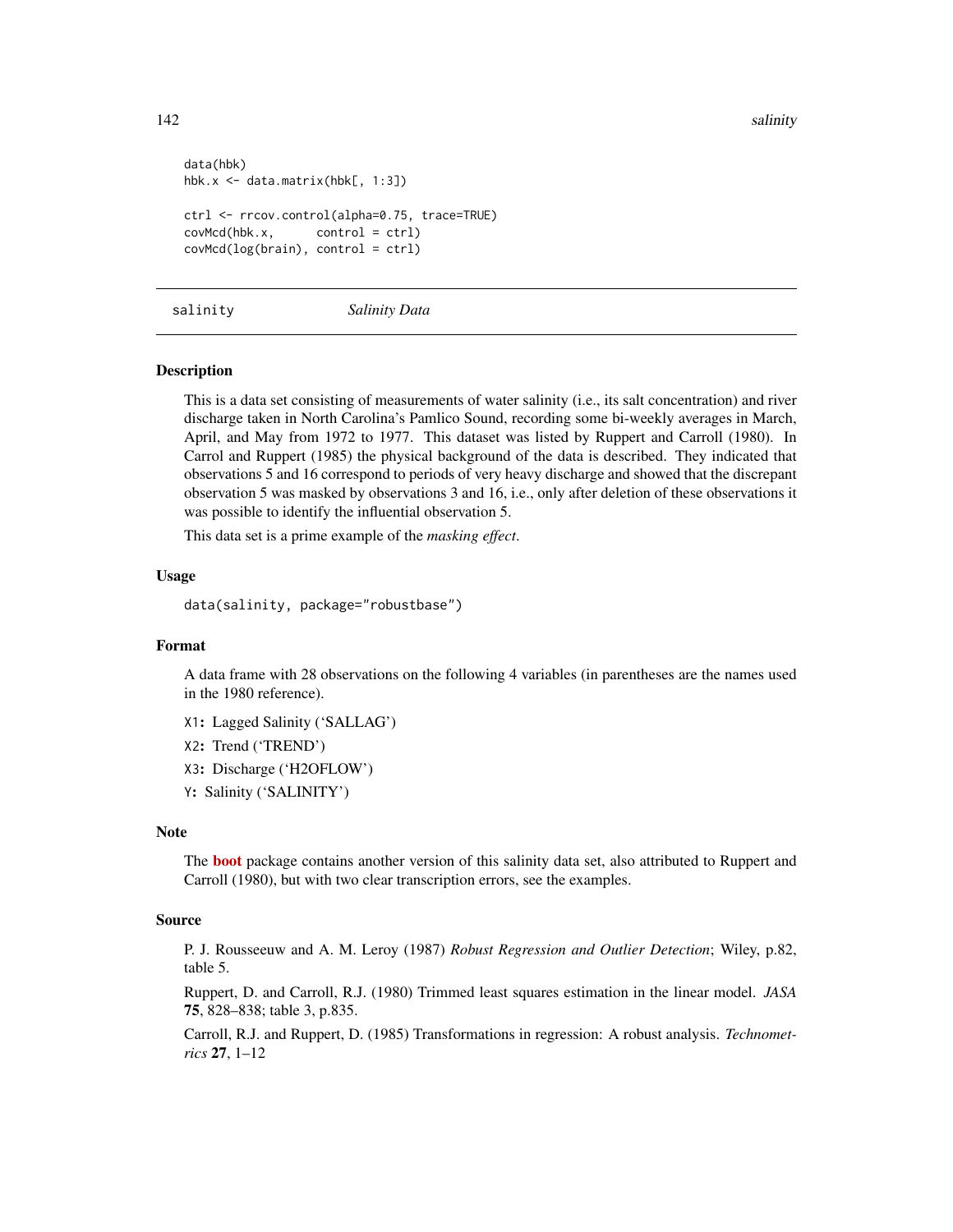#### scaleTau2 143

## Examples

```
data(salinity)
summary(lm.sali < - lm(Y \sim . , data = salinity))
summary(rlm.sali <- MASS::rlm(Y \sim ., data = salinity))
summary(lts.sali <- ltsReg(Y ~ ., data = salinity))
salinity.x <- data.matrix(salinity[, 1:3])
c_sal <- covMcd(salinity.x)
plot(c_sal, "tolEllipsePlot")
## Connection with boot package's version :
if(requireNamespace("boot")) { ## 'always'
print( head(boot.sal <- boot::salinity ) )
print( head(robb.sal <- salinity [, c(4, 1:3)]) ) # difference: has one digit more
## Otherwise the same ?
dimnames(robb.sal) <- dimnames(boot.sal)
 ## apart from the 4th column, they are "identical":
stopifnot( all.equal(boot.sal[, -4], robb.sal[, -4], tol = 1e-15) )
 ## But the discharge ('X3', 'dis' or 'H2OFLOW') __differs__ in two places:
 plot(cbind(robustbase = robb.sal[, 4], boot = boot.sal[, 4]))abline(0,1, lwd=3, col=adjustcolor("red", 1/4))
 D.sal \leftarrow robb.sal[, 4] - boot.sal[, 4]stem(robb.sal[,4] - boot.sal[,4])
which(abs(D.sal) > 0.01) ## 2 8
 ## *two* typos (=> difference ~= 1) in the version of 'boot': obs. 2 & 8 !!!
cbind(robb = robb.sal[, 4], boot = boot.sal[, 4], D.sal)}# boot
```
<span id="page-142-0"></span>

scaleTau2 *Robust Tau-Estimate of Scale*

#### Description

Computes the robust  $\tau$ -estimate of univariate scale, as proposed by Maronna and Zamar (2002); improved by a consistency factor,

## Usage

```
scaleTau2(x, c1 = 4.5, c2 = 3.0, na.rm = FALSE, consistency = TRUE,mu0 = median(x),
         sigma = median(x.), mu.too = FALSE, iter = 1, tol.iter = 1e-7)
```
#### Arguments

|       | numeric vector                                                                                                       |
|-------|----------------------------------------------------------------------------------------------------------------------|
| c1.c2 | non-negative numbers, specifying cutoff values for the biweighting of the mean<br>and the rho function respectively. |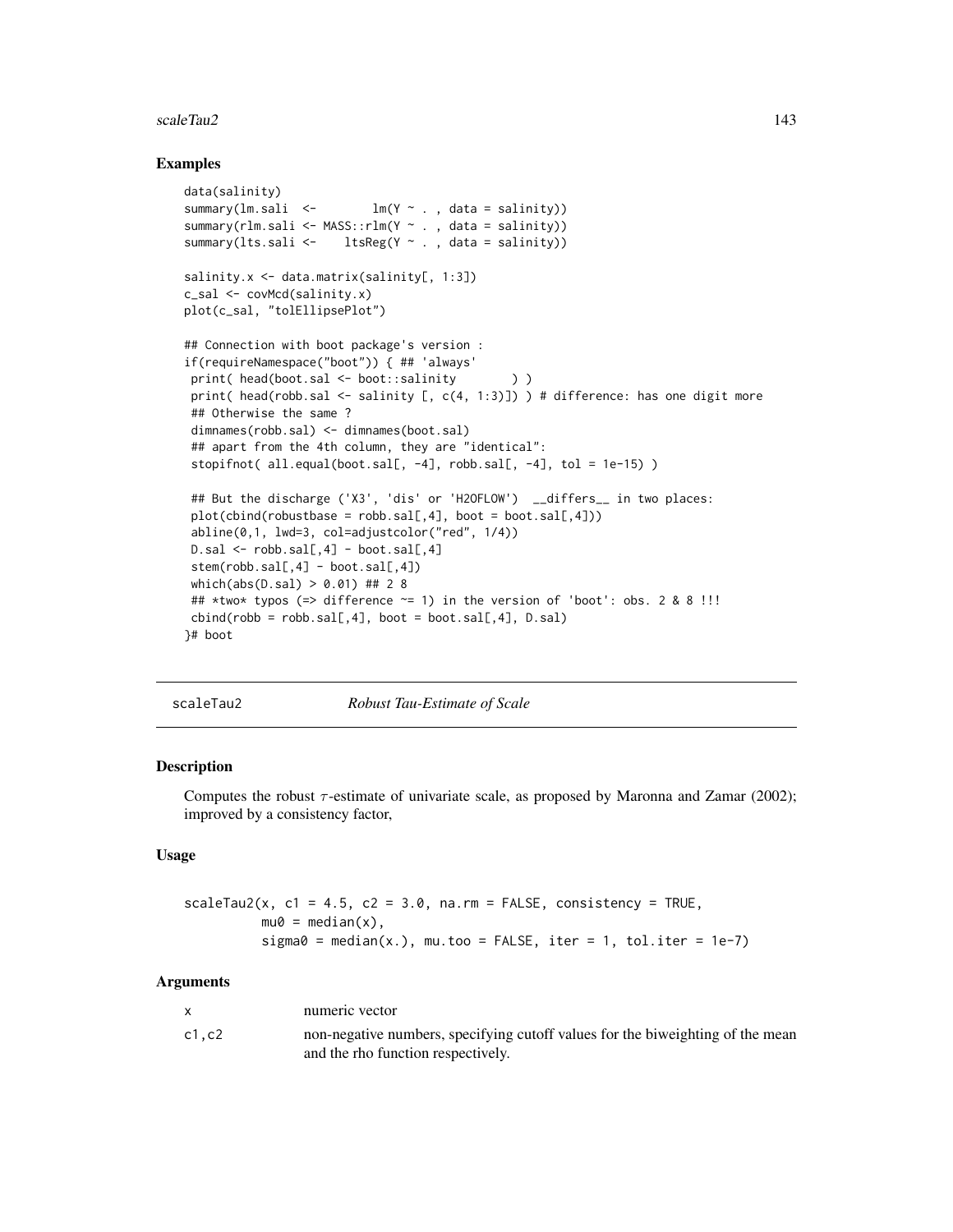| na.rm       | a logical value indicating whether NA values should be stripped before the com-<br>putation proceeds.                                                                                             |
|-------------|---------------------------------------------------------------------------------------------------------------------------------------------------------------------------------------------------|
| consistency | logical indicating if the consistency correction factor (for the scale) should be<br>applied.                                                                                                     |
| mu0         | the initial location estimate $\mu_0$ , defaulting to the median.                                                                                                                                 |
| sigma0      | the initial scale estimate $s_0$ , defaulting to the MAD; may be set to a positive<br>value when the MAD is zero.                                                                                 |
| mu.too      | logical indicating if both location and scale should be returned or just the scale<br>(when mu. too=FALSE as by default).                                                                         |
| iter        | positive integer or logical indicating if and how many iterations should be done.<br>The default, iter $= 1$ computes the "traditional" tau-estimate of scale.                                    |
| tol.iter    | if iter is true, or iter > 1, stop the iterations when $ s_n - s_o  \leq \epsilon s_n$ , where<br>$\epsilon$ :=tol.iter, and $s_o$ and $s_n$ are the previous and current estimates of $\sigma$ . |

## Details

First,  $s_0 := \text{MAD}$ , i.e. the equivalent of [mad\(](#page-0-0)x, constant=1) is computed. Robustness weights  $w_i := w_{c1}((x_i - med(X))/s_0)$  are computed, where  $w_c(u) = max(0, (1 - (u/c)^2)^2)$ . The robust location measure is defined as  $\mu(X) := (\sum_i w_i x_i)/(\sum_i w_i)$ , and the robust  $\tau(tau)$ -estimate is  $s(X)^2 := s_0^2 * (1/n) \sum_i \rho_{c2}((x_i - \mu(X))/s_0)$ , where  $\rho_c(u) = min(c^2, u^2)$ .

When iter=TRUE or iter > 1, the above estimate is *iterated* in a fixpoint iteration, setting  $s_0$  to the current estimate  $s(X)$  and iterating until the number of iterations is larger than iter or the fixpoint is found in the sense that \

scaleTau2(\*, consistency=FALSE) returns  $s(X)$ , whereas this value is divided by its asymptotic limit when consistency = TRUE as by default.

Note that for  $n = \text{length}(x) = 2$ , all equivariant scale estimates are proportional, and specifically,  $scaleTau2(x, consistency=FALSE) == mad(x, constant=1)$ . See also the reference.

### Value

numeric vector of length one (if mu.too is FALSE as by default) or two (when mu.too = TRUE) with robust scale or (location,scale) estimators  $\hat{\sigma}(x)$  or  $(\hat{\mu}(x), \hat{\sigma}(x))$ .

## Author(s)

Original by Kjell Konis with substantial modifications by Martin Maechler.

#### References

Maronna, R.A. and Zamar, R.H. (2002) Robust estimates of location and dispersion of high-dimensional datasets; *Technometrics* 44(4), 307–317.

Yohai, V.J., and Zamar, R.H. (1988). High breakdown-point estimates of regression by means of the minimization of an efficient scale. *Journal of the American Statistical Association* 83, 406–413.

## See Also

[Sn](#page-147-0), [Qn](#page-131-0), [mad](#page-0-0); further [covOGK](#page-40-0) for which scaleTau2 was designed.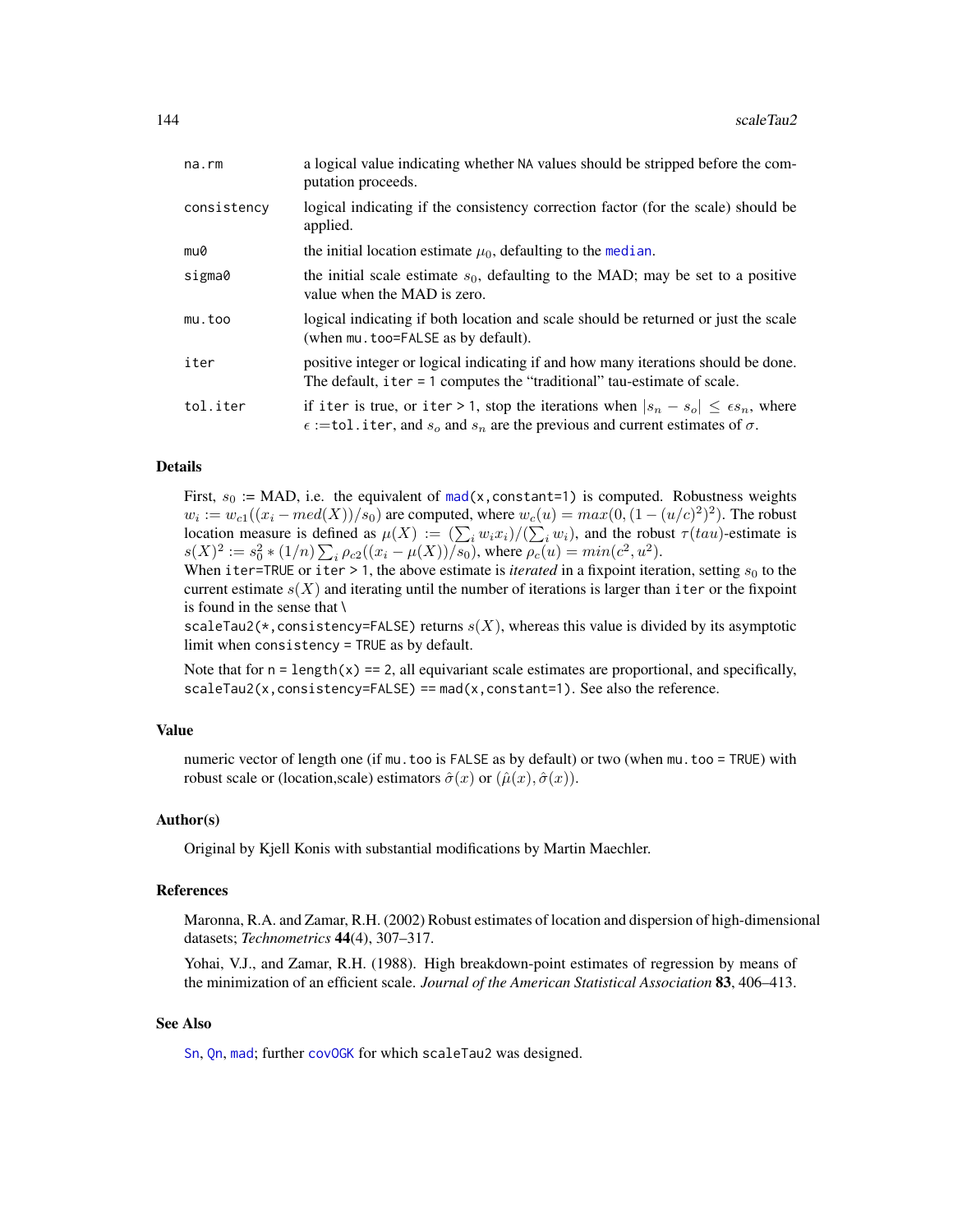#### <span id="page-144-0"></span>SiegelsEx 145

# Examples

```
x \leq c(1:7, 1000)sd(x) # non-robust std.deviation
scaleTau2(x)
scaleTau2(x, mu.too = TRUE)
(sI \leq - scaleTau2(c(x,Inf), mu.too = TRUE))(sIN <- scaleTau2(c(x,Inf,NA), mu.too = TRUE, na.rm=TRUE))
stopifnot({
  identical(sI, sIN)
  all.equal(scaleTau2(c(x, 999), mu.too = TRUE), sIN,
            tol = 1e-15})
if(doExtras <- robustbase:::doExtras()) {
 set.seed(11)
 ## show how much faster this is, compared to Qn
 x \leftarrow sample(c(rnorm(1e6), rt(5e5, df=3)))(system.time(Qx \leq Qn(x))) ## 2.04 [2017-09, lynne]
 (system.time(S2x \leq scaleTau2(x))) # 0.25 (ditto)
 cbind(Qn = Qx, sTau2 = S2x)}## Qn sTau2
## 1.072556 1.071258
```
SiegelsEx *Siegel's Exact Fit Example Data*

#### Description

A small counterexample data set devised by Andrew Siegel. Six (out of nine) data points lie on the line  $y = 0$  such that some robust regression estimators exhibit the "*exact fit*" property.

# Usage

data(SiegelsEx, package="robustbase")

# Format

A data frame with 9 observations on the following 2 variables.

x a numeric vector

y a numeric vector

# Source

Emerson and Hoaglin (1983, p.139)

#### References

Peter J. Rousseeuw and Annick M. Leroy (1987) *Robust Regression and Outlier Detection* Wiley, p.60–61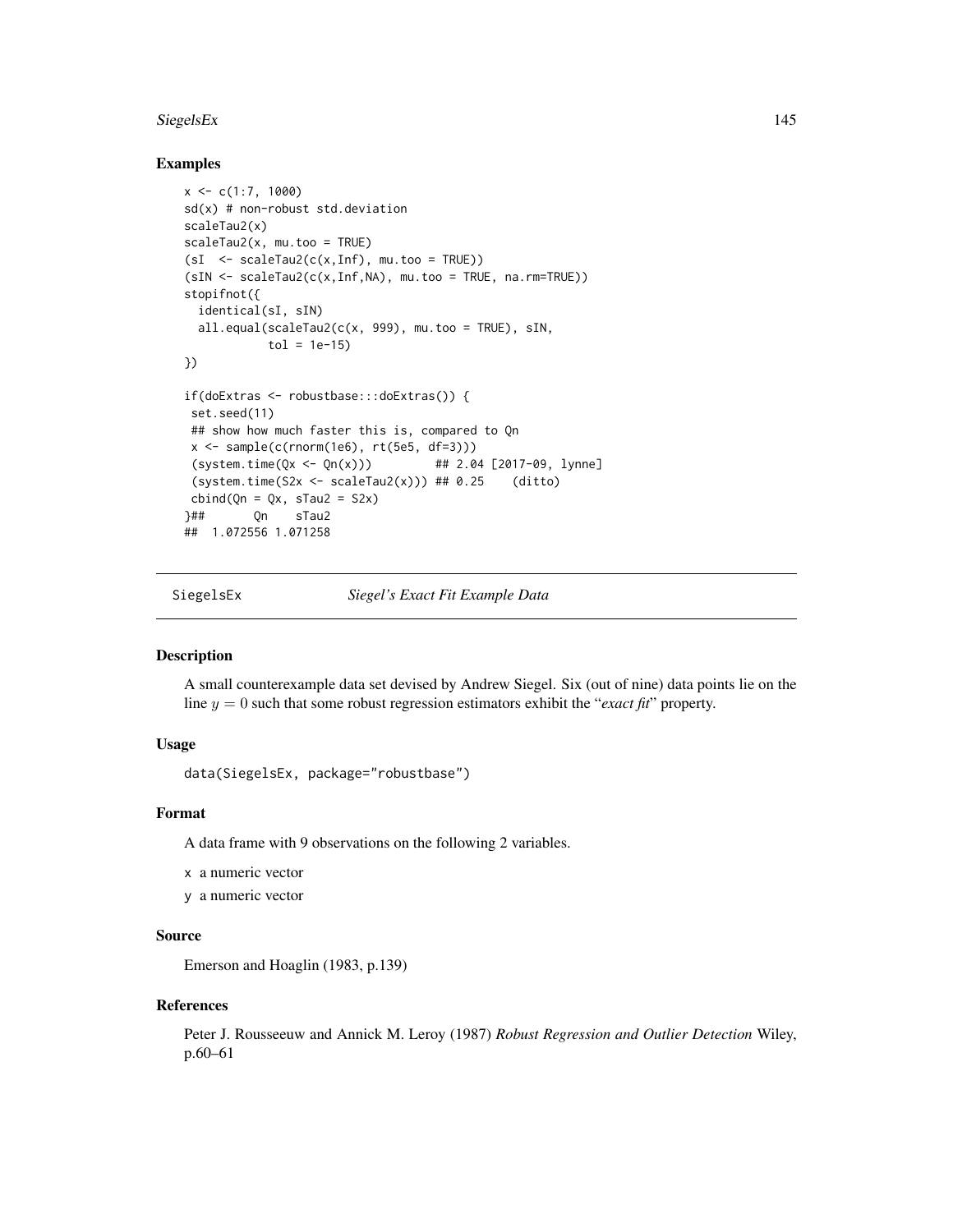# Examples

```
data(SiegelsEx)
plot(SiegelsEx, main = "Siegel's example for 'exact fit'")
abline( lm(y \sim x, data = SiegelsEx))
abline(MASS::lqs(y \sim x, data = SiegelsEx, method = "lms"), col = 2)legend("topright", leg = c("lm", "LMS"), col=1:2, lwd=1, inset = 1/20)
```
<span id="page-145-0"></span>sigma *Extract 'Sigma' - Standard Deviation of Errors for Robust Models*

# Description

Extract the estimated standard deviation of the errors, the "residual standard deviation" (misnomed also "residual standard error") from a fitted model.

# Usage

```
## S3 method for class 'lmrob'
sigma(object, ...)
```
# Arguments

| object   | a fitted model.                                                |
|----------|----------------------------------------------------------------|
| $\cdots$ | additional, optional arguments. (None are used in our methods) |

# Details

For  $R \le 3.2.x$ , we provide an (S3) generic function (as e.g., package **[lme4](https://CRAN.R-project.org/package=lme4)**) and methods for [lmrob](#page-67-0), [nlrob](#page-97-0), and [nls](#page-0-0).

From  $R \ge 3.3.0$ , we provide methods for our [lmrob](#page-67-0) and [nlrob](#page-97-0) models.

#### Value

the residual standard error as a scalar

#### Examples

```
m.cl <- lm (Y \sim ., data=coleman)
if(getRversion() >= "3.3.0") sigma(m.cl) else summary(m.cl)$sigma
sigma(m1 <- lmrob(Y \sim ., data=coleman))
sigma(m2 < -1mrob(Y \sim., data=coleman, setting = "KS2014"))
```
<span id="page-145-1"></span>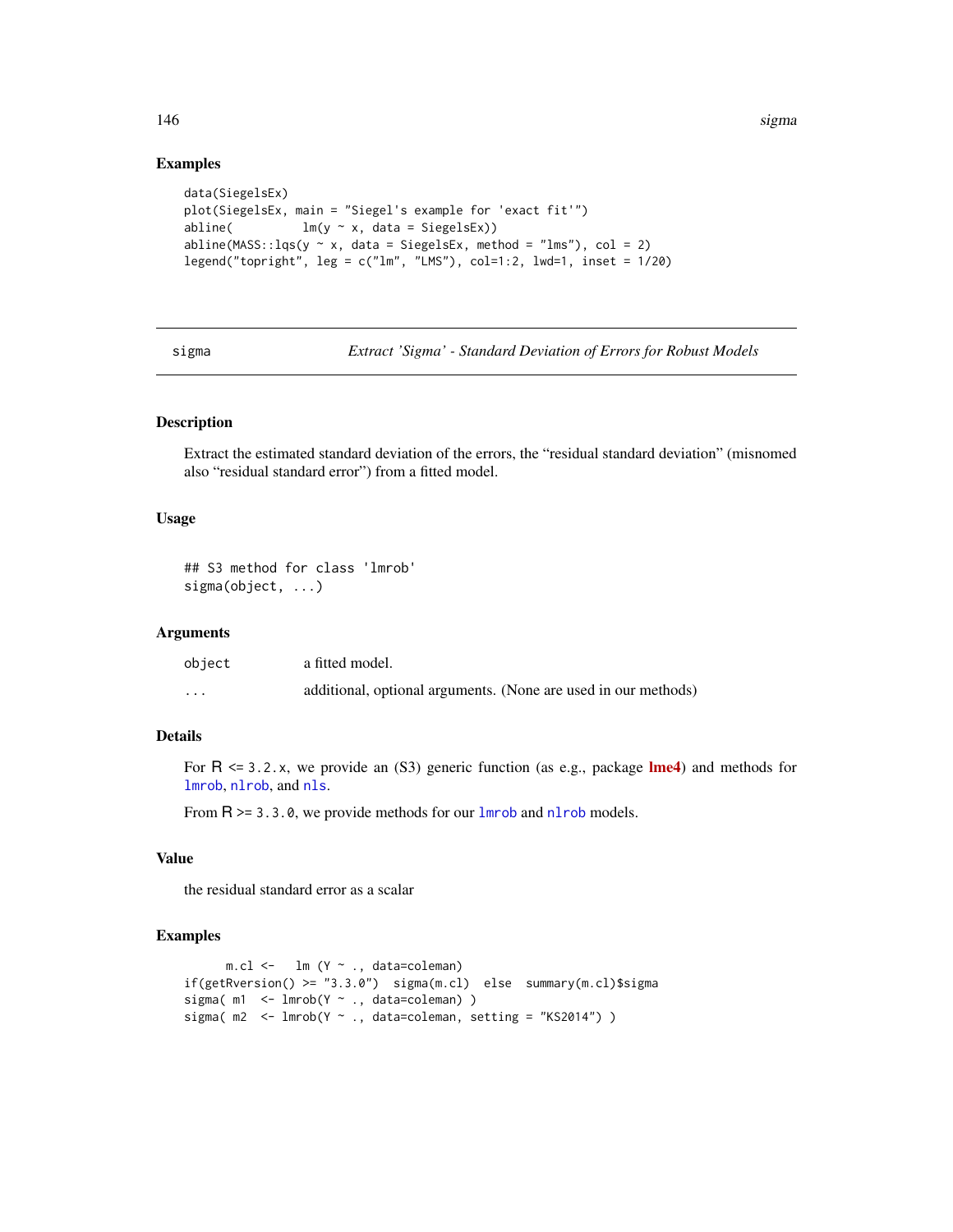<span id="page-146-0"></span>

# Description

"The Biweight on a Stick" — Compute a smooth (when  $h > 0$ ) weight function typically for computing weights from large (robust) "distances" using a piecewise polynomial function which in fact is a 2-parameter generalization of Tukey's 1-parameter "biweight".

#### Usage

smoothWgt(x, c, h)

#### Arguments

| <b>X</b>     | numeric vector of abscissa values      |
|--------------|----------------------------------------|
| $\mathsf{C}$ | "cutoff", a typically positive number. |
| -h           | "bandwidth", a positive number.        |

#### Details

Let  $w(x; c, h) :=$ smoothWgt(x,c,h). Then,

$$
w(x; c, h) := 0 \quad \text{if } |x| \ge c + h/2,
$$
  

$$
w(x; c, h) := 1 \quad \text{if } |x| \le c - h/2,
$$
  

$$
w(x; c, h) := ((1 - |x| - (c - h/2))^2)^2 \text{ if } c - h/2 < |x| < c + h/2,
$$

smoothWgt() is *scale invariant* in the sense that

 $w(\sigma x; \sigma c, \sigma h) = w(x; c, h),$ 

when  $\sigma > 0$ .

# Value

a numeric vector of the same length as x with weights between zero and one. Currently all [attributes](#page-0-0) including [dim](#page-0-0) and [names](#page-0-0) are dropped.

# Author(s)

Martin Maechler

# See Also

[Mwgt\(](#page-94-0)..,psi = "bisquare") of which smoothWgt() is a generalization, and [Mwgt\(](#page-94-0)..,psi = "optimal") which looks similar for larger c with its constant one part around zero, but also has only one parameter.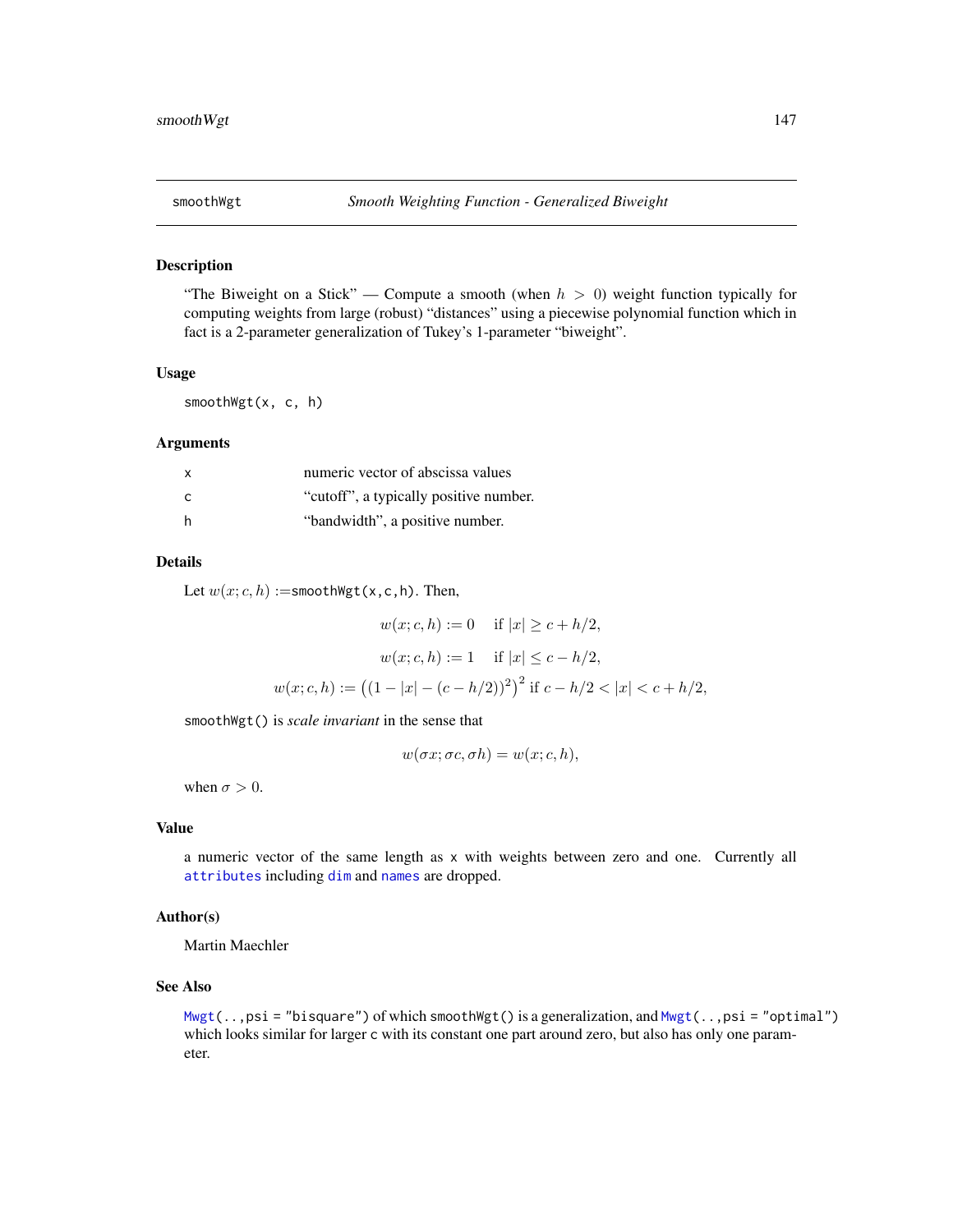#### Examples

```
## a somewhat typical picture:
curve(smoothWgt(x, c=3, h=1), -5,7, n = 1000)
csW <- curve(smoothWgt(x, c=1/2, h=1), -2,2) # cutoff 1/2, bandwidth 1
## Show that the above is the same as
## Tukey's "biweight" or "bi-square" weight function:
bw \leftarrow function(x) pmax(0, (1 - x^2))^2
cbw <- curve(bw, col=adjustcolor(2, 1/2), lwd=2, add=TRUE)
cMw <- curve(Mwgt(x,c=1,"biweight"), col=adjustcolor(3, 1/2), lwd=2, add=TRUE)
stopifnot(## proving they are all the same:
  all.equal(csW, cbw, tol=1e-15),
  all.equal(csW, cMw, tol=1e-15))
```
<span id="page-147-0"></span>Sn *Robust Location-Free Scale Estimate More Efficient than MAD*

# Description

Compute the robust scale estimator  $S_n$ , an efficient alternative to the MAD.

# Usage

 $Sn(x, constant = 1.1926, finite.corr = missing(constant), na.rm = FALSE)$ 

 $s_S(n(x, mu.too = FALSE, ...))$ 

# Arguments

| x           | numeric vector of observations.                                                                                                                                                                            |
|-------------|------------------------------------------------------------------------------------------------------------------------------------------------------------------------------------------------------------|
| constant    | number by which the result is multiplied; the default achieves consisteny for<br>normally distributed data.                                                                                                |
| finite.corr | logical indicating if the finite sample bias correction factor should be applied.<br>Default to TRUE unless constant is specified.                                                                         |
| na.rm       | logical specifying if missing values (NA) should be removed from x before fur-<br>ther computation. If false as by default, and if there are NAs, i.e., if $(\text{anyNA}(x))$ ,<br>the result will be NA. |
| mu.too      | logical indicating if the median( $x$ ) should also be returned for $s\_Sn()$ .                                                                                                                            |
| $\cdot$     | potentially further arguments for s_Sn() passed to Sn().                                                                                                                                                   |
|             |                                                                                                                                                                                                            |

# Details

............ FIXME ........

#### <span id="page-147-1"></span>148 Sn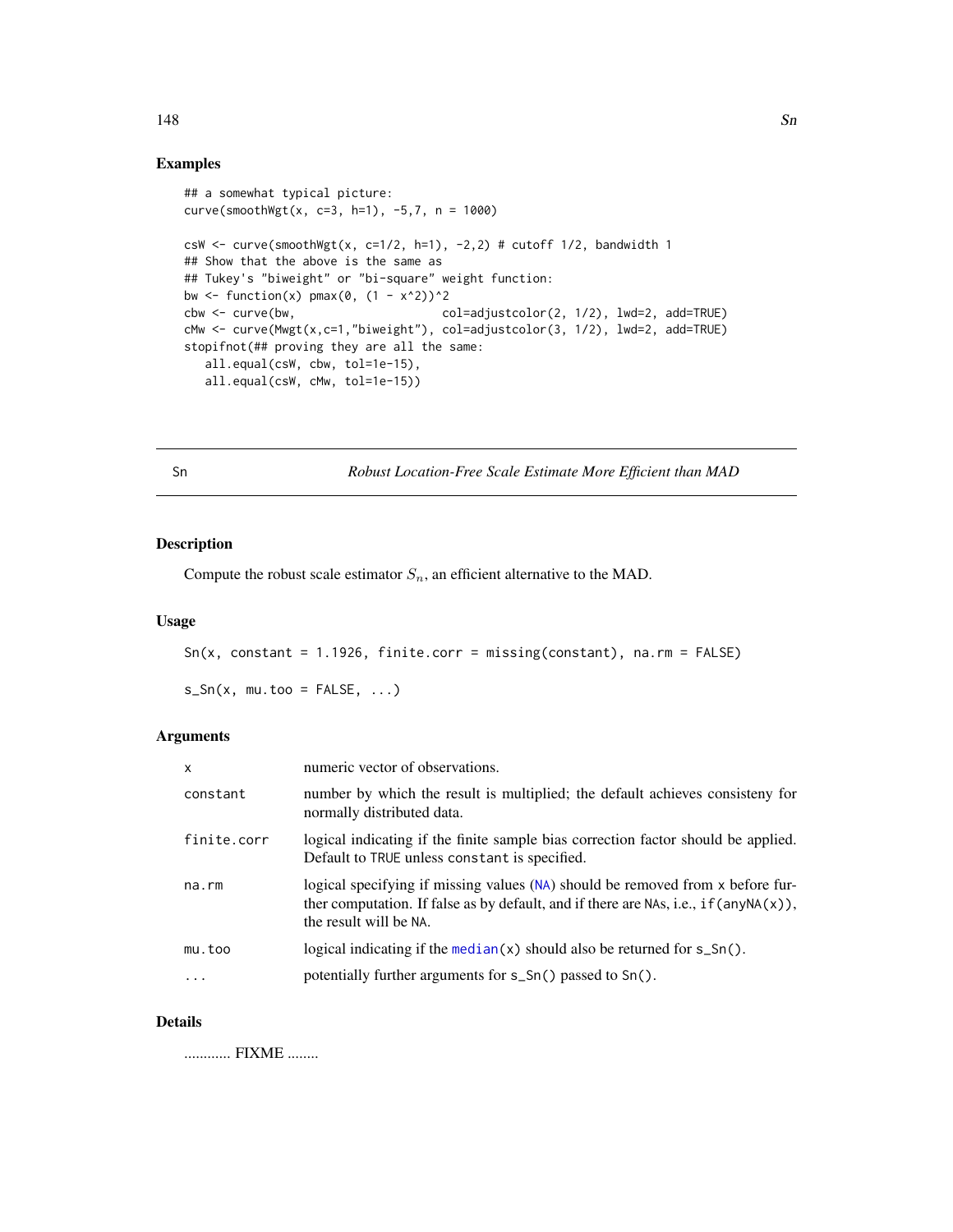#### <span id="page-148-0"></span>splitFrame 149

# Value

Sn() returns a number, the  $S_n$  robust scale estimator, scaled to be consistent for  $\sigma^2$  and i.i.d. Gaussian observations, optionally bias corrected for finite samples.

s\_Sn(x,mu.too=TRUE) returns a length-2 vector with location  $(\mu)$  and scale; this is typically only useful for  $covOGK(*,sigma) = s_Sn$  $covOGK(*,sigma) = s_Sn$ .

# Author(s)

Original Fortran code: Christophe Croux and Peter Rousseeuw <rousse@wins.uia.ac.be>. Port to C and R: Martin Maechler, <maechler@R-project.org>

#### References

Rousseeuw, P.J. and Croux, C. (1993) Alternatives to the Median Absolute Deviation, *Journal of the American Statistical Association* 88, 1273–1283.

# See Also

[mad](#page-0-0) for the 'most robust' but much less efficient scale estimator; [Qn](#page-131-0) for a similar more efficient but slower alternative; [scaleTau2](#page-142-0).

#### Examples

```
x <- c(1:10, 100+1:9)# 9 outliers out of 19
Sn(x)Sn(x, c=1)# 9
Sn(x[1:18], c=1)# 9
set.seed(153)
x \le sort(c(rnorm(80), rt(20, df = 1)))
s_Sn(x, mu.too=TRUE)
(s <- Sn(c(1:4, 10, Inf, NA), na.rm=TRUE))
stopifnot(is.finite(s), all.equal(3.5527554, s, tol=1e-10))
```
splitFrame *Split Continuous and Categorical Predictors*

# Description

Splits the design matrix into categorical and continuous predictors. Categorical variables are variables that are [factor](#page-0-0)s, [ordered](#page-0-0) factors, *or* [character](#page-0-0).

#### Usage

```
splitFrame(mf, x = model.matrix(mt, mf),type = c("f","fi", "fii"))
```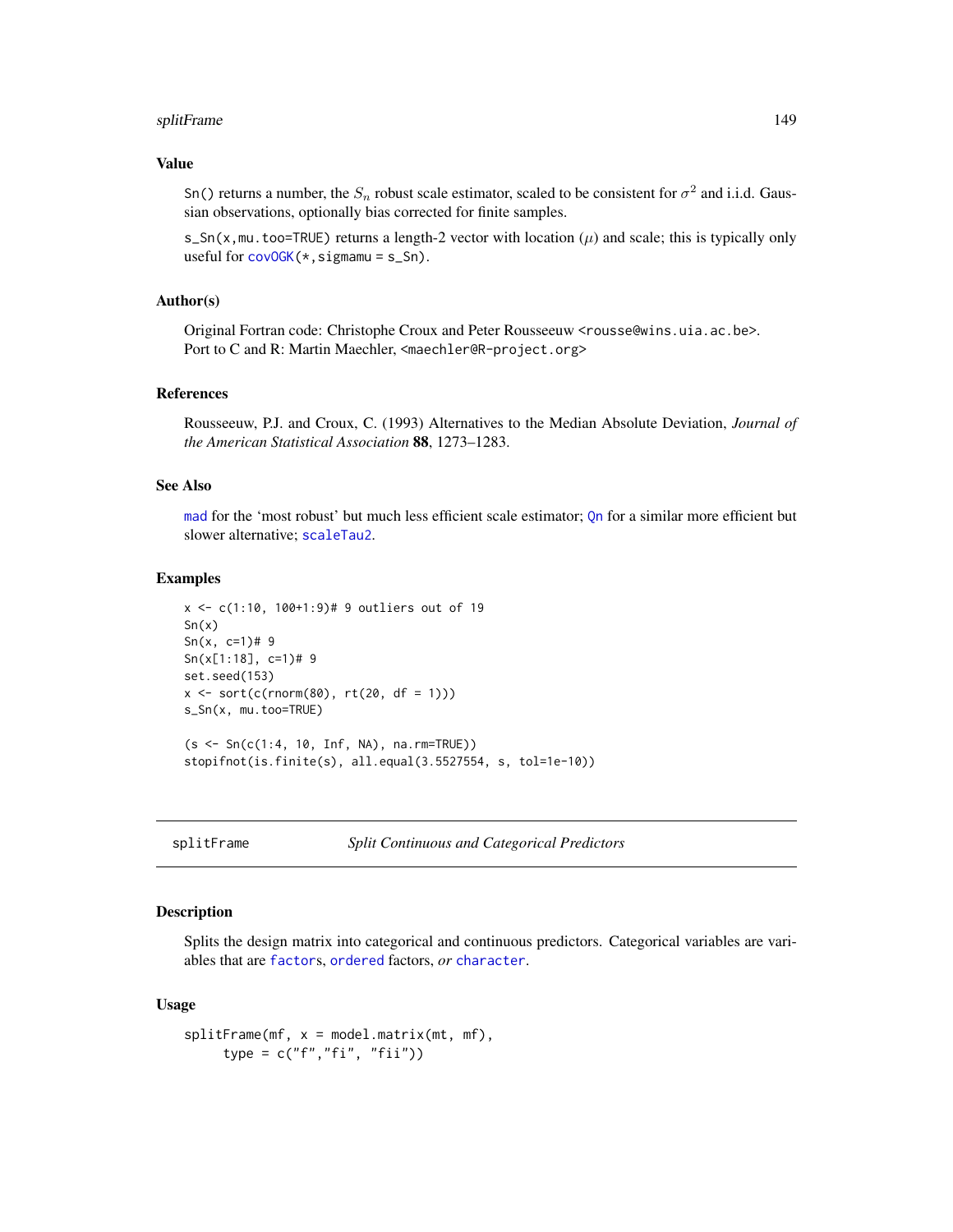#### <span id="page-149-0"></span>Arguments

| mf   | model frame (as returned by model. frame).                        |
|------|-------------------------------------------------------------------|
| X    | (optional) design matrix, defaulting to the derived model matrix. |
| type | a character string specifying the split type (see details).       |

# Details

Which split type is used can be controlled with the setting  $split.type in Imrob.control.$ 

There are three split types. The only differences between the types are how interactions between categorical and continuous variables are handled. The extra types of splitting can be used to avoid *Too many singular resamples* errors.

Type "f", the default, assigns only the intercept, categorical and interactions of categorical variables to x1. Interactions of categorical and continuous variables are assigned to x2.

Type "fi" assigns also interactions between categorical and continuous variables to x1.

Type "fii" assigns not only interactions between categorical and continuous variables to x1, but also the (corresponding) continuous variables themselves.

## Value

A list that includes the following components:

| x1             | design matrix containing only categorical variables                                        |
|----------------|--------------------------------------------------------------------------------------------|
| x1.idx         | logical vectors of the variables considered categorical in the original design ma-<br>trix |
| x <sub>2</sub> | design matrix containing the continuous variables                                          |

# Author(s)

Manuel Koller

# References

Maronna, R. A., and Yohai, V. J. (2000). Robust regression with both continuous and categorical predictors. *Journal of Statistical Planning and Inference* 89, 197–214.

# See Also

[lmrob.M.S](#page-83-0)

# Examples

```
data(education)
education <- within(education, Region <- factor(Region))
educaCh <- within(education, Region <- as.character(Region))
## no interactions -- same split for all types:
fm1 <- lm(Y \sim Region + X1 + X2 + X3, education)
fmc \leftarrow Im(Y \sim Region + X1 + X2 + X3, educach)
```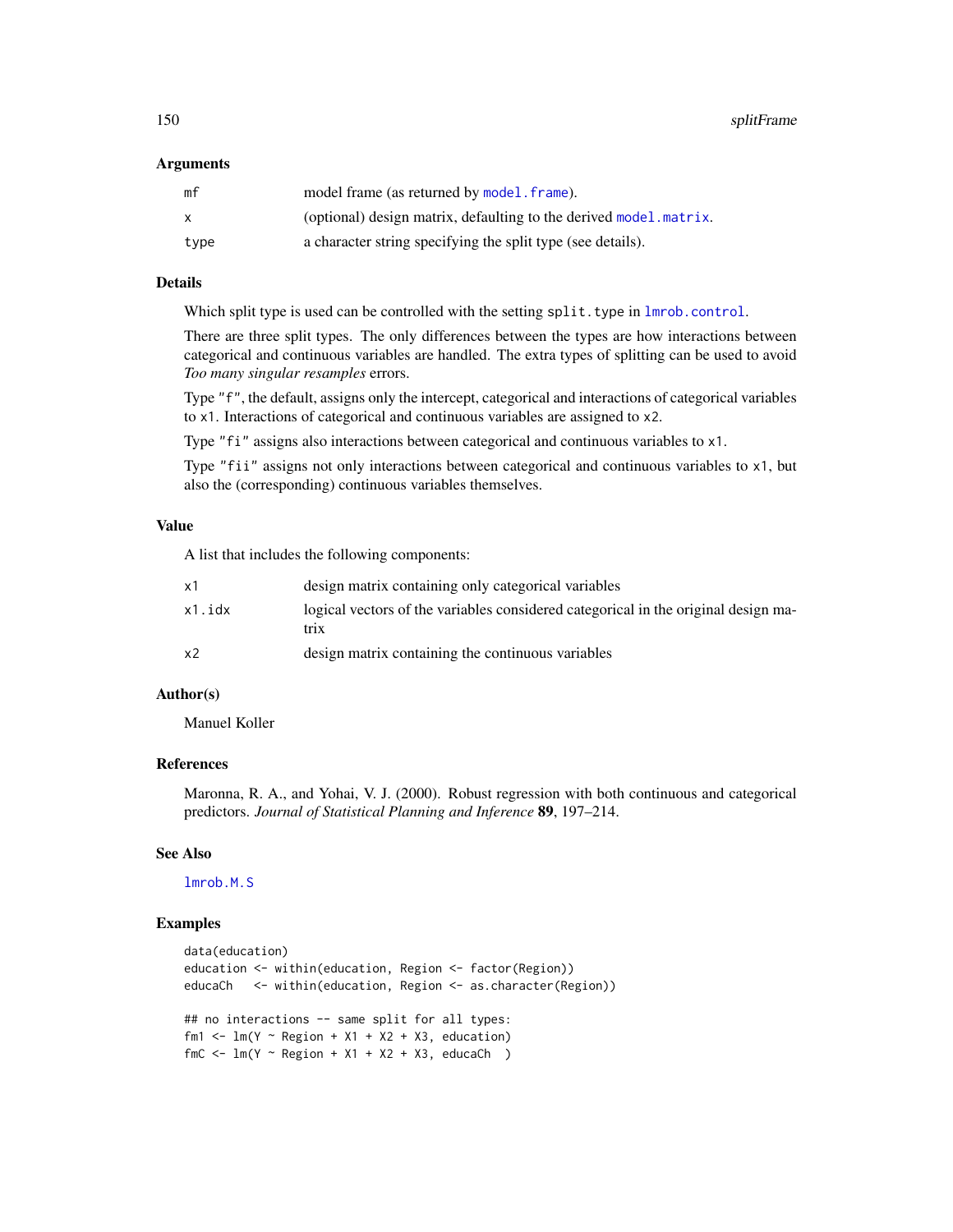#### <span id="page-150-0"></span>stars $CYG$  151

```
splt <- splitFrame(fm1$model) ; str(splt)
splC <- splitFrame(fmC$model)
stopifnot(identical(splt, splC))
## with interactions:
fm2 <- lm(Y \sim Region:X1:X2 + X1*X2, education)s1 <- splitFrame(fm2$model, type="f" )
s2 <- splitFrame(fm2$model, type="fi" )
s3 <- splitFrame(fm2$model, type="fii")
cbind(s1$x1.idx,
     s2$x1.idx,
     s3$x1.idx)
rbind(p.x1 = c(ncol(s1$x1), ncol(s2$x1), ncol(s3$x1)),p.x2 = c(ncol(s1$x2), ncol(s2$x2), ncol(s3$x2)))
```
starsCYG *Hertzsprung-Russell Diagram Data of Star Cluster CYG OB1*

# **Description**

Data for the Hertzsprung-Russell Diagram of the Star Cluster CYG OB1, which contains 47 stars in the direction of Cygnus, from C.Doom. The first variable is the logarithm of the effective temperature at the surface of the star (Te) and the second one is the logarithm of its light intencity  $(L/L_0)$ .

In the Hertzsprung-Russell diagram, which is the scatterplot of these data points, where the log temperature is plotted from left to right, two groups of points are seen:

the majority which tend to follow a steep band and four stars in the upper corner. In the astronomy the 43 stars are said to lie on the main sequence and the four remaining stars are called "giants" (the points 11, 20, 30, 34).

#### Usage

```
data(starsCYG, package="robustbase")
```
# Format

A data frame with 47 observations on the following 2 variables

log.Te Logarithm of the effective temperature at the surface of the star (Te).

log.light Logarithm of its light intencity  $(L/L_0)$ 

#### Source

P. J. Rousseeuw and A. M. Leroy (1987) *Robust Regression and Outlier Detection*; Wiley, p.27, table 3.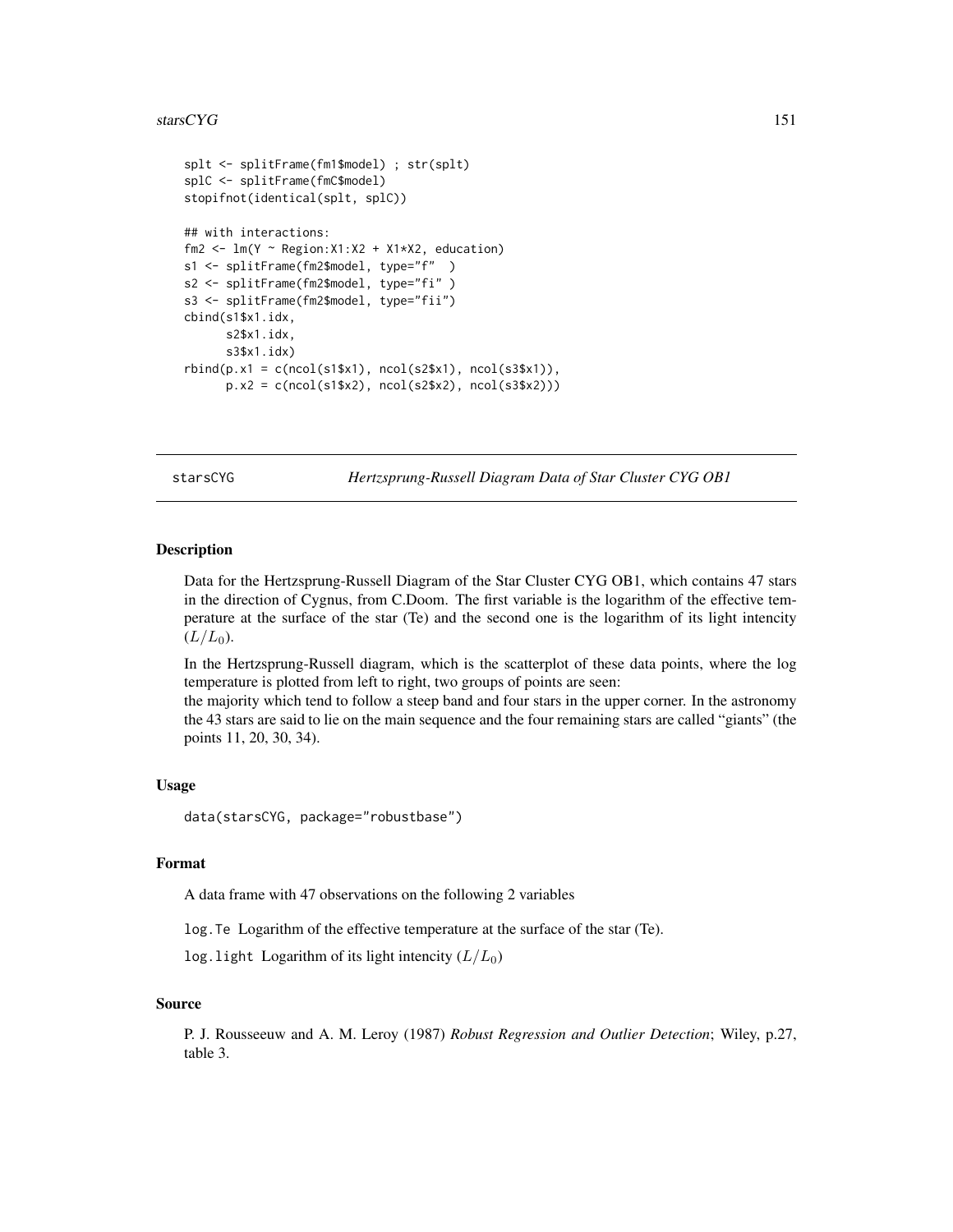# <span id="page-151-0"></span>Examples

```
data(starsCYG)
plot(starsCYG)
cst <- covMcd(starsCYG)
lm.stars <- lm(log.light ~ log.Te, data = starsCYG)
summary(lm.stars)
plot(lm.stars)
lts.stars <- ltsReg(log.light ~ log.Te, data = starsCYG)
plot(lts.stars)
```
steamUse *Steam Usage Data (Excerpt)*

# **Description**

The monthly use of steam (Steam) in a factory may be modeled and described as function of the operating days per month (Operating.Days) and mean outside temperature per month (Temperature).

#### Usage

data("steamUse", package="robustbase")

# Format

A data frame with 25 observations on the following 9 variables.

Steam: regression response  $Y$ , the poinds of steam used monthly.

fattyAcid: pounds of Real Fatty Acid in storage per month.

glycerine: pounds of crude glycerine made.

wind: average wind velocity in miles per hour (a numeric vector).

days: an integer vector with number of days of that month, i.e., in 28..31.

op.days: the number of operating days for the given month (integer).

freeze.d: the number of days below 32 degrees Fahrenheit (=  $0^{\circ}$ C (C=Celsius) = freezing temperature of water).

temperature: a numeric vector of average outside temperature in Fahrenheit (F).

startups: the number of startups (of production in that month).

# Details

Nor further information is given in Draper and Smith, about the place and exacts years of the measurements, though some educated guesses should be possible, see the examples.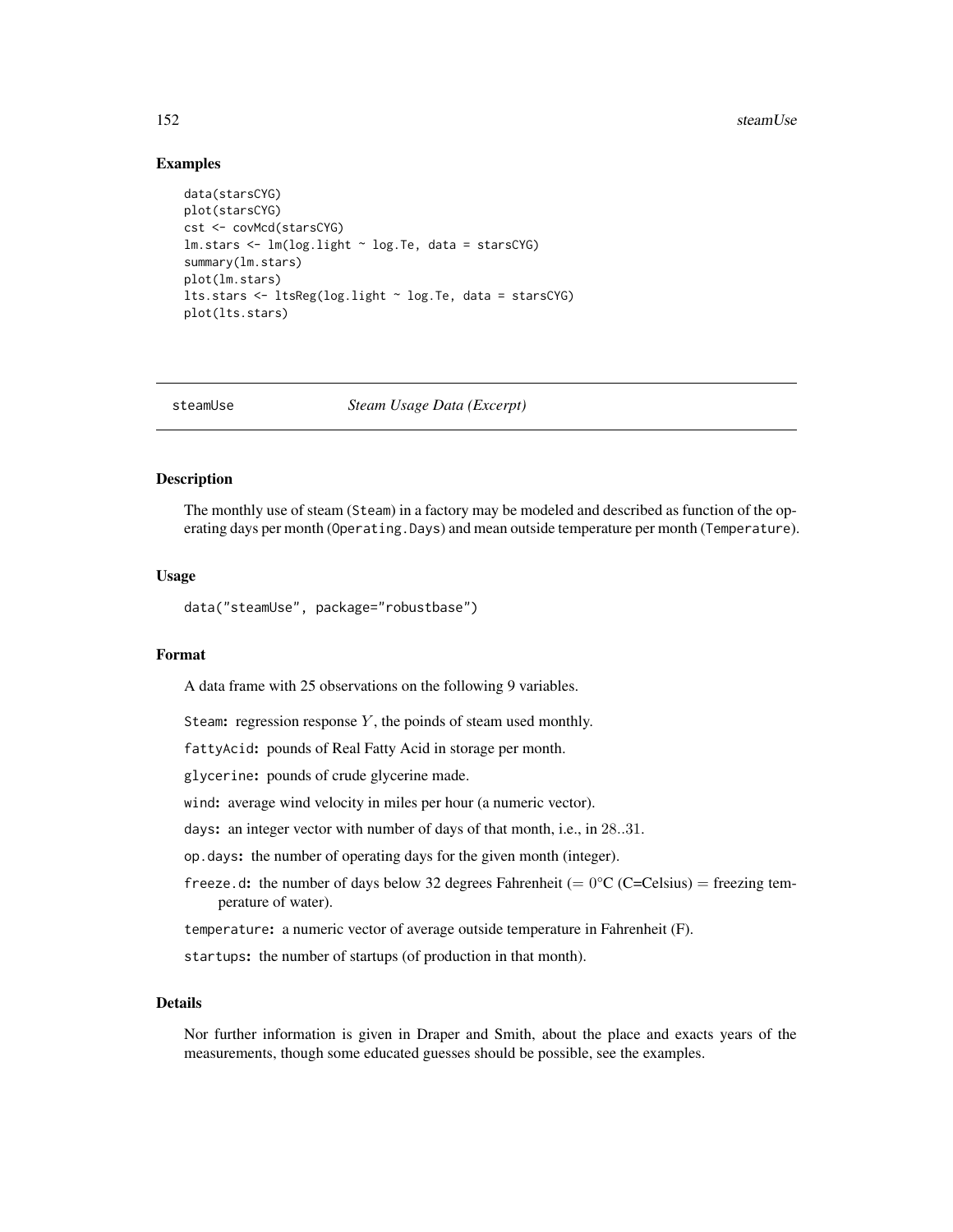#### <span id="page-152-0"></span>Source

Data from Draper and Smith, 1st ed, 1966; appendix A.

A version of this has been used in teaching at SfS ETH Zurich, since at least 1996, [https://stat.](https://stat.ethz.ch/Teaching/Datasets/NDK/dsteam.dat) [ethz.ch/Teaching/Datasets/NDK/dsteam.dat](https://stat.ethz.ch/Teaching/Datasets/NDK/dsteam.dat)

The package **[aprean3](https://CRAN.R-project.org/package=aprean3)** contains all data sets from the 3rd edition of Draper and Smith (1998), and this data set with variable names  $x1$ ..  $x10$  ( $x9$  being wind<sup> $\lambda$ </sup>2, hence extraneous).

# References

Draper and Smith (1981) Applied Regression Analysis (2nd ed., p. 615 ff)

# Examples

```
## Not run:
if(require("aprean3")) { # show how 'steamUse' is related to 'dsa01a'
 stm <- dsa01a
 names(stm) <- c("Steam", "fattyAcid", "glycerine", "wind",
 "days", "op.days", "freeze.d",
 "temperature", "wind.2", "startups")
 ## prove that wind.2 is wind^2, "traditionally" rounded to 1 digit:
 stopifnot(all.equal(floor(0.5 + 10*stm[,"wind"]^2)/10,
                      stm[,"wind.2"], tol = 1e-14))
 ## hence drop it
 steamUse <- stm[, names(stm) != "wind.2"]
}
## End(Not run)
data(steamUse)
str(steamUse)
## Looking at this,
cbind(M=rep_len(month.abb, 25), steamUse[,5:8, drop=FALSE])
## one will conjecture that these were 25 months, Jan--Jan in a row,
## starting in a leap year (perhaps 1960 ?).
plot(steamUse)
summary(fm1 <- lmrob(Steam ~ temperature + op.days, data=steamUse))
## diagnoses 2 outliers: month of July, maybe company-wide summer vacations
## KS2014 alone seems not robust enough:
summary(fm.14 <- lmrob(Steam ~ temperature + op.days, data=steamUse,
        setting="KS2014"))
pairs(Steam ~ temperature+op.days, steamUse)
```
summarizeRobWeights *Print a Nice "summary" of Robustness Weights*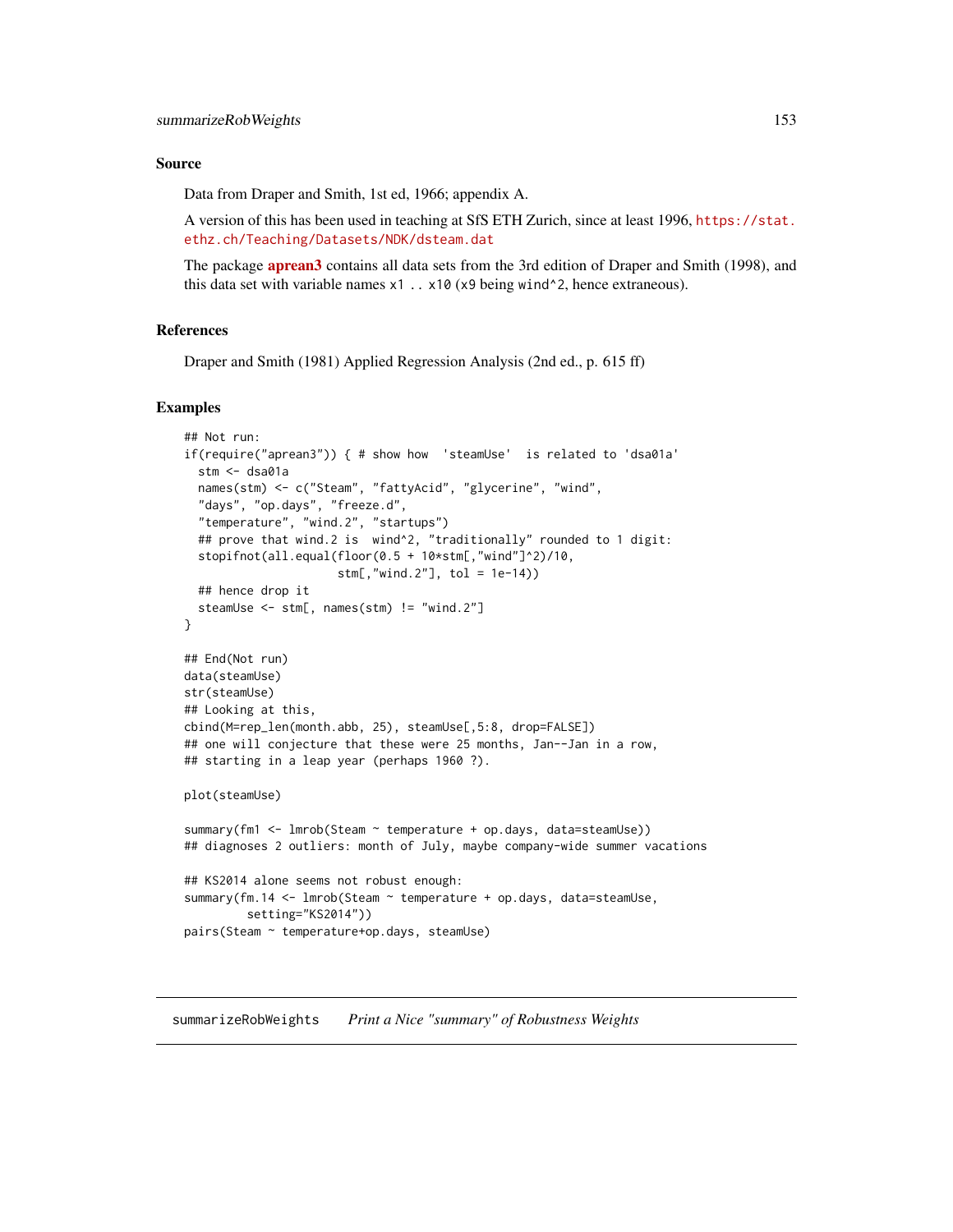# <span id="page-153-0"></span>Description

Print a nice "summary" about a numeric vector of robustness weights. Observations with weights around zero are marked as outliers.

# Usage

```
summarizeRobWeights(w, digits = getOption("digits"),
                   header = "Robustness weights:",
             eps = 0.1 / length(w),eps1 = 1e-3, ...)
```
# Arguments

| W         | numeric vector of robustness weigths.                                                               |
|-----------|-----------------------------------------------------------------------------------------------------|
| digits    | digits to be used for printing.                                                                     |
| header    | string to be printed as header line.                                                                |
| eps       | numeric tolerance $\epsilon$ : values of w with $ w_i  < \epsilon/n$ are said to be outliers.       |
| eps1      | numeric tolerance: values of w with $ 1 - w_i  < eps1$ are said to have weight '~=<br>$1^{\circ}$ . |
| $\ddotsc$ | potential further arguments, passed to print().                                                     |

#### Value

none; the function is used for its side effect of printing.

# Author(s)

Martin Maechler

# See Also

The [summary](#page-0-0) methods for [lmrob](#page-67-0) and [glmrob](#page-52-0) make use of summarizeRobWeights().

Our methods for [weights\(](#page-0-0)), [weights.lmrob\(](#page-168-0)\*,type="robustness") and [weights.glmrob\(](#page-168-1)\*,type="robustness").

# Examples

```
w <- c(1,1,1,1,0,1,1,1,1,0,1,1,.9999,.99999, .5,.6,1e-12)
summarizeRobWeights(w) # two outside \sim = \{0,1\}summarizeRobWeights(w, eps1 = 5e-5)# now three outside {0,1}
```
## See the summary(<lmrob>) outputs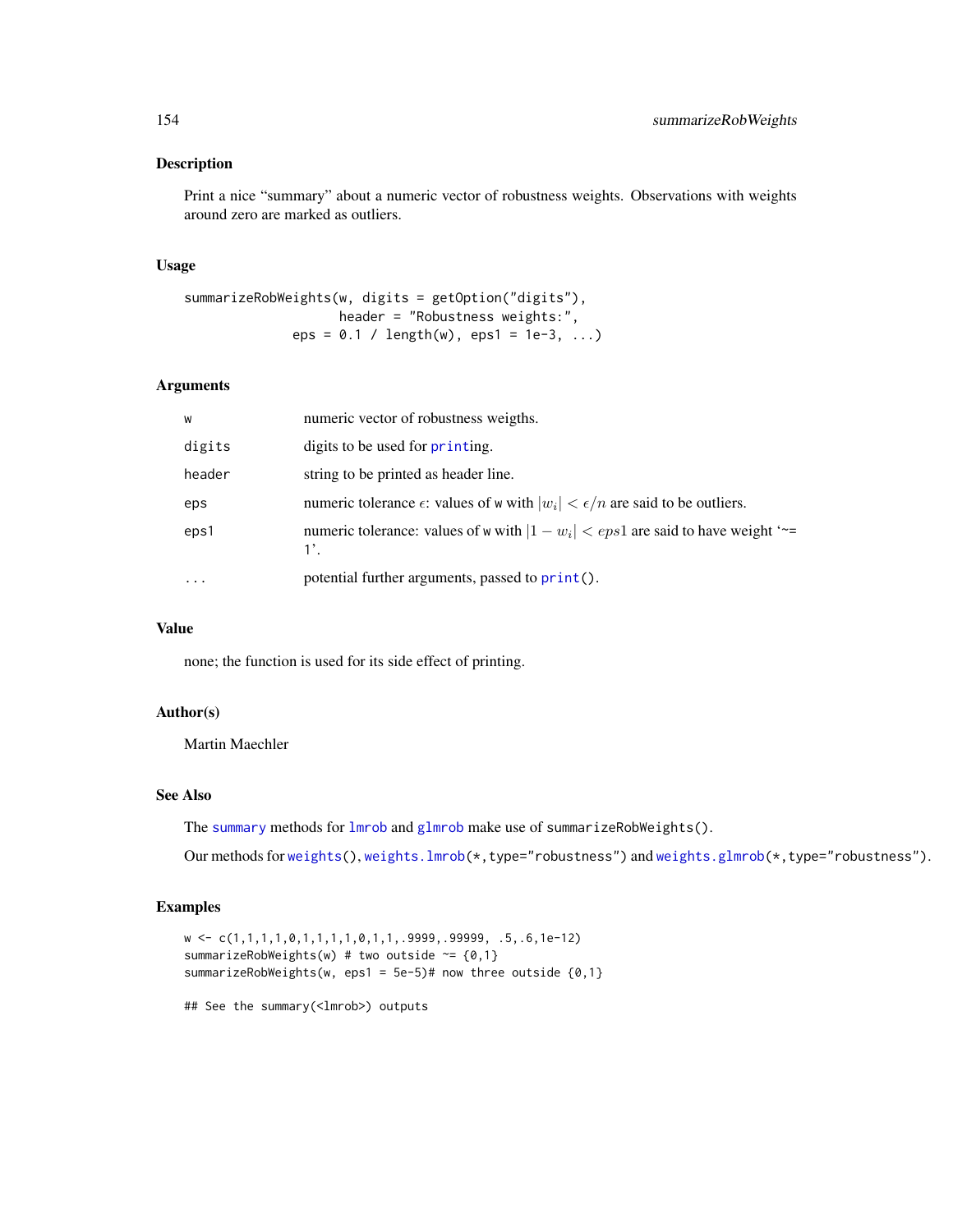<span id="page-154-1"></span><span id="page-154-0"></span>

#### Description

The summary method for class ["glmrob"](#page-52-0) summarizes robust fits of (currently only discrete) generalized linear models.

# Usage

```
## S3 method for class 'glmrob'
summary(object, correlation = FALSE, symbolic.cor = FALSE, ...)
## S3 method for class 'glmrob'
vcov(object, ...)
## S3 method for class 'summary.glmrob'
print(x, digits = max(3, getOption("digits") - 3),symbolic.cor = x$symbolic.cor,
     signif.stars = getOption("show.signif.stars"), ...)
```
#### Arguments

| object       | an object of class "g1mrob", usually, a result of a call to g1mrob.                                 |
|--------------|-----------------------------------------------------------------------------------------------------|
| correlation  | logical; if TRUE, the correlation matrix of the estimated parameters is returned<br>and printed.    |
| symbolic.cor | logical. If TRUE, print the correlations in a symbolic form (see symnum) rather<br>than as numbers. |
| $\cdots$     | further arguments passed to or from other methods.                                                  |
| $\mathsf{x}$ | an object of class "summary.glrob".                                                                 |
| digits       | the number of digits to use for printing.                                                           |
| signif.stars | logical indicating if the P-values should be visualized by so called "significance"<br>stars".      |

#### Details

[summary.glmrob](#page-154-0) returns an object of [class](#page-0-0) "summary.glmrob".

Its [print\(](#page-0-0)) method tries to be smart about formatting the coefficients, standard errors, etc, and gives "significance stars" if signif.stars is TRUE (as per default when [options](#page-0-0) where not changed).

# Value

The function [summary.glmrob](#page-154-0) computes and returns a list of summary statistics of the robustly fitted linear model given in object. The following elements are in the list:

... FIXME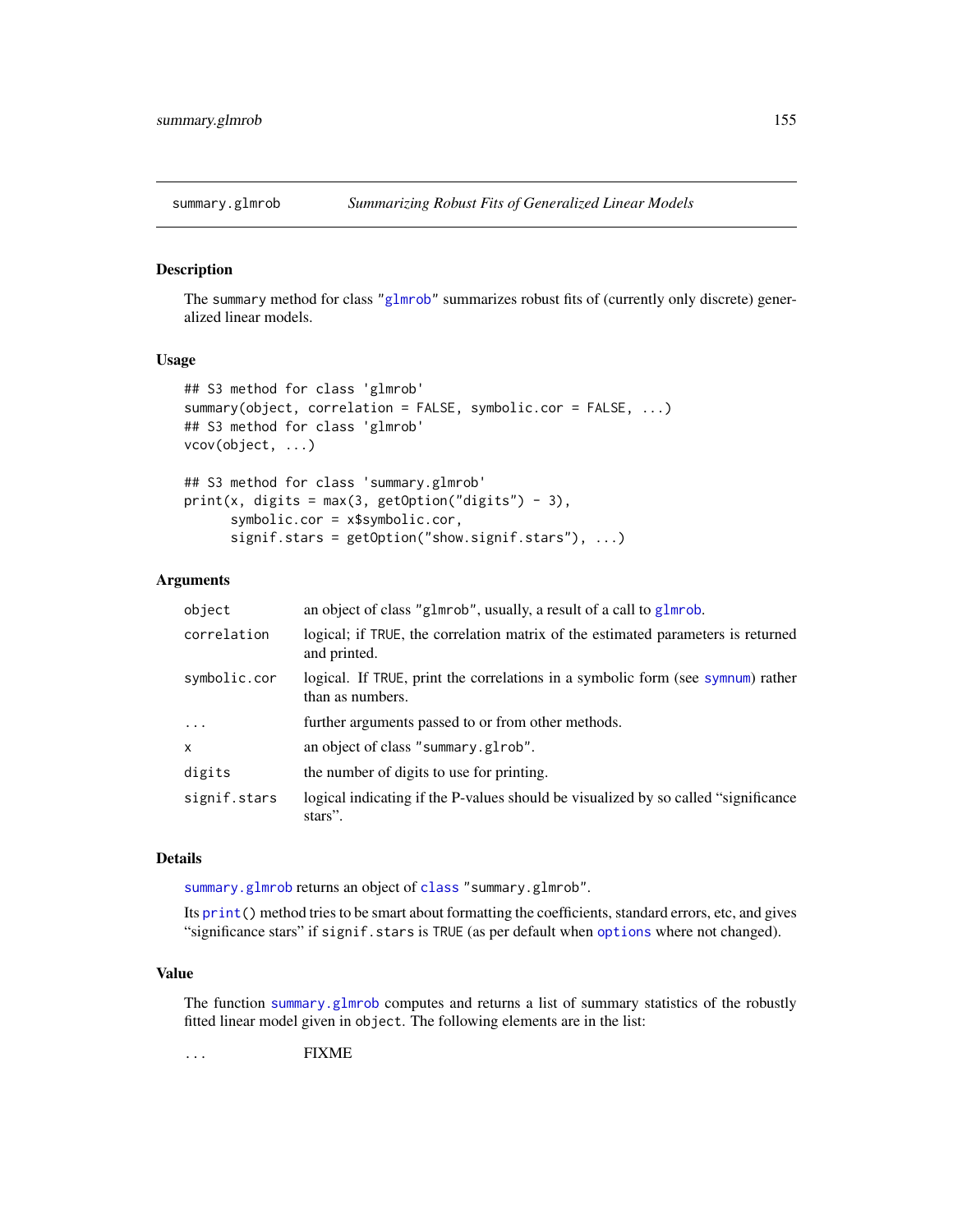# Author(s)

Andreas Ruckstuhl

# See Also

[glmrob](#page-52-0); the generic [summary](#page-0-0) and also [summary.glm](#page-0-0).

# **Examples**

```
data(epilepsy)
Rmod <- glmrob(Ysum ~ Age10 + Base4*Trt, family = poisson,
               data = epilepsy, method= "Mqle")
ss <- summary(Rmod)
ss ## calls print.summary.glmrob()
str(ss) ## internal STRucture of summary object
```
summary.lmrob *Summary Method for "lmrob" Objects*

# Description

Summary method for R object of class "lmrob" and [print](#page-0-0) method for the summary object.

Further, methods [fitted\(](#page-0-0)), [residuals\(](#page-0-0)) work (via the default methods), and [predict\(](#page-0-0)) (see [predict.lmrob](#page-122-0), [vcov\(](#page-0-0)), [weights\(](#page-0-0)) (see [weights.lmrob](#page-168-0)), [model.matrix\(](#page-0-0)), [confint\(](#page-0-0)), [dummy.coef\(](#page-0-0)), [hatvalues\(](#page-0-0)), etc., have explicitly defined lmrob methods. . lmrob.hat() is the lower level "work horse" of the hatvalues() method.

# Usage

```
## S3 method for class 'lmrob'
summary(object, correlation = FALSE,
        symbolic.cor = FALSE, ...)
## S3 method for class 'summary.lmrob'
print(x, digits = max(3, getOption("digits") - 3),symbolic.cor= x$symbolic.cor,
      signif.stars = getOption("show.signif.stars"),
      showAlgo = TRUE, ...)
## S3 method for class 'lmrob'
vcov(\text{object}, \text{cov} = \text{object}\text{format}, \text{conv})## S3 method for class 'lmrob'
model.matrix(object, ...)
```
<span id="page-155-0"></span>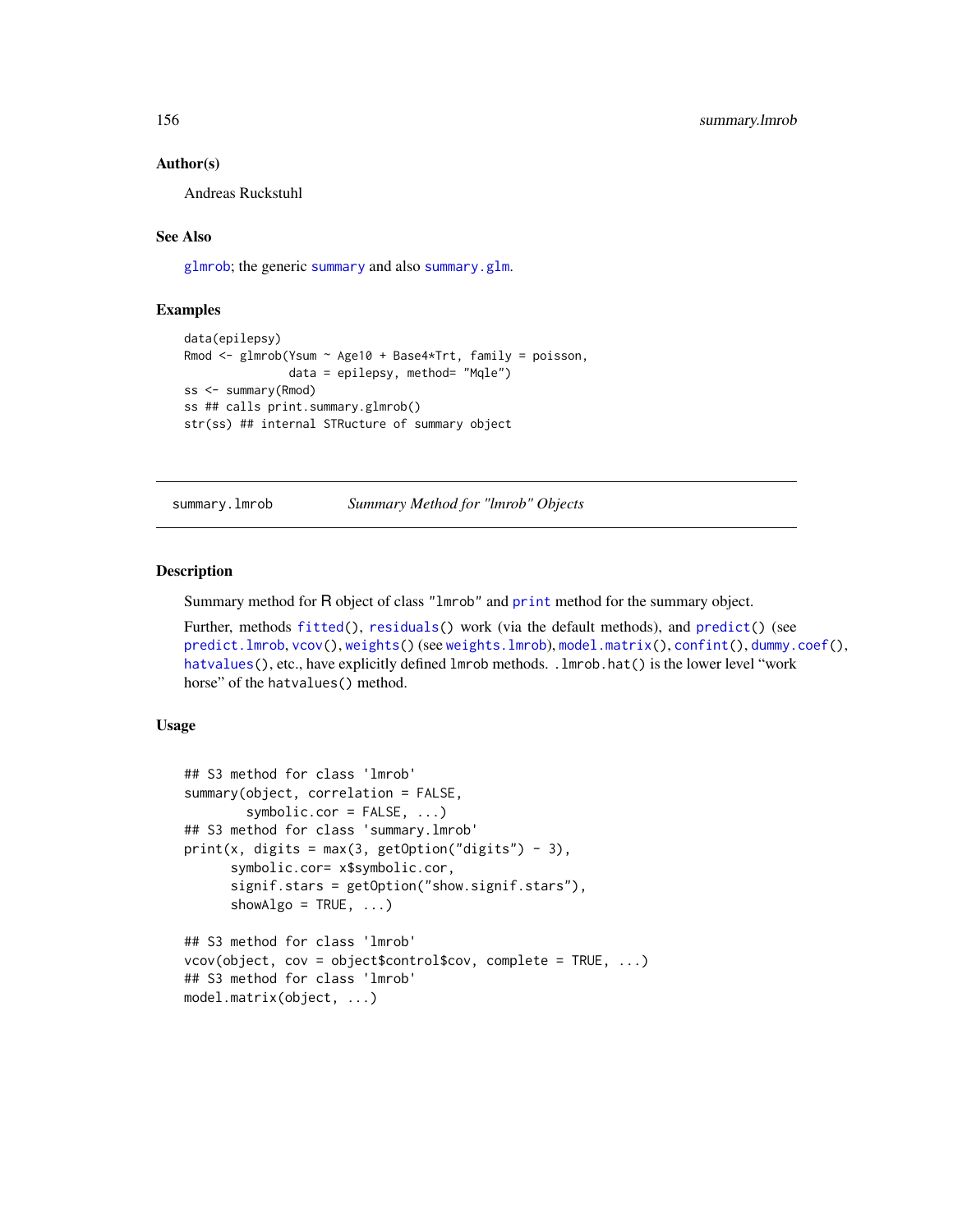# <span id="page-156-0"></span>summary.lmrob 157

# Arguments

| object       | an R object of class 1mrob, typically created by 1mrob.                                                                                                                                                                                                                                                                            |
|--------------|------------------------------------------------------------------------------------------------------------------------------------------------------------------------------------------------------------------------------------------------------------------------------------------------------------------------------------|
| correlation  | logical variable indicating whether to compute the correlation matrix of the es-<br>timated coefficients.                                                                                                                                                                                                                          |
| symbolic.cor | logical indicating whether to use symbols to display the above correlation ma-<br>trix.                                                                                                                                                                                                                                            |
| x            | an R object of class summary . Imrob, typically resulting from summary $(lmrob(),)$                                                                                                                                                                                                                                                |
| digits       | number of digits for printing, see digits in options.                                                                                                                                                                                                                                                                              |
| signif.stars | logical variable indicating whether to use stars to display different levels of sig-<br>nificance in the individual t-tests.                                                                                                                                                                                                       |
| showAlgo     | optional logical indicating if the algorithmic parameters (as mostly inside the<br>control part) should be shown.                                                                                                                                                                                                                  |
| COV          | covariance estimation function to use, a function or character string naming the<br>function; robustbase currently provides ".vcov.w" and ".vcov.avar1", see<br>Details of Imrob. Particularly useful when object is the result of Imrob(, cov<br>$=$ "none"), where                                                               |
|              | object\$cov <- vcov(object, cov = ".vcov.w")                                                                                                                                                                                                                                                                                       |
|              | allows to <i>update</i> the fitted object.                                                                                                                                                                                                                                                                                         |
| complete     | (mainly for $R \ge 3.5.0$ ) logical indicating if the full variance-covariance<br>matrix should be returned also in case of an over-determined system where some<br>coefficients are undefined and coef(.) contains NAs correspondingly. When<br>$complete = TRUE, vcov()$ is compatible with $coef()$ also in this singular case. |
| $\cdots$     | potentially more arguments passed to methods.                                                                                                                                                                                                                                                                                      |

# Value

summary(object) returns an object of S3 class "summary.lmrob", basically a [list](#page-0-0) with components "call", "terms", "residuals", "scale", "rweights", "converged", "iter", "control" all copied from object, and further components, partly for compatibility with [summary.lm](#page-0-0),

| coefficients  | a matrix with columns "Estimate", "Std. Error", "t value", and "PR $(>  t )$ ",<br>where "Estimate" is identical to coef (object). Note that $\cos f(\sin \theta x)$ , obj>)<br>is slightly preferred to access this matrix. |
|---------------|------------------------------------------------------------------------------------------------------------------------------------------------------------------------------------------------------------------------------|
| df            | degrees of freedom, in an $\text{Im}$ compatible way.                                                                                                                                                                        |
| sigma         | identical to sigma (object).                                                                                                                                                                                                 |
| aliased       |                                                                                                                                                                                                                              |
| COV           | derived from object\$cov.                                                                                                                                                                                                    |
| r.squared     | robust "R squared" or $R^2$ , a coefficient of determination: This is the consis-<br>tency corrected robust coefficient of determination by Renaud and Victoria-<br>Feser $(2010)$ .                                         |
| adj.r.squared | an adjusted R squared, see r . squared.                                                                                                                                                                                      |
|               |                                                                                                                                                                                                                              |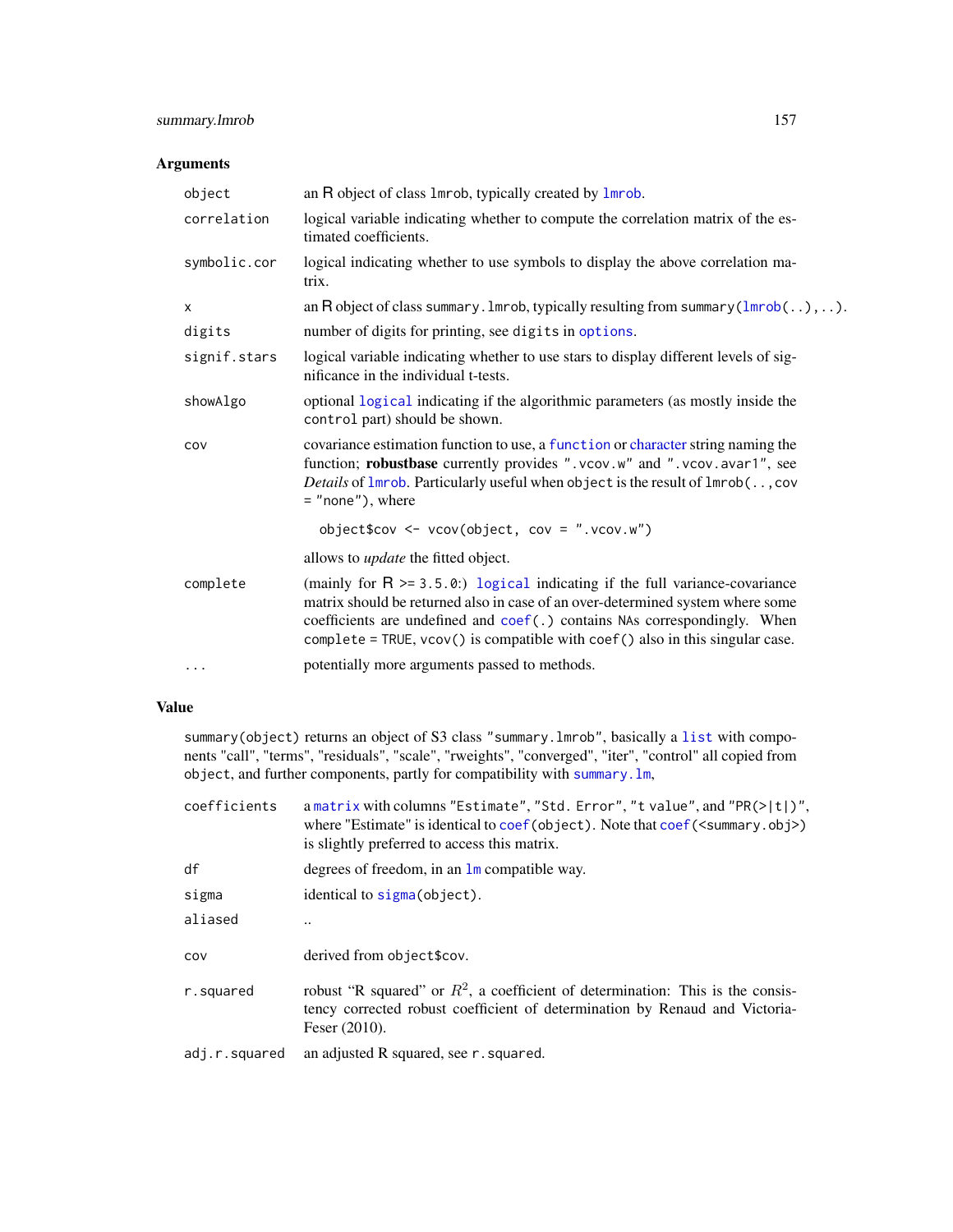# <span id="page-157-0"></span>References

Renaud, O. and Victoria-Feser, M.-P. (2010). A robust coefficient of determination for regression, *Journal of Statistical Planning and Inference* 140, 1852-1862.

# See Also

[lmrob](#page-67-0), [predict.lmrob](#page-122-0), [weights.lmrob](#page-168-0), [summary.lm](#page-0-0), [print](#page-0-0), [summary](#page-0-0).

# Examples

```
mod1 <- lmrob(stack.loss ~ ., data = stackloss)
sa <- summary(mod1) # calls summary.lmrob(....)
sa # dispatches to call print.summary.lmrob(....)
## correlation between estimated coefficients:
cov2cor(vcov(mod1))
cbind(fit = fitted(mod1), resid = residuals(mod1),
     wgts= weights(mod1, type="robustness"),
     predict(mod1, interval="prediction"))
data(heart)
sm2 <- summary( m2 <- lmrob(clength ~ ., data = heart) )
sm2
```
summary.lts *Summary Method for LTS objects*

# Description

summary method for class "lts".

#### Usage

```
## S3 method for class 'lts'
summary(object, correlation = FALSE, ...)
## S3 method for class 'summary.lts'
print(x, digits = max(3, getOption("digits") - 3),
```
# signif.stars = getOption("show.signif.stars"), ...)

# Arguments

| object      | an object of class "1ts", usually, a result of a call to 1tsReg.                                 |
|-------------|--------------------------------------------------------------------------------------------------|
| correlation | logical; if TRUE, the correlation matrix of the estimated parameters is returned<br>and printed. |
| x           | an object of class "summary. Its", usually, a result of a call to summary. Its.                  |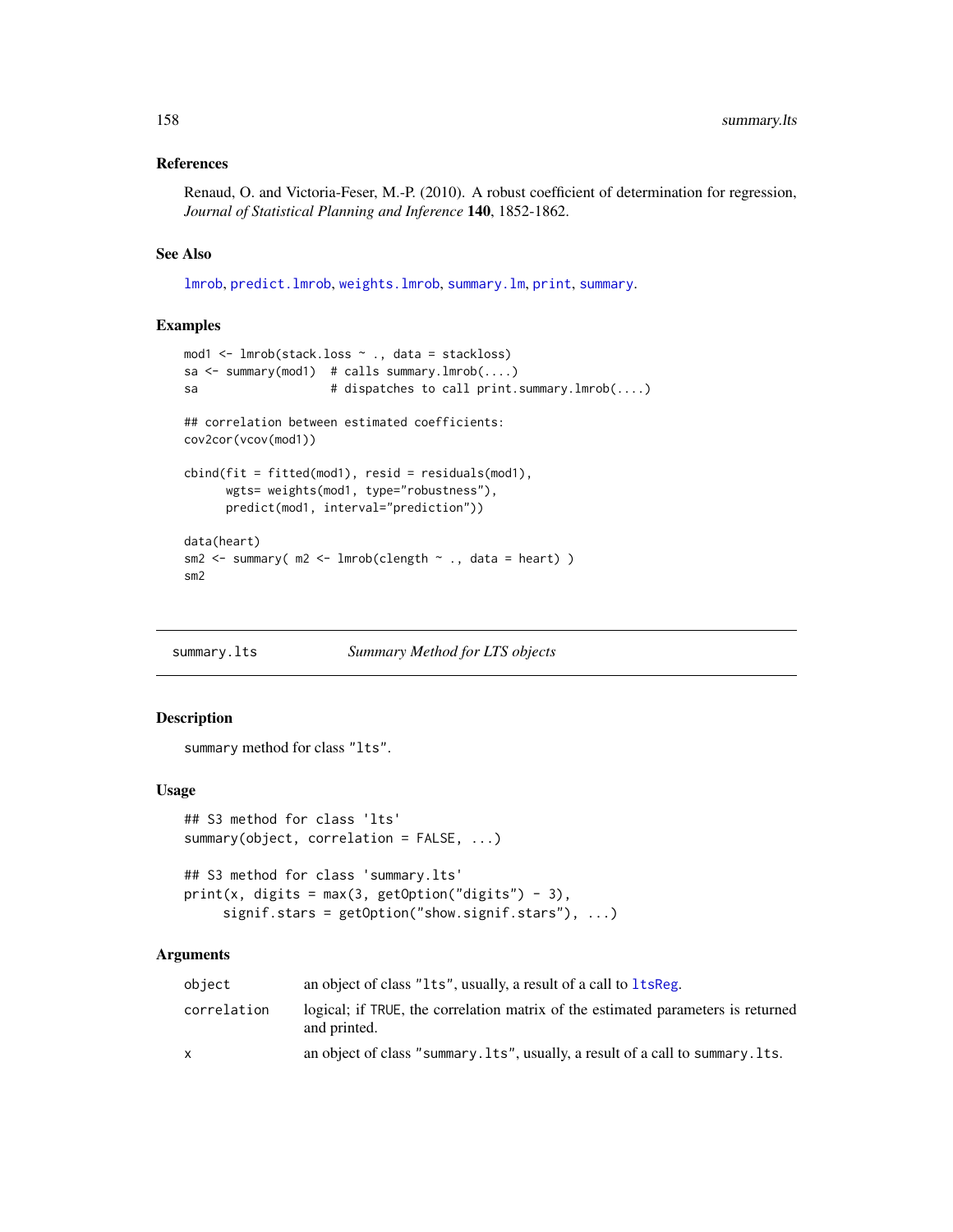<span id="page-158-0"></span>

| digits                  | the number of significant digits to use when printing.                          |
|-------------------------|---------------------------------------------------------------------------------|
| signif.stars            | logical indicating if "significance stars" should be printer, see printCoefmat. |
| $\cdot$ $\cdot$ $\cdot$ | further arguments passed to or from other methods.                              |

# Details

These functions compute and print summary statistics for weighted least square estimates with weights based on LTS estimates. Therefore the statistics are similar to those for LS but all terms are multiplied by the corresponding weight.

Correlations are printed to two decimal places: to see the actual correlations print summary(object)\$correlation directly.

#### Value

The function summary.lts computes and returns a list of summary statistics of the fitted linear model given in object, using the components of this object (list elements).

| residuals                   | the residuals - a vector like the response y containing the residuals from the<br>weighted least squares regression.                        |
|-----------------------------|---------------------------------------------------------------------------------------------------------------------------------------------|
| coefficients                | a $p \times 4$ matrix with columns for the estimated coefficient, its standard error,<br>t-statistic and corresponding (two-sided) p-value. |
| $\sim$ $\sim$ $\sim$ $\sim$ | the estimated seeds of the rewaighted residuals                                                                                             |

sigma the estimated scale of the reweighted residuals

$$
\hat{\sigma}^2 = \frac{1}{n-p} \sum_i R_i^2,
$$

where  $R_i$  is the *i*-th residual, residuals[i]. df degrees of freedom, a 3-vector  $(p, n - p, p*)$ , the last being the number of nonaliased coefficients.

- fstatistic (for models including non-intercept terms) a 3-vector with the value of the Fstatistic with its numerator and denominator degrees of freedom.
- r.squared  $R<sup>2</sup>$ , the "fraction of variance explained by the model",

$$
R^{2} = 1 - \frac{\sum_{i} R_{i}^{2}}{\sum_{i} (y_{i} - y^{*})^{2}},
$$

where  $y^*$  is the mean of  $y_i$  if there is an intercept and zero otherwise.

|              | adj.r.squared the above $R^2$ statistic " <i>adjusted</i> ", penalizing for higher p.                     |
|--------------|-----------------------------------------------------------------------------------------------------------|
| cov.unscaled | a $p \times p$ matrix of (unscaled) covariances of the $\hat{\beta}_i$ , $j = 1, , p$ .                   |
| correlation  | the correlation matrix corresponding to the above cov. unscaled, if correlation<br>$=$ TRUE is specified. |

#### See Also

[ltsReg](#page-87-0); the generic [summary](#page-0-0).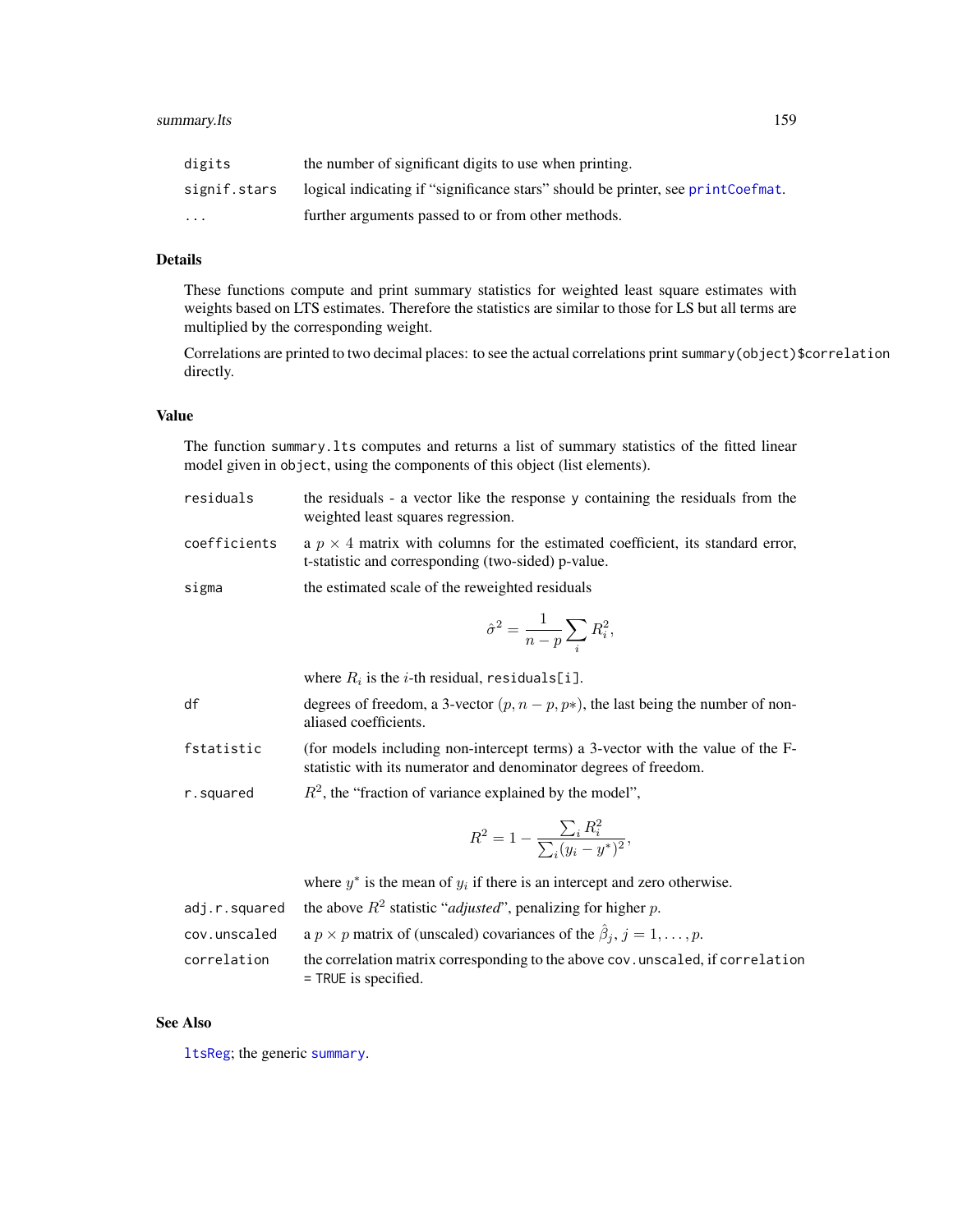# <span id="page-159-0"></span>Examples

```
data(Animals2)
ltsA <- ltsReg(log(brain) ~ log(body), data = Animals2)
(slts <- summary(ltsA))
## non-default options for printing the summary:
print(slts, digits = 5, signif.stars = FALSE)
```
summary.mcd *Summary Method for MCD objects*

# Description

[summary](#page-0-0) method for class "mcd".

# Usage

```
## S3 method for class 'mcd'
summary(object, ...)
## S3 method for class 'summary.mcd'
print(x, digits = max(3, getOption("digits") - 3),print.gap = 2, ...)
```
# Arguments

| object.x  | an object of class "mcd" (or "summary.mcd"); usually, a result of a call to<br>covMcd. |
|-----------|----------------------------------------------------------------------------------------|
| digits    | the number of significant digits to use when printing.                                 |
| print.gap | number of horizontal spaces between numbers; see also print. default.                  |
| $\cdots$  | further arguments passed to or from other methods.                                     |

#### Details

summary.mcd(), the S3 method, simply returns an (S3) object of [class](#page-0-0) "summary.mcd" for which there's a [print](#page-0-0) method:

print.summary.mcd prints summary statistics for the weighted covariance matrix and location estimates with weights based on MCD estimates. While the function [print.mcd](#page-36-1) prints only the robust estimates of the location and the covariance matrix, print. summary.mcd will print also the correlation matrix (if requested in the call to covMcd with cor=TRUE), the eigenvalues of the covariance or the correlation matrix and the robust ("Mahalanobis") distances.

# Value

summary.mcd returns an summary.mcd object, whereas the print methods returns its first argument via [invisible](#page-0-0), as all print methods do.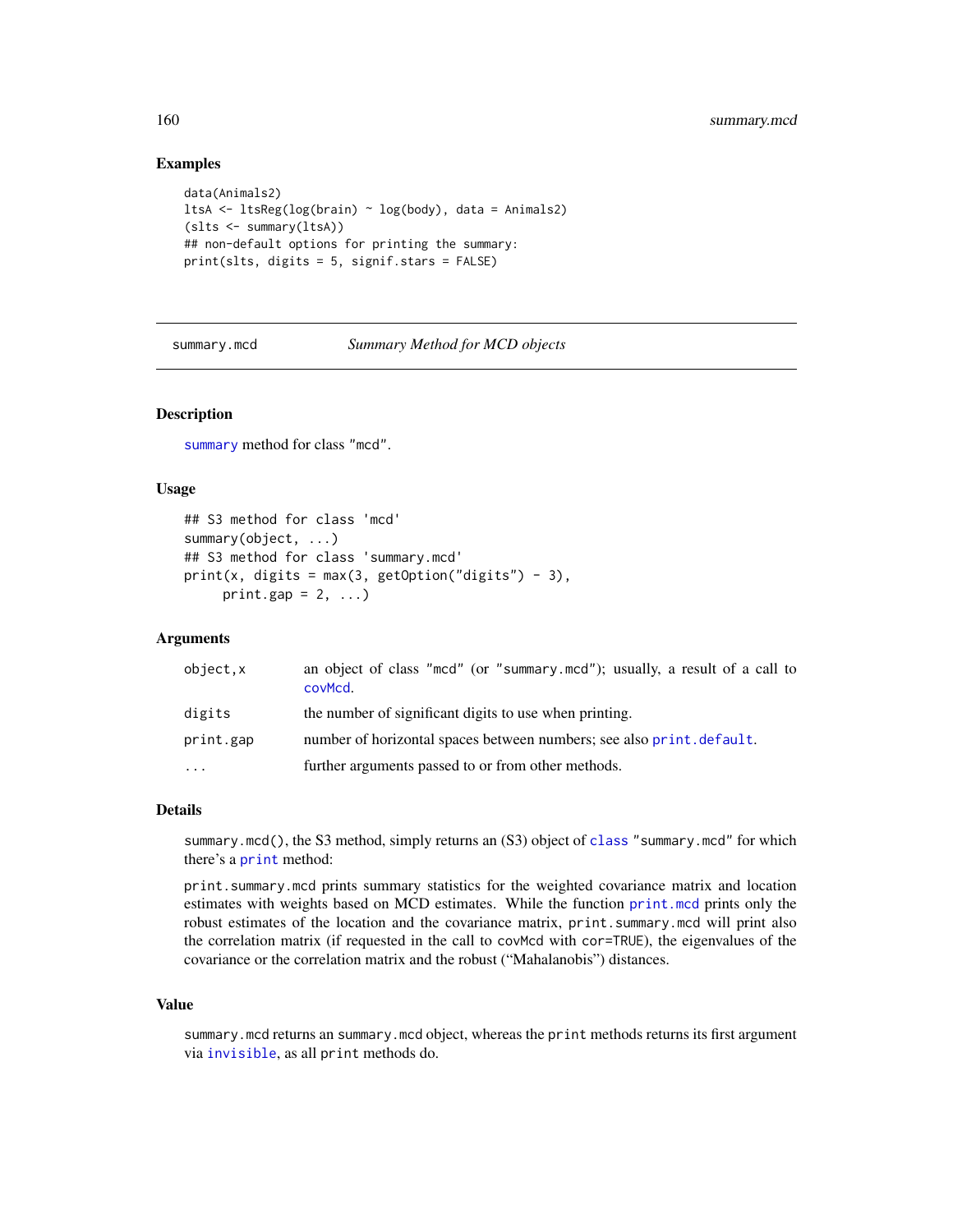# <span id="page-160-1"></span>summary.nlrob 161

#### See Also

[covMcd](#page-36-0), [summary](#page-0-0)

#### Examples

```
data(Animals, package = "MASS")
brain <- Animals[c(1:24, 26:25, 27:28),]
lbrain <- log(brain)
summary(cLB <- covMcd(lbrain))
```
<span id="page-160-0"></span>summary.nlrob *Summarizing Robust Fits of Nonlinear Regression Models*

# Description

summary method for objects of class "nlrob", i.e., [nlrob\(](#page-97-0)) results. Currently it only works for nlrob(\*,method="M").

# Usage

```
## S3 method for class 'nlrob'
summary(object, correlation = FALSE, symbolic.cor = FALSE, ...)
```
# Arguments

| object       | an object of class "nl rob", usually, a result of a call to nl rob.                                       |
|--------------|-----------------------------------------------------------------------------------------------------------|
| correlation  | logical variable indicating whether to compute the correlation matrix of the es-<br>timated coefficients. |
| symbolic.cor | logical indicating whether to use symbols to display the above correlation ma-<br>trix.                   |
| $\ddotsc$    | further arguments passed to or from other methods.                                                        |

#### Value

The function [summary.nlrob](#page-160-0) computes and returns an object of class "summary.nlrob" of summary statistics of the robustly fitted linear model given in object. There is a print method, print.summary.lmrob(), which nicely formats the output.

The result keeps a large part of object's components such as residuals, cov or w, and additionally contains

| coefficients | the matrix of coefficients, standard errors and p-values.                       |
|--------------|---------------------------------------------------------------------------------|
| correlation  | if the correlation argument was true, the correlation matrix of the parameters. |

# Author(s)

Andreas Ruckstuhl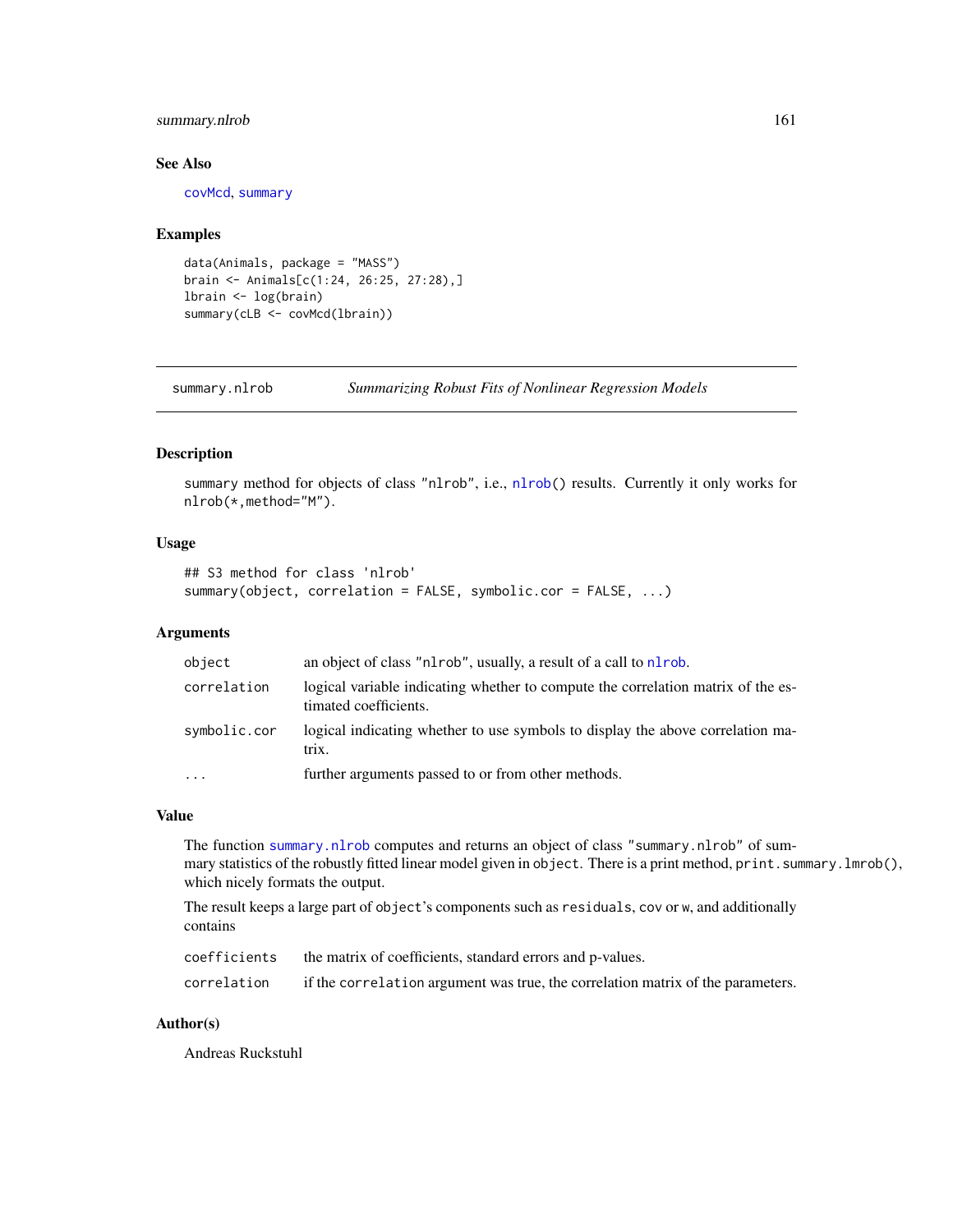# See Also

[nlrob\(](#page-97-0)), also for examples.

telef *Number of International Calls from Belgium*

# Description

Number of international calls from Belgium, taken from the Belgian Statistical Survey, published by the Ministry of Economy.

# Usage

```
data(telef, package="robustbase")
```
#### Format

A data frame with 24 observations on the following 2 variables.

Calls Number of Calls (in tens of millions)

Year Year (1950 - 1973)

# Source

P. J. Rousseeuw and A. M. Leroy (1987) *Robust Regression and Outlier Detection*; Wiley, page 26, table 2.

# Examples

```
data(telef)
summary(lm.telef <- lm(Year~., data=telef))
```
tolEllipsePlot *Tolerance Ellipse Plot*

#### Description

Plots the 0.975 tolerance ellipse of the bivariate data set x. The ellipse is defined by those data points whose distance is equal to the squareroot of the 0.975 chisquare quantile with 2 degrees of freedom.

<span id="page-161-0"></span>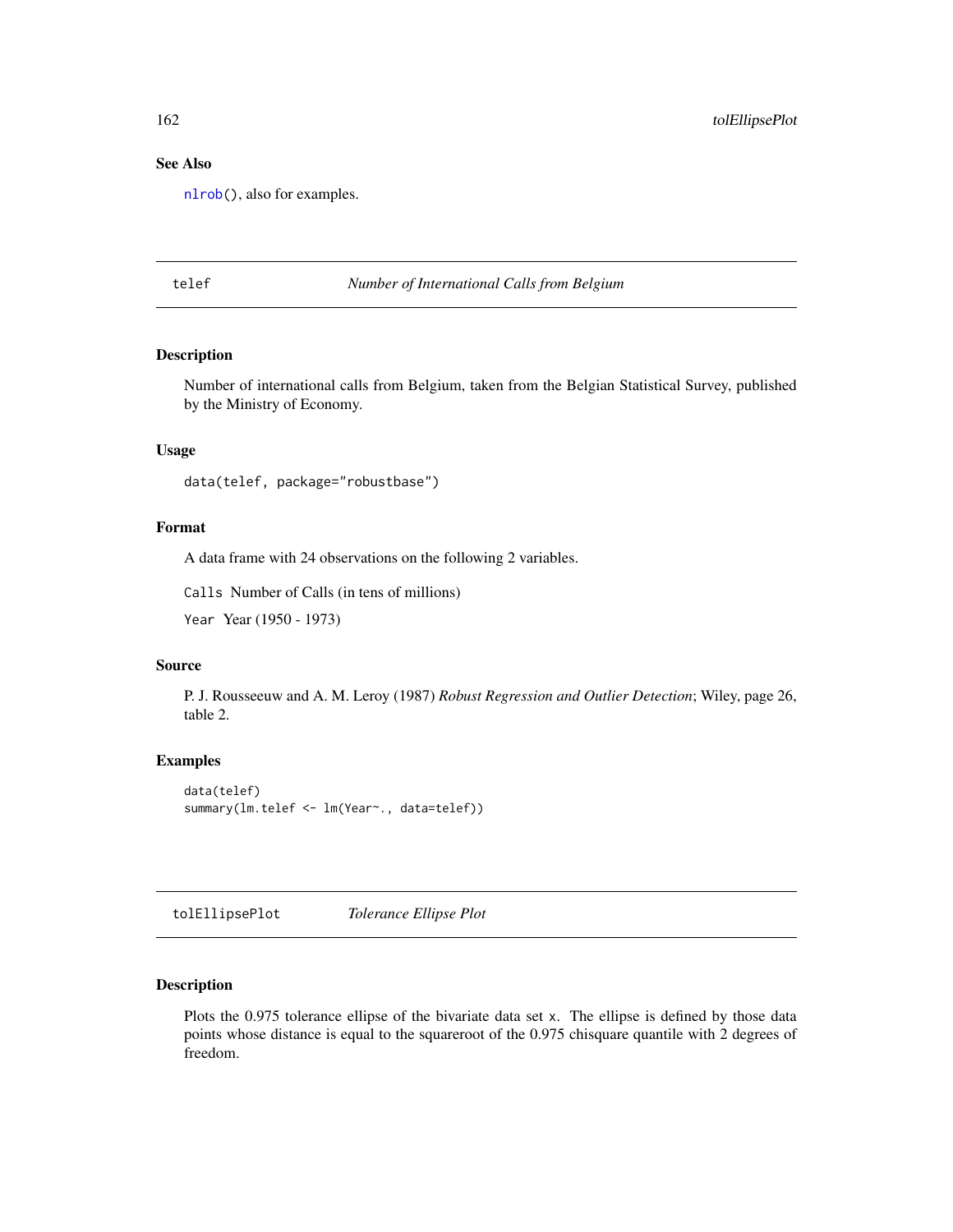# <span id="page-162-0"></span>tolEllipsePlot 163

# Usage

```
toIEllipsePlot(x, m.cov = covMcd(x), cutoff = NULL, id.n = NULL,
               classic = FALSE, tol = 1e-07,xlab = "", ylab = "",
               main = "Tolerance ellipse (97.5%)",
               txt.leg = c("robust", "classical"),
               col.leg = c("red", "blue"),lty.leg = c("solid","dashed"))
```
# Arguments

| x                         | a two dimensional matrix or data frame.                                                                                                                     |
|---------------------------|-------------------------------------------------------------------------------------------------------------------------------------------------------------|
| m.cov                     | an object similar to those of class "mcd"; however only its components center<br>and cov will be used. If missing, the MCD will be computed (via covMcd()). |
| cutoff                    | numeric distance needed to flag data points outside the ellipse.                                                                                            |
| id.n                      | number of observations to be identified by a label. If not supplied, the number<br>of observations with distance larger than cutoff is used.                |
| classic                   | whether to plot the classical distances as well, FALSE by default.                                                                                          |
| tol                       | tolerance to be used for computing the inverse, see solve. Defaults to $1e-7$ .                                                                             |
| xlab, ylab, main          |                                                                                                                                                             |
|                           | passed to plot. default.                                                                                                                                    |
| txt.leg, col.leg, lty.leg |                                                                                                                                                             |

character vectors of length 2 for the legend, only used if classic = TRUE.

#### Author(s)

Peter Filzmoser, Valentin Todorov and Martin Maechler

# See Also

[covPlot](#page-116-0) which calls tolEllipsePlot() when desired. [ellipsoidhull](#page-0-0) and [predict.ellipsoid](#page-0-0) from package **[cluster](https://CRAN.R-project.org/package=cluster)**.

# Examples

```
data(hbk)
hbk.x <- data.matrix(hbk[, 1:3])
mcd \le -\text{covMed}(hbk.x) # compute mcd in advance
## must be a 2-dimensional data set: take the first two columns :
tolEllipsePlot(hbk.x[,1:2])
## an "impressive" example:
data(telef)
tolEllipsePlot(telef, classic=TRUE)
```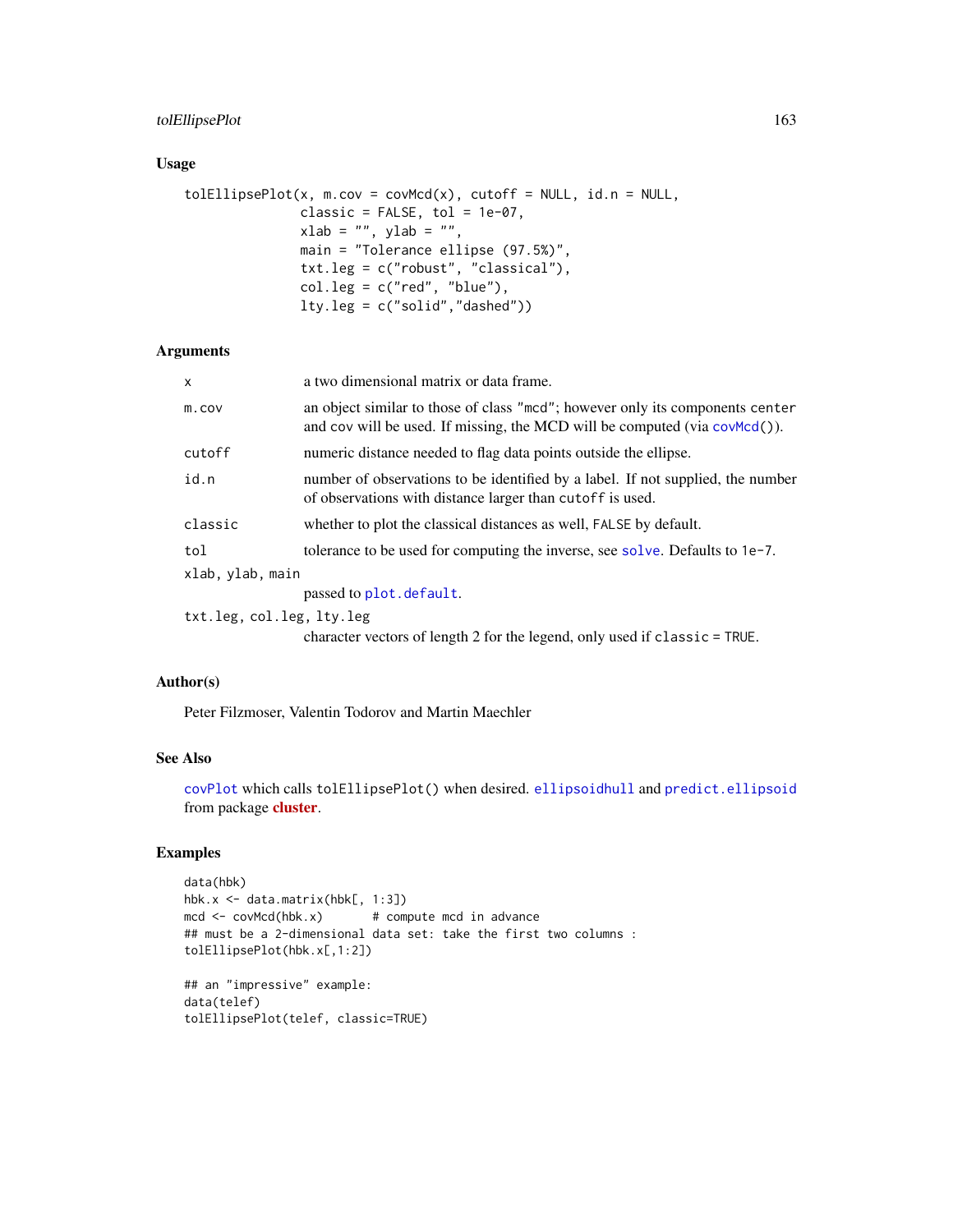<span id="page-163-0"></span>

# Description

The aim of the experiment was to predict the toxicity of carboxylic acids on the basis of several molecular descriptors.

# Usage

```
data(toxicity, package="robustbase")
```
#### Format

A data frame with 38 observations on the following 10 variables which are attributes for carboxylic acids:

toxicity aquatic toxicity, defined as  $log(IGC_{50}^{-1})$ ; typically the "response".

logKow  $logKow$ , the partition coefficient

pKa pKa: the dissociation constant

ELUMO Energy of the lowest unoccupied molecular orbital

Ecarb Electrotopological state of the carboxylic group

Emet Electrotopological state of the methyl group

RM Molar refractivity

- IR Refraction index
- Ts Surface tension

P Polarizability

#### Source

The website accompanying the MMY-book: [https://www.wiley.com/legacy/wileychi/robust](https://www.wiley.com/legacy/wileychi/robust_statistics/)\_ [statistics/](https://www.wiley.com/legacy/wileychi/robust_statistics/)

# References

Maguna, F.P., Núñez, M.B., Okulik, N.B. and Castro, E.A. (2003) Improved QSAR analysis of the toxicity of aliphatic carboxylic acids; *Russian Journal of General Chemistry* 73, 1792–1798.

## Examples

```
data(toxicity)
summary(toxicity)
plot(toxicity)
plot(toxicity ~ pKa, data = toxicity)## robustly scale the data (to scale 1) using Qn
```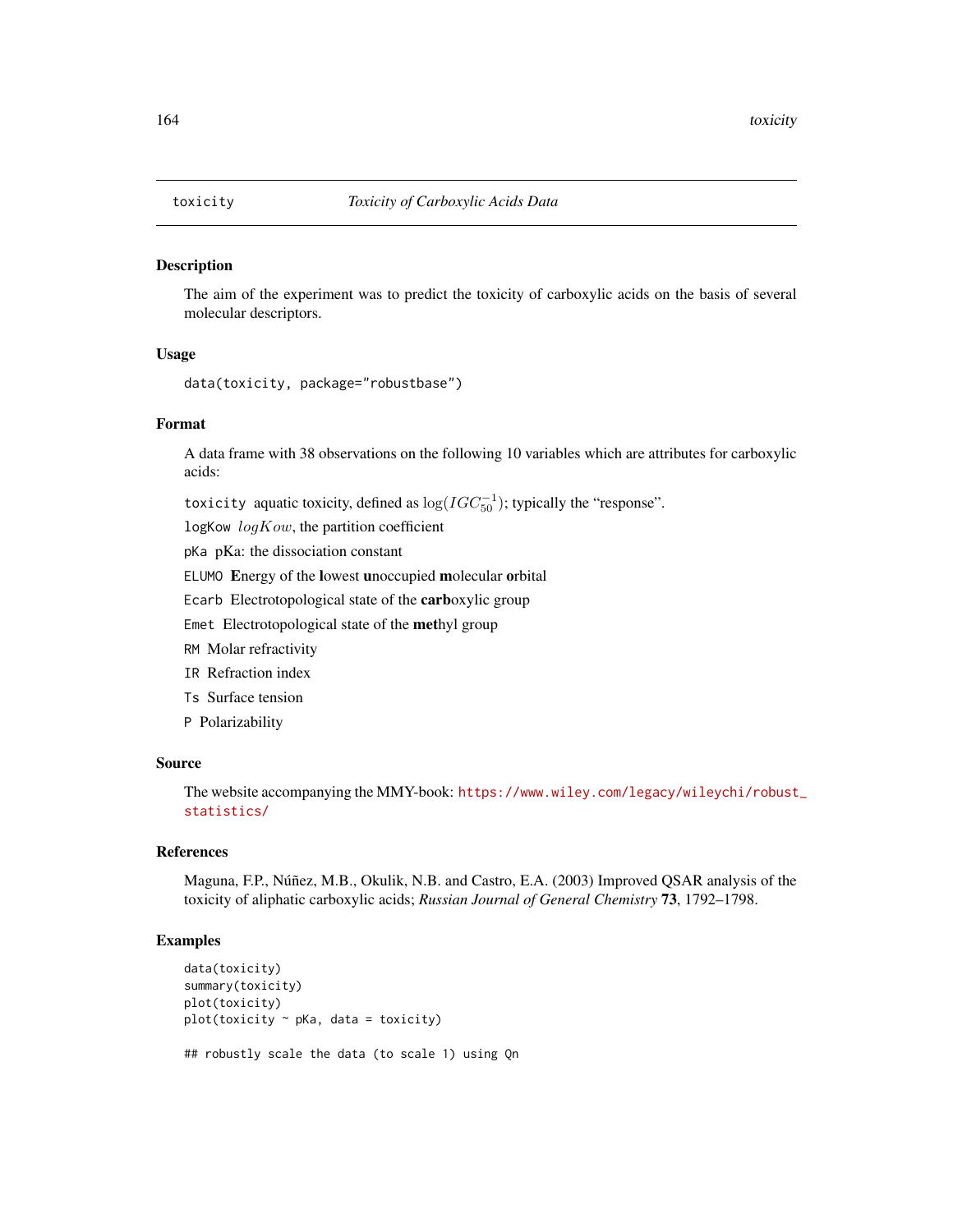```
(scQ.tox <- sapply(toxicity, Qn))
scTox <- scale(toxicity, center = FALSE, scale = scQ.tox)
csT <- covOGK(scTox, n.iter = 2,
              sigmamu = s_Qn, weight.fn = hard.rejection)
as.dist(round(cov2cor(csT$cov), 2))
```

|  | tukeyPsi1 |  |  |
|--|-----------|--|--|
|--|-----------|--|--|

Tukey's Bi-square Score (Psi) and "Chi" (Rho) Functions and Deriva*tives*

# <span id="page-164-0"></span>Description

These are deprecated, replaced by [Mchi\(](#page-94-0)\*,psi="tukey"), [Mpsi\(](#page-94-1)\*,psi="tukey")

tukeyPsi1() computes Tukey's bi-square score (psi) function, its first derivative or it's integral/"principal function". This is scaled such that  $\psi'(0) = 1$ , i.e.,  $\psi(x) \approx x$  around 0.

tukeyChi() computes Tukey's bi-square loss function,  $\text{chi}(x)$  and its first two derivatives. Note that in the general context of M-estimators, these loss functions are called  $\rho(rho)$ -functions.

# Usage

tukeyPsi1(x, cc, deriv =  $0$ ) tukeyChi (x, cc, deriv = 0)

# Arguments

|       | numeric vector.                                                                                                                               |
|-------|-----------------------------------------------------------------------------------------------------------------------------------------------|
| CC.   | tuning constant                                                                                                                               |
| deriv | integer in $\{-1, 0, 1, 2\}$ specifying the order of the derivative; the default, deriv<br>$= 0$ computes the psi-, or chi- ("rho"-)function. |

# Value

a numeric vector of the same length as x.

# Note

tukeyPsi1(x,d) and [tukeyChi\(](#page-164-0)x,d+1) are just re-scaled versions of each other (for d in -1:1), i.e., (ν)

$$
\chi^{(\nu)}(x,c) = (6/c^2)\psi^{(\nu-1)}(x,c),
$$

for  $\nu = 0, 1, 2$ .

We use the name 'tukeyPsi1', because tukeyPsi is reserved for a future "Psi Function" class object, see [psiFunc](#page-128-0).

# Author(s)

Matias Salibian-Barrera, Martin Maechler and Andreas Ruckstuhl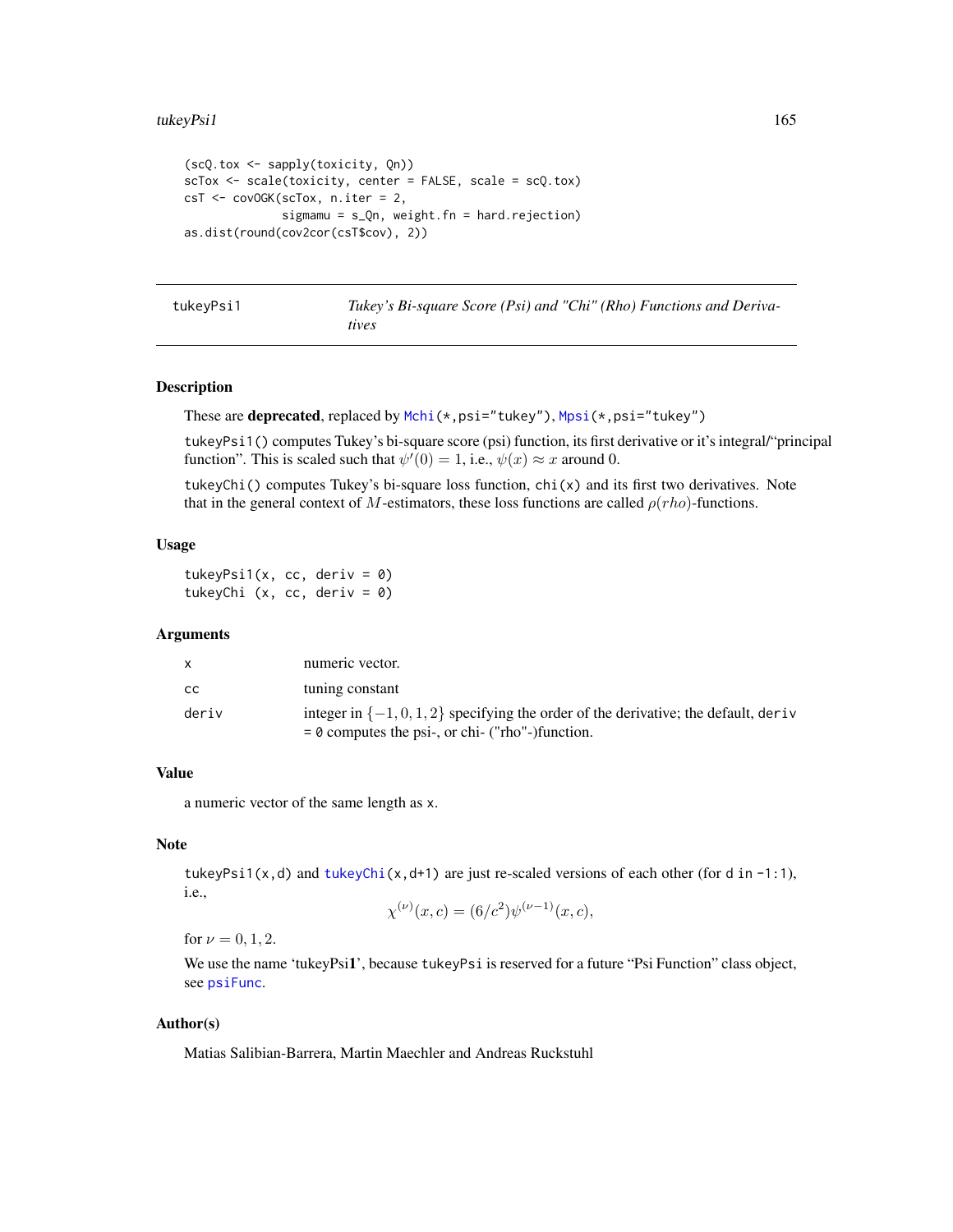# <span id="page-165-0"></span>See Also

 $lmrob$  and [Mpsi](#page-94-1); further anova. Imrob which needs the deriv =  $-1$ .

# Examples

```
op \leq par(mfrow = c(3,1), oma = c(0,0, 2, 0),
          mgp = c(1.5, 0.6, 0), \text{mar} = .1+c(3,4,3,2))x \leq -\text{seq}(-2.5, 2.5, \text{length} = 201)cc \le 1.55 # as set by default in lmrob.control()
plot. <- function(...) { plot(...); abline(h=0,v=0, col="gray", lty=3)}
plot.(x, tukeyChi(x, cc), type = "l", col = 2)plot.(x, tukeyChi(x, cc, deriv = 1), type = "1", col = 2)plot.(x, tukeyChi(x, cc, deriv = 2), type = "1", col = 2)mtext{text(sprintf("tukeyChi(x, c = %g, deriv), deriv = 0,1,2", cc),outer = TRUE, font = par("font.main"), cex = par("cex.main"))
par(op)
op <- par(mfrow = c(3,1), oma = c(0,0, 2, 0),
          mgp = c(1.5, 0.6, 0), mar= .1+c(3,4,1,1)x \le - seq(-5, 5, length = 201)
cc \le 4.69 # as set by default in lmrob.control()
plot. <- function(...) { plot(..., asp = 1); abline(h=0,v=0, col="gray", lty=3)}
plot.(x, tukeyPsi1(x, cc), type = "1", col = 2)abline(0:1, 1ty = 3, col = "light blue")plot.(x, tukeyPsi1(x, cc, deriv = -1), type = "l", col = 2)
plot.(x, tukeyPsi1(x, cc, deriv = 1), type = "l", col = 2); abline(h=1,lty=3)
mtext{text(sprintf("tukeyPsi(x, c = %g, deriv), deriv = 0, -1, 1", cc),outer = TRUE, font = par("font.main"), cex = par("cex.main"))
par(op)
```
vaso *Vaso Constriction Skin Data Set*

#### Description

Finney's data on vaso constriction in the skin of the digits.

#### Usage

data(vaso, package="robustbase")

#### Format

A data frame with 39 observations on the following 3 variables.

Volume Inhaled volume of air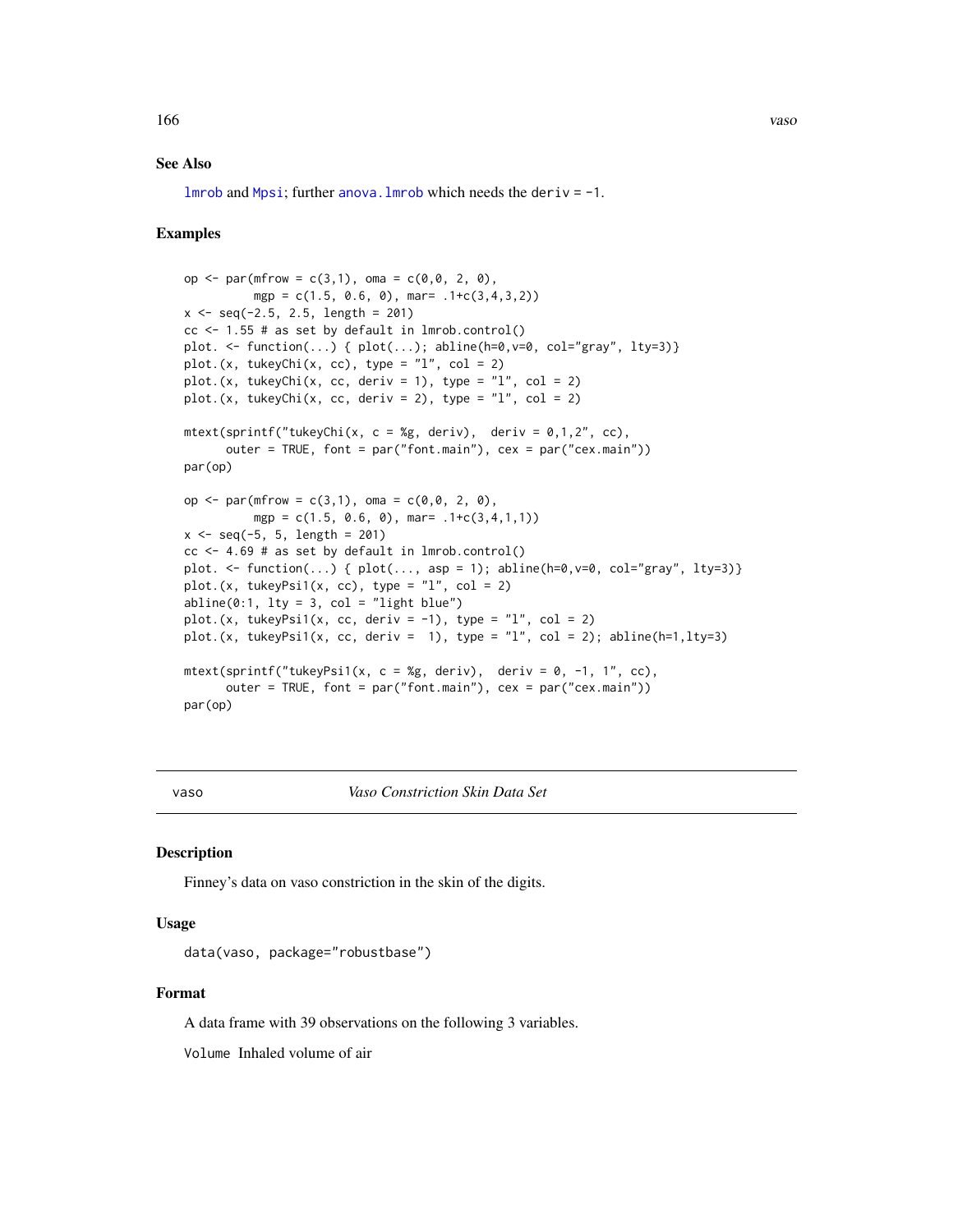vaso and the contract of the contract of the contract of the contract of the contract of the contract of the contract of the contract of the contract of the contract of the contract of the contract of the contract of the c

Rate Rate of inhalation

Y vector of 0 or 1 values.

# Details

The data taken from Finney (1947) were obtained in a carefully controlled study in human physiology where a reflex "vaso constriction" may occur in the skin of the digits after taking a single deep breath. The response y is the occurence  $(y = 1)$  or non-occurence  $(y = 0)$  of vaso constriction in the skin of the digits of a subject after he or she inhaled a certain volume of air at a certain rate. The responses of three subjects are available. The first contributed 9 responses, the second contributed 8 responses, and the third contributed 22 responses.

Although the data represent repeated measurements, an analysis that assumes independent observations may be applied, as claimed by Pregibon (1981).

# Source

Finney, D.J. (1947) The estimation from individual records of the relationship between dose and quantal response. *Biometrika* 34, 320–334

#### References

Atkinson, A.C. and Riani, M. (2000) *Robust Diagnostic Regression Analysis*, First Edition. New York: Springer, Table A.23.

Fahrmeir, L. and Tutz, G. (2001) *Multivariate Statistical Modelling Based on Generalized Linear Models*, Springer, Table 4.2.

Kuensch, H.R., Stefanski, A. and Carrol, R.J. (1989) Conditionally unbiased bounded influence estimation in general regression models, with applications to generalized linear models, *JASA* 84, 460–466.

Pregibon, D. (1981) Logistic regression diagnostics, *Annals of Statistics* 9, 705–724.

# Examples

```
data(vaso)
str(vaso)
pairs(vaso)
glmV <- glm(Y ~ log(Volume) + log(Rate), family=binomial, data=vaso)
summary(glmV)
## --> example(glmrob) showing classical & robust GLM
```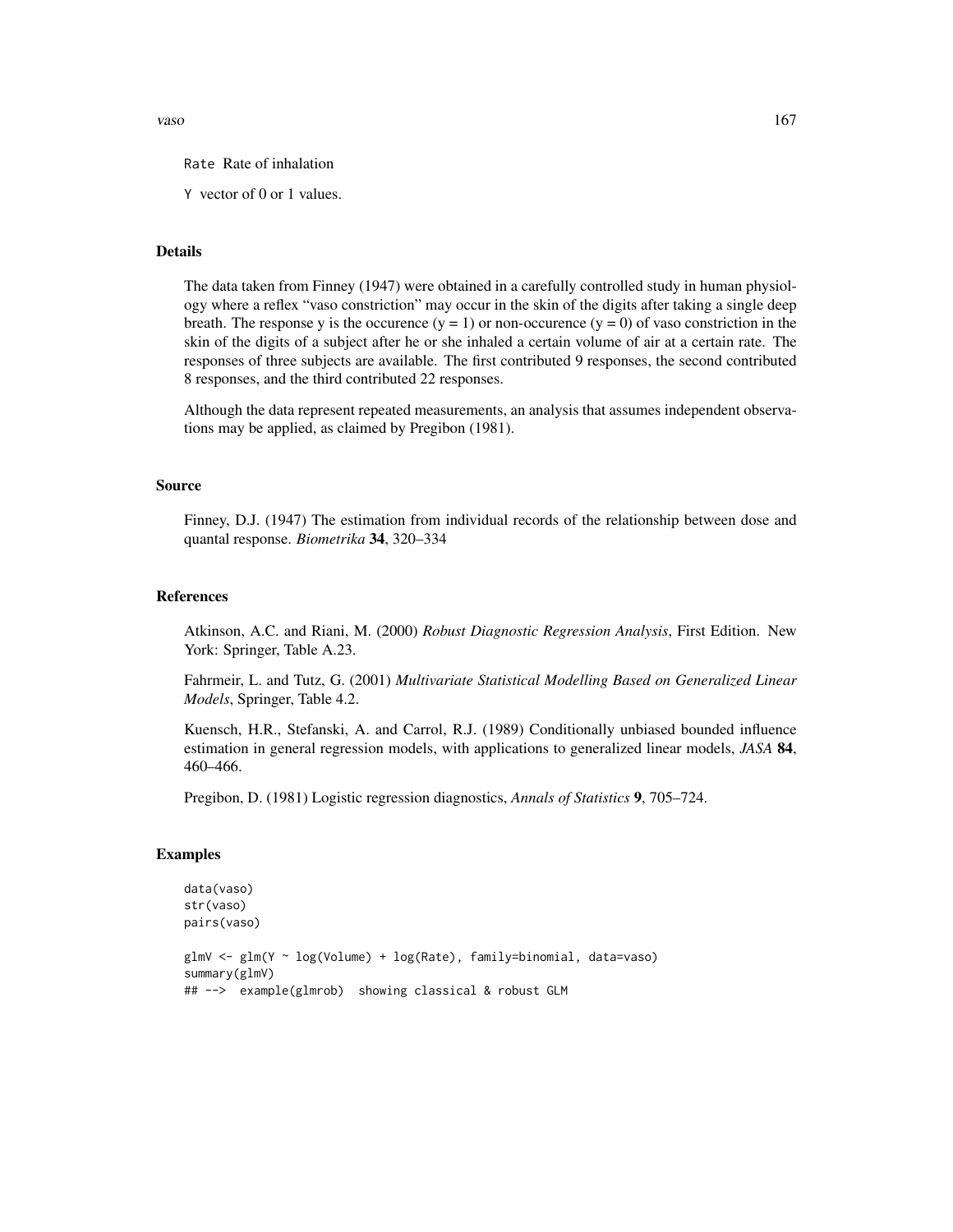<span id="page-167-0"></span>

### **Description**

Wagner (1994) investigates the rate of employment growth (y) as function of percentage of people engaged in producation activities (PA) and higher services (HS) and of the growth of these percentages (GPA, GHS) during three time periods in 21 geographical regions of the greater Hannover area.

#### Usage

data(wagnerGrowth, package="robustbase")

# Format

A data frame with  $21 \times 3 = 63$  observations (one per Region x Period) on the following 7 variables.

- Region a [factor](#page-0-0) with 21 levels, denoting the corresponding region in Hannover (conceptually a "block factor").
- PA numeric: percent of people involved in production activities.
- GPA growth of PA.
- HS a numeric vector
- GHS a numeric vector
- y a numeric vector
- Period a [factor](#page-0-0) with levels 1:3, denoting the time period,  $1 = 1979-1982$ ,  $2 = 1983-1988$ ,  $3 = 1983-1988$ 1989-1992.

#### Source

Hubert, M. and Rousseeuw, P. J. (1997). Robust regression with both continuous and binary regressors, *Journal of Statistical Planning and Inference* 57, 153–163.

# References

Wagner J. (1994). Regionale Beschäftigungsdynamik und höherwertige Produktionsdienste: Ergebnisse für den Grossraum Hannover (1979-1992). *Raumforschung und Raumordnung* 52, 146–150.

# Examples

```
data(wagnerGrowth)
## maybe
str(wagnerGrowth)
require(lattice)
```
 $(xyplot(y \sim Period \mid Region, data = wagnerGrowth,$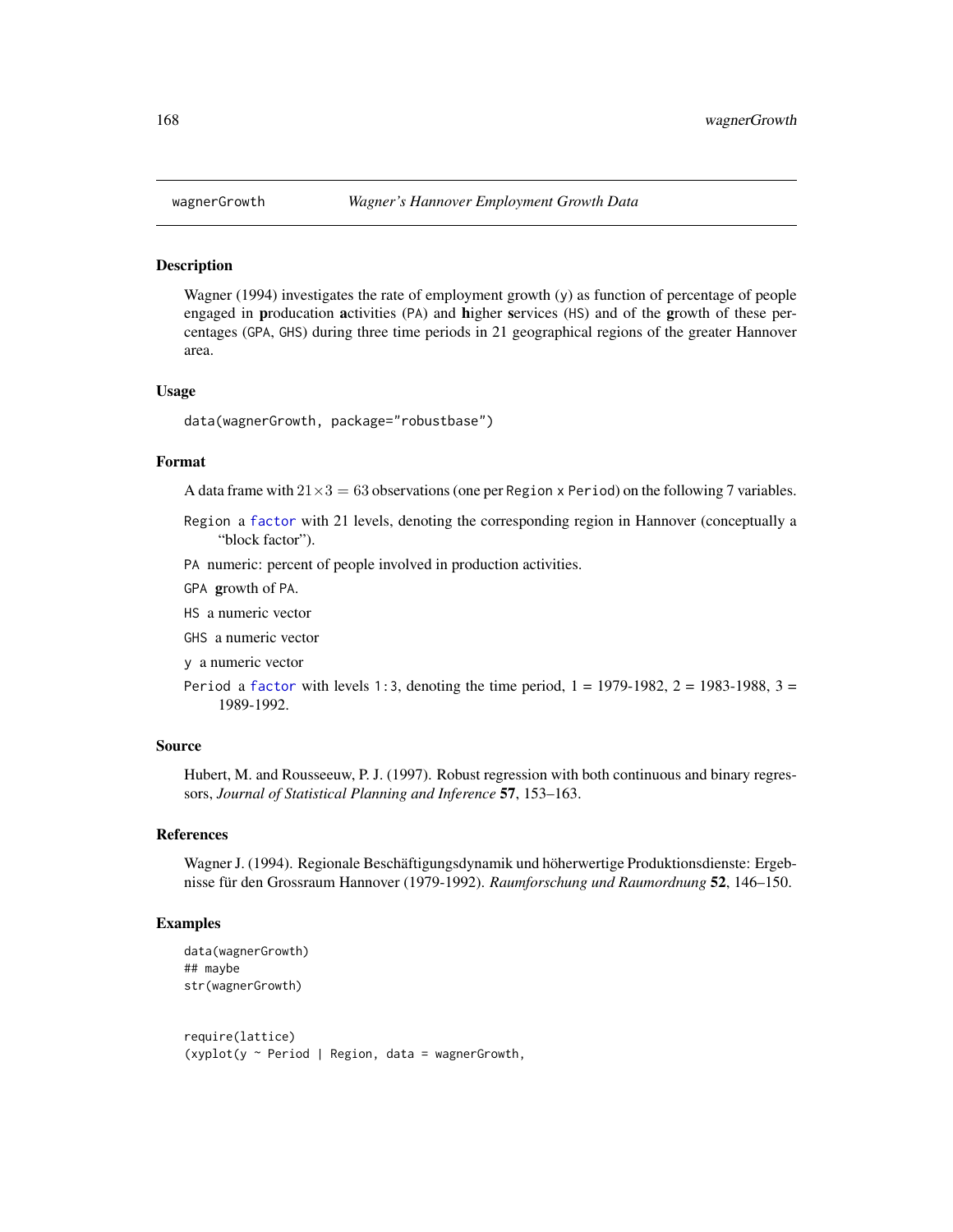# <span id="page-168-2"></span>weights.lmrob 169

```
main = "wagnerGrowth: 21 regions @ Hannover"))
(dotplot(y \sim reorder(Region, y, median), data = wagerGrowth,main = "wagnerGrowth",
        xlab = "Region [ordered by median(y | Region)]")
```
<span id="page-168-0"></span>weights.lmrob *Extract Robustness and Model Weights*

# <span id="page-168-1"></span>Description

weights() extracts robustness weights or fitting (or prior) weights from a lmrob or glmrob object.

#### Usage

```
## S3 method for class 'lmrob'
weights(object, type = c("prior", "robustness"), ...)
```
# Arguments

| object   | an object of class "1mrob" or "g1mrob", typically the result of a call to 1mrob,<br>or glmrob, respectively. |
|----------|--------------------------------------------------------------------------------------------------------------|
| type     | the type of weights to be returned. Either "prior" (default), or "robustness".                               |
| $\cdots$ | not used currently.                                                                                          |

# Details

The "prior weights" correspond to the weights specified using the "weights" argument when calling lmrob. The "robustness weights" are the weights assigned by the M-estimator of regression,  $\psi(r_i/S)/(r_i/S)$ . The robust coefficient estimate then numericarlly corresponds to a weighted least squares fit using the product of both types of weights as weights.

# Value

Weights extracted from the object object.

# Author(s)

Manuel Koller and Martin Maechler.

# See Also

[lmrob](#page-67-0), [glmrob](#page-52-0) and [weights](#page-0-0)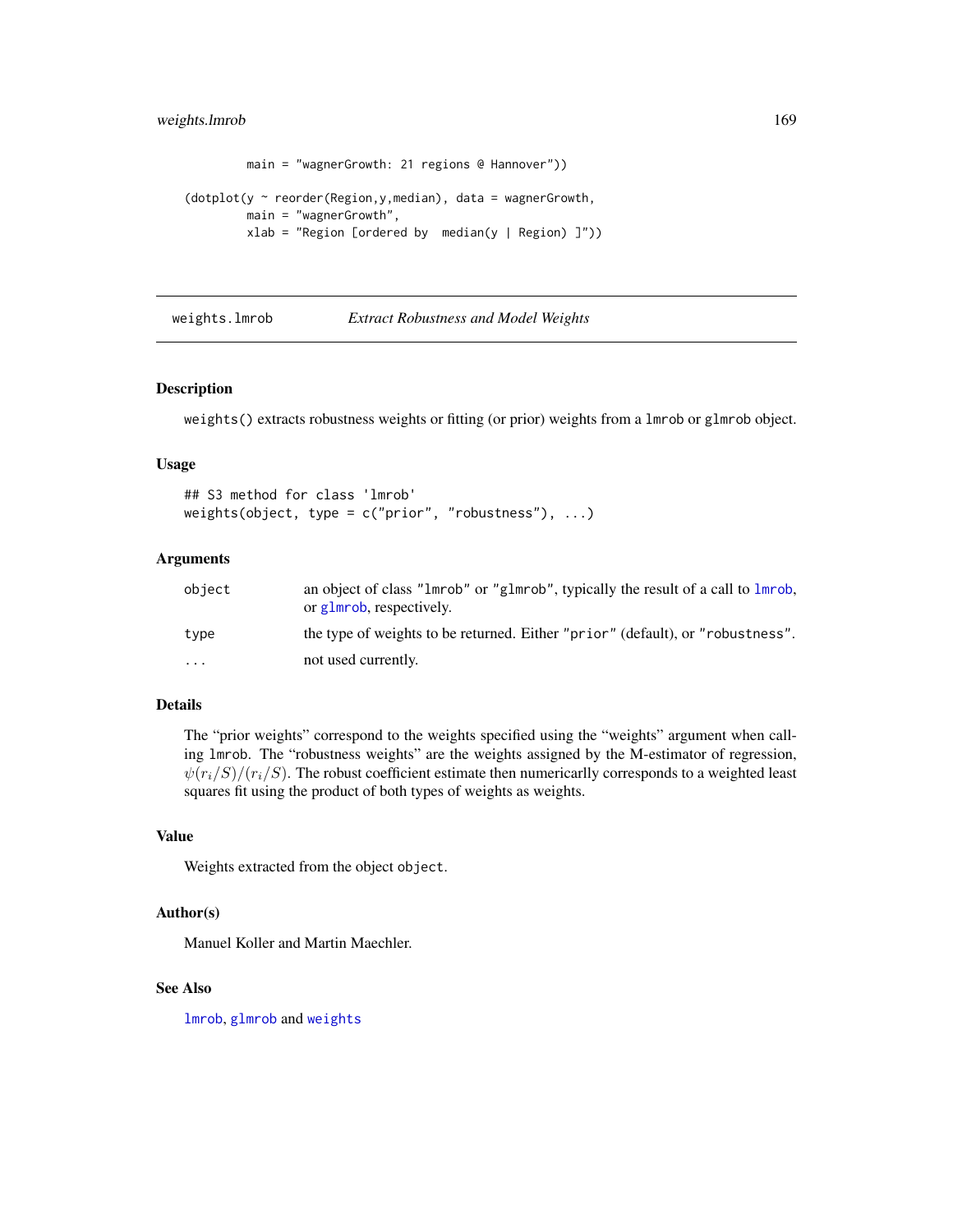<span id="page-169-0"></span>

# Description

Compute the weighted Hi-Median of x.

# Usage

 $wgt.himedian(x, weights = rep(1, n))$ 

# Arguments

|         | numeric vector                                      |
|---------|-----------------------------------------------------|
| weights | numeric vector of weights; of the same length as x. |

# Note

this is rather a by-product of the code used in [Sn](#page-147-0) and [Qn](#page-131-0). We currently plan to replace it with more general weighted quantiles.

#### See Also

[median](#page-0-0); also [wtd.quantile](#page-0-0) from package **[Hmisc](https://CRAN.R-project.org/package=Hmisc)**.

# Examples

```
x \leq c(1:6, 20)median(x) ## 4
stopifnot(all.equal(4, wgt.himedian(x)),
          all.equal(6, wgt.himedian(x, c(rep(1,6), 5))))
```
wood *Modified Data on Wood Specific Gravity*

#### Description

The original data are from Draper and Smith (1966) and were used to determine the influence of anatomical factors on wood specific gravity, with five explanatory variables and an intercept. These data were contaminated by replacing a few observations with outliers.

# Usage

data(wood, package="robustbase")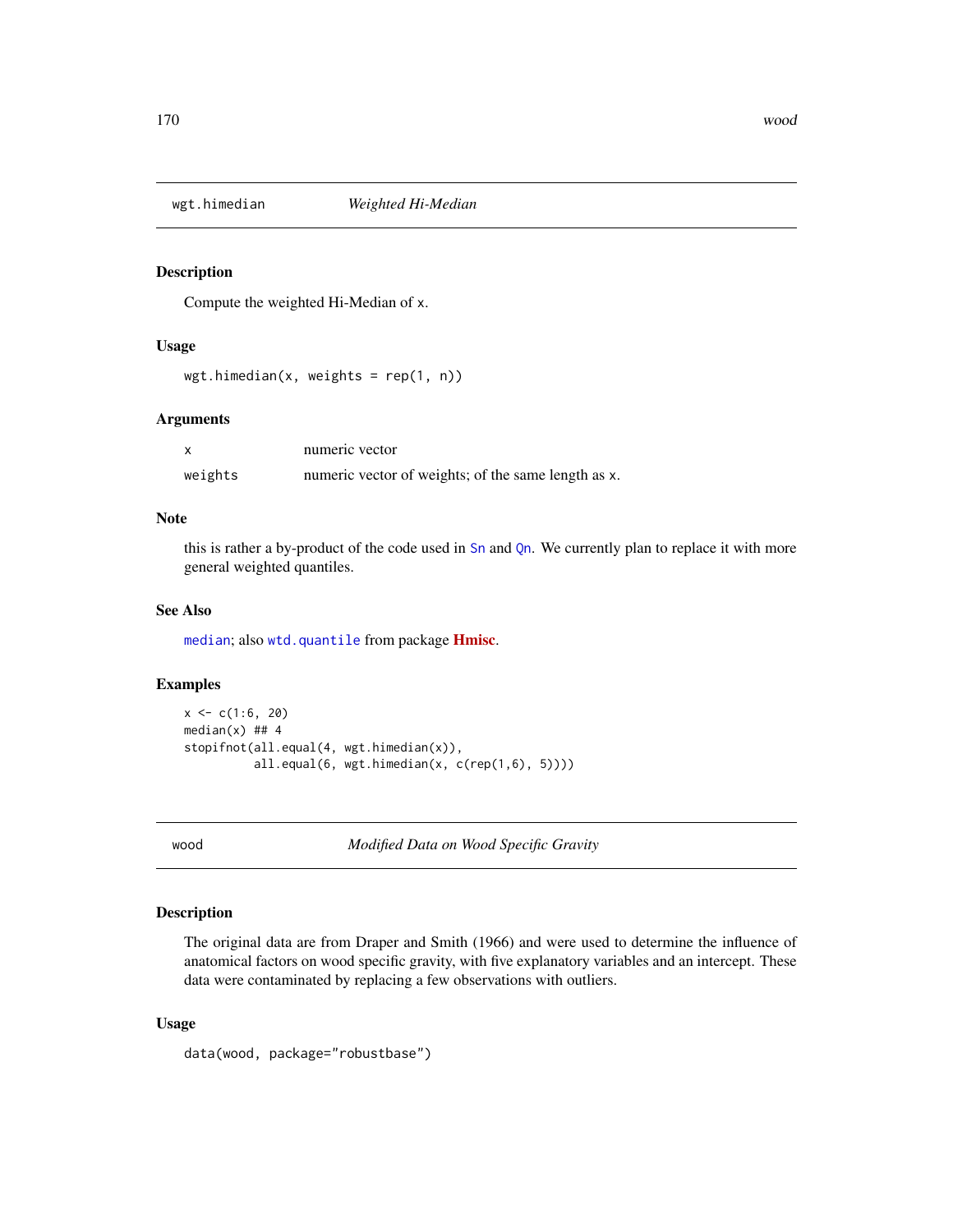#### <span id="page-170-0"></span>xtrData 171

# Format

A data frame with 20 observations on the following 6 variables.

x1, x2, x3, x4, x5 explanatory "anatomical" wood variables.

y wood specific gravity, the target variable.

# Source

Draper and Smith (1966, p.227)

Peter J. Rousseeuw and Annick M. Leroy (1987) *Robust Regression and Outlier Detection* Wiley, p.243, table 8.

# Examples

```
data(wood)
plot(wood)
summary( lm.wood <- lm(y \sim ., data = wood))
summary(rlm.wood <- MASS::rlm(y ~ ., data = wood))
summary(lts.wood <- ltsReg(y ~ ., data = wood))
wood.x \leq -as.matrix(wood)[,1:5]c_wood <- covMcd(wood.x)
c_wood
```
xtrData *Extreme Data examples*

# Description

x30o50, called ''XX" in the thesis, has been a running case for which mc() had failed to converge. A numeric vector of 50 values, 30 of which are very close to zero, specifically, their absolute values are less than 1.5e-15.

The remaining 20 values (11 negative, 9 positive) have absolute values between 0.0022 and 1.66.

# Usage

```
data(x30o50, package="robustbase")
```
# Format

A summary is

Min. 1st Qu. Median Mean 3rd Qu. Max. -1.66006 0.00000 0.00000 -0.04155 0.00000 1.29768

notably the 1st to 3rd quartiles are all very close to zero.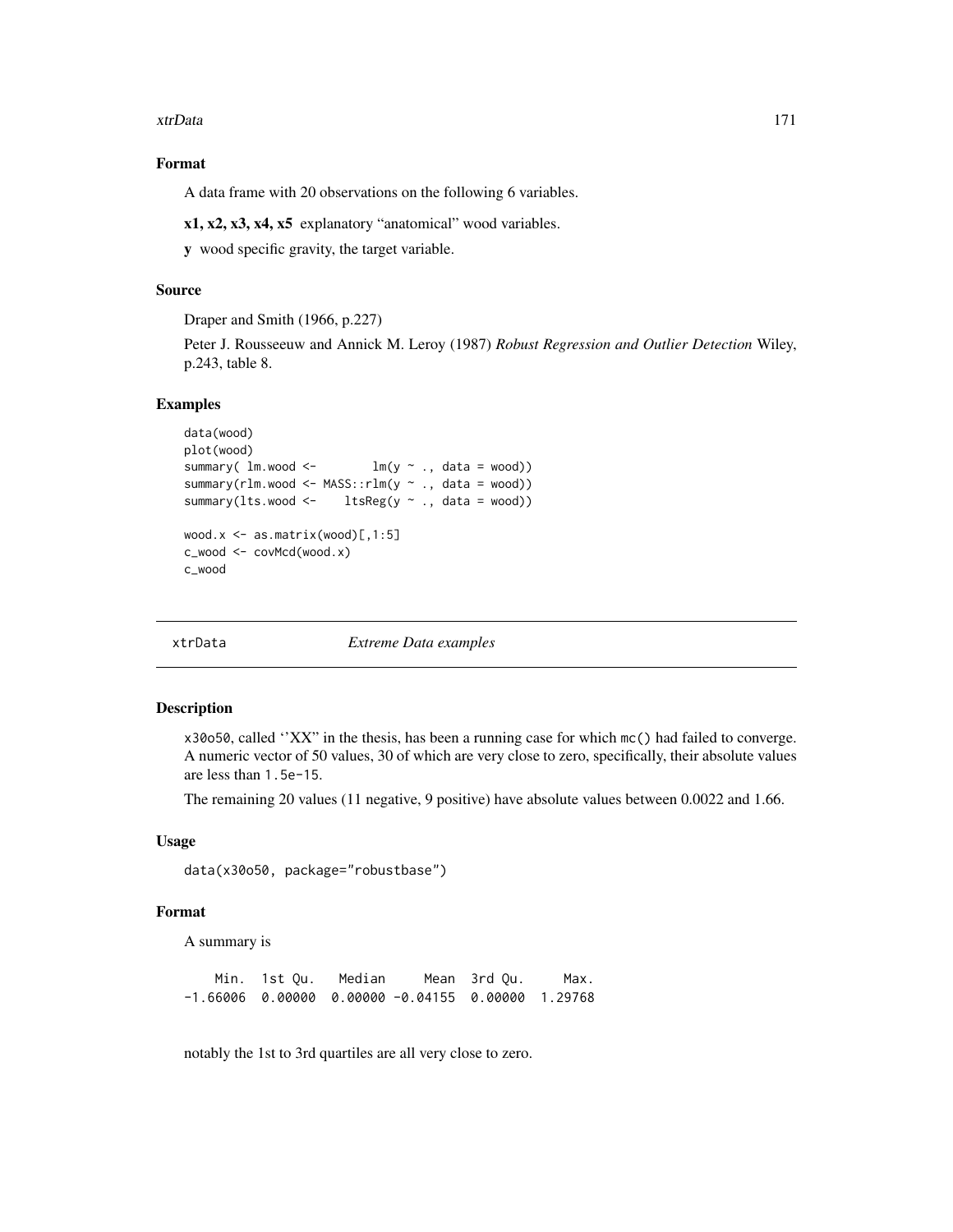#### Details

a good robust method will treat the 60% "almost zero" values as "good" data and all other as outliers.

This is somewhat counter intuitive to typical human perception where the 30 almost-zero numbers would be considered as inliers and the remaining 20 as "good" data.

The original mc() algorithm and also the amendments up to 2022 (robustbase versions before 0.95) would fail to converge unless (in newer versions) eps1 was increased, e.g., only by a factor of 10, to  $eps1 = 1e-13$ .

# References

Lukas Graz (2021); unpublished BSc thesis, see [mc](#page-91-0).

#### Examples

```
data(x30o50)
## have 4 duplicated values :
table(dX <- duplicated(x30o50))
     x30o50[dX] # 0 2.77e-17 4.16e-17 2.08e-16
sort(x30050[dX]) * 2^56 # 0 2 3 15## and they are c(0,2,3,15)*2^-56
table(sml <- abs(x30o50) < 1e-11)# 20 30
summary(x30o50[ sml]) # -1.082e-15 ... 1.499e-15 ; mean = 9.2e-19 ~~ 0
summary(x30o50[!sml])
## Min. 1st Qu. Median Mean 3rd Qu. Max.
## -1.6601 -0.4689 -0.0550 -0.1039 0.3986 1.2977
op <- par(mfrow=c(3,1), mgp=c(1.5, .6, 0), mar = .3+c(2,3:1))
(Fn. < -ecdf(x30050)) # <- only 46 knots (as have 4 duplications)
plot(Fn.) ## and zoom in (*drastically*) to around x=0 :
for(f in c(1e-13, 1.5e-15)) {
  plot(Fn., xval=f*seq(-1,1, length.out = 1001), ylim=c(0,1), main="[zoomed in]")
  if(f == 1e-13) rect(-1e-15, 0, +1e-15, 1, col='thistle", border=1)plot(Fn., add=TRUE)
}
par(op)
mcOld <- function(x, ..., doScale=TRUE) mc(x, doScale=doScale, c.huberize=Inf, ...)
try( mcOld(x30o50) ) # Error: .. not 'converged' in 100 iteration
mcold(x30050, eps1 = 1e-12) # -0.152(mcX < -mc(x30050)) # -7.10849e-13stopifnot(exprs = {
    all.equal(-7.10848988e-13, mcX, tol = 1e-9)
    all.equal(mcX, mc(1e30*x30o50), tol = 4e-4) # not so close
})
table(sml <- abs(x30o50) < 1e-8)# 20 30
range(x30o50[sml])
x0o50 <- x30o50; x0o50[sml] <- 0
(mcX0 <- mc(x0o50))
stopifnot(exprs = {
```
<span id="page-171-0"></span>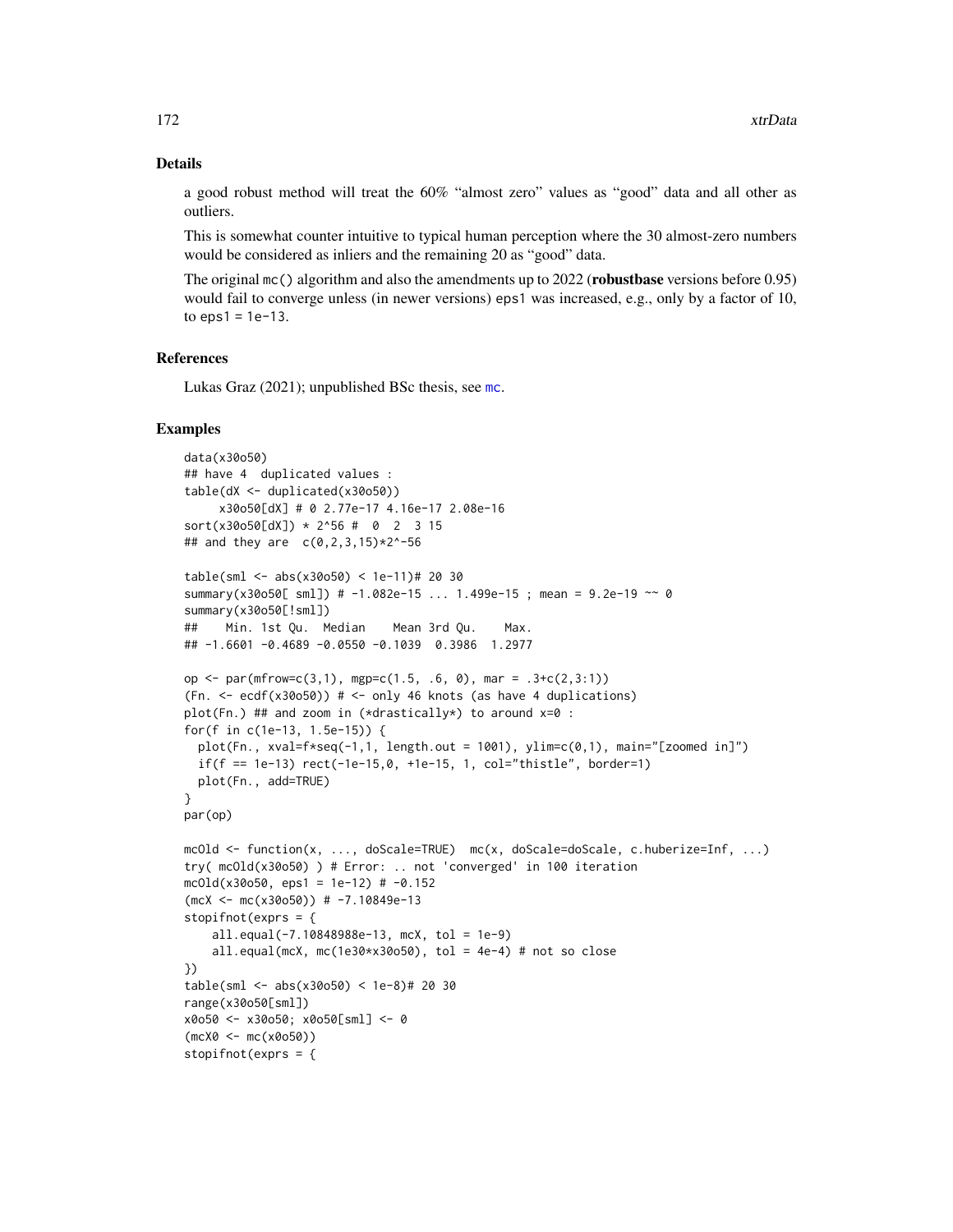#### xtrData 173

```
all.equal(-0.378445401788, mcX0, tol=1e-12)
   all.equal(-0.099275805349, mc(x30o50[!sml]) -> mcL, tol=2e-11)
   all.equal(mcL, mcOld(x30o50[!sml]))
})
## -- some instability also wrt c.huberize:
mcHubc <- function(dat, ...)
    function(cc) vapply(cc, function(c) mc(dat, c.huberize = c, ...), -1.)
mcH50 <- mcHubc(x30o50)
head(cHs <- c(sort(outer(c(1, 2, 5), 10^(2:15))), Inf), 9)
mcXc <- mcH50(cHs)plot( mcXc ~ cHs, type="b", log="x" , xlab=quote(c[huberize]))
plot((-mcXc) ~ cHs, type="b", log="xy", xlab=quote(c[huberize]))
## but for "regular" outlier skew data, there's no such dependency:
mcXcu <- mcHubc(cushny)(cHs)
stopifnot( abs(mcXcu - mcXcu[1]) < 1e-15)
```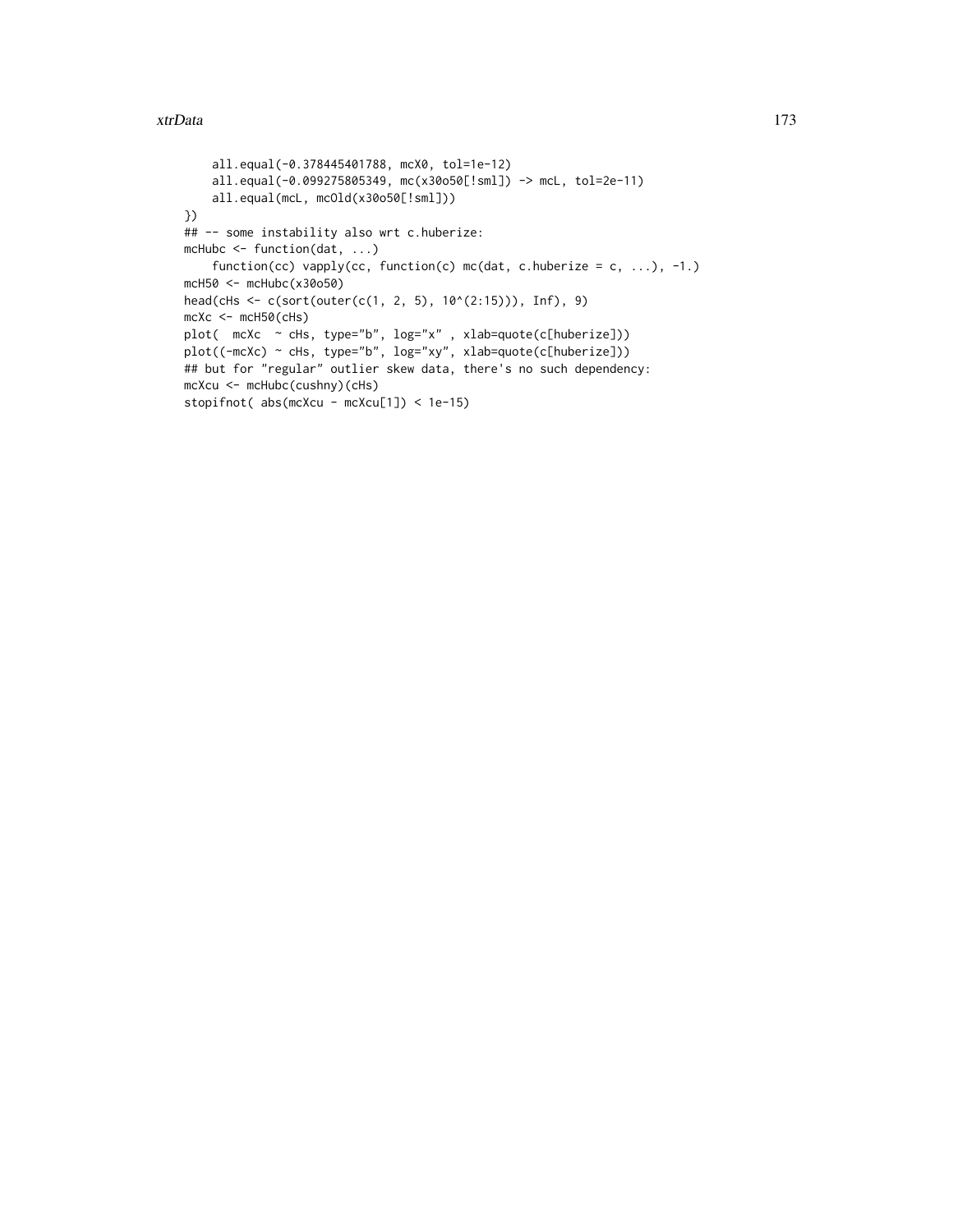# Index

∗ Co-median covComed, [35](#page-34-0) ∗ Comedian covComed, [35](#page-34-0) ∗ High breakdown point covMcd, [37](#page-36-2) ltsReg, [88](#page-87-1) ∗ L1 lmrob.lar, [82](#page-81-0) ∗ M-S lmrob.M.S, [84](#page-83-1) ∗ PCA classPC, [29](#page-28-0) ∗ algebra fullRank, [51](#page-50-0) rankMM, [138](#page-137-0) ∗ arith h.alpha.n, [60](#page-59-0) smoothWgt, [147](#page-146-0) ∗ array colMedians, [33](#page-32-0) fullRank, [51](#page-50-0) rankMM, [138](#page-137-0) ∗ classes functionX-class, [52](#page-51-0) functionXal-class, [53](#page-52-1) psi\_func-class, [130](#page-129-0) psiFunc, [129](#page-128-1) ∗ datasets aircraft, [12](#page-11-0) airmay, [13](#page-12-0) alcohol, [14](#page-13-0) ambientNOxCH, [15](#page-14-0) Animals2, [18](#page-17-0) biomassTill, [23](#page-22-0) bushfire, [25](#page-24-0) carrots, [28](#page-27-0) cloud, [31](#page-30-0) coleman, [32](#page-31-0)

condroz, [34](#page-33-0) CrohnD, [43](#page-42-0) cushny, [44](#page-43-0) delivery, [45](#page-44-0) education, [46](#page-45-0) epilepsy, [47](#page-46-0) exAM, [49](#page-48-0) foodstamp, [50](#page-49-0) hbk, [61](#page-60-0) heart, [62](#page-61-0) kootenay, [66](#page-65-0) lactic, [67](#page-66-0) los, [87](#page-86-0) milk, [94](#page-93-0) NOxEmissions, [107](#page-106-0) pension, [110](#page-109-0) phosphor, [111](#page-110-0) pilot, [112](#page-111-0) possumDiv, [119](#page-118-0) pulpfiber, [131](#page-130-0) radarImage, [136](#page-135-0) salinity, [142](#page-141-0) SiegelsEx, [145](#page-144-0) starsCYG, [151](#page-150-0) steamUse, [152](#page-151-0) telef, [162](#page-161-0) toxicity, [164](#page-163-0) vaso, [166](#page-165-0) wagnerGrowth, [168](#page-167-0) wood, [170](#page-169-0) xtrData, [171](#page-170-0) ∗ hplot adjbox, [4](#page-3-0) plot.lts, [115](#page-114-0) plot.mcd, [117](#page-116-1) tolEllipsePlot, [162](#page-161-0) ∗ methods chgDefaults-methods, [29](#page-28-0) plot-methods, [113](#page-112-0)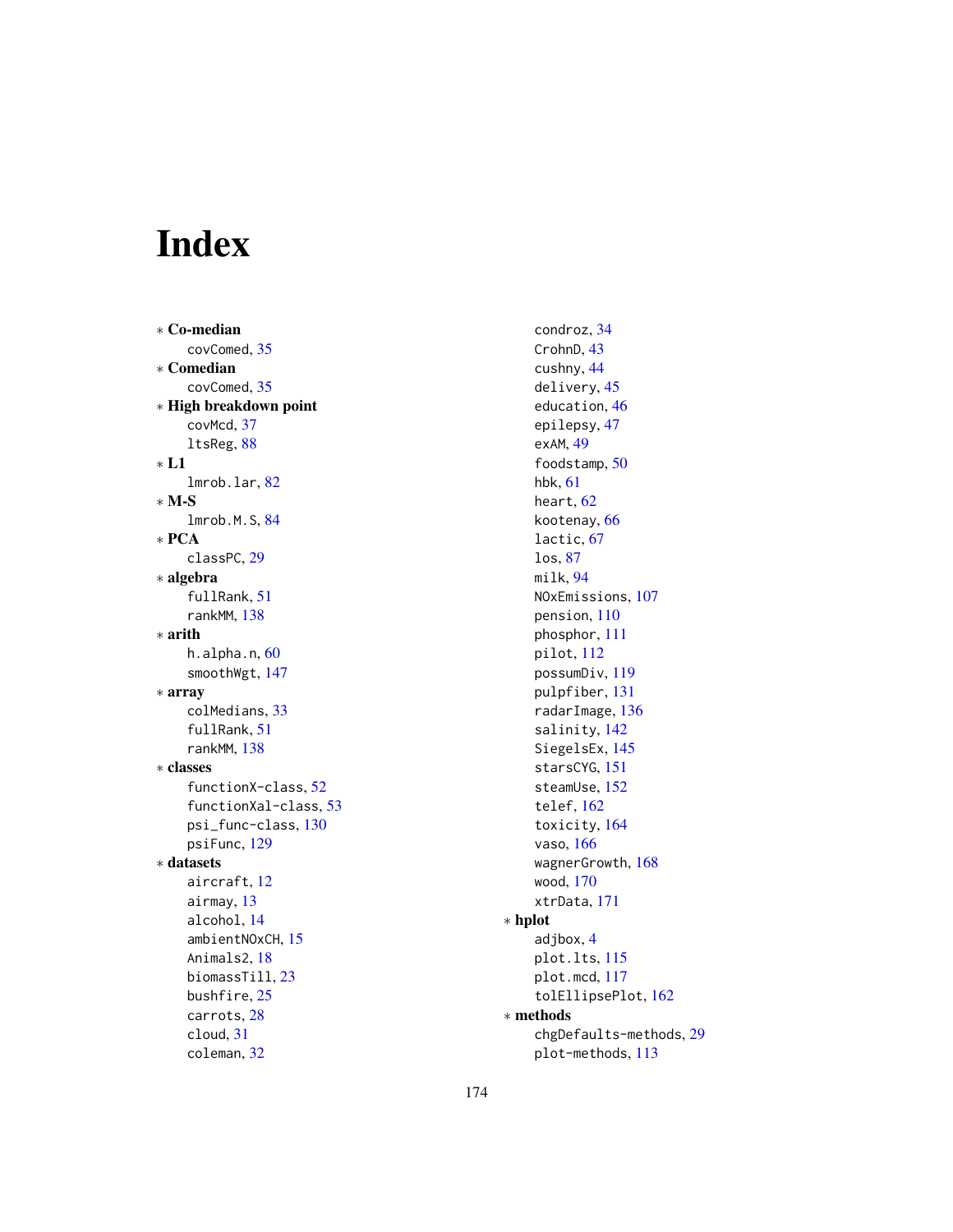∗ models anova.glmrob , [19](#page-18-0) anova.lmrob , [21](#page-20-1) estimethod , [48](#page-47-0) predict.glmrob , [122](#page-121-0) residuals.glmrob , [139](#page-138-0) sigma , [146](#page-145-1) ∗ multivariate adjOutlyingness , [9](#page-8-0) classPC , [29](#page-28-0) covMcd , [37](#page-36-2) covOGK , [41](#page-40-1) plot.lts , [115](#page-114-0) plot.mcd , [117](#page-116-1) r6pack , [135](#page-134-0) rrcov.control , [140](#page-139-0) summary.mcd, [160](#page-159-0) ∗ nonlinear BYlogreg, [26](#page-25-0) glmrob , [53](#page-52-1) glmrob..control , [59](#page-58-0) nlrob , [98](#page-97-1) nlrob-algorithms , [103](#page-102-0) summary.glmrob , [155](#page-154-1) summary.nlrob , [161](#page-160-1) ∗ regression anova.glmrob , [19](#page-18-0) anova.lmrob , [21](#page-20-1) BYlogreg, [26](#page-25-0) glmrob , [53](#page-52-1) glmrob..control , [59](#page-58-0) lmrob , [68](#page-67-1) lmrob..D..fit , [72](#page-71-0) lmrob..M..fit , [74](#page-73-0) lmrob.control, [76](#page-75-1) lmrob.fit , [81](#page-80-0) lmrob.lar , [82](#page-81-0) lmrob.M.S , [84](#page-83-1) lmrob.S , [85](#page-84-0) ltsReg , [88](#page-87-1) nlrob , [98](#page-97-1) nlrob-algorithms , [103](#page-102-0) outlierStats, [108](#page-107-0) plot.lmrob , [114](#page-113-0) predict.glmrob , [122](#page-121-0) predict.lmrob , [123](#page-122-1) print.lmrob , [126](#page-125-0) residuals.glmrob , [139](#page-138-0)

summary.glmrob, [155](#page-154-1) summary.lmrob, [156](#page-155-0) summary.lts, [158](#page-157-0) summary.nlrob , [161](#page-160-1) ∗ robust location huberM, [64](#page-63-0) ∗ robust adjboxStats , [7](#page-6-0) adjOutlyingness , [9](#page-8-0) anova.glmrob , [19](#page-18-0) anova.lmrob , [21](#page-20-1) BYlogreg, [26](#page-25-0) colMedians , [33](#page-32-0) covMcd , [37](#page-36-2) covOGK , [41](#page-40-1) exAM , [49](#page-48-0) glmrob , [53](#page-52-1) glmrob..control, [59](#page-58-0) huberize, [63](#page-62-0) huberM, [64](#page-63-0) lmrob , [68](#page-67-1) lmrob..D..fit , [72](#page-71-0) lmrob..M..fit , [74](#page-73-0) lmrob.control,[76](#page-75-1) lmrob.fit , [81](#page-80-0) lmrob.M.S , [84](#page-83-1) lmrob.S , [85](#page-84-0) ltsReg , [88](#page-87-1) mc , [92](#page-91-1) Mpsi , [95](#page-94-2) nlrob , [98](#page-97-1) nlrob-algorithms , [103](#page-102-0) outlierStats , [108](#page-107-0) plot.lmrob , [114](#page-113-0) plot.mcd , [117](#page-116-1) predict.lmrob , [123](#page-122-1) print.lmrob , [126](#page-125-0) psi\_func-class , [130](#page-129-0) psiFunc , [129](#page-128-1) Qn , [132](#page-131-1) r6pack , [135](#page-134-0) rrcov.control , [140](#page-139-0) scaleTau2 , [143](#page-142-1) smoothWgt , [147](#page-146-0) Sn , [148](#page-147-1) summary.glmrob, [155](#page-154-1) summary.lmrob, [156](#page-155-0) summary.lts, [158](#page-157-0)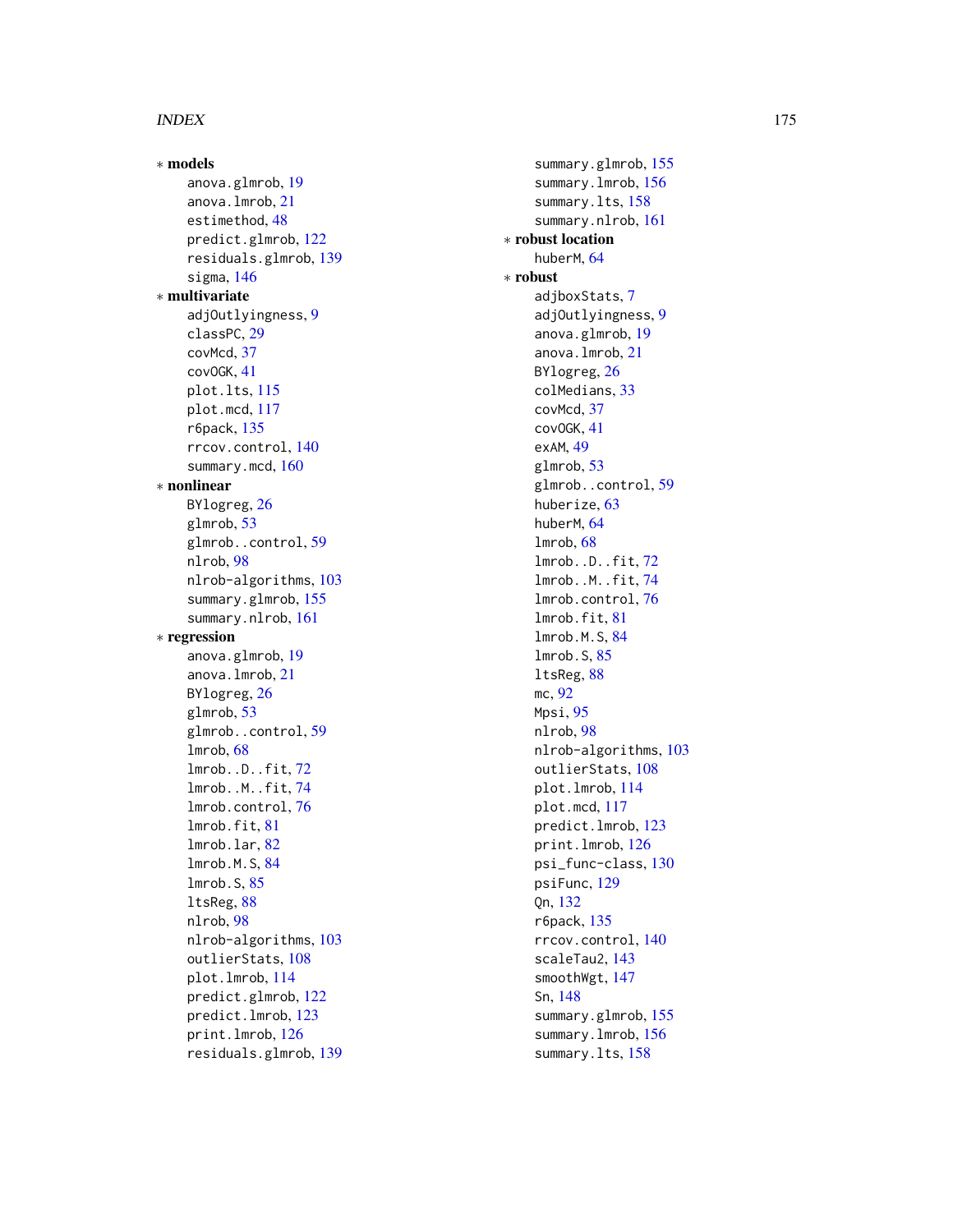summary.mcd, [160](#page-159-0) summary.nlrob, [161](#page-160-1) tolEllipsePlot, [162](#page-161-0) tukeyPsi1, [165](#page-164-1) wgt.himedian, [170](#page-169-0) ∗ univar adjboxStats, [7](#page-6-0) colMedians, [33](#page-32-0) huberize, [63](#page-62-0) huberM, [64](#page-63-0) mc, [92](#page-91-1) Qn, [132](#page-131-1) scaleTau2, [143](#page-142-1) Sn, [148](#page-147-1) wgt.himedian, [170](#page-169-0) ∗ utilities nlrob.control, [106](#page-105-0) psi.findc, [126](#page-125-0) summarizeRobWeights, [153](#page-152-0) .Call, *[97](#page-96-0)* .MCDcnp2 *(*covMcd*)*, [37](#page-36-2) .MCDcons *(*covMcd*)*, [37](#page-36-2) .MCDsingularityMsg *(*covMcd*)*, [37](#page-36-2) .Mchi *(*Mpsi*)*, [95](#page-94-2) .Mchi.tuning.default *(*lmrob.control*)*, [76](#page-75-1) .Mchi.tuning.defaults *(*lmrob.control*)*, [76](#page-75-1) .Mpsi *(*Mpsi*)*, [95](#page-94-2) .Mpsi.tuning.default *(*lmrob.control*)*, [76](#page-75-1) .Mpsi.tuning.defaults, *[97](#page-96-0)*, *[128](#page-127-0)* .Mpsi.tuning.defaults *(*lmrob.control*)*, [76](#page-75-1) .MrhoInf *(*Mpsi*)*, [95](#page-94-2) .Mwgt *(*Mpsi*)*, [95](#page-94-2) .Mwgt.psi1, *[100](#page-99-0)* .Random.seed, *[38](#page-37-0)*, *[77](#page-76-0)*, *[89](#page-88-0)*, *[141](#page-140-0)* .lmrob.hat *(*summary.lmrob*)*, [156](#page-155-0) .psi.const, *[79](#page-78-0)* .psi.const *(*psi.findc*)*, [126](#page-125-0) .psi.ggw.findc, *[96,](#page-95-0) [97](#page-96-0)* .psi.ggw.findc *(*psi.findc*)*, [126](#page-125-0) .psi.lqq.findc, *[79](#page-78-0)* .psi.lqq.findc *(*psi.findc*)*, [126](#page-125-0) .psi2ipsi *(*Mpsi*)*, [95](#page-94-2) .vcov.avar1 *(*lmrob*)*, [68](#page-67-1) .vcov.w *(*lmrob*)*, [68](#page-67-1) .wgtFUN.covComed, *[141](#page-140-0)* .wgtFUN.covComed *(*covComed*)*, [35](#page-34-0)

.wgtFUN.covMcd, *[141](#page-140-0)* .wgtFUN.covMcd *(*covMcd*)*, [37](#page-36-2) adjbox, [4,](#page-3-0) *[7,](#page-6-0) [8](#page-7-0)*, *[11](#page-10-0)*, *[35](#page-34-0)*, *[88](#page-87-1)* adjboxStats, *[5](#page-4-0)*, [7](#page-6-0) adjOutlyingness, [9,](#page-8-0) *[51](#page-50-0)* aircraft, [12](#page-11-0) airmay, [13](#page-12-0) alcohol, [14](#page-13-0) all.equal, *[96](#page-95-0)* ambientNOxCH, [15,](#page-14-0) *[108](#page-107-0)* Animals, *[18](#page-17-0)* Animals2, [18](#page-17-0) anova, *[20](#page-19-0)*, *[22](#page-21-0)* anova.glmrob, [19,](#page-18-0) *[139](#page-138-0)* anova.lmrob, [21,](#page-20-1) *[22](#page-21-0)*, *[166](#page-165-0)* apply, *[33](#page-32-0)* as.data.frame, *[68](#page-67-1)* attr, *[64](#page-63-0)* attributes, *[64](#page-63-0)*, *[96](#page-95-0)*, *[147](#page-146-0)* BACON, *[40](#page-39-0)* biomassTill, [23](#page-22-0) boxplot, *[7](#page-6-0)* boxplot.default, *[6](#page-5-0)* boxplot.stats, *[5](#page-4-0)[–8](#page-7-0)* bushfire, [25](#page-24-0) bxp, *[5,](#page-4-0) [6](#page-5-0)* BYlogreg, [26,](#page-25-0) *[55](#page-54-0)* carrots, [28](#page-27-0) character, *[48](#page-47-0)*, *[78](#page-77-0)*, *[104](#page-103-0)*, *[106](#page-105-0)*, *[113](#page-112-0)*, *[149](#page-148-0)*, *[157](#page-156-0)* chgDefaults, *[131](#page-130-0)* chgDefaults *(*chgDefaults-methods*)*, [29](#page-28-0) chgDefaults,ANY-method *(*chgDefaults-methods*)*, [29](#page-28-0) chgDefaults,psi\_func-method *(*chgDefaults-methods*)*, [29](#page-28-0) chgDefaults-methods, [29](#page-28-0) class, *[105](#page-104-0)*, *[113](#page-112-0)*, *[155](#page-154-1)*, *[160](#page-159-0)* classPC, [29](#page-28-0) cloud, [31](#page-30-0) coef, *[91](#page-90-0)*, *[139](#page-138-0)*, *[157](#page-156-0)* coefficients, *[55](#page-54-0)*, *[90](#page-89-0)*, *[101](#page-100-0)* coleman, [32](#page-31-0) colMedians, [33](#page-32-0) colSums, *[34](#page-33-0)* colWeightedMedians, *[34](#page-33-0)* COM *(*covComed*)*, [35](#page-34-0)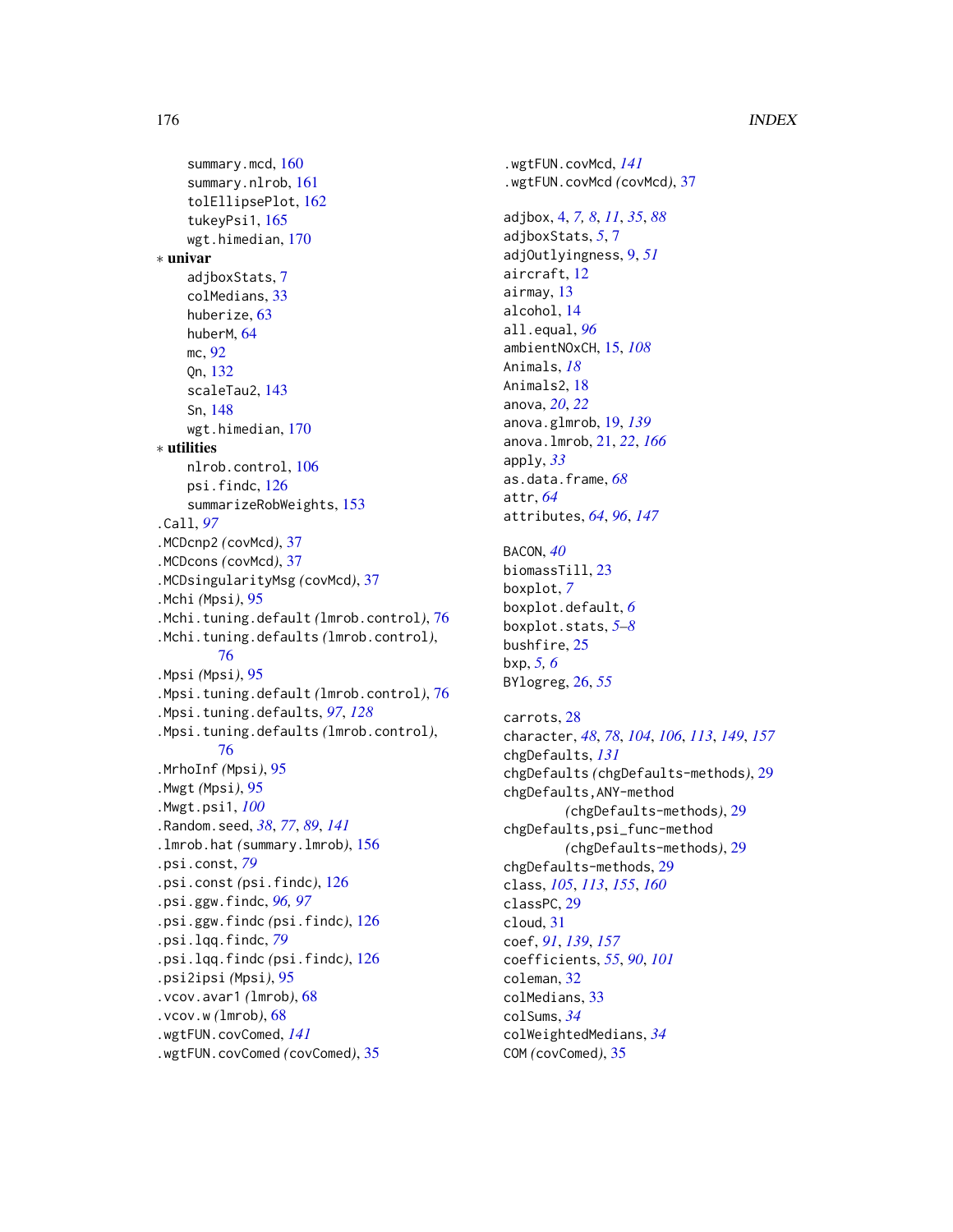comedian *(*covComed*)*, [35](#page-34-0) condroz, [34](#page-33-0) confint, *[156](#page-155-0)* cov.mcd, *[38](#page-37-0)*, *[40](#page-39-0)* cov.rob, *[42](#page-41-0)*, *[54](#page-53-0)* cov.wt, *[38](#page-37-0)* covComed, [35,](#page-34-0) *[141](#page-140-0)* covGK *(*covOGK*)*, [41](#page-40-1) covMcd, *[36](#page-35-0)*, [37,](#page-36-2) *[42](#page-41-0)*, *[54](#page-53-0)*, *[60](#page-59-0)*, *[78](#page-77-0)*, *[91](#page-90-0)*, *[114](#page-113-0)*, *[118](#page-117-0)*, *[136](#page-135-0)*, *[141](#page-140-0)*, *[160,](#page-159-0) [161](#page-160-1)*, *[163](#page-162-0)* covNNC, *[40](#page-39-0)* covOGK, *[40](#page-39-0)*, [41,](#page-40-1) *[133](#page-132-0)*, *[144](#page-143-0)*, *[149](#page-148-0)* covPlot, *[117](#page-116-1)*, *[163](#page-162-0)* covPlot *(*plot.mcd*)*, [117](#page-116-1) CovSest, *[136](#page-135-0)* CrohnD, [43](#page-42-0) cushny, [44](#page-43-0) data.frame, *[9](#page-8-0)*, *[20](#page-19-0)*, *[22](#page-21-0)*, *[104](#page-103-0)* delivery, [45](#page-44-0) dev.interactive, *[116](#page-115-0)*, *[118](#page-117-0)* dim, *[96](#page-95-0)*, *[147](#page-146-0)* dimnames, *[38](#page-37-0)* double, *[33](#page-32-0)* dummy.coef, *[156](#page-155-0)* education, [46](#page-45-0) eigen, *[29](#page-28-0)* ellipsoidhull, *[163](#page-162-0)* epilepsy, [47](#page-46-0) estimethod, [48,](#page-47-0) *[101](#page-100-0)* exAM, [49](#page-48-0) factor, *[6](#page-5-0)*, *[23](#page-22-0)*, *[78,](#page-77-0) [79](#page-78-0)*, *[84](#page-83-1)*, *[120](#page-119-0)*, *[149](#page-148-0)*, *[168](#page-167-0)* family, *[53,](#page-52-1) [54](#page-53-0)*, *[56](#page-55-0)* fitted, *[91](#page-90-0)*, *[139](#page-138-0)*, *[156](#page-155-0)* fitted.nlrob *(*nlrob*)*, [98](#page-97-1) fitted.values, *[90](#page-89-0)* foodstamp, [50](#page-49-0) formula, *[27](#page-26-0)*, *[54](#page-53-0)*, *[68](#page-67-1)*, *[89,](#page-88-0) [90](#page-89-0)*, *[99](#page-98-0)*, *[104](#page-103-0)* fullRank, [51](#page-50-0) function, *[35](#page-34-0)*, *[38](#page-37-0)*, *[54](#page-53-0)*, *[69](#page-68-0)*, *[76](#page-75-1)*, *[89](#page-88-0)*, *[96](#page-95-0)*, *[108](#page-107-0)*, *[129](#page-128-1)*, *[135](#page-134-0)*, *[141](#page-140-0)*, *[157](#page-156-0)* functionX, *[53](#page-52-1)* functionX-class, [52](#page-51-0) functionXal, *[53](#page-52-1)* functionXal-class, [53](#page-52-1)

glm, *[54,](#page-53-0) [55](#page-54-0)*, *[139](#page-138-0)*

glmrob, *[19,](#page-18-0) [20](#page-19-0)*, *[26](#page-25-0)[–28](#page-27-0)*, [53,](#page-52-1) *[59](#page-58-0)*, *[121](#page-120-0)*, *[123](#page-122-1)*, *[139](#page-138-0)*, *[154](#page-153-0)[–156](#page-155-0)*, *[169](#page-168-2)* glmrob..control, [59](#page-58-0) glmrobBY.control *(*glmrob..control*)*, [59](#page-58-0) glmrobMqle.control, *[55,](#page-54-0) [56](#page-55-0)* glmrobMqle.control *(*glmrob..control*)*, [59](#page-58-0) glmrobMT.control *(*glmrob..control*)*, [59](#page-58-0)

h.alpha.n, *[38,](#page-37-0) [39](#page-38-0)*, [60,](#page-59-0) *[90](#page-89-0)* hampelPsi *(*psiFunc*)*, [129](#page-128-1) hard.rejection *(*covOGK*)*, [41](#page-40-1) hatvalues, *[156](#page-155-0)* hatvalues.lmrob *(*summary.lmrob*)*, [156](#page-155-0) hbk, [61](#page-60-0) heart, [62](#page-61-0) huber, *[64](#page-63-0)* huberize, [63,](#page-62-0) *[92](#page-91-1)* huberM, *[63,](#page-62-0) [64](#page-63-0)*, [64](#page-63-0) huberPsi *(*psiFunc*)*, [129](#page-128-1) hubers, *[65](#page-64-0)* integer, *[33](#page-32-0)* integrate, *[127](#page-126-0)* invisible, *[160](#page-159-0)* IQR, *[9](#page-8-0)*, *[42](#page-41-0)* JDEoptim, *[105,](#page-104-0) [106](#page-105-0)* kootenay, [66](#page-65-0) lactic, [67](#page-66-0) legend, *[113](#page-112-0)* length, *[39](#page-38-0)*, *[90](#page-89-0)* list, *[6](#page-5-0)*, *[8](#page-7-0)*, *[30](#page-29-0)*, *[39](#page-38-0)*, *[54](#page-53-0)*, *[59](#page-58-0)*, *[69,](#page-68-0) [70](#page-69-0)*, *[76](#page-75-1)*, *[78](#page-77-0)*, *[80](#page-79-0)[–82](#page-81-0)*, *[90](#page-89-0)*, *[105](#page-104-0)[–107](#page-106-0)*, *[157](#page-156-0)* lm, *[21](#page-20-1)*, *[54](#page-53-0)*, *[68](#page-67-1)*, *[157](#page-156-0)* lmRob, *[85](#page-84-0)* lmrob, *[21,](#page-20-1) [22](#page-21-0)*, [68,](#page-67-1) *[73](#page-72-0)*, *[75,](#page-74-0) [76](#page-75-1)*, *[78](#page-77-0)*, *[80](#page-79-0)[–82](#page-81-0)*, *[84](#page-83-1)[–86](#page-85-0)*, *[91](#page-90-0)*, *[108,](#page-107-0) [109](#page-108-0)*, *[115](#page-114-0)*, *[125,](#page-124-0) [126](#page-125-0)*, *[128](#page-127-0)*, *[146](#page-145-1)*, *[154](#page-153-0)*, *[157,](#page-156-0) [158](#page-157-0)*, *[166](#page-165-0)*, *[169](#page-168-2)* lmrob..D..fit, [72,](#page-71-0) *[82](#page-81-0)* lmrob..M..fit, [74,](#page-73-0) *[82](#page-81-0)* lmrob.control, *[69](#page-68-0)[–71](#page-70-0)*, *[73,](#page-72-0) [74](#page-73-0)*, [76,](#page-75-1) *[81,](#page-80-0) [82](#page-81-0)*, *[84](#page-83-1)*, *[86](#page-85-0)*, *[96](#page-95-0)*, *[108,](#page-107-0) [109](#page-108-0)*, *[126,](#page-125-0) [127](#page-126-0)*, *[141](#page-140-0)*, *[150](#page-149-0)* lmrob.fit, *[69](#page-68-0)*, *[71](#page-70-0)*, *[73](#page-72-0)[–75](#page-74-0)*, [81,](#page-80-0) *[83](#page-82-0)*, *[85,](#page-84-0) [86](#page-85-0)* lmrob.lar, [82](#page-81-0) lmrob.M.S, *[70,](#page-69-0) [71](#page-70-0)*, [84,](#page-83-1) *[150](#page-149-0)* lmrob.S, *[69](#page-68-0)[–71](#page-70-0)*, *[78](#page-77-0)*, *[81,](#page-80-0) [82](#page-81-0)*, [85,](#page-84-0) *[91](#page-90-0)* logical, *[63](#page-62-0)*, *[86](#page-85-0)*, *[89](#page-88-0)*, *[100](#page-99-0)*, *[157](#page-156-0)*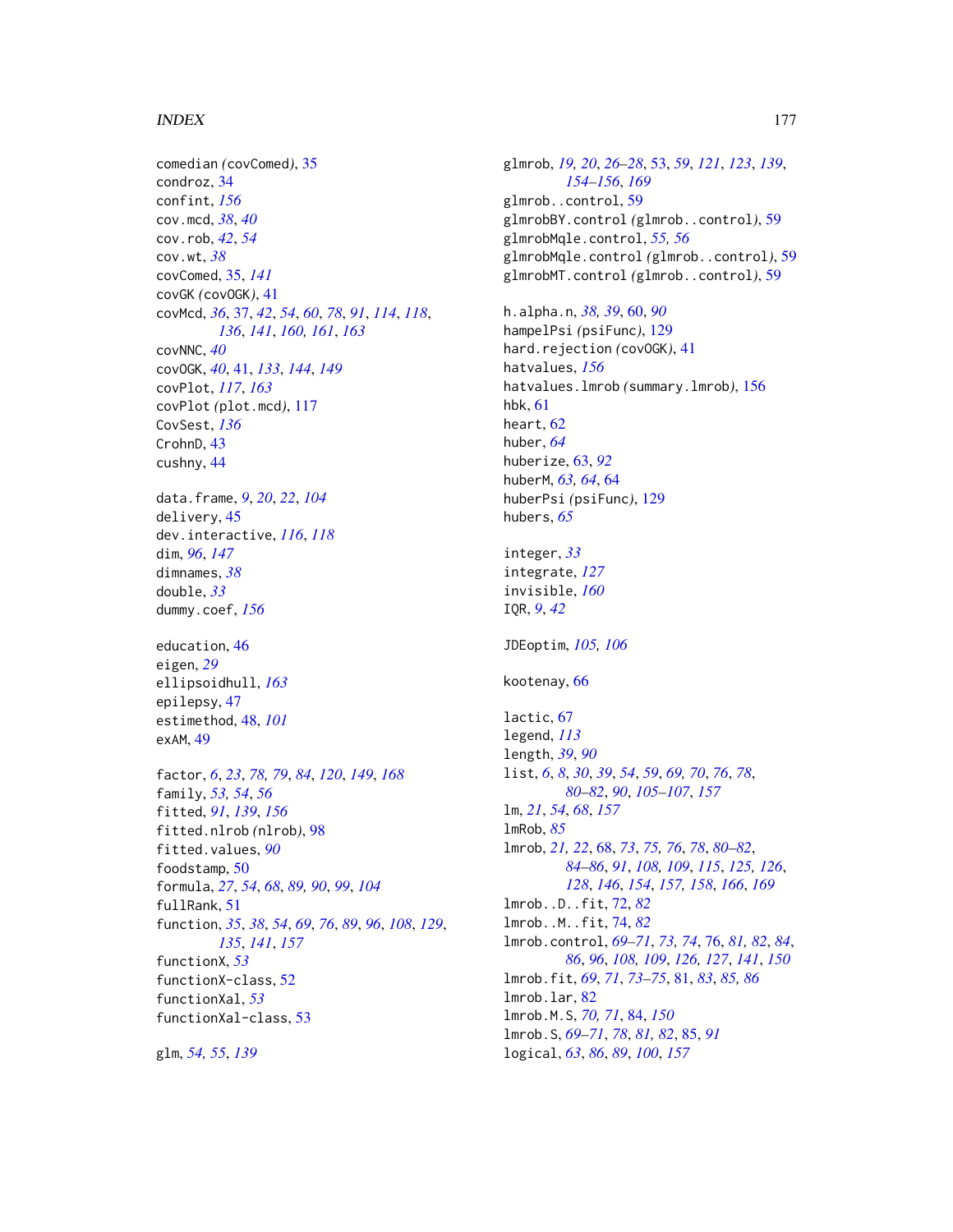los, [87](#page-86-0) ltsPlot, *[115](#page-114-0)* ltsPlot *(*plot.lts*)*, [115](#page-114-0) ltsReg, *[60](#page-59-0)*, [88,](#page-87-1) *[141](#page-140-0)*, *[158,](#page-157-0) [159](#page-158-0)* mad, *[42](#page-41-0)*, *[65](#page-64-0)*, *[134](#page-133-0)*, *[144](#page-143-0)*, *[149](#page-148-0)* mahalanobis, *[38](#page-37-0)*, *[141](#page-140-0)* mammals, *[18](#page-17-0)* match.call, *[39](#page-38-0)* matplot, *[113](#page-112-0)* matrix, *[9](#page-8-0)*, *[29](#page-28-0)*, *[33](#page-32-0)*, *[136](#page-135-0)*, *[157](#page-156-0)* mc, *[5](#page-4-0)[–11](#page-10-0)*, *[64](#page-63-0)*, [92,](#page-91-1) *[172](#page-171-0)* Mchi, *[128](#page-127-0)*, *[165](#page-164-1)* Mchi *(*Mpsi*)*, [95](#page-94-2) median, *[133](#page-132-0)*, *[144](#page-143-0)*, *[148](#page-147-1)*, *[170](#page-169-0)* methods, *[139](#page-138-0)* milk, [94](#page-93-0) missing, *[73](#page-72-0)* model.frame, *[55](#page-54-0)*, *[70](#page-69-0)*, *[84](#page-83-1)*, *[100](#page-99-0)*, *[150](#page-149-0)* model.matrix, *[84](#page-83-1)*, *[150](#page-149-0)*, *[156](#page-155-0)* model.matrix.default, *[69](#page-68-0)*, *[89](#page-88-0)* model.matrix.lmrob *(*summary.lmrob*)*, [156](#page-155-0) Mpsi, *[76](#page-75-1)*, *[80](#page-79-0)*, [95,](#page-94-2) *[128](#page-127-0)*, *[165,](#page-164-1) [166](#page-165-0)*

Mwgt *(*Mpsi*)*, [95](#page-94-2) NA, *[5](#page-4-0)*, *[33](#page-32-0)*, *[39](#page-38-0)*, *[42](#page-41-0)*, *[92](#page-91-1)*, *[127](#page-126-0)*, *[133](#page-132-0)*, *[148](#page-147-1)* na.exclude, *[69](#page-68-0)*, *[89](#page-88-0)* na.fail, *[69](#page-68-0)*, *[89](#page-88-0)* na.omit, *[54](#page-53-0)*, *[69](#page-68-0)*, *[89](#page-88-0)*, *[107](#page-106-0)* names, *[33](#page-32-0)*, *[38](#page-37-0)*, *[96](#page-95-0)*, *[99](#page-98-0)*, *[104](#page-103-0)*, *[147](#page-146-0)* nlrob, *[48,](#page-47-0) [49](#page-48-0)*, *[96](#page-95-0)*, [98,](#page-97-1) *[104–](#page-103-0)[107](#page-106-0)*, *[146](#page-145-1)*, *[161,](#page-160-1) [162](#page-161-0)* nlrob-algorithms, [103](#page-102-0) nlrob.algorithms, *[100,](#page-99-0) [101](#page-100-0)* nlrob.algorithms *(*nlrob-algorithms*)*, [103](#page-102-0) nlrob.CM *(*nlrob-algorithms*)*, [103](#page-102-0) nlrob.control, *[100,](#page-99-0) [101](#page-100-0)*, *[105](#page-104-0)*, [106](#page-105-0) nlrob.MM, *[49](#page-48-0)* nlrob.MM *(*nlrob-algorithms*)*, [103](#page-102-0) nlrob.mtl *(*nlrob-algorithms*)*, [103](#page-102-0) nlrob.tau *(*nlrob-algorithms*)*, [103](#page-102-0) nls, *[99](#page-98-0)[–101](#page-100-0)*, *[146](#page-145-1)* nls.control, *[100](#page-99-0)* NOxEmissions, *[16](#page-15-0)*, [107](#page-106-0) numeric, *[33](#page-32-0)*, *[80](#page-79-0)*, *[128](#page-127-0)* offset, *[69](#page-68-0)*, *[89](#page-88-0)*

optimize, *[127](#page-126-0)*

MrhoInf *(*Mpsi*)*, [95](#page-94-2)

Mwgt, *[147](#page-146-0)*

options, *[54](#page-53-0)*, *[69](#page-68-0)*, *[89](#page-88-0)*, *[92](#page-91-1)*, *[126](#page-125-0)*, *[155](#page-154-1)*, *[157](#page-156-0)* ordered, *[149](#page-148-0)* outlierStats, *[78](#page-77-0)*, [108](#page-107-0) panel.smooth, *[114](#page-113-0)* par, *[115,](#page-114-0) [116](#page-115-0)*, *[118](#page-117-0)* pension, [110](#page-109-0) phosphor, [111](#page-110-0) pilot, [112](#page-111-0) plot, *[90](#page-89-0)*, *[113](#page-112-0)*, *[131](#page-130-0)* plot,psi\_func-method *(*plot-methods*)*, [113](#page-112-0) plot-methods, [113](#page-112-0) plot.default, *[163](#page-162-0)* plot.lm, *[115](#page-114-0)* plot.lmrob, *[71](#page-70-0)*, [114](#page-113-0) plot.lts, [115](#page-114-0) plot.mcd, [117](#page-116-1) points, *[114](#page-113-0)* possum.mat *(*possumDiv*)*, [119](#page-118-0) possumDiv, [119](#page-118-0) prcomp, *[30](#page-29-0)* predict, *[124](#page-123-0)*, *[156](#page-155-0)* predict.ellipsoid, *[163](#page-162-0)* predict.glmrob, *[56](#page-55-0)*, [122](#page-121-0) predict.lm, *[123](#page-122-1)[–125](#page-124-0)* predict.lmrob, *[71](#page-70-0)*, *[122](#page-121-0)*, [123,](#page-122-1) *[156](#page-155-0)*, *[158](#page-157-0)* predict.nlrob *(*nlrob*)*, [98](#page-97-1) predict.nls, *[101](#page-100-0)* princomp, *[30](#page-29-0)* print, *[126](#page-125-0)*, *[154](#page-153-0)[–156](#page-155-0)*, *[158](#page-157-0)*, *[160](#page-159-0)* print.default, *[160](#page-159-0)* print.lmrob, *[71](#page-70-0)*, [126](#page-125-0) print.lts *(*ltsReg*)*, [88](#page-87-1) print.mcd, *[160](#page-159-0)* print.mcd *(*covMcd*)*, [37](#page-36-2) print.summary.glmrob *(*summary.glmrob*)*, [155](#page-154-1) print.summary.lmrob *(*summary.lmrob*)*, [156](#page-155-0) print.summary.lts *(*summary.lts*)*, [158](#page-157-0) print.summary.mcd *(*summary.mcd*)*, [160](#page-159-0) printCoefmat, *[159](#page-158-0)* psi.bisquare, *[96](#page-95-0)* psi.findc, [126](#page-125-0) psi.hampel, *[96](#page-95-0)* psi.huber, *[96](#page-95-0)* psi\_func, *[29](#page-28-0)*, *[53](#page-52-1)*, *[97](#page-96-0)*, *[113](#page-112-0)*, *[129](#page-128-1)* psi\_func-class, [130](#page-129-0) psiFunc, *[29](#page-28-0)*, *[53](#page-52-1)*, *[97](#page-96-0)*, *[113](#page-112-0)*, [129,](#page-128-1) *[130,](#page-129-0) [131](#page-130-0)*, *[165](#page-164-1)* pulpfiber, [131](#page-130-0)